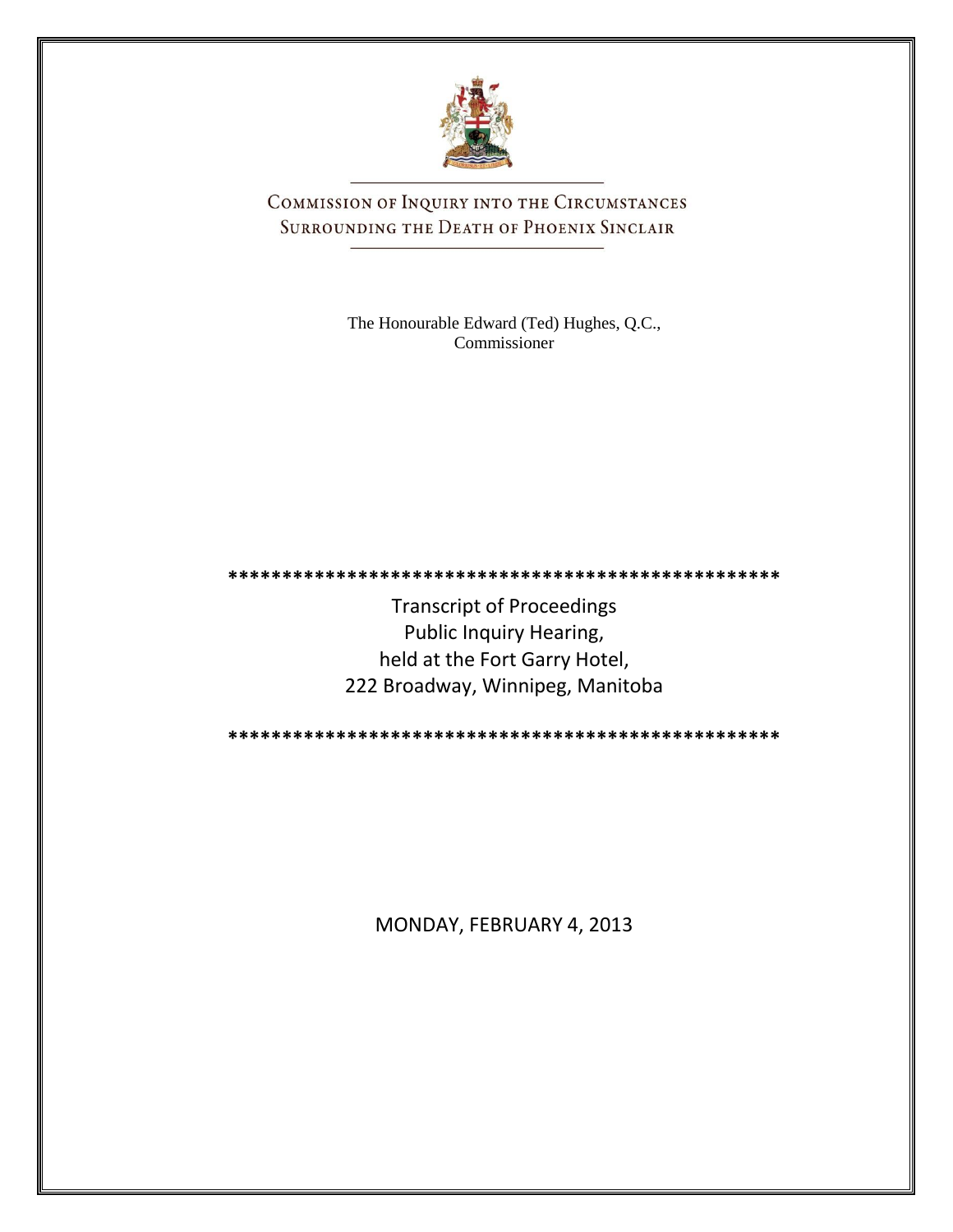## **APPEARANCES**

**MS. S. WALSH,** Commission Counsel

**MR. D. OLSON,** Senior Associate Counsel

**MR. R. MASCARENHAS,** Associate Commission Counsel

**MR. G. MCKINNON** and **MR. S. PAUL,** Department of Family Services and Labour

**MR. T. RAY,** Manitoba Government and General Employees Union

**MR. K. SAXBERG,** General Child and Family Services Authority, First Nations of Northern Manitoba Child and Family Services Authority First Nations of Southern Manitoba Child and Family Services Authority Child and Family All Nation Coordinated Response Network

**MR. H. KHAN,** Intertribal Child and Family Services

**MR. J. GINDIN,** Mr. Nelson Draper Steve Sinclair**,** Ms. Kimberly-Ann Edwards

**MR. N. SAUNDERS,** Assembly of Manitoba Chiefs and Southern Chiefs Organization Inc.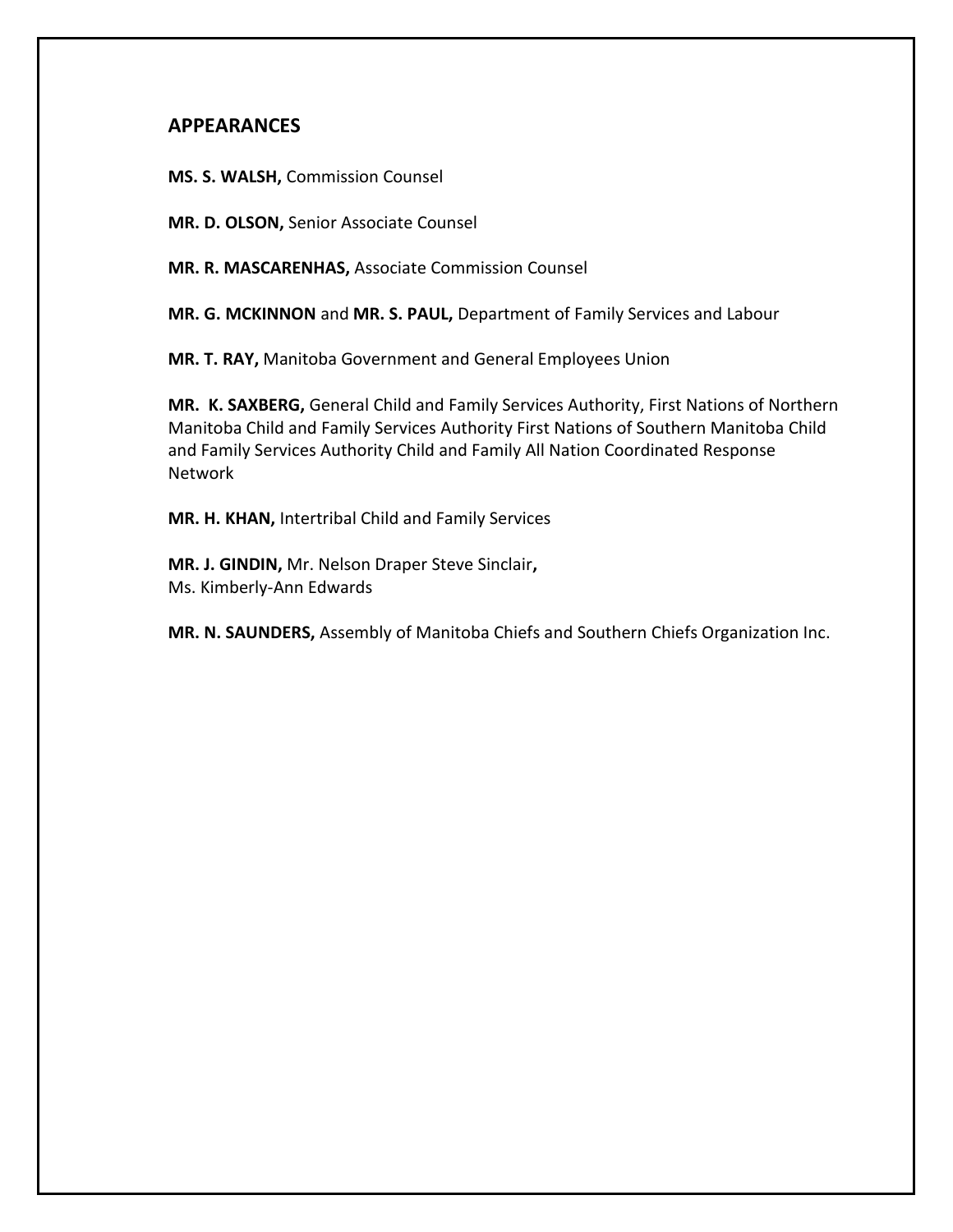# **INDEX**

### **Page**

# **WITNESS:**

### LINDA JOYCE TRIGG

| Cross-Examination | (Gindin)   |    |
|-------------------|------------|----|
| Cross-Examination | (McKinnon) | 37 |
| Re-Examination    | (Walsh)    | 43 |

### JOHN CHARLES RODGERS

| Direct Examination | (Walsh)    | 48. |
|--------------------|------------|-----|
| Cross-Examination  | (Gindin)   | 148 |
| Cross-Examination  | (Rav)      | 164 |
| Cross-Examination  | (McKinnon) | 196 |
| Re-Examination     | (Walsh)    | 200 |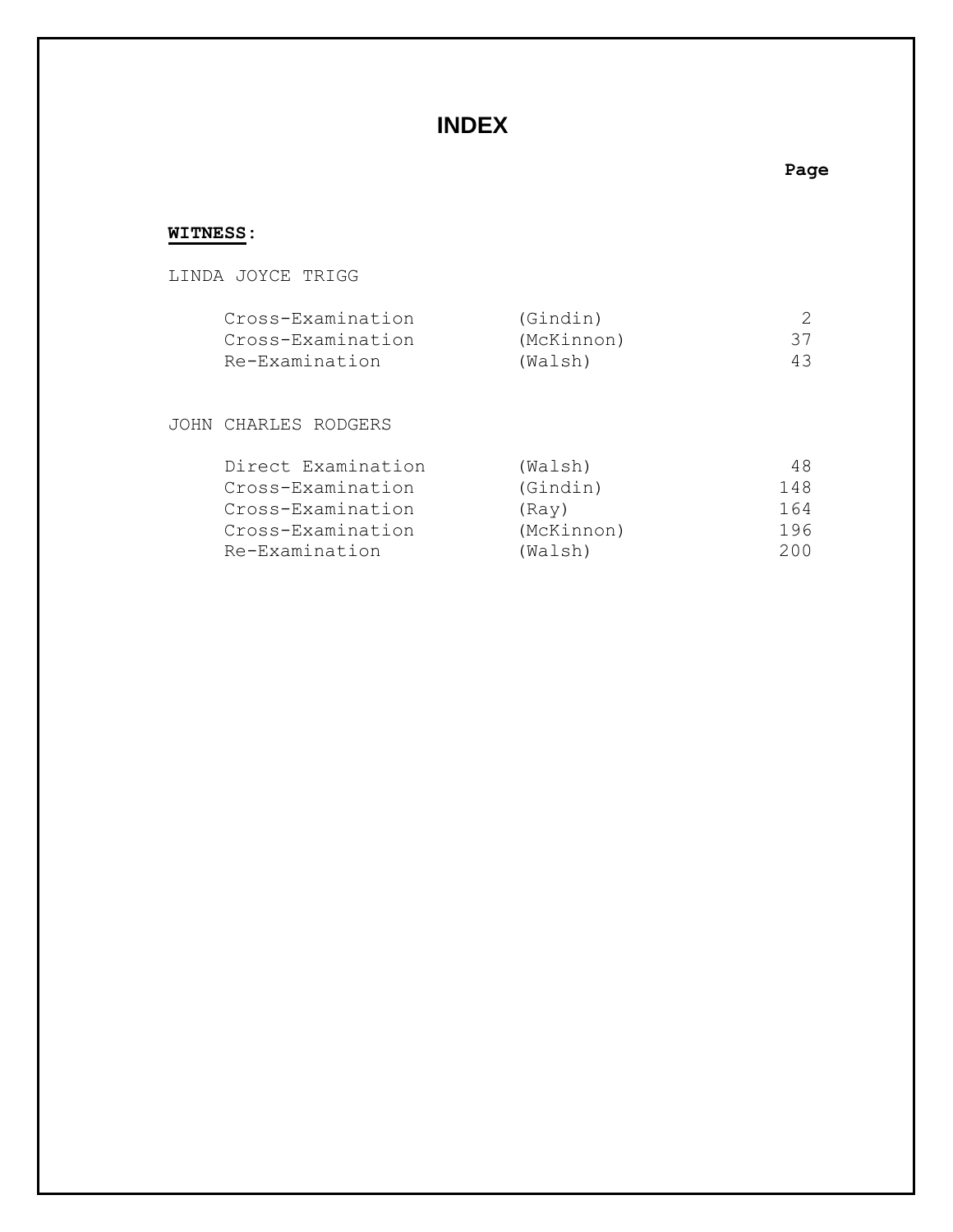PROCEEDINGS February 4, 2013

FEBRUARY 4, 2013

PROCEEDINGS CONTINUED FROM JANUARY 29, 2013

 MR. PAUL: Mr. Commissioner, if I could speak to one preliminary matter --

THE COMMISSIONER: Yes?

 MR. PAUL: -- before we get to the witness? Again, for the record, Sacha Paul for Winnipeg CFS and the Department.

 I'm here today seeking a withdrawal of Exhibit number 22, which is the admission as to facts of the Department of Family Services and Labour, volume 3. The short form of the reason is that we've discovered that we've made an error in how this document has been presented, which, in our view, affects its reliability. In discussions with Commission counsel, we believe that the solution is to simply call a living person to speak to the issue of CFSIS searches and the content of that particular exhibit.

 My understanding, and I'll let other counsel correct me if I'm wrong, is that there's no objections to this course of action.

 I'm not sure if you'd want to look at this in any particular detail, Mr. Commissioner, but that's the preliminary matter that we're seeking to, to do this

 $- 1 -$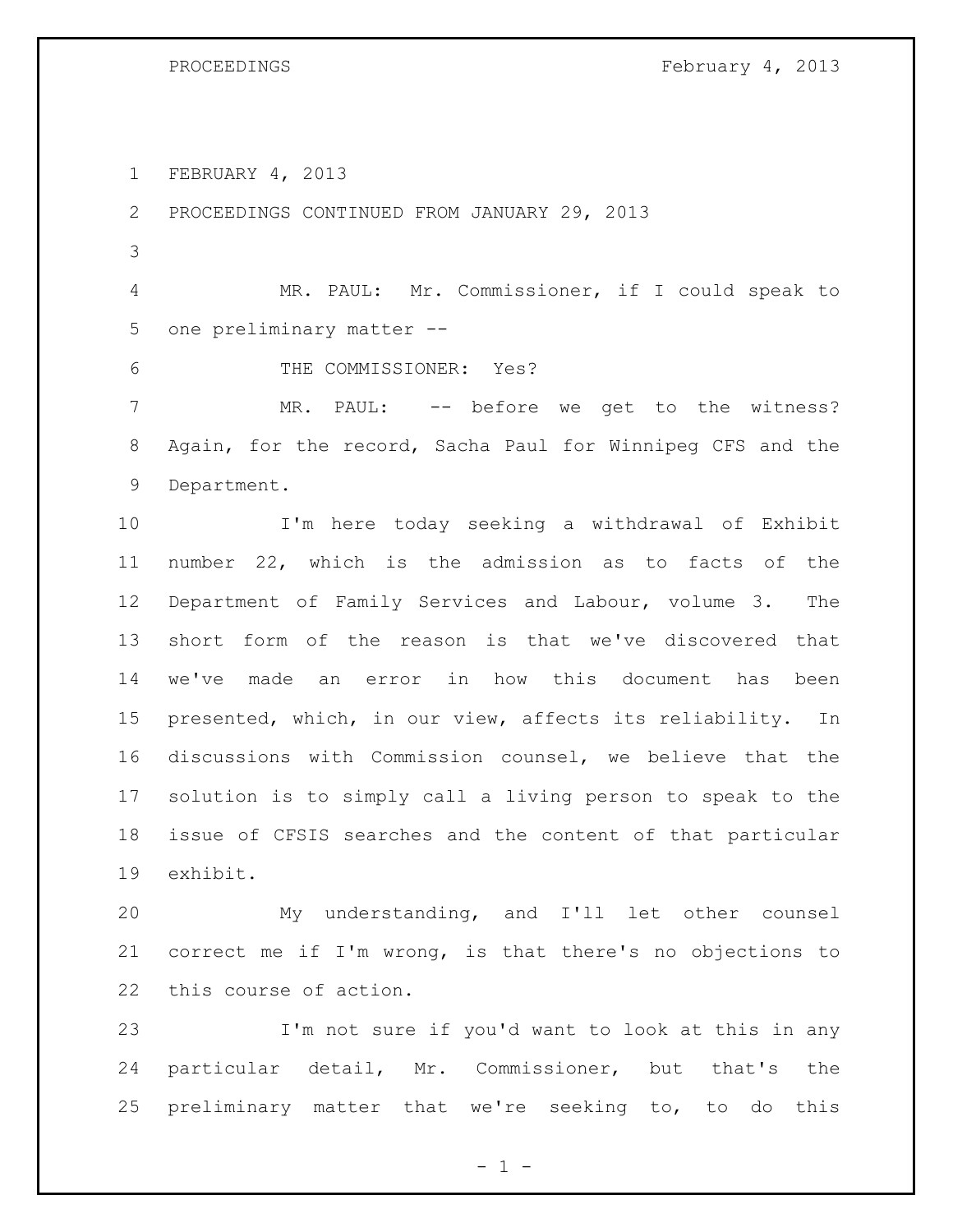| $\mathbf 1$    | morning, is to withdraw Exhibit 22.                         |
|----------------|-------------------------------------------------------------|
| $\mathbf{2}$   | THE COMMISSIONER: I'll hear Commission counsel              |
| 3              | on the matter.                                              |
| $\overline{4}$ | MS. WALSH: I have no objection to that, Mr.                 |
| 5              | Commissioner and I did ask Mr. Paul to canvas other         |
| 6              | counsel, to see if they had any objection. I don't know     |
| 7              | what the results of that canvas have been, but, but I think |
| 8              | that it makes sense.                                        |
| $\mathsf 9$    | THE COMMISSIONER: But there was some evidence               |
| 10             | based upon the, the admissions that were in that document,  |
| 11             | was there not?                                              |
| 12             | MS. WALSH: There was and that'll have to be                 |
| 13             | looked at by counsel for those witnesses, to see if the     |
| 14             | changes to the exhibit, or the information in that exhibit  |
| 15             | affect their testimony.                                     |
| 16             | THE COMMISSIONER: All right.                                |
| 17             | MS. WALSH: So --                                            |
| 18             | COMMISSIONER:<br>Does anyone else<br>THE<br>have<br>any     |
| 19             | objection to the withdrawal of Exhibit 22?                  |
| 20             | Apparently not.                                             |
| 21             | MR. PAUL: And the -- sorry, Mr. Commissioner,               |
| 22             | the only thing I'd add is, of course, we apologize for the  |
| 23             | error, both to Commission counsel, for leading her down the |
| 24             | wrong path and to the witness, Shelly Wiebe, as well, to    |
| 25             | all the parties and of course, to this commission, for the  |

 $- 2 -$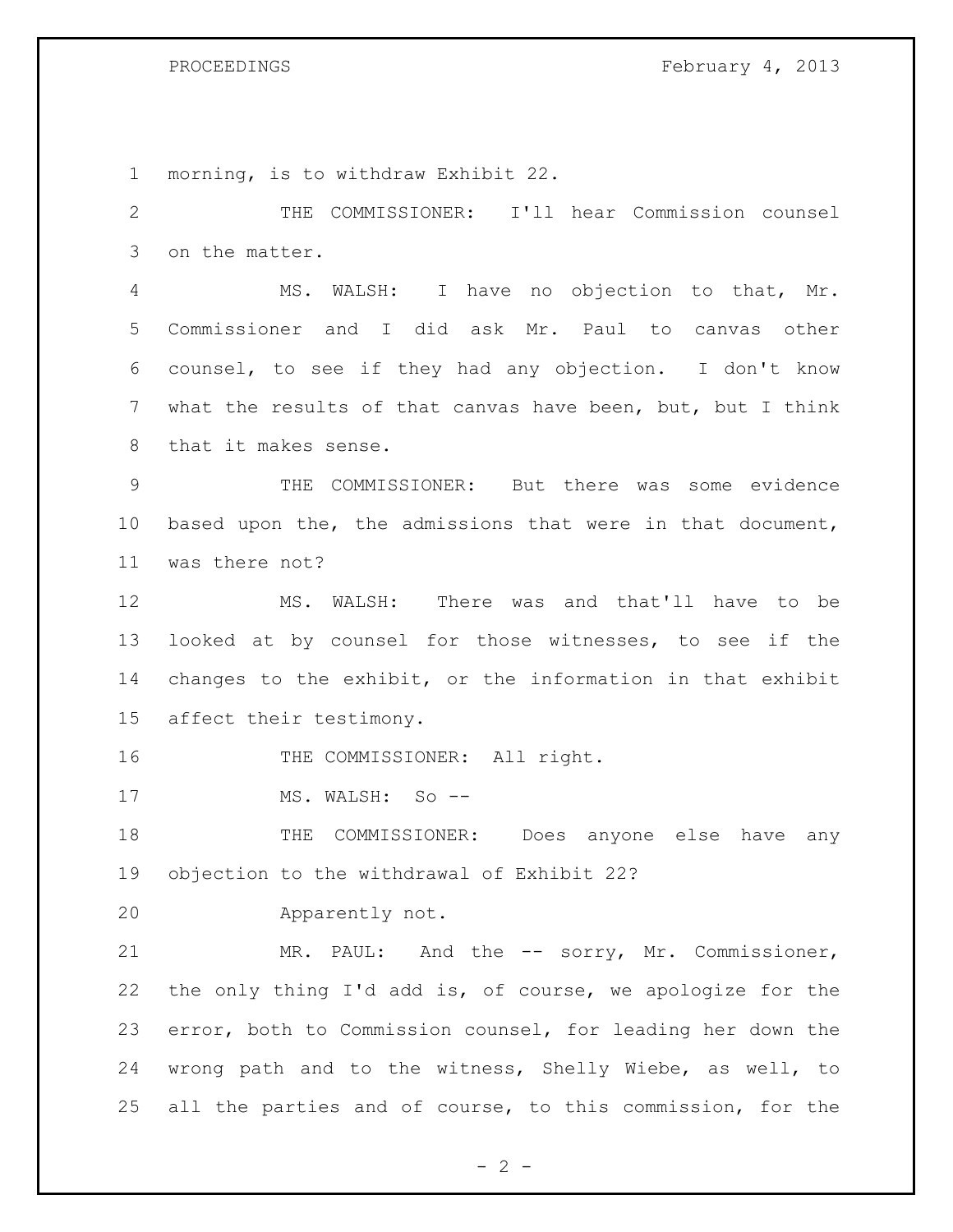PROCEEDINGS February 4, 2013

 error that we made and we thank you for allowing this to raise this. THE COMMISSIONER: Now, you will be calling the witness then? MR. PAUL: Yes. THE COMMISSIONER: And who will that be? MR. PAUL: The identity is yet to be determined, but we have someone working up the information and as soon as I know the, that person, we'll advise Commission counsel. 11 THE COMMISSIONER: And you'll work that into the, to the agenda in consultation with Commission counsel, I assume? 14 MR. PAUL: Indeed. 15 THE COMMISSIONER: All right. 16 MR. PAUL: Thank you. 17 THE COMMISSIONER: Yeah, I'm just going to make a note of that. All right. We're back to Dr. Trigg, and I think, Mr. Gindin, you were in your cross- examination? MR. GINDIN: That's correct, thank you. Good morning. THE WITNESS: Morning. 

 $- 3 -$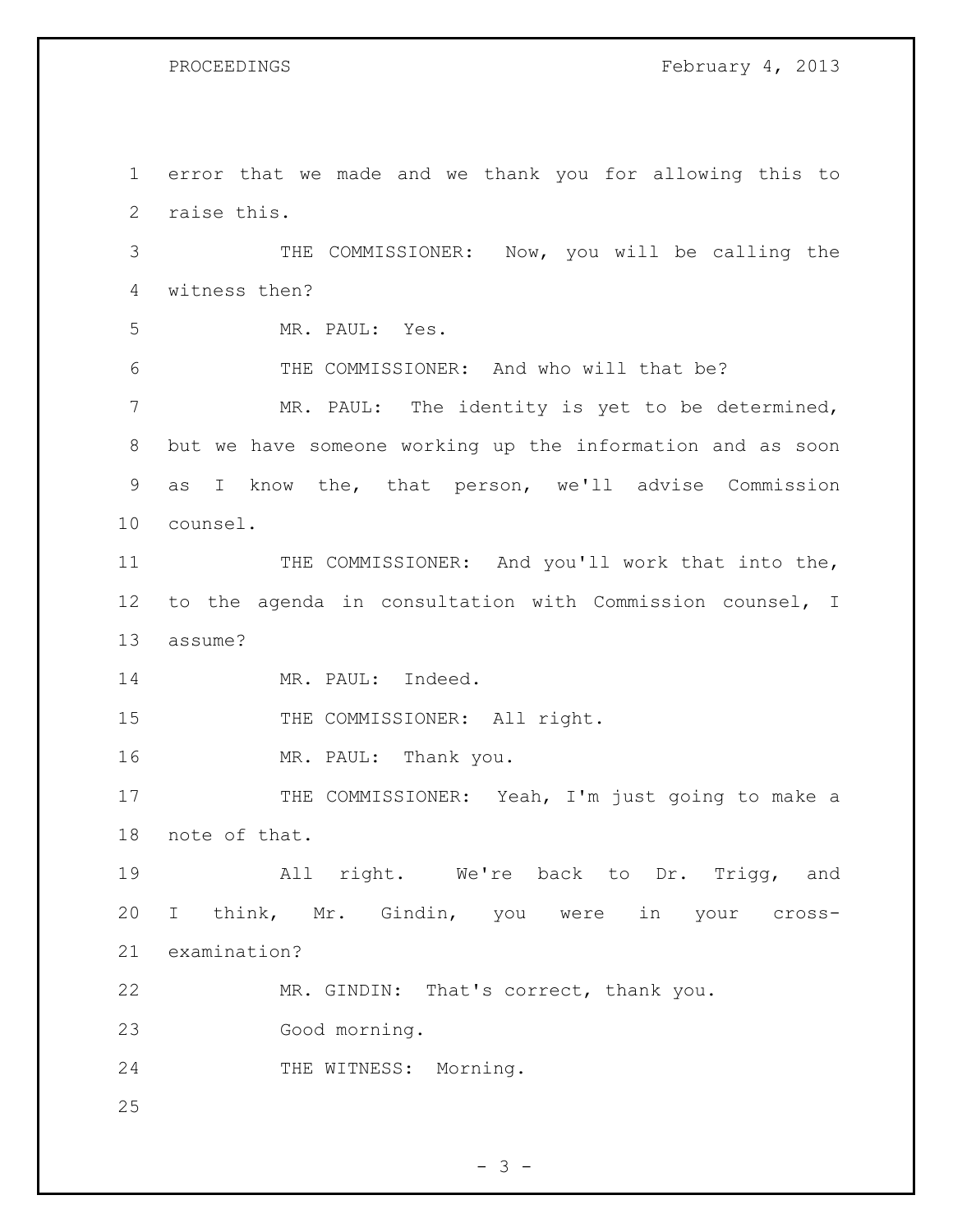**LINDA JOYCE TRIGG,** previously sworn, testified as follows: CROSS-EXAMINATION CONTINUED BY MR. GINDIN: Q Dr. Trigg, last time you were here, you had mentioned, in the course of your testimony, that you have experience with parental capacity assessments and that you've done them in the past -- A Correct. Q -- correct? In what -- did you prepare them for family court, or for the, for CFS, or just privately? A I do a considerable number of custody and access assessments for court. The parenting assessments are generally for Child and Family Services. Q And you've done those types of assessments in the past? A Yes, Intertribal Child and Family Services, Dakota Child and Family Services, yes. Q Um-hum. And when did you begin doing that? What year? A 2004. Q Um-hum. And do you still do that now? A Occasionally, yes. Q And when you do a parental capacity assessment, how long does it take to do it properly? From the moment

 $- 2 -$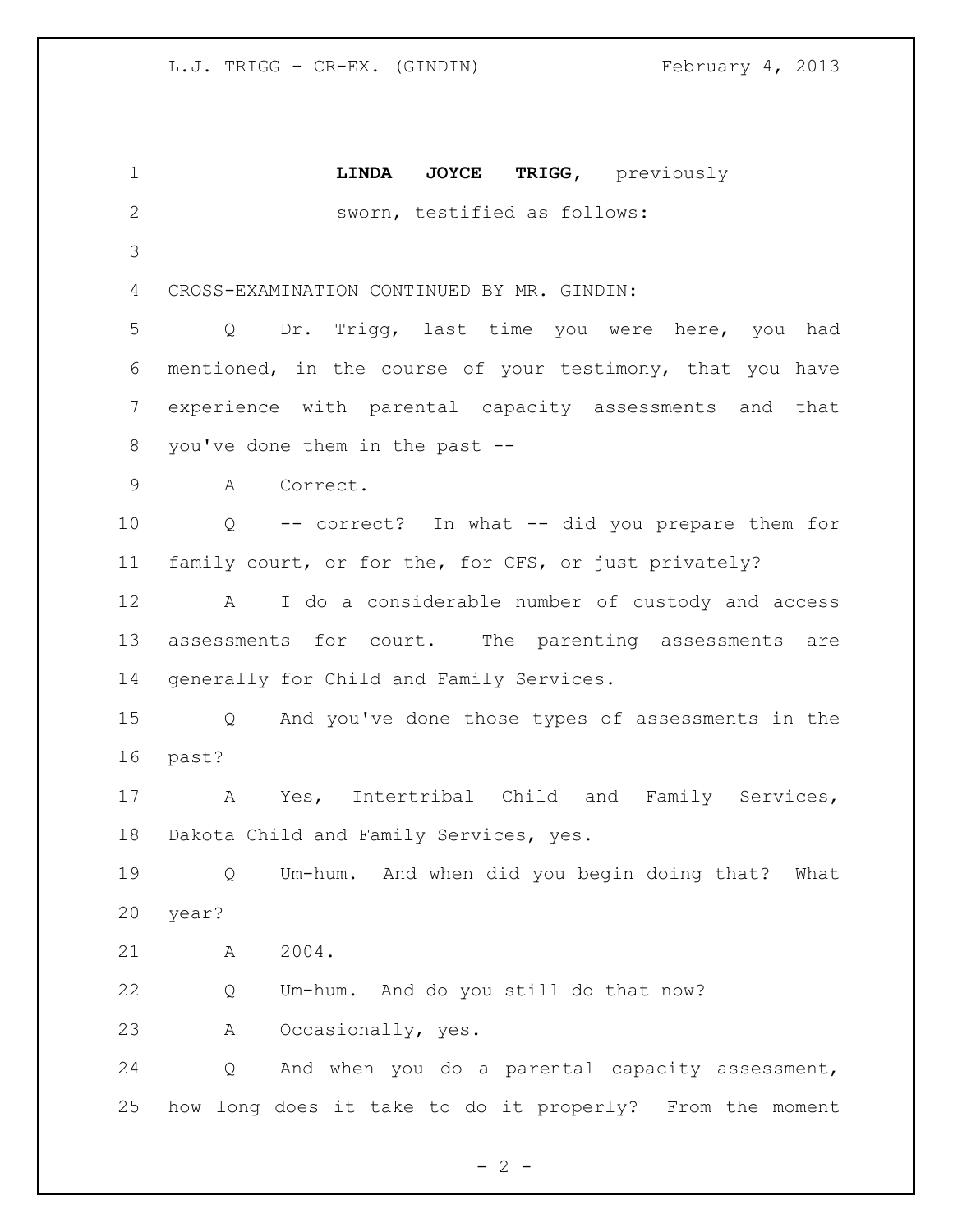you're asked to do it, until you've completed it? A Oh, I'm thinking more in terms of number of hours, it -- Q Okay. A -- could be anywhere from -- depends who has to be interviewed, first of all. Q Um-hum. 8 A On parent, two parents, one parent and a partner, or step-parent. I always interview the children -- Q Um-hum. 11 A -- to get their perspective too. 12 O Um-hum. A So the interview hours could run as many as 10 or 12. Q Okay. 16 A And I also do home visits -- Q Yeah. A -- and collect whatever, we call it collateral information, information we can from daycares, schools and so forth. Q Okay. A As well as the referral material sent from Child and Family Services. Q Um-hum. Now, if you were doing a parental capacity assessment on, let's say, just the mother, in this

- 3 -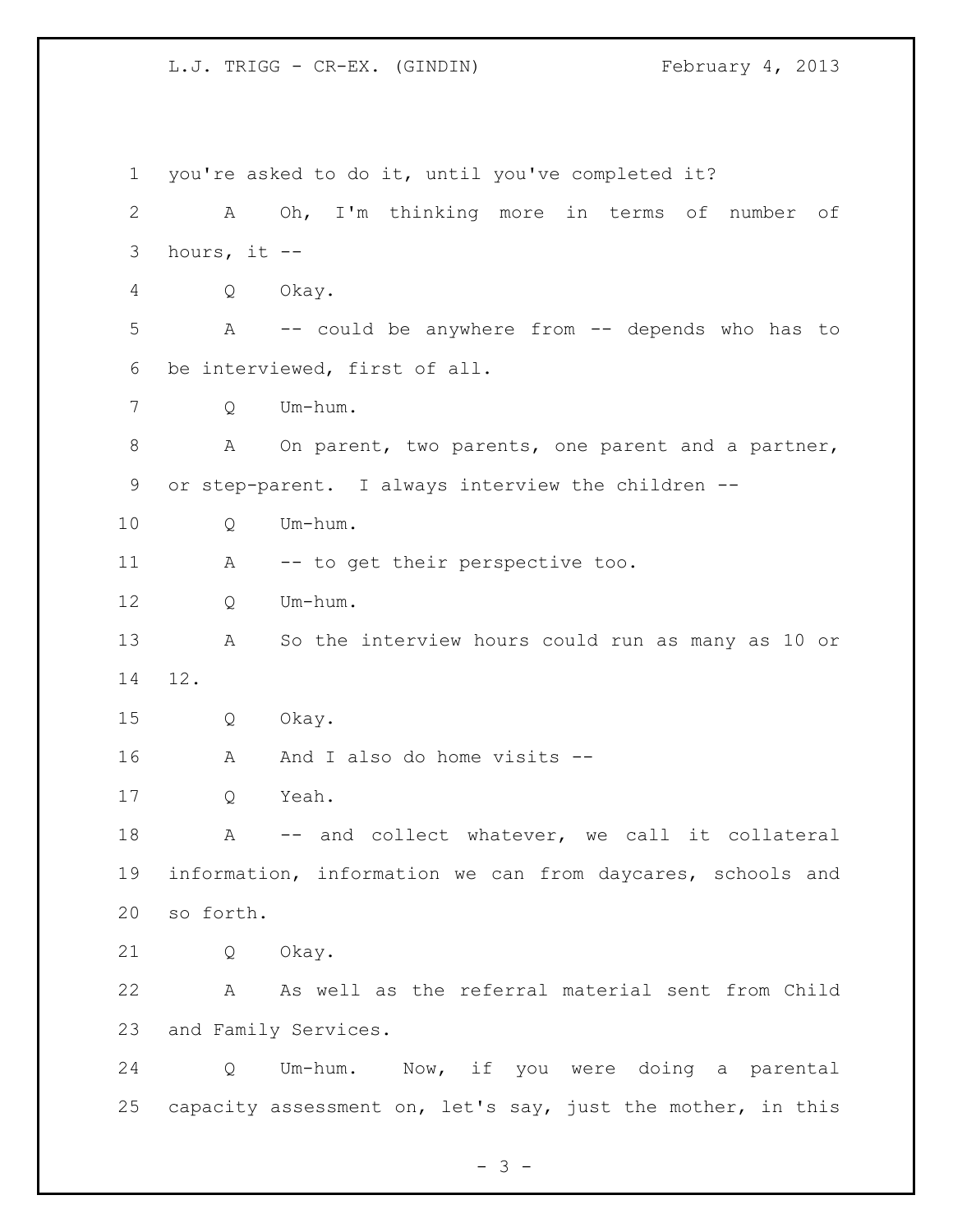case, for example, Samantha Kematch, would you see her once, or twice? What would be the usual process? A Oh, I'd definitely see her more than once. Q Um-hum. A I mean, I, I can't tell you how many times, but I'd probably start with, I would start with a two hour interview and go from there. Q Okay. And -- A I might also, but not always, administer a psychological test. Q Okay. And I take it you would want to speak to the, the other parent, if they were involved, as well? A Yes. Q Okay. A Of course. And I would, I would interview them separately and I would interview them together. Q And does it involve a psychological assessment as well, in order to complete that parental capacity assessment? A Well, I'm a psychologist, so I do it from a psychologist's perspective. Q Okay. And in this case here, we've heard evidence that -- A Which, by the way, I'm not so sure would be so different from the way a social worker would approach

 $- 4 -$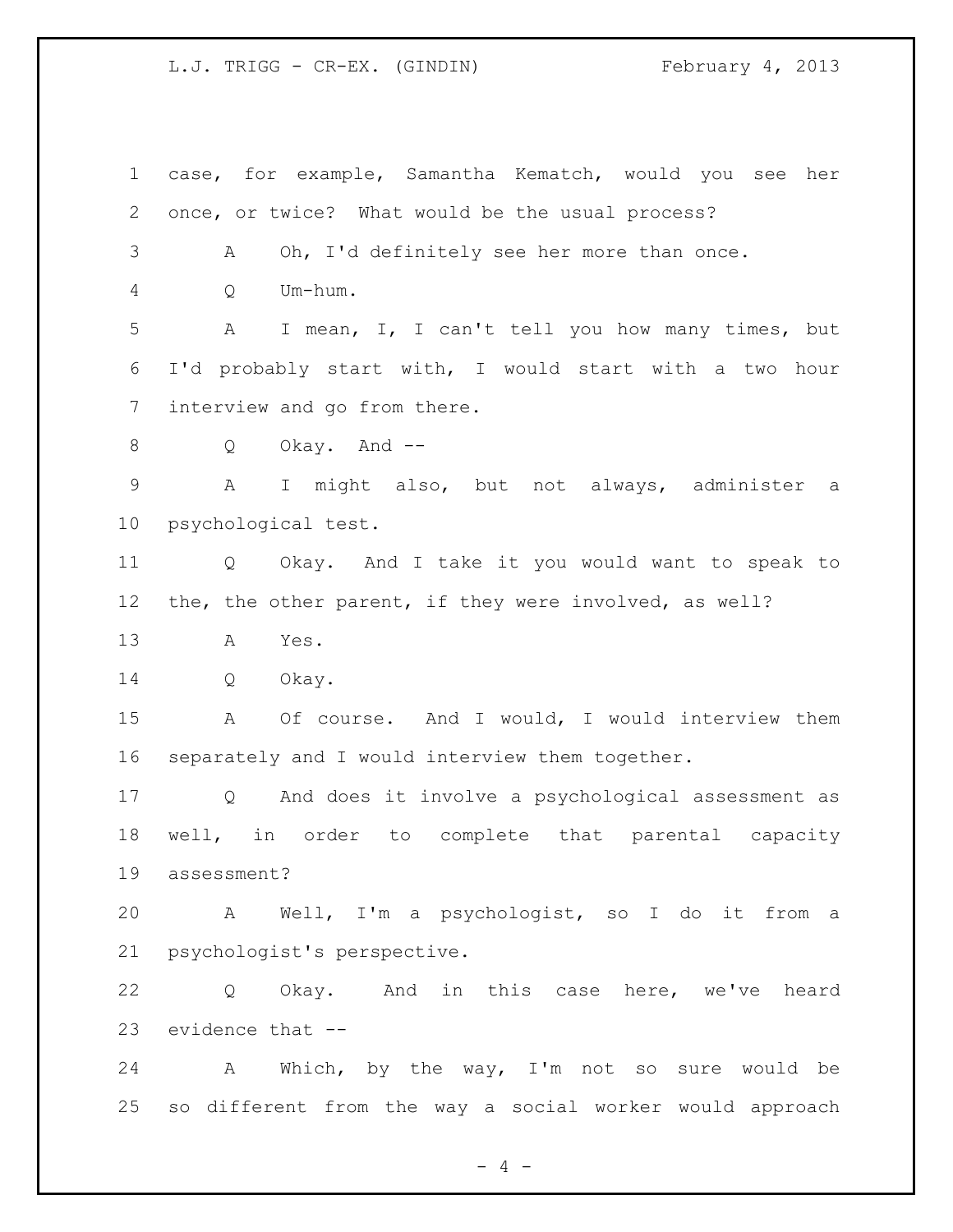it  $-$ 

Q Right.

 A -- knowing colleagues and private practice, whom I talk to, consult with.

 Q So you would expect it to be similar to the type of parental capacity assessment that social workers would arrange to have done?

 A There may be a difference in some of the clinical understanding, but some of the social workers in private practice are terribly sophisticated at doing them and do quite a number for Winnipeg Child and Family Services. I have the advantage, also, of being able to administer psychological tests.

 Q Okay. Now, were you familiar with the process, while you were involved with CFS, of psychologists performing assessments or being asked to do parental capacity assessments?

 A Yes, I was familiar there and I was also familiar, when I was employed at New Directions for Children, Youth and Families --

21 O Um-hum.

 A -- because we used to receive them, of course, as part of referral material.

 Q I see. Now, we've heard some evidence in this case, some time ago, that Samantha Kematch was assessed by

 $-5 -$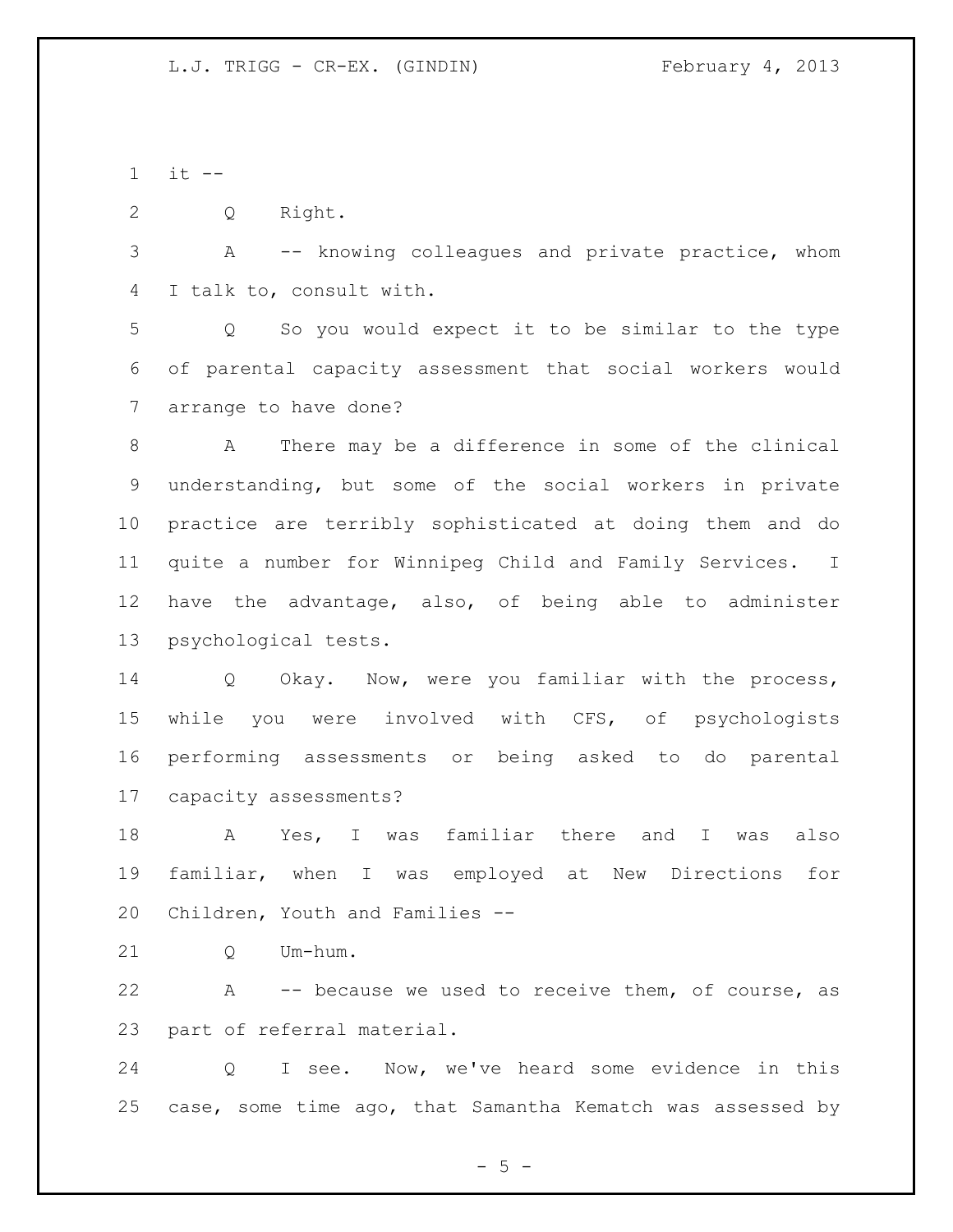a Dr. Altman, to see whether or not she was suffering from depression. That was the purpose of that particular assessment. The evidence was that the reason for requesting it was because she seemed ambivalent towards Phoenix after she was born. I suggested that perhaps a parental capacity assessment would have been a good idea, at the time the evidence came out and I wanted to refer you to a particular report, to see what your opinion would be. So if we can have page 37025 up on the screen. And this is the transfer summary of Kerri-Lynn Greeley, who was involved with arranging Dr. Altman's assessment of -- A By the way -- Q -- Samantha. A -- you should know I only know about Dr. Altman's assessment by what I read in the paper -- Q All right. Okay. 19 A -- the newspaper. Q So if you look at that particular summary, you'll see that it was completed October the 2nd, 2000 and it relates to -- A No, I correct myself, I think Mr. McKinnon did give me a copy. Q Of Dr. Altman's --

 $- 6 -$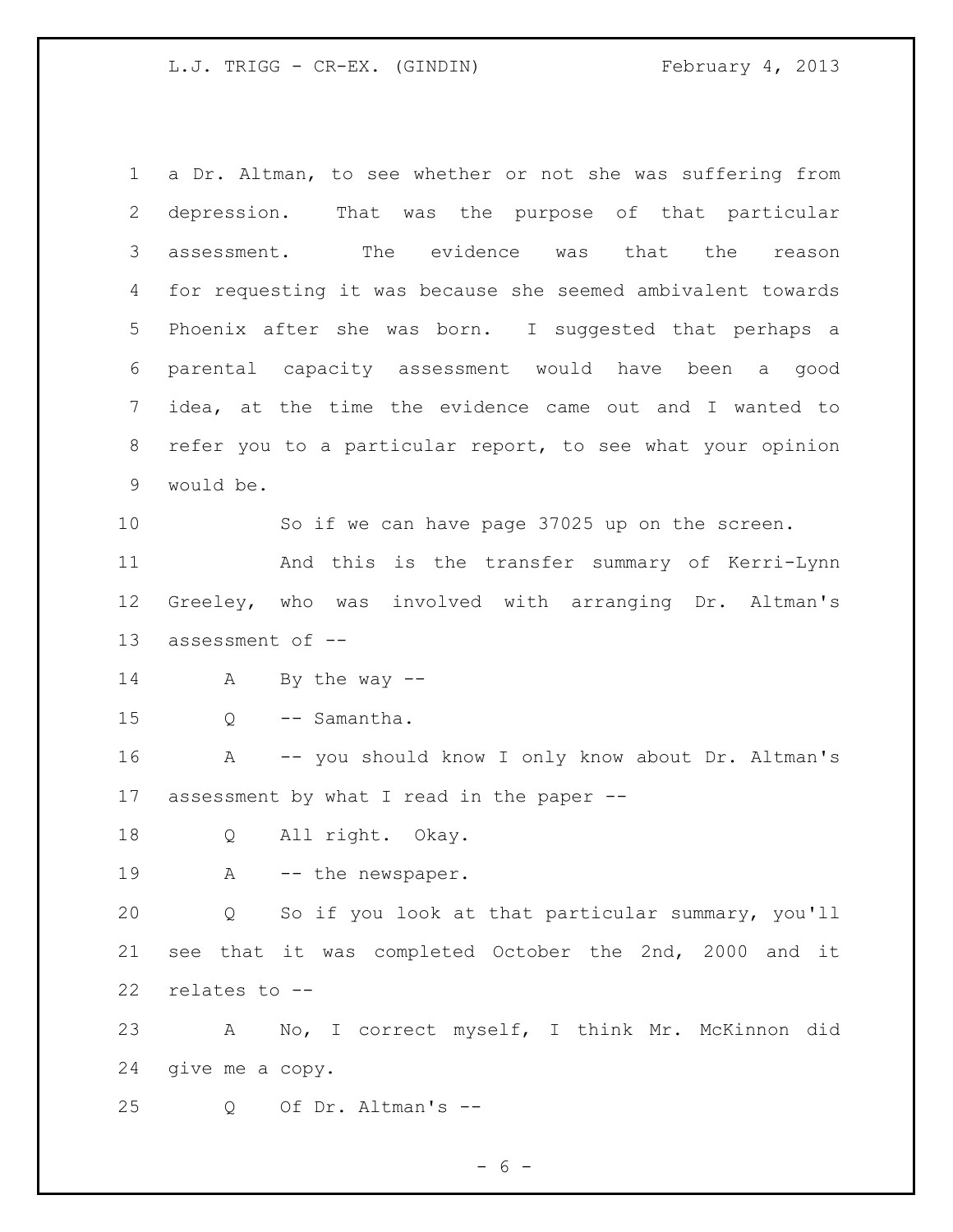A Yes. Q -- evidence, or? A Yes. Q Okay. A Report. MR. MCKINNON: No, not the evidence, not the transcript of his evidence, just his -- 8 THE WITNESS: Oh, no, the report. 9 MR. MCKINNON: -- just the report. MR. GINDIN: I think we're talking about the handwritten notes that he prepared, because I don't believe there was a report, actually. BY MR. GINDIN: Q Do you recall looking at some notes of his? A Pardon me? Q Do you recall looking at his notes? 18 A I don't recall, actually. Q Okay. But do you -- you're, you're, you're somewhat familiar with it? A I'm familiar, I know what was reported in the Free Press. Q Okay. Now, if you look at this particular document, you'll see that it's a transfer summary, as you can see, completed October the 2nd of 2000, completed

- 7 -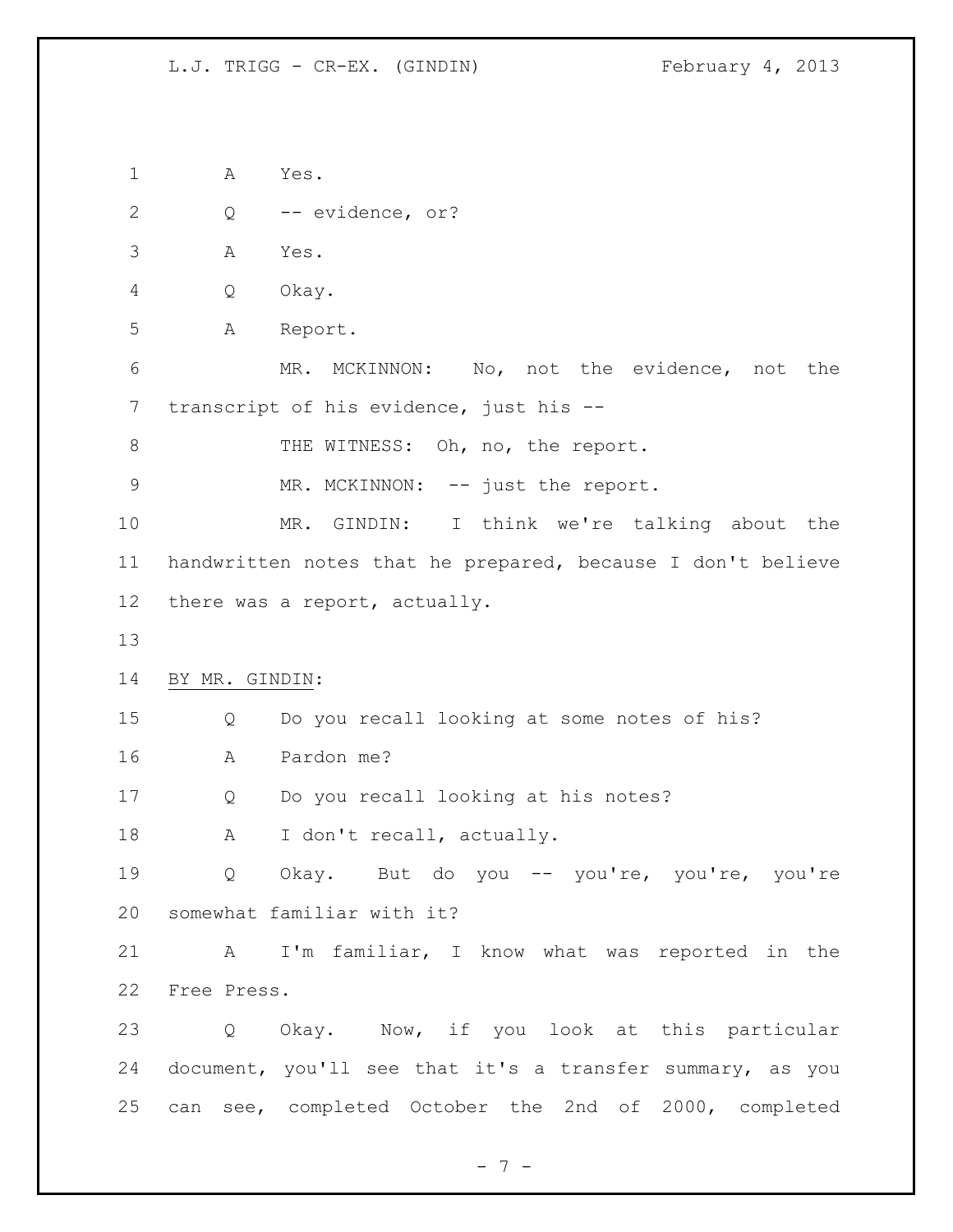shortly after Phoenix was, who was, she was apprehended by CFS and now returned to the parents on September the 5th of 2000. And this report was completed shortly after that. And I want to refer you to certain parts of that report. If you look at page 37026, at the very bottom, you'll see, the very last line says: "Problems Identified" A Yes. Q And now, if we look at the next page, number 1: "Samantha appeared to have hidden her second pregnancy as she had her first one, with [the other child]." 18 All right. So is that -- A Yes. Q -- is that something that might concern you and might get you thinking that a parental capacity assessment might be something to consider? A I don't know that Winnipeg Child and Family Services necessarily need to spend six, \$6,000 on a parental capacity assessment. I think they had the staff

- 8 -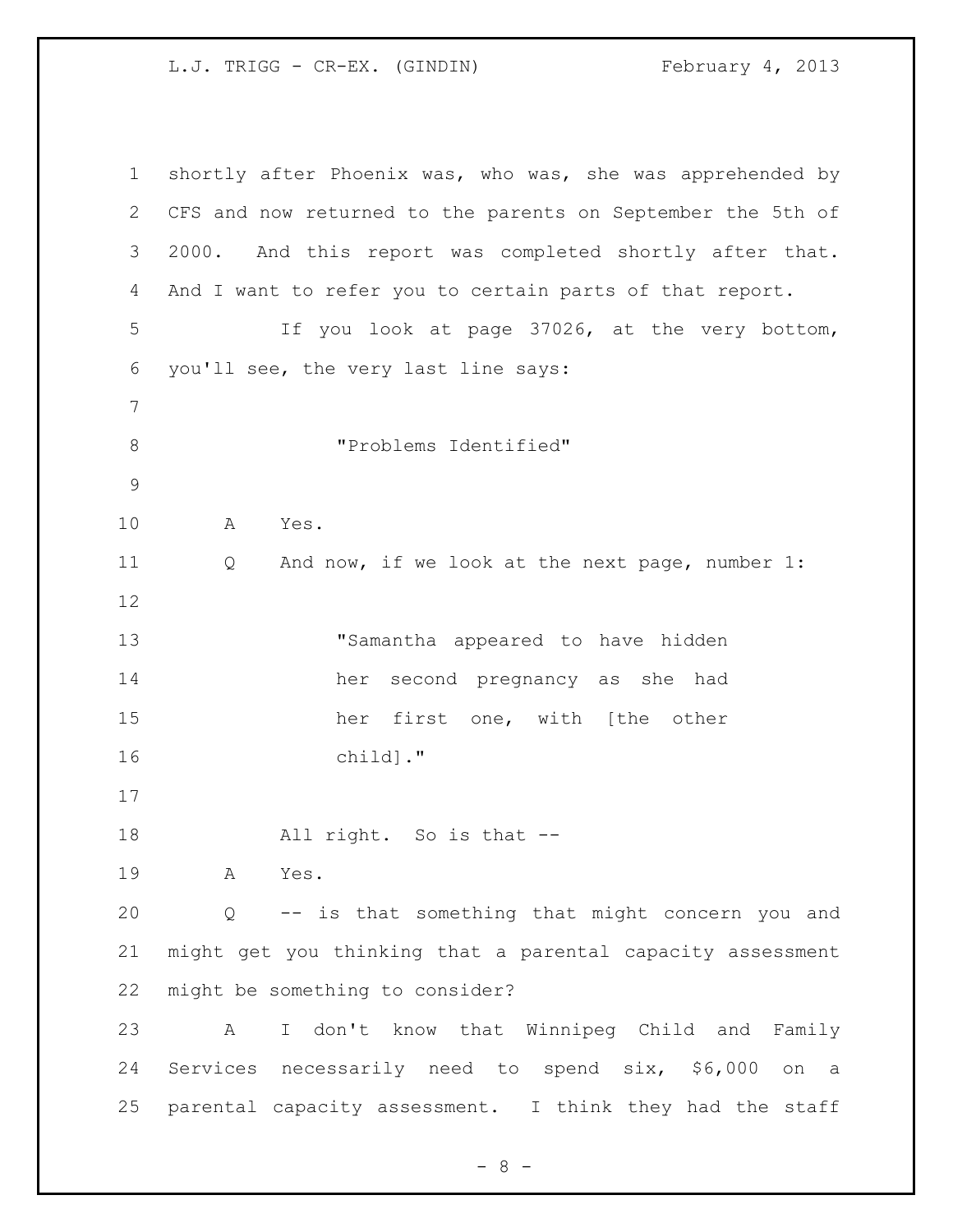to consider -- the, the expertise, some of the staff and supervisors, to consider this information and wonder about her capacity to bond with -- Q Um-hum. A -- Phoenix and why she's showing interest now, but not at birth. Q All right. But they did ask Dr. Altman to see Samantha -- A Okay. Q -- to decide only whether she was -- whether depression was the reason for her ambivalence and he determined it was not. Would it then concern you that the ambivalence towards the child would be for other reasons, such as her capacity to be a parent? A That could certainly be another reason. Q Yeah. If you look at number 2 on that list: "Samantha's lack of motivation and/or interest in caring for her first child. It appeared she has not played a role in his life 22 since be was a few months old, over 18 months ago." So another consideration, in terms of whether a

 $-9 -$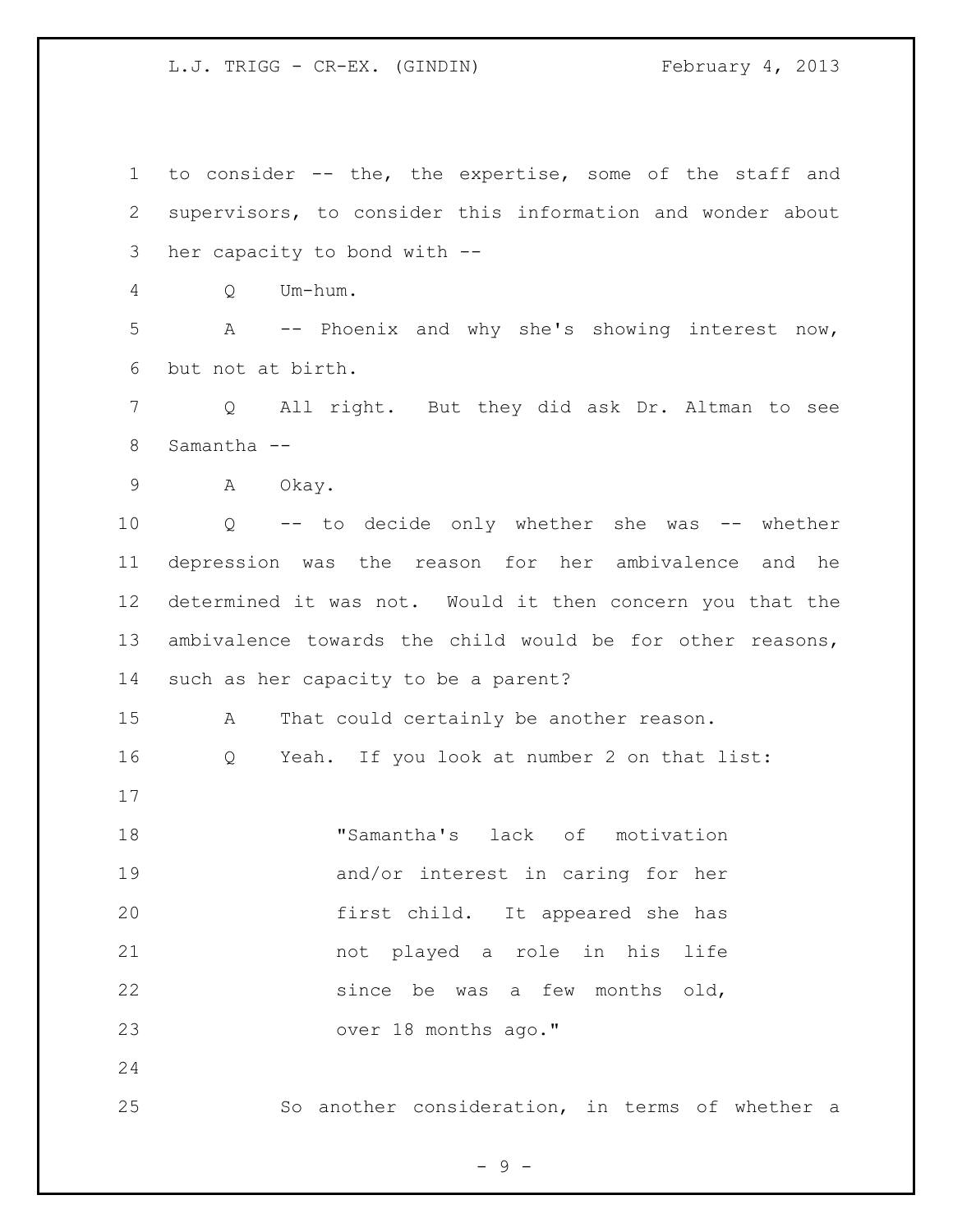parental capacity assessment would be beneficial; correct? A Yes. Q Yeah, right. A Unless it's clearly depression. Q Yes, but we, we've been told it wasn't -- A Right. Q -- so the question is, these other factors might be even more relevant, since we were told it wasn't depression; correct? Yes? A Yes. Q Okay. Number 3: "The couple's ambivalence regarding the long term plans for 16 the child. They had not received 17 any prenatal care ... had not done anything in preparation for the birth of the baby. Also the parents [sic] initial reaction was 21 they were unsure if they wanted to **parent the child, there was an**  ambivalence regarding their 24 commitment to the baby."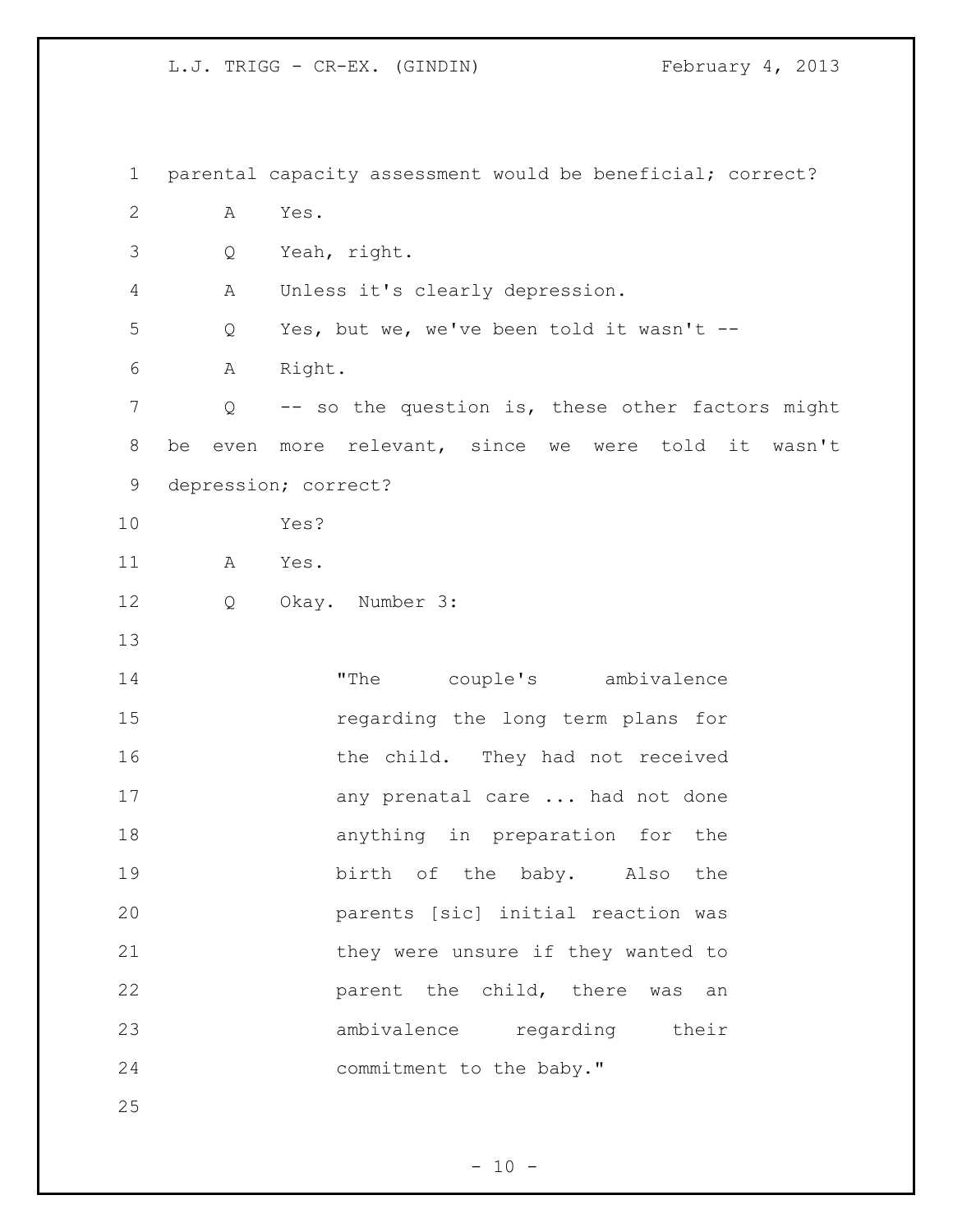Certainly that would -- A It would require an assessment, but I want to emphasize, it would not necessarily need a 6,000 dollar parental capacity assessment. Q Okay. Well, aside from the cost -- A Okay. 7 Q -- let's say the cost wasn't an issue. A It would need an assessment of some sort. Q Right. Other than simply determining whether she was depressed or not? A Well, I think an assessment, that's one factor you would look at. Q Right. But having looked at it and decided that wasn't the cause of her, her attitude and behaviour, would you not want to look at, look further to see what might be? A Yes. Q Yeah, all right. 18 A Her family history -- Q Um-hum. A -- and so forth. Q Right. Number 4 says: "Samantha's reported flat affect 24 and the reason for it ..."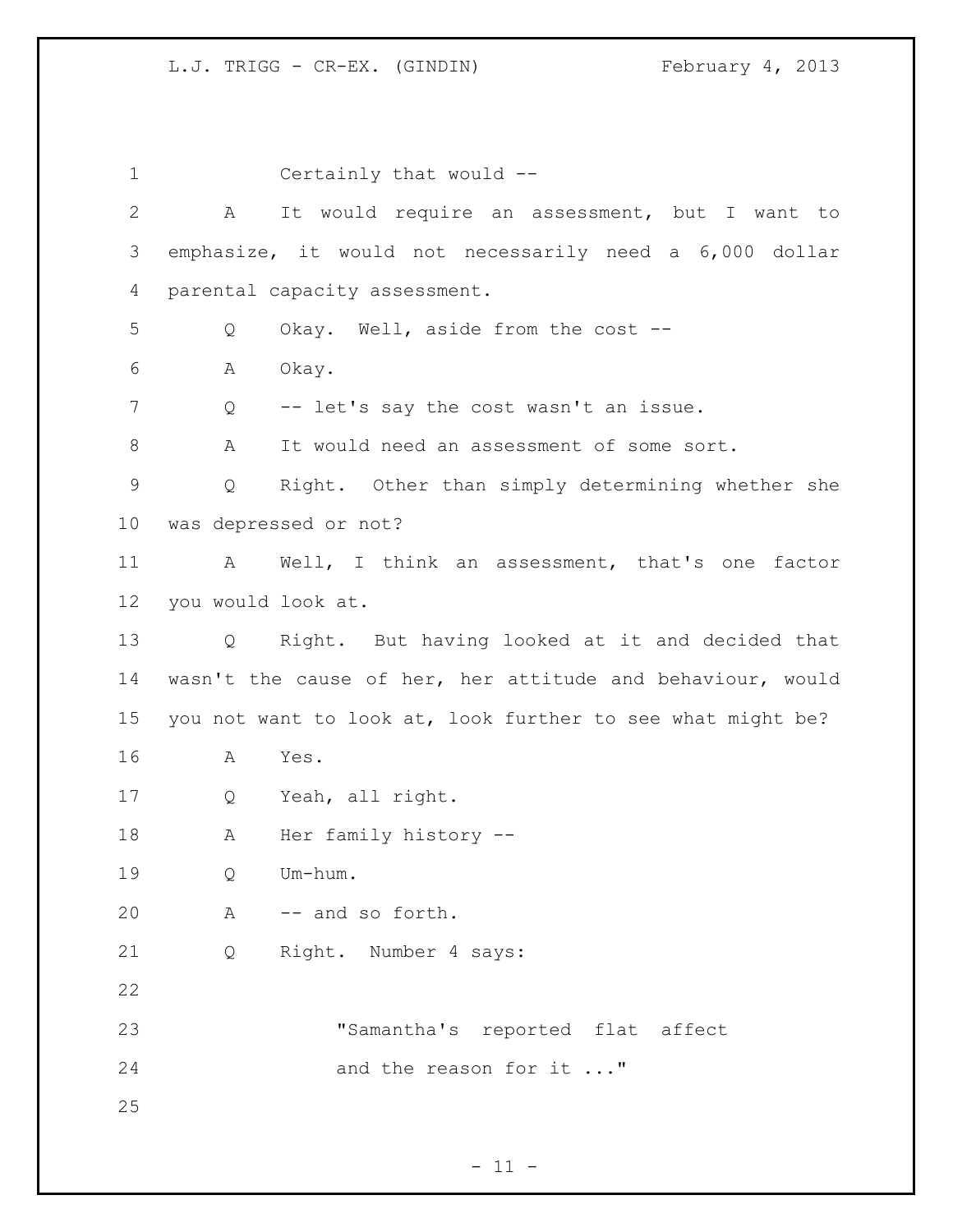1 And again, you'd want to know the reason for it? A Yes. Q If she wasn't capable of being a proper parent and if that was the reason for it, that would be very significant; would it not? A Yes. Q Um-hum. That sentence goes on to say: "There was some concern that she may have been suffering from depression. Some form of psychiatric/psychological assessment with respect to 14 Samantha was suggested." 16 And of course, that was done and it was determined that it wasn't depression. That was the evidence. So that's also important, because we now know what it isn't; right? A Yes. Q Correct? Number 5: "Due to the couple's young age and Samantha's history, it was suspected they had limited

 $- 12 -$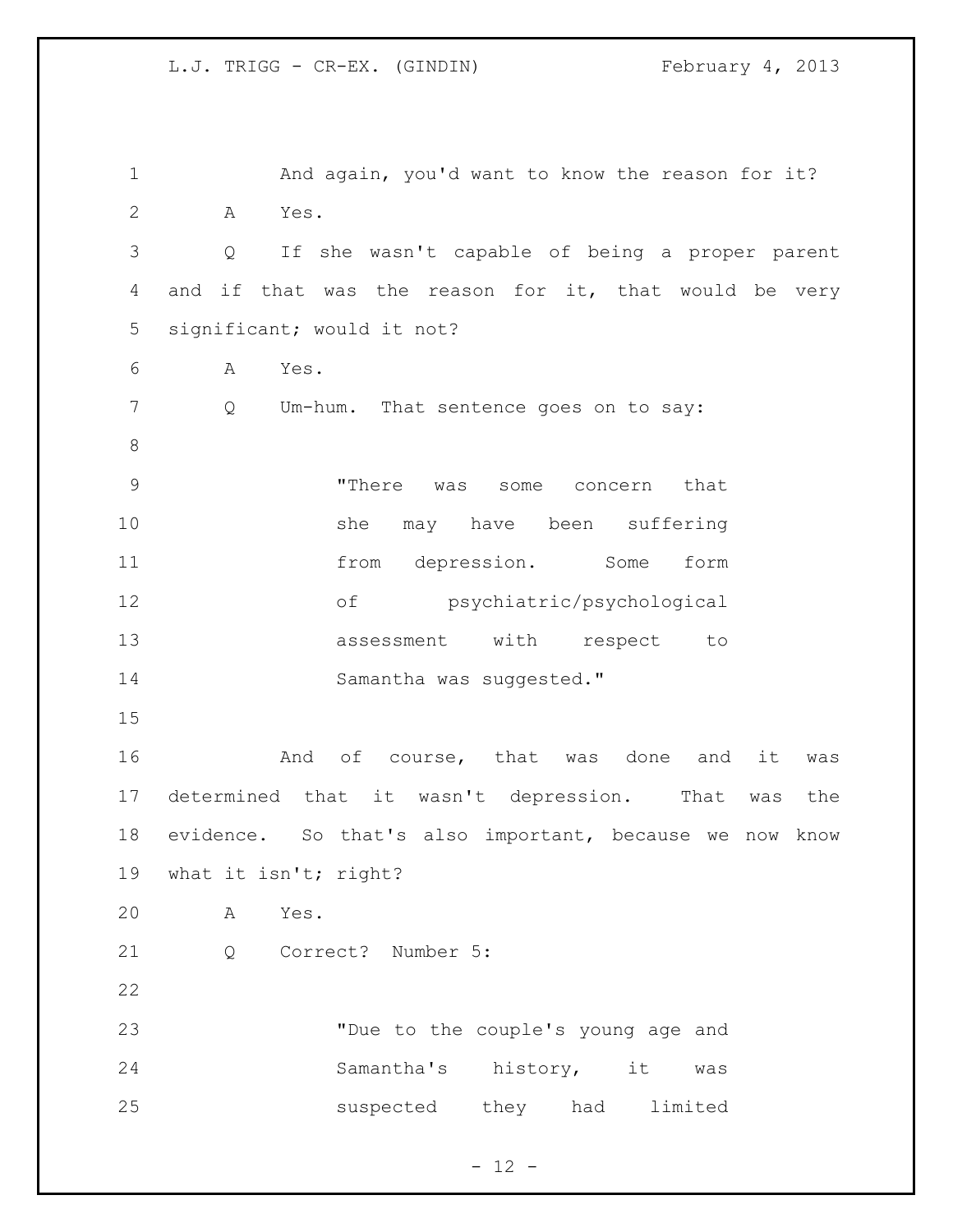parenting experience and skills." And that's, is that something that you look at, when you're preparing a parental capacity assessment? A Parenting experience and skills? Absolutely. Q Yes. Okay. 7 A And her history. Q Yeah. And of course, we know, from her history, that she was a permanent ward herself; right? And we know that she had a previous child apprehended before Phoenix was apprehended? A Yes, I do know that. Q All of those things would lead you to think that 14 a parental capacity assessment might be very helpful; would you agree? A I, I -- Q As -- 18 A -- want to -- okay, if we're not talking about dollars, I want to emphasize that there were people -- Q Um-hum. A -- at Winnipeg Child and Family Services who were quite skilled in making these types of initial case plan assessments. Q Okay. In this case, it was determined that Samantha should see Dr. Altman before the child was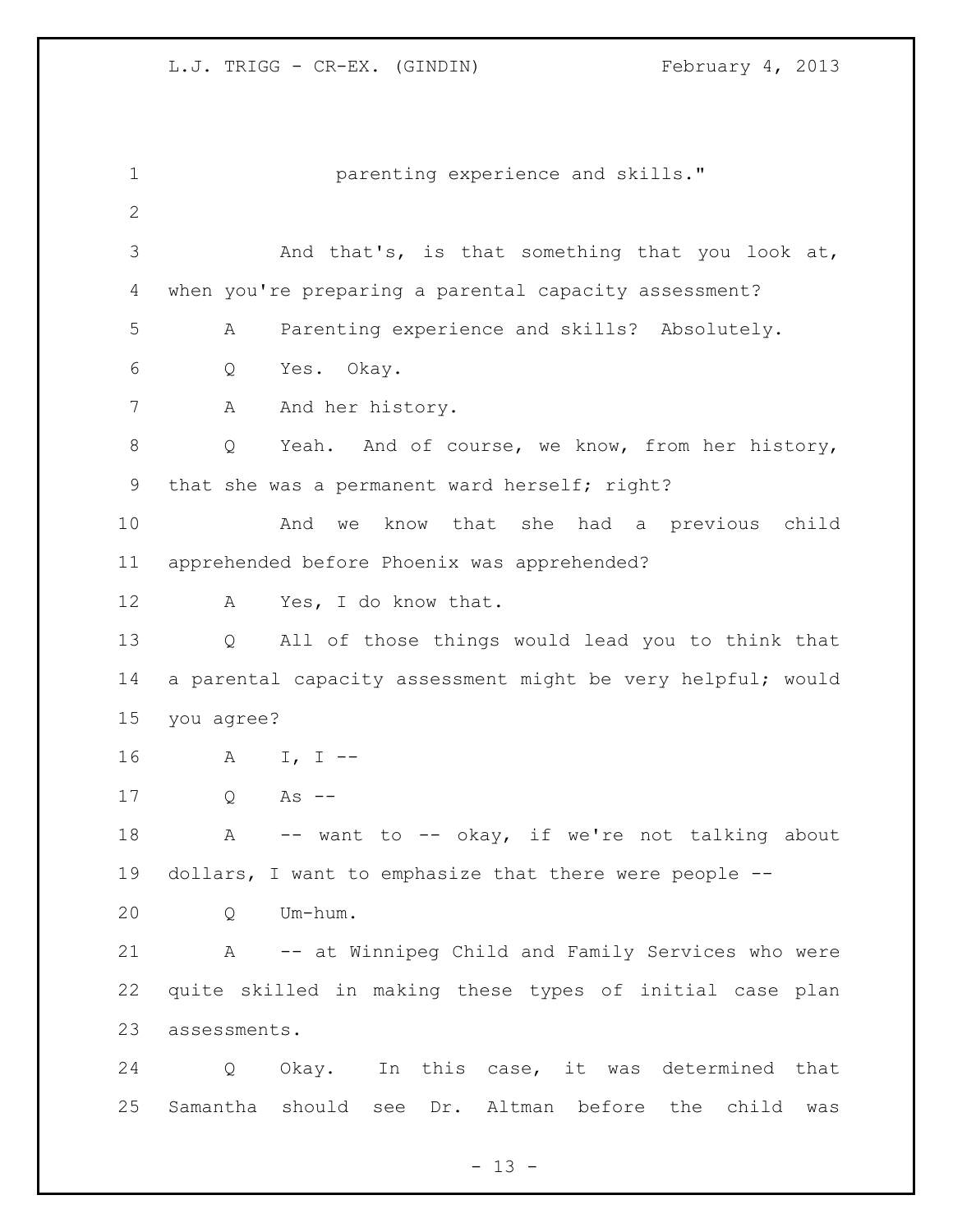returned to the parents. The evidence is that the child was returned prior to seeing Dr. Altman. A The, the child was returned prior to seeing Dr. -- Q Prior to -- A -- Altman? 7 Q -- seeing Dr. Altman. A Um-hum. Okay. Q What's your opinion on that? Do you think that should have waited, perhaps, until some sort of assessment, at least, was done? MR. MCKINNON: Just in fairness to the witness, at the time the child was returned, there was a signed case plan, or agreement of some sort that would require the parent to see Dr. Altman promptly after the return. So I don't want it -- MR. GINDIN: Yeah. 18 MR. MCKINNON: -- to, to be suggested to the witness, who, who doesn't know the case file, who hasn't read the case file, I don't want it to be suggested that there was a, a, a gap here, or an oversight. MR. GINDIN: Yes. THE COMMISSIONER: I think that's correct -- 24 MR. GINDIN: That's --25 THE COMMISSIONER: -- Mr. Gindin.

 $- 14 -$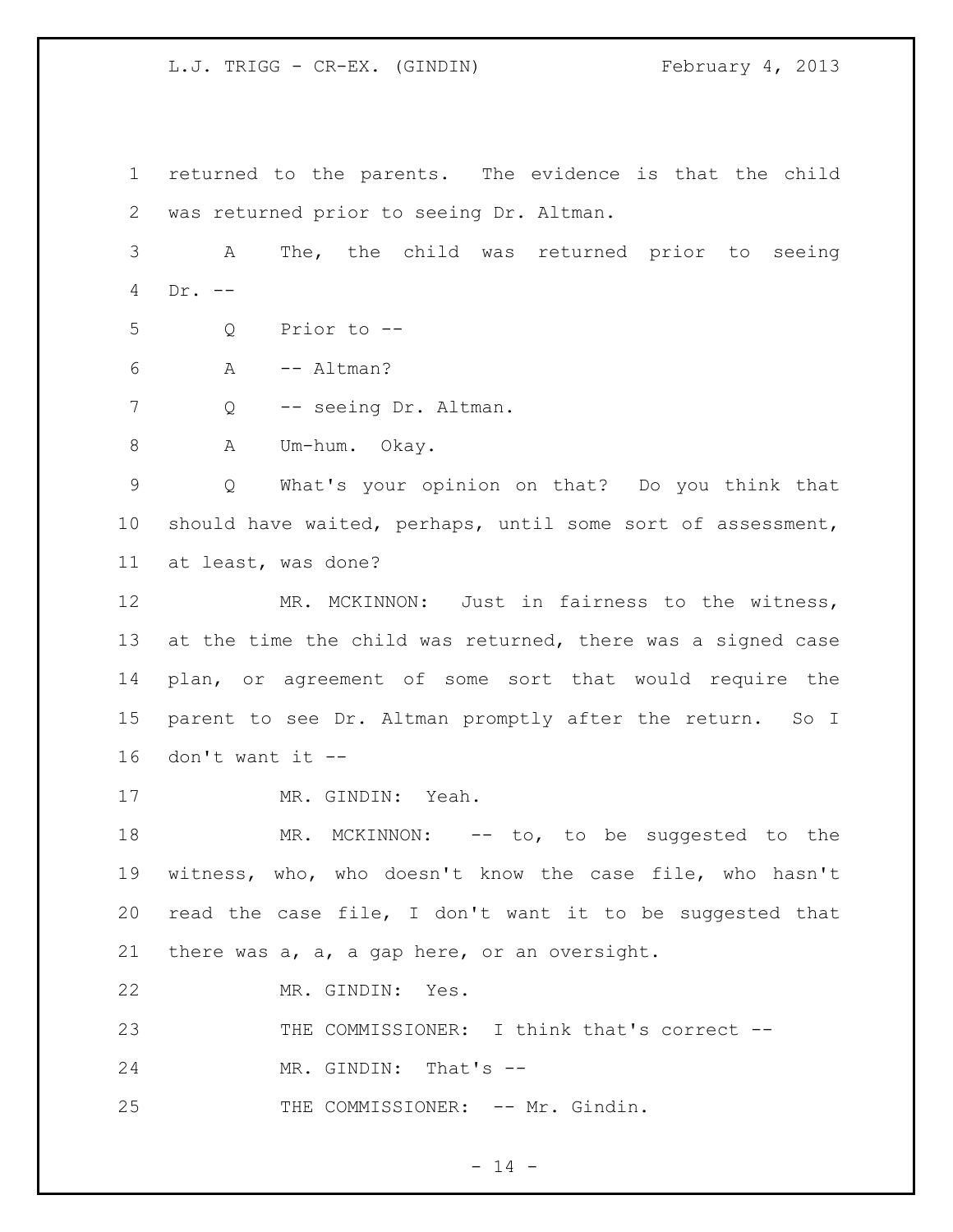1 MR. GINDIN: -- that's correct. BY MR. GINDIN: Q In fact, to be clear, on the record, September the 5th, Phoenix was returned to her parents and the assessment with Dr. Altman was September the 13th, just over a week later. 8 A All right. Q Even though it was suggested, of course, that that be done before the child is returned. A Yes. Q And I'm suggesting to you and see if you agree with me, that perhaps that should have been done prior to the child being returned, since it seems to have -- A Ideally. Q -- been an issue? Yes. And the evidence also was that it was taking quite a long time to get this arranged, even to see Dr. Altman. Months were going by. Does that sound normal in -- A Was that because of his schedule -- Q Well, we're -- A -- do you mean? Q -- we're not really sure, but should it take that long simply to have a -- A It takes, it takes quite awhile --

 $- 15 -$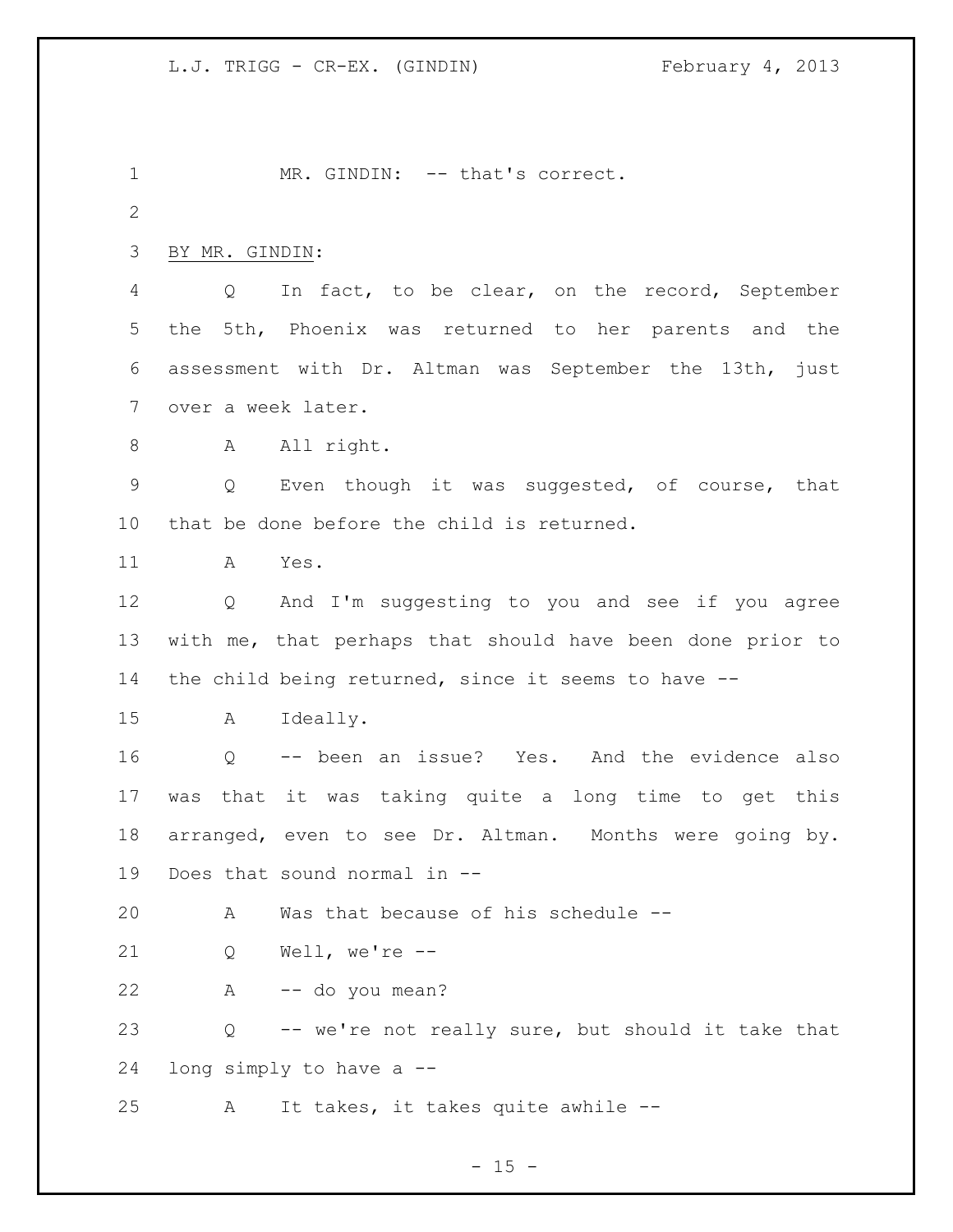Q To arrange an appointment, you mean? A -- to arrange for a assessment to be done. MR. GINDIN: Okay. THE COMMISSIONER: It takes what? THE WITNESS: It takes quite awhile. THE COMMISSIONER: Quite awhile? Yes. All right. 8 Mr. McKinnon, do you have something you want -- MR. MCKINNON: I -- again, just so that the witness has the benefit of the evidence, it wasn't, I don't think, Dr. Altman's schedule. There were some attempts to see other psychologists first, and then Dr. Altman was used 13 because he had a reddical (phonetic)  $-$  a, a, an available clinic day at Winnipeg CFS. 15 THE COMMISSIONER: Yeah, I don't think it's a reflection on Dr. Altman's -- 17 MR. GINDIN: No. 18 THE COMMISSIONER: -- performance. MR. MCKINNON: No, I just didn't want to leave the record unclear. MR. GINDIN: No, I wasn't suggesting that it was his fault in some way, but it would obviously be more helpful if these things could be done a little bit quicker, clearly. 25 THE WITNESS: It would certainly be more helpful,

 $- 16 -$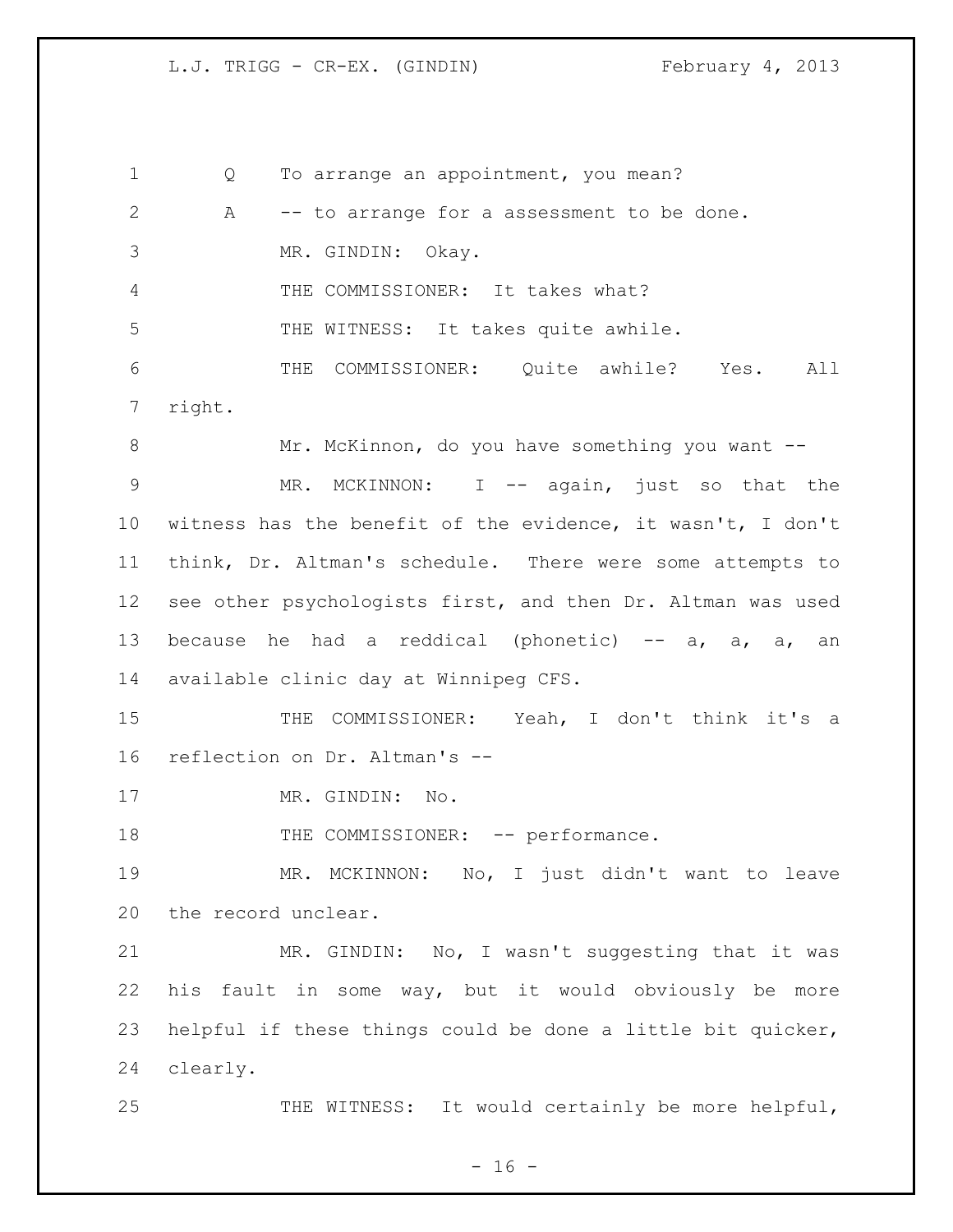but I know, my colleagues, their waiting lists are some -- MR. GINDIN: Okay. 3 THE WITNESS:  $--$  months. BY MR. GINDIN: Q Now, parental capacity assessment, how does that differ from an interview simply to inquire as to whether she's depressed? What, what are the main differences between those types of assessments? A To assess for depression -- 11 O Um-hum. A -- you'd probably speak with somebody for a couple of hours and ask about their daily life, what their daily routine is like. Are they still active? Are they still getting out of bed? So on and so forth. Those would be questions of emphasis. Those would also be asked in a parental capacity assessment. Q Um-hum. A There would be a little bit of history taking, to see if there's some depression in the family. 21 O Um-hum. A But you wouldn't necessarily interview partners, or children, or do a home visit. Q Um-hum. A Or do more extensive history and analysis of how

- 17 -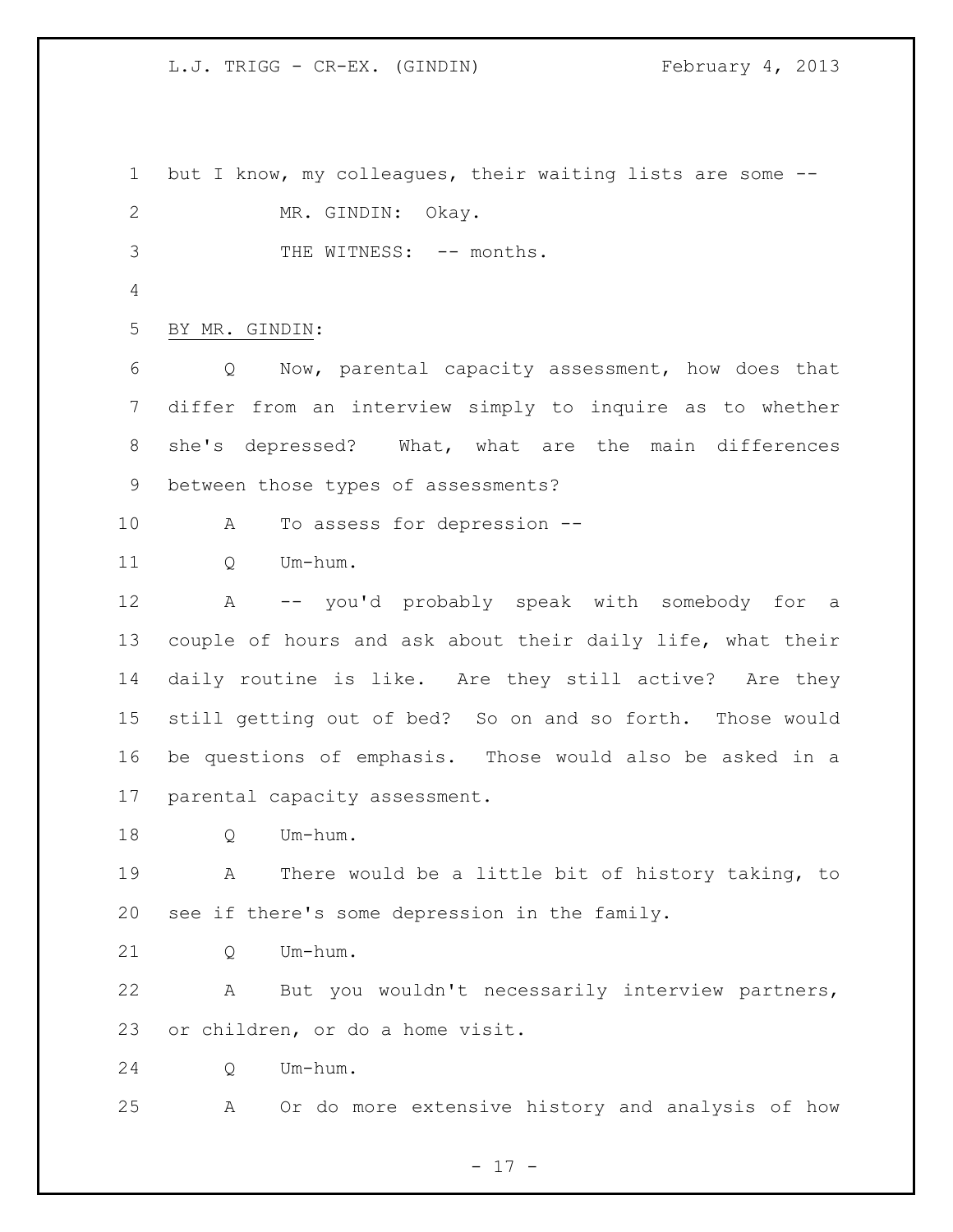that person is functioning in other ways.

 Q The parental capacity assessment clearly goes a lot further in assessing whether the person is capable of being a parent?

A I would think so.

 Q And when you do one of these things, are you being asked to determine whether, in your opinion, that person should be taking care of a child or not? Is that, is that the bottom line?

 A The, the bottom line is to try to provide the referral source with enough information for them to make a decision.

 Q And when you, when you're asked to do a parental capacity assessment, is it generally because of the attitude of the parents that the evidence might disclose? Such as ambivalence, a flat affect, lack of emotion, things of that nature? Are those the kinds of things --

 A Not necessarily. It could be the behave (sic) of the children, could be some concern about sexual assault.

 Q And if there was some concern that the mother, for example, had a history of being assaulted, or sexually abused, would that be something that would lead you to maybe want to look into their --

A I would --

Q -- capacity?

- 18 -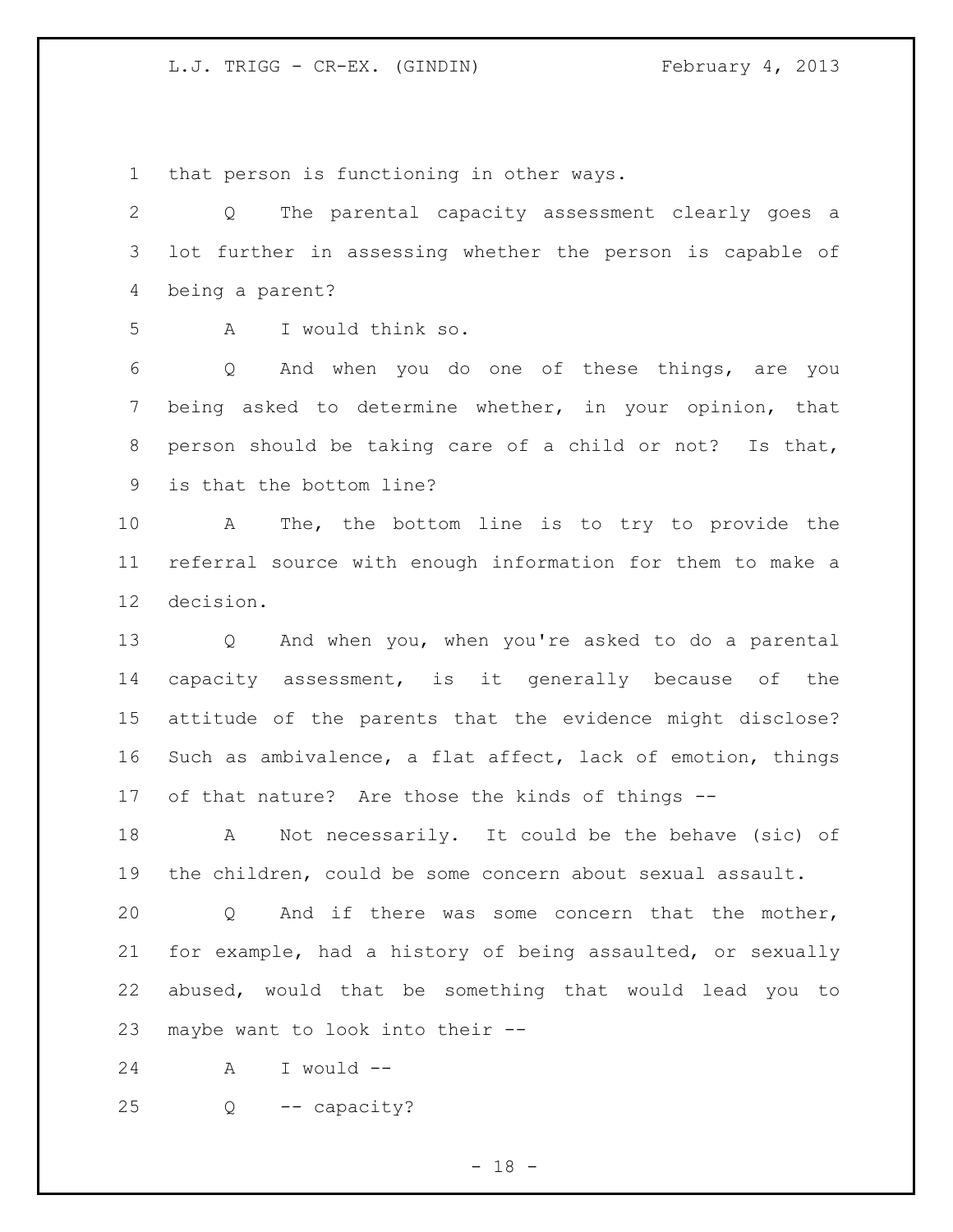A -- want to know if that is -- or to what extent it might be affecting her functioning today. Q And if it appeared that the mother wasn't emotionally ready to parent and basically indicated as much, is that, again, something that might cause you to want a parental capacity assessment, or to consider one? 8 A I'd certainly want to know more about that -- Q Um-hum. 10 A -- and what the issues were. Q And you indicated that psychologists obviously do these types of assessments, but I think your evidence was that there are social workers as well, who have the experience to, to do them as well? A Yes. Q Is there any detriment to them not being a psychologist and still preparing one of these reports?

18 A The very good ones, there's no detriment. And the very good ones might want a psychological test administered and they would ask a psychologist to do it.

 Q Um-hum. So your view is that there, there are social workers who are quite capable of having done a reasonable parental capacity --

A Some of the --

 $- 19 -$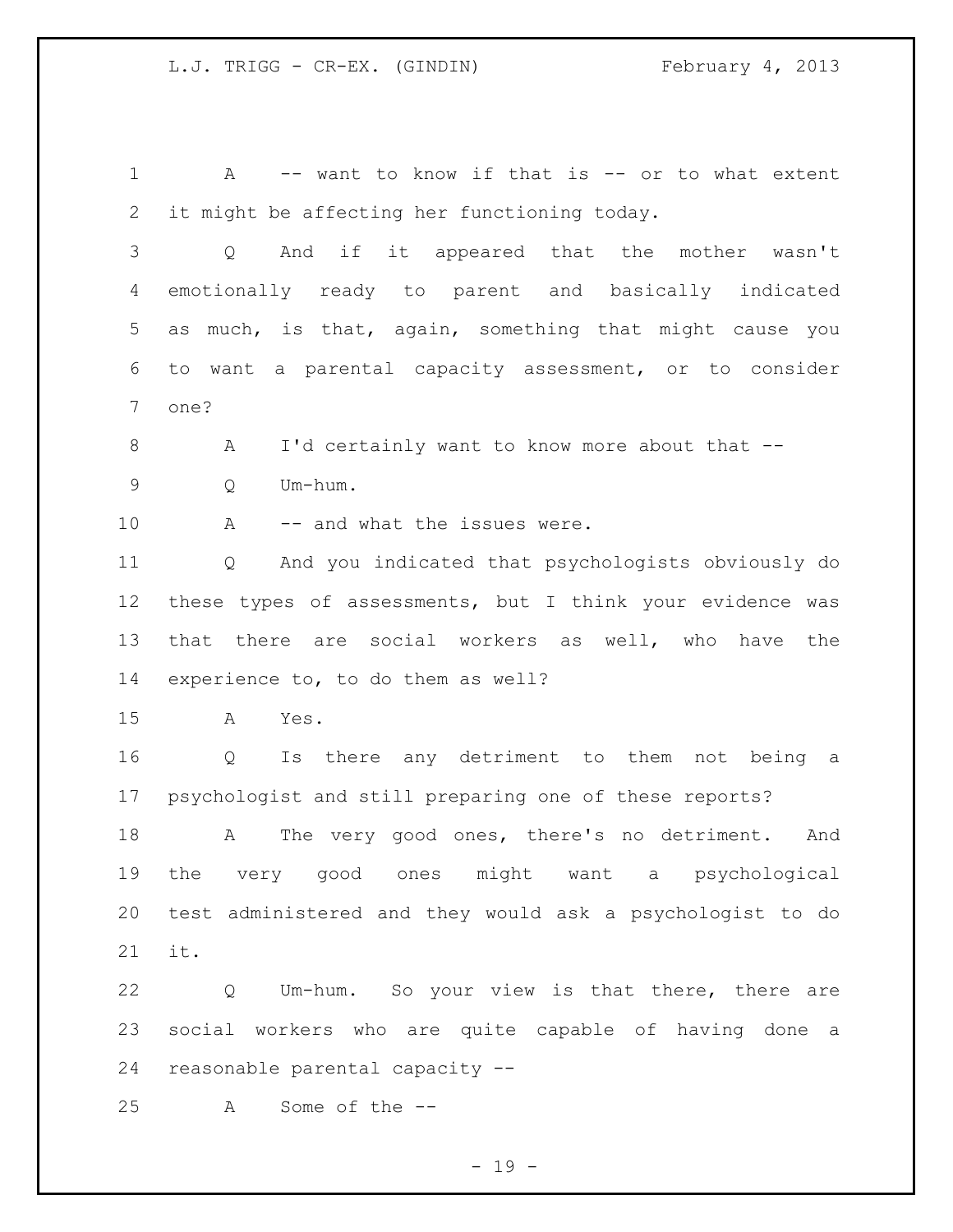1 Q -- assessment? A -- very experienced. I mean, I'm thinking of a colleague of mine in private practice, who's worked 35 years and the first 20 were in child welfare. Q And I want to refer you to other documents here as well, 34656. And perhaps we'll go to 34653, just so you can see the cover page. I think you were referred to this 8 document earlier in your testimony; right? A Yes. Q And this was something, a memo that you sent to all staff, December the 10th, 2001; correct? A Yes. Q And the very next -- pardon me, three, 34655 is, as well, a memo that was sent to staff. Now, was that prepared by yourself, or is that something you're, you're simply familiar with? A Elaine Gellman (phonetic), the chief operating officer -- Q Okay. A -- wrote the memo. Q Okay. And you were asked some questions about this memo and I want to direct you particularly to the very next page. Now, if you look at the second paragraph there, I'm just going to read it out to you: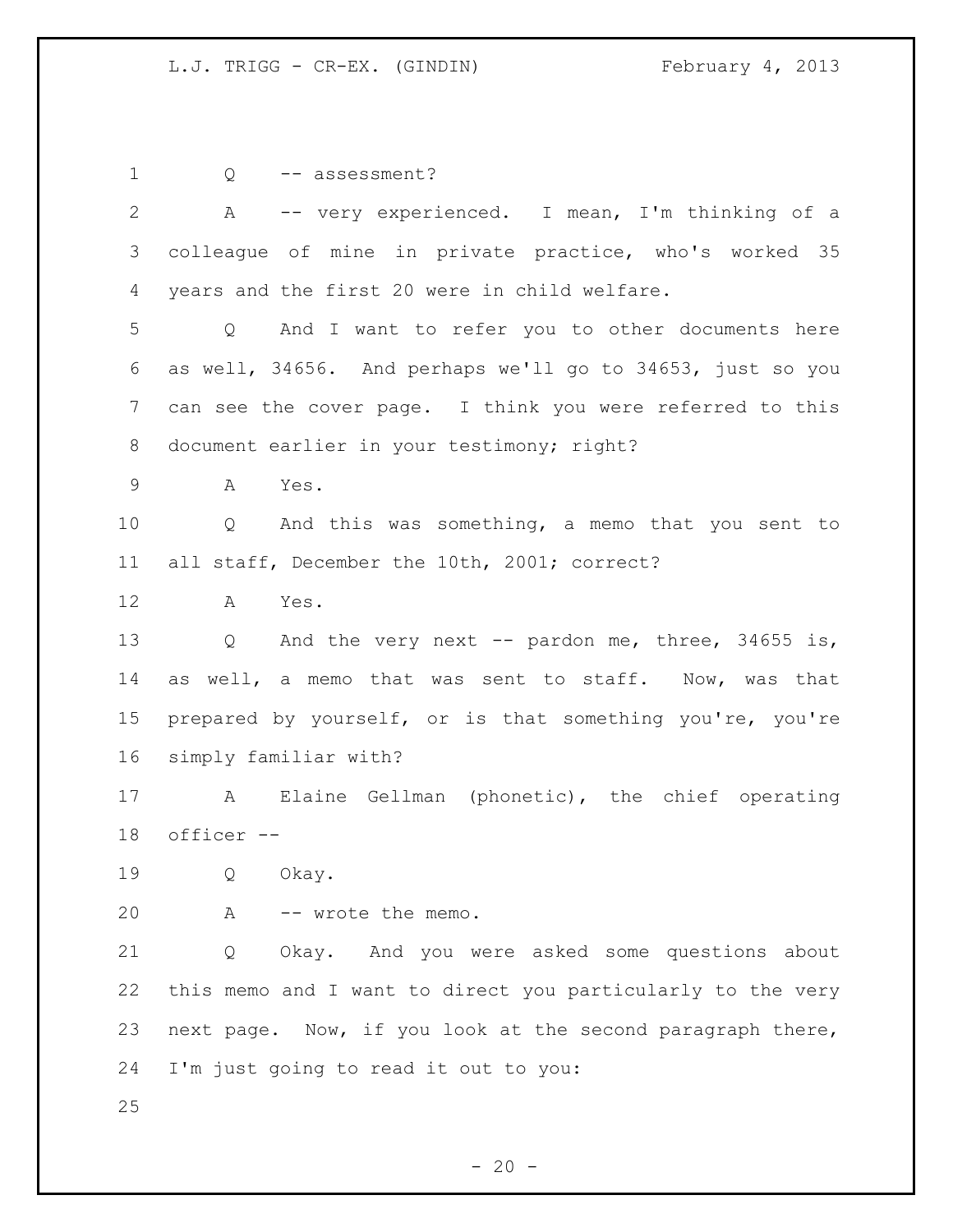"The majority of supervisors have now attended Competency Based Training for supervisors, with the last round finishing in the winter of 2002. It is unfortunate that the Province is unable to offer 7 This training more frequently, so 8 that new supervisors could access the training in a more timely manner, but the small number of registrations does not permit the **program to be offered more often."**  Now, is it correct to take it from that that there wasn't enough turn out by the supervisors for this type of program? A There wasn't enough? Q Turn out for registrations? That's what -- A No, no, no, a few supervisors come on every, or are hired every few months -- Q Um-hum. A -- as people depart and the province, I think, wanted a certain number of people to organize the training. Q Okay.

A So sometimes it fell that if you, you were

 $- 21 -$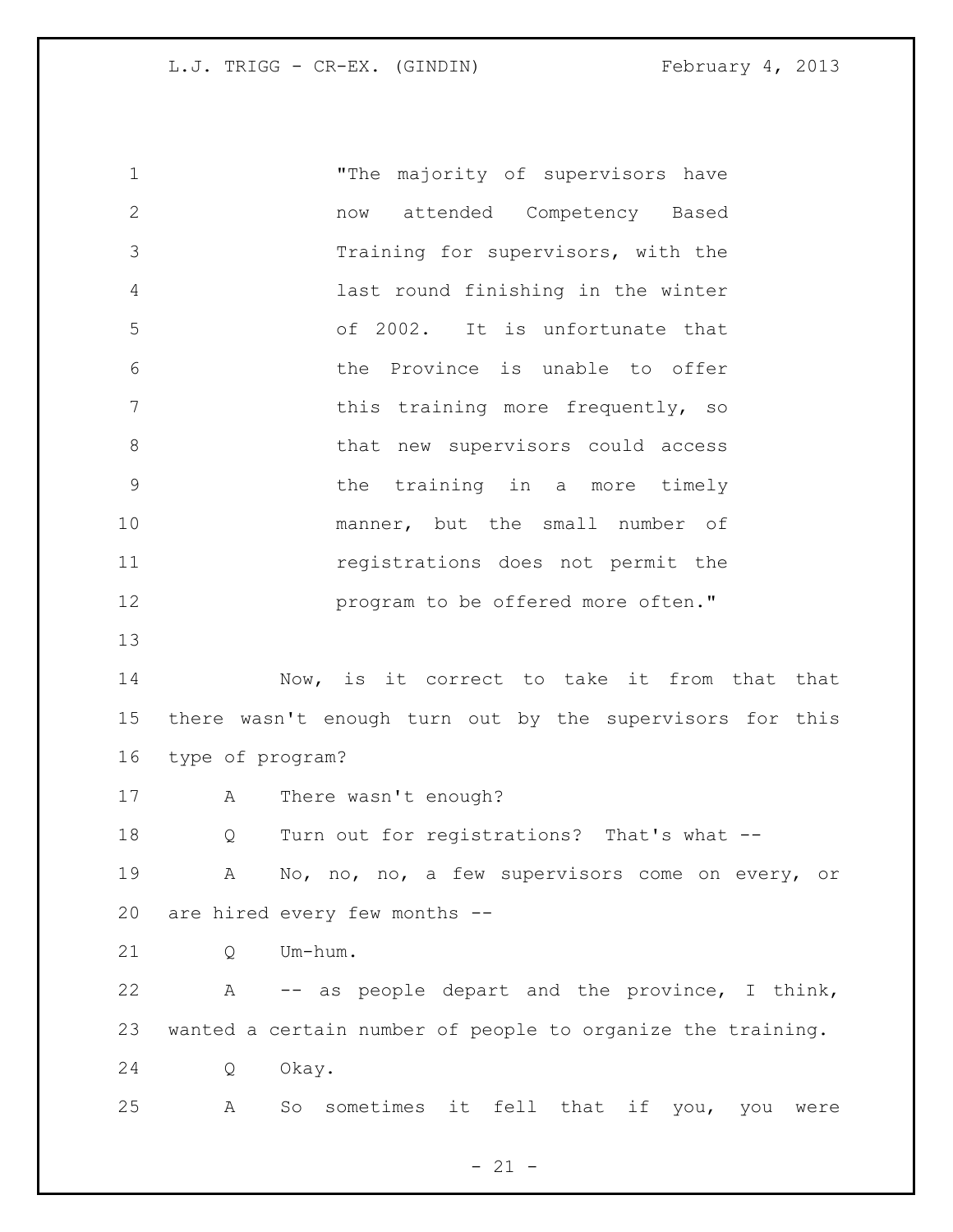fortunate and the training was two days after you were hired, you got it right away. You got it at some point -- Q Um-hum. A -- but not necessarily right immediately upon being hired. Q So the last part of that paragraph: **"...** the small number of registrations does not permit the **program** to be offered more often." What is, what do we take it from that? What does mean? A It probably -- it means, I think, if I recall, that they would not put on the program for one supervisor. 16 Q I see. So it, it, it relates to new supervisors coming on and there not being a lot of them? A I don't recall. I think anybody who hadn't been to that training probably went at some point. Q Um-hum. At page 34658 -- 21 A And as I said, the supervisors undertook some of their own training, organized some of their own training. 23 O Some of them? A Yes. Q Okay. Page 34658, under the, number 4 there,

 $- 22 -$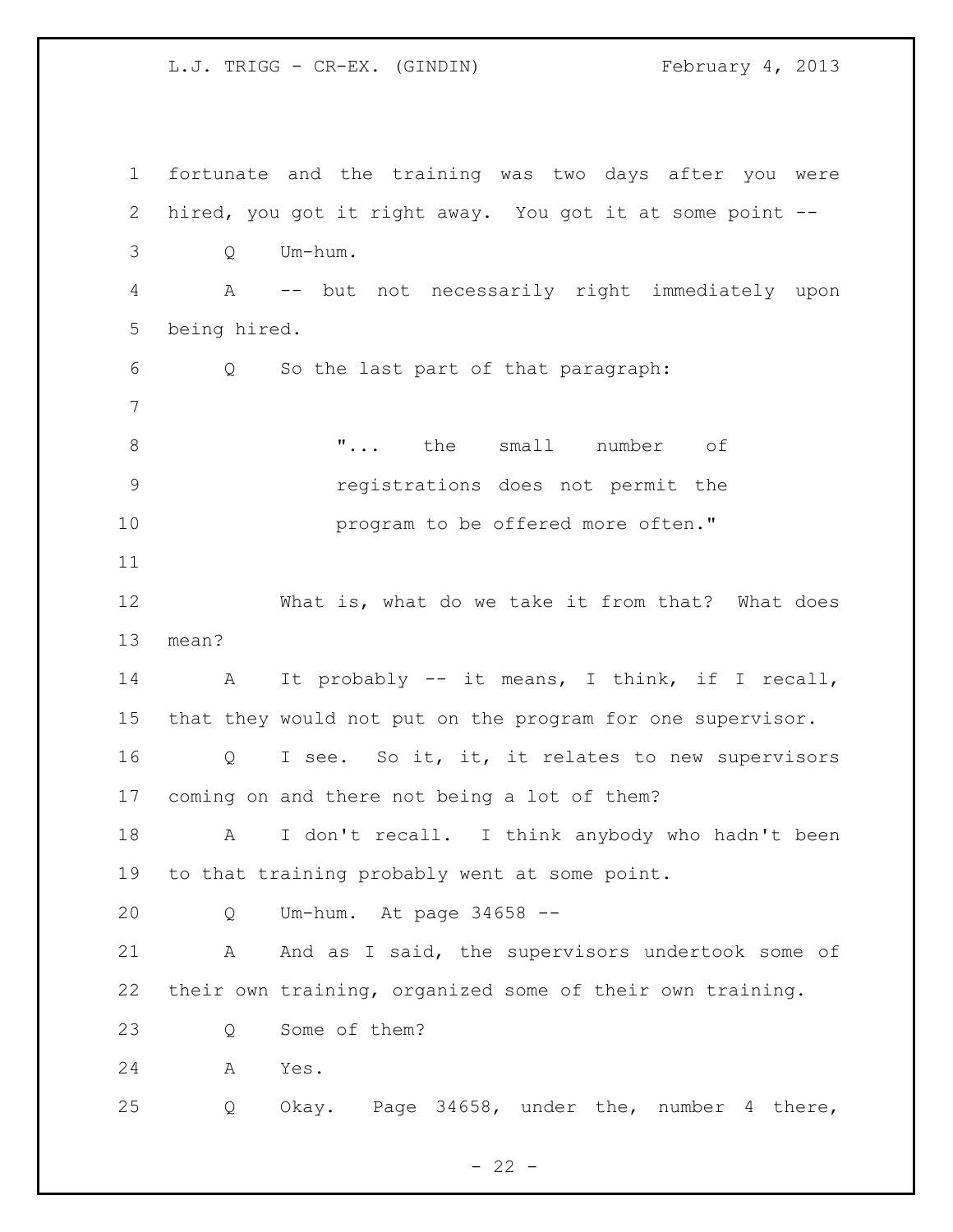towards the bottom, if we can scroll that up a little bit, in the second bullet there, it talks about: "With regard to this theme, supervisors recommend that internal change that is within Agency control (eg. forms, **b** procedures, etc.) be introduced only when 'mission critical'." What is, what do you mean by that? What does that mean to you, "mission critical"? 13 A It means that, first of all, any day the transfer of cases to the aboriginal organizations could start and therefore, unless it was critical, say, to the safety of children -- Q Um-hum. 18 A -- that we absolutely needed to put on such and such a workshop, or develop a training team, for example, we were not going to do -- make any significant changes like that, in light of the fact that they may not stand the test of time, once the cases started being transferred. Q So unless it was absolutely an emergency -- A Yeah. Q -- essentially?

 $- 23 -$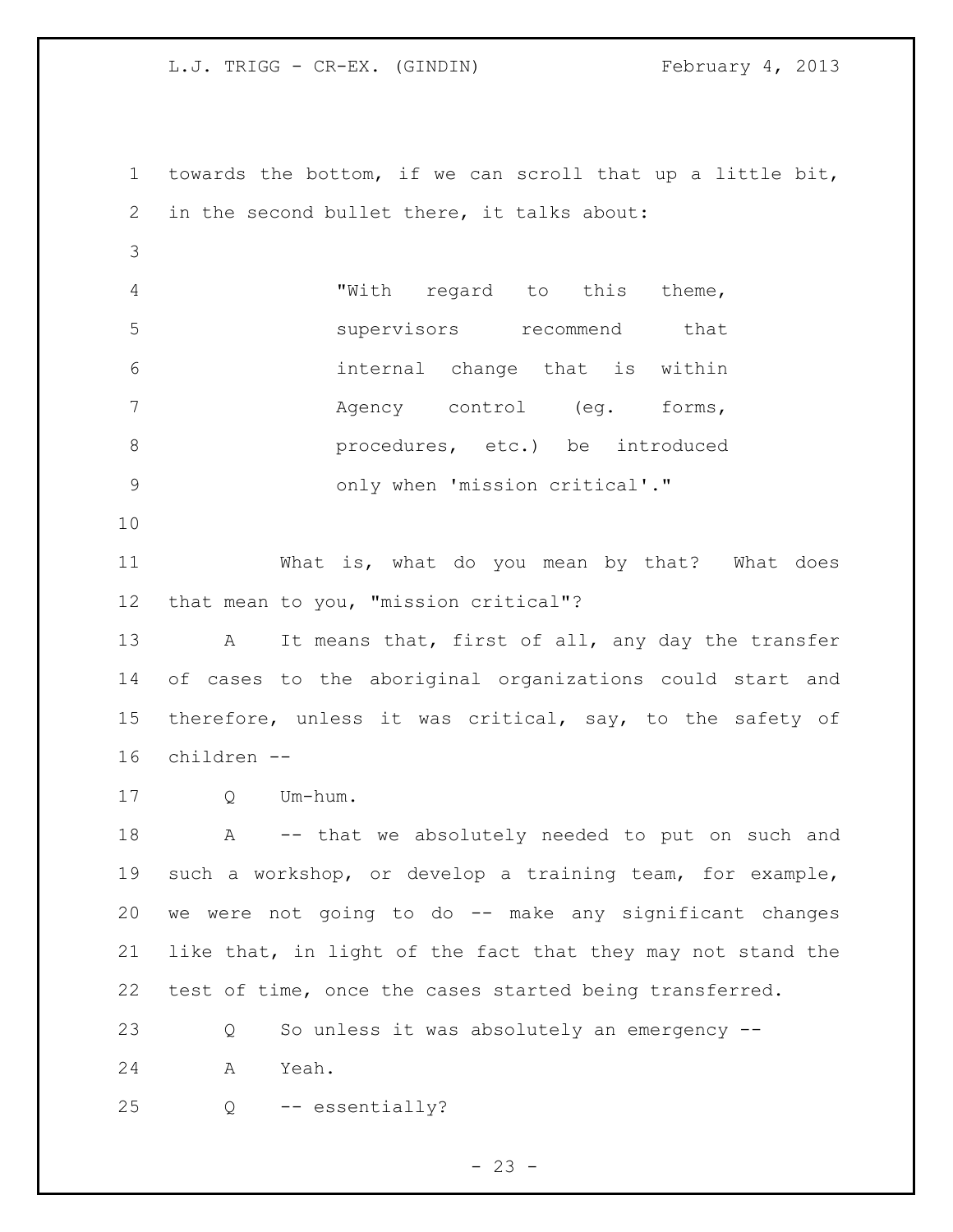A Yes, that's a good way -- unless it was an emergency. Q But that would take some time to arrange? A A workshop? Q Yeah. A They do. Q Yeah. A To find the, and book the speaker and they're usually, schedules are -- Q Um-hum. 11 A -- busy for a few months. Q At page 34659, I think that's the very next page, under the topic "Quality of Supervision", I'm just going to read that first bullet out to you: "Staff have identified the need to ensure that they receive regular 18 supervision, supportive 19 supervision, and that supervisors are held accountable for their actions." And I'll just stop there for a moment. Is this a, a complaint that was received from the staff? A This came from the Viewpoints focus group report.

 $- 24 -$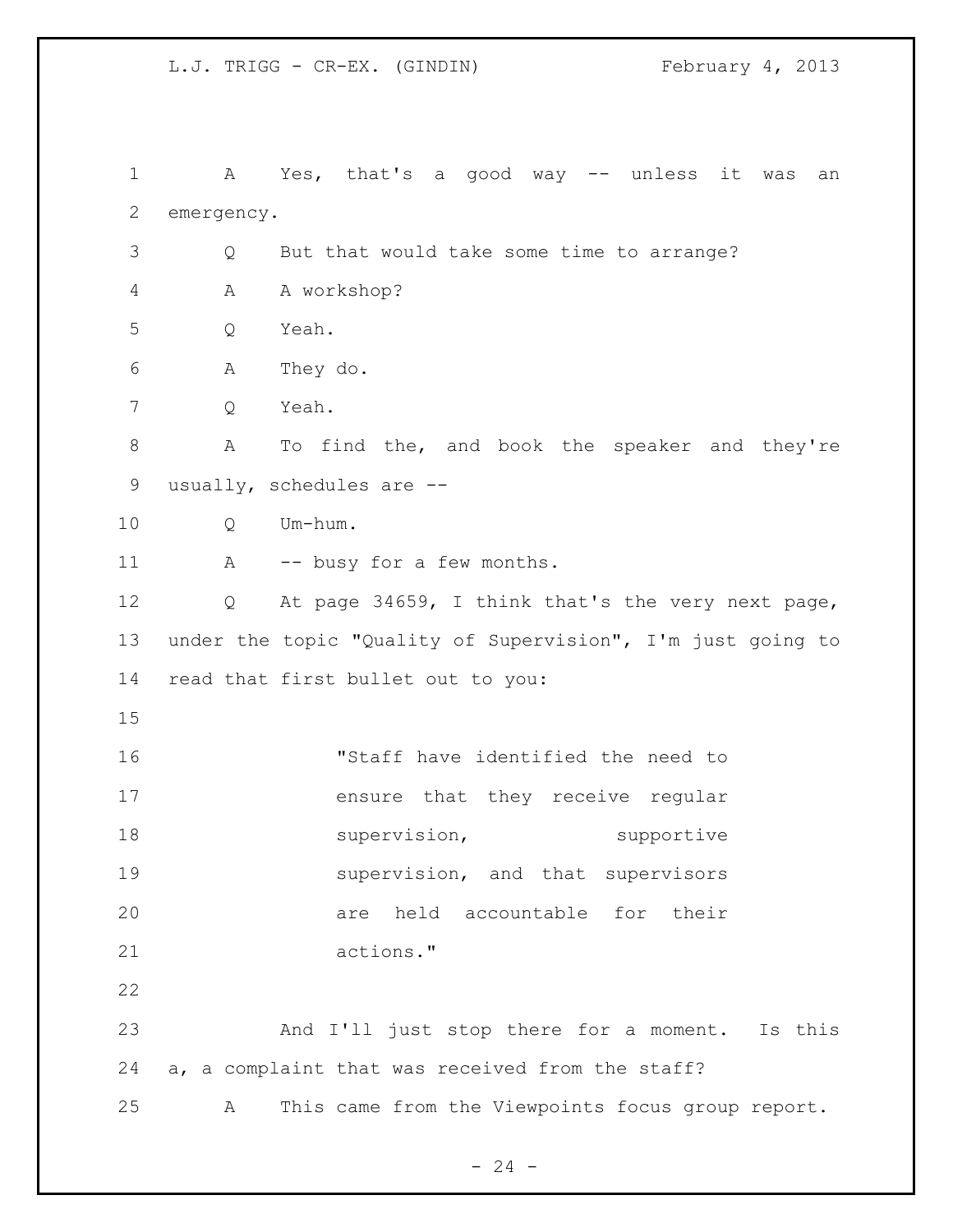Q Um-hum. And they -- A This is what reported, this is -- Q Right. A -- what was said in the report. The report, if you recall -- Q Um-hum. A -- was to address the problem of retaining workers at the front line. Q Okay. 10 A And one of the conclusions of Viewpoints was that staff wanted more regular supervision. Q So obviously this came from the staff when they were preparing -- 14 A Through that report -- Q Yeah. 16 A -- through the focus groups. Q So the staff wanted the supervisors to be held accountable for their actions, obviously. That's what we read there -- A Yes. Q -- right? "Further to this, staff expect management to address issues involving supervisors, ensuring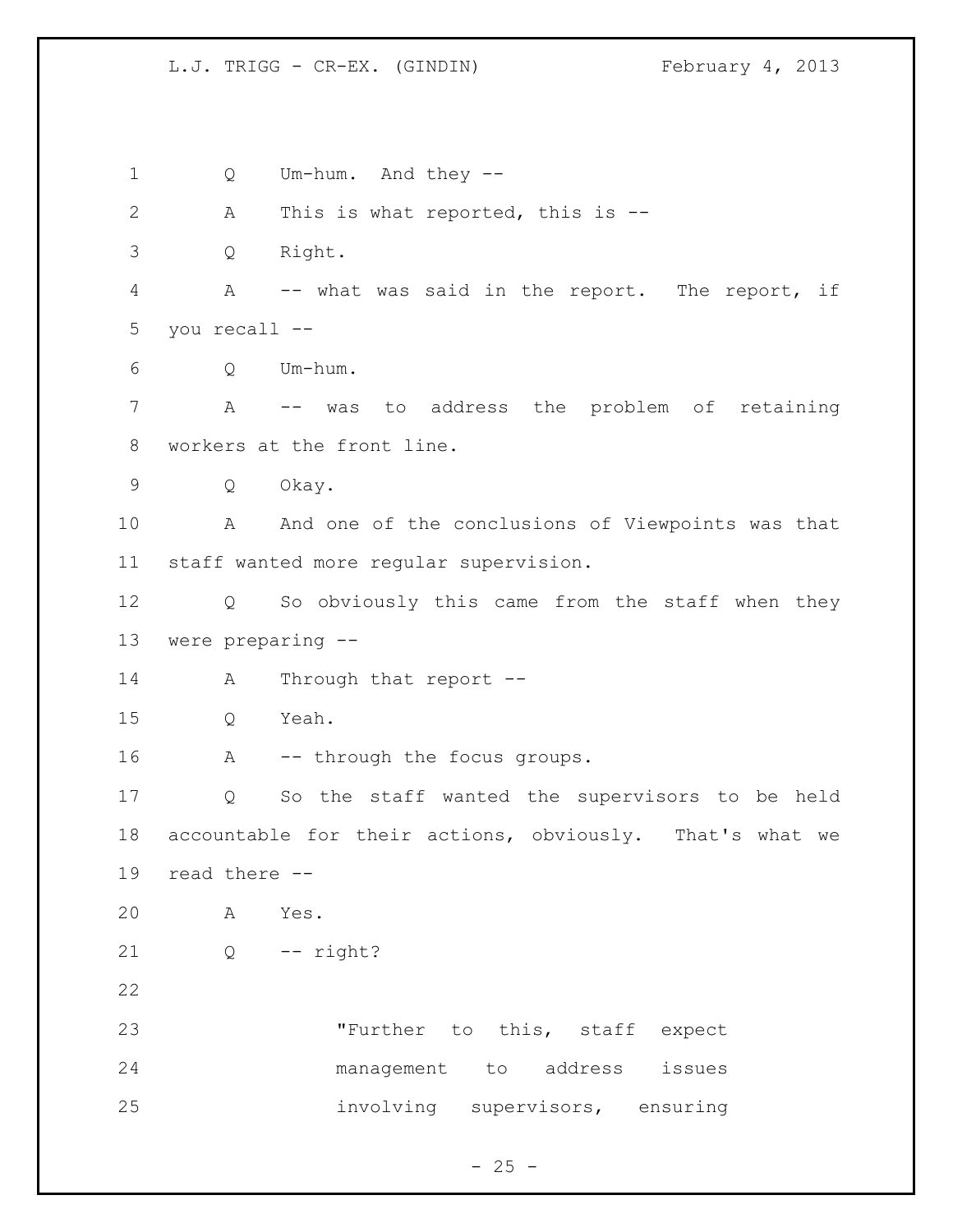that workers are not penalized for raising concerns about the nature of supervision." And again -- A Right. Q -- that must have come from the staff reporting 8 these kinds of concerns; right? 9 A Must not be the staff? Q Well, it -- 11 A It looks it's saying that the staff -- Q Um-hum. A -- were concerned about taking any risk speaking about the fact that their supervisor might need some additional training, or the working relationship wasn't going well, or they didn't feel they were getting adequate supervision. Q All right. 19 A Which is common, I mean -- Q Um-hum. A -- staff usually hesitate to criticize their bosses. Q But it appears as though they were here concerned: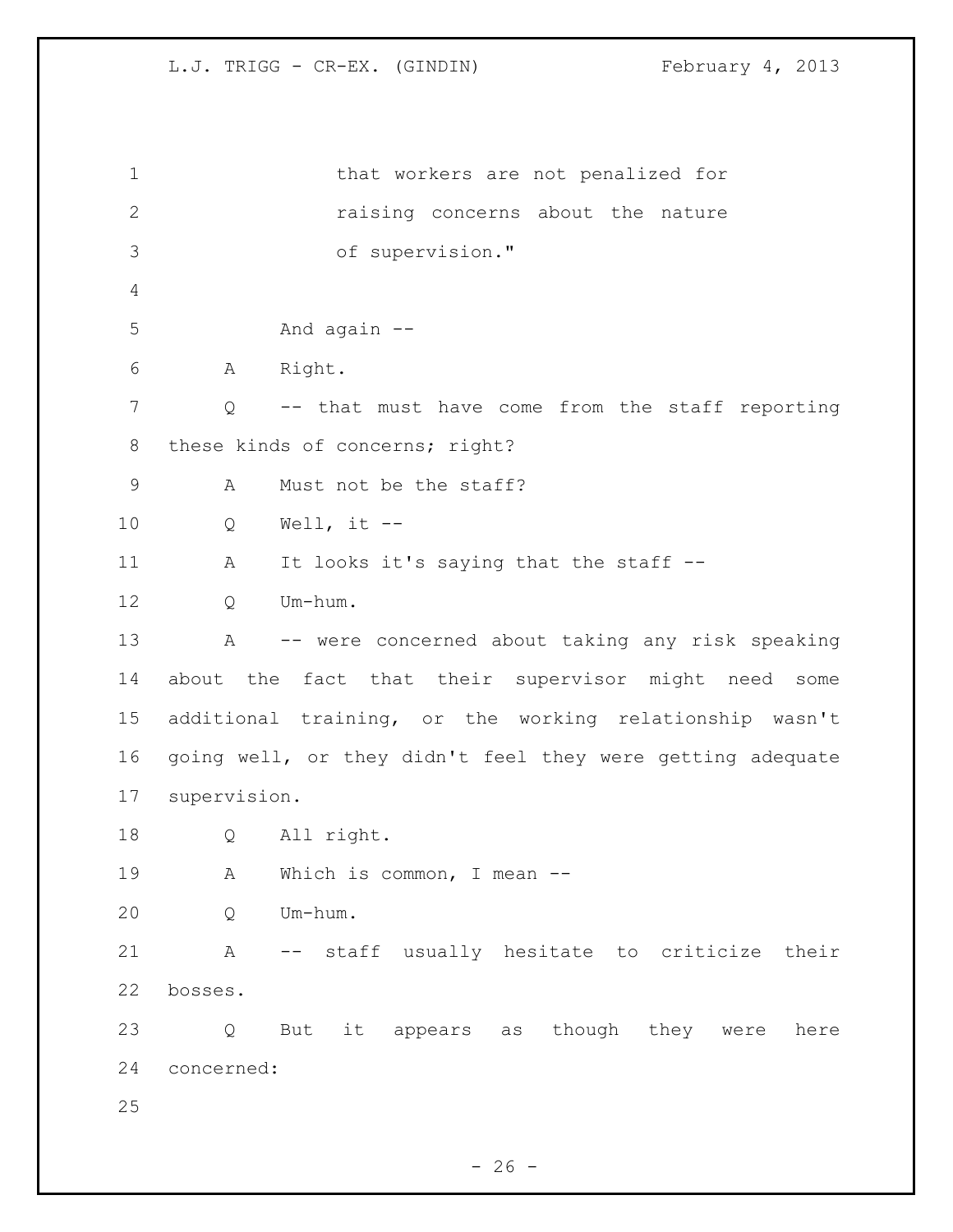| $\mathbf 1$          |                   | " that supervisors [be] held                               |
|----------------------|-------------------|------------------------------------------------------------|
| $\overline{2}$       |                   | accountable for their actions                              |
| 3                    |                   | that workers  not<br>[be]                                  |
| 4                    |                   | penalized [for raising concerns                            |
| 5                    |                   | about supervisors and]  raising                            |
| 6                    |                   | concerns about the nature of                               |
| $7\phantom{.}$       |                   | supervision."                                              |
| $8\,$                |                   |                                                            |
| $\mathcal{G}$        |                   | Right? That's it?                                          |
| 10                   | A                 | Right.                                                     |
| 11                   |                   | MR. GINDIN: Okay. Just have one moment please.             |
| 12                   |                   | THE COMMISSIONER: Yes, certainly.                          |
| 13                   |                   |                                                            |
| 14<br>BY MR. GINDIN: |                   |                                                            |
| 15                   | $Q \qquad \qquad$ | If I can refer you now to page 44829 and again, I          |
| 16                   |                   | think you were asked some questions about this document,   |
| 17 <sub>2</sub>      |                   | which is a report on the focus group research. The heading |
| 18                   |                   | there is "Conclusions and Recommendations".                |
| 19                   |                   | And were you involved in some fashion with this?           |
| 20                   |                   | Or you became familiar with this report?                   |
| 21                   | A                 | Isn't this the same to which you were referring?           |
| 22                   | Q                 | I don't believe it's the same document.                    |
| 23                   | Α                 | Or is this the Viewpoints --                               |
| 24                   | Q                 | This $--$                                                  |
|                      |                   |                                                            |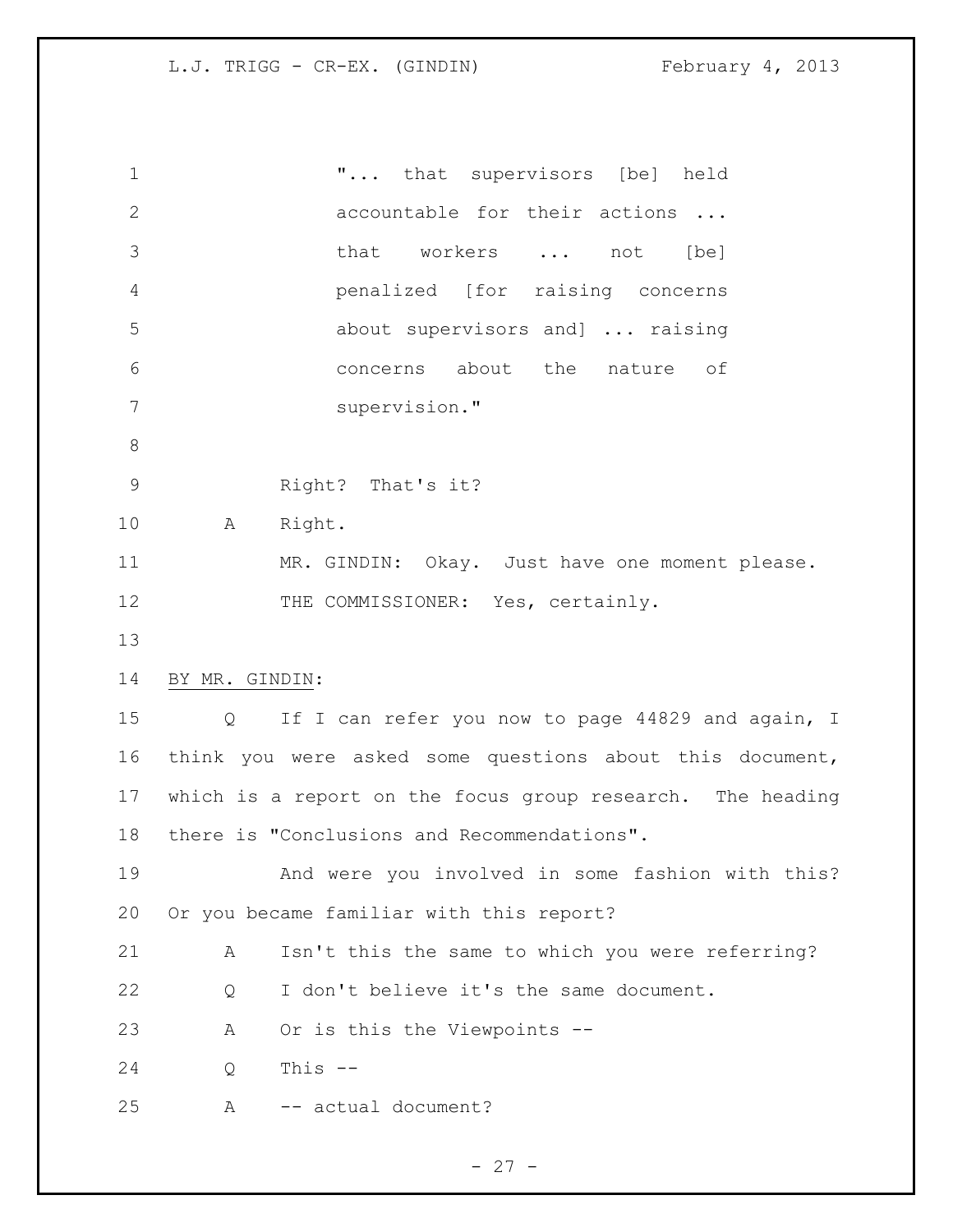Q -- this is the Viewpoints research, conclusions and recommendations. A Right. MR. GINDIN: Right. MR. MCKINNON: One, I believe, was the summary of the other. 7 THE WITNESS: Summary other? Okay. BY MR. GINDIN: Q So if you look at that page, under conclusions, the very last part of that first bullet, it says: "Similarly most former child protection workers cited poor supervision as one of the **principal reasons why they left."**  18 So, again, that would come from the staff, I presume? A The staff who participated in the focus groups. Q And under the second bullet, under conclusions: "All participants defined a good supervisor as a supportive

 $- 28 -$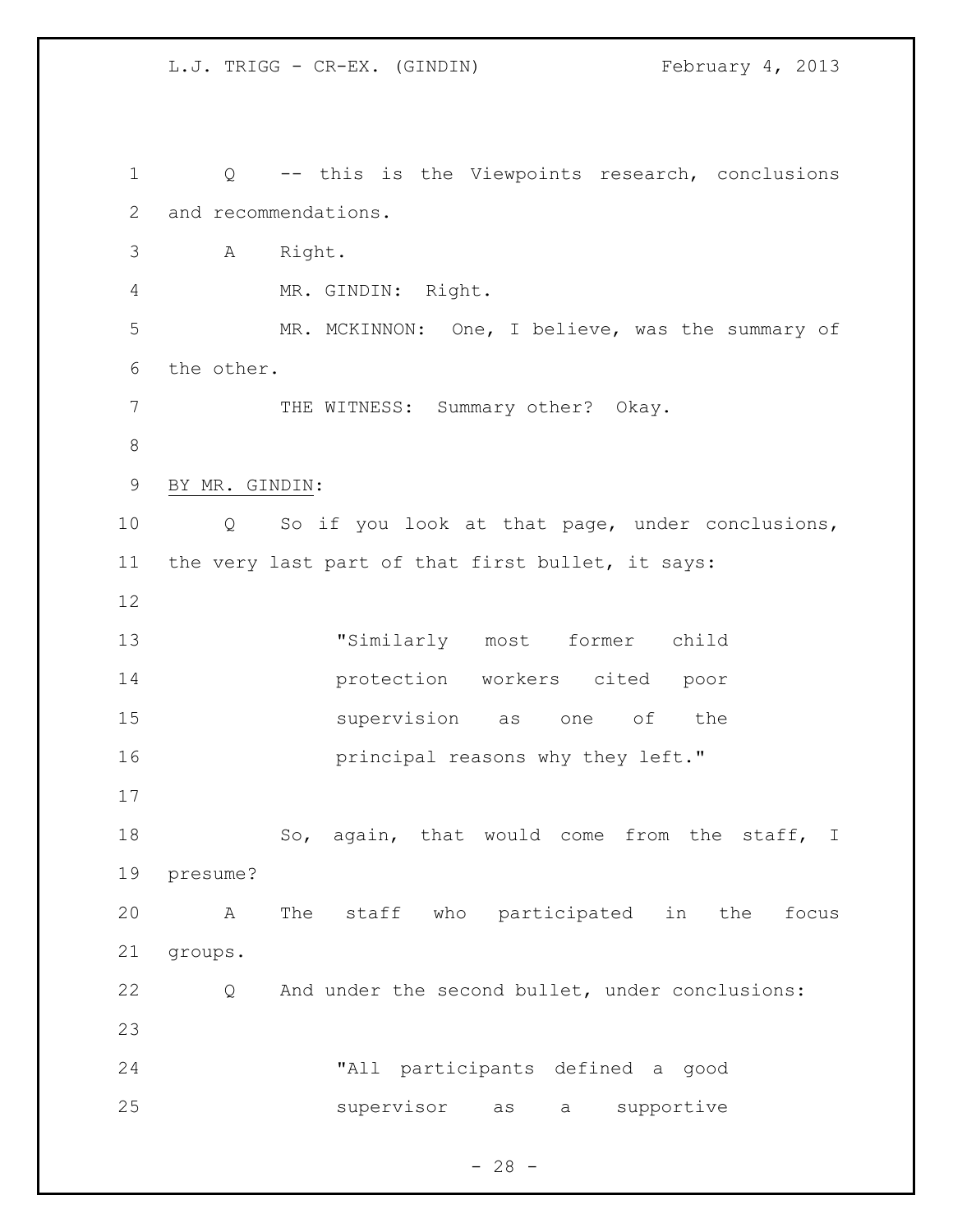1 supervisor, most importantly someone who builds or sustains professional confidence. For new child protection workers a supportive supervisor is one who helps orient them to the job, answers their questions in a **b** patient, positive way, gives advice and direction on complex issues, builds a team within their unit and ultimately backs their 12 staff when they make decisions." So that last part seems to suggest that what the workers like is someone who ultimately backs their decisions? 17 A That's, I guess, what they were expressing. Q Um-hum. And the, the role of the supervisor is not necessarily to back their decisions, but to -- A It's to help them with their decisions. Q And they may disagree with their decisions? In other  $-$  A They might -- Q  $-$  they're not  $-$ A -- yes.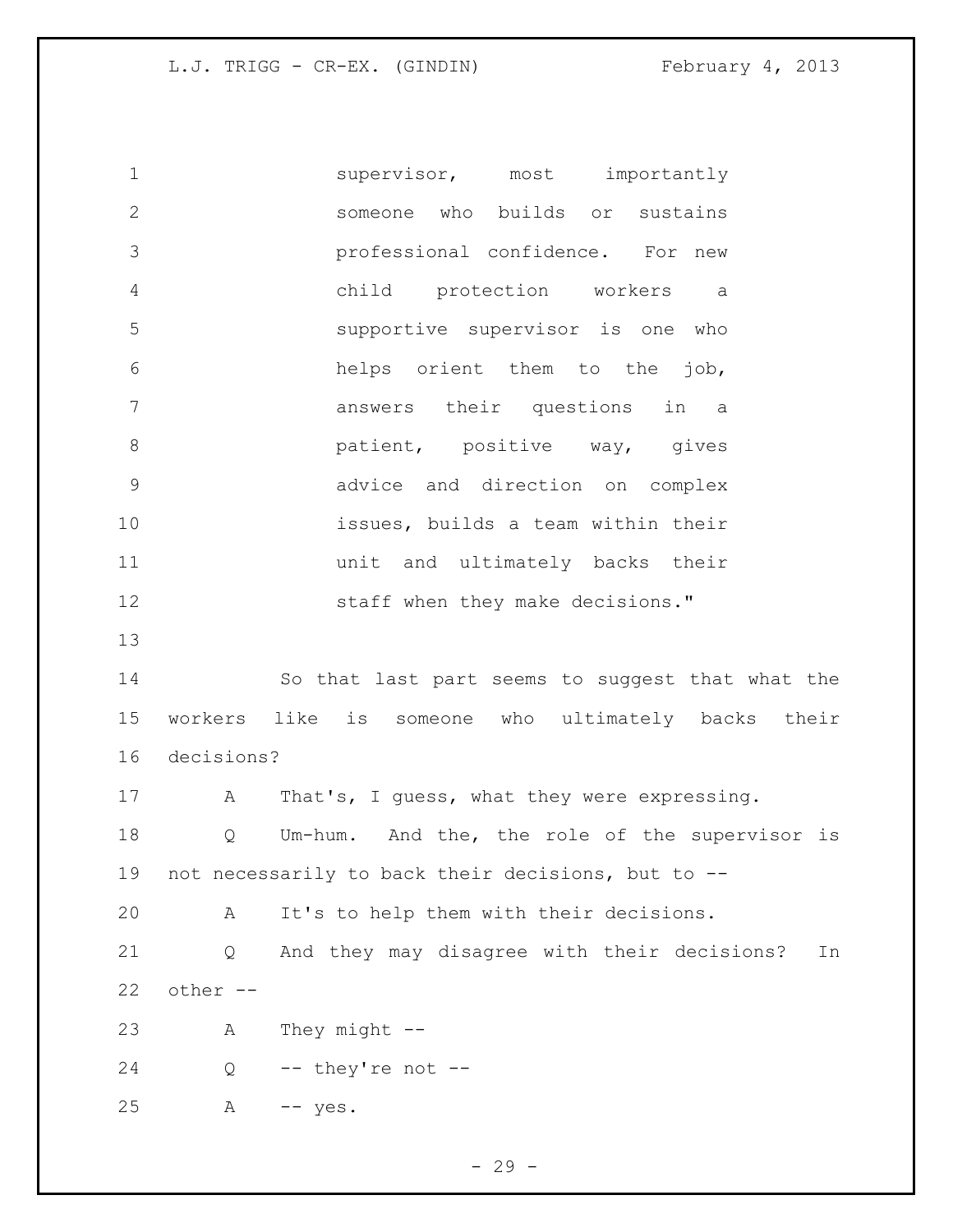1 Q -- they're not a rubber stamp? A Right. Q Yeah. So they have the independent authority to approve or disapprove of recommendations or decisions that workers -- A Yes. 7 Q -- come to; right? 8 A Yes. Assuming they've listened to the worker and the worker's points and they've talked it through. Q Now, page 34662 is the letter that you were referred to earlier, to Drew Caldwell. And just refresh my memory, did you -- you're familiar with this letter; right? A Yes. Q The last paragraph, before the heading "Workload" on that first page, says: 18 The state of the set of the set of the set of the set of the set of the set of the set of the set of the set of the set of the set of the set of the set of the set of the set of the set of the set of the set of the set changes and the uncertainty that they bring that we write to you 21 today but rather the decisions recently taken by the Agency which we believe are threatening the safety and wellbeing of children and families and jeopardizing our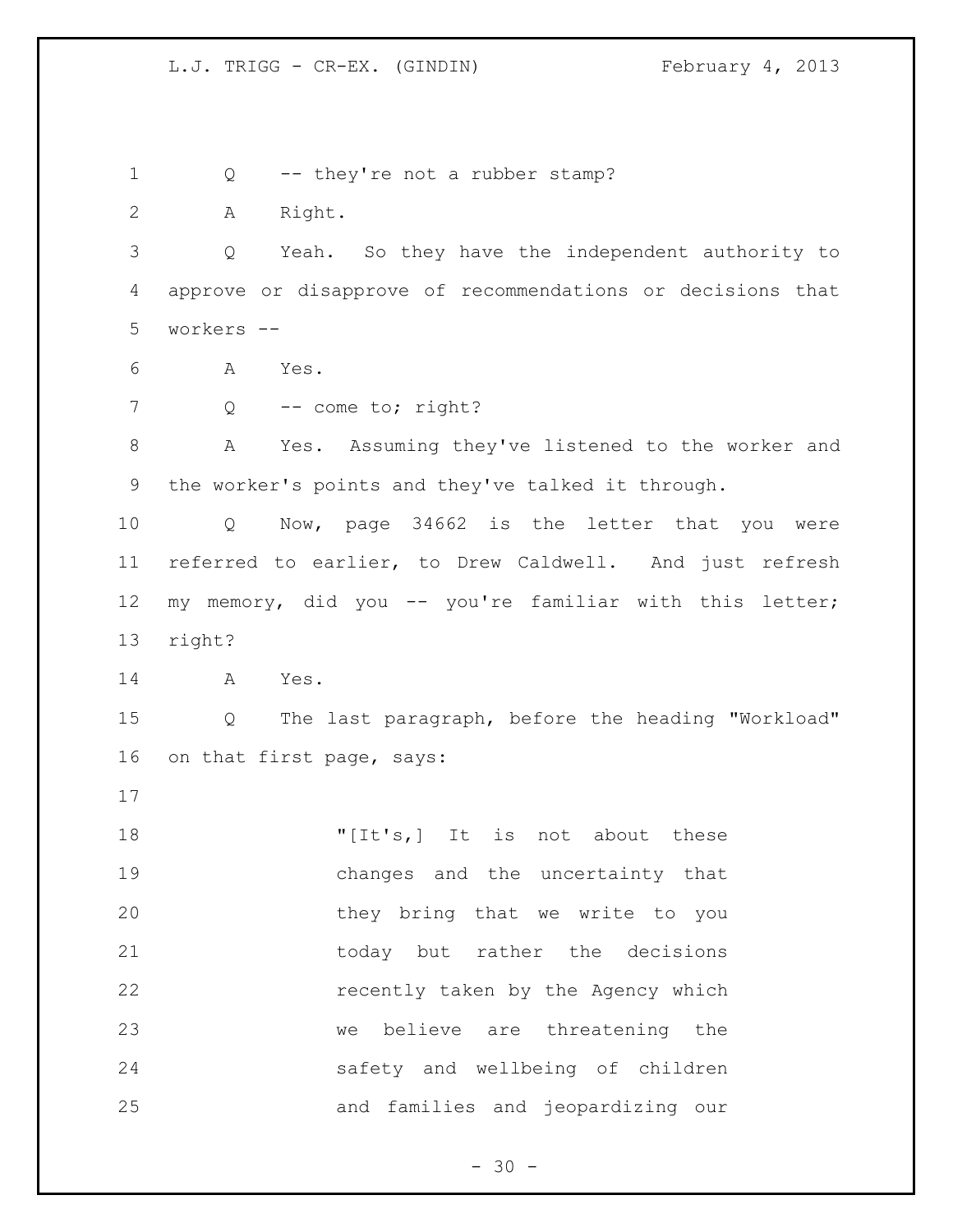```
1 safety and professionalism as 
2 well."
3
4 Do you know what the recent decisions taken by 
5 the agency refers to, in that letter?
6 A I don't, actually. I mean, it, further down in 
7 the letter, refers to concerns that certainly had been --
8 certainly I was aware of --
9 Q With --
10 A -- but not able -- powerless, actually, some of 
11 them, to do anything about.
12 Q You, you're talking mostly about workload --
13 A Workload --
14 Q -- issues at --
15 A -- um-hum.
16 Q And at page 3 of that letter, which is 34664, the 
17 letter concludes, after talking about finances and workload 
18 and those kinds of issues:
19
20 "It is for the above reasons that 
21 we feel we must put this 
22 government on notice that children 
23 and families who require 
24 protection services in Winnipeg 
25 are at risk and we as workers feel
```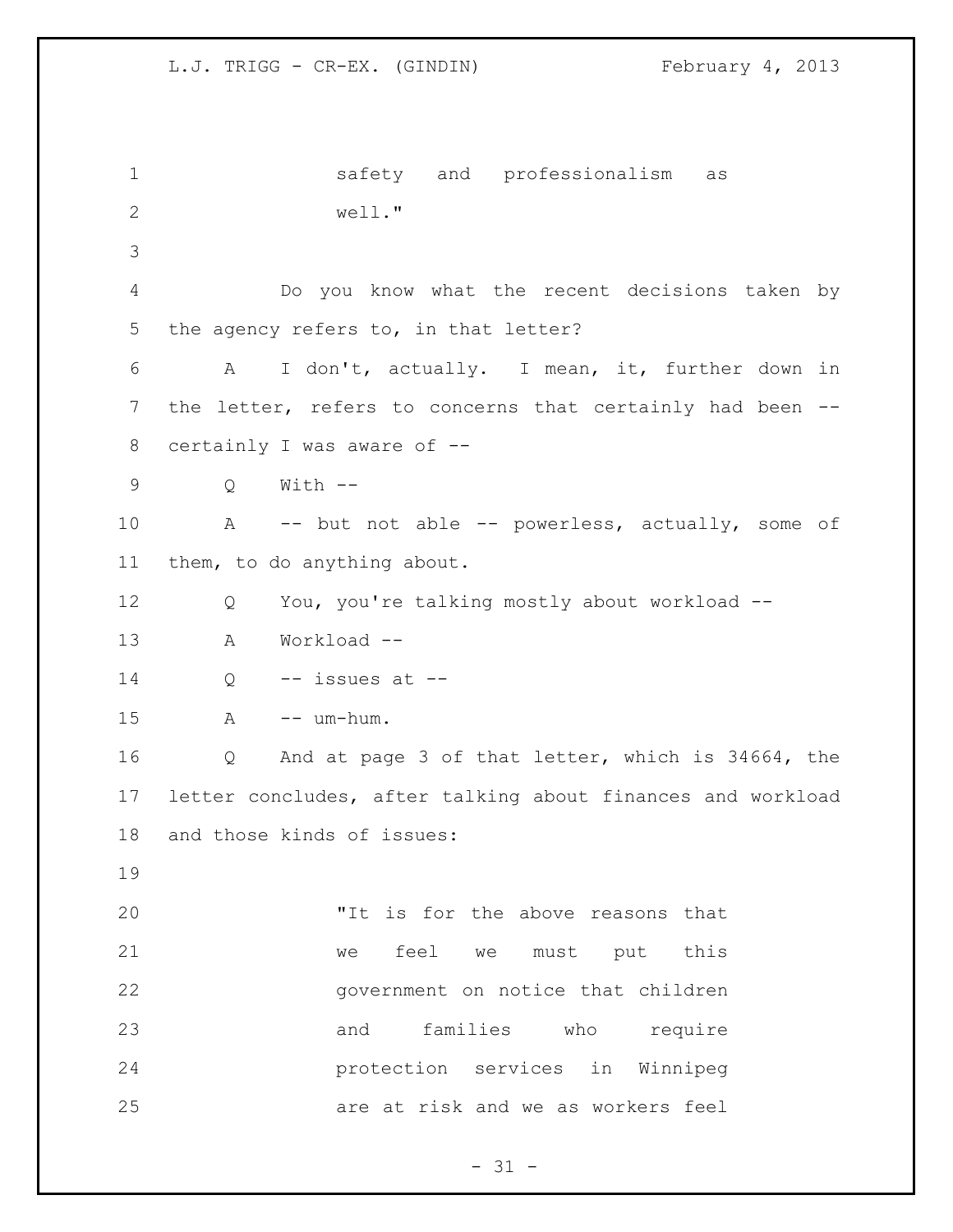**unable to ensure their safety."**  Obviously a very important issue -- A Right. Q -- that was raised there? And did you say that there was a response that, that was received? 7 A A response that was received? Q That you're -- A From? Q From Mr. Caldwell? Or the -- A I don't recall receiving one, or seeing one. That's not to say he didn't send one to somebody. MR. MCKINNON: Mr. Commissioner, I believe the evidence was that this witness responded, not the minister. But I -- THE WITNESS: Oh, yes, I responded with my own letter. BY MR. GINDIN: Q Okay. And I think you went through that before? A Yes. THE COMMISSIONER: But did you respond on behalf of the minister? 24 THE WITNESS: No, I, I wrote a letter to the assistant deputy minister, addressing some of the concerns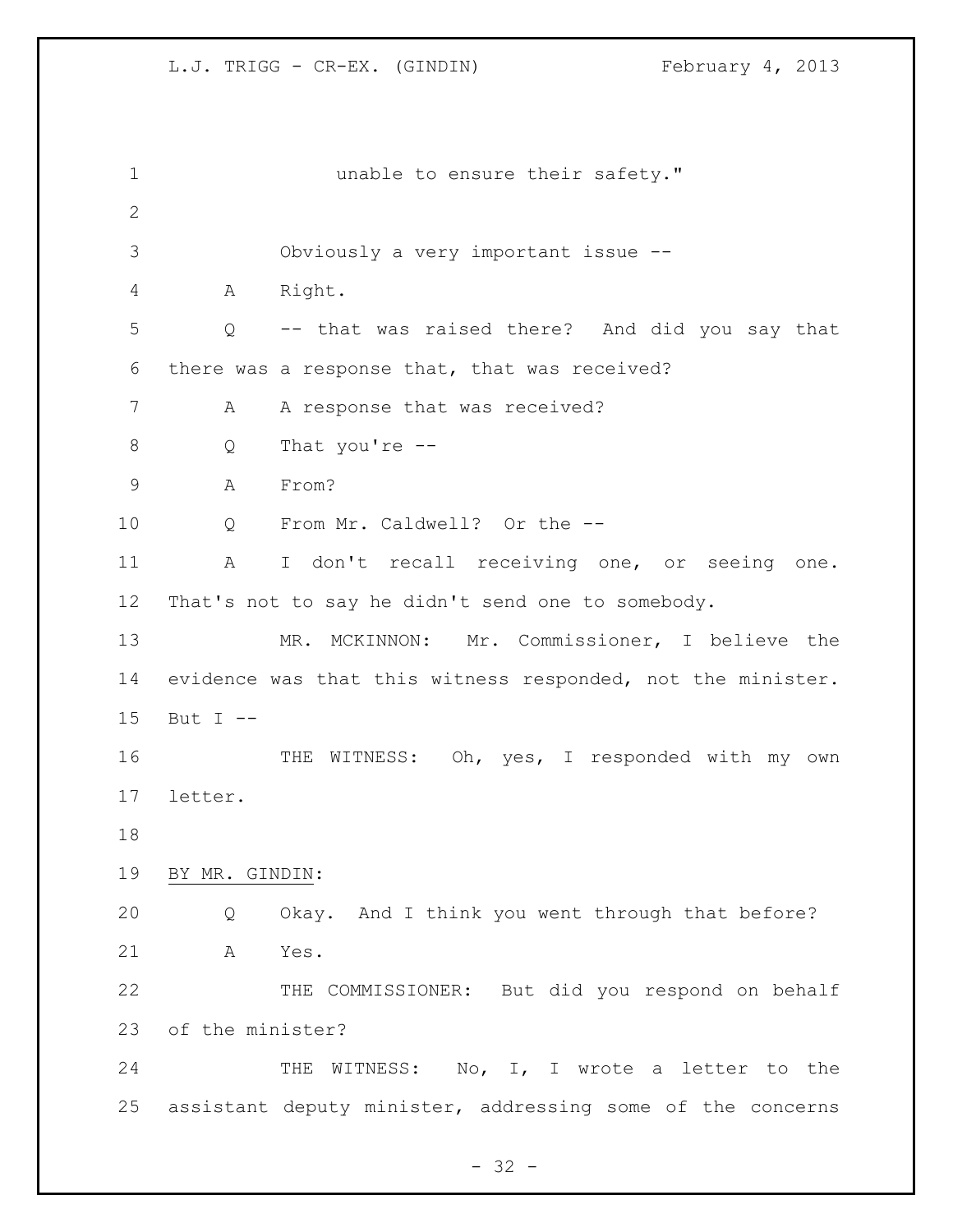that the bargaining units -- THE COMMISSIONER: As a ralt (phonetic), result of you getting a copy of the letter, I suppose? THE WITNESS: Yes. MR. GINDIN: And I'm told that's 39816 -- UNIDENTIFIED PERSON: That's correct. MR. GINDIN: -- is that correct? Yeah. BY MR. GINDIN: Q Just so you can, in fairness to you, put it on the screen. And that's the letter that you wrote, I believe; correct? A Yes. Q And you've told us about that already. Okay. If I can direct you to 39788, this is another interoffice memo from yourself and you had been asked about whether some of the issues listed in that first page had been addressed and I think you mentioned some, but you did not mention the first one on that list, structure and function of WCFS. That wasn't one of the things you mentioned as being something that you felt was addressed or dealt with; am I correct? A Well, this was an orientation memo, so I (inaudible) that section because I think I was simply outlining for them what was the structure, what were the

- 33 -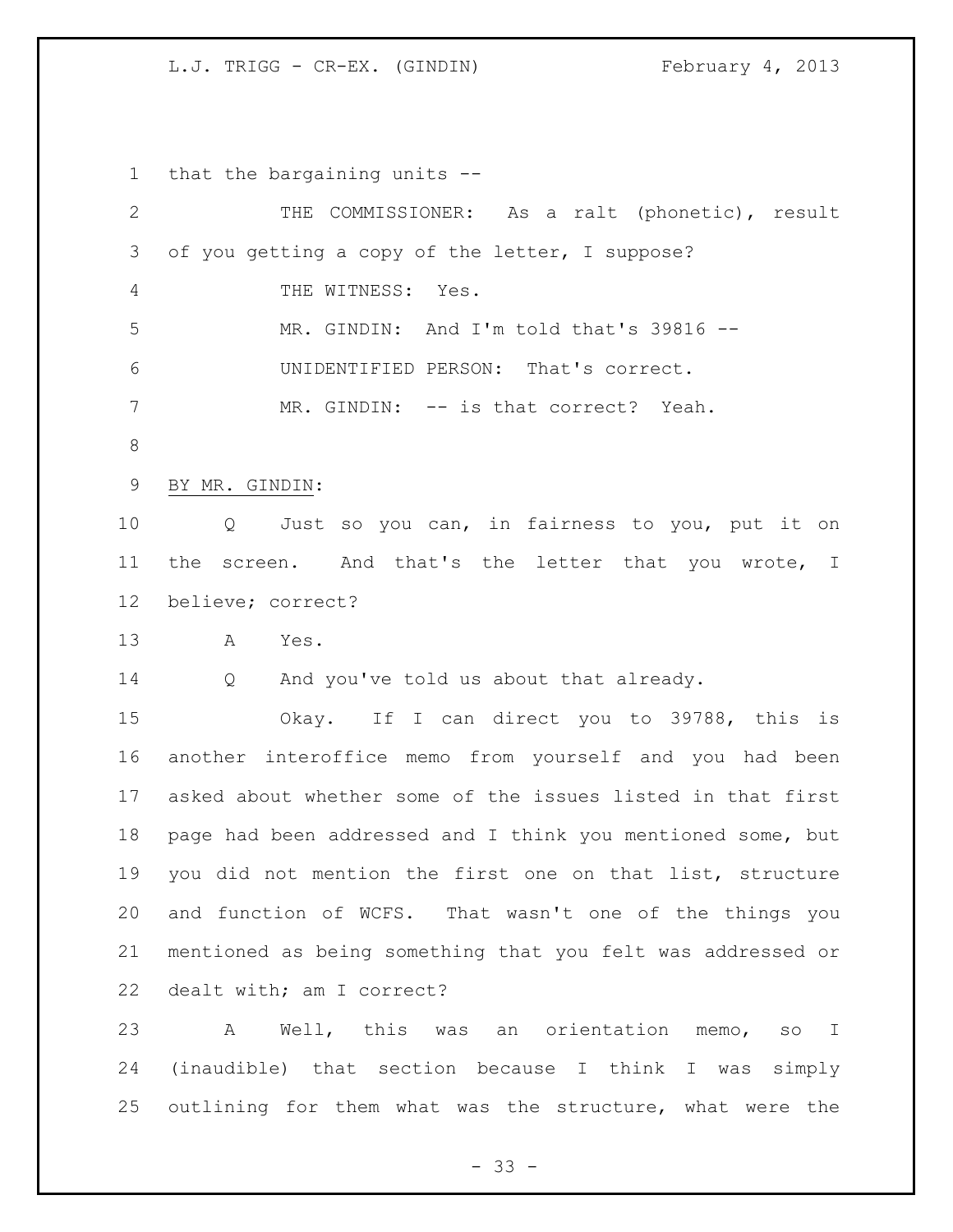various programs and what, what was their function. And then -- Q I see. A -- at some point I talk about the impact of the change from the area structure to the program structure. Q All right. A Who -- so a lot of this memo was intended to give the management board information. Q And just one final couple of pages, 39793, I believe that's part of the same memo? A Yes. Q The second paragraph on that page, I just want to be clear on what is being referred to there, I'll just read that out: "There is concurrence that cases not being transferred through for ongoing service are returning time 19 and again to Intake. A study is currently underway to determine 21 the extent of re-openings at Intake, [and] whether the rate of re-opening is within accepted **limits**, the reason for such re-openings, the interventions at

 $- 34 -$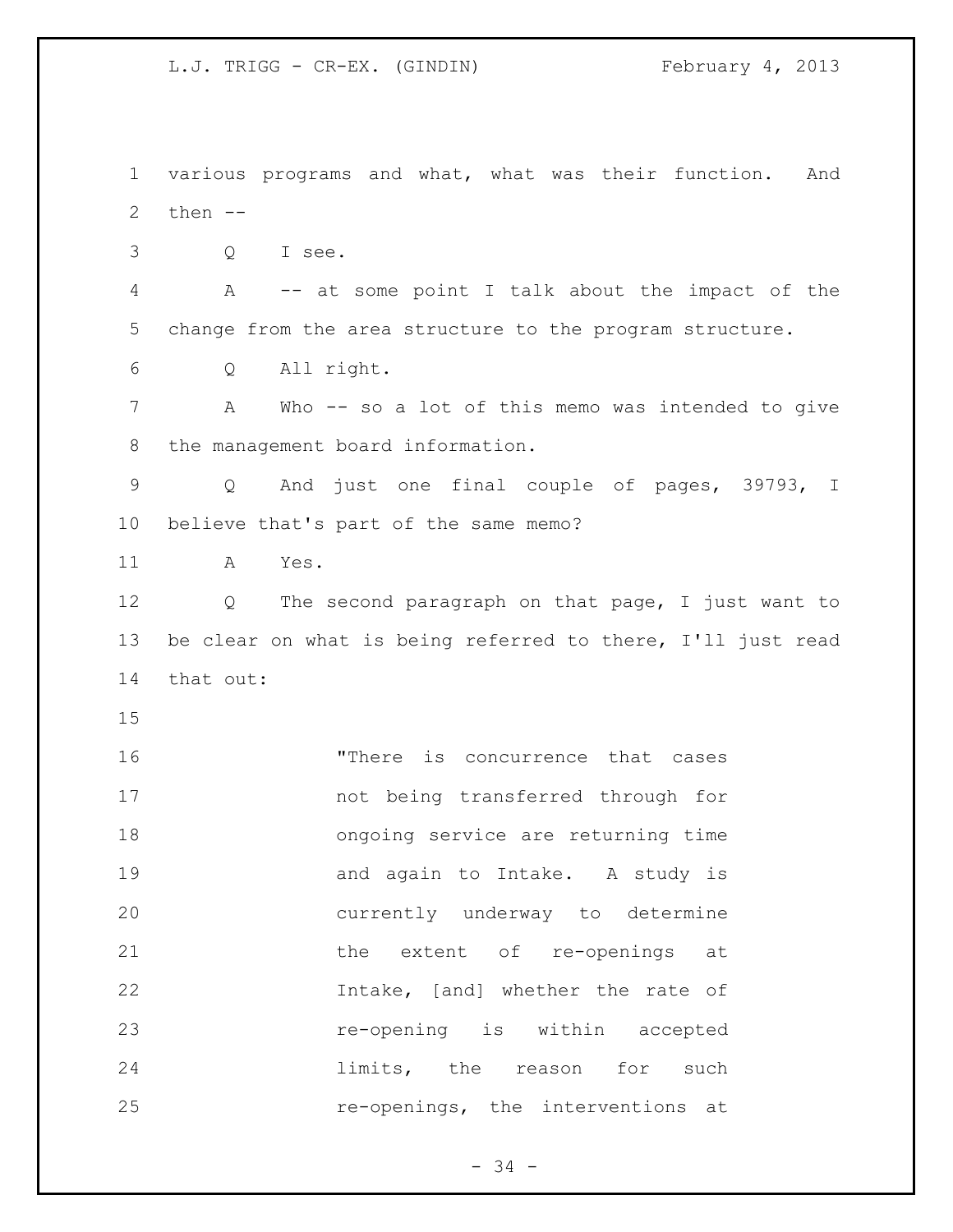Intake, and whether re-opening at Intake drives re-admissions to 3 Agency care."

 Are you, are you able to tell us the results of the study that was underway?

 A Quality assurance under study at intake. What were the presenting problems? And what were the most significant ones. And I think I talked, when I was here before, about the team to work with parents who basically were adequate parents, except when they were drinking. So the agency would get the child into care, 24, 48 hours, return the child home. And we had a team that talked with 14 parents about the fact that, look, we know you're going to drink. We're not asking you to go up to AA and stop drinking, but we want you to make sure your children are safe while you're drinking. That we're not the babysitter, if you will, while they're out drinking.

 And the other one I talked about was the parent teen initiative.

 Q Okay. The, the first part of that paragraph, are you referring there to cases from intake going to family service workers and being returned? Or are we talking about an issue that arose here, which is CRU sending cases to intake and they return them? I'm not sure what you're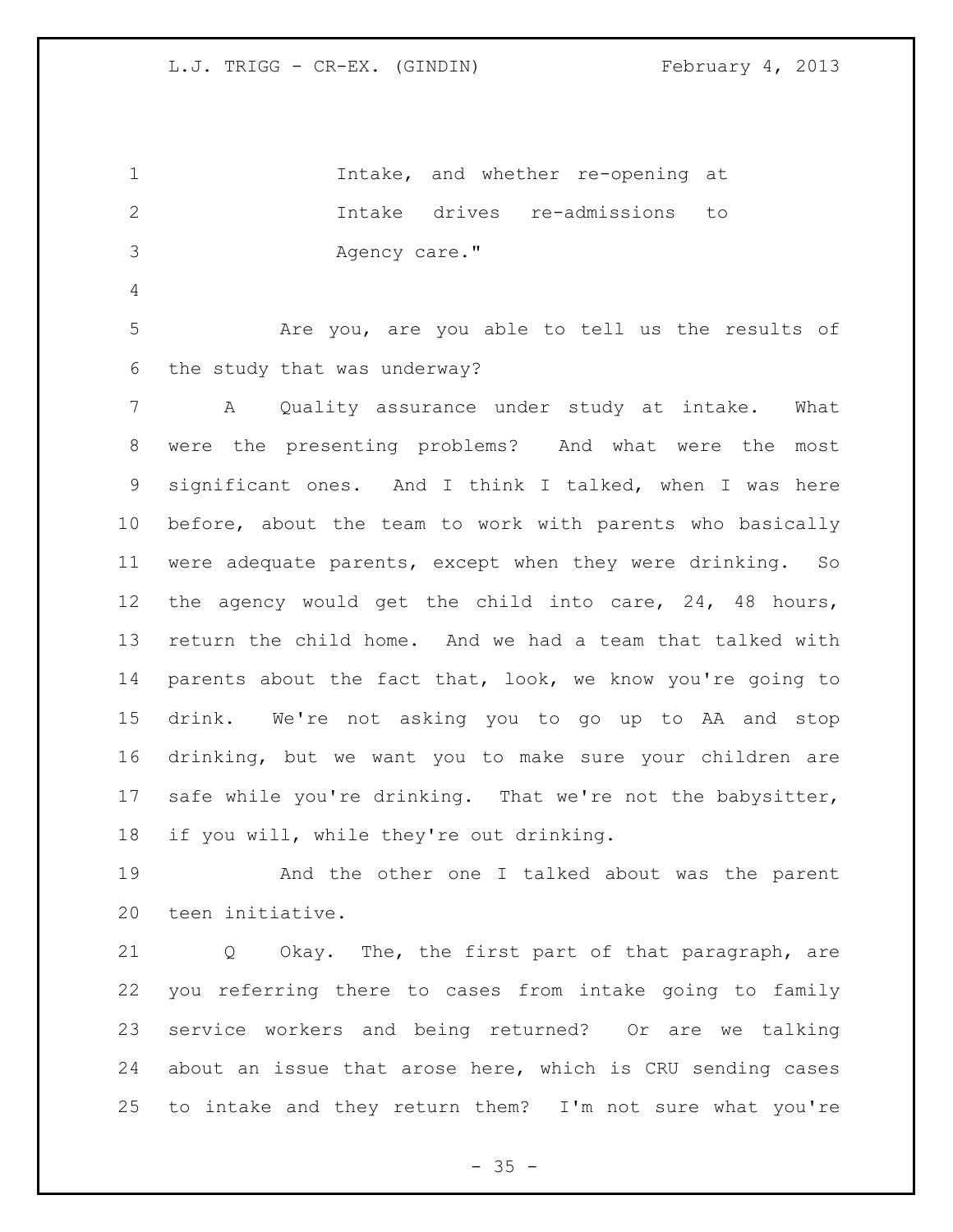referring to in that paragraph. Maybe --

| $\overline{2}$ |                    | MR. MCKINNON: I think, in fairness to the                  |
|----------------|--------------------|------------------------------------------------------------|
| 3              |                    | witness, she's not referring to either of the above. I     |
| 4              |                    | think she's referring to cases that are open to intake.    |
| 5              |                    | There's, perhaps, a drinking party. They're closed at      |
| 6              |                    | intake because the parents are sober and then a month      |
| 7              |                    | later, they're open again at intake, because the parents   |
| $8\,$          |                    | are drinking. I, I don't think she's talking about the     |
| 9              |                    | thing we've heard, which is files being referred back. I   |
| 10             |                    | think it's files being closed and re-opened, because the   |
| 11             |                    | same problem persists. I think that's what this witness is |
| 12             | trying to tell us. |                                                            |
| 13             |                    | THE COMMISSIONER: Well, we'll --                           |
| 14             |                    | THE WITNESS: Yes.                                          |
| 15             |                    |                                                            |
| 16             | BY MR. GINDIN:     |                                                            |
| 17             | Q                  | Is that correct?                                           |
| 18             | A                  | Yes.                                                       |
| 19             | Q                  | Okay. Just wanted to be clear on that, thank               |
| 20             | you.               |                                                            |
| 21             |                    | THE COMMISSIONER: Thank you, Mr. McKinnon.                 |
| 22             |                    | Those are my questions, thank you.<br>MR. GINDIN:          |
| 23             |                    | THE COMMISSIONER: Thank you, Mr. Gindin.                   |
| 24             |                    | Mr. McKinnon?                                              |
| 25             |                    | Thank you, Mr. Commissioner.<br>MR. MCKINNON:<br>For       |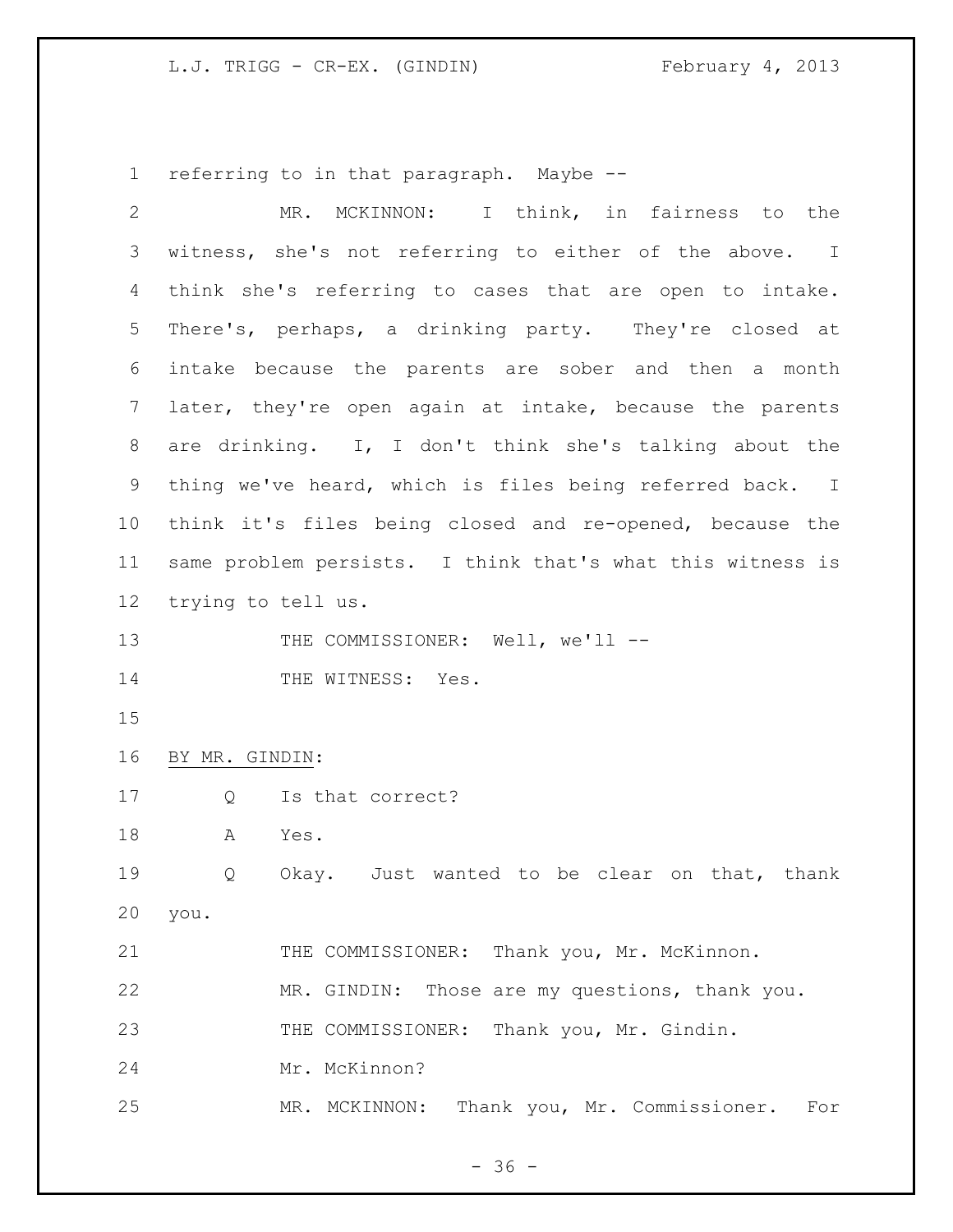the record, it's Gordon McKinnon and I'm the lawyer for the Department and Winnipeg CFS.

## CROSS-EXAMINATION BY MR. MCKINNON:

 Q Dr. Trigg, I just have a couple of questions for you for clarification. Mr. Gindin was asking you a number of questions about parental capacity assessments and you were talking about parental capacity assessments being done by psychologists in private practice, like yourself, and you also acknowledge that they're sometimes by, done by social workers in private practice, who consult to CFS --

A Yes.

 Q -- if I understood your evidence? We've heard evidence, at this inquiry, that, in some cases, parental capacity assessments are done by, not by formal assessment with referral to someone like yourself, or someone in private practice, but done by the social workers who are on staff and are the assigned case workers and they're a different kind of parental capacity assessment; are you familiar with that type of parental capacity assessment as well?

A Yes.

Q Okay.

A That would be the case plan assessment.

Q That's right. And in those cases, we've heard

- 37 -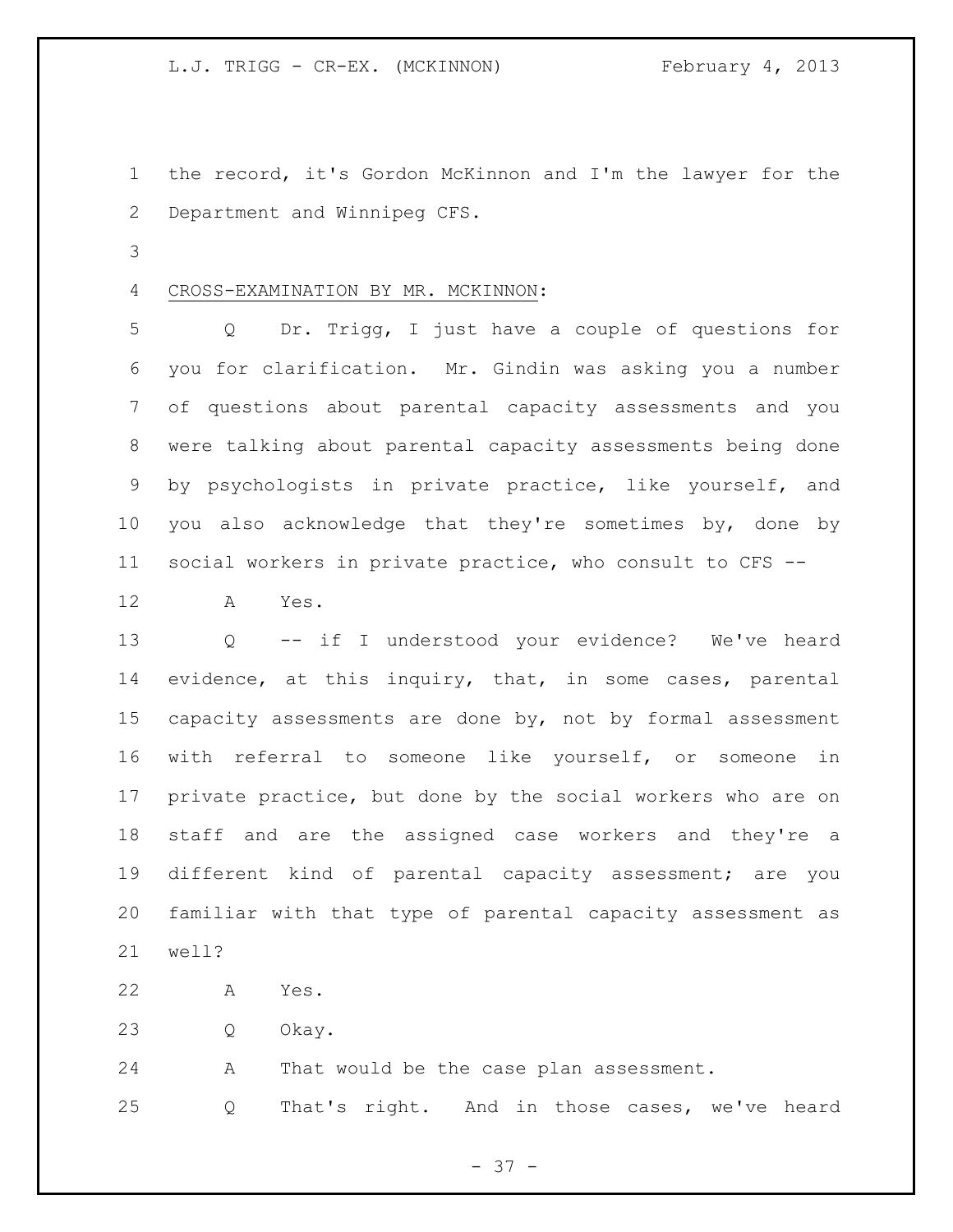evidence that they're typically done over a period of time, often observing the parent with the child in formal and informal observations; you're familiar with that type of  $-$ 

A Yes.

 Q And when you talked about social workers doing parental capacity assessments, you were, I think, talking about formal retainers. You, you didn't address the concept of what I'll call the regular, day-to-day assessments being done by social workers at Winnipeg CFS? That's a different --

 A It is. I think I did, in the sense that I said that they don't necessarily have to spend money on an external assessment, when there are some people within the agency who are very skilled at formulating a case plan.

 Q And I'll, if I can just explore that a little bit more with you? The circumstances under which you would expect Winnipeg CFS to do a formal, a parental capacity assessment and refer it to a third party, someone outside of the agency, what kinds of circumstances would those be?

 A They might generally want a second opinion. They might, within the agency, not necessarily be all on the same page? I mean, the, the cases that they deal with are immensely complex.

- 38 -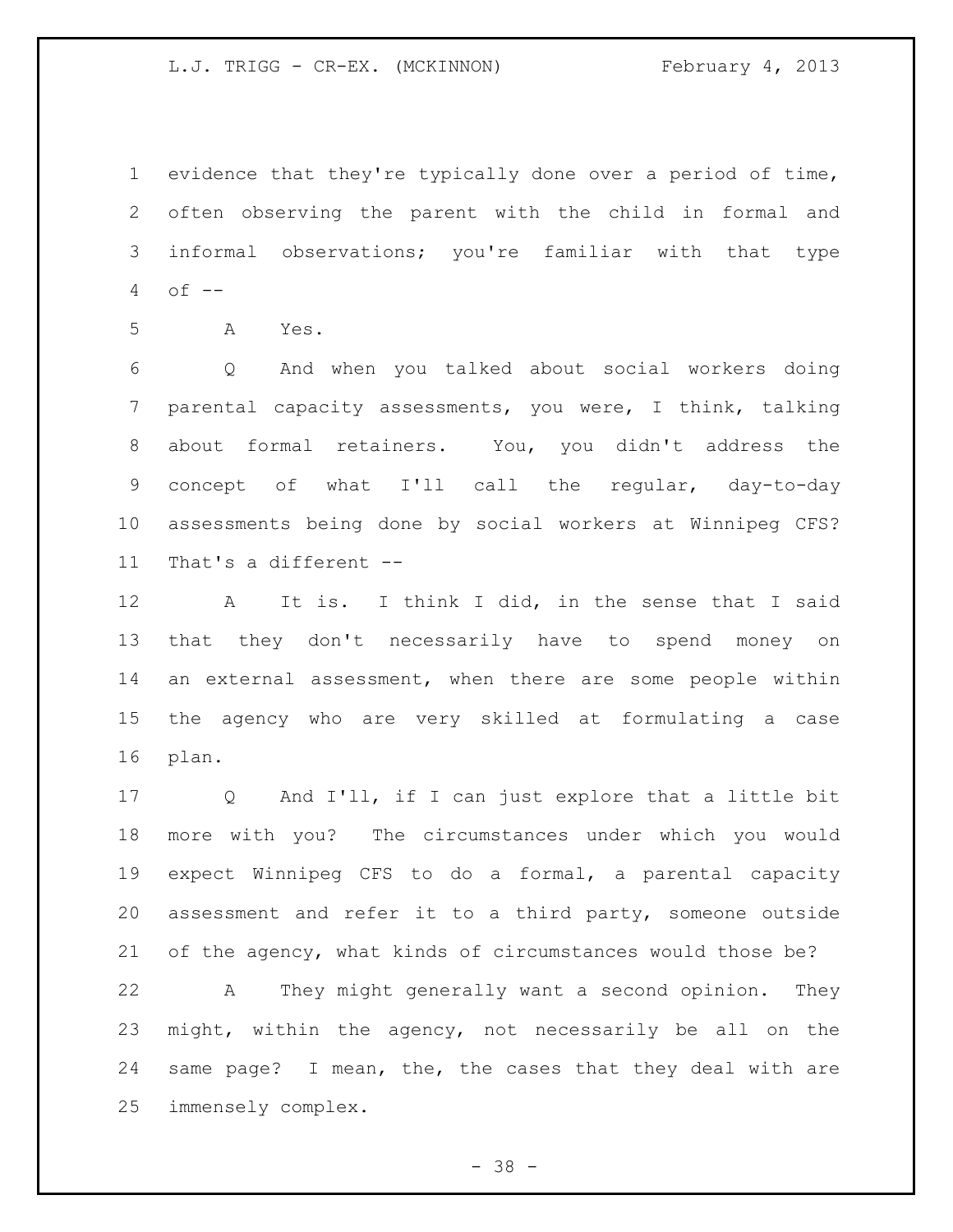Q And in situations where the social workers who are handling the case at Winnipeg CFS feel that they have enough information to do an assessment, there's no, no dispute within the agency, there's no court proceedings pending, in your experience, would you expect to see a formal, third party parental capacity assessment done?

 A I'm not sure I understood that. Could you repeat the question?

 Q In, in, in, in what I'm going to call a workaday --

11 A Okay.

 Q -- case where the, the social workers and the agency are in agreement as to the issues that are presenting. They're in a -- there's no dispute, there's no court case pending, would you expect to see Winnipeg CFS retain someone like yourself, or a third party expert to do a formal parental capacity assessment, in situations like that?

 A Generally speaking, no, but there are times, if there is a court case coming up, that they want additional information from somebody else, who can testify as an expert witness.

 Q Thank you. Just helpful to us to clarify what we're talking about, because I think there's been some confusion with the term "parental capacity assessment"

- 39 -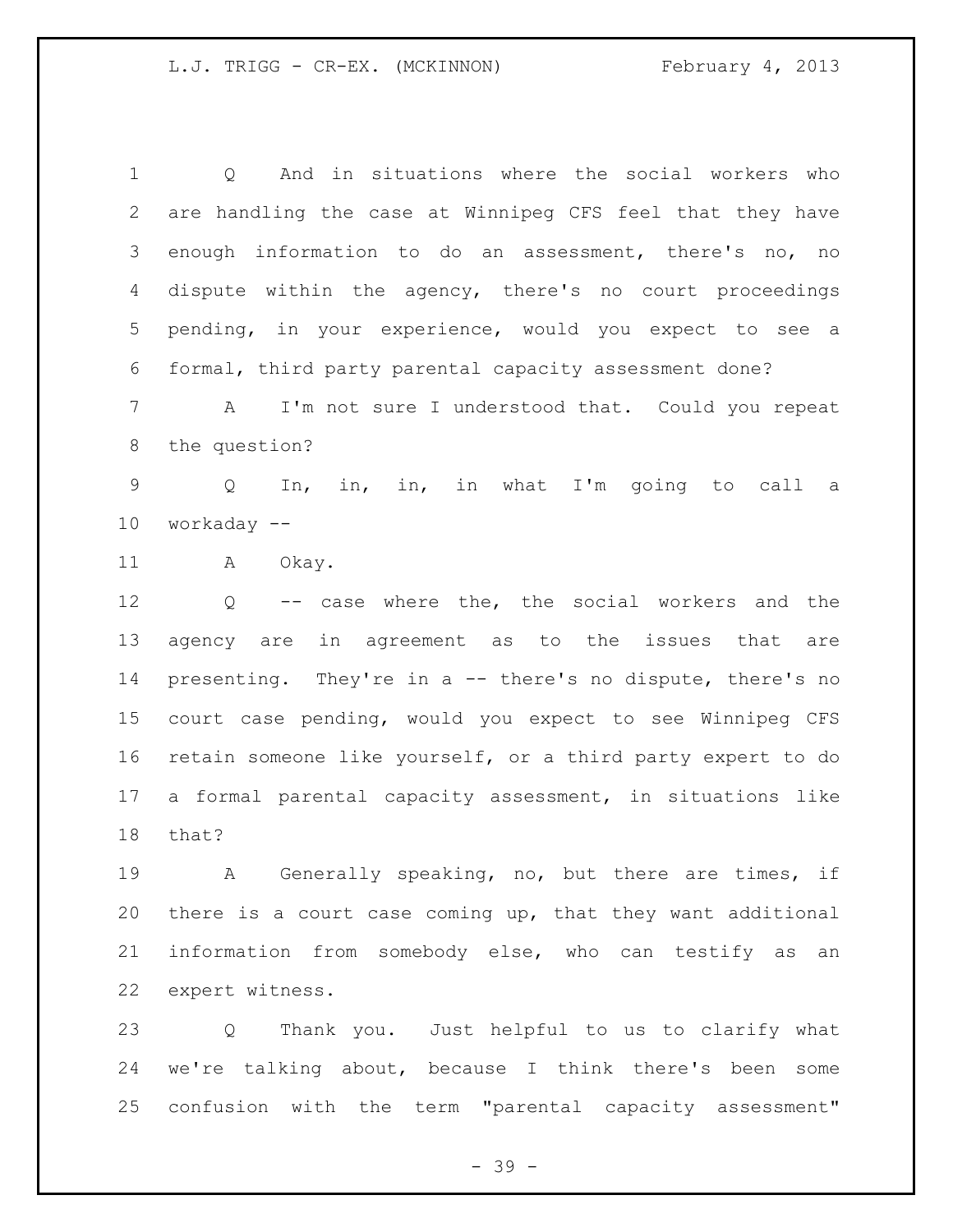being used in different context.

 I'm going to take you now back now to another 3 issue that arose on your first day, which I know, seems like a long time ago, we're going back to January 24th and you were asked about whether you were aware of situations where children were put at risk, because of workload, during the time when you were the CEO of Winnipeg. And according to my notes, you said you were never aware of this being a problem when you were the CEO, but you were aware of that now because of your review of the reports on the Phoenix Sinclair case. That's what I noted your evidence to be. Do you recall --

A I do.

14 Q -- saying that?

 A Yes, I do. Ms. Walsh asked me that right at the end, I think, and I said certainly with reference to this case. But I was always aware that there was some degree of risk with many, many of the cases referred to Child and Family Services and concerned about the capacity to address all the needs.

 Q And, and we've heard Patrick Harrison, I don't believe you were here when he testified. He, the way he put it is Winnipeg CFS is in the business of mitigating risk.

A Yes, I --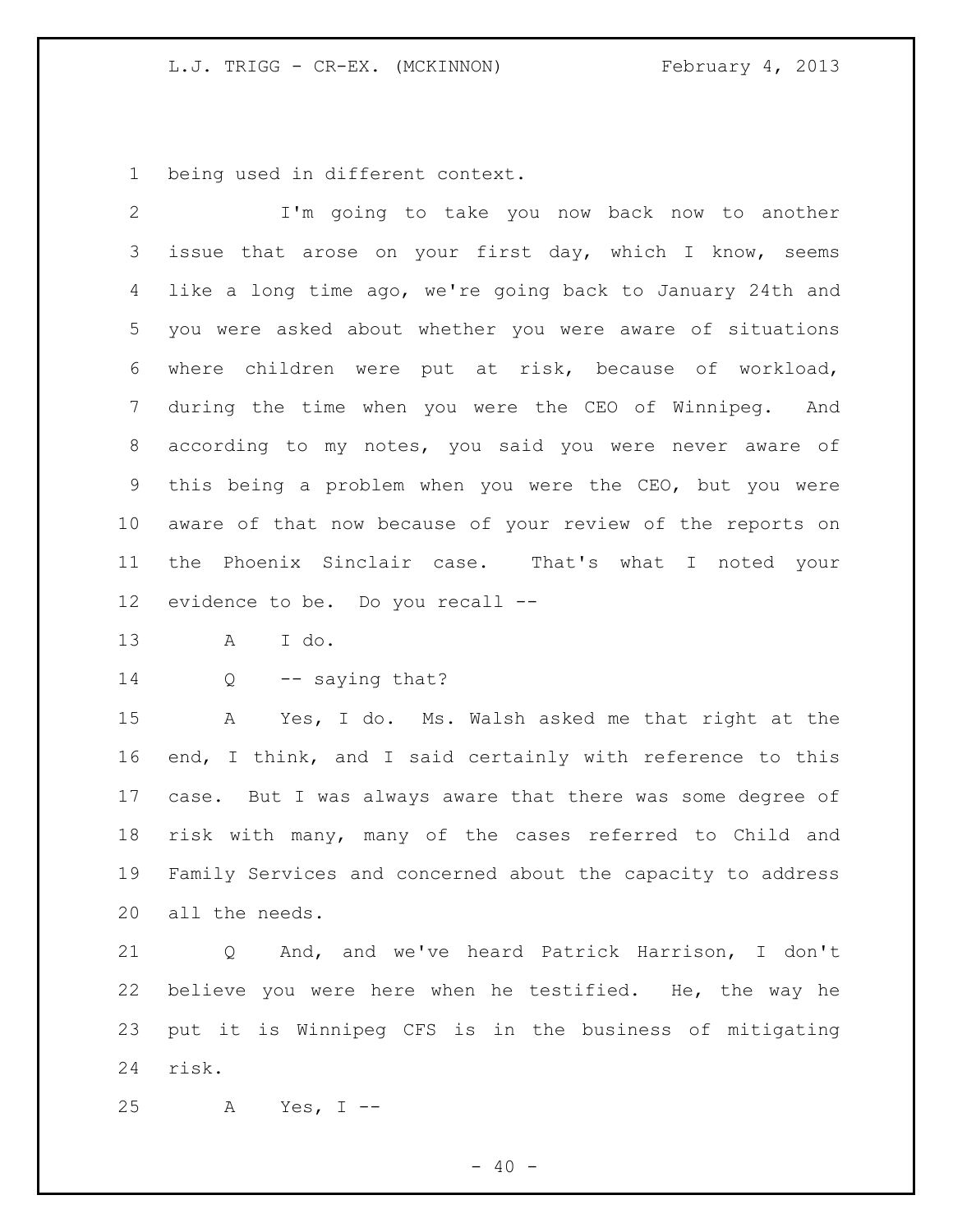Q There will always be risk. A -- I read that in the newspaper and, and I thought that was a good -- Q You thought that -- A  $-$  way, good  $-$  Q  $-$  was a good  $-$ 7 A -- way to put it. Q -- a good way to put it? Okay. A Um-hum. Q I just want to clarify that the, the statement that you made about whether or not workload problems contributed to Phoenix Sinclair's case and, and clarify the information on which that's based. And, and let me just make it clear, or ask you to confirm, you had no personal involvement in the Phoenix Sinclair case? A No, and some of that information I drew from the 17 three big reports that you gave me to read, the (inaudible), OCA and Rhonda Warren's internal report. Q And when you make reference to those reports, those were reports that I gave to you relatively recently, in order to permit you to prepare for this inquiry? A Yes. Q You wouldn't have been aware of those reports, obviously. When you left Winnipeg CFS in 2004 they hadn't been identified, this issue had not been

 $- 41 -$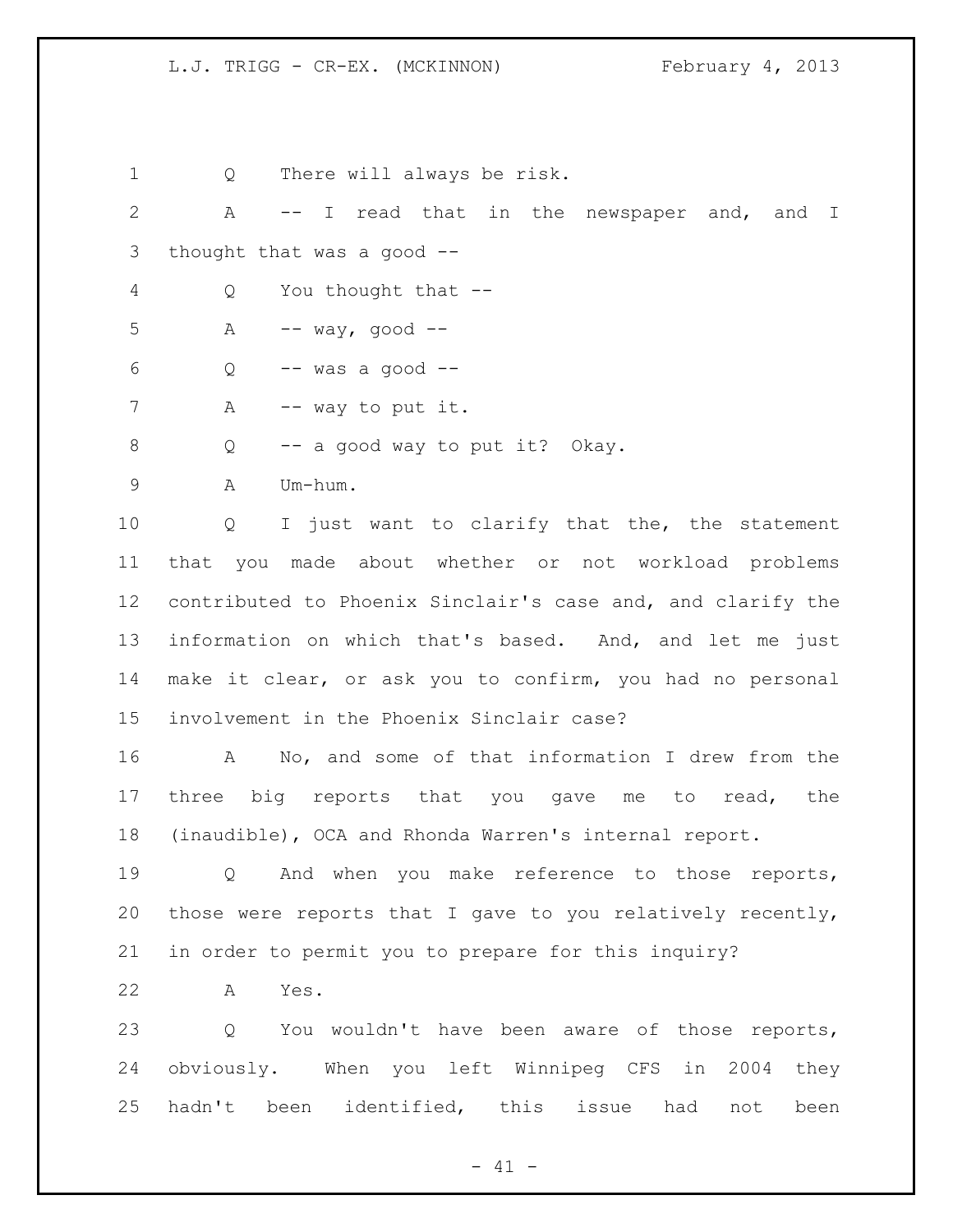identified? A No, I wasn't aware of them until you gave them to me. Q And you wouldn't have been, had access to them after you left Winnipeg CFS because you were no longer affiliated with the -- any mandated agency? A Yes. Q And you've never reviewed the Samantha Kematch protection file? A No. Q And you're never reviewed Steven Sinclair's protection file? A No. Q And you've never reviewed -- A The protection file, are you talking about their child-in-care? Q No, their actual protection -- A Their file -- Q -- file. A -- (inaudible) file? Q Yeah. A No. Q And since you bring it up, you've never reviewed the Steven Sinclair child-in-care file? A No.

 $- 42 -$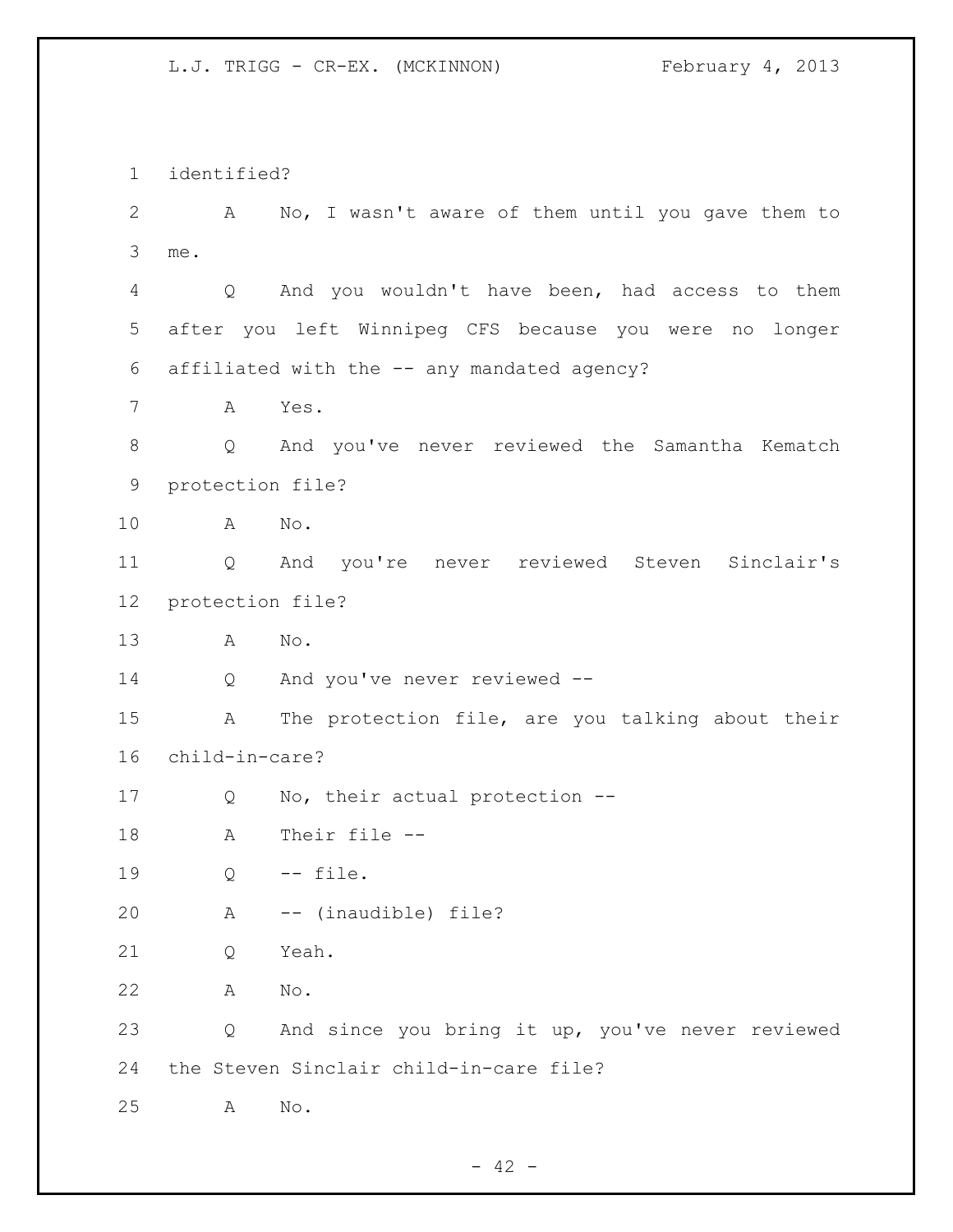L.J. TRIGG - CR-EX. (MCKINNON) February 4, 2013 L.J. TRIGG - RE-EX. (WALSH) Q And you've never reviewed the Samantha Kematch child-in-care file? A No. Q And you've never reviewed Phoenix Sinclair's child-in-care file? A No. 7 Q So your information is from those --8 A I should say yes. Q -- reports? You're agreeing with me? A Yes. Q So the case specific information you have comes primarily from those three reports, which I gave to you? A Yes. Q And you may have gotten a bit of information out of the newspapers? A Yes. MR. MCKINNON: Those are my questions in re-examination, thank you very much, Ms. Trigg. Ms. Walsh may have something as well. 21 THE COMMISSIONER: Thank you, Mr. McKinnon. Ms. Walsh? RE-EXAMINATION BY MS. WALSH: Q So, Dr. Trigg, when you were CEO at Winnipeg

 $- 43 -$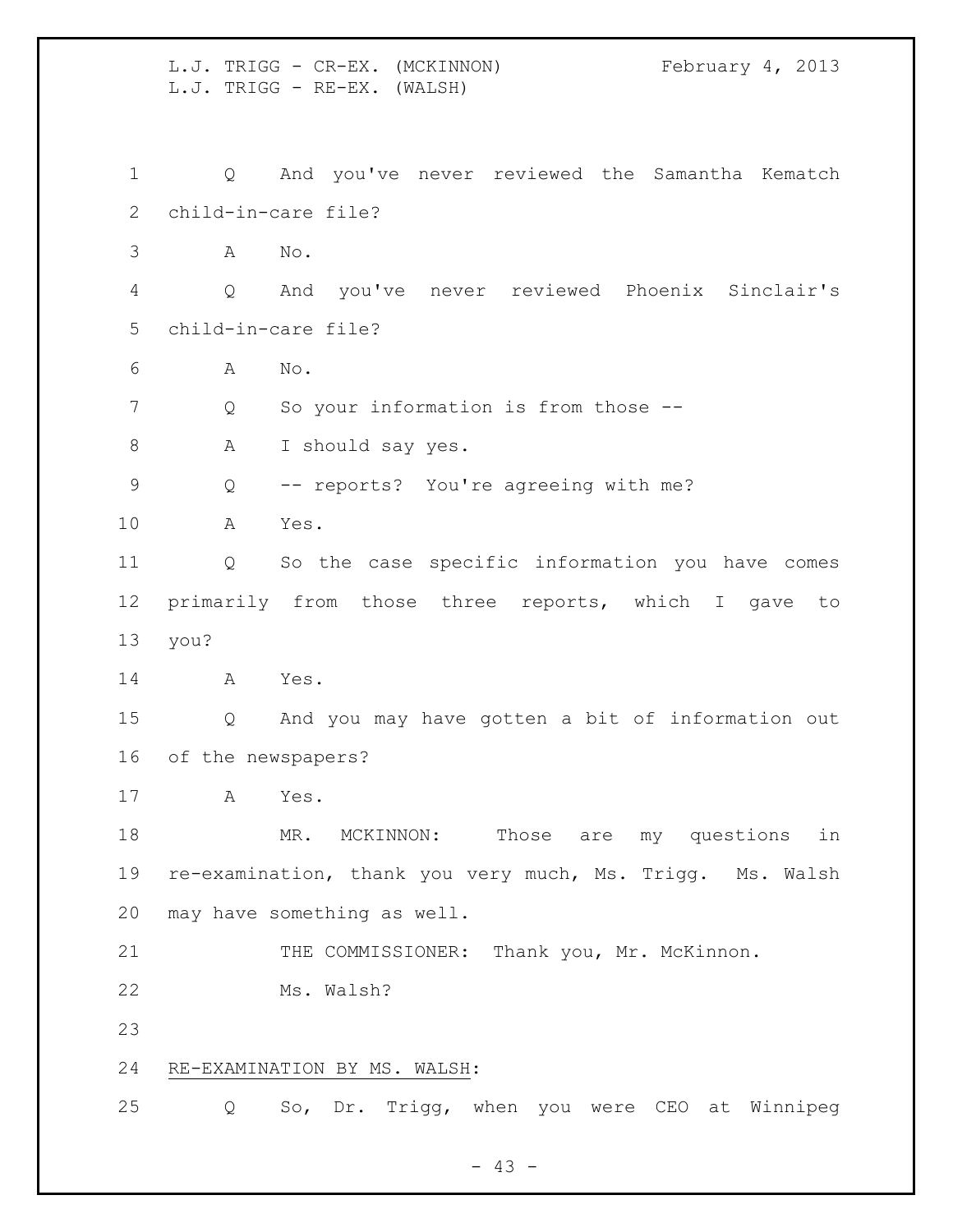L.J. TRIGG - RE-EX. (WALSH) February 4, 2013

 Child and Family Services, where there social workers in house, on, in the staff, who had the expertise to do parental capacity assessments of clients?

 A I think the social workers I've worked with over the years, who have worked 20, 25 years, were quite competent at assessing parental capacity.

 Q So that would include staff that was there, at the agency, when you were --

- A Yes --
- Q -- CEO?

11 A -- I, I think one of the issues, as you know, 50 percent on the front line had less than two years' experience. I don't think that gives you enough experience to do that without close supervision.

 Q Right. What is a parental capacity assessment? A It's a determination of the skills and ability of a parent to take care of a child safely.

 Q What factors are taken into consideration in doing such an assessment?

 A Whether the parent can put the child's needs ahead of his or her home (sic), had the emotional capacity to do that. Stability. Her own, his or her own relationships, family functioning or dysfunction, family history; does that have a bearing on behaviour today? And if so, what needs to be done about that? Or

- 44 -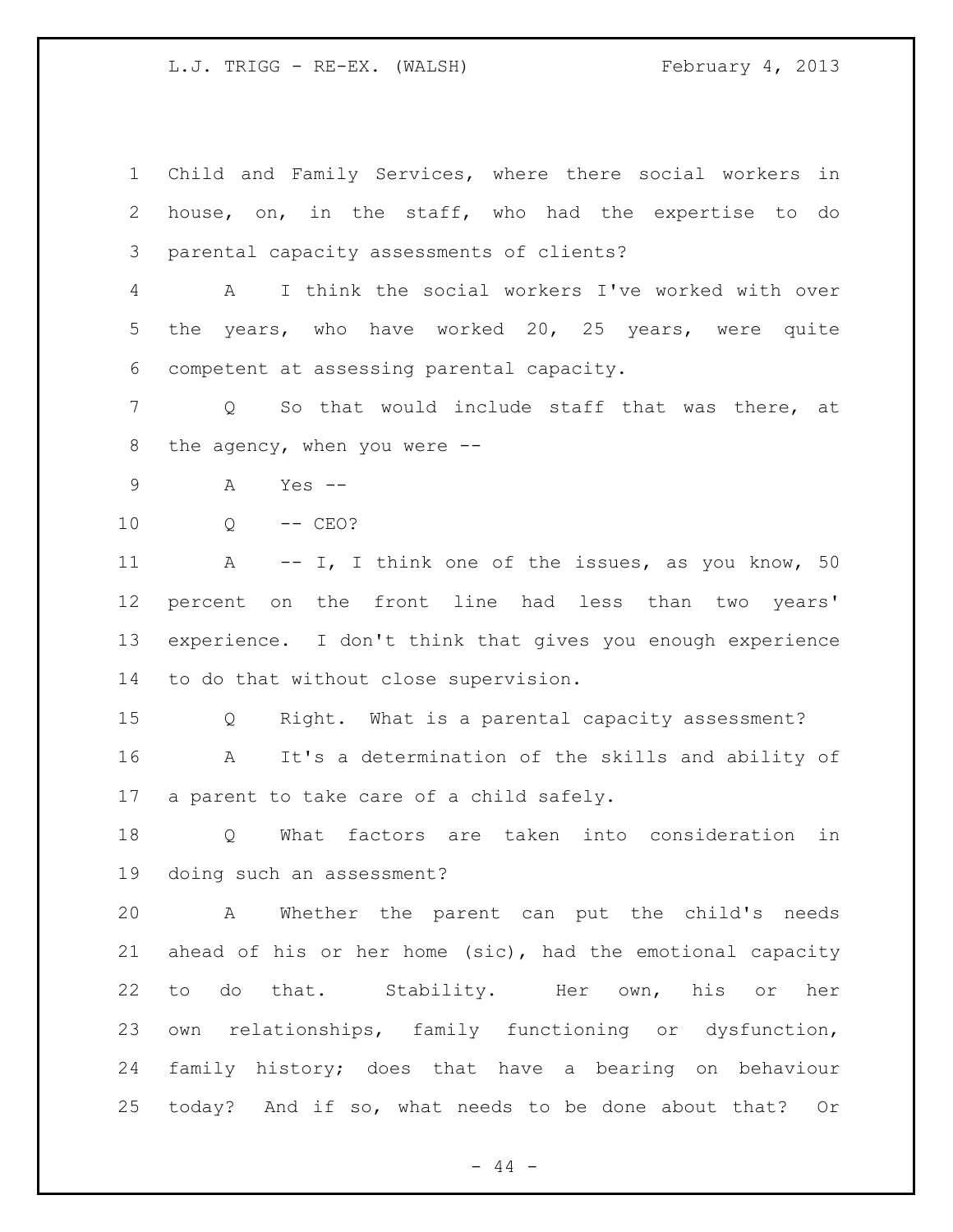L.J. TRIGG - RE-EX. (WALSH) February 4, 2013

 can one conclude, one way or the other, that this person is going to be able to parent or not, based on his or her issues?

 Q So, if, if a social worker, employed by the agency, does a parental capacity assessment of a client, would you expect to see the file recordings reflect the information that you've just described as, as being factors to take into consideration?

A I would expect so.

 Q So that that parental capacity assessment would essentially be recorded, or the result of it --

A Yes.

Q -- would be recorded in the file recording?

 A In an in house, you would expect it to see it in the file recorded over time as observations and new observations are made.

Q So not in one single recording?

 A The case plan at the beginning has to have an assessment of the factors that I mentioned. But over time, if a child comes back into care, for example, then there needs to be another one, case plan assessment, to determine if, if the child can realistically go back --

Q So is --

A -- (inaudible) family.

Q -- is assessing parental capacity something that

 $- 45 -$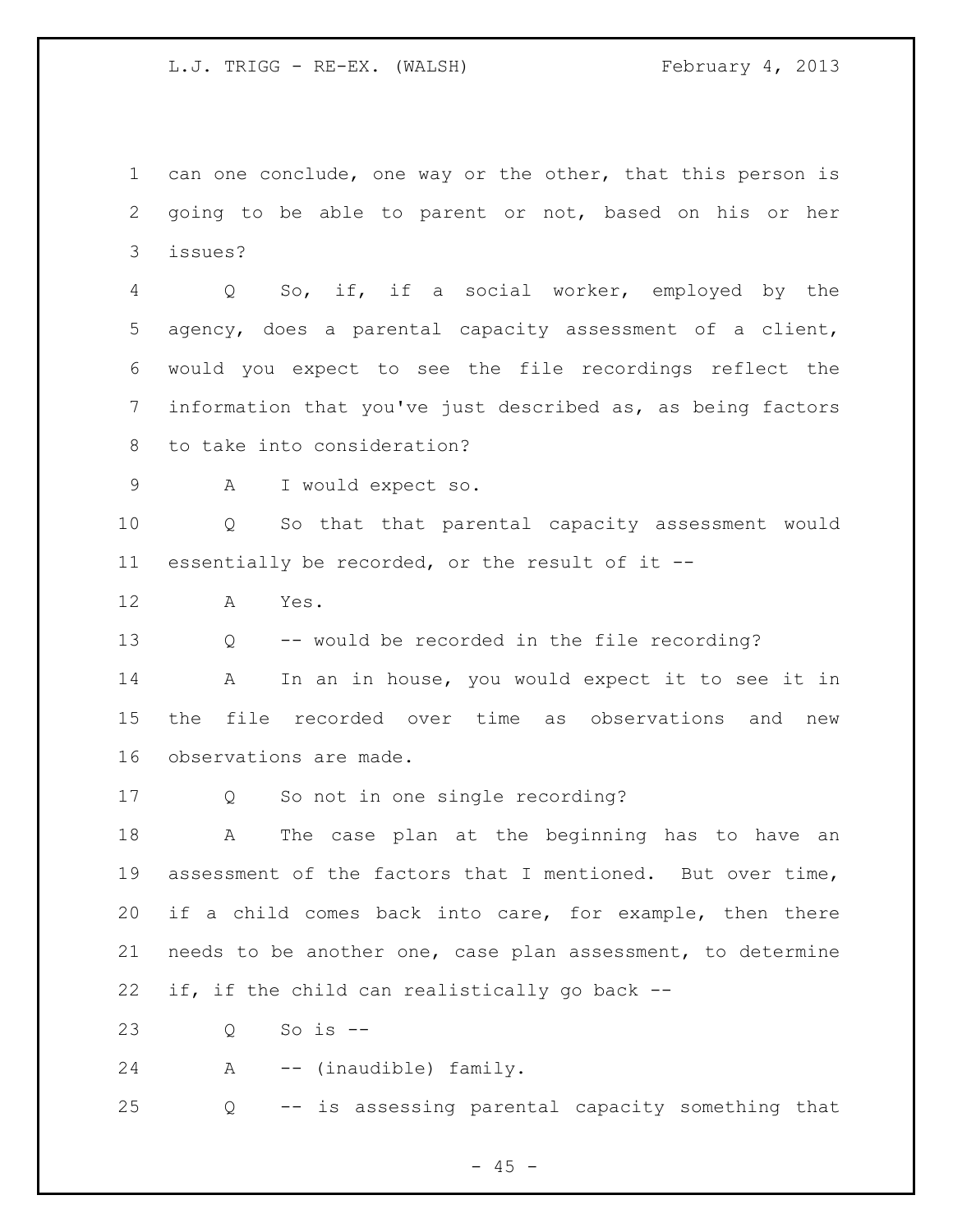PROCEEDINGS February 4, 2013

 is part of the ongoing assessment, in working with a family? A Most definitely. MS. WALSH: Thank you. Those are all the questions that I have, Mr. Commissioner. 7 THE COMMISSIONER: All right. Dr. Trigg, thank you very much for your attendance here, you're completed. 10 THE WITNESS: Thank you. 11 THE COMMISSIONER: You may take your leave. 12 THE WITNESS: Thank you. (WITNESS EXCUSED) 16 THE COMMISSIONER: Now, do you want to break now, or start your next witness? MS. WALSH: We could break now and, and then -- THE COMMISSIONER: And then we can go through to noon with the next -- MS. WALSH: I think -- 23 THE COMMISSIONER: -- witness? 24 MS. WALSH: -- that would be good. 25 THE COMMISSIONER: All right. We'll take a 15

 $- 46 -$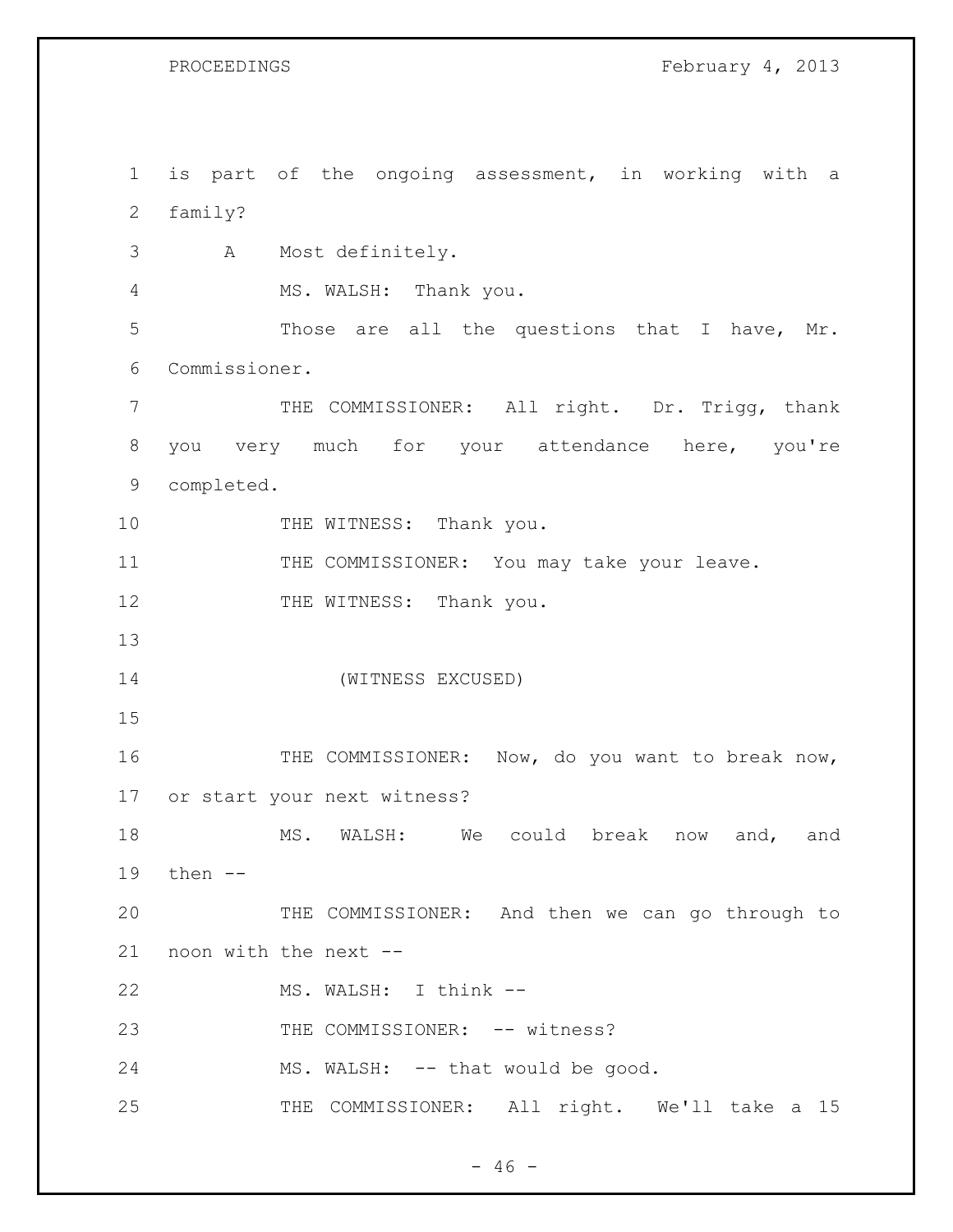PROCEEDINGS February 4, 2013

1 minute break. 2 MS. WALSH: Thank you. 3 4 (BRIEF RECESS) 5 6 THE COMMISSIONER: All right. Ms. Walsh? 7 MS. WALSH: Our next witness is Mr. Jay Rodgers. 8 THE CLERK: If you could just stand for a 9 moment? 10 THE WITNESS: Me? 11 THE CLERK: Just stand for a moment, yes, please. 12 And is it your choice to swear on the Bible, or affirm 13 (inaudible). 14 THE WITNESS: Affirm. 15 THE CLERK: All right. State your full to the 16 court please? 17 THE WITNESS: John Charles Rodgers. 18 THE CLERK: And spell me your first name. 19 THE WITNESS: J-O-H-N. 20 THE CLERK: And your middle name please? 21 THE WITNESS: C-H-A-R-L-E-S. 22 THE CLERK: And your last name please? 23 THE WITNESS: R-O-D-G-E-R-S. 24 THE CLERK: Thank you. 25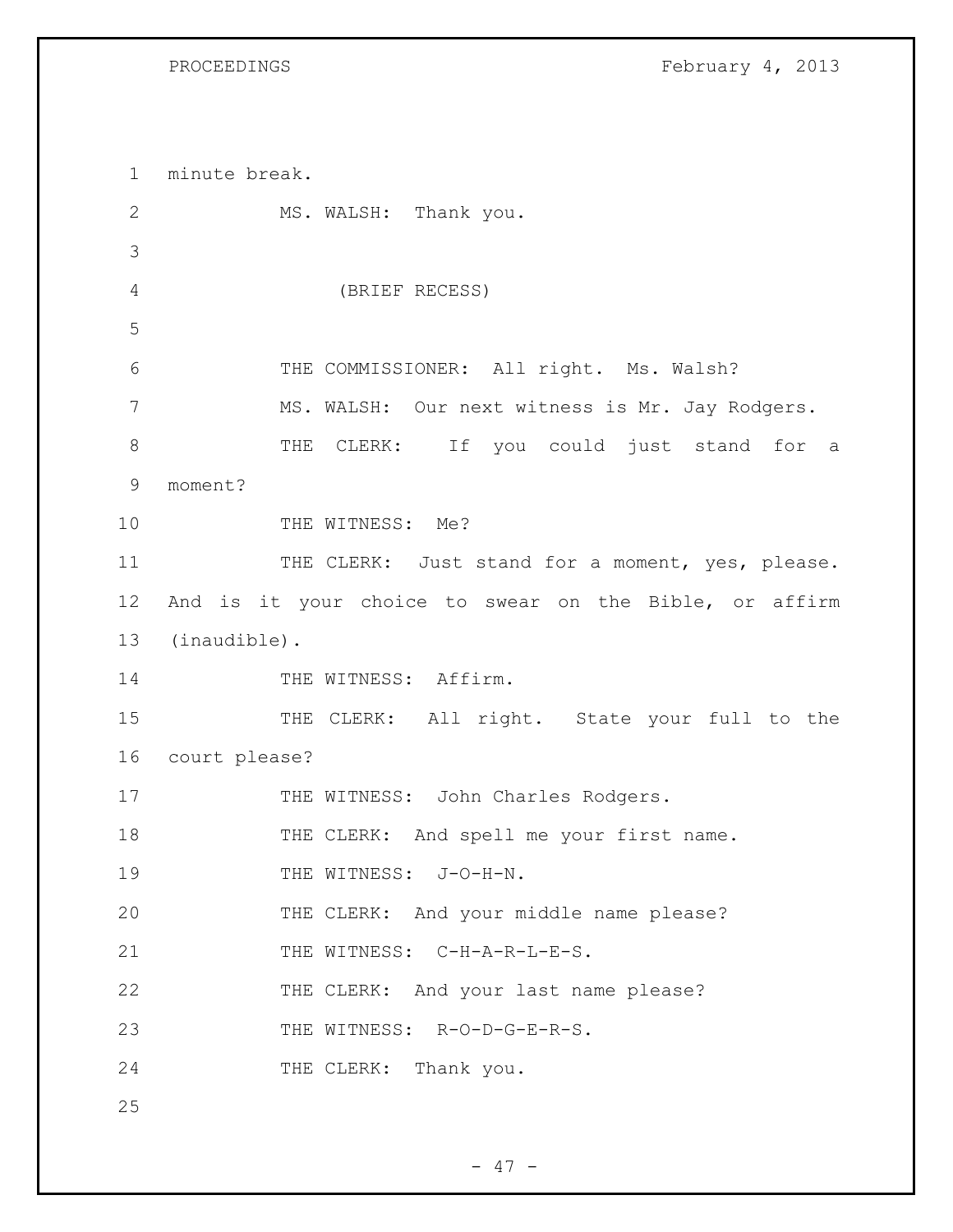**JOHN CHARLES RODGERS,** affirmed, 2 testified as follows: THE CLERK: Thank you, you may be seated. DIRECT EXAMINATION BY MS. WALSH: Q Morning, Mr. Rodgers. 8 A Good morning. Q You were the chief executive officer of Winnipeg Child and Family Services from July 2004 to February 2006 -- A That's correct. Q -- is that right? Then you became the executive director of the Child Protection Branch from February '06 to January '07? A That's correct. Q And that's the position that we sometimes hear referred to as the director of child welfare? A That's correct. That's the position that would have the statutory powers and legislation under the heading of the director. Q Since March of 2007, you have been the chief executive officer of the General Authority? A No, since May 2007. Q Okay. Thank you. And you hold that position

 $- 48 -$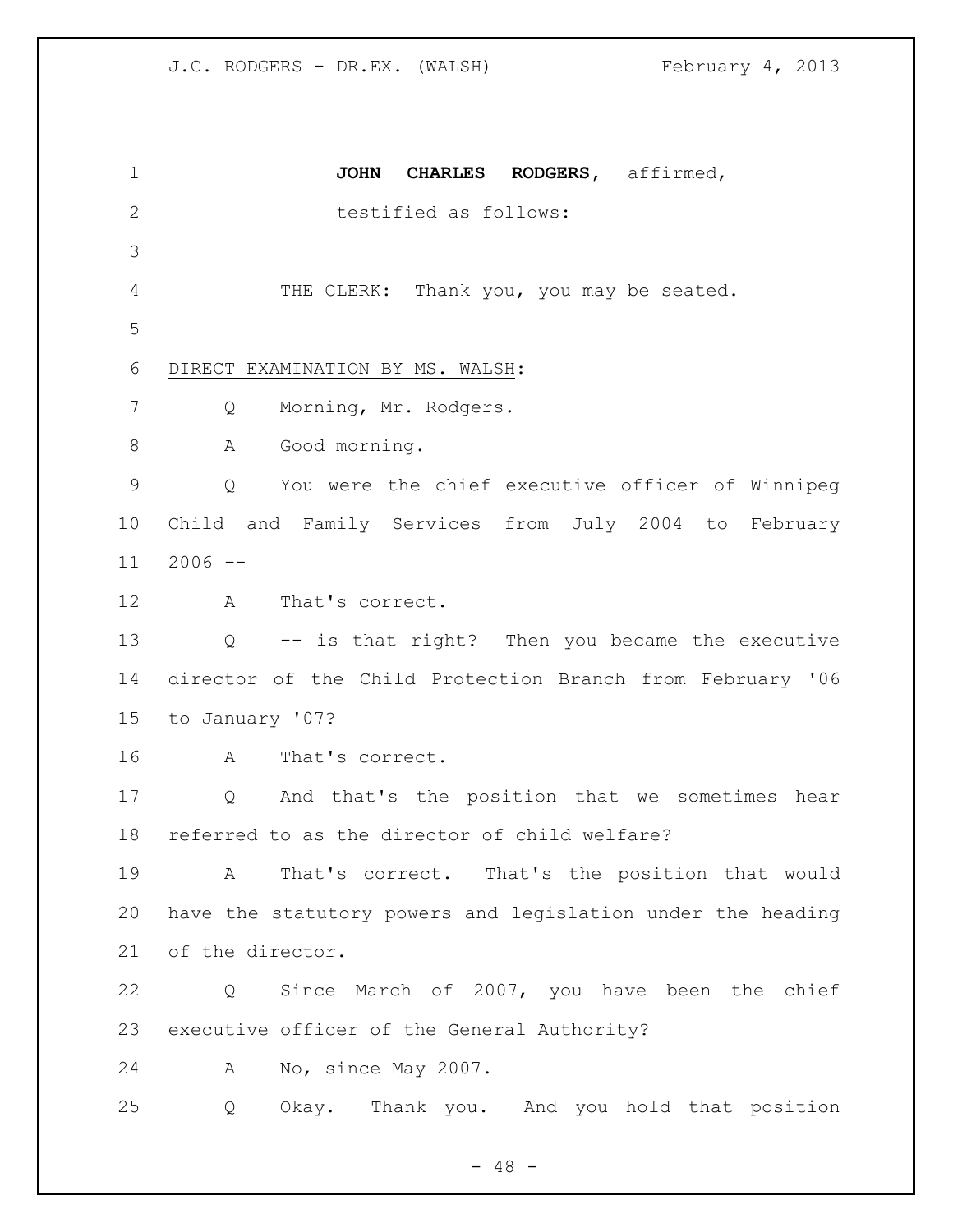currently?

A I do.

 Q You were also chair of the interim management board of Winnipeg Child and Family Services until it became a branch of the government?

A I was.

 Q That position was held by you from November of 2001 until March or April of '03?

A The end of March 2003.

 Q So that's the board that took over from the community board?

A That's correct.

 Q Okay. In terms of your education, you have a Bachelor of Arts degree, with a major in sociology?

A Yes.

 Q You also have a Masters of Social Work from the University of Manitoba?

A Yes.

 Q I understand you've also done some work towards your doctorate?

 A Two courses. I also have a Bachelor of Social Work degree.

 Q You do? Thank you. Prior to your appointment of CEO of Winnipeg Child and Family Services, or the agency, as, as I'll call it today, you were employed as an

- 49 -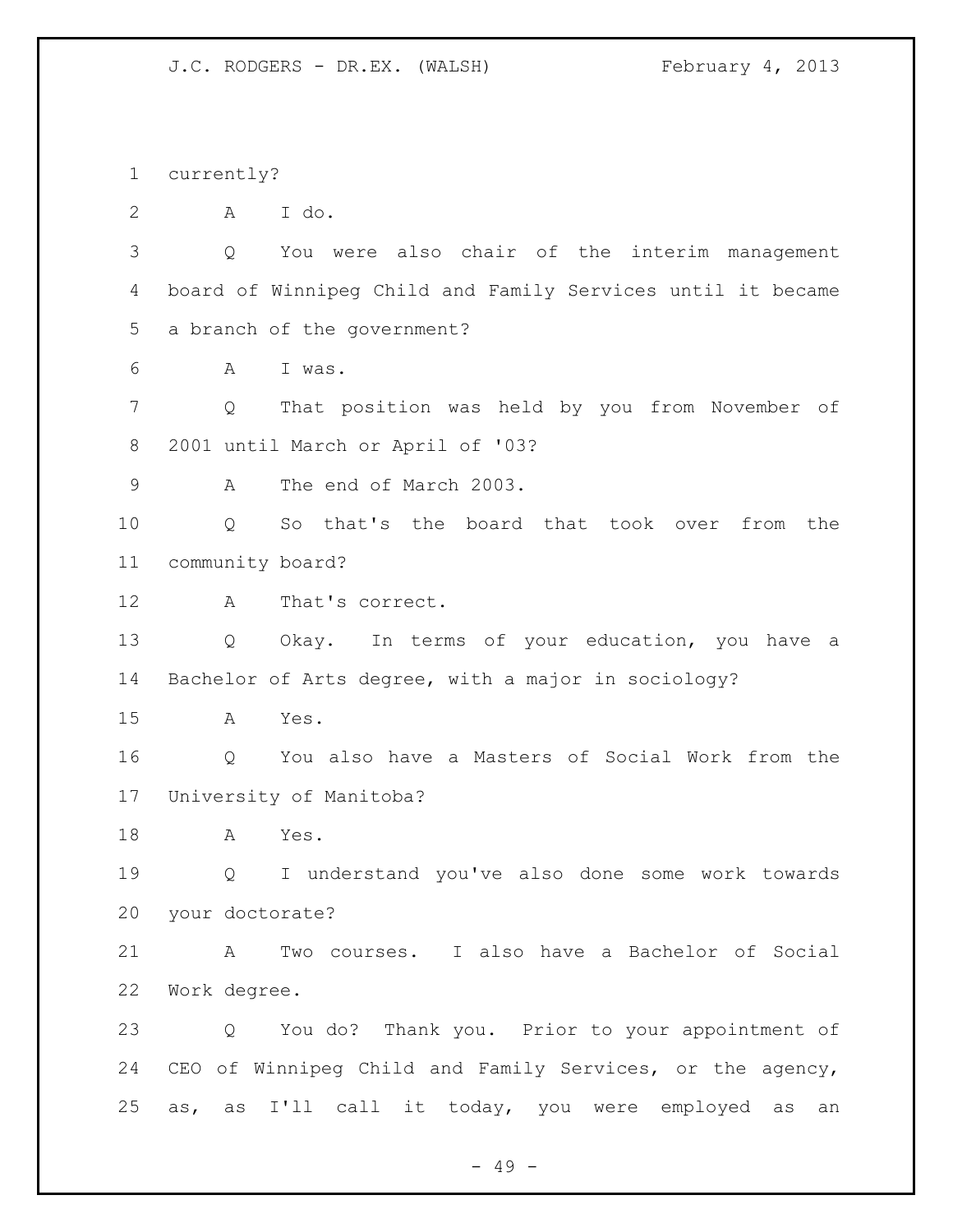assistant professor at the Faculty of Social Work at the University of Manitoba?

A Yes.

 Q You took on that position, starting in August of 2000?

A Yes.

 Q What was your area of expertise at the Faculty? A I would have had three areas of expertise, in terms of the courses that I taught, as well as the graduate students that I supervised. The main area of expertise would have been in social policy. So I would have taught, at the undergraduate level, the introduction to social policy course. There was a history of social policy course, contemporary social policy course and comparative social policy course. So I taught all of those a number of times. At the graduate level, there were two or three policy courses, or organizational theory courses that I taught.

 The second area would have been, of expertise, would have been the research, research methods courses. I taught both at the undergraduate level. At the graduate level, I would have taught courses in advanced statistics, program evaluation, clinical evaluation. I would have taught those.

And then the third area would have been at the

 $-50 -$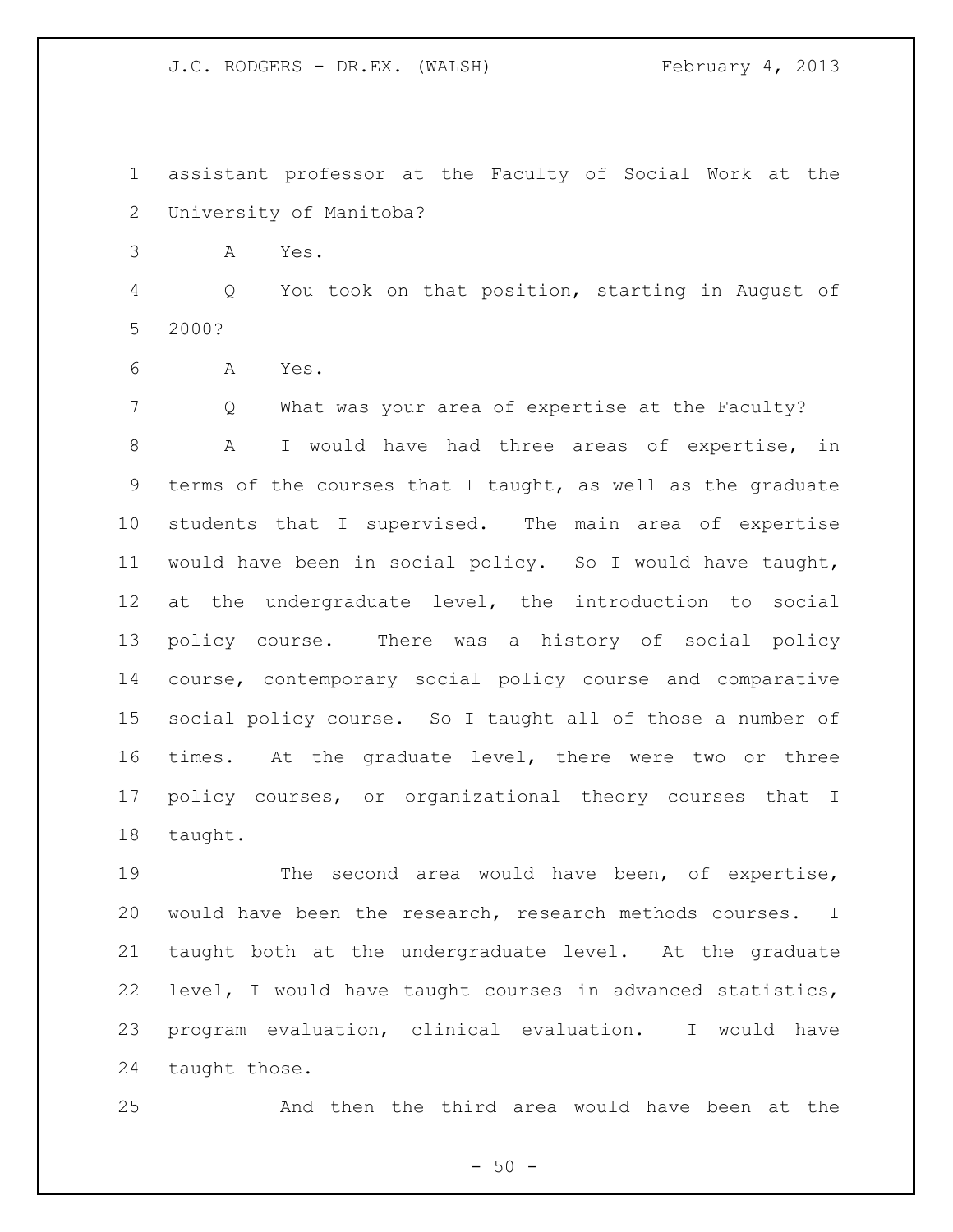graduate level. I also taught the courses at the graduate level for students who were in the, what was called the administration stream. And in the administration stream, there were courses specific to management theory and managing the human services. So I also taught those courses at the graduate level. And I continue to teach those courses on a sessional basis today.

 Q Do you teach at the University of Manitoba right --

A Yes.

Q Are you teaching anywhere else, as well?

 A I also teach courses at Booth College, in their social work program. Similar types of courses. I've taught comparative social policy there. I've taught research methods there. And also at Booth College and at the University of Manitoba, I've taught courses on child and family services.

 Q Thank you. If we can pull up, please, page 29589. I want to review the organizational structure of the agency.

21 You see that on the screen?

A Soon as I put my glasses on.

Q Good. Okay.

A Yes.

Q This is the Winnipeg Child and Family Services

 $- 51 -$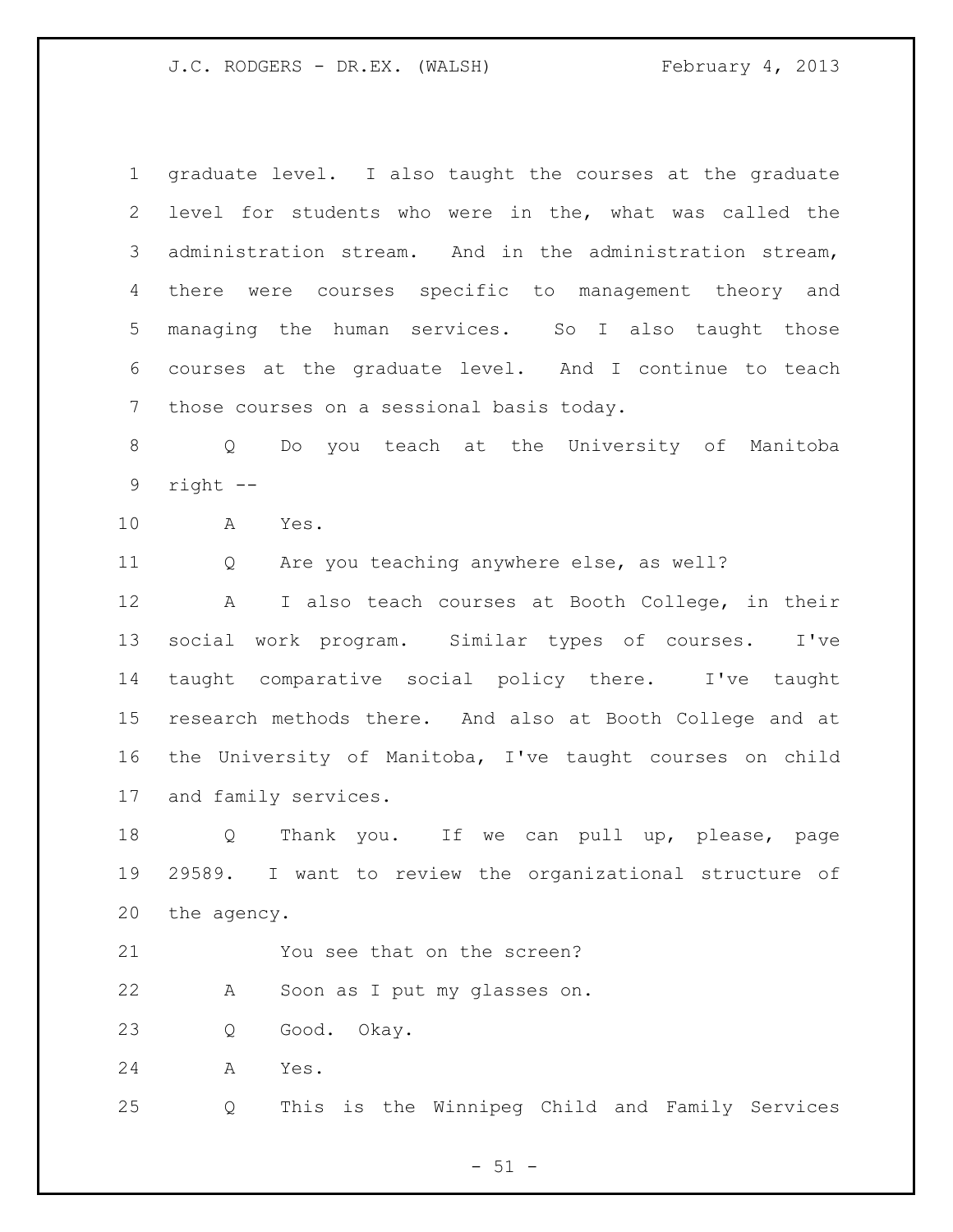senior management organizational chart for 2001/2002. So this shows you as president of the board of directors; that would be the interim management board?

A Yes.

 Q Okay. And the reporting to you was Linda Trigg, who, at that point, is identified as interim executive officer. And then the chief operating officer and then a number of different program managers. So that's, that's how the organization looked in '01/02?

A Yes.

 Q Now, if we go to the next page, 29590, this is titled the Winnipeg Child and Family Services Realigned Management and Program Structure for February 26, 2003. So now the reporting looks different; is this a reflection of what the reporting structure looked like once the agency became a branch of government?

A Yes.

 Q So at the top is our two assistant deputy ministers, one for community service delivery and one for Child and Family Services. Then reporting to the one for Child and Family Services, Mr. Dubienski, you're identified as senior executive for change management and we'll come back to what that is. And reporting to you is a director of change management. And then a quality assurance team. Linda Trigg is identified still as the chief executive

 $-52 -$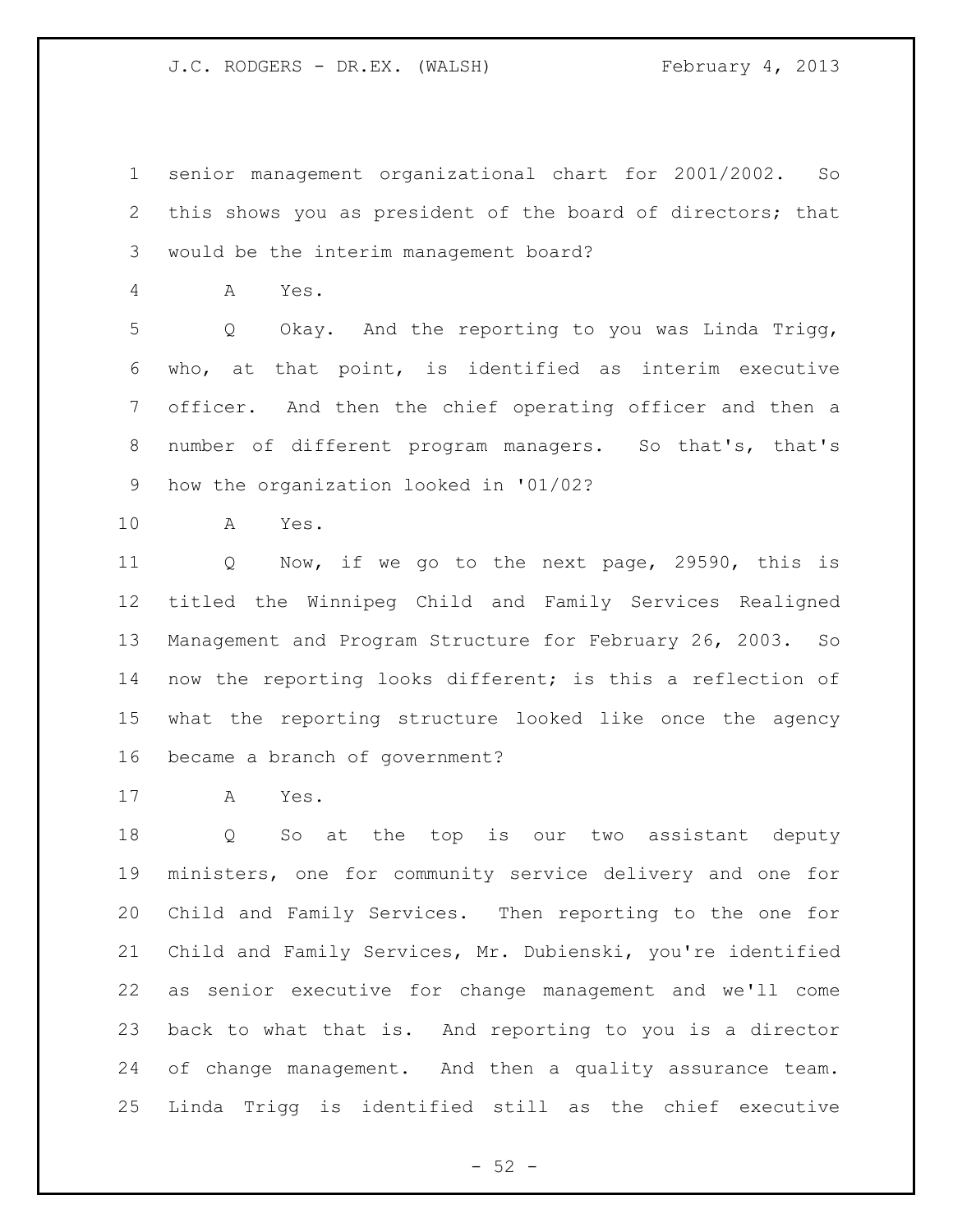officer, reporting to the assistant deputy minister, Martin Billinkoff. So you, you were still on the board at this point?

 A Yes, at this point, I'm still president of the board and I'm assuming that this org chart is showing what would be in place as of April 2003.

 Q Right. Okay. Thank you. And then below are program managers for intake and early intervention, services to children and families and resources.

10 Then if we can go to page 29597.

 Now, this shows the management and program structure as of September 15, 2004. The reporting is still to assistant deputy ministers, because the agency is now a 14 branch of government; right?

A Yes.

 Q And you are now listed as the chief executive officer, reporting to Martin Billinkoff?

A Yes.

 Q Right. And then there are directors and a financial officer who report to you and then below them are, are program managers?

A Yes.

 Q So that, I think, outlines the changes in the management structure, between '01 and '04?

A Yes.

 $-53 -$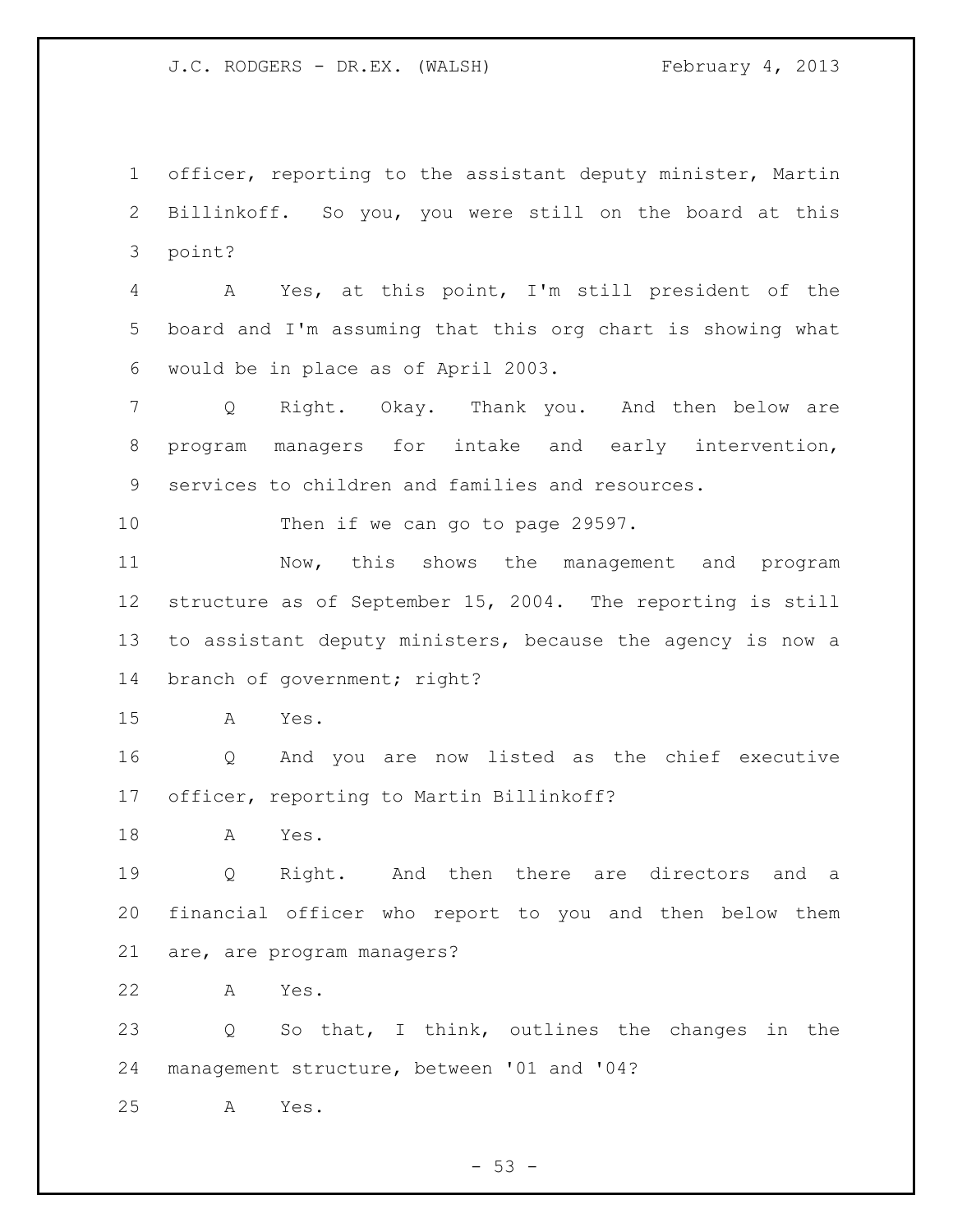Q Okay. Thank you. Going back to your role as chair of the interim management board, what did that position involve?

 A That was at a time when the government appointed a new board. The board was comprised of the government appointees, as well as the chairs of the area councils remained on the board, as well as there were two staff representatives, elected from staff, who remained on the board. And then I was asked to come in and serve as chair. I was teaching at the time in the Faculty of Social Work. So this was a position I was asked to take. I knew, at the time, it was going to be for, I think, 16 months, because they also announced, at the same time, that the agency would be becoming part of government in 2003. So the role of the chair of the board, in my view, was primarily to provide direct supervision to the chief executive officer, 17 on behalf of the board, as well as to be the primary facilitator of the board process, because it was still a board and this was still a collective decision making body. So it was my job to make sure that the board had the information it needed to make decisions, as well as to ensure that at board meetings, or executive committee meetings, there was a full discussions of the issues, so 24 all viewpoints were considered before the board, through its collective decision making process, which was voting --

 $-54 -$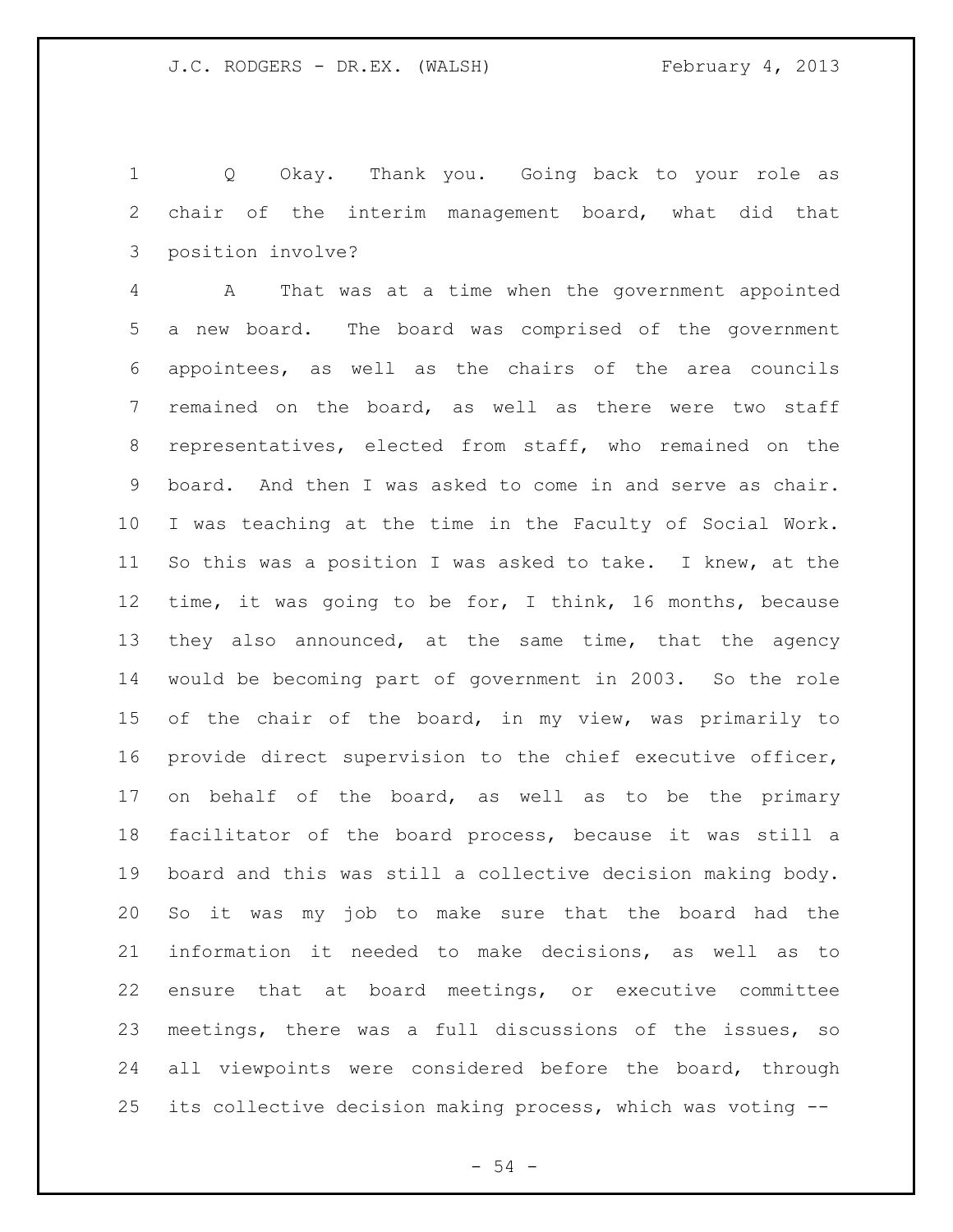Q Right.

2 A -- made those decisions.

 Q Are you able to briefly identify the focus of the board's role?

 A When the board was appointed, there was a clear emphasis that one of the priorities the board should set for itself was be, was to try and manage expenditures. The agency had experienced a number of years of deficits. I think the largest deficit, in its history, had been the year before. So one of the priorities that was identified for us, as a newborn, by the government, was to try and control those expenditures. It was made clear to us that, as we tried to control expenditures, that that wasn't to compromise the core of our service delivery, which was to protect kids. Also, it was going to be a focus of our board to prepare the agency to become a branch of government and I don't think we realized, at the outset, just how much work that was going to be, in terms of doing everything we needed to do, to make sure that the agency could come into the civil service. So that was another one of our priorities. And we only had a life expectancy, again, of about 16 months, in order to try and accomplish this.

 Q Were the appointments to the board paid positions?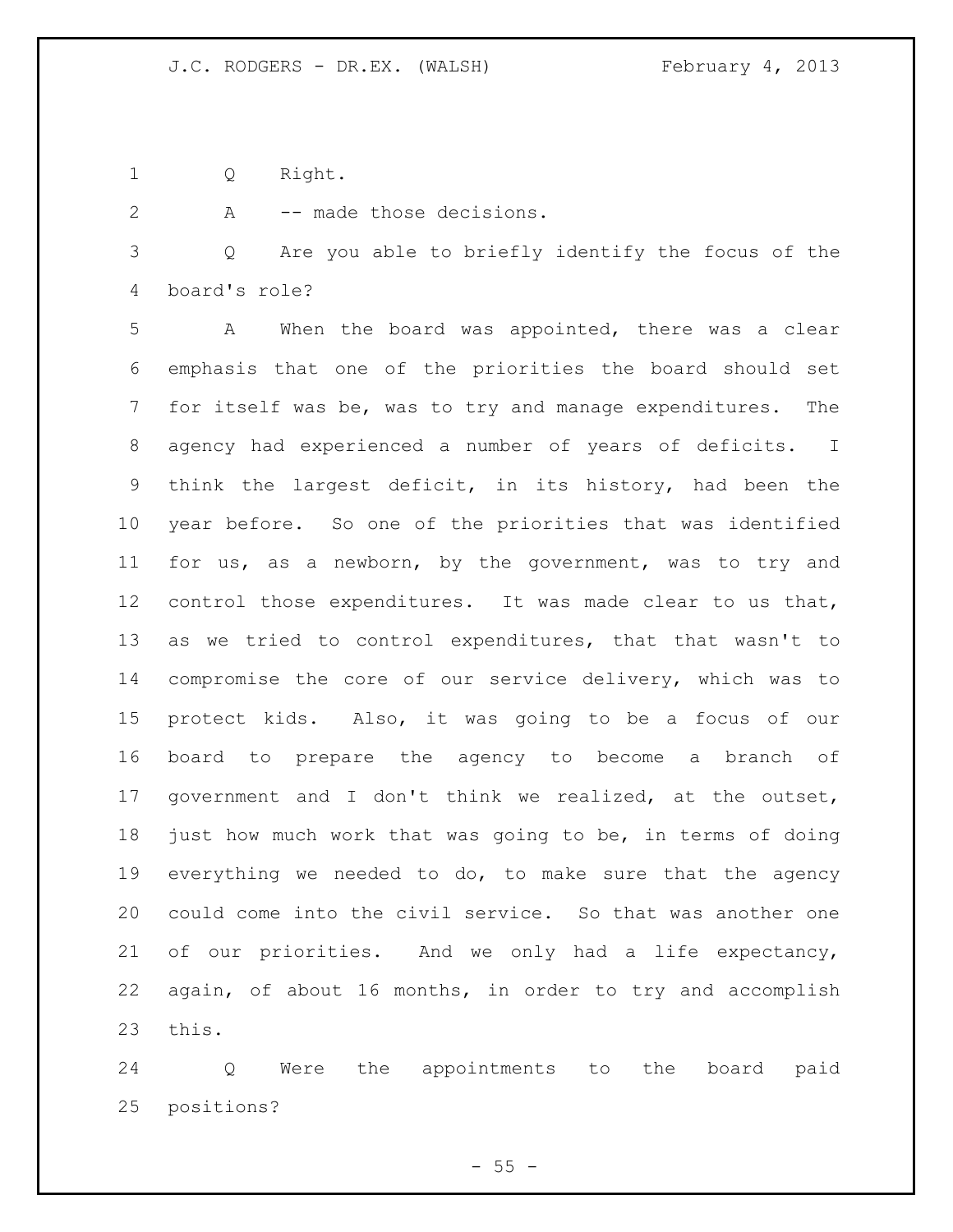A They were paid a per diem to attend meetings.

 Q And your role as chair? Was, was that a paid position?

A Yes, I was paid to attend meetings.

 Q Let's pull up, please, page 39788. This is a memo, addressed to the interim management board, from Linda Trigg, dated November 19, 2001. And she identified it as sort of an introductory opportunity and you see that it covers a number of areas: Structure and function, service trends, staffing and human resource issues, deficit reduction, impact of the AJI-CWI, the future of the agency and internal change.

 She, Dr. Trigg testified that although she expected to receive a response to this memo, she didn't get one. Now, what's your recollection as to, first of all, receiving this memo, and, and what, if anything, you and the board did with it?

 A I recall receiving this. The board went through this in detail, if I recall correctly, at one of our first meetings. We viewed this as an extremely helpful and comprehensive orientation of the main issues that we were going to face. At no time did I believe that Dr. Trigg was expecting a formal, written response from the board. I can tell you that many of the issues that she raised in this memorandum were, in fact, addressed, by actions that were

 $-56 -$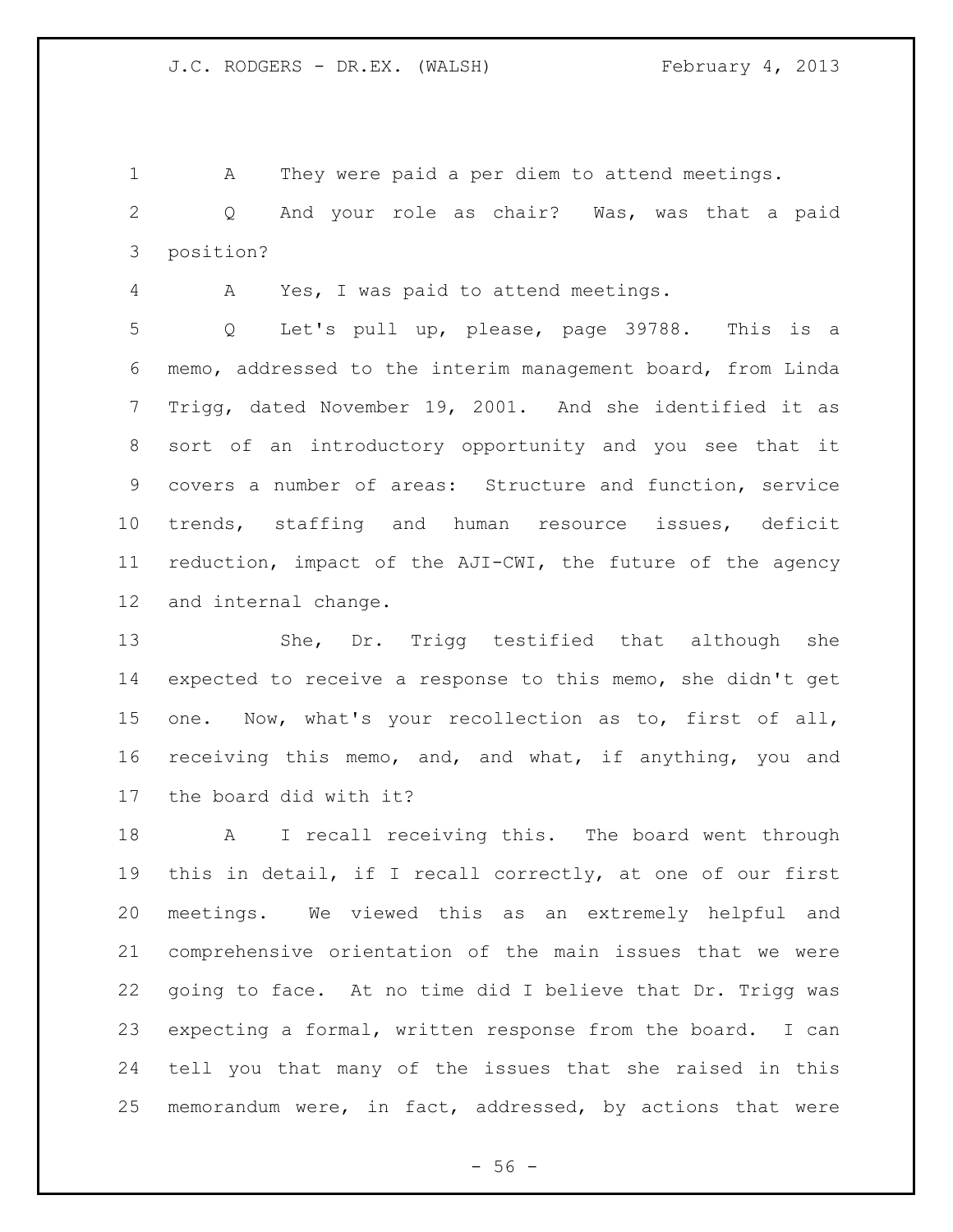taken by the interim board. So this, this served as a guide for many of the decisions that we made. And again, we viewed it as, as a very helpful overview of not just the operational issues that we had to deal with, but the culture of the organization at the time.

 Q How often did you meet with Dr. Trigg? Do you recall?

 A I don't recall specifically. We were an interim management board, so we were asked, by the department, to be a little more active in managing the agency than would be typical for a board of directors. I probably met with Linda, if not weekly, bi-weekly. Sometimes for formal supervision, sometimes just to address issues. We talked lots on the phone, I recall.

 Q One other document that I wanted to draw your attention to, page 34655. This is the memo that was sent to staff from the executive management, responding to the results of the findings of the focus group report. You're familiar with the focus group that met with family service workers?

- A Is this the Viewpoints --
- Q Yes.
- A -- research? Yes.

 Q Yes. Did, did you have any response, at the board level, to the findings of that report?

 $-57 -$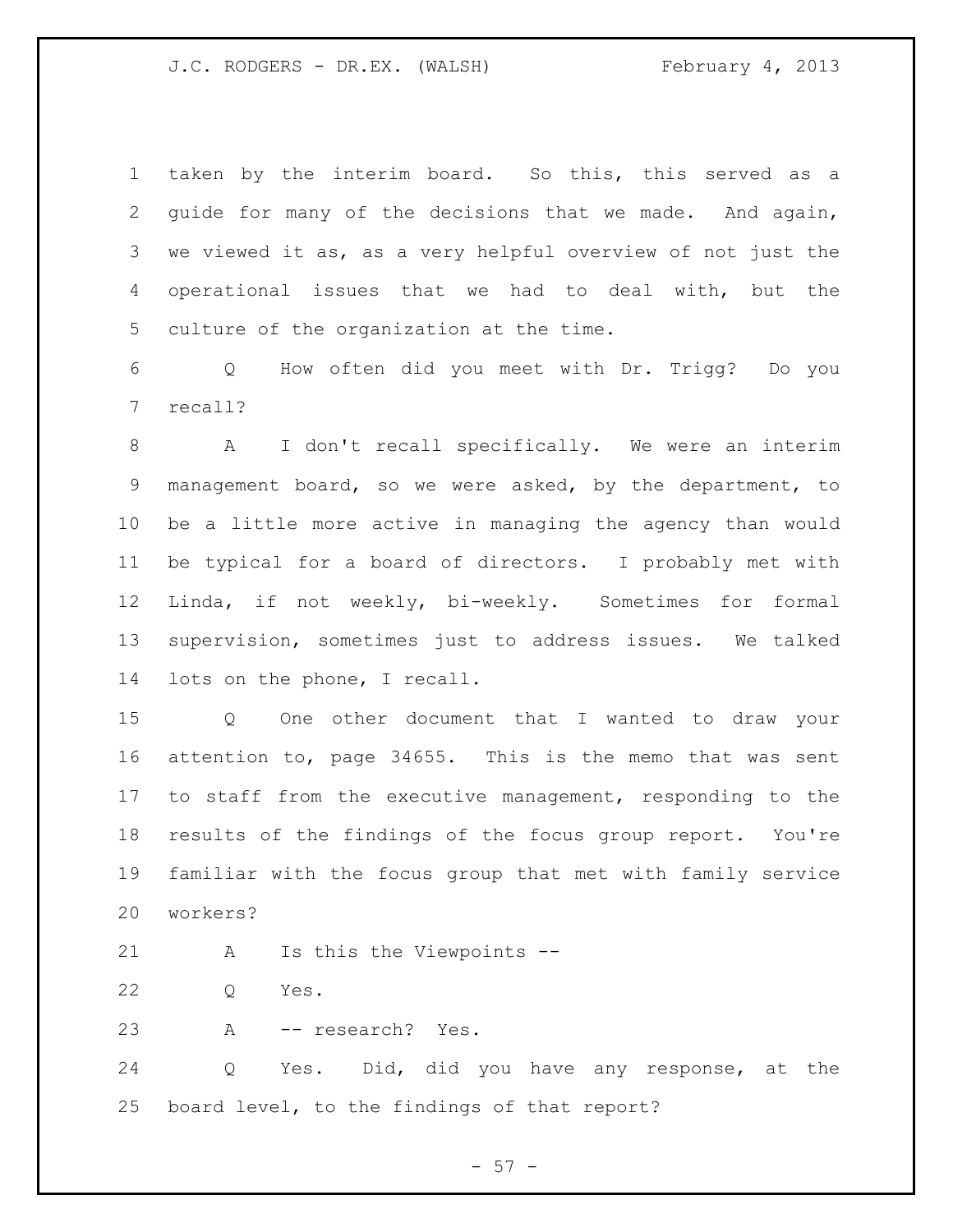A It, it, it's important to understand the activities that occurred in responding to this report. And  $3 \text{ my } --$ 

 Q Are you talking about the original -- sorry to interrupt you -- the original Viewpoints report, you mean?

A Yes.

Q Okay.

8 A Although the -- if, if I recall correctly, there was a group in place that was called the common table, at the time. And the common table was a group that was comprised of, of myself, Dr. Trigg, the two assistant deputy ministers, as well as senior officials from the MGEU and originally also senior officials from the Canadian Union of Public Employees, but they withdrew shortly after the table was created.

 And that table created a working group that went through the Viewpoints report and summarized it and made recommendations back to management about what the response might be. So there, there's a process that was in there that was a collaborative process that had represent, representatives from the board, being myself, senior management, as well as representatives from the bargaining unit that went through the report, identified the themes and then gave a report back to management for them to consider a response. So yes, I had -- was, on behalf of

 $- 58 -$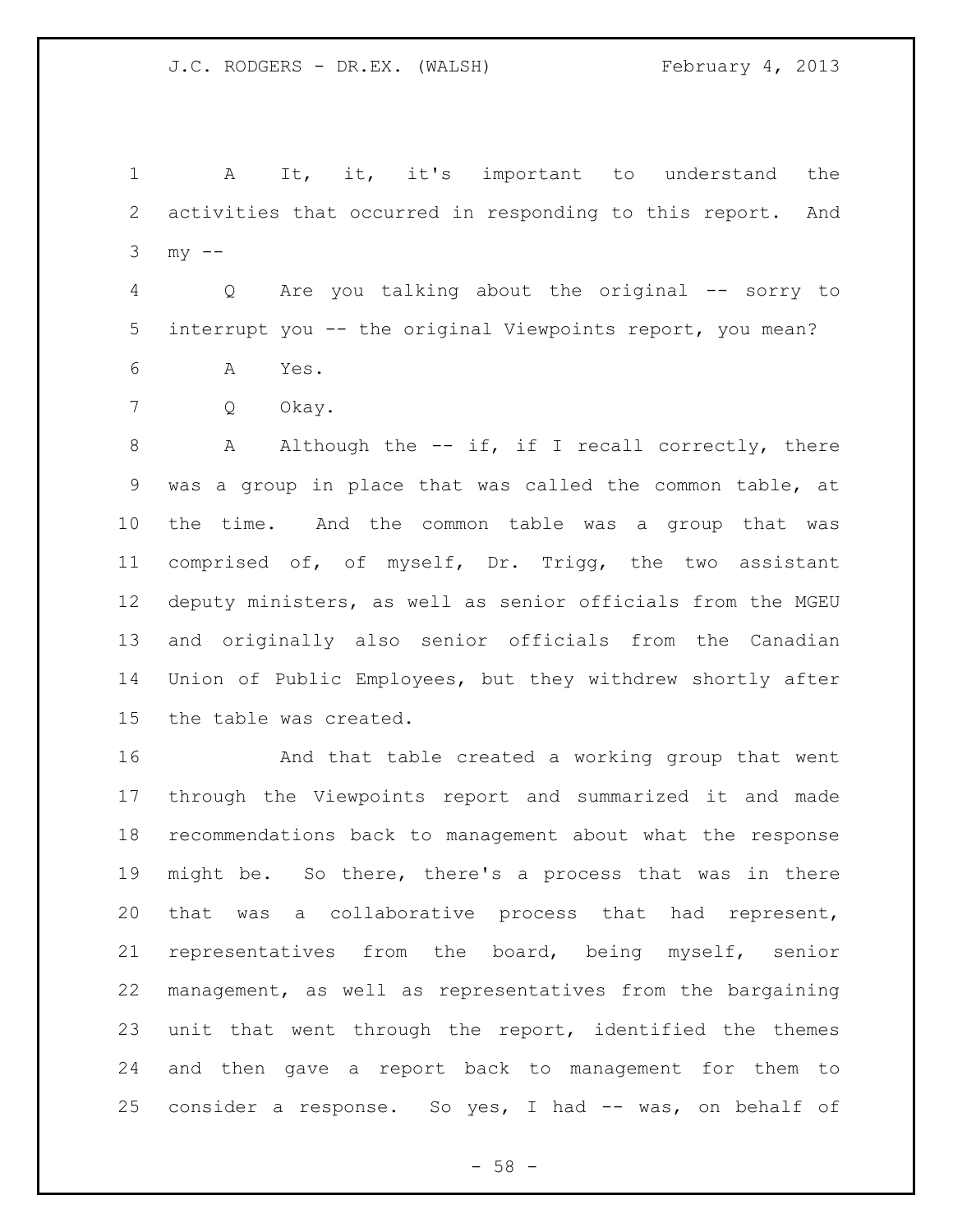the board, involved in that process.

 Q Okay. When you came on as CEO of the agency, did you have a particular focus?

 A I came into that position, if I recall correctly, either July or August of 2004.

Q Yes.

 A I assumed that position shortly after there had been a communication to all staff of the agency that the go-live date for the Aboriginal Justice Inquiry Child Welfare Initiative in Winnipeg was to be, I believe, originally started January 25th, 2005, if I recall correctly. So I was taking over this leadership role at a very unique time in the history of this agency, a time that I knew was going to be very challenging, in terms of trying to lead this organization through this re-structuring. And it's important to remember, I think, that while the agency had been through lots of transitions, you know, from the mid-eighties, when they were six agencies, through the re-centralization in the early '90s, through to the program in the late '90s, the AJI-CWI was fundamentally different. This was about a complete restructuring, resulting in considerable downsizing of the agency and a transfer of power from the government to authorities. So this was unprecedented in the agency's history.

We all agreed, fundamentally, with the primary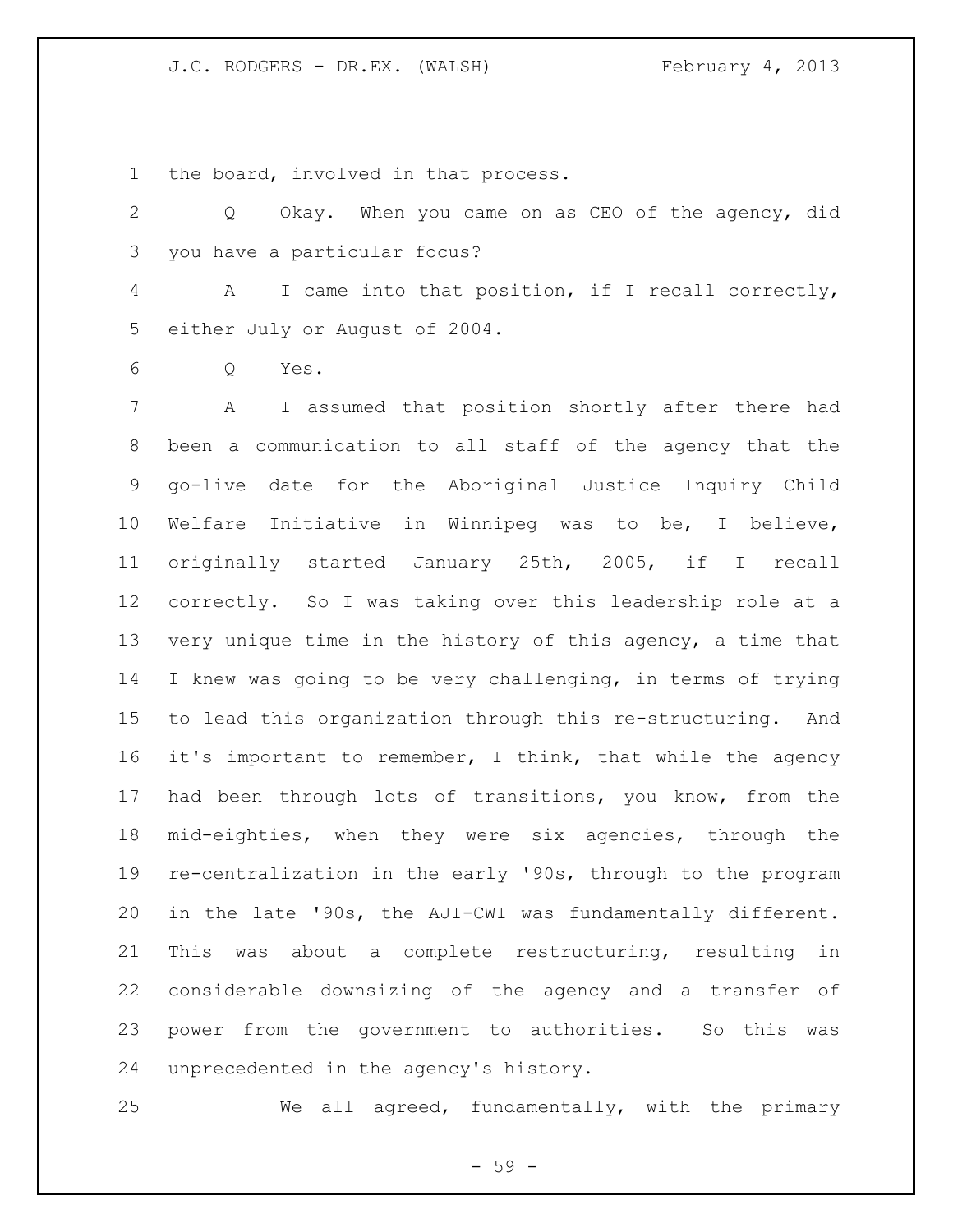goal of, of the AJI-CWI, which was to return control of services for aboriginal people to aboriginal people. But we knew that this was going to be an extremely difficult time. So clearly one of my main focuses, when I took the job, was to lead this organization through this transition, to do what we could to make it as smooth as possible and to do what we could to support staff through this process, because I knew that this was going to be a tremendously turbulent time, with lots of anxiety and, you know, lots of concern for the wellbeing of staff through the process. So that is how I spent most of my time.

 We still had a budget to manage and there was still expectations on us to live within our budget, so that was another focus that I had, as the leader of the organization. And it was also a, a priority for me to be able to clearly articulate to staff what our organization was going to look like when devolution was completed. So, in a parallel process, we were trying to work out an organizational configuration, what it was going to look like when we were downsized, how we were going to relate to the Winnipeg Integrated Service Initiative. And fourthly, of course, an ongoing responsibility I had, as leader of the organization, was to ensure that we continued to provide the best service possible during this time.

Q What's the Winnipeg Integrated Service

 $- 60 -$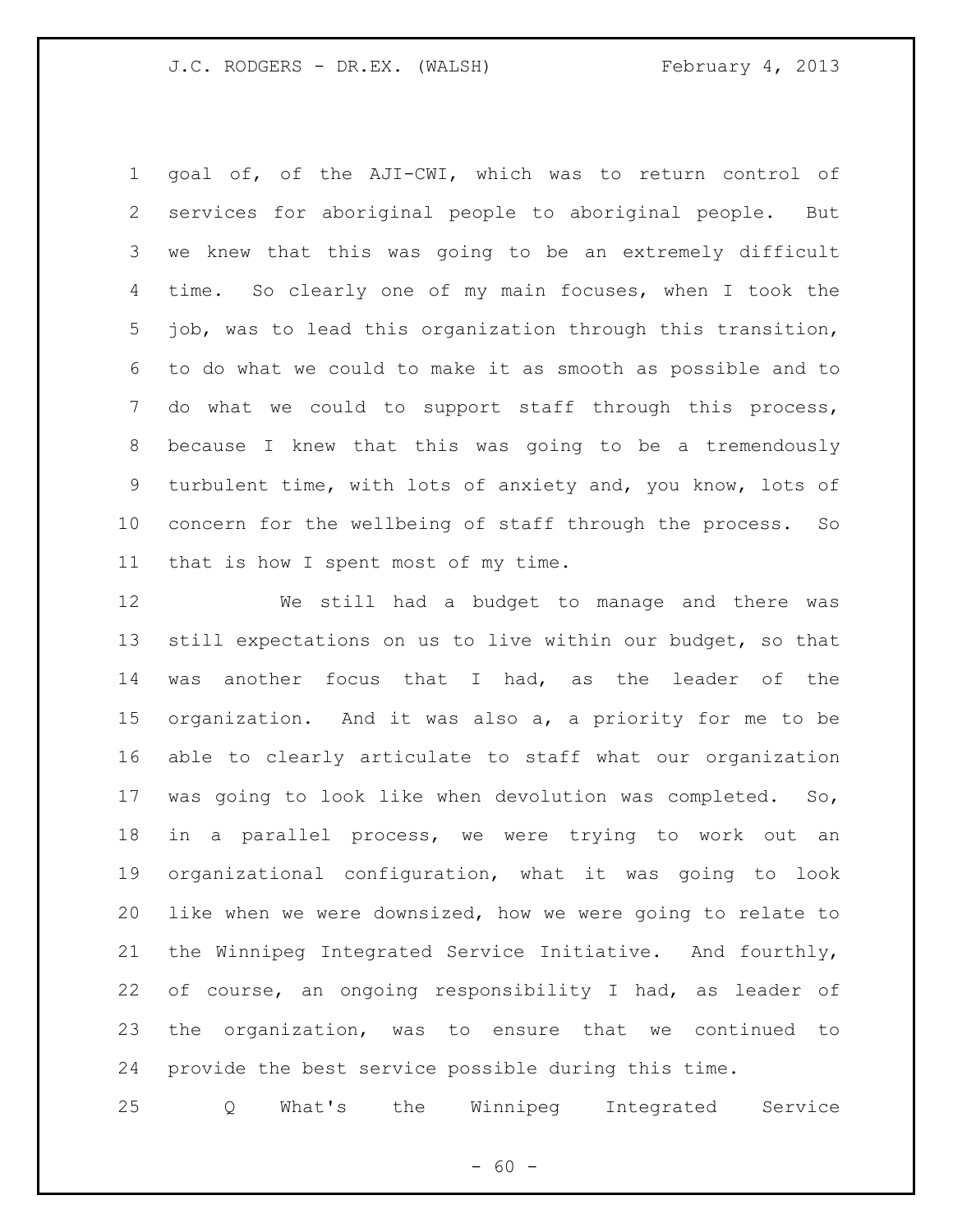Initiative?

| $\mathbf{2}$    | There was a comparable initiative going on in the<br>A      |  |
|-----------------|-------------------------------------------------------------|--|
| 3               | Department of Family Services, in conjunction with the      |  |
| 4               | Department of Health, to create integrated service sites.   |  |
| 5               | I see.<br>Q                                                 |  |
| 6               | And so we knew that there would be an advantage<br>A        |  |
| 7               | to us, us being Winnipeg Child and Family Services, after   |  |
| 8               | devolution, being co-located in those sites, because that   |  |
| 9               | would give our workers collaborative access to a whole      |  |
| 10              | range of programs. So we were trying to work with this      |  |
| 11              | other initiative, at the same time, to become part of a     |  |
| 12 <sup>°</sup> | co-location approach.                                       |  |
| 13              | Intake became its own agency, became ANCR, the --<br>Q      |  |
| 14              | A<br>In $--$                                                |  |
| 15              | -- intake function?<br>Q                                    |  |
| 16              | -- in February 2007.<br>Α                                   |  |
| 17              | Was that -- and before that, it was called the<br>Q         |  |
| 18              | Joint Intake Response Unit?                                 |  |
| 19              | Α<br>Yes.                                                   |  |
| 20              | Was the fact that intake was going to become a, a<br>Q      |  |
| 21              | standalone agency, was that known at the same time that the |  |
| 22              | devolution process was commenced?                           |  |
| 23              | Α<br>Yes.                                                   |  |
| 24              | What did the process of devolution involve for<br>Q         |  |
| 25              | the staff at the agency?                                    |  |

- 61 -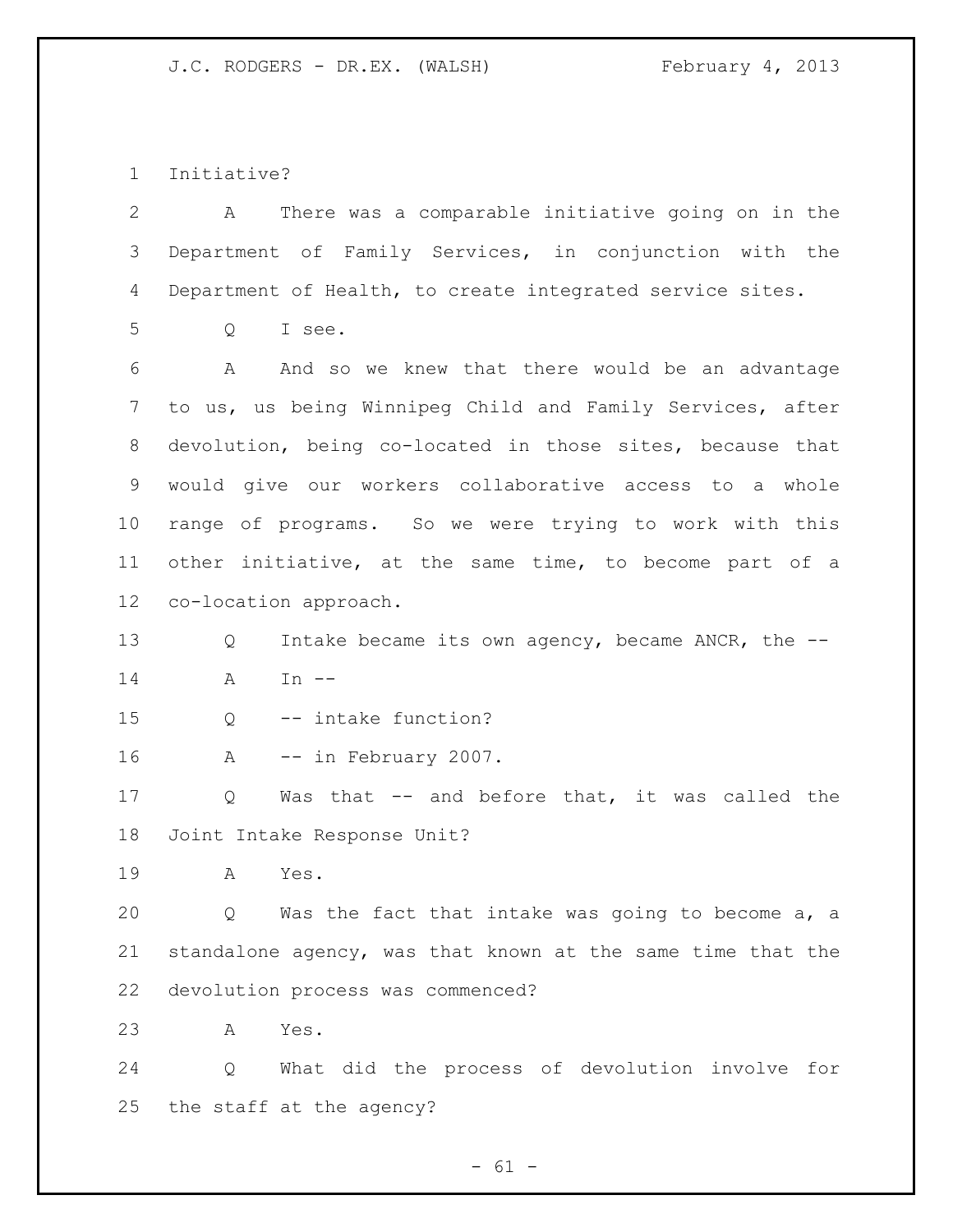1 A Can I just think about that one for a second? Q Yes, of course. What did they have to do, is what I mean.

 A Okay. The staff had to prepare their cases for transfer. And it's important to remember that it wasn't just those cases that were identified as being transferred to the newly created aboriginal agencies. Because of the way that the process was to be implemented, in terms of the secondment process, because it's important to remember that as part of the devolution process, when the case is transferred, Winnipeg Child and Family Services would be seconding employees for a period of time to provide service for the newly created aboriginal agencies, until such time as those aboriginal agencies could, over time, recruit an aboriginal workforce. So, because of the way that the secondment process was going to work, it meant that even with the staff that were left behind at Winnipeg Child and Family Services, they would likely be changing jobs as well. So the case transfer process and documentation that had to be done and the reviews of all those cases, weren't just for cases that were transferred to aboriginal agencies. We were doing it for virtually all of the cases that were open at the time of devolution.

 The other thing that, that workers had to go through was the secondment process, where there was an

 $- 62 -$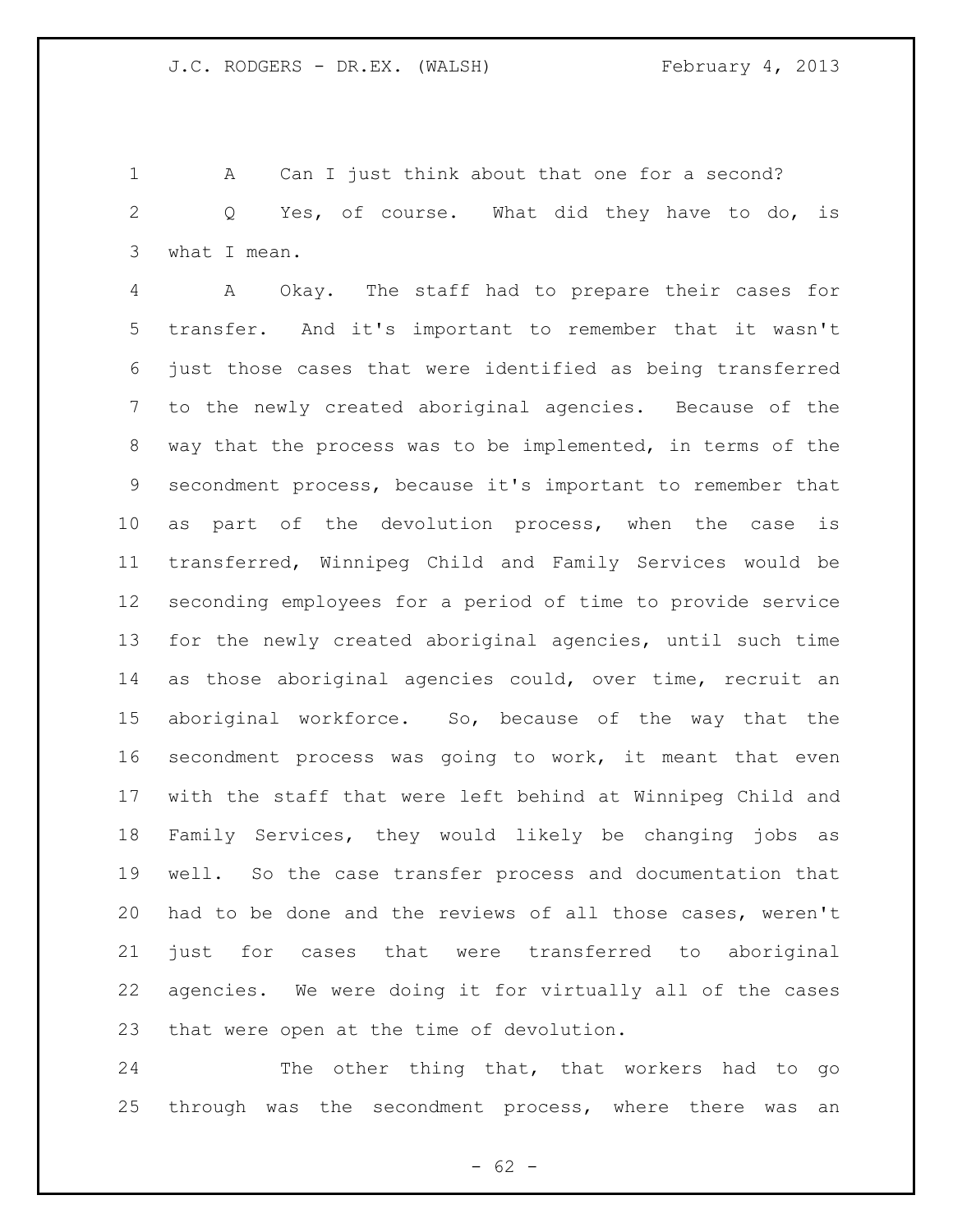opportunity for workers, firstly, to volunteer to be seconded to aboriginal agencies and secondly, there was an agreement between the bargaining unit and the employer about how individuals would be identified who were called involuntary secondments. And that was to be done through the basis of seniority. So there was a lot of work and a lot of processes going on to implement devolution that had a direct impact on staff.

 Q Which staff did it have a direct impact on? Family Services staff?

A Everybody.

Q Okay.

13 A Management all the way down.

 Q How would it have an impact, for instance, on the staff at intake, or CRU?

 A Well, staff at intake and CRU were also part of the secondment process. So there were going to be many of them changing positions. So the impact, as was the impact across the agency, was they didn't have to prepare case transfer summaries, because that wasn't their caseload. But the impact across the agency of uncertainty and anxiousness would have been felt at intake as well.

 Q Okay. So the, the workers who were preparing actual transfers were the family service workers?

A Yes.

 $- 63 -$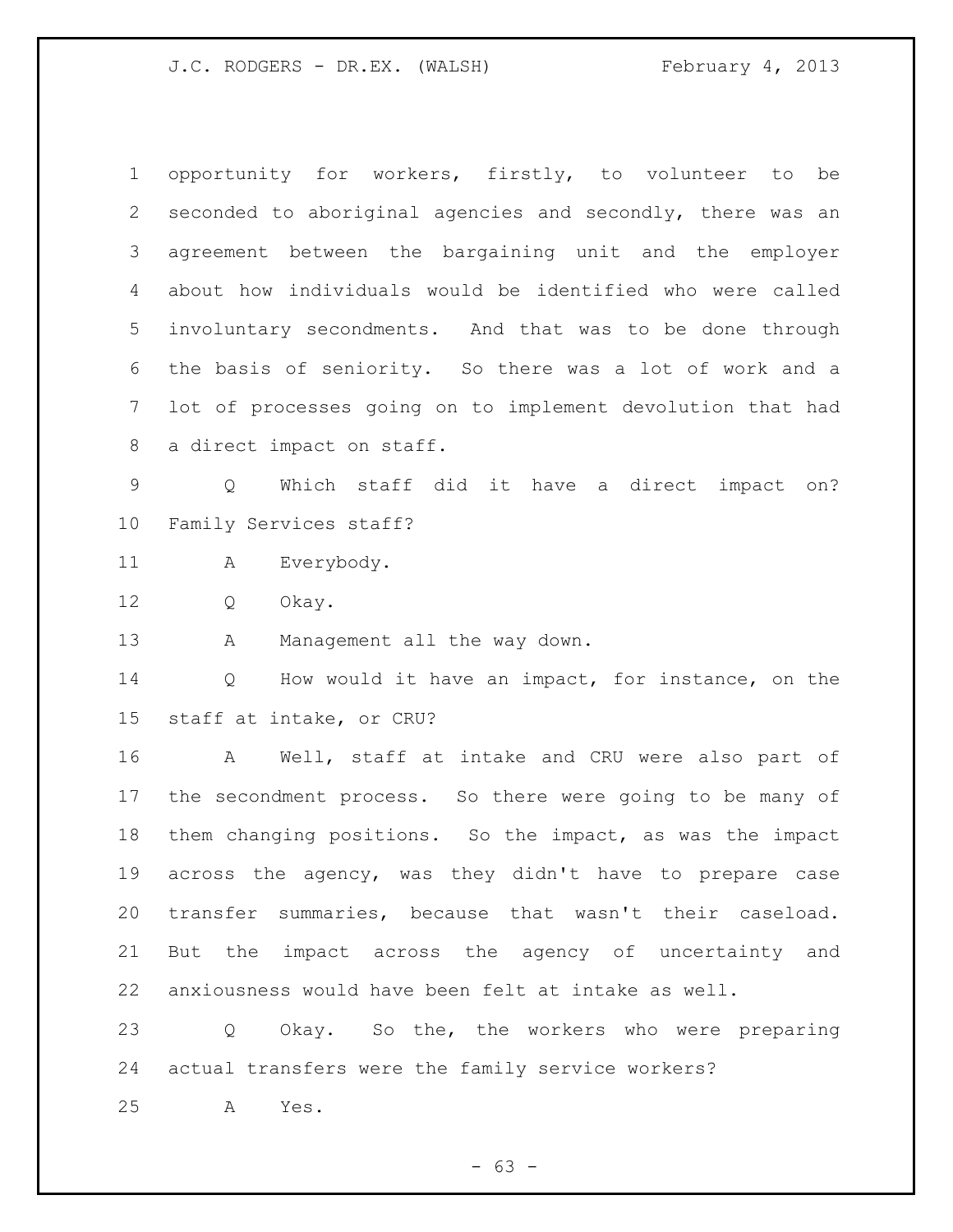Q Okay. The period of time that this was taking place was from when to when, exactly? A I would say -- when you're talking about "taking place", are you talking about the preparation of the case transfer summaries in particular? Q Yes. A That would have begun in earnest in January 2005. 8 Q Okay. You said that -- THE COMMISSIONER: January '01? 10 THE WITNESS: No, January 2005. 11 THE COMMISSIONER: January what? 12 THE WITNESS: 2005. 13 THE COMMISSIONER: Right. BY MS. WALSH: Q You said that workers at the agency needed support through this period of time; what kind of support did the agency provide? A We provided lots of support. We did the best that we could, in terms of trying to reduce workload, offset workload and provide meaningful emotional supports for staff. In order to answer this question completely, I need to provide a bit of context; is, is that okay? Q Yes. 25 THE COMMISSIONER: Sure.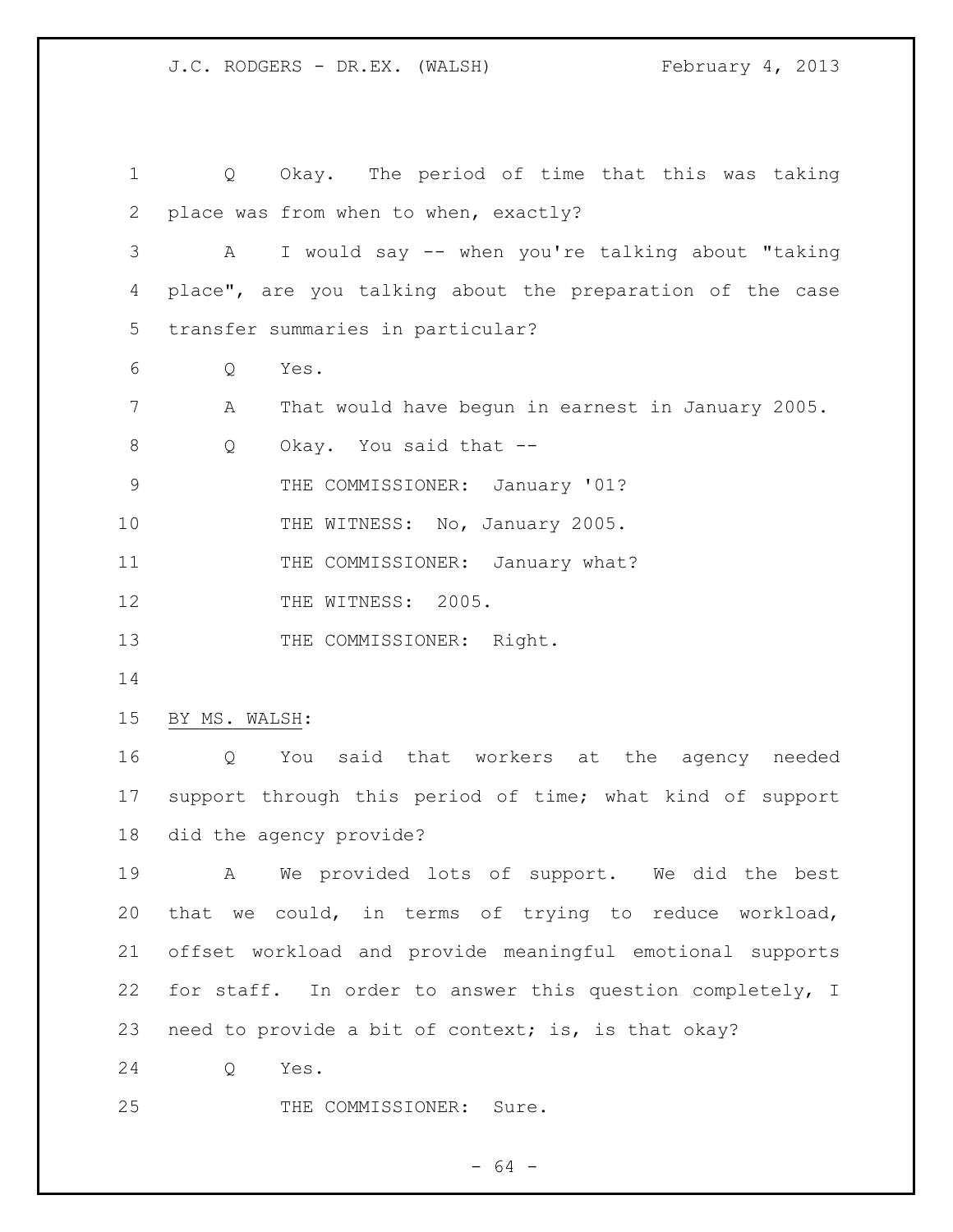THE WITNESS: One of the things that we did -- and I, I may get the date wrong, but we created, I think it was in 2003, as part of the change management strategy, was we created what we called the transition support team. And the transition support team was a 12 member team that was made up of supervisors and front line staff that represented all of the different program areas across the agency, including intake. And it was the purpose of that team to represent the opinions of front line staff, to be the primary vehicle through which communication went back to their units and their programs about the change managed strategies that were being put in place. So the transition support team worked very closely with what we saw as the change management unit on those organizational charts that you showed me a few minutes ago.

**And we, as, as part of the change management**  team, we relied very heavily on the recommendations and advice of that transition support team because of our interest in having this be as inclusive a process as possible.

BY MS. WALSH:

 Q And sorry, you said that this was struck in 2003, while you were still chair of the board?

A No, I'm recalling it was later than that. It was

 $- 65 -$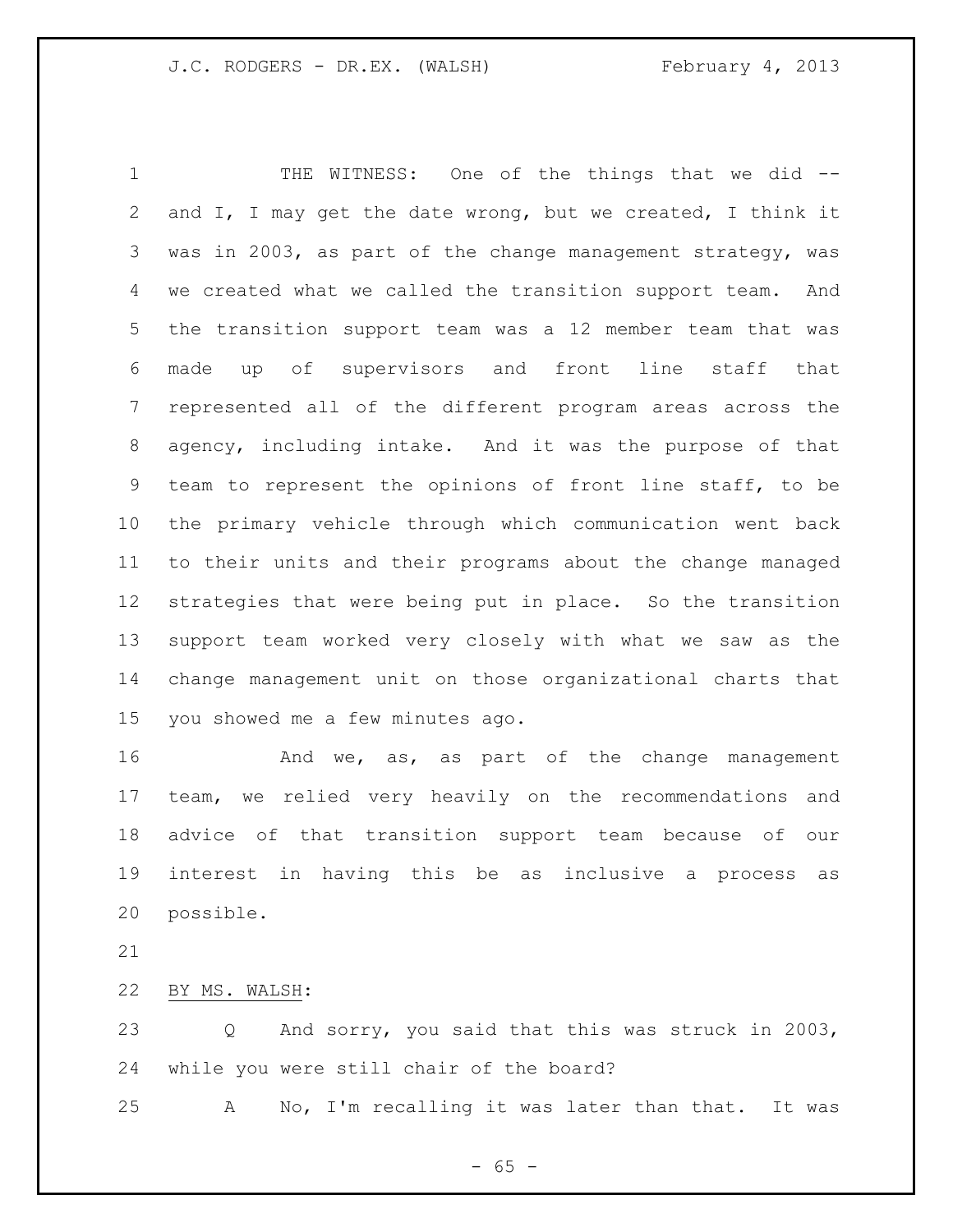when I was in the -- that part time position in change management.

Q Okay.

 A I'm recalling May or June 2003, when this team was put into place.

Q Okay.

 A I have the terms of reference somewhere I could --

 $9 \qquad Q \qquad$  That's  $-$ 

10 A -- I could look them up.

 Q -- that's fine. But, but this is done then before the case transfer process starts taking place?

 A Right. So, so we start planning, to develop a change management strategy, on the advice of that team, as to how we can provide the best supports for staff. And so, when you ask me what supports we put in place, it's important to understand that the supports that we put in place, the recommendations we made to management about the supports and in the supports that I have put in place when I'm CEO were largely based on the advice of this transition support team. So these ideas were coming from staff.

 Q And so what were those initiatives, in terms of support?

 A So let me talk about the time from January to May.

 $- 66 -$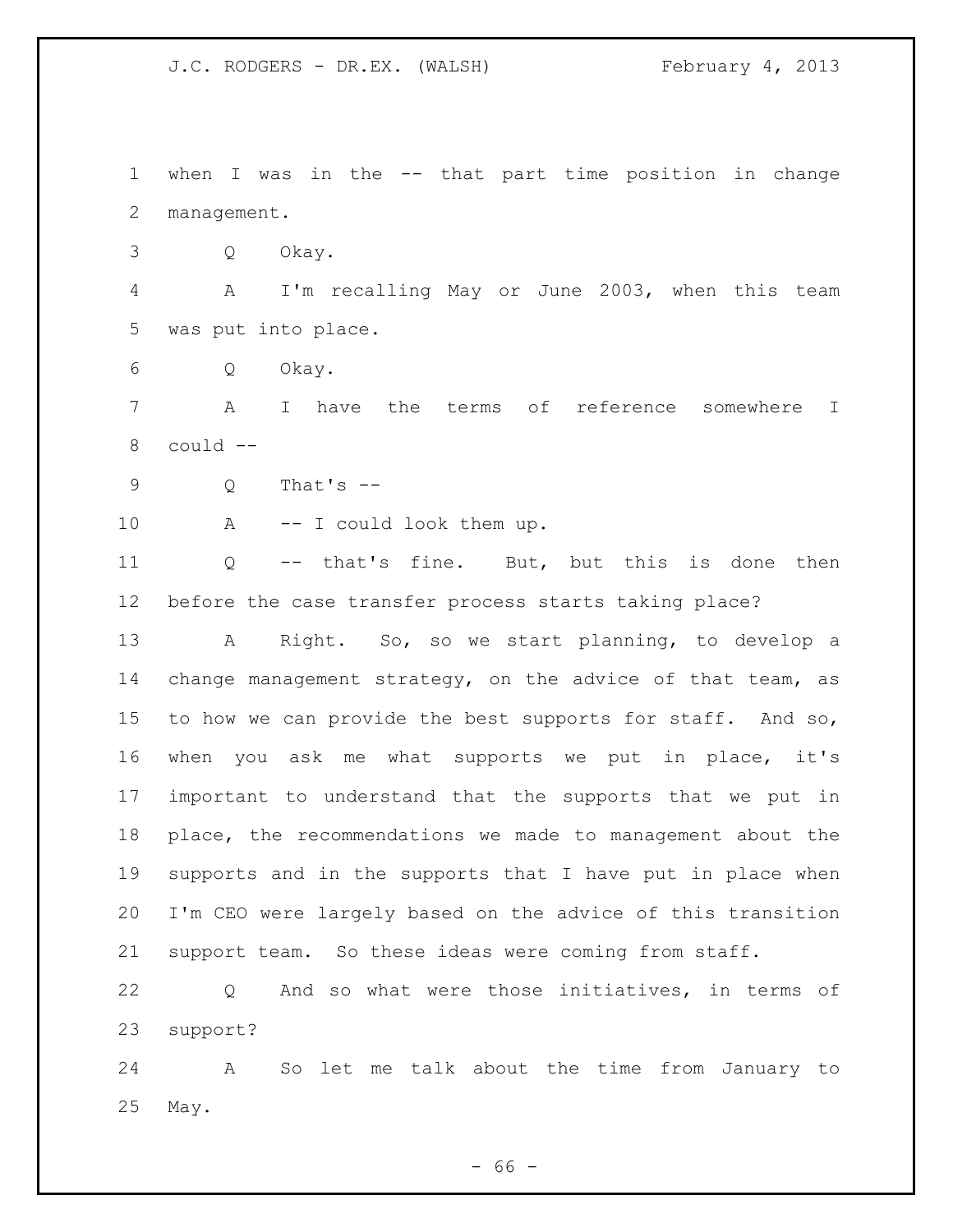Q Of '05?

A Of '05.

Q Okay.

 A When we were looking at this extra work being added to staff, in terms of the case transfer summaries. So one of the things we put into place and again, this was a recommendation from that team, was that we put in place a process where family service units, from January 2005 to May 2005, would not receive any new referrals in intake. We had the, we, we had teams in the agency that were called preservation/reunification teams, who carried small caseloads, who were primarily responsible for preserving families, or working intensively with families, to reunite kids with families and they were able to, over time, wind up their caseload and then be available to take new referrals from intake. And over time, we built new caseloads with those staff, so that we could divert the new referrals from intake to these other staff, so that the family service units could be devoted to doing the work necessary to prepare their cases for transfer.

 We capped those caseloads at 25 and like I said, the staff in those teams came over gradually as caseloads were built. So we saw this as being extremely important to be able to offset some of that workload.

We were also able to secure some extra resources.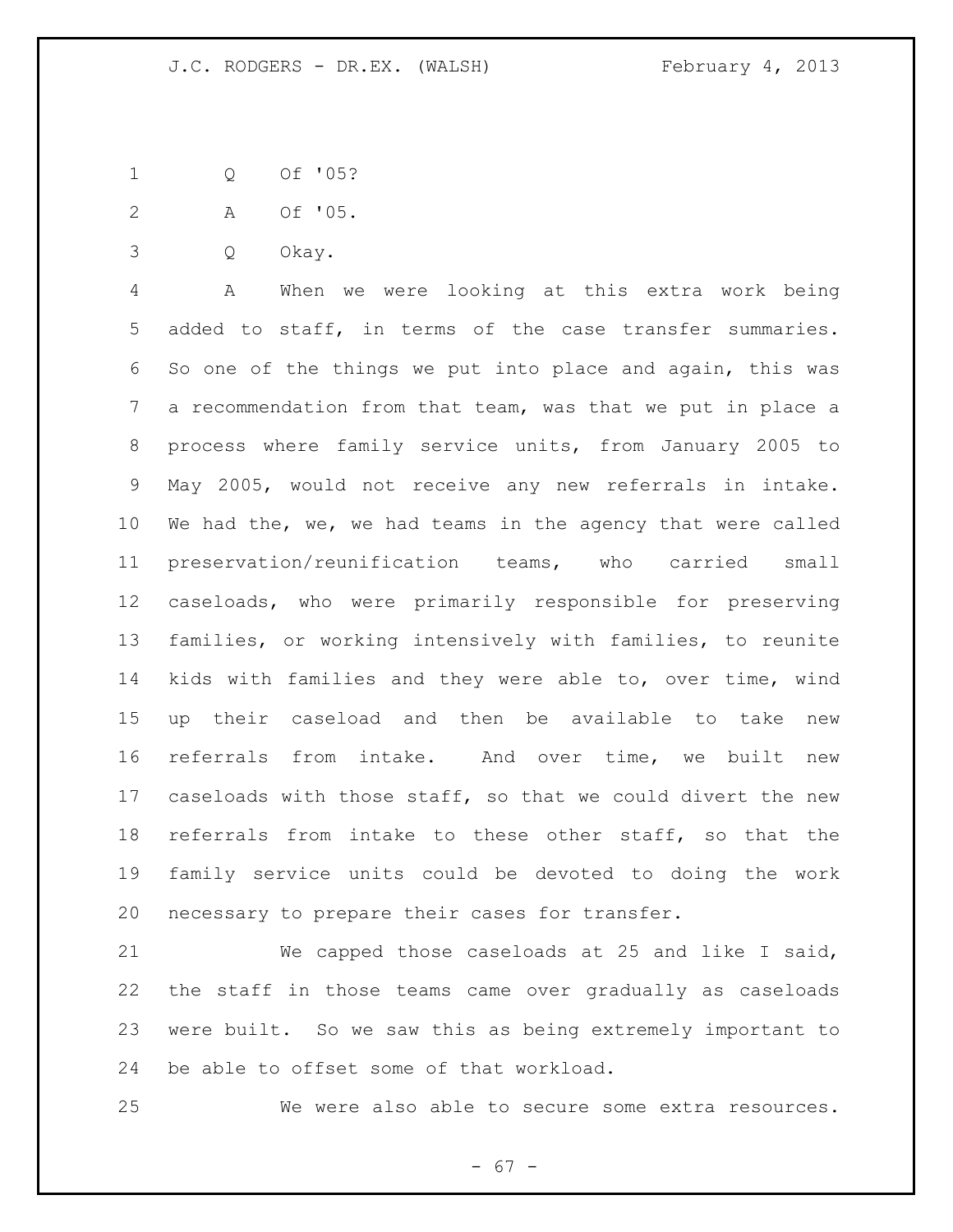We were able to get some resources to convince some staff, who were on part time, to increase their hours, to assist in the preparation of case transfer summaries and other work related to devolution. We were able to hire -- and I can't remember if it was on contract or term -- we were able to hire social work students who had been placed with the agency and were able to get them to assist family service workers to prepare the paperwork and the case transfer summaries. We were able to convince two or three retired social workers to come back and do a contract with us, for some of the same functions. We had staff from the community program volunteer to come and assist staff in preparing for the case transfers. And we had staff from the after hours unit -- and, and again, this was ideas that came from that transition support team -- we had staff in the after hours unit who volunteered -- because the, the work at after hours can be extremely busy, or on occasions, 18 it may not be so busy, it, it ebbs and flows, they said on nights when it wasn't so busy, they would be prepared to photocopy documents that needed to be photocopied, to prepare the transfer packages.

 So what you saw was a lot of colleagues stepping forward to help their other colleagues, through doing whatever they could to offset the work.

We also were able to do some practical things.

- 68 -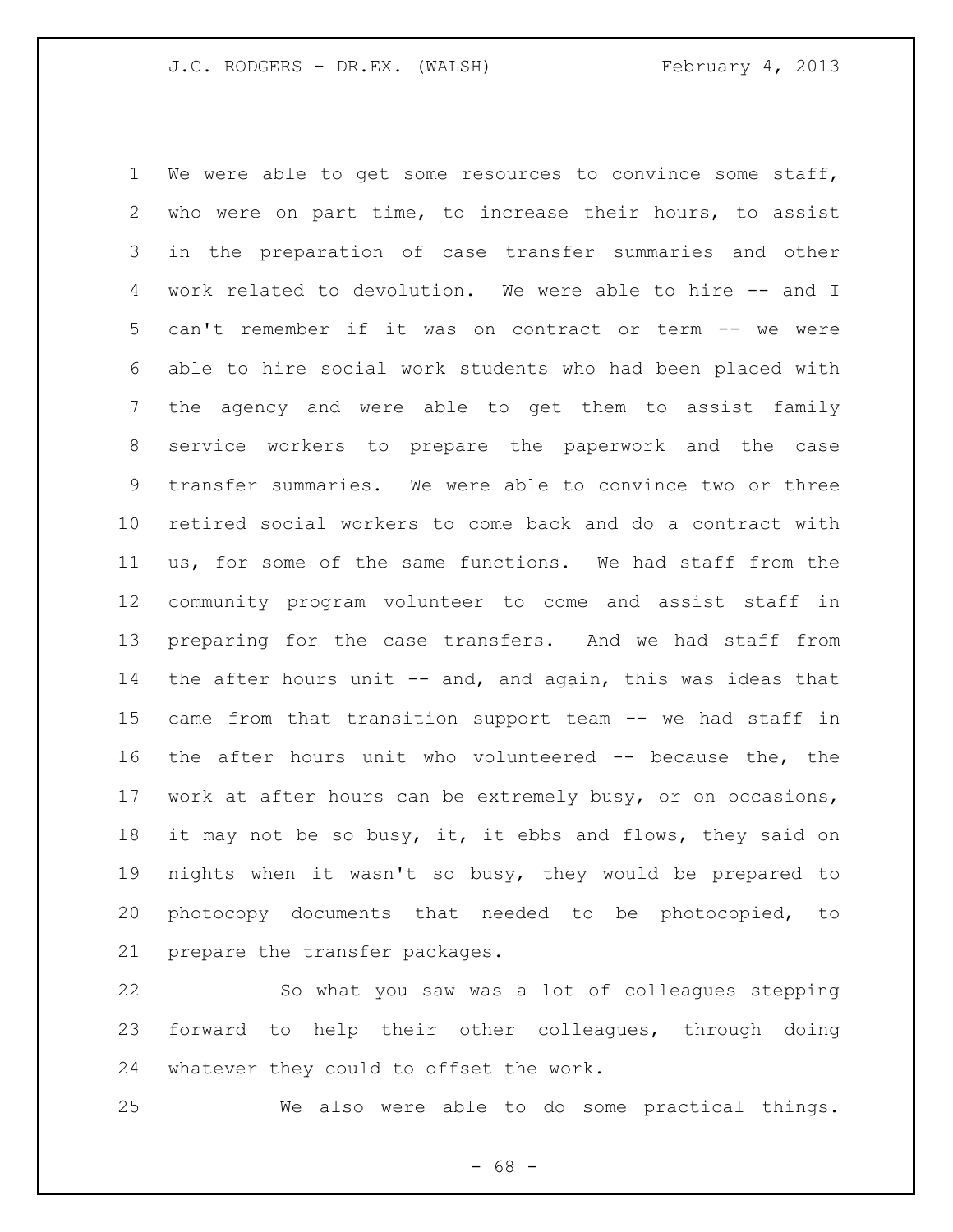We heard from the transition support team and others, that because of the volume of work that needed to be done, it would be helpful to have additional photocopiers in offices. We were able to do, secure that for at least two or three offices, that I can recall. A number of staff said it would be helpful to prepare their case transfer summaries if we had, if they had Dictaphones. We were able to purchase some, some Dictaphones. So we put in a lot of what we thought were helpful supports during this time period.

 At the same time, we recognized that there would be other potential impacts for staff, in terms of the transfer. So, in the fall of 2004, we offered a series of workshops and I believe these workshops were also suggested by the transition support team. And these workshops were about strategies for coping with change and stress and we had, I think, over 200 of our staff attend those workshops.

18 In January 2005, the management team hosted, I believe it was two days of all staff meetings, where we made a, an attempt to ensure that every staff person heard, in person, what our support plans were. I delivered the presentation for the meetings, on behalf of management and making sure that I gave credit to the ideas that came forward from the transition support team.

During the period of January to May, we also

- 69 -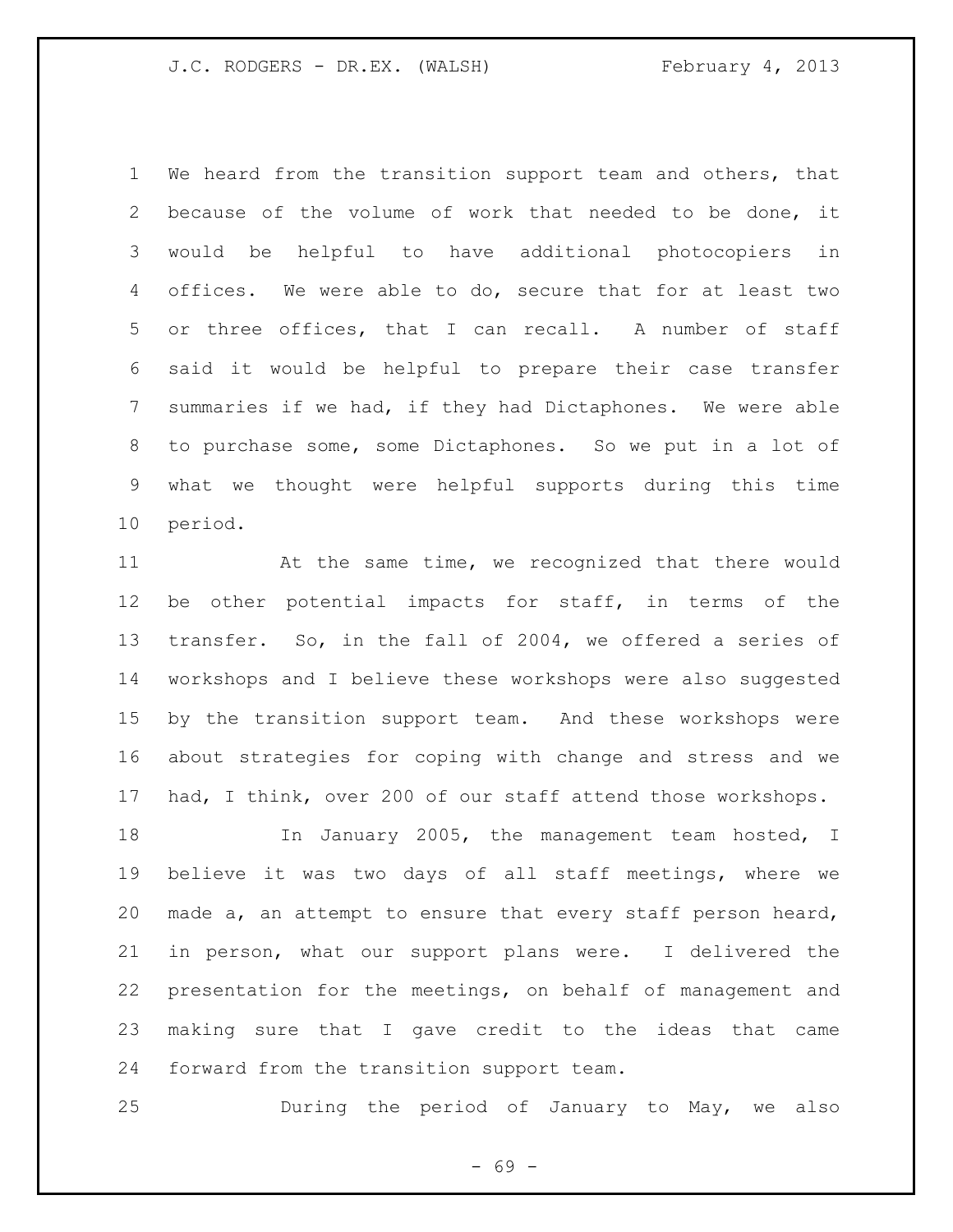recognized that there may be some staff, particularly staff who had been hired on term, who could be displaced at the, at devolution, was implemented, have their terms expired. So we offered a number of workshops for those staff on résumé preparation, preparing for job interviews, those kinds of things, to provide assistance to any staff who might be displaced, as a result of devolution.

 Q Now, when you say "displaced", were any workers at the agency laid off, as the result of devolution?

A No.

Q What do you mean by displaced?

12 A Again, because we had so many workers on term -- I'm, I'm sure that it's probably come up in testimony previously about the employment guarantee in the letter from the minister in 2000. That was for permanent employees. So temporary employees did not have the employment guarantee. So depending on how many positions the new aboriginal agencies were going to have filled when they took cases, we thought we might have to expire some of the term employees. I don't believe we did, at the end of the day. So by displaced, I mean, their terms were going to expire.

 Q Not every employee who was in place at the agency, at the time of devolution, remained in the child welfare system though; is that right?

 $- 70 -$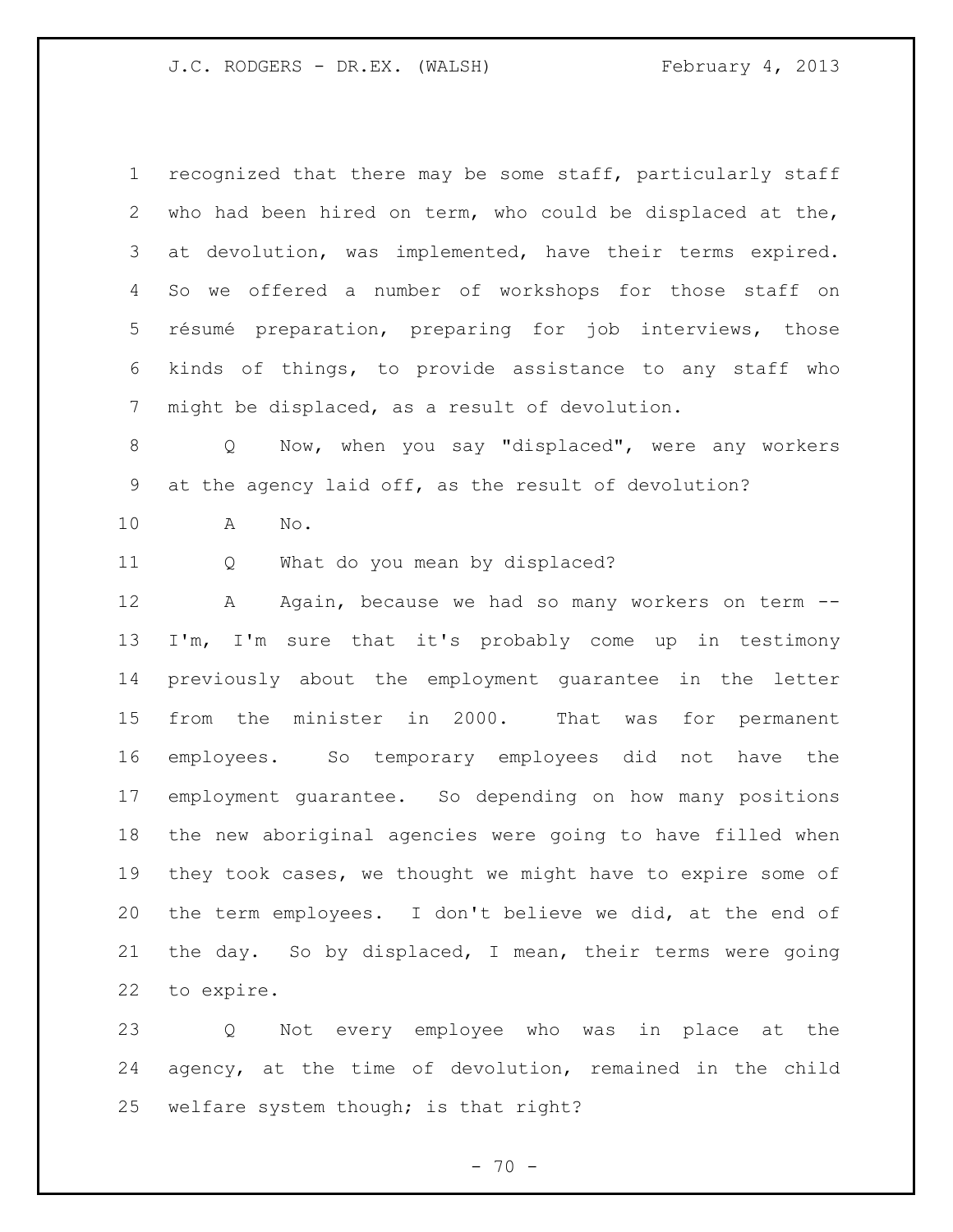A I'm sorry, I'm not sure I understand the question.

 Q Well, we heard evidence, for instance, from one supervisor, who said that while he was still given a job in government, it wasn't in the child welfare system. He's now in a branch of, I think, Justice.

 A Are you talking about people leaving the agency for other jobs?

 Q He was not able to be -- there was no job for him within the child welfare system.

 A I see. He, he -- that person was given a, another position in government, yes.

Q Exactly.

A Yes.

 THE COMMISSIONER: That, that occurred in some cases, I take it?

17 THE WITNESS: Yes.

BY MS. WALSH:

 Q So no one lost their, lost employment, but they may not have stayed in the child welfare field?

22 A I, I think that's correct, yes.

 Q These strategies that you're outlining for us, what was the effect of, effectiveness of them?

A My view is that they, they were very effective,

 $- 71 -$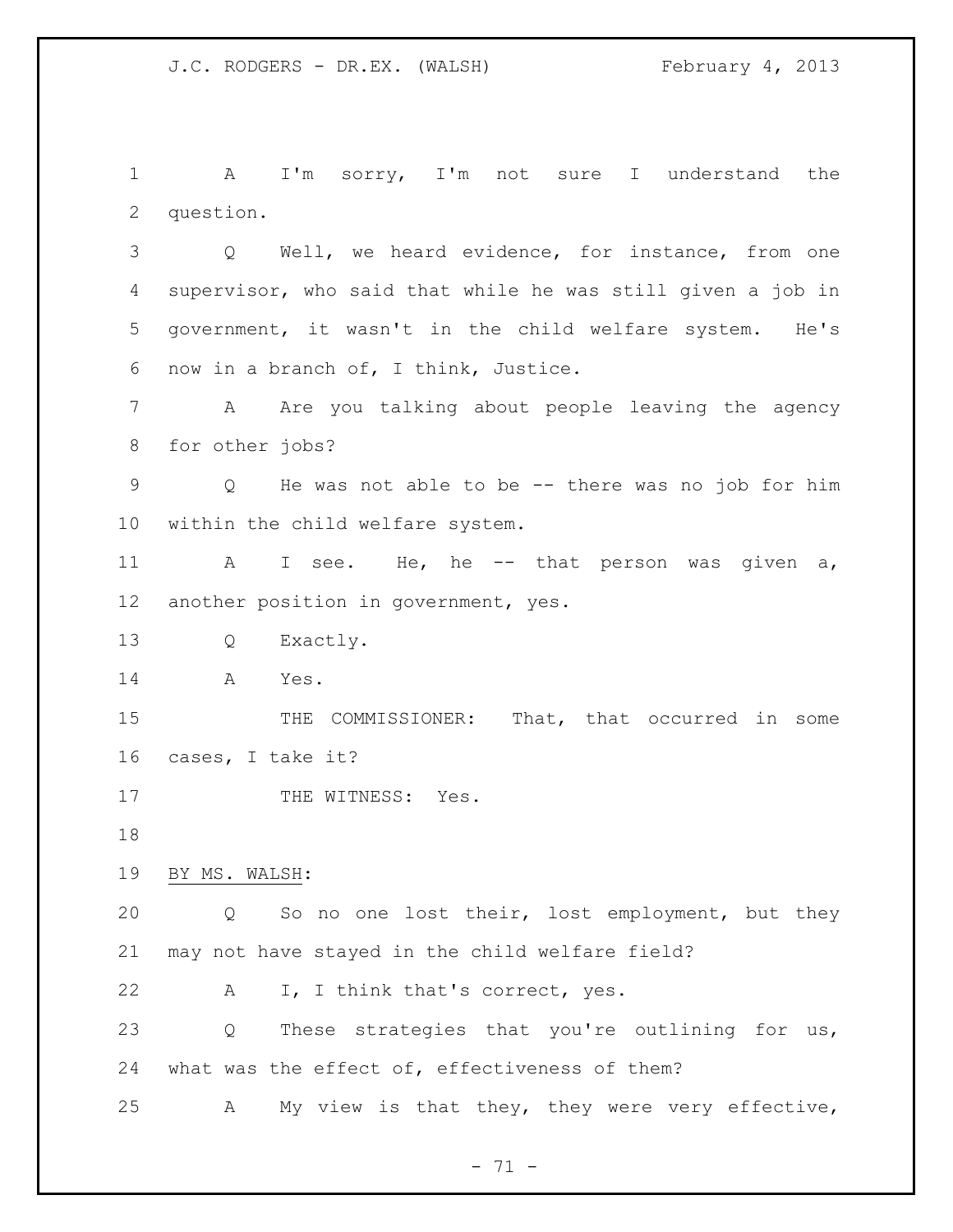in terms of offsetting the workload. I don't know if I could speak firsthand as to whether we were able to provide staff with supports for -- how they, how they perceived the emotional impact, whether they found those workshops helpful. I think that the best people to speak to that would be the front line staff who attended those.

 We, we knew it was going to be a challenging five months and again, we tried to put everything in place that we thought would be helpful to staff, again, acting on the advice of that team, which represented the viewpoints of staff.

12 Q What about after those five months were over, in May of 2005, when devolution went live for the agency? Were there any supports available to staff who were now experiencing changes in their work circumstances?

 A Well, those staff still would have had available to them their EAP programs.

Q EAP standing for?

A Employment, employee assistance programs.

Q Right.

 A They would have retained their civil service status if they went on secondment. And so if there were difficulties with that change in circumstance, they still had those supports available to them.

We had also put in place -- reactivated, I guess,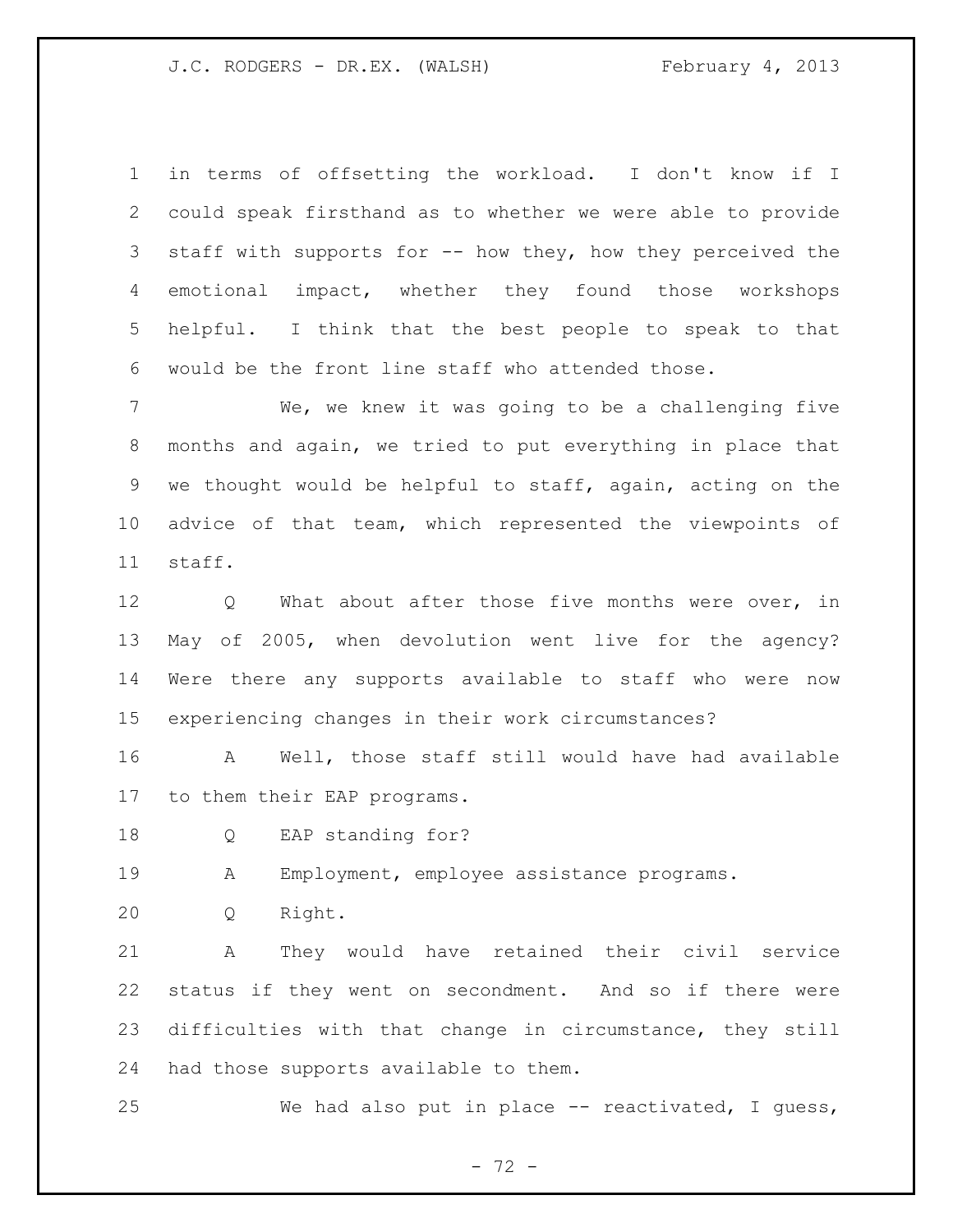would be the best word, and I'm thinking, again, it was in 2003, as part of our change management strategy, we had reactivated what was known as the critical incident stress management peer support team.

 This was a team of essentially front line staff and supervisors who were trained to provide supports to their colleagues, if their colleagues experienced a critical incident in the workplace. So that team was available to staff after devolution, continues to be available today and in fact, we've taken the positive experience that we had with that team at Winnipeg and we've established peer support teams in every one of our agencies.

 Q During your time as CEO, how many staff did the agency have?

- A The --
- Q Perhaps --

18 A -- the number I recall is 555.5.

 Q Do you recall what proportion of those staff were front line workers?

A I do not.

 Q The structure of the agency would be that on the very front line would be a worker, who then reported to a supervisor and then the supervisor would report to an assistant program manager, who reported to a program

- 73 -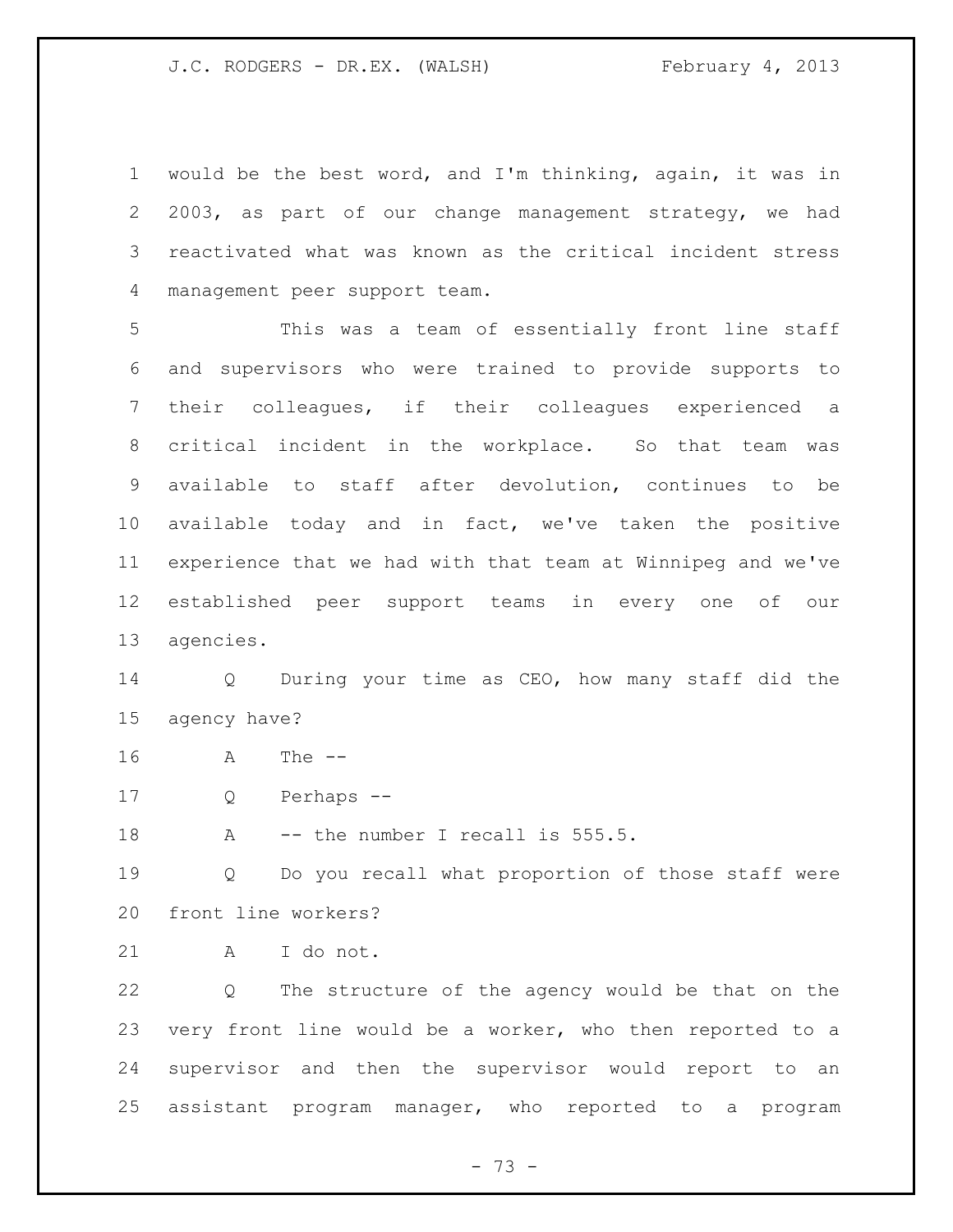manager and program managers reported to you?

A Yes.

 Q During your time as CEO, what was the mandate of the child welfare system?

 A The mandate of the child welfare system, as per the Child and Family Services Act, is to ensure that children and youth are safe. In the legislation, safety is paramount. So their very first consideration before anything else is that children and youth are safe. So our fundamental mandate is to establish that safety.

 I would go further to say that we always viewed our mandate as, whenever possible, ensuring that children are safe but able to live with their parents, or natural caregivers. And I believe, certainly with recent data that I've got that, in our system, we're quite effective at keeping kids safe with their parents.

 Q Okay. Has the mandate changed since the time that you were CEO of the agency?

A No.

 Q And who, in the system, I'm not talking the agency, I'm talking in the system, had the responsibility for ensuring the safety of children, during your tenure as CEO?

A Who, in the system?

Q Yes.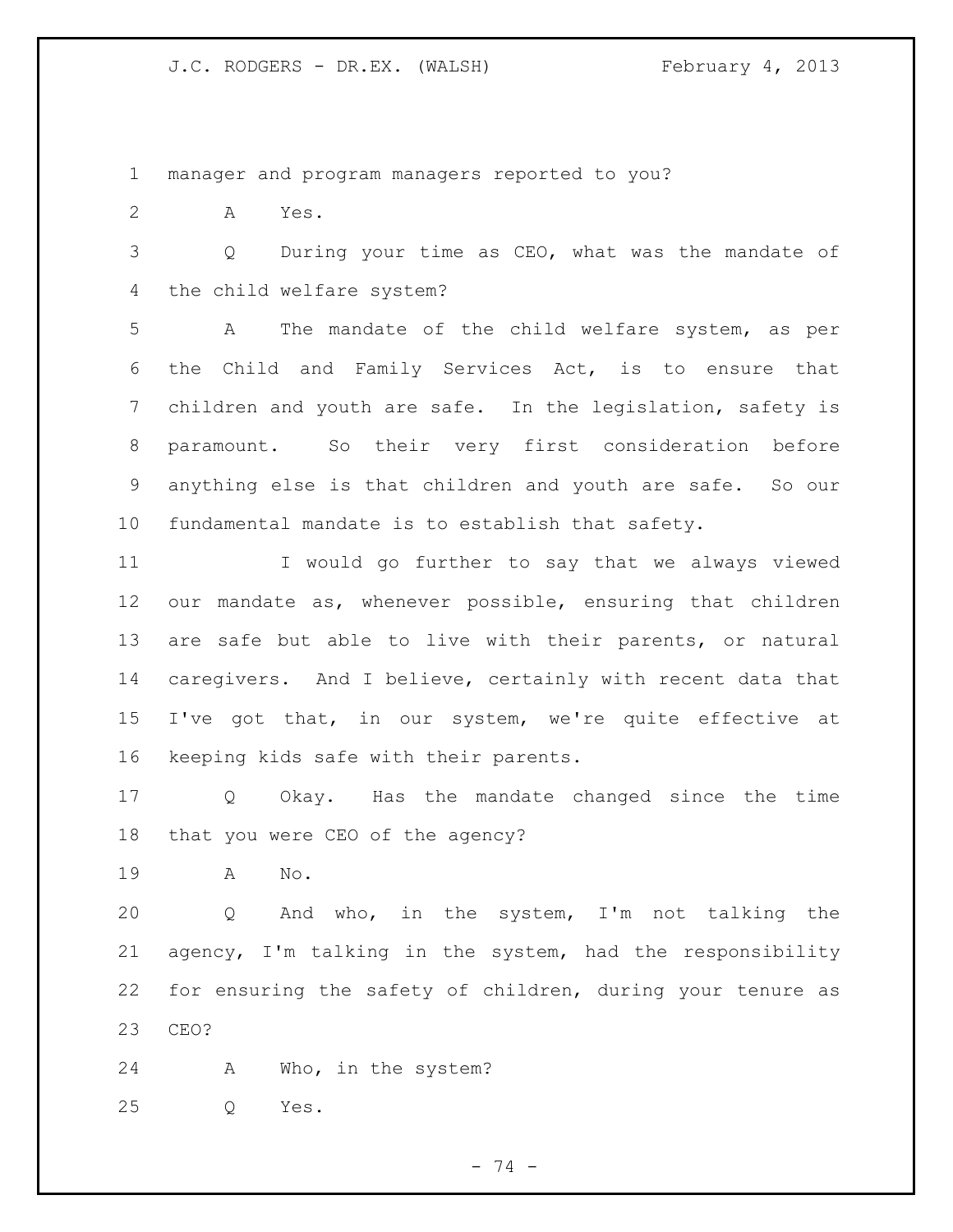- A I would, I would say that we all did.
- Q Okay.

 A This is a collective responsibility. We're working in a mandated system, under a legislation. So within the context of Child and Family Services, right from the time, right from the time there was a board, right down to the front line, everyone had a shared and collective responsibility to ensure the safety of kids. Day-to-day, that responsibility falled (phonetic) on our front line -- fell on our front line workers, for sure. But it was a collective responsibility for all of us working in the system. It was my responsibility as CEO.

 Q Now, the mandate of the agency, Winnipeg Child and Family Services, during the period 2000 to 2005, period when Phoenix received services, what was the mandate of the agency?

 A The agency had the full mandate under the provisions of the Child and Family Services Act. So the agency was able to provide the full range of services, as outlined in the Act, Part 3 services, child protection, Part 2 services, voluntary family services, Part 4 services for children in care. So it was the full range of services under the legislation.

 Q And under Part 3, you said protection; what is, what does that refer to?

 $- 75 -$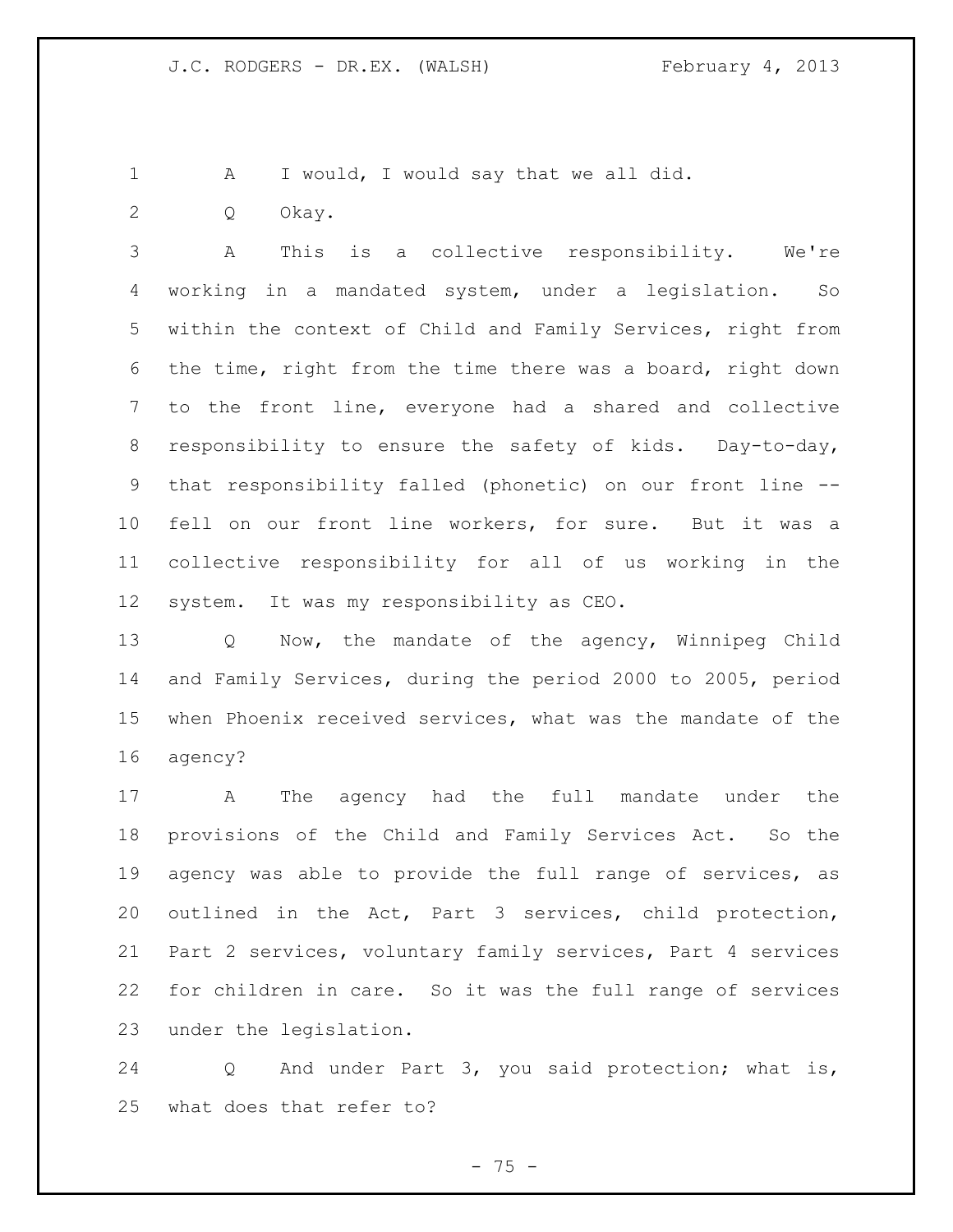A That's the statutory provisions where safety is paramount and that's where there is the mandatory responses an agency must take, if they believe a child is in need of protection.

 Q Has that mandate for agencies changed since 2005? A No.

 Q Who, within the agency then, was responsible for carrying out that mandate, either from 2000 to 2005, or currently?

10 A Again, I would answer that we -- I would have viewed it as a collective responsibility of everyone in the agency. We would have had different responsibilities for ensuring the mandate was carried out. And again, day-to- day, the responsibility would have been with workers and supervisors.

 Q Then how was compliance with the mandate ensured within the agency?

A During which time period are you talking about?

Q 2000, 2005.

 A Okay. I know that from 2000 to 2005, the -- for a number of those years, the agency had a quality assurance unit and the quality assurance unit undertook a number of program reviews. They didn't do, as I recall, a lot of what might be seen as compliance audits. This was a, think, a broader approach to quality assurance, in that the

- 76 -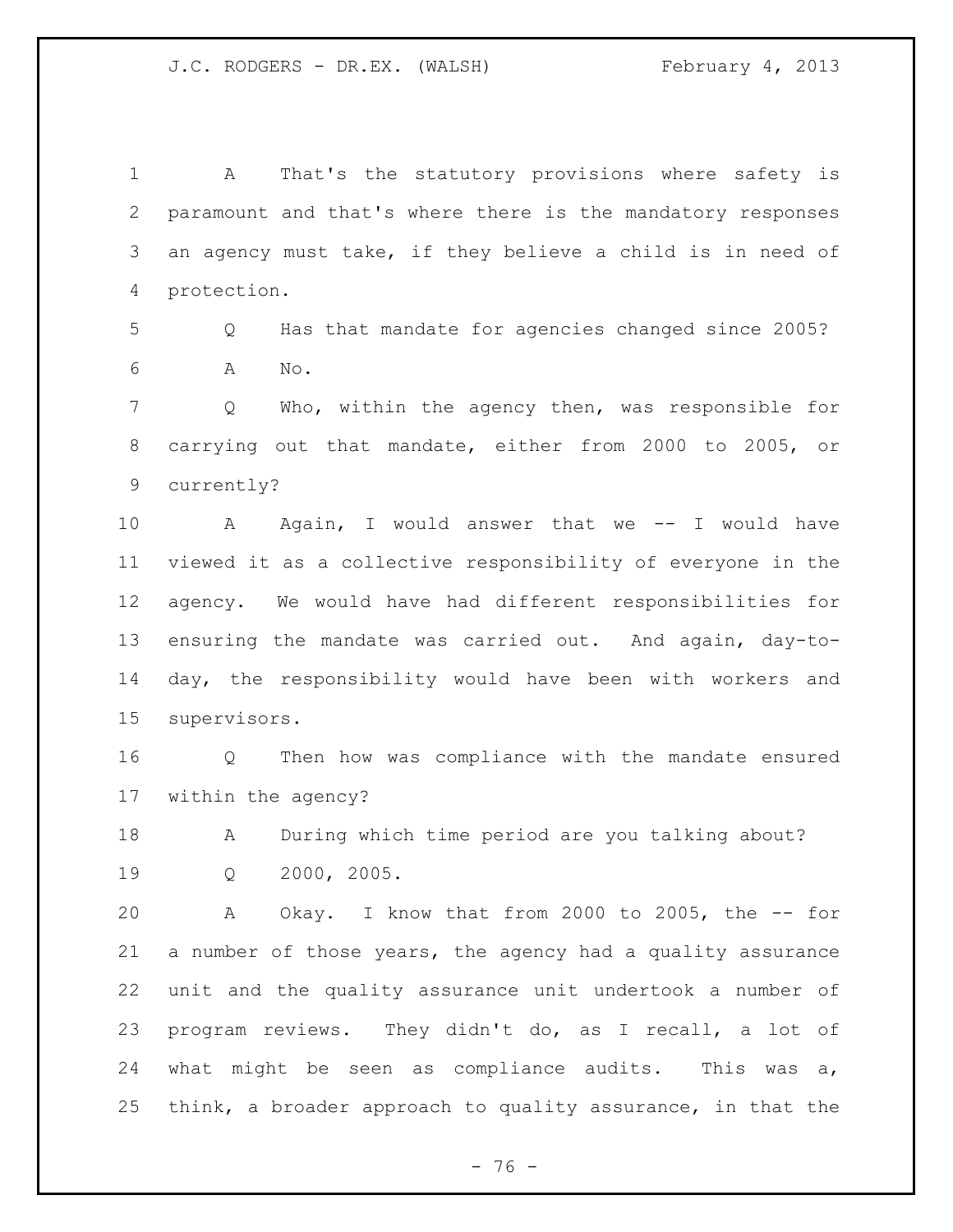quality assurance unit was looking more at the entirety of programs and how programs were functioning and how programs were fulfilling their expectations, and whether programs were meeting their objectives. So I recall, and I'm going from memory here, because I wasn't the CEO at the time, I was in a different role, I'm recalling reports on the peri-natal program, for example, the permanent ward program was another example.

 There was a fairly extensive study done by the quality assurance unit, that looked at breakdowns in foster homes, to try and develop some strategies for how foster home breakdowns might be prevented in the future.

 And there was an extensive study done in 2003 that produced a series of reports that was an initiative that began with the board, as I was chair, on looking at, what were the primary reasons for families coming to the attention of intake. We called it, we were looking at the drivers of referrals.

 Q I think we heard Dr. Trigg testify about that and about how those studies looked at addressing workload from a front line, front end perspective and a prevention perspective?

 A Yes, so coming out of those studies were three initiatives, actually, that we thought would provide workload relief, by diverting cases at the front end. As

- 77 -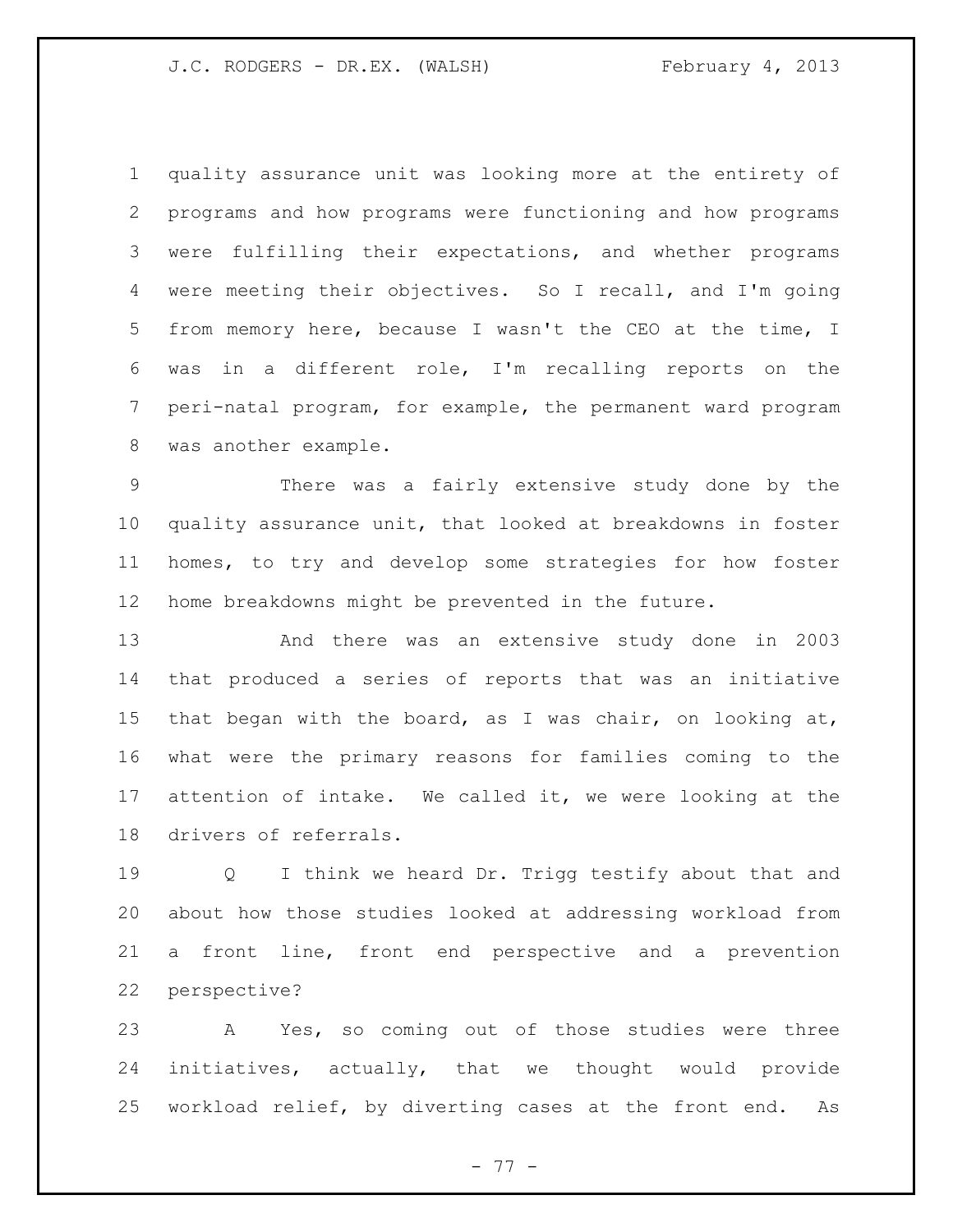well as would be more successful in keeping families, kids from coming into care.

 Q Okay. Thank you. In terms though of ensuring compliance with, with carrying out the mandate of keeping kids safe, quality of services, whose responsibility was it to ensure that kind of compliance at the agency, between 2000 and 2005?

 A Day-to-day that, I would say that that is the responsibility of the worker in, in consultation with their supervisor. But again, I would say that we all shared a collective responsibility for ensuring we were delivering, as a agency, the highest quality service we could. Again, I don't recall, during this time period, a lot of strict compliance reviews. Partly because of some of the confusion that existed around the standards that was 16 reported in the external reviews. Our -- and again, I was, I was in a different role.

 Dr. Trigg's, I think, emphasis, during her time as CEO, was on these program reviews, to look at how services might be improved.

 Q For the period 2000 to 2005, who, within the agency, was supposed to be accountable to the children and families who received services?

24 A Again, I would view that as something that we all shared a responsibility for and day-to-day would be workers

- 78 -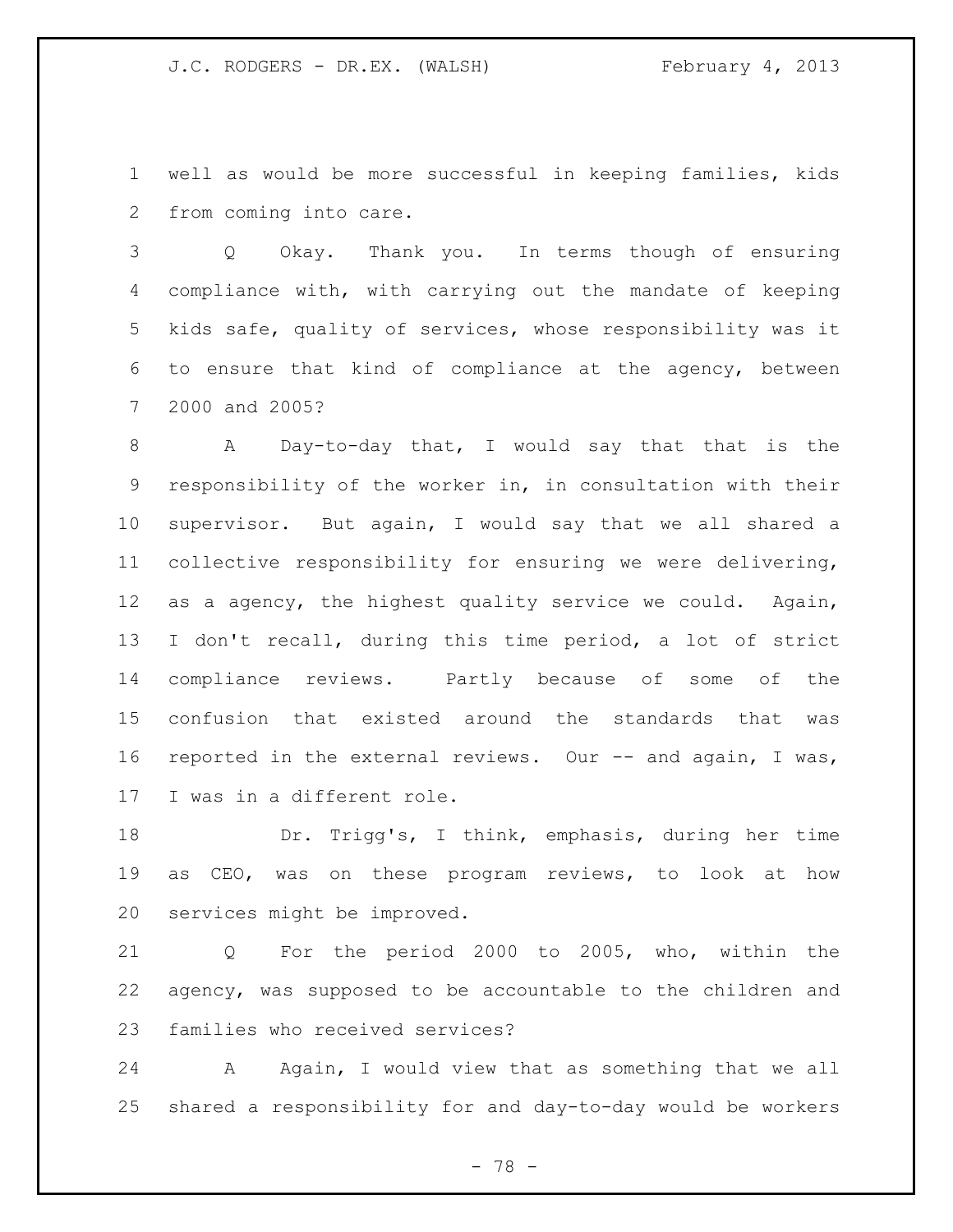who were having the majority of contact with families. But it was certainly, during my time as CEO, I viewed it as my responsibility to ensure that we were accountable in delivering service, the best service we could, to those families.

 Q Okay. Now, in terms of the reporting structure, we looked at who you reported to; what did your reporting consist of when you were CEO in '04 and '05?

 A I would have had regular meetings with the assistant deputy minister of community service delivery. I also would have had fairly regular meetings with the assistant deputy minister of Child and Family Services division. But operationally, I was accountable to the -- Mr. Billinkoff, who was the assistant deputy minister for community service delivery at the time.

Q What types of issues would you cover with him?

 A Well, he and I would spend a lot of time talking about the plans for devolution, the implementation of devolution. I certainly kept him informed on all of our plans to put supports in place. I brought concerns to his attention, if they were raised with me, from, for example, the union raised a couple of concerns that I brought to Mr. Billinkoff, to try and problem solve. So a lot of our conversations were about devolution and also whether we were managing our expenditures within our allocation.

- 79 -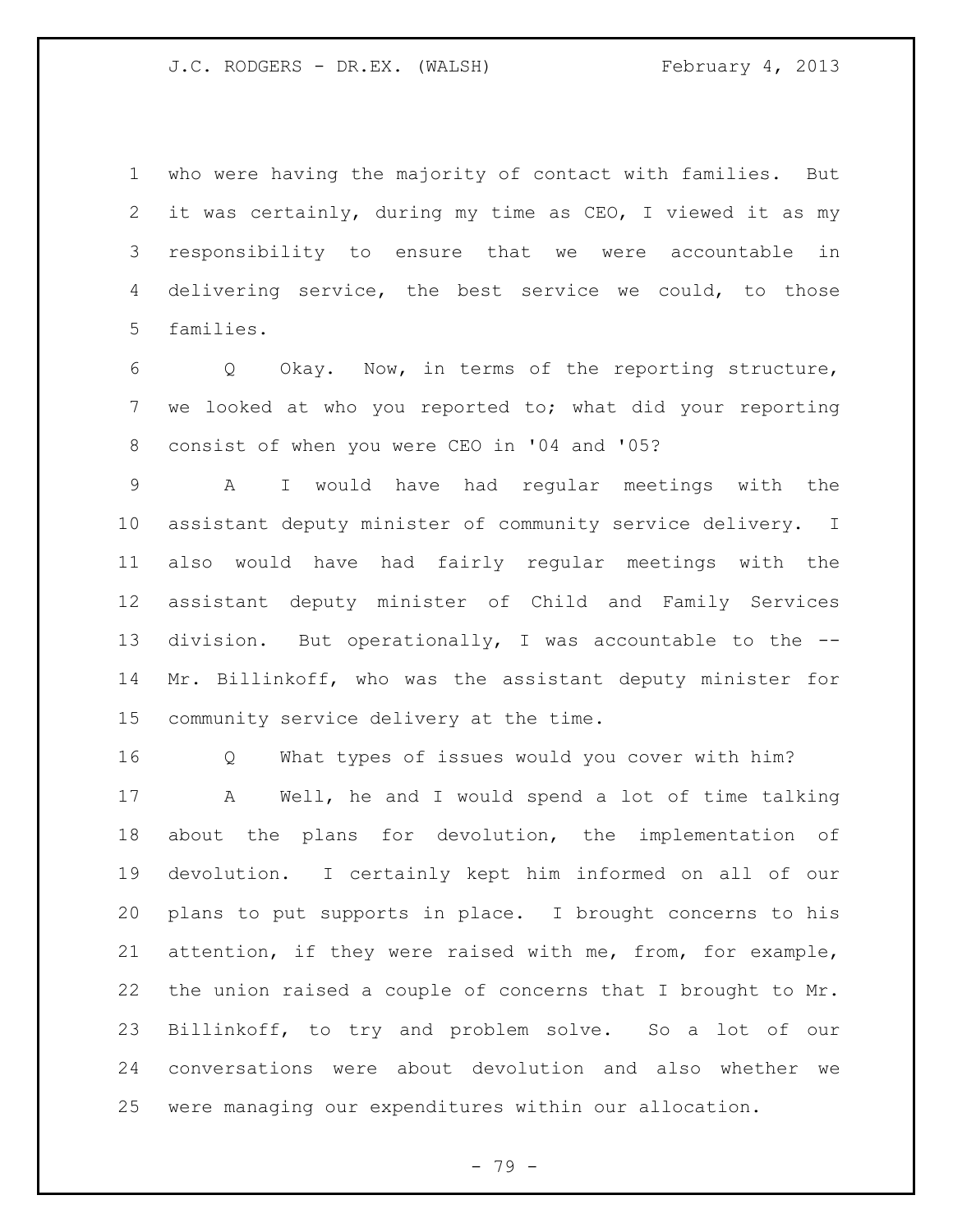Q In terms of the staff who reported to you, what did that look like?

 A We had weekly management meetings and I had individual supervision with each of those staff probably as often as every two weeks, but certainly as often as every month. It varied, depending on the needs of those program managers.

8 Q So you were meeting with program managers?

 A I met with program managers. I met with my chief financial officer, I met with my director of human resources.

 Q Did you ever meet with assistant program managers or supervisors?

 A Assistant program managers would have been included in the weekly management team meetings.

 With regard to supervisors, I would go out and meet with units periodically. We also had a series of events, for lack of a better word, that we used to call fireside chats, where I would go and literally have an open invitation to staff, come and have an hour conversation with me. I did that quite regularly at different buildings. So I tried to be as accessible as possible to supervisors and front line staff.

 Q In terms of ensuring quality of services, ultimately, the CEO was responsible for ensuring quality of

 $- 80 -$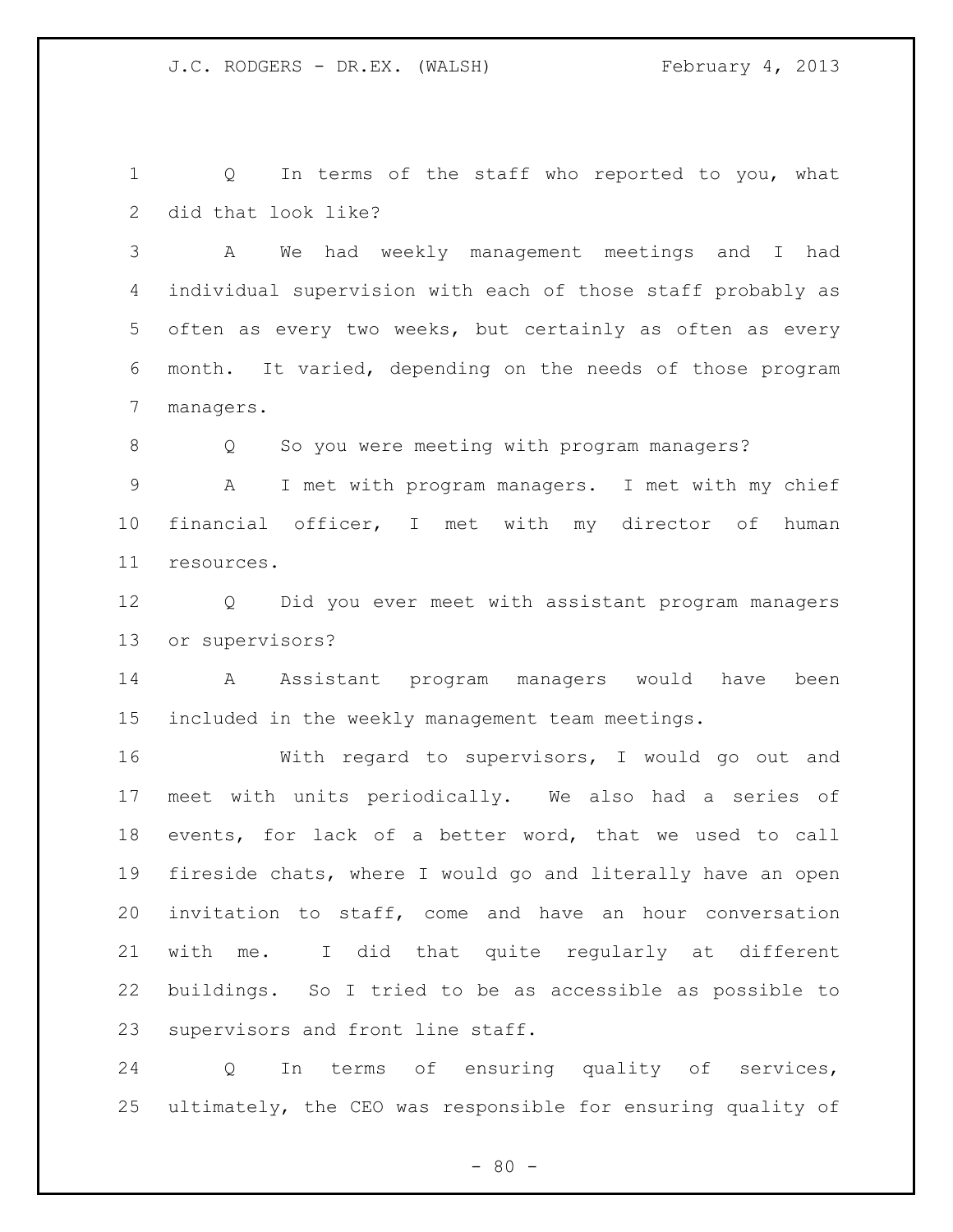service?

A Yes.

 Q I gather you would have relied on your program managers and assistant program managers in assuring quality of service to families?

A Yes.

 Q And they would have relied on the supervisors who reported to them?

 A Yes. I, I had what I viewed as, as very experienced, seasoned program managers who had come up through the system. I had not come up through the system. I relied very heavily on their expertise and experience for ensuring quality of service.

 Q Let's talk a little bit about supervision while you were CEO.

If we can pull up page 29040 please?

 This supervision policy has come up on many occasions with other witnesses. It says implementation March 1, 2004. Is this a policy you were familiar with during your time as CEO?

A Yes.

Q To whom did this policy apply?

 A My recollection is that this policy applied to program managers, assistant program managers and supervisors in the family services units, foster care

- 81 -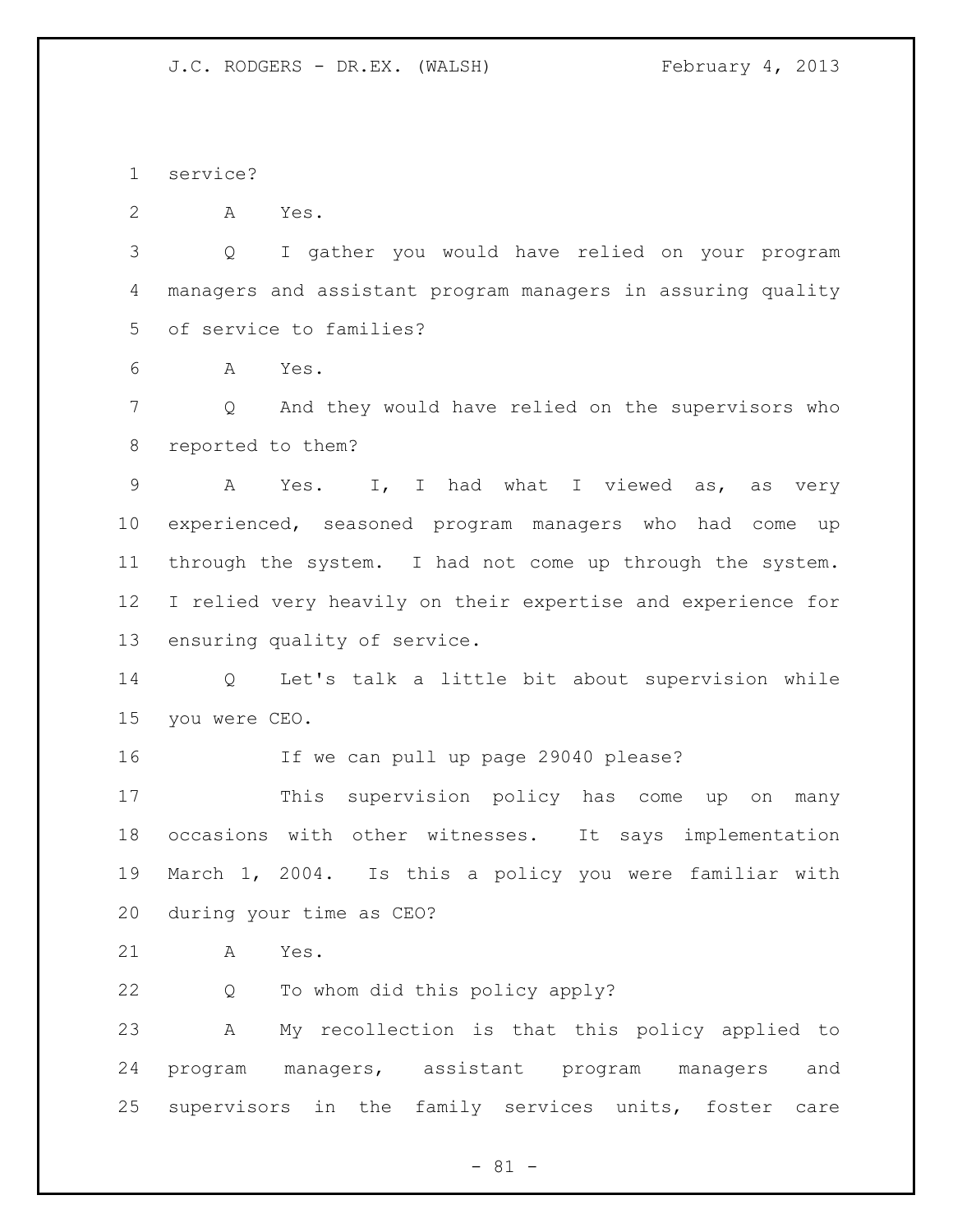units. I don't recall explicitly if we had made it clear whether this applied to intake or not.

 Q So that was my next question, is whether this 4 policy applied to intake and if not, whether there was some other policy that applied to supervisors at intake and CRU and AHU?

 A I'm not aware of another policy that would have applied specifically to intake.

 Q Okay. But you're not sure if the policy we're looking at, which is CD1634, if that was intended to apply to intake supervisors or CRU supervisors?

A I don't recall.

 Q Okay. Were you, as CEO, aware of what training supervisors received?

 A When I was CEO, it was my understanding that supervisors and staff were expected to take competency based training. I do recall asking for reports on how many supervisors and staff had attended all of the modules for both the case management competency based training, as well as supervisor competency based training. I don't specifically recall results, but I do recall asking to get some sense as to the training people had received.

 Q Were performance issues relating to workers ever brought to your attention?

A Not that I can recall.

- 82 -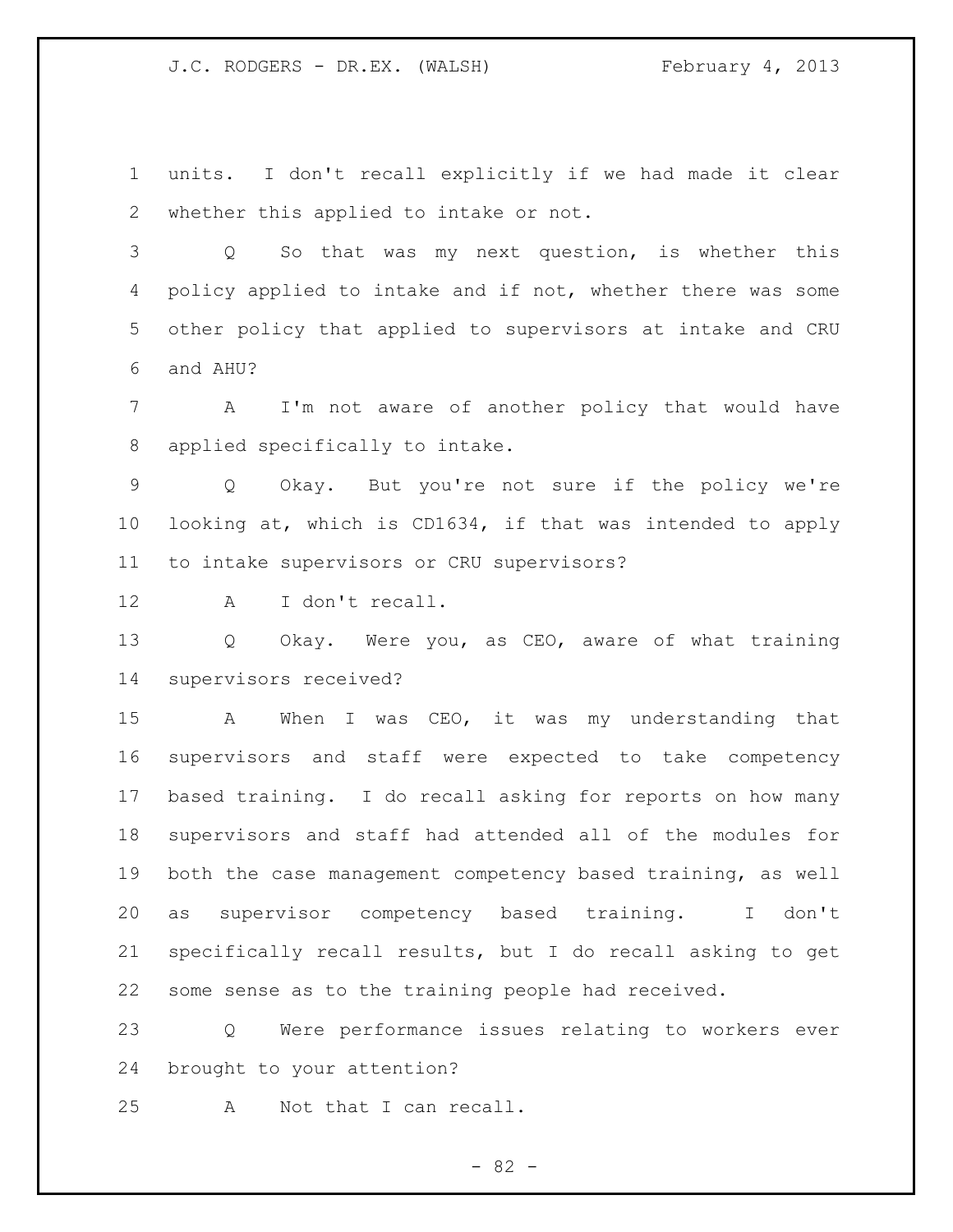Q What about relating to supervisors?

2 A Not that I can recall.

 Q Would you have expected that if there were performance concerns about workers or supervisors, that would have come to your attention as CEO?

 A I would have expected that those would have been handled predominantly by assistant program managers, or program managers.

Q Right.

 A As CEO, I believe I was formally part of the grievance procedure should there have been, you know, something that was done from a disciplinary point of view. So I would have expected those to come to my attention.

 Q So what was the process, if a worker or a supervisor was found to have performance issues, for instance, that they were not complying with their obligation to deliver services in accordance with the, the mandate of the agency? What, what was the process for dealing with that?

 A I -- that would depend on the nature of the concern. If it was, as you described, I think the process would have been for the supervisor to meet with the worker, to have a discussion about the concerns, to strategize with the supervisor around what might be done to assist the front line staff person to address those concerns. And if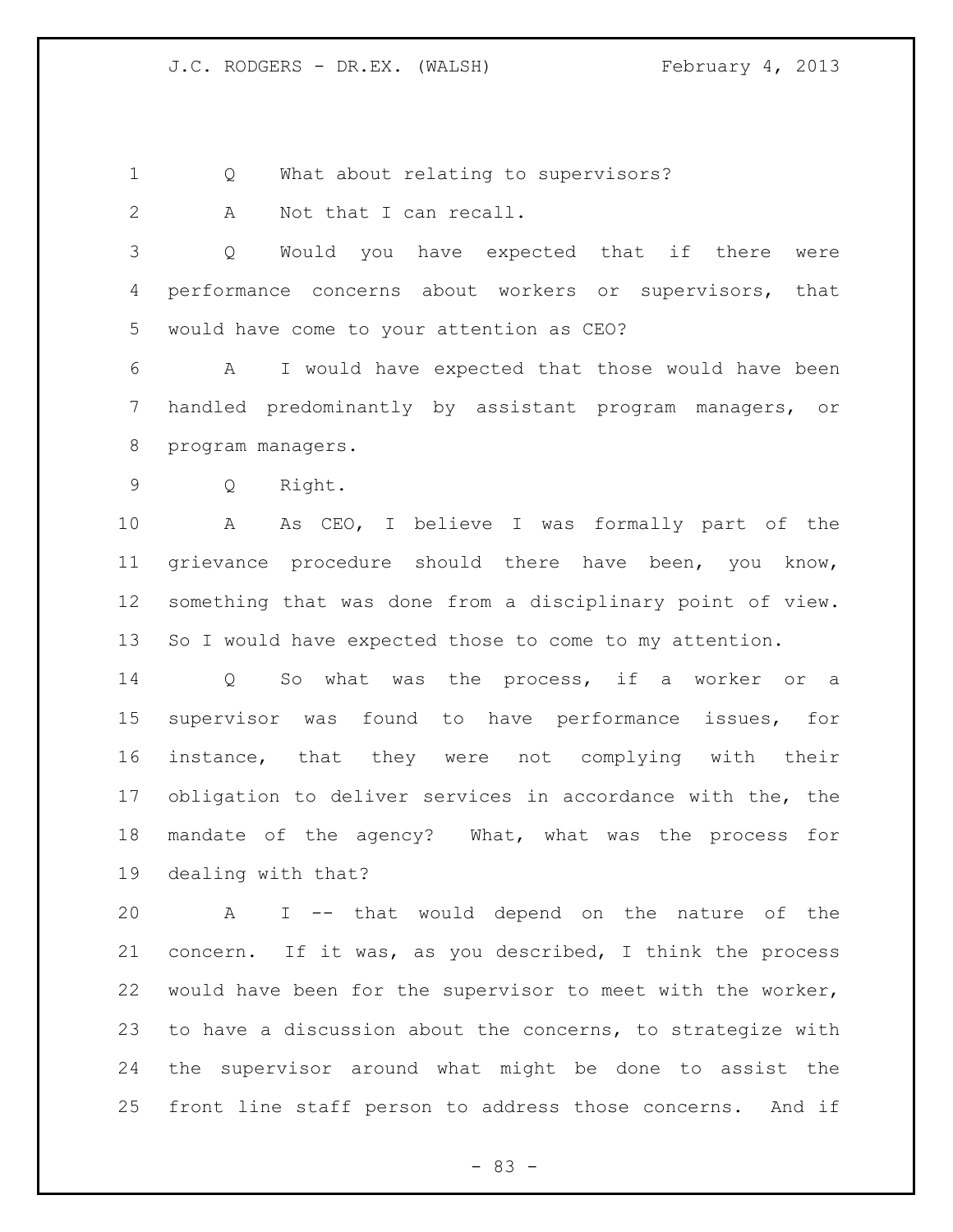those concerns were not addressed over time, I would expect that the supervisor would probably seek advice from his or her assistant program manager, to talk about whether there might be something more formal that would need to be done.

 Q In terms of options for something that might be done, was training an option?

A Absolutely.

 Q Were you ever made aware of complaints by clients? Would those come to your attention?

A Occasionally.

 Q At what point, if any, when you were CEO, would you become aware of what was happening with a particular family?

 A I didn't happen very often, again, because I relied on my program managers and assistant program managers and we had an expectation that if families had complaints about our service, that they would, you know, report those to a supervisor and if not satisfied, go to an assistant program manager and up the hierarchy.

 There, there have -- were occasions where there may have been complaints to the director of child welfare, for example, or to the minister. In those circumstances, those complaints would have been referred to me and I would have then met with the relevant program manager and asked that program manager to deal with the complaint.

- 84 -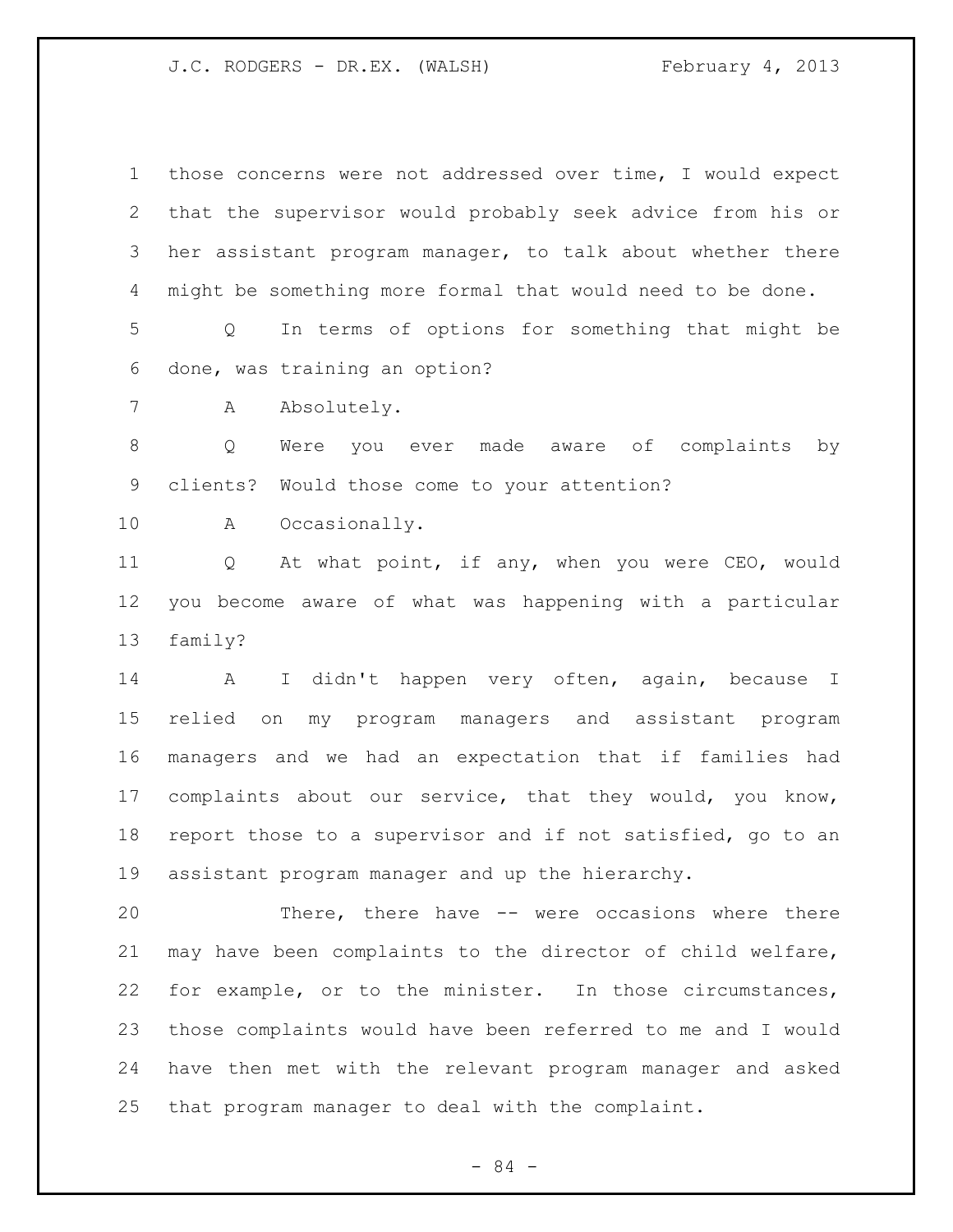The other way that, that I became familiar with individual cases would have been through the Section 10 reports, which were reports prepared by the chief medical examiner, whenever there was the death of a child-in-care, or the death of a child who had been involved with the child welfare system, either at the time of death, or one year previous. And legislatively, they were responsible for paring, preparing reports on services provided and I would read every one of those reports. So I would be familiar with those individual cases as well.

 Q Okay. Let's talk about standards. You had 12 referred to the state of, of standards during your tenure. I want to talk about that.

 In 2004 and 2005, what were workers and supervisors supposed to rely on to know how to do their jobs properly?

- A In 2004 and 2005?
- Q Yes.

 A I know that Winnipeg Child and Family Services had a very detailed policy and procedure manual. I recall from some of Dr. Trigg's testimony that I was able to hear about, that she talked about that and talked about it being out at individual units. I believe that was the case. I know that within that there was a fairly detailed policy and procedure manual from, I think it'd been developed in

 $- 85 -$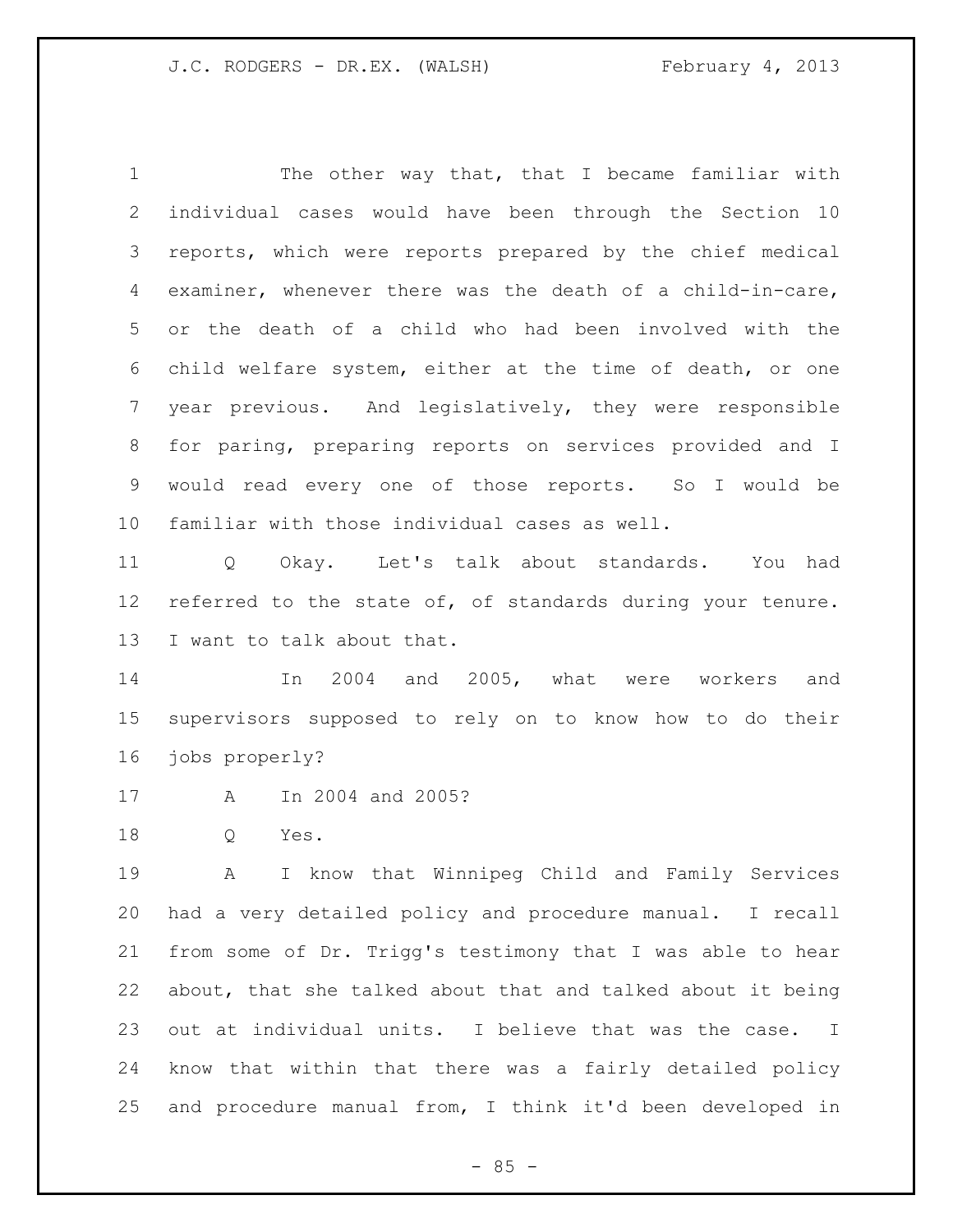2001, for intake and CRU. I believe workers would have relied on the policy and procedure manuals for direction and guidance in their day-to-day work. They also would have relied on the legislation. And they would relied on what they learned in competency based training for practice strategies.

 As of January 2005, because that's part of the time period that you asked about, there, the, the new case management standards were introduced in January 2005. So at that point, I think there would have been a greater expectation that staff become familiar with those standards and rely on those standards for guidance in their work as well.

 Q Is it fair to say that child welfare work in '04/05 and, and currently, involves an exercise of clinical judgment?

A Yes.

 Q And what is that judgment supposed to be based on?

 A I believe that we have, as, as a leader in the system, I believe that I have the responsibility for ensuring that our staff have the best tools available to them to collect information, information that is collected objectively, information that is known to be relevant to each of the key decisions in the case management process.

 $-86 -$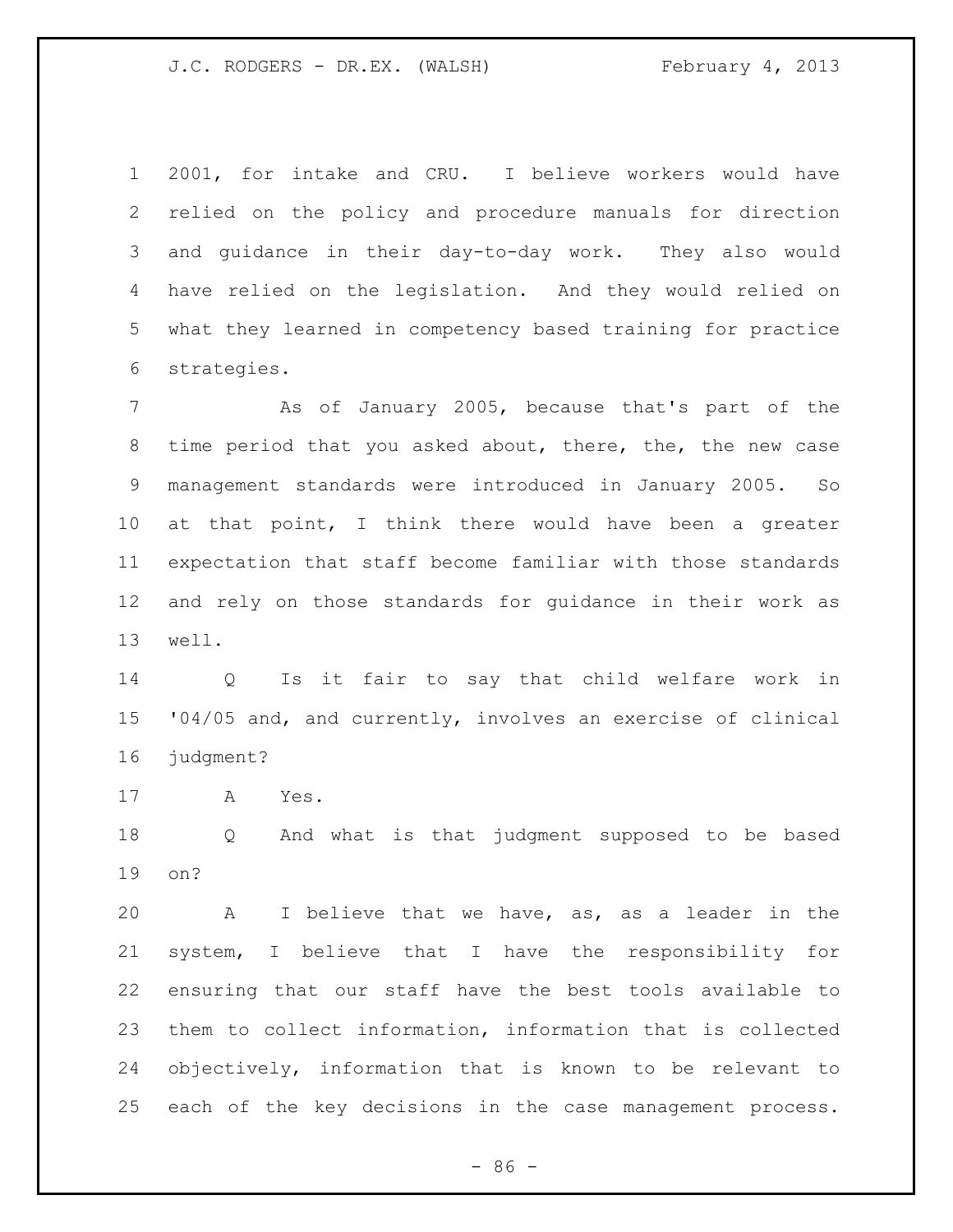And I also believe it's our responsibility to ensure that staff are trained in knowing what information to get in those assessments and how to interpret it to inform their clinical judgment.

 So I know I'm speaking more of our service system today than I am, in terms of 2004/2005, but I believe that we have a responsibility, as leaders, to ensure that our staff are given the best tools possible to collect information to inform their clinical judgment, so that we have the greatest consistency in clinical judgment possible, so families are treated equally and fairly, no matter where they receive service from our system.

 Q We've heard evidence that there was some confusion regarding which standards applied during the period 2000 to 2005 and you've identified that you were aware of that --

A Yes.

 Q -- is that right? And that would relate to various draft revisions of the standards between that period, from 1999 to, to 2005 --

A Yes.

 Q -- standards? Okay. Did that confusion, in your view, affect delivery of services?

 A I'm, I'm not sure that I have any direct knowledge about that. Again, it's my belief that our staff

- 87 -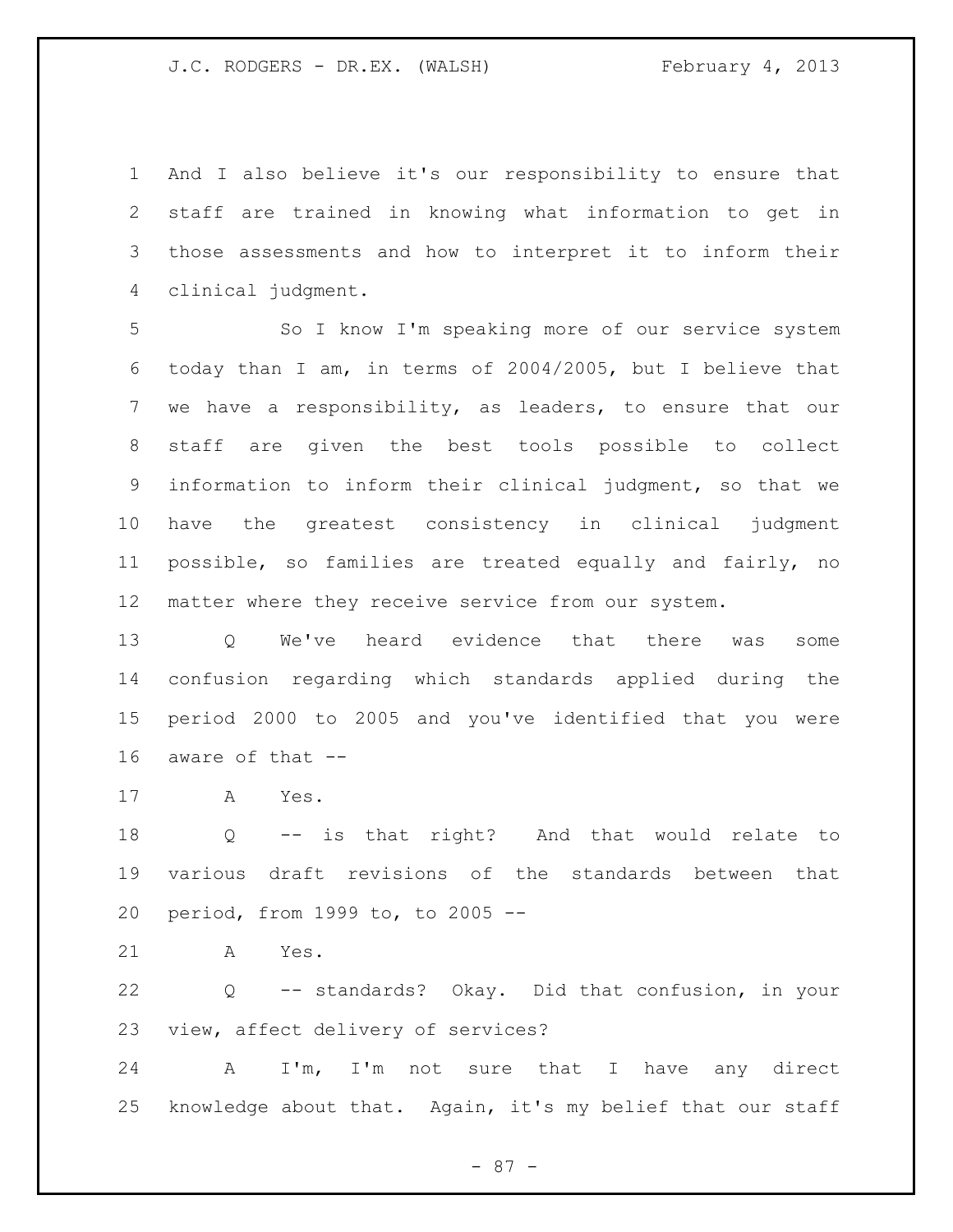would have been relying on the policy and procedures that were available to them, as well as their knowledge of the legislation, as well as the practice skills they would have gained through competency based training.

 There was, as documented in Mr. Koster's report, a series of correspondence from our agency, trying to get clarification around the standards, so that we could provide some guidance to our staff about how best to use them. I don't think that there was clarity around that until 2005. So I don't think our staff relied heavily on the standards before that. I, but I don't think that affected their work.

13 Q Okay. So in carrying out their work, the staff were relying on other sources of information to determine what was best practice in child welfare delivery?

A Yes. Is it possible to get some more water?

17 THE COMMISSIONER: Yes, absolutely.

18 And Diane, while you're up, will you pull that curtain after you get the water?

 THE WITNESS: I've got a bit of a cold I picked up over the weekend, so my throat is dry.

 THE COMMISSIONER: Absolutely, and if you need a break, you tell us. Though we'll, we'll be stopping in about 25 minutes for lunch hour.

25 THE WITNESS: I'm, I'm --

- 88 -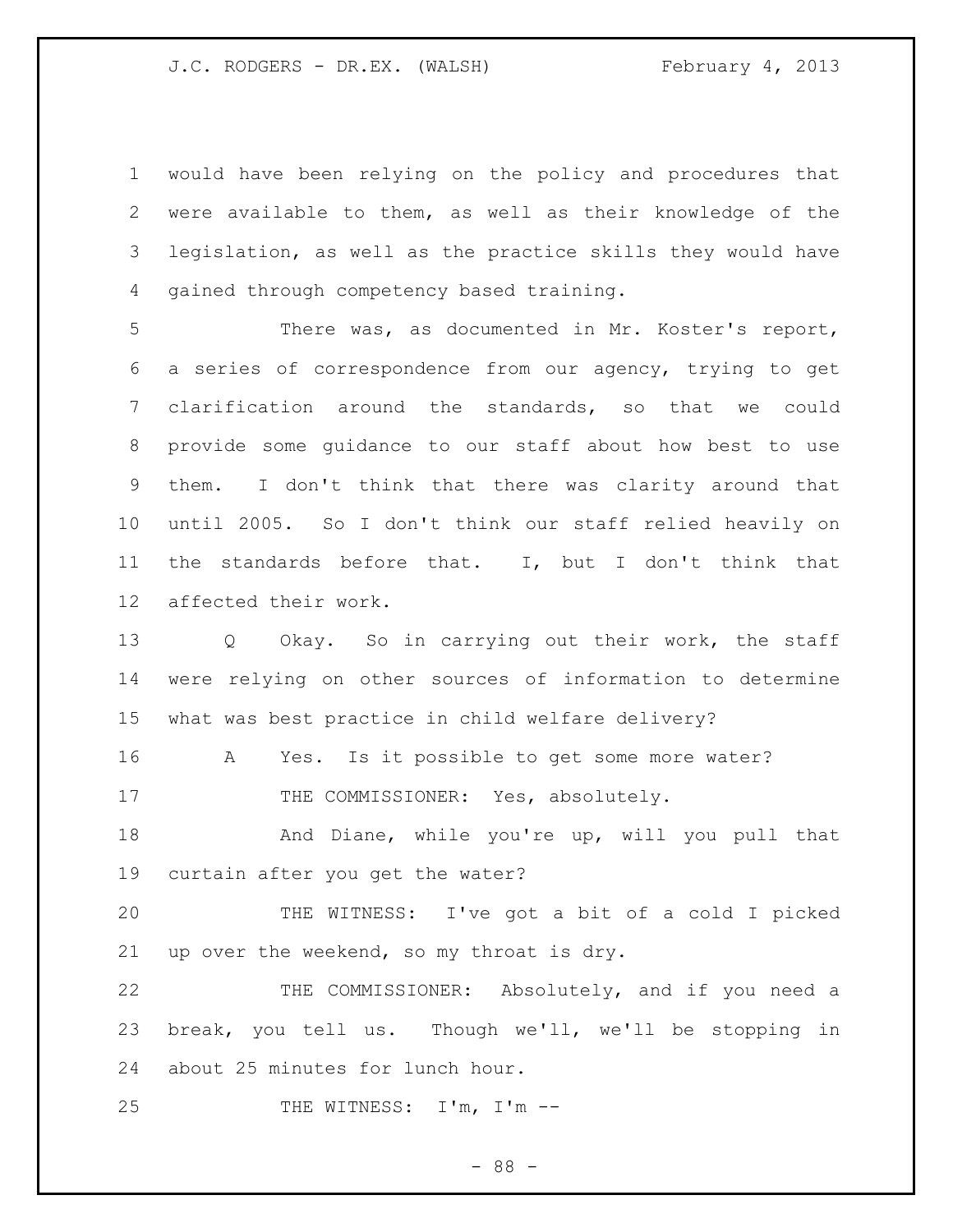1 THE COMMISSIONER: But if, if -- THE WITNESS: -- actually surprised I haven't had any coughing outbursts just yet. Might be coming. THE COMMISSIONER: There, you got two, so you'll be -- THE WITNESS: Thank you. THE COMMISSIONER: -- in good shape. But if you need to stop, you let me know. 9 THE WITNESS: Okay. THE COMMISSIONER: Thank, thanks for that, the glare was pretty tough to, to look, face. Thanks. Carry on. 13 MS. WALSH: Thank you. BY MS. WALSH: Q So, in 2004/2005, aside from the discrepancies in the wordings of various draft revisions of the standards, was it your view that staff at the agency had an understanding of the basic tenets and practices of child welfare delivery? A Yes. Q And you said new standards were introduced in January of 2005? A Yes. Q Did the agency provide training to staff on those

- 89 -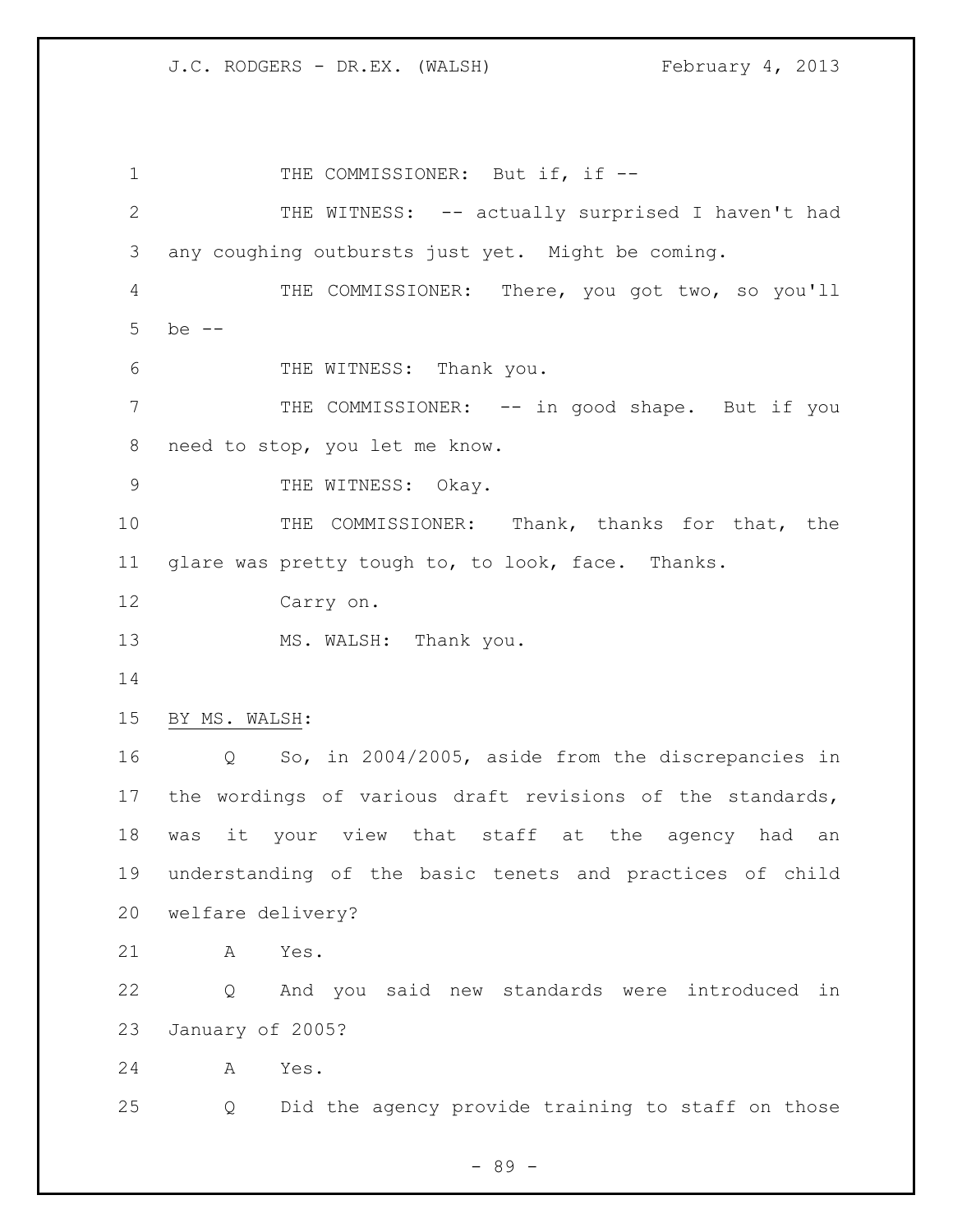new standards?

2 A Not while I was there.

Q Any reason why not?

 A I guess a couple of reasons. First of all, when the standards were introduced in 2005, we still had a number of questions about the standards, how the standards were to be interpreted and we asked a number of questions about that, in terms of being able to give clear direction about the intent and meaning of those standards. It was also our view that we were not resourced, nor was any agency resourced to provide comprehensive standing, training in standards. It was our view that that was the responsibility of the General Authority, at that time, in conjunction with the Department of Family Services. And we, I remember writing and having a number of conversations with my predecessor at the General Authority, Mr. Schellenberg, lobbying him to take the lead role in providing training in the standards, once we had clarification on our questions. So I don't believe there was formal training offered in those standards as it is today.

- Q In '05?
- A In '05.

Q Okay. What about in '06?

A I don't recall any training in standards in 2006.

 $-90 -$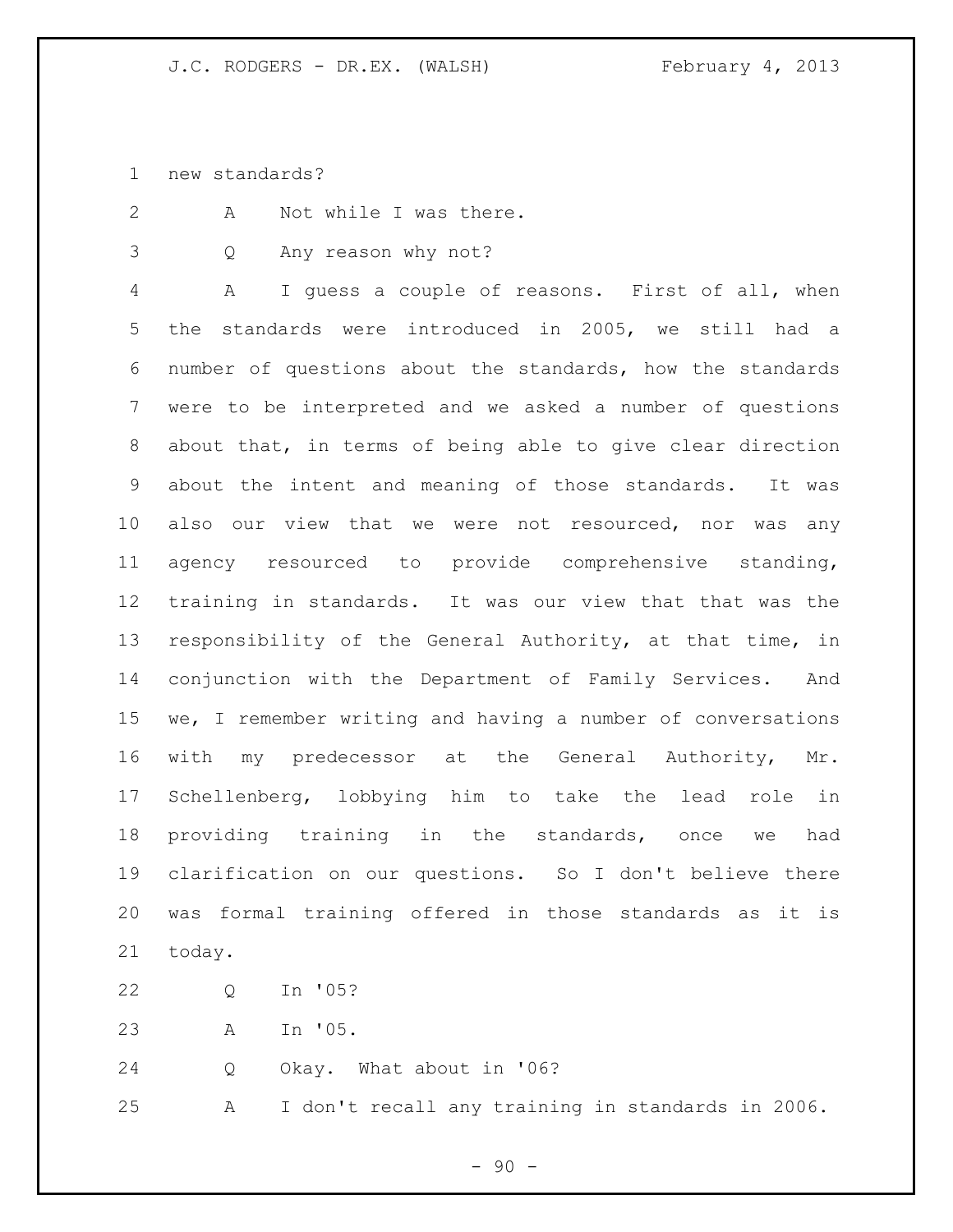Q I think we heard evidence that staff received training, recalled receiving training in 2009; does that sound right to you? A I recall, in 2008 and 2009 and today, every one of my agencies provides training in standards at least twice a year. Q We heard evidence, from Shelly Willox, that she never received training on how to use CFSIS. Now, she -- her time at the agency began before you were CEO, but were you aware of the training status of staff? I asked you about supervisors, but what about staff? A Other, other than -- Q Or workers? A  $-$  which staff  $-$  Q Workers. 16 A -- had taken competency based training -- Q Um-hum. 18 A -- I know that CFSIS training, if I'm recalling correctly, was delivered through the Department of Family Services and staff would go for CFSIS training and they would also learn how to use CFSIS on the job. Q Who, within the agency, had the responsibility then to ensure that staff were properly trained on using CFSIS? A Supervisors.

 $-91 -$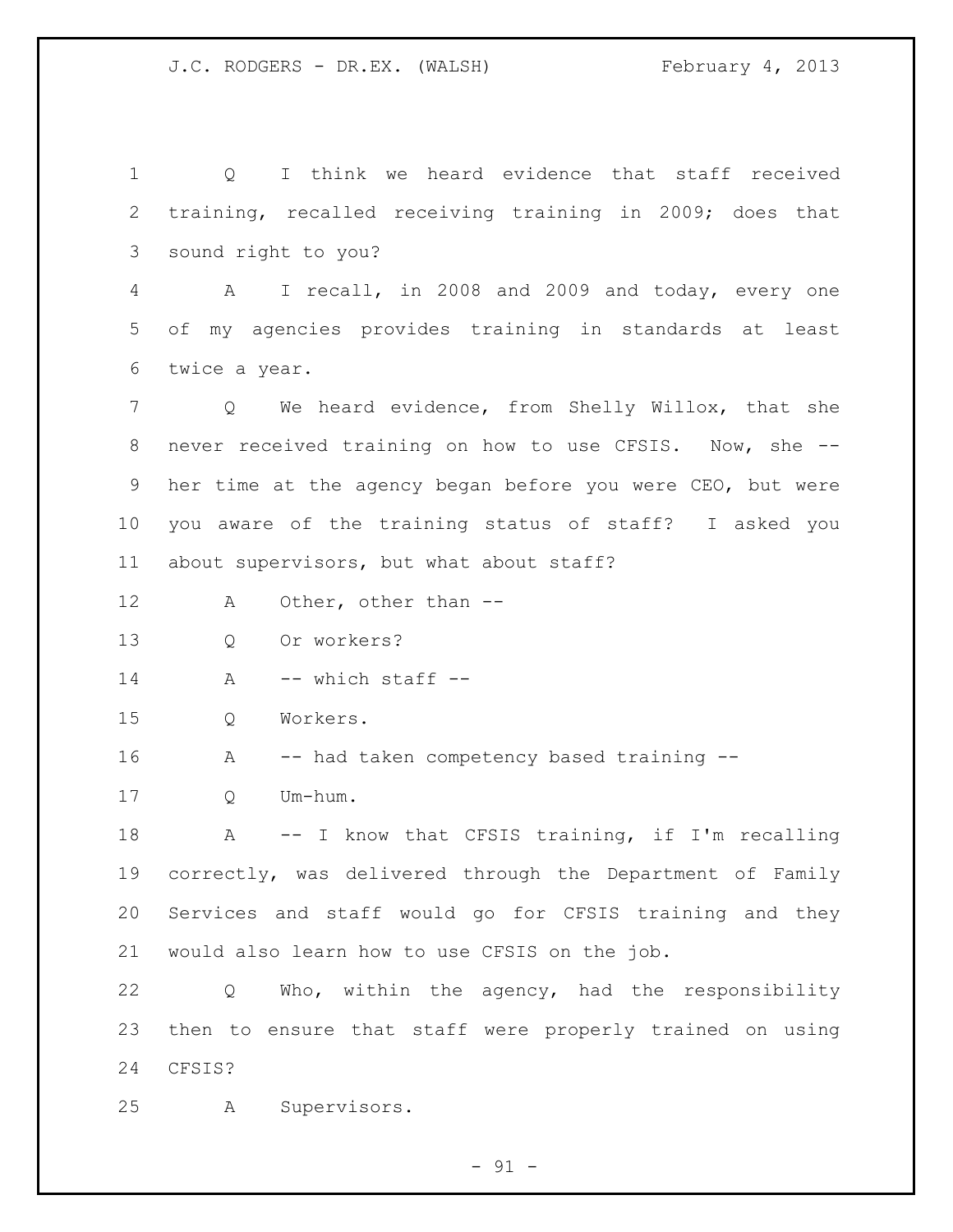Q We've also heard evidence, from a variety of witnesses, that they had difficulty obtaining information from collaterals; was that something that you were aware of, during your time as CEO? A I can't recall that being raised as a specific issue with me. Q We heard evidence that throughout the course of Phoenix's life, workload was an issue for Child and Family Services staff; was this brought to your attention during your tenure as CEO? A Yes. 12 Q How was it brought to your attention? A Workload was a pervasive, challenging issue in child welfare. During my time as an assistant professor at the University, I did a fair bit of research about workload and, and clearly it was a challenge in very many child welfare jurisdictions. The Canadian Association of Social Workers had done an extensive national study that I was aware of, so I was aware of workload being a challenge. It was raised in discussions at our agency. It was identified in Viewpoint's research as an issue. It was identified in feedback from staff in the fall of 2004 when we provided all of our staff in the agency the opportunity to provide their comments on the then draft standards. And a dominant theme that came from that consultation was workload and how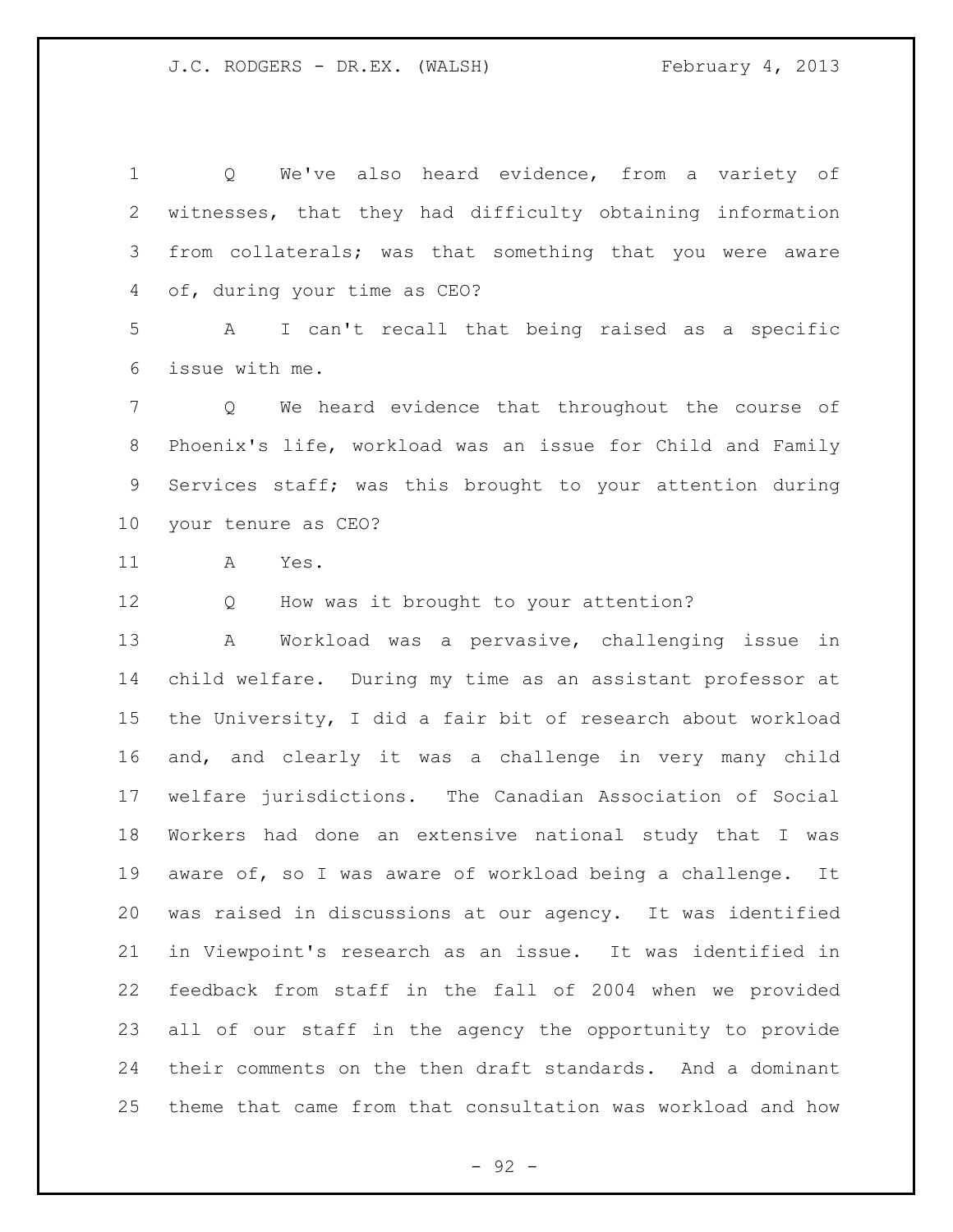difficult it would be to achieve the standards under current work demands. So I would say I was quite familiar with this as a challenge in child, child welfare generally, as well as at my agency. Q So, in terms of the challenge of, that workload poses to child welfare generally, you said it was a pervasive, challenging issue, I gather an issue that posed challenges prior to 1999? A Yes. Q And you said across, across the country, across jurisdictions? A Well documented, yes. Q There is something inherent in the type of work that child welfare agencies do that involves workload challenges? A Yes. Q Specifically with respect to the agency, in 2004/2005, what was your understanding of the workload challenges the agency was facing? A I'm not sure I fully understand the question? 21 Q So you said that workload is -- and, and let me back up one. What's your understanding as to why workload is a pervasive issue for the delivery of child welfare services generally? A It's partly related to volume for sure. It's

- 93 -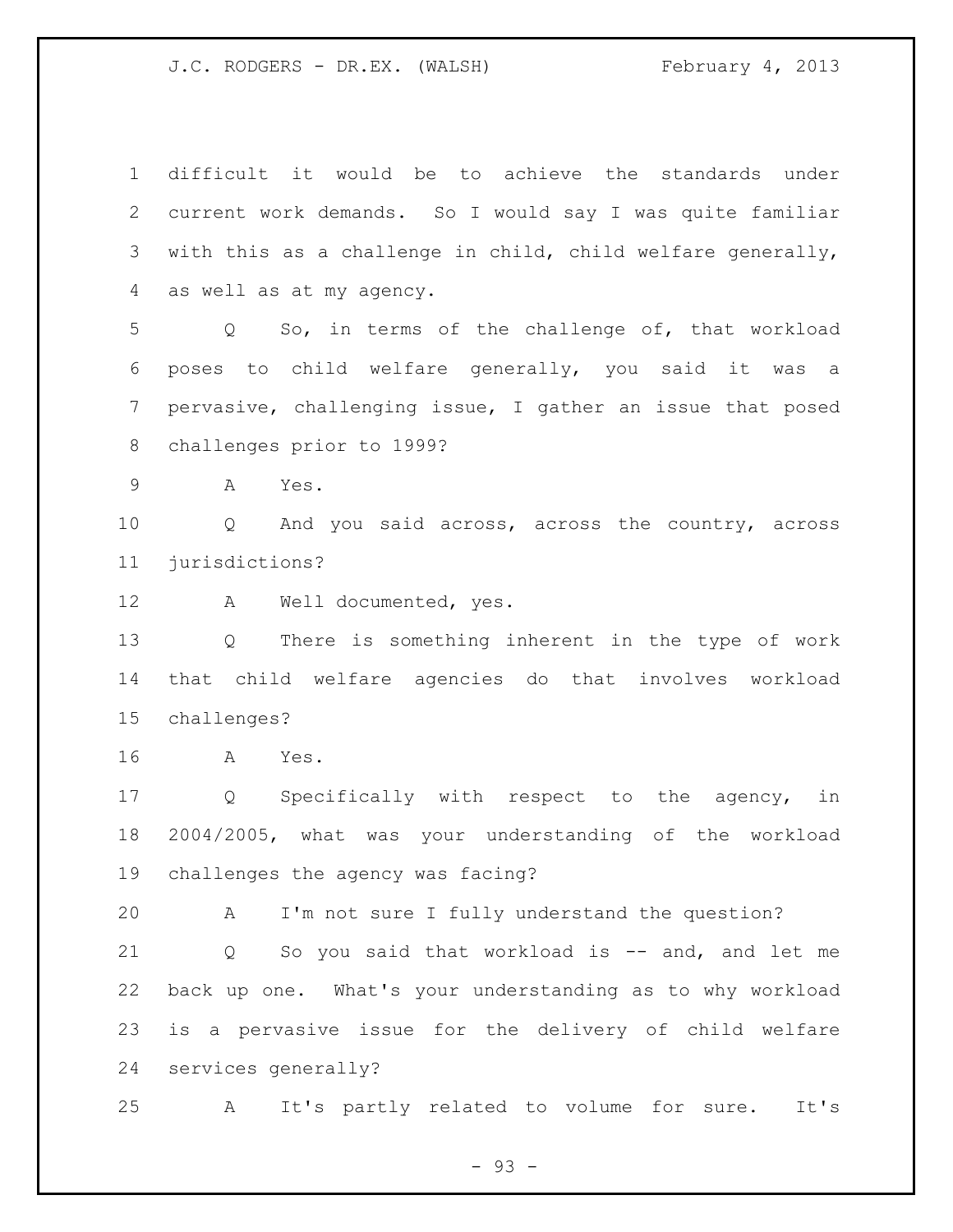also partly related to the complexity of the cases and the needs of families and how -- and I'm familiar somewhat with the Prairie Research report in the '90s that documented how the needs of families were becoming more complex when they came to the attention of the child welfare system. Workload is also affected by the characteristics of individual cases. For example, what we learned in 2008, when we did a workload study, at Winnipeg Child and Family Services, was that if you had a higher proportion of child- in-care, that means more workload, because of the court requirements, paperwork requirements, et cetera. If you have a higher proportion of cases that are new cases, that requires more intensive involvement for your initial assessment, so it has an effect on workload. So all of those would have been challenges for us. We learned a lot in our 2008 study about the factors that increased workload and we tried a number -- Q Can you give us some examples? A Pardon? Q What were some examples? A Would have been the examples I just gave about -- Q Okay.

23 A -- the composition of caseloads.

Q Right.

A Volume, complexity of families. And, and I've

- 94 -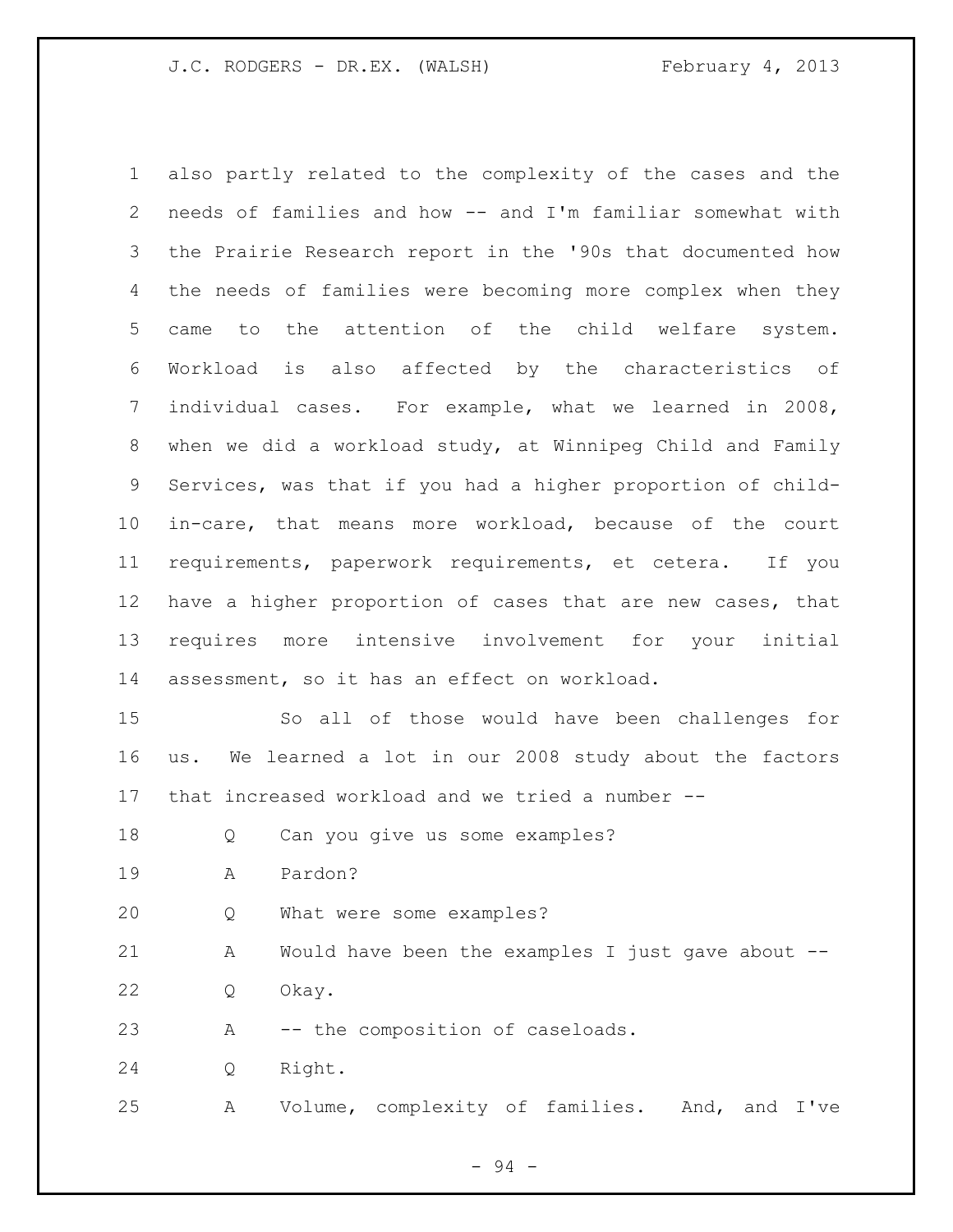never been a big believer that caseload is a real good indicator of workload -- Q Right. A -- because of what you have to look at, in terms of the complexity of those cases, to get a sense of the work demands on front line staff. We did a number of things, during my time there, I think both as president and CEO, to try and provide some workload offsets -- Q So -- 11 A -- because we recognized this as a challenge. Q -- so even when you were chair of the interim management board, you were aware of workload issues at the agency? A Yes. Q And then when you became CEO, you continued to be aware of workload issues? A Yes. Q So that was my next question, is in '04 and '05, were there any specific reasons for the workload challenges, beyond what you've just described? A Beyond what I've just described? Q Um-hum. A Well, in 2005, there would have been the additional workload challenges associated with devolution.

 $-95 -$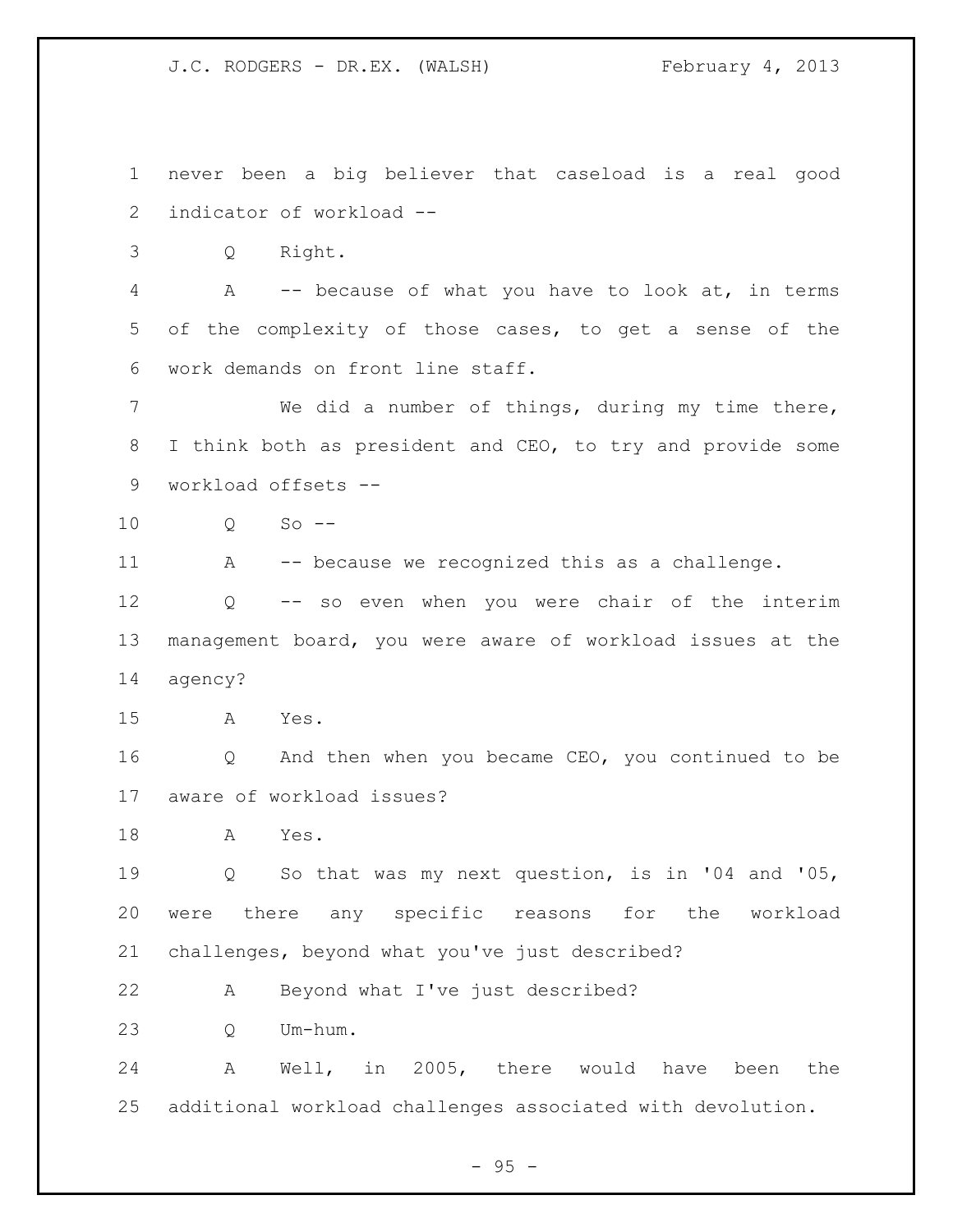Q Okay.

 A And I explained some of the actions we tried to take to offset those extra workload demands. Q Now, you told us that -- and part, part of your background is in statistics? A Yes.

 Q Okay. So in terms of responding to workload concerns, is it fair to say that if you're going to respond, it can't simply be based on impressionistic evidence, you need some data?

A Sure, yes.

 Q What steps, if any, when you were CEO, did the agency take to study workload?

14 A The -- I, I, I, I guess I have two answers. During my time as CEO, I would have kept track of case counts. I -- we didn't get into a detailed workload analysis at that time. Prior to me coming on as CEO, you may recall I mentioned that common table body that had been created? One of the things that that common table did was initiate a workload study and that workload study was to be done by a graduate student in the Faculty of Social Work. And the primary purpose of that study was to do a literature review and come up with the best evidence of how workload can be measured in a child welfare environment. That graduate student had not completed his work when I was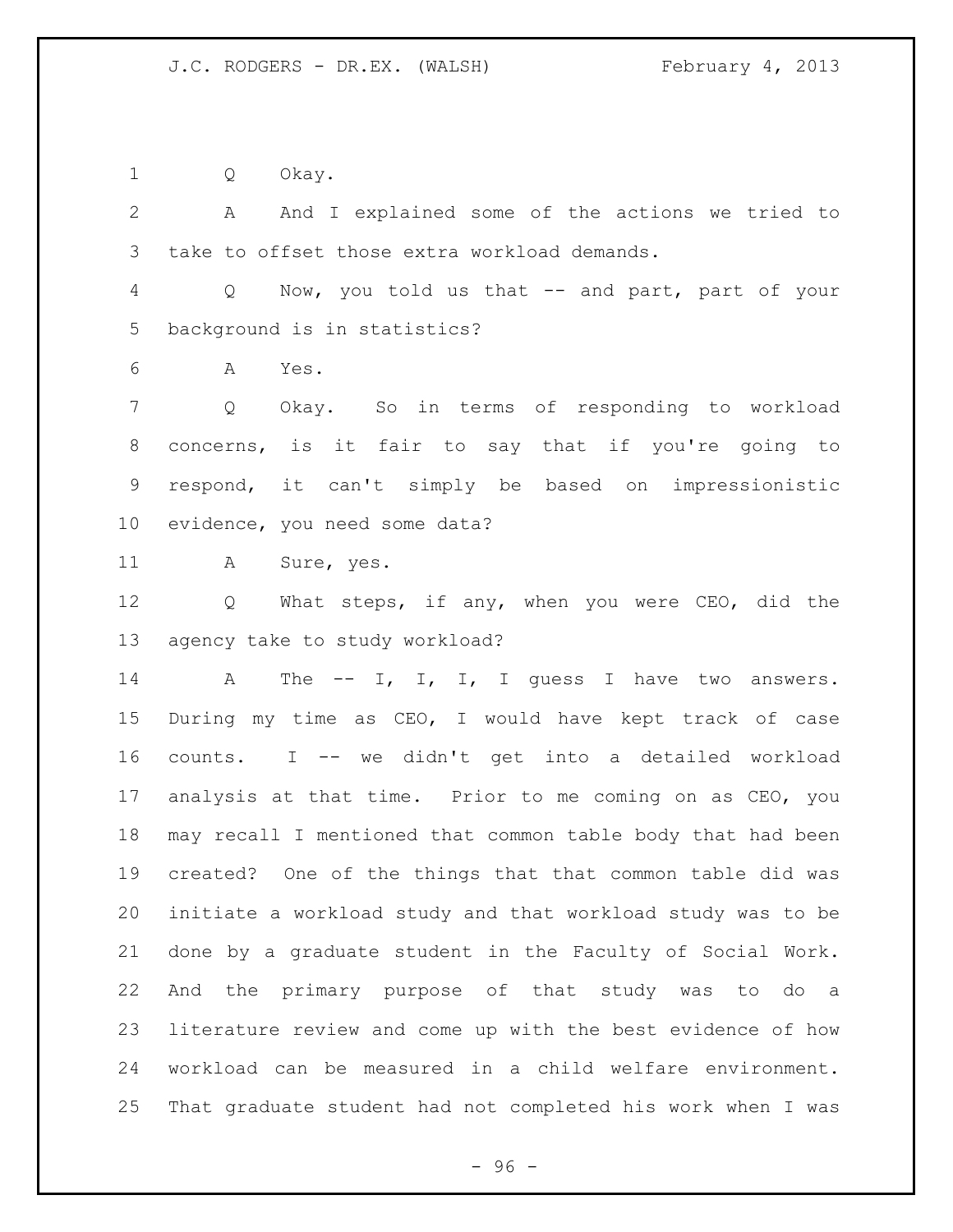CEO. That report came sometime later. I, and I don't have the specific date. So we initiated that study before I became CEO.

 During my time as CEO, we paid attention to the workload specific to devolution, as well as trying to keep track of case counts.

 Q Because counting cases, as you said, is not 8 sufficient to really address workload; right?

A I don't believe so.

Q You have to study the nature of the cases?

A Yes.

 Q Would there be other factors? Would you look for instance, at the training and education of the workers who were delivering services?

 A Yes, we learned, in 2008, that another important factor is balancing workload is to pay attention to the degree of -- the proportion of cases, by degree of risk, assigned to newer, versus more experienced workers.

 Q Because presumably a more experienced worker could do something in a shorter period of time, or in a more efficient way; is that right?

 A More experienced workers would have a more experienced unit, with your more complex, high risk cases.

 Q Right. Did you add staff to the agency to address workload issues when you were CEO?

- 97 -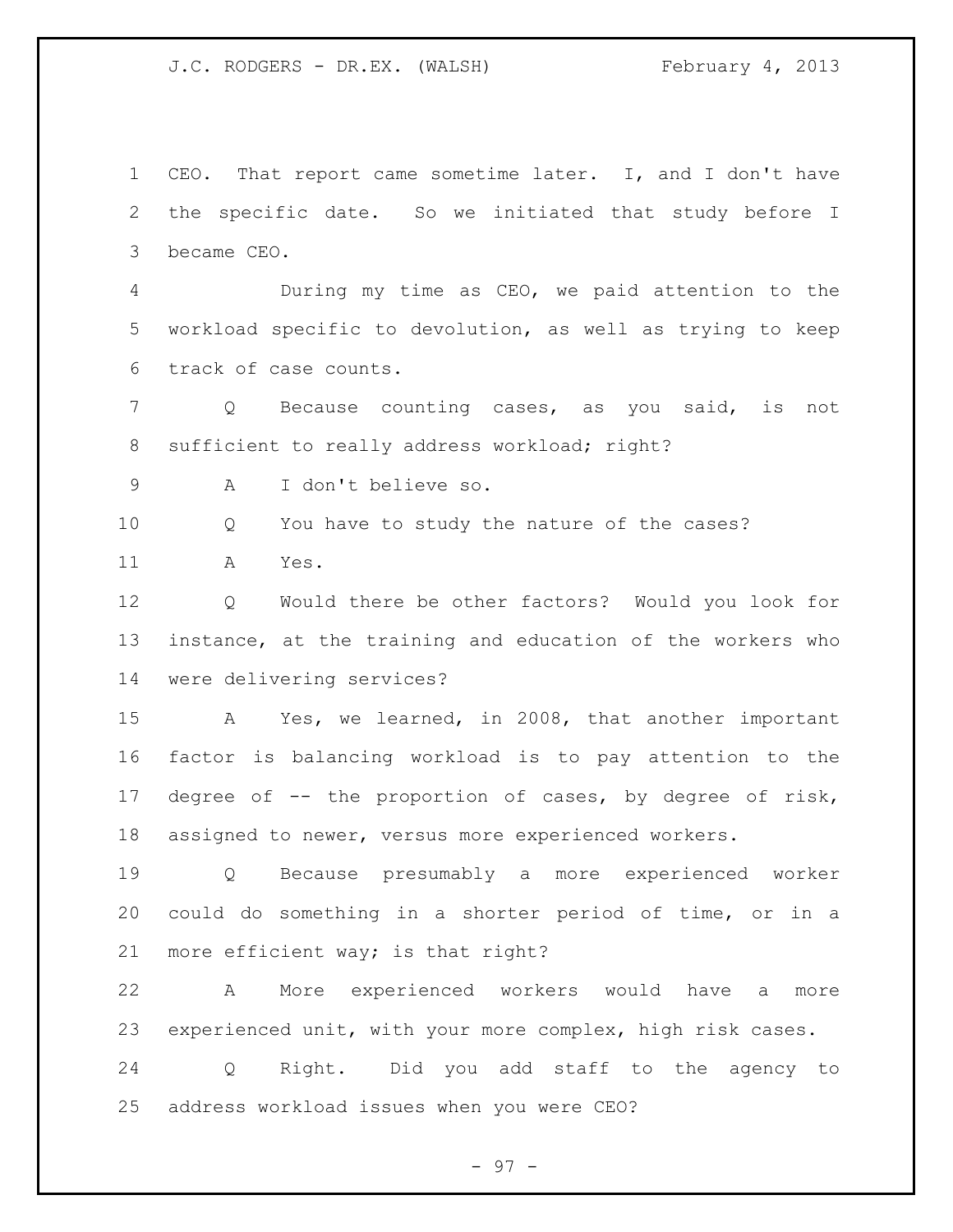A Only those staff that I described as the extra resources in support of devolution.

 Q In that period, when you were CEO, what was your understanding as to whether workload issues affected the delivery of services to children and families, in terms of the quality of service?

 A Workload would have been a consideration, in terms of our staff having to prioritize their work. I don't, I don't recall ever being told that workload had been a factor in an individual case decision. That, that never came to my attention. Workload clearly would have an affect on day-to-day decisions on what would be given priority by our workers. I have confidence in that our front line workers, if there was an immediate child protection concern, would respond to that immediately.

 Q So were you ever made aware that steps that ought to have been taken were not taken because of workload demands?

A On individual cases?

Q Yes.

A No.

 Q If that had occurred, would you have expected that to be documented somewhere?

A Yes.

Q In, in the file itself?

- 98 -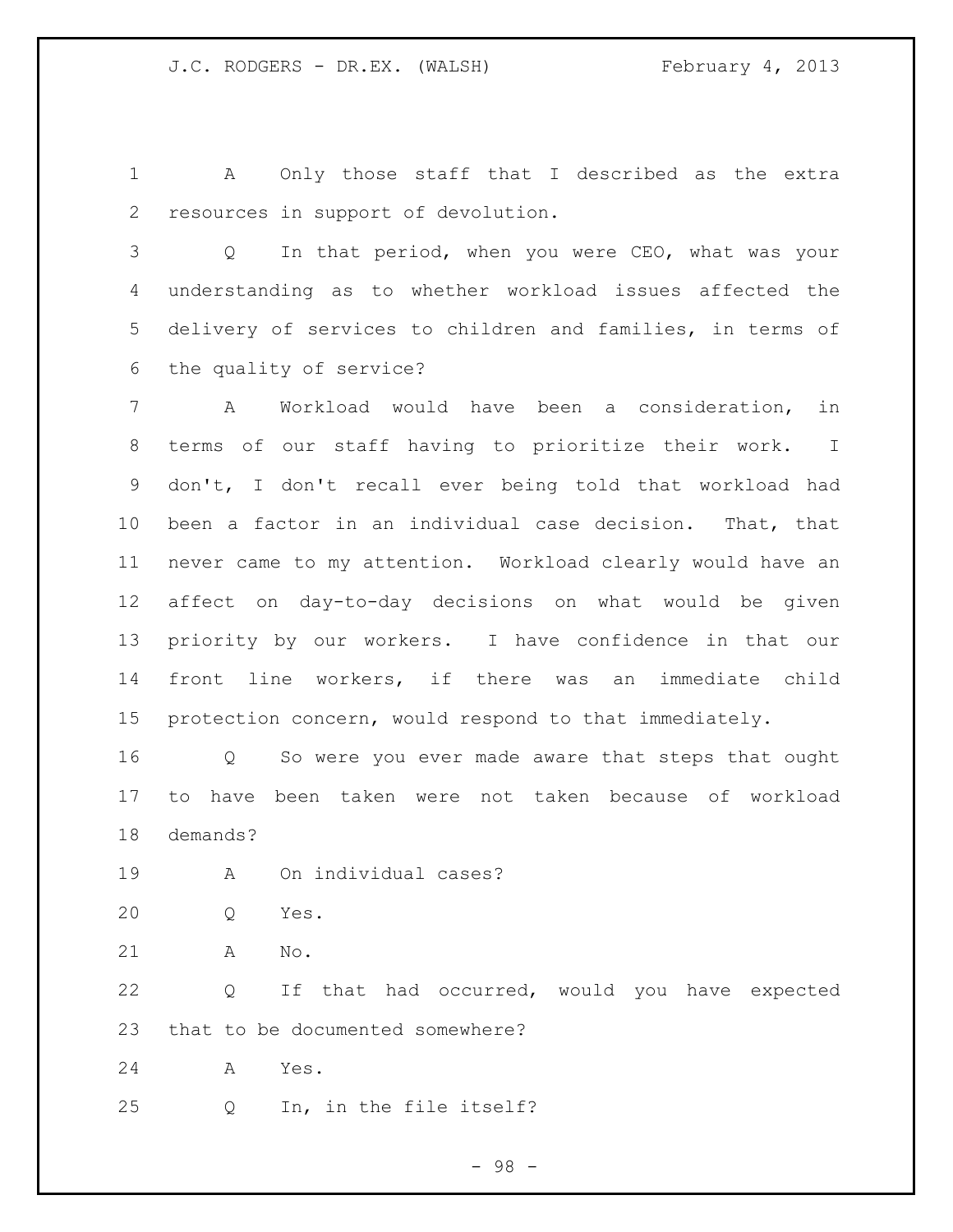A Or in supervisory notes, if it was discussed there.

 Q I gather then, because you said you weren't aware 4 of, of the effect on any specific case, that you're not aware of any specific impact that workload may have had on the services delivered to Phoenix and her family?

 A Only, I'm only aware of the conclusions in the three case specific reports about that.

 Q Right. But when you were CEO, no one brought to your attention a specific example of how services to Phoenix and her family were affected?

A That's correct.

 Q And in terms of your understanding, from the reports that you've read, is it your understanding that there is a finding that specific services were affected by workload?

 A Certainly, Mr. Koster's report and I'm not sure if I'm going to mix up his findings with his conclusions --

Q Um-hum.

 A -- certainly, Mr. Koster's report, as I recall, indicated that there had been errors made in this case and I believe his next finding or conclusion was that those errors were related to workload demands.

 Q Was that something you were aware of when you were CEO?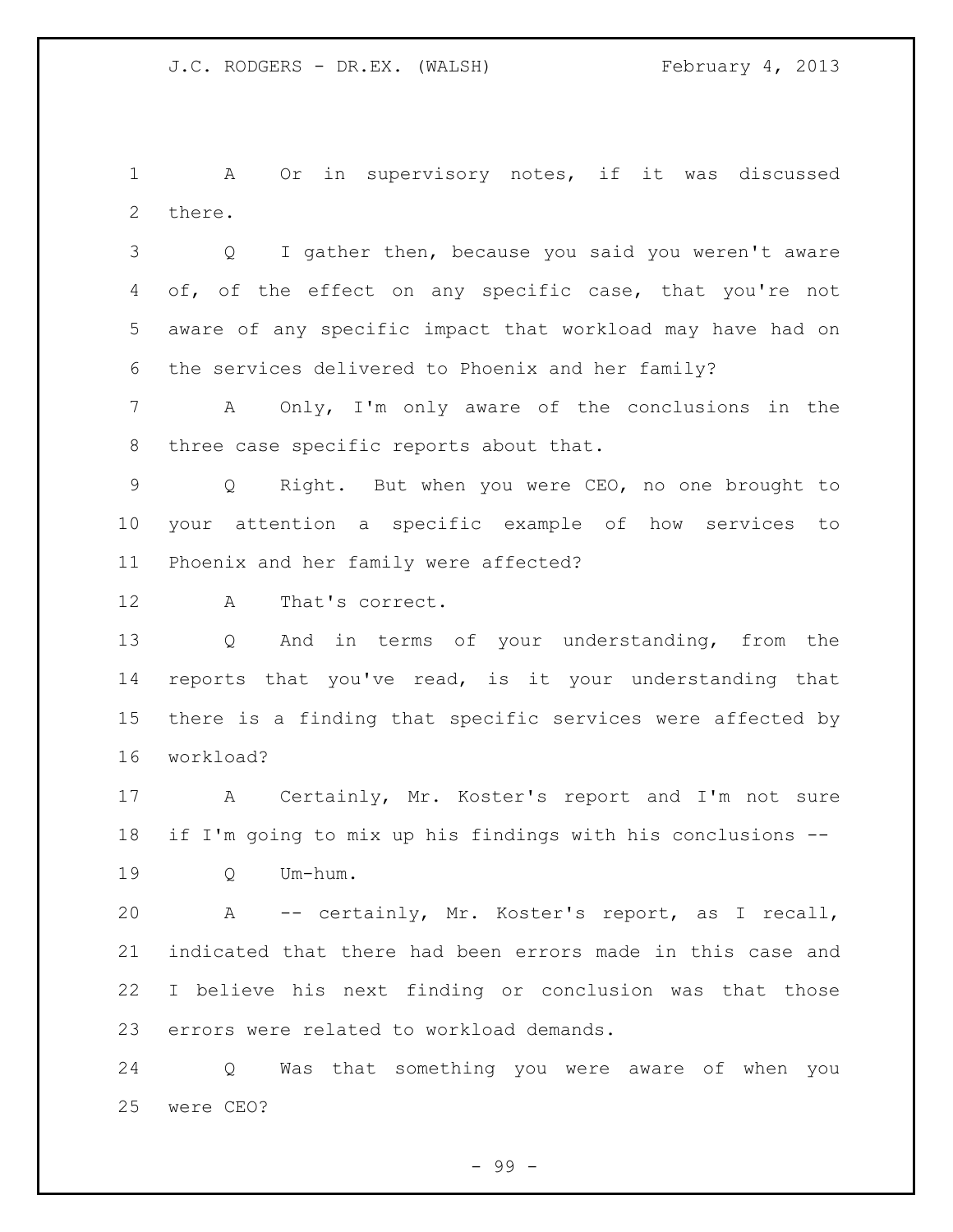A No.

 Q How, how would that have come to your attention? A On an individual case?

Q Yes.

 A The only way that would have come to my attention is if it was raised up through supervisor, to assistant program manager, to program manager, to myself. That didn't happen while I was there.

Q What about systemically?

 A Systemically, we had, at the management table, lots of discussions about workload challenges and the things we might do to address those.

 Q But were you ever made aware that systemically, services were not being delivered, according to best practice, for instance, because of workload demands?

 A The term "best practice" has thrown me off a little bit but --

Q Okay. What's a --

19 A -- I --

Q -- better, what's a better term?

21 A -- I would, I would say no, that, that was never specifically said to me, that we couldn't meet best practice expectations, assuming we knew what those were. Best practices is a bit of a term that, that throws me off a bit.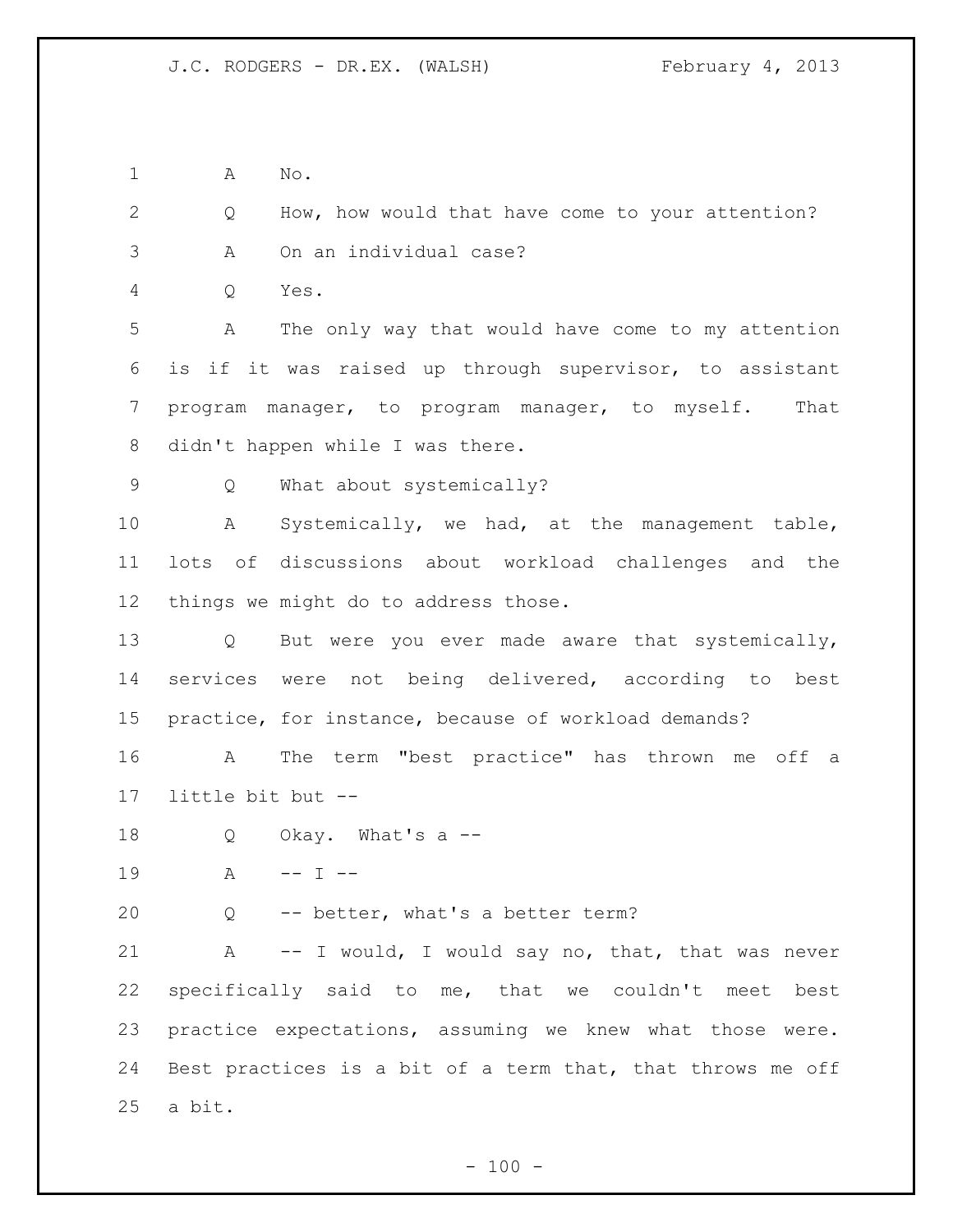Q What's a term that you would prefer to use to describe appropriate delivery of services, in accordance with fulfilling the mandate of the system? A Today I would use the language of service

 delivery that's consistent with the expectations set out in the standards --

Q Okay.

8 A -- would be our minimum expectations.

Q What about in '04 and '05?

 A It would have been service delivery consistent with the legislation, policy and procedures of the agency. And in 2005, when the standards were introduced, that would have become our expectation as the minimum requirements.

 Q Can we use fulfillment of the mandate of the agency as a shorthand?

Yes?

A Yes.

 Q Thank you. During your tenure as CEO, or, or chair of the interim management board, were children ever at risk, due to unmanageable workloads at the agency?

 A It's a bit of a difficult question to answer. Child welfare, for the most part, is a threshold system. So entry into our system is based on the assessment that there was some degree of risk, either present or possible in the future. So there is always risk. And again, the

 $- 101 -$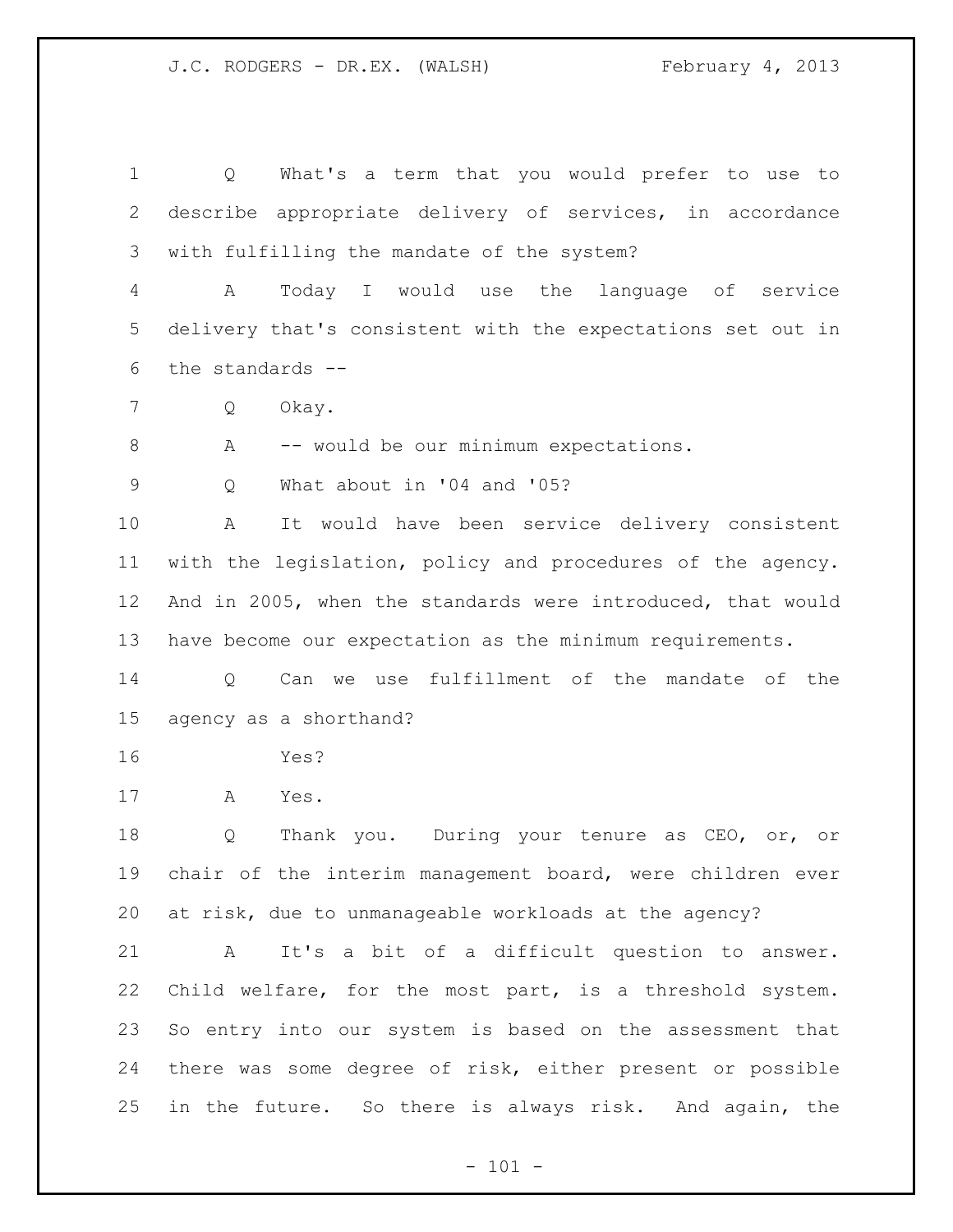way our legislation is worded, it's, it's either present, or the possibility of a child being in need of protection at some point in the future. So whenever there is workload that is requiring workers to prioritize, it means that some cases, where there are kids at risk, aren't going to get immediate attention, because you prioritize those where there's the highest risk.

8 This, for me, emphasizes the critical importance, again, of equipping our staff with the best tools available to make clear and objective decisions about immediate safety, as well as clear and objective and reliable decisions about the potential for future harm to kids. That helps workers prioritize which cases they have to get to first.

 Q But in terms of '04 and '05 then you say that it, it's a system that always involves children who are at risk; did workload put children at an increased level of risk that you were aware of?

19 A I can't say that I was aware of that.

 Q We've heard a, a great deal of evidence about the effect on the staff at the agency, during the period that services were delivered to Phoenix and her family, 2000 to 2005. The effect of the various transitions that the agency, and the system as a whole, went through, between 1999 and 2005. So changes in the organizational structure

 $- 102 -$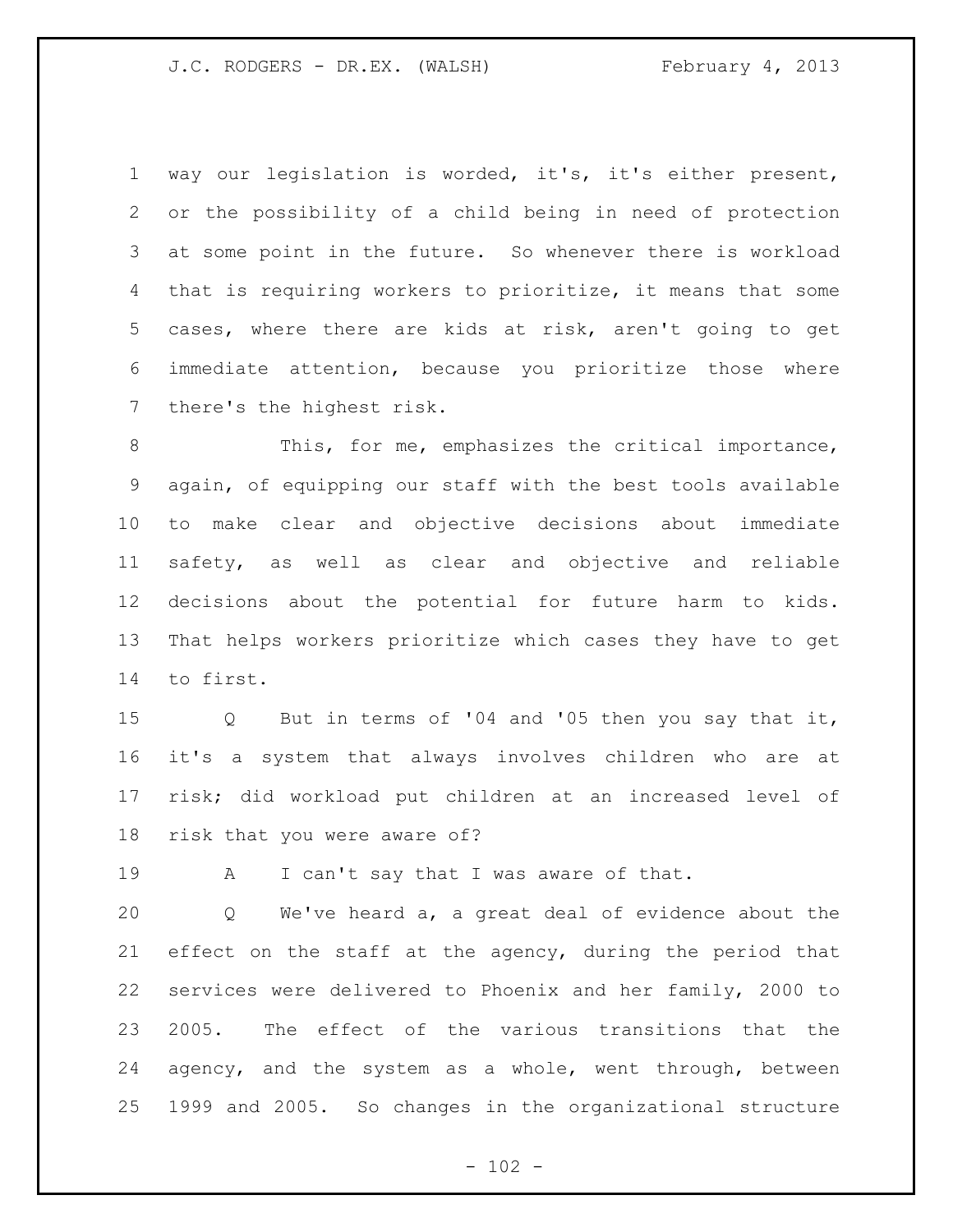of the agency, becoming a branch of government, devolution and that those changes caused stress, anxiety, extra workload pressures and that staff did feel that their work was affected by those pressures. Now that those changes are behind the agency, are you able to say whether staff at the agency are better able to perform their job, or at least able to perform their job without the stress of those factors relating to those changes?

A Could you just ask me that one more time?

 Q So let me put it more succinctly. The changes that staff have testified about that caused them stress, anxiety, pressure, that affected their work, the organizational changes in the program structure, the change to coming into government, the devolution, those, those changes are behind the agency now; right?

A Yes.

 Q So can we expect that, to the extent that workers testified that their work was affected by those changes, that we can see workers who are no longer affected in the, carrying out their services by those changes and the anxiety and pressures those changes carried?

 A Yes. Keeping in mind that no matter what, child welfare is difficult work --

Q Absolutely.

A -- very difficult work for front line staff. I,

 $- 103 -$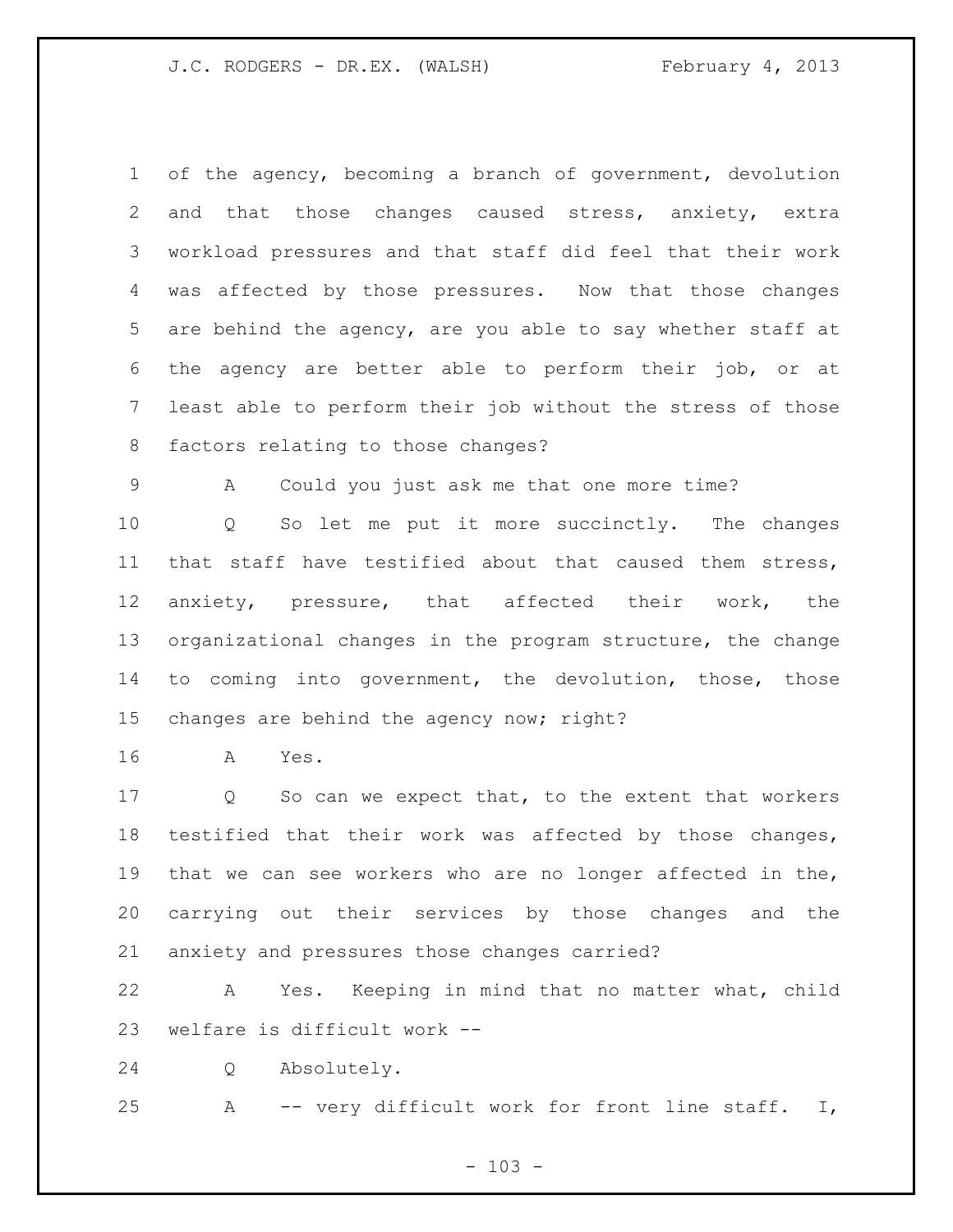I would, I believe that the service system that we have today has seen enormous enhancements in the last five years, not just in terms of the resources that have been made available to our service system, but the tools that are available to our front line staff. We have been able to put considerable new resources into front line positions and we have been able to, within the General Authority, move to what I believe is the leading practice, in terms of a child welfare model and I'm looking forward to being able to talk about that in much more detail in phase 2 of the inquiry, because of how important I believe it is that we made these changes.

 We've also really worked hard with our agencies, over the last four years, to create a different organizational climate, to be much more inclusive and respectful of the opinions of our staff. We've put in place things like a staff engagement standard, where we expect every one of our agencies in the General Authority to have in place processes where staff have the opportunity -- and by staff, I mean front line staff, have the opportunity to influence the decisions that affect them most. We have, in many of our agencies, staff engagement committees. We have, have tried to have annual meetings of all of our staff in our system to collectively plan.

There is a growing body of evidence that suggests

 $- 104 -$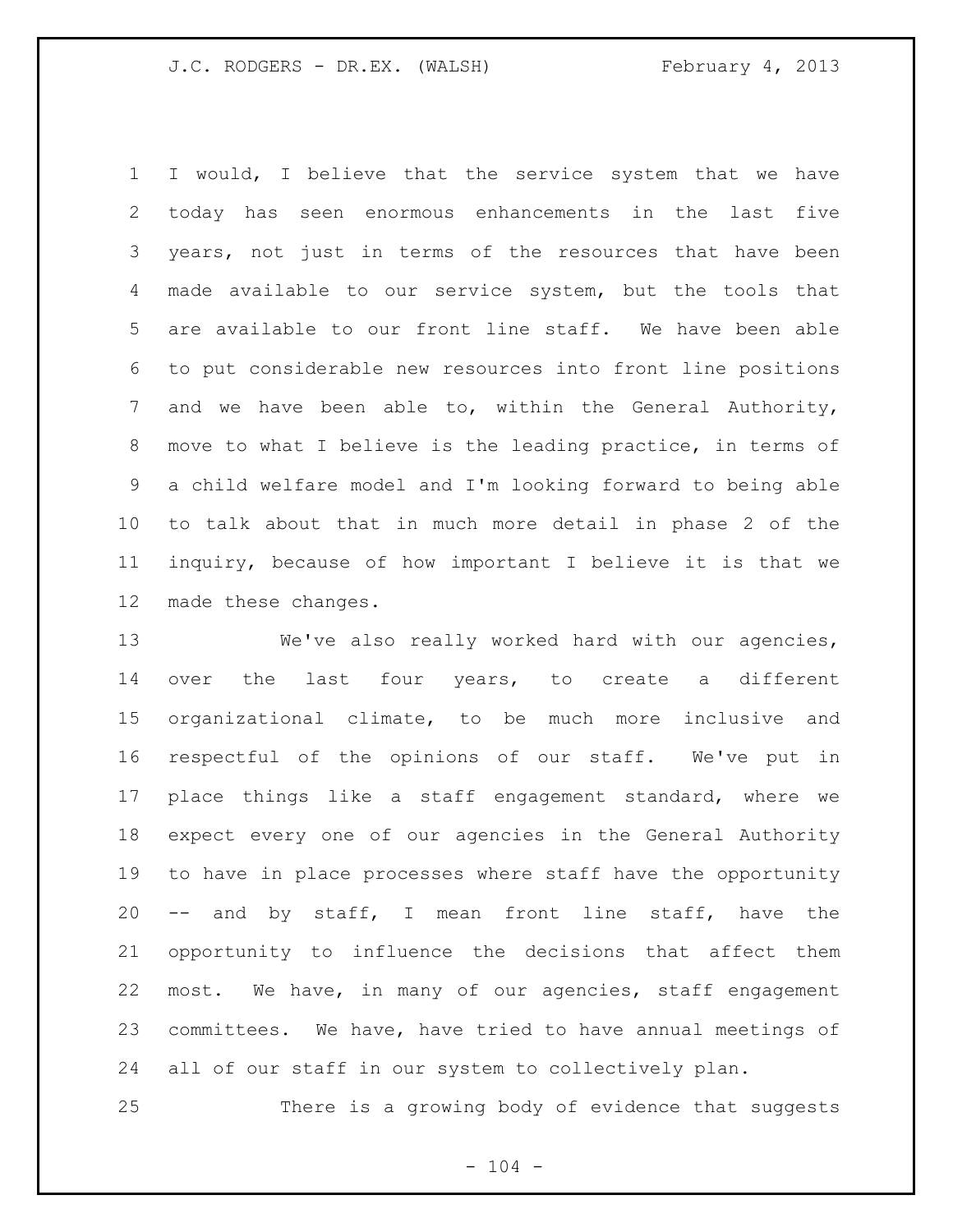that the quality of the organizational environment, particularly in child welfare, is directly related to better outcomes for kids and families. So we have worked very hard in creating a different organizational climate. The single most important indicator of a healthy organizational climate, well established, is the extent to which staff feel engaged with our organizations. That's 8 why we  $--$  Q (Inaudible). A -- pay so much attention to staff engagement and finding ways to be much more inclusive in how we work with staff. Q So just before we break for lunch then, and perhaps this question will be better posed to the, the current CEO of the agency, but during the time that services were delivered to Phoenix and her family, the 17 agency was in a state of change; is that fair? 18 A Absolutely. Q And has it now stabilized? A Yes. MS. WALSH: Okay. Thank you. Mr. Commissioner, I'm going to get into a different area now, so if you want to take the, the lunch

break, that would work.

THE COMMISSIONER: Yes, we'll rise now until two

 $- 105 -$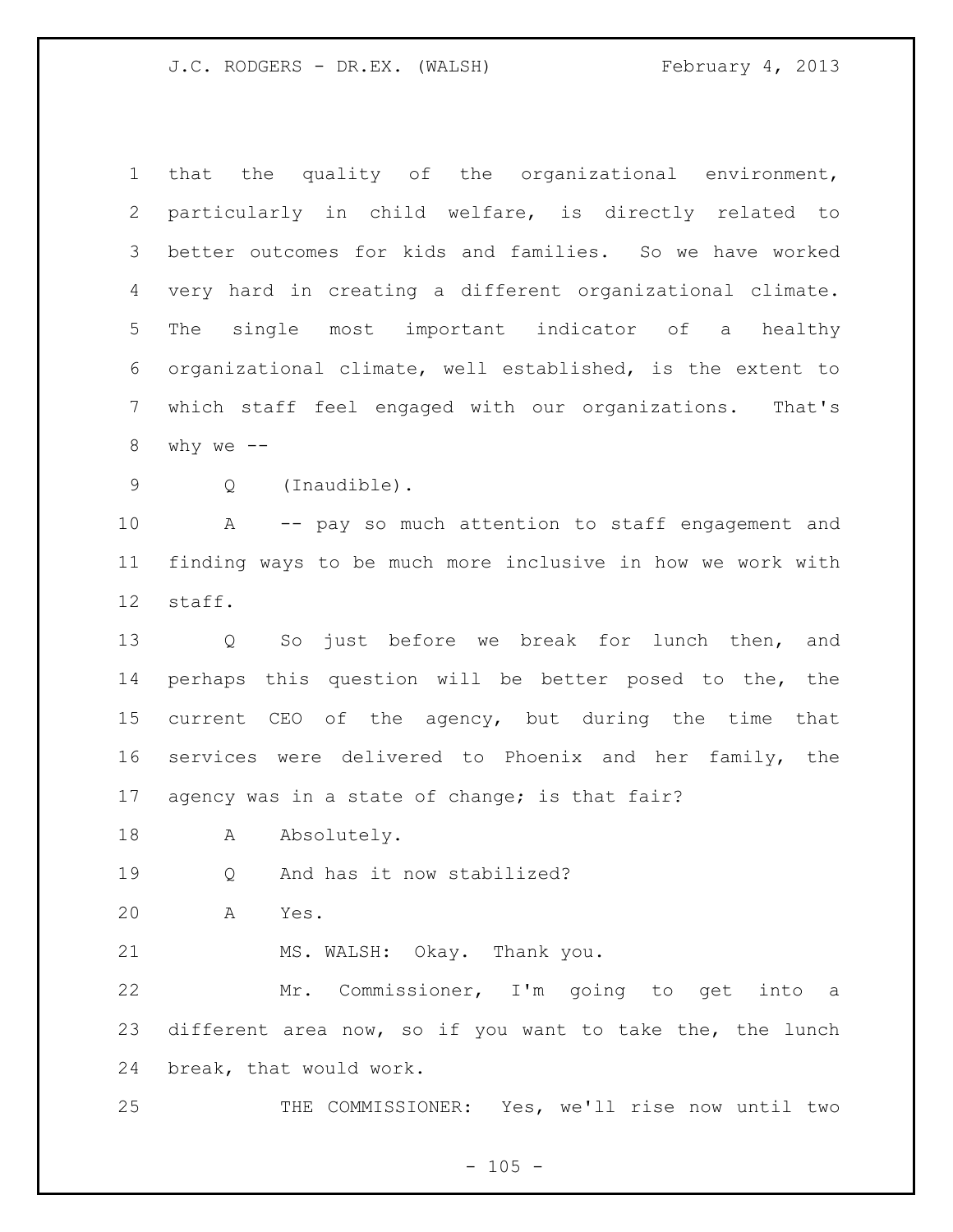o'clock and --

2 MS. WALSH: Thank you. 3 THE COMMISSIONER: -- we'll expect you back, witness. 5 THE WITNESS: I'll be back. 6 THE COMMISSIONER: Thank you. 8 (LUNCHEON RECESS) 10 THE COMMISSIONER: All right, Ms. Walsh, please? BY MS. WALSH: Q Mr. Rodgers, what I'd like to do now is have you walk us through some aspects of basic service delivery. 15 For the period 2000 to 2005 -- now, if you're more comfortable just commenting on 2004/2005, I'm, my comments, or my questions are going to be very general, so I don't know that there's a distinction, but, so, if, if we can start with the premise of between 2000 and 2005 and you can tell me if there's a distinction.

 So for that period, can you walk us through what was supposed to happen once the agency received a referral alleging a potential concern of a child protection nature about a child?

A The first decision that needs to be made is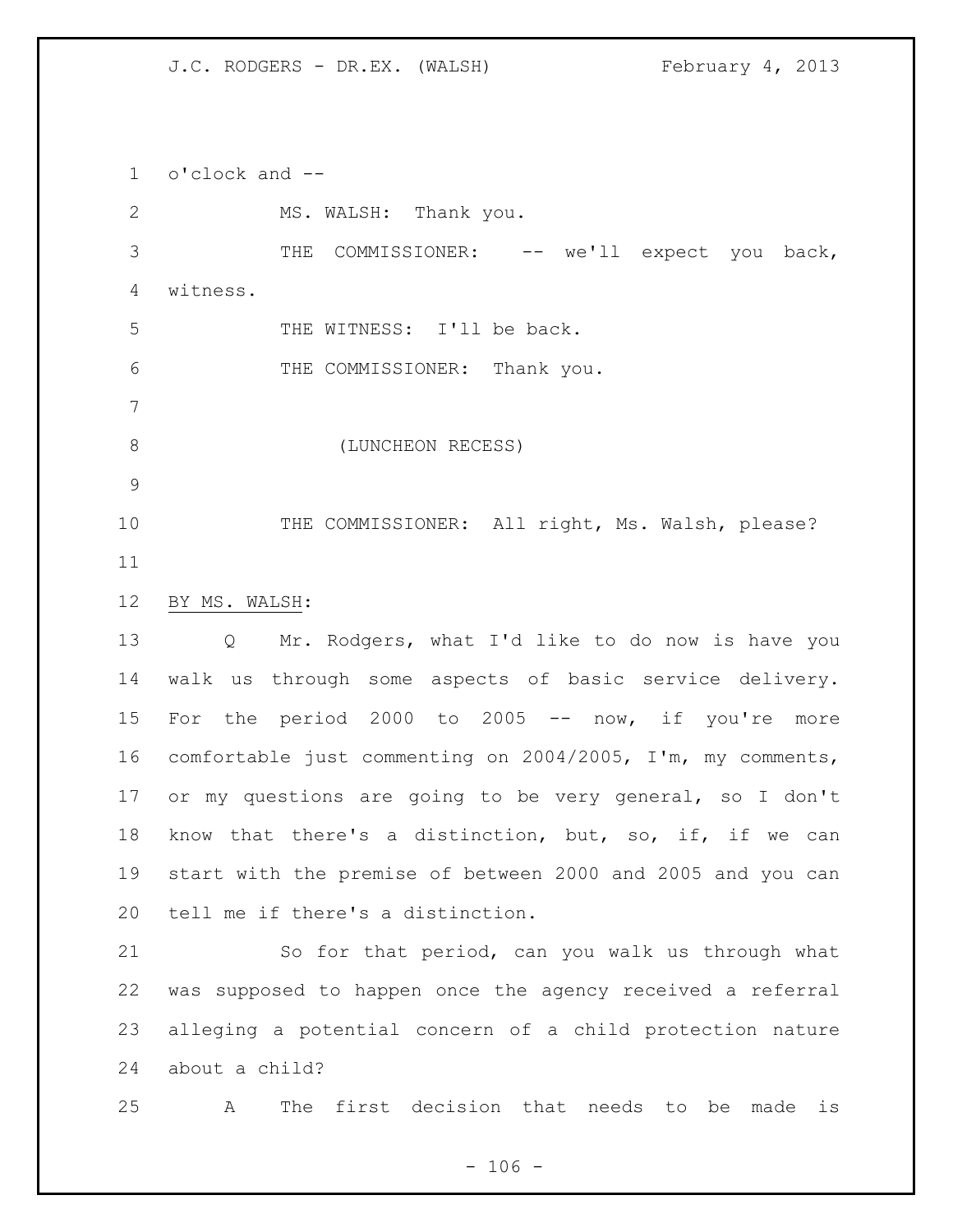whether there is enough information to believe that a child is or may be in need of protection. Or alternatively, if it's not a protection issue, if there's enough information to believe that a family could benefit from some of the support services that the agency can offer. That's the screening decision. It's the very first decision that needs to be made, determining if there's reason for the agency to become involved.

Q All right. And then?

 A Then if, if there is reason for the agency to become involved, the nature of the referral will sort of dictate what the next steps will be. If there are protection concerns, there will need to be a, a judgment made as to what the response time should be, whether it should be an immediate response, if there's concern about harm or imminent danger, or a 48 hour response, or a five day response. And I know that the intake, the manual for the intake service that was in place in 2004/2005 provided some guidance for staff in the factors that they should consider when assigning that response time.

 Once a response time is determined, then there would be a field. And the purpose of the field would be to do an immediate safety assessment. With safety being paramount in our legislation, that's the very first assessment that would need to be done. And the workers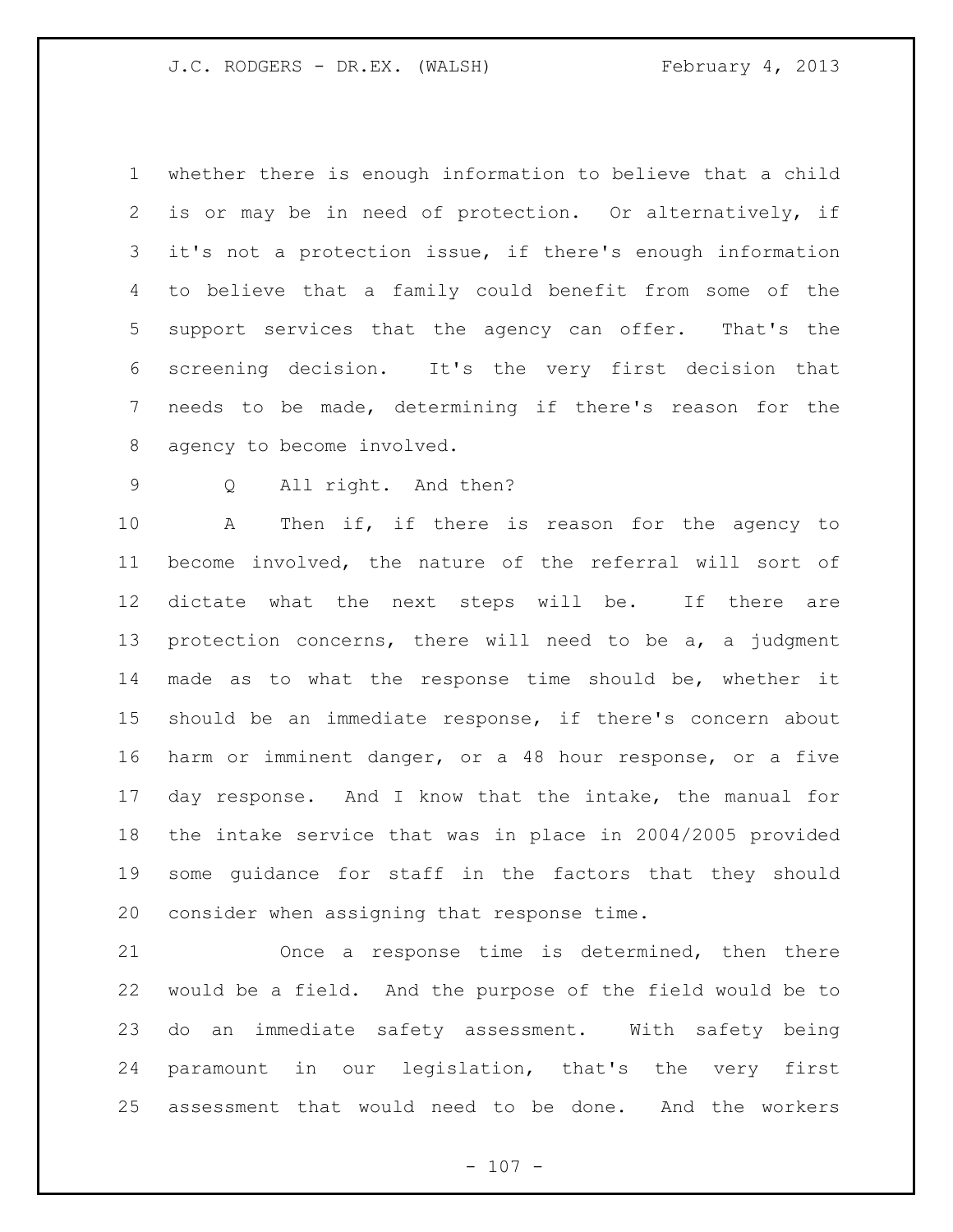would determine whether a child is safe, whether a child can be made safe in the home with supports, or certain actions. Or whether the child unsafe and can't be made safe and needs to be taken into substitute care.

 From that point, the next decision in a case is what is the likelihood -- the next assessment that needs to be done is assessing the likelihood of a child being harmed if they're returned to the family. So that would be what we refer to currently as the risk assessment or the probability, probability of future harm assessment in today's world. But it was the same back then. That would be the next judgment a worker has to make.

 And if there's, if there's a decision made to keep the child-in-care, or there's a decision to return the child with supports, the next decision in the case management process would be to work with the family and the child to identify the family's strengths, the family's weaknesses and to develop a comprehensive case plan and then to put the case plan into, into place and then to monitor the case plan until such time as there's, there's a decision either to seek permanent guardianship, or there's a decision made that the child can be returned and monitored and eventually the case closed.

 So, at a very high level, those are the steps that might be typical in a child welfare case.

 $- 108 -$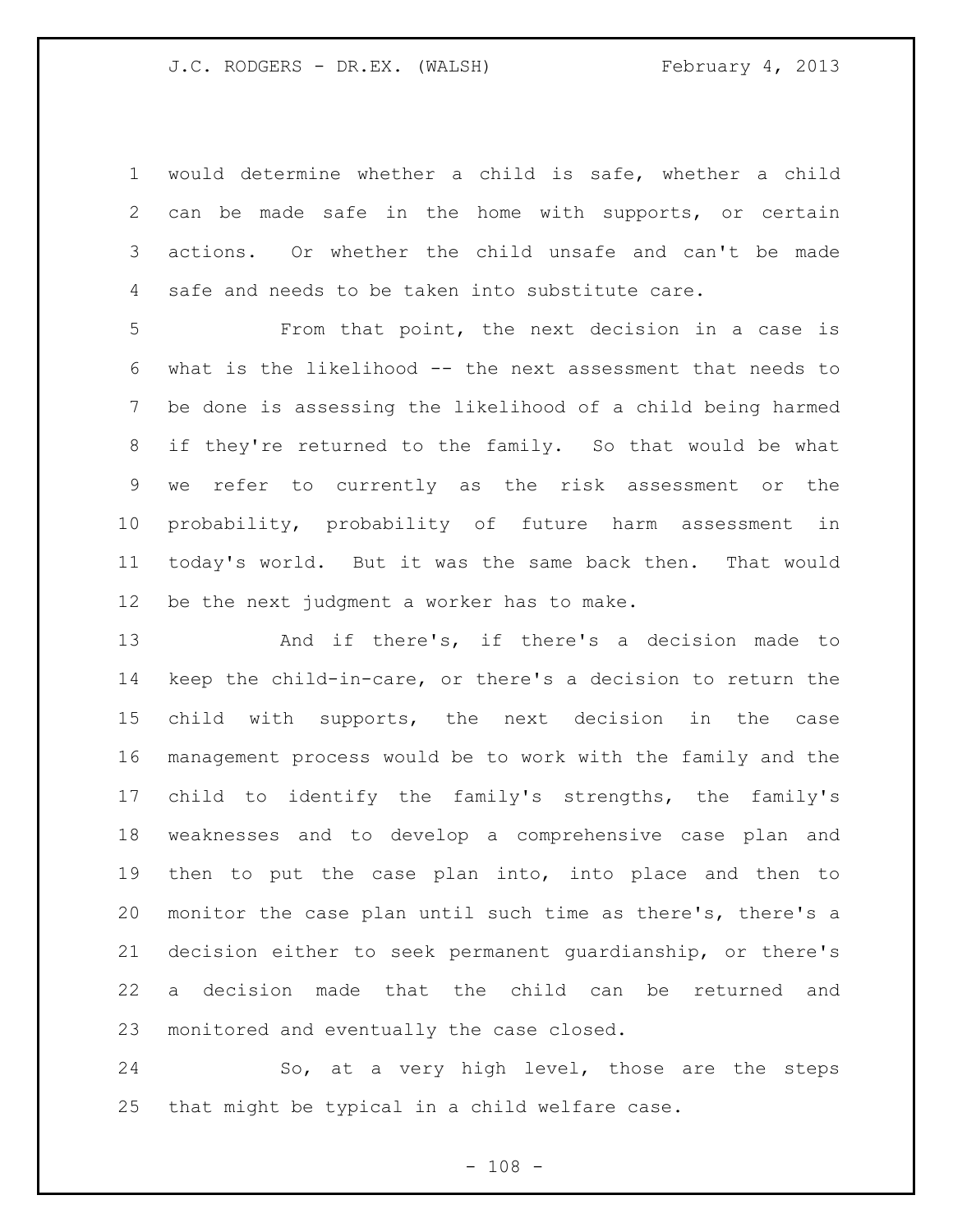Q Okay. Thank you, that's helpful. In carrying out that process, what information was a worker expected to document, with respect to their involvement with a family? A Well, they would have been expected to document certainly through the assessments that they did, they would need to document the reasons for making certain decisions. They would have, should have documented conversations they had with families. They should have taken case notes. At the point of initial referral, there would have been probably some jot notes from someone who took information on the phone. So they needed to document the progress in the case. They need to document the progress towards achieving the case plan goals. And in 2004/05, we would have expected that documentation to be done in accordance with what was the, I may get the name wrong, file recording policy, set out for staff, what information was to be put in which files and how it was to be categorized in different sections of files. And I have a particular recollection of that policy, because I signed it off, I think it was November of 2004.

 Q What were workers expected to review upon receiving an assigned file?

 A I think the worker would have been expected to review any prior history of involvement with the child welfare system, would be the, I think the main information

 $- 109 -$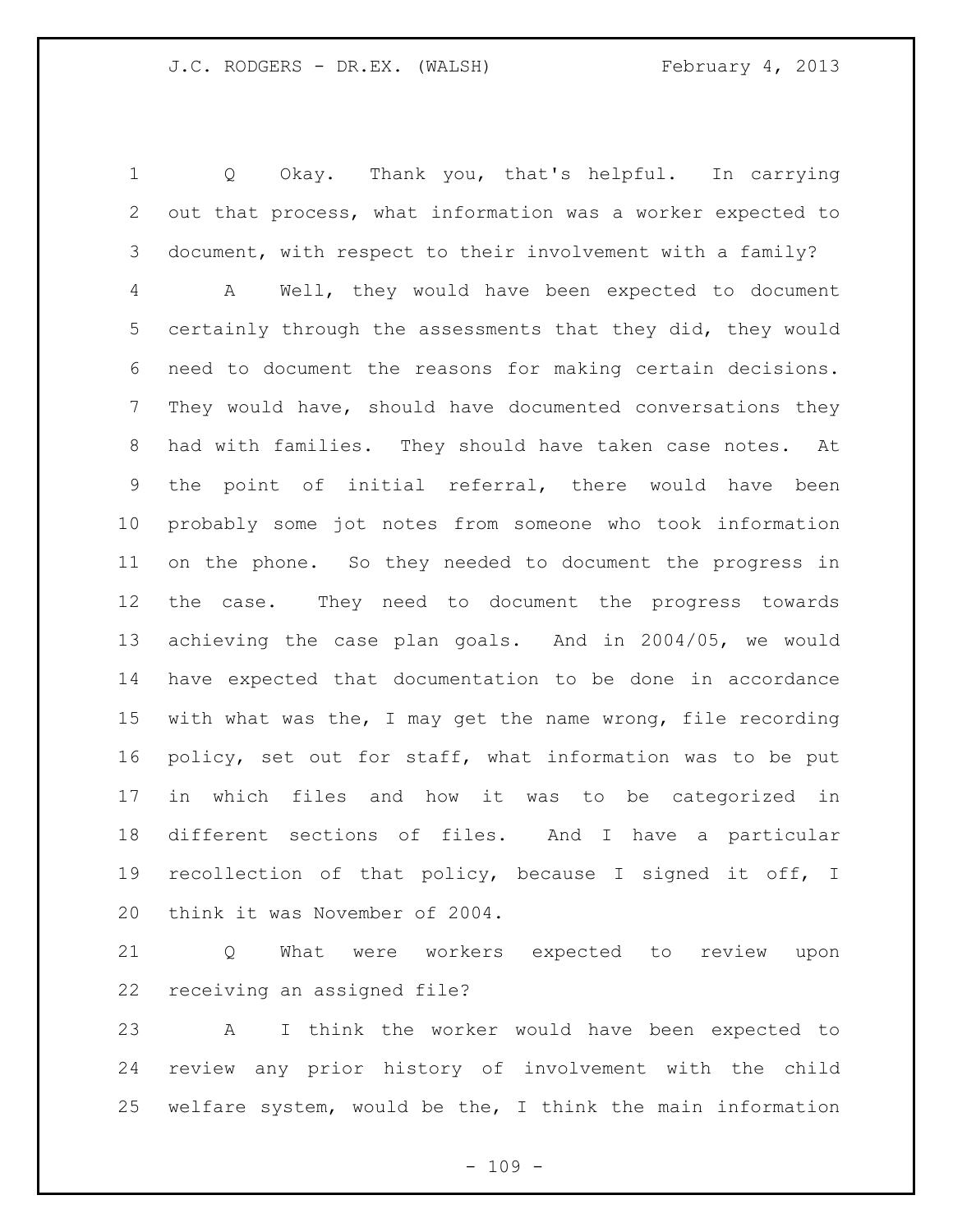they would be looking for, and if there was prior involvement, to get as much information on that prior involvement as possible. Now, the extent to which workers can do that, upon the initial referral is going to depend on the immediacy of that referral. If the circumstances are such that they believe a child is, has been harmed, or in imminent danger, they would respond immediately, take whatever action was necessary and then take the time to review the history later on.

 Q Tell us a little bit about the significance of the history in a file?

 A Well, we know from, we know, from the research, that one of the strongest indicators of future harm for children is past harm and actions or omissions that have resulted in harm to the child. So it's very important to know whether, in the child's current situation, whether there are caregivers who have caused the child to be harmed or need protection previously. It's also important to know the circumstances in any previous involvement, in terms of what has been tried and has worked or hasn't worked with the family. So those are important indicators for getting re-involved with the family, if there had been prior involvement.

 Q And you're familiar with the report that was prepared by Jan Christianson-Wood, the Section 10 report?

 $- 110 -$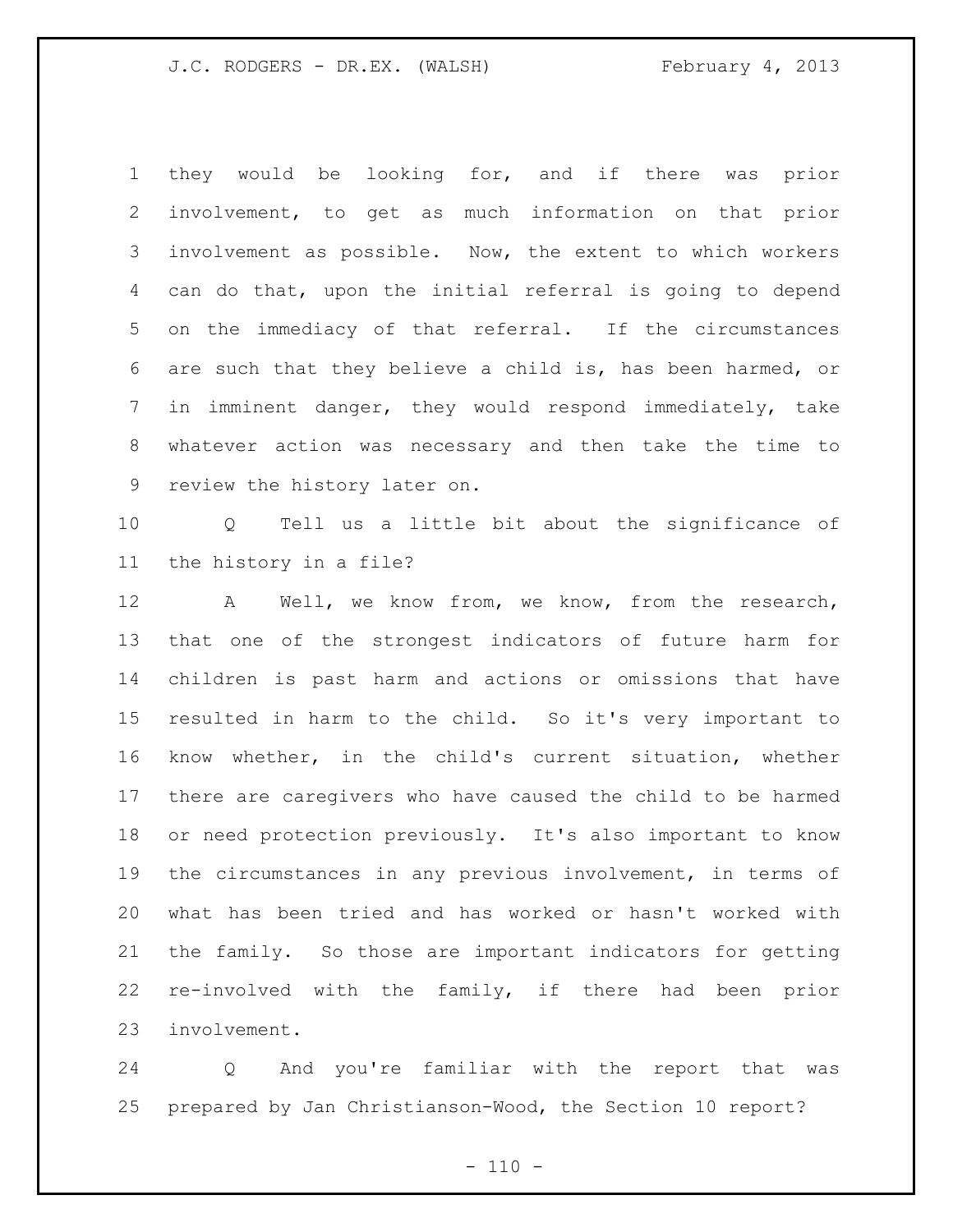1 A I am. 2 Q And you've read it? If we can -- A I have. Q -- pull up page 157 please. Ms. Wood is a, is as colleague of yours? A Yes, she's a, an employee of the General Authority at the present time. MS. WALSH: The page that we've pulled up from her Section 10 report is page 157 of the Section 10 report, Mr. Commissioner. 12 THE COMMISSIONER: Yes. BY MS. WALSH: Q She quotes from an academic, Richard, I'm not sure if it's Gelles, Gelles: **"...** a well-known academic, writer 19 and researcher of family violence, in writing about the circumstances leading to the death of a child left in a dysfunctional home despite earlier indications of concern, noted that workers often make an 'olfactory risk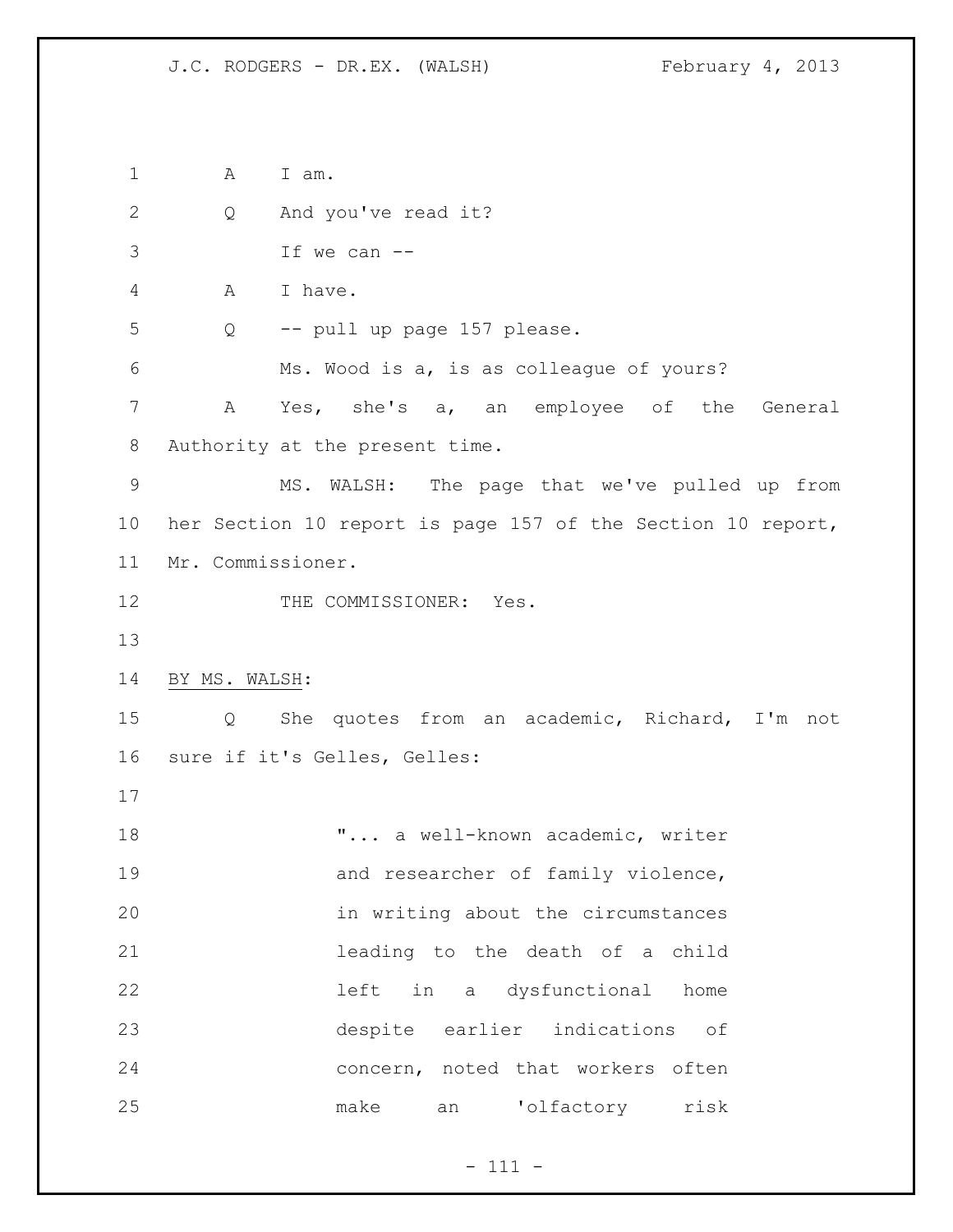assessment' judging clean homes as low risk and dirty homes as high risk." He goes on to state that 'the best possible predictor of future behaviour is past behaviour. The best indicator of risk is how parents have treated 8 their child in the past." So that's something that you would agree with? A Yes. Q And not just -- you, you said whether parents have harmed their child, but not just in terms of harm, but generally their, their actions towards parenting? A Yes, the, the way we describe it today is whether the parents have been able to demonstrate acts of protection over time. Q Okay. Certain actions requires supervisors' authorization? A Yes. Q Which ones? A I'm not sure I can give you a complete list. I know that  $-$  Q Sure. A -- certainly if a child is to be apprehended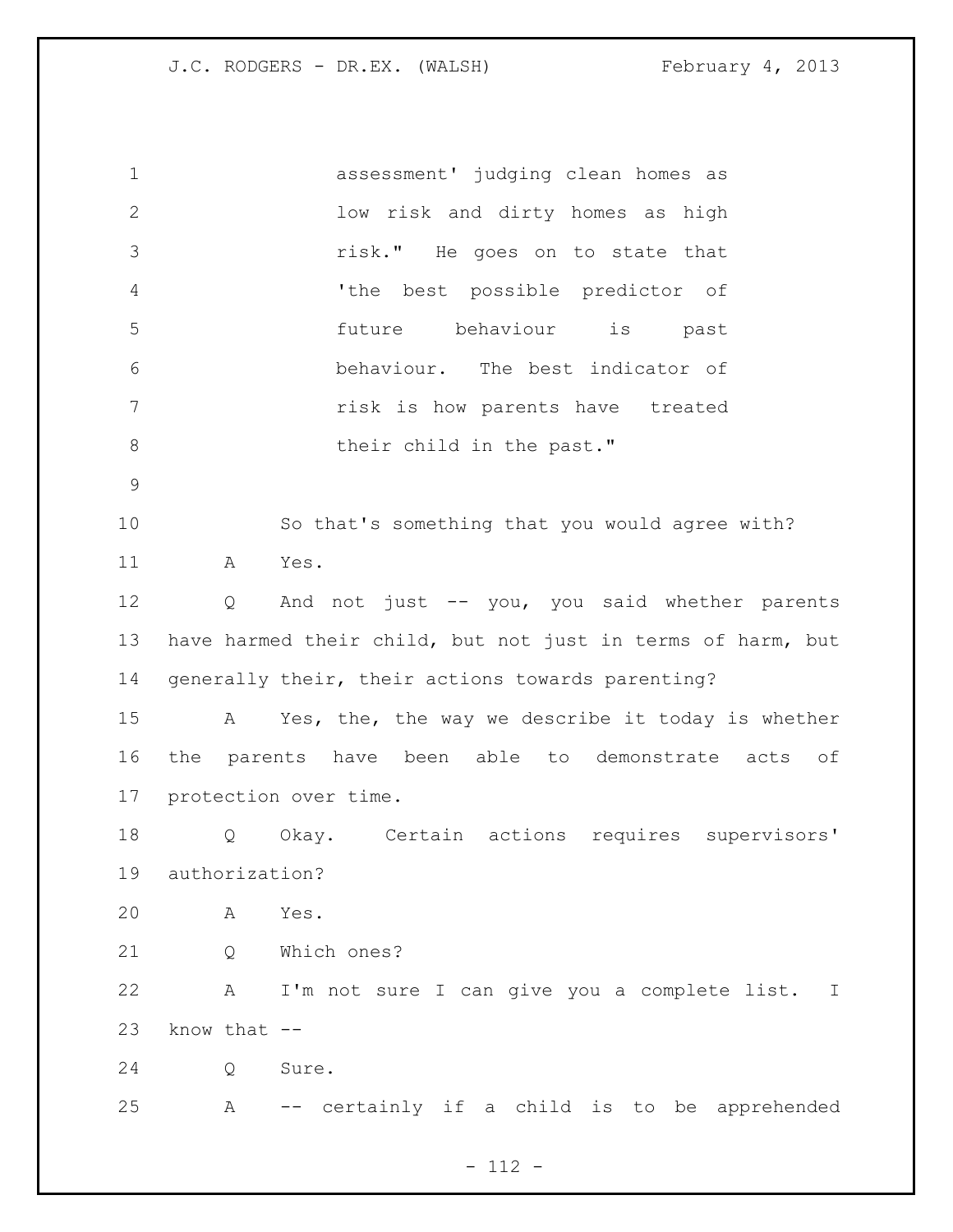requires supervisory approval. I believe supervisors approved case plans and I believe supervisors need to sign off on any case closures.

 Q When the supervisor signs off on a matter, that's based on an independent exercise of judgment on their part? They don't just rubber stamp what a worker shows them?

A Yes.

 Q Right. And what were the criteria for transferring a file from CRU to intake, intake to family services?

 A I'm just trying to recall if there had been any criteria set out in the intake manual. I don't recall a specific list of criteria. My guess -- my best answer is the criteria for referring to intake is a judgment that longer term involvement is required, further investigation is required to determine what actions need to be taken to support the family. And it would be a similar answer to referring it on for family services, that a longer term involvement of the agency is required to, to develop and implement the case plan for the family.

 Q And for a file to transfer from CRU to intake, that would require, that would be the case when further investigation is required to determine whether there are child protection concerns?

A CRU's mandate would be to ensure that there are

- 113 -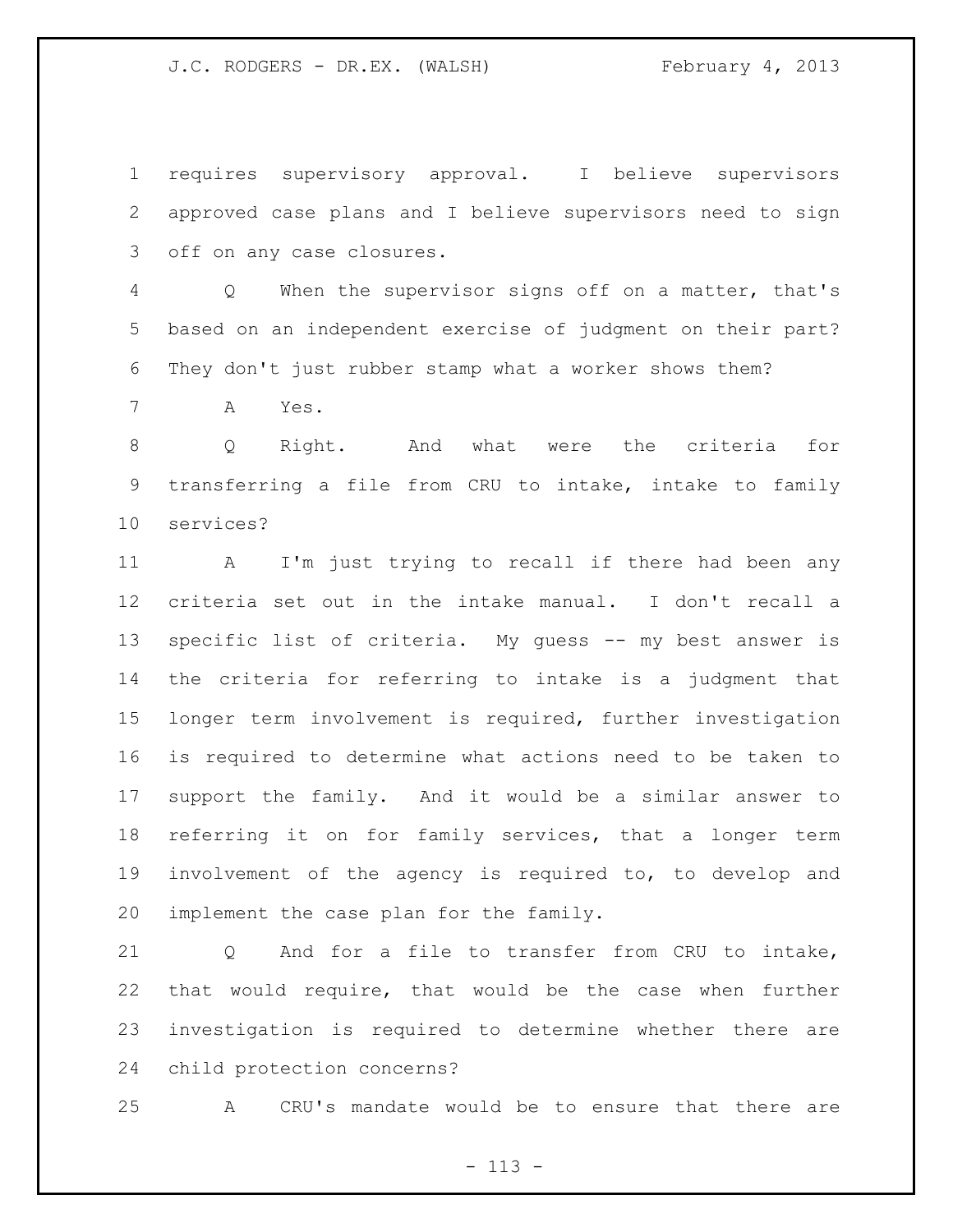| $\mathbf 1$ | no immediate concerns, safety concerns. If there was, they   |
|-------------|--------------------------------------------------------------|
| 2           | would go out and investigate. So it would be to determine    |
| 3           | whether there would be $-$ - after immediate safety has been |
| 4           | ensured, or there's no concerns about immediate safety, it   |
| 5           | would be to, yes, do a further, more thorough investigation  |
| 6           | about whether there are child protection concerns and to     |
| 7           | make recommendations for whether the case should continue    |
| 8           | to be open and if so, should it be referred to family        |
| 9           | services for longer term supports?                           |
| 10          | What were the criteria for closing a file?<br>Q              |
| 11          | I lost my clock. Can I --<br>А                               |
| 12          | Lost $--$<br>Q                                               |
| 13          | -- just move that over?<br>A                                 |
| 14          | -- what have you lost?<br>Q                                  |
| 15          | My clock.<br>Α                                               |
| 16          | MS. WALSH: Ah.                                               |
| 17          | THE COMMISSIONER: Oh, you're, you're not worried             |
| 18          | about speaking too long, are you?                            |
| 19          | THE WITNESS: I am, I am, I don't want to go on               |
| 20          | and on.                                                      |
| 21          | THE COMMISSIONER: I think you're doing just                  |
| 22          | fine.                                                        |
| 23          | MS. WALSH: There, there's no limit.                          |
| 24          | THE WITNESS: Sorry, you had a question about                 |
| 25          | closure?                                                     |

- 114 -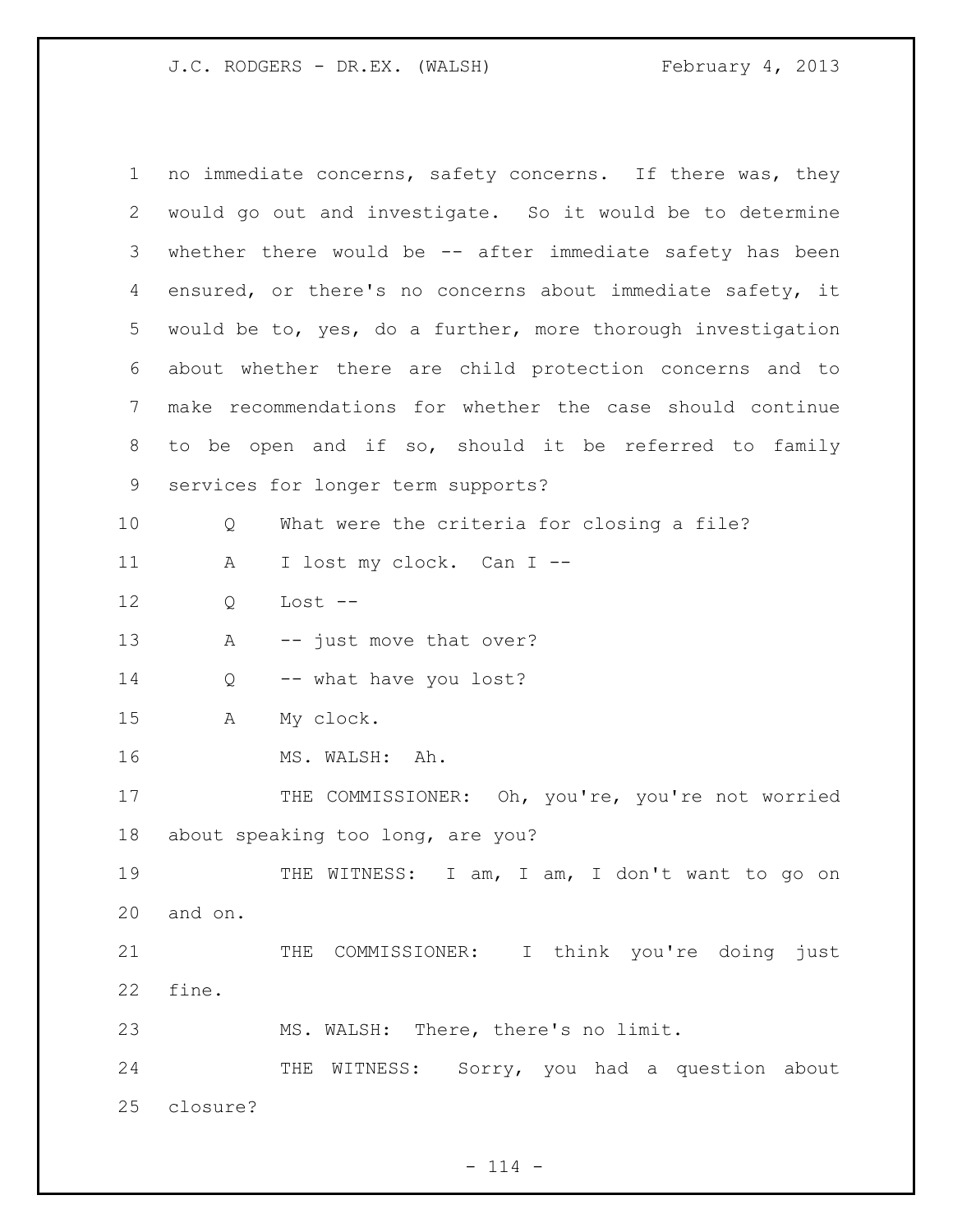1 MS. WALSH: Yes. 2 THE WITNESS: At a, at a, a high level, my response would be if there are no longer concerns that the child will be harmed either currently, or in the future. BY MS. WALSH: Q Now, is it fair to say that when the agency conducts a child protection investigation, its goal is to determine whether there are any child protection concerns regarding the child who is the subject of the referral? A Yes, as -- and I would suggest, as well as any other children in the family. Q Okay. And as part of carrying out a child protection investigation, the agency needs to assess the child, in terms of her safety and wellbeing? A Yes. Q And would you agree that such an assessment generally involves more than just laying eyes on the child? A Yes. Q It would involve some interaction with the child? A Yes. Q Some observation, to gain a sense of, for instance, the child's developmental status?

 $- 115 -$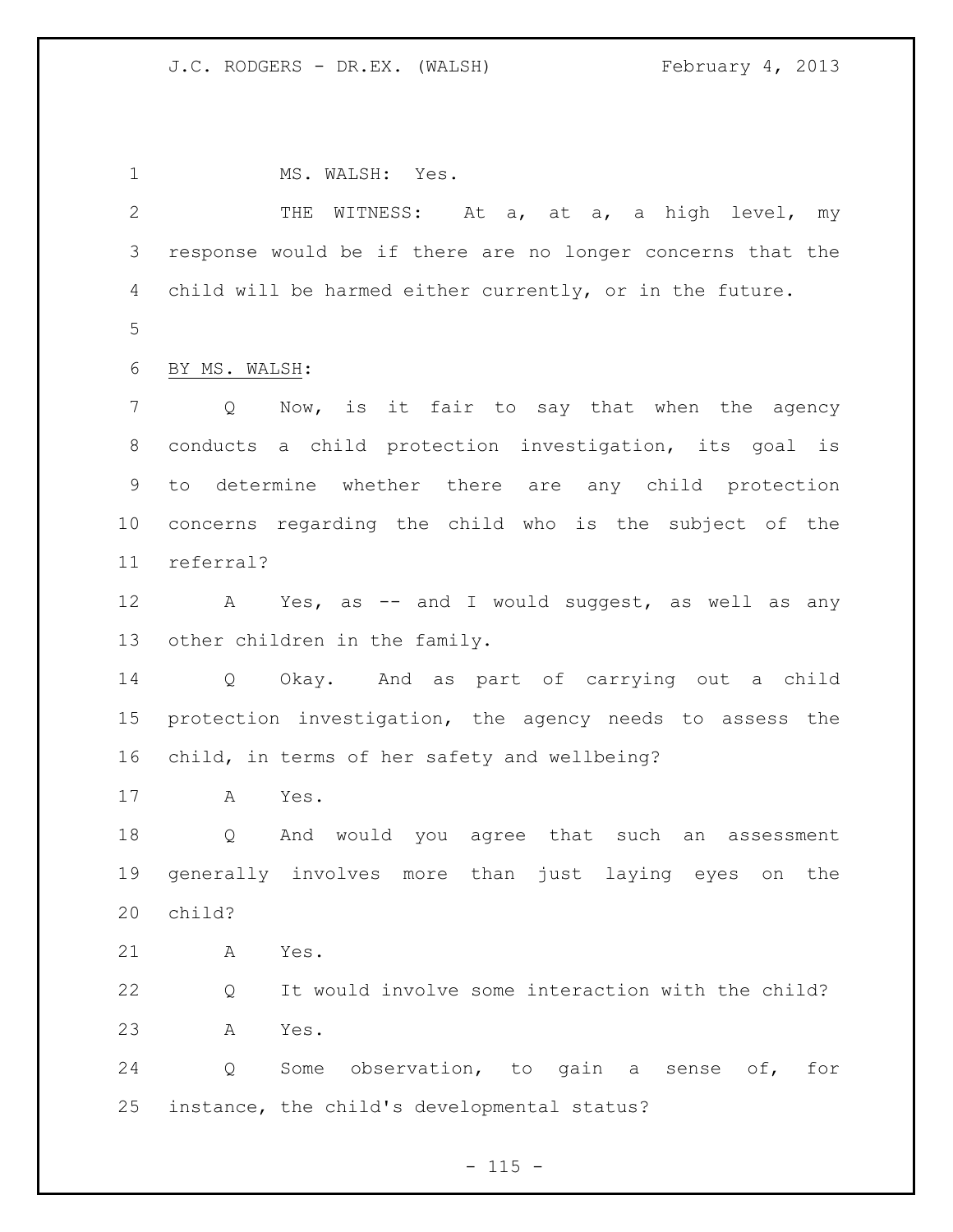A Yes, as well as observations of the parent-child interactions.

 Q Now, at this point in the inquiry, we've come to the end of the services that were delivered to Phoenix and her family. Because of your, your background and your experience, I'm going to ask you some questions about certain aspects of the service delivery that I think the Commissioner would benefit in hearing from you about, in terms of, of your understanding of those aspects of service delivery.

 The first area is information about Phoenix in the child protection files. In this case, we heard evidence that Phoenix received services for a period which started with her birth and covered most of her life. The agency had a file open in every year of her life. Protection files relating to her parents were opened seven times during her life and those openings were prompted by referrals from hospital, social workers, EIA workers and community members.

 When we look at the file recordings for those seven openings, there is almost no information about Phoenix herself. The information that we have about Phoenix is contained in her child-in-care file that was opened in 2003 for three months and there is one comment from a 2004 closing summary, based on one visit, that

 $- 116 -$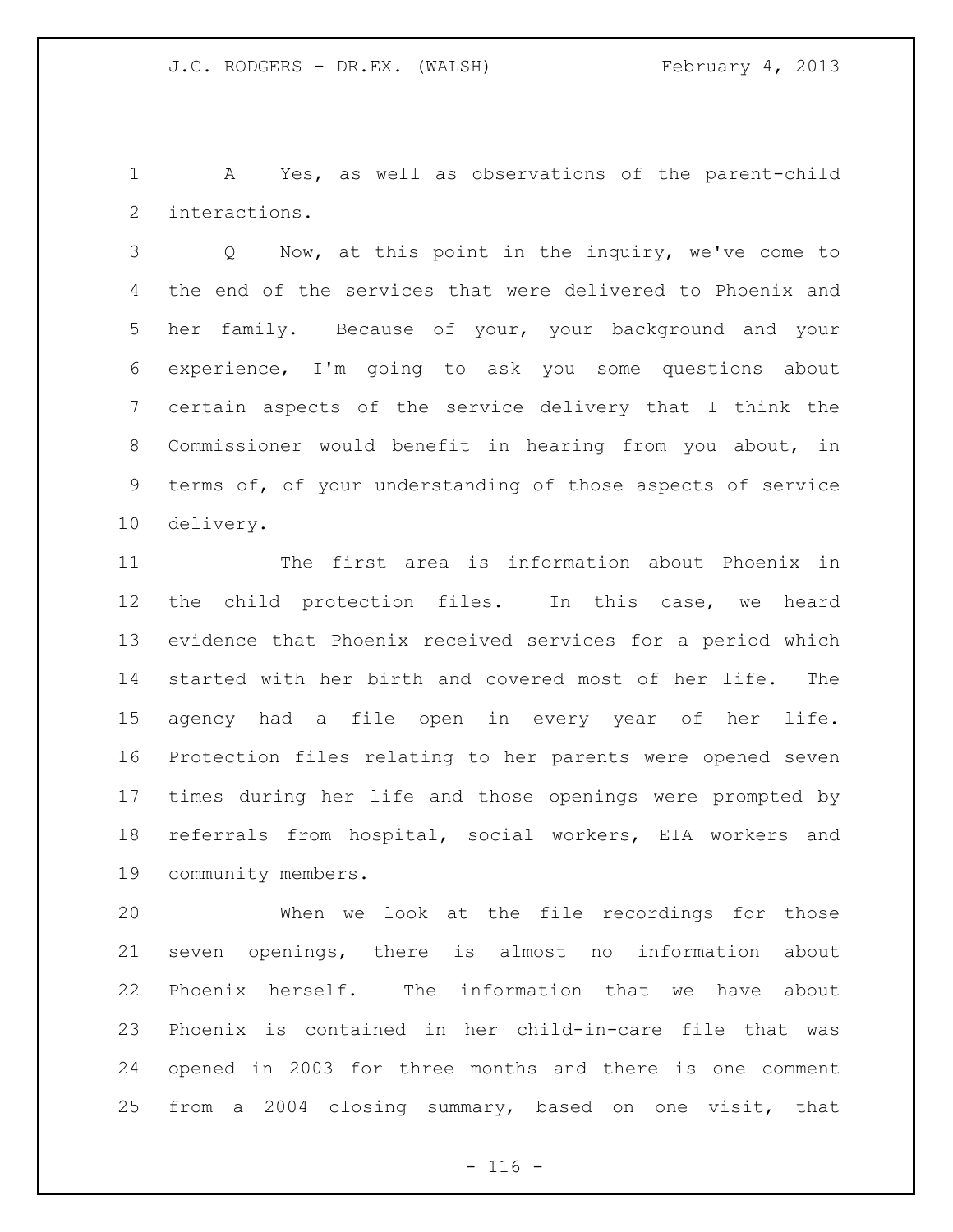Phoenix appeared healthy and well cared for. But virtually no other information about Phoenix in the protection files from those seven openings. So here's my question, can you explain how the agency was able to make any determination as to Phoenix's safety and wellbeing, in the absence of information about Phoenix herself?

 A It would be difficult for me to offer an explanation. I've, I've never read the case files. I have not done any sort of detailed interviews with the staff who worked on the file. The knowledge that I have of the case comes from my review of the three case specific reports. And my opinions about the work that was done are based on those reports.

 Ms. Christianson-Wood's report, in particular, is critical of the services the agency provided, for the reasons that you just cited. She writes, at length, in her report, about the absence of file information on Phoenix. She writes, at length, on the absence of information related to formal assessments, as does Mr. Koster, as did Ms. Warren observe in her report. And Ms. Christianson- Wood also goes on to write, at length, about the absence of information in any of the files related to the parent-child interactions, both with Ms. Kematch and Mr. Sinclair. And Ms. Christianson-Wood uses strong language to describe what she feels is an absence of such information and she goes to

- 117 -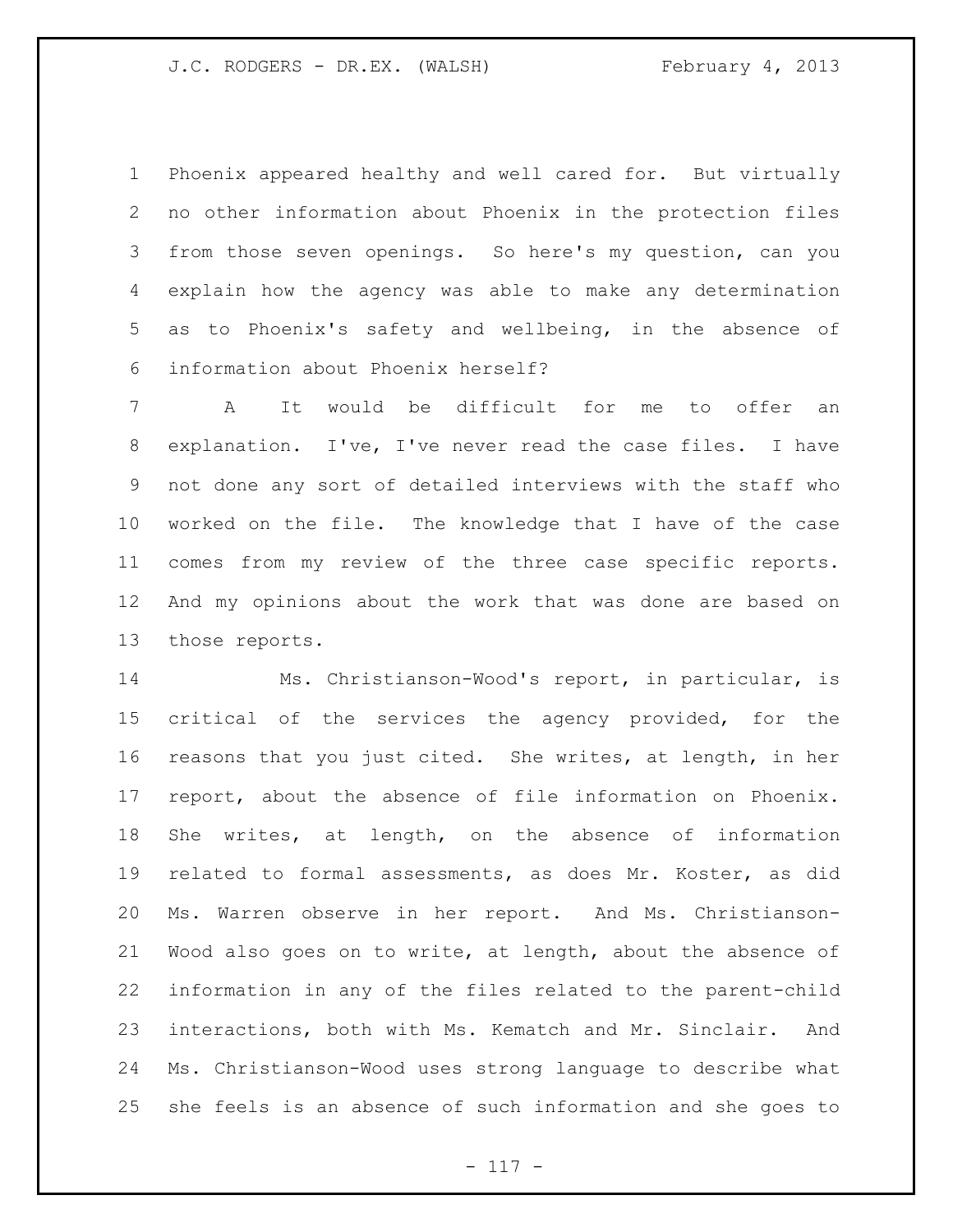the point where she describes Phoenix as invisible in this file.

 The other reports don't go on as much in these areas as did the one report, but the other reports were also critical of the agency's lack of recording for certain time periods. I do note that the three reports were complimentary, in terms of the services provided, I think, on the first two openings and closing of the file, in terms of also saying that the documentation was exemplary. So it's for certain periods of time.

 I have no reason to question the findings in those reports. So I would agree with your comments, based on my knowledge of the reports, that the recording was deficient in these files, about Phoenix and about the parent-child interactions.

 Q And beyond the recording, not necessarily just the recording, but also the lack of assessment itself, because you would expect, if an assessment were done, it would be documented?

 A Yes, the reports are quite critical, for certain periods, about what they describe as lack of formalized assessments.

 Q So then the next area that I want to touch on is continuity of service and consistency of service delivery. In reviewing the evidence, it appears that, within the

- 118 -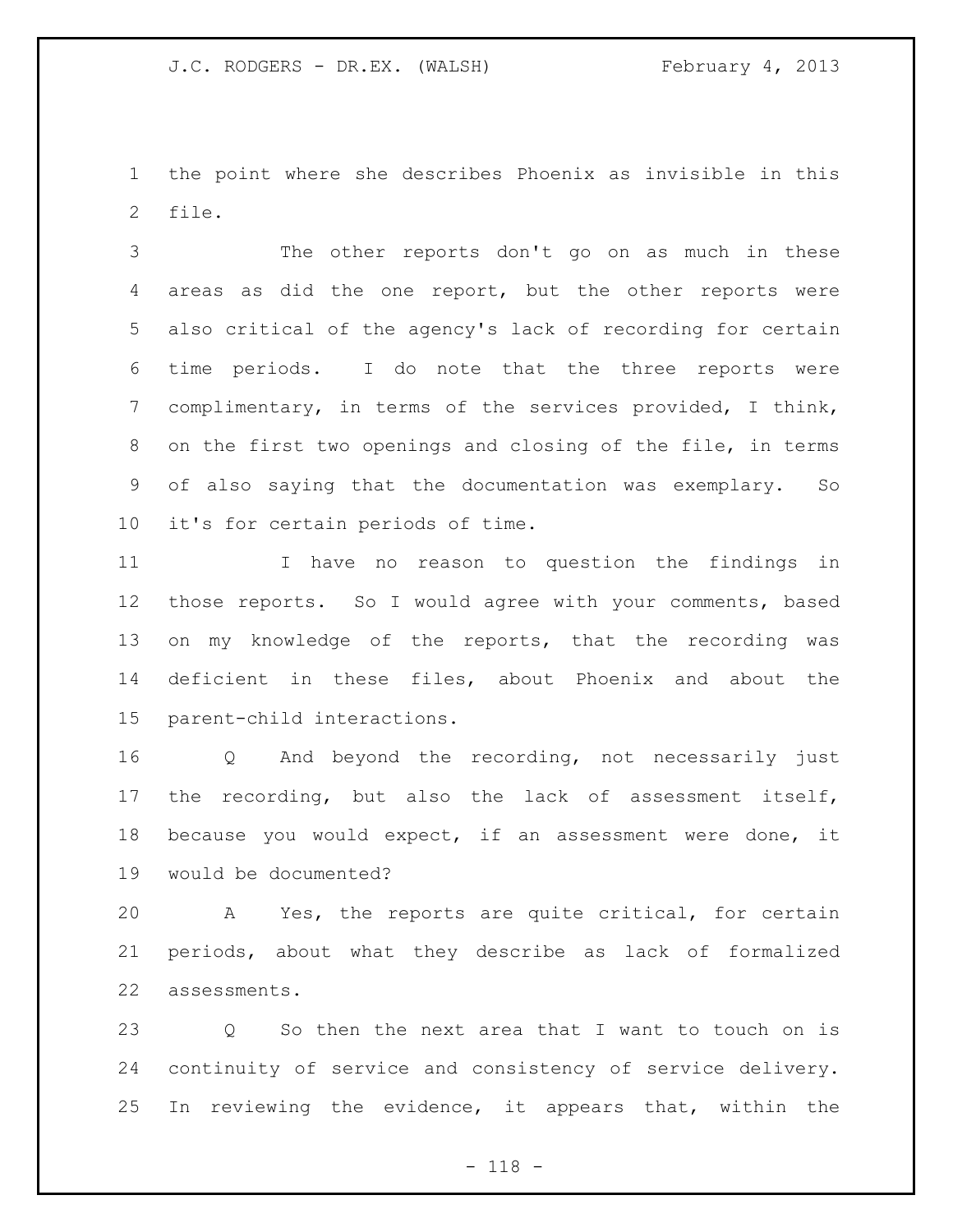agency, there as no one individual who had, who was responsible for oversight, for the manner in which services were delivered to Phoenix and her family; would you agree with that?

A I'm not sure what you mean by that.

 Q There is no single staff person who was charged with overseeing the services that Phoenix and her family received?

 A When the file was at family services, which it was, I believe, a couple of times, there would have been an assigned case manager and a supervisor, who would have had that responsibility. Maybe not so much when it was at intake --

Q Right.

 A -- but I believe, when it was at family services, there would have been an assigned case manager. And I know that the case manager changed a couple of times in the April 2000 to March 2002 time period, but at any given time, there would have been a single social worker assigned who had responsibility for the case.

 Q But in terms of the, the period of time in which Phoenix received services, from the time she was born, until 2005, there was no one individual who was responsible for overseeing what happened with Phoenix and her family?

A For that entire time period?

 $- 119 -$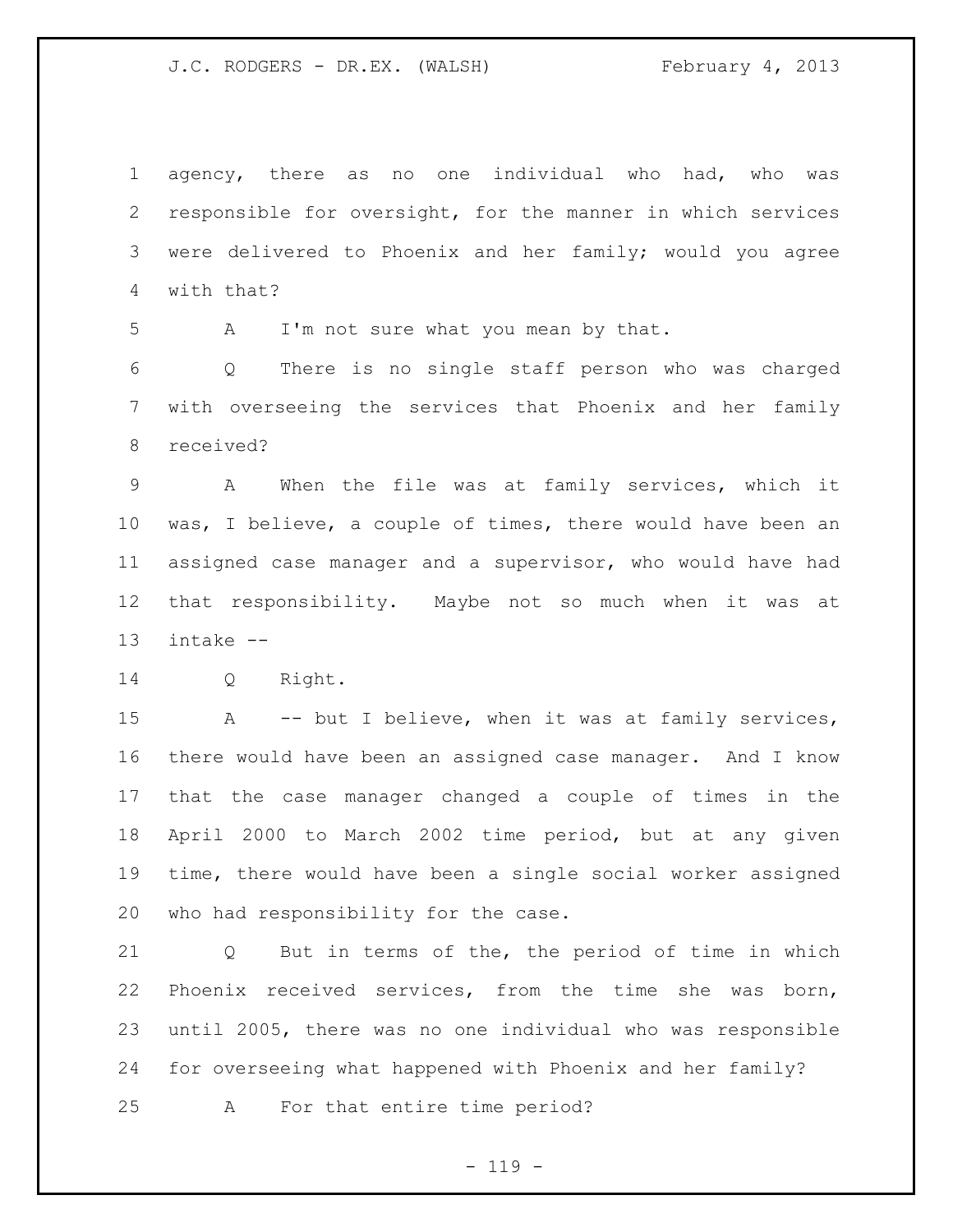Q Yes.

2 A That's correct.

 Q We saw that many different workers touched the file; you'll, you'll agree with that?

A Yes.

 Q And for the most part, each worker, we've heard, was involved with the family for a discrete period of time only?

A Yes.

 Q They did not speak to staff who worked with the family before or after their involvement?

A I don't know that.

13 Q Fine. That is the evidence that we've heard; does that seem typical to you?

 A That's a judgment call. I, I think that good, good practice would be that if there was a prior worker involved with the family, if the current worker has time, in addition to reading the historical records, it would be helpful to have a conversation with any previous worker who may have worked with the family. Conversations can give you much more information than what you can just get from reading the documents.

 Q There was one -- just to be clear, there as one piece of evidence where one worker spoke to a previous supervisor, but that, so far as I can recall, is the only

 $- 120 -$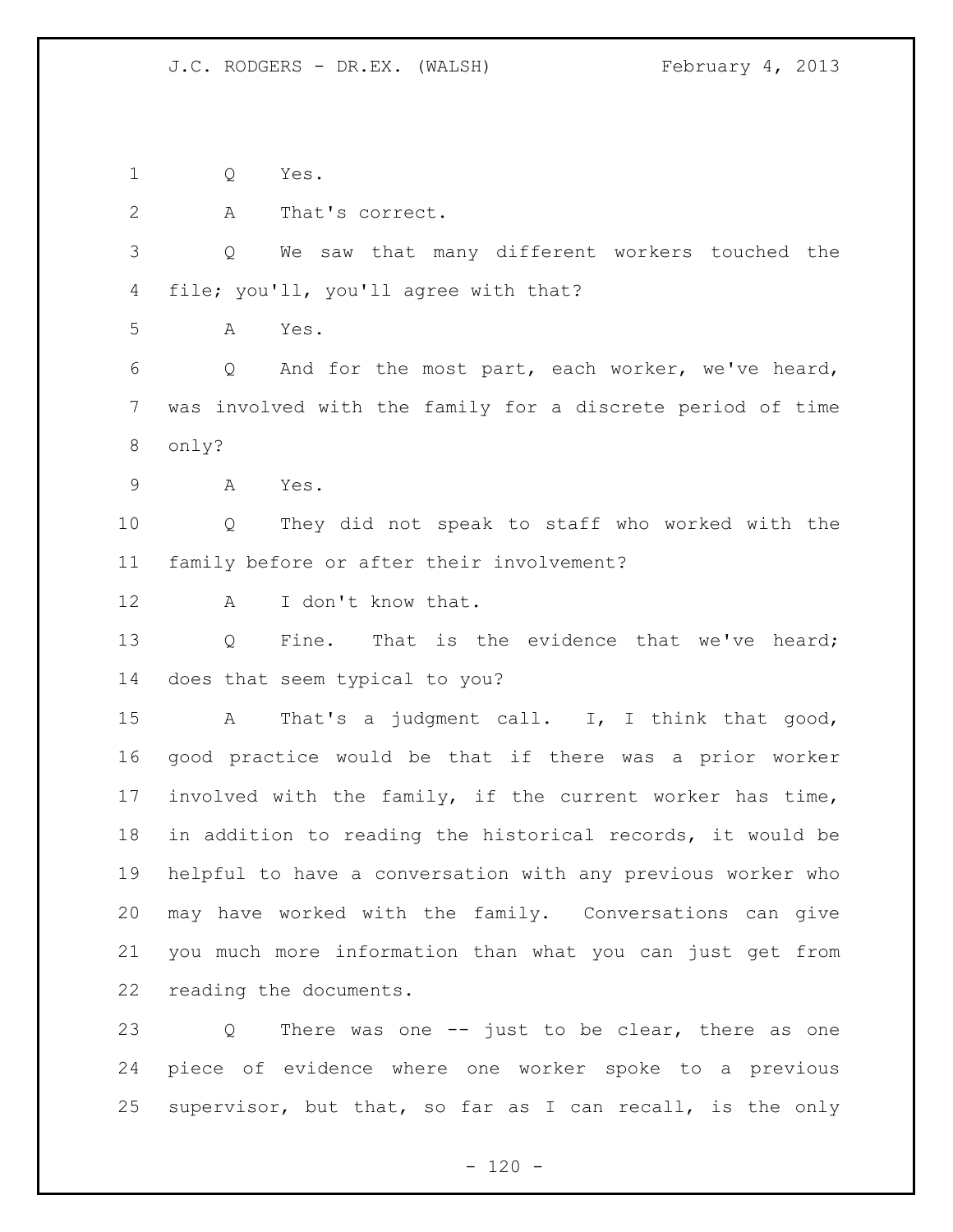time that we heard workers speaking with other workers in that way.

 Whose responsibility is it, or was it, at any given point in the service delivery, from 2000 to 2005, to Phoenix, to know, or to be aware of and take into consideration the number of times that the file had been opened?

A I think --

 THE COMMISSIONER: Just a, just a moment, I'm just not sure what that question was. Just repeat it?

 MS. WALSH: At any given time, during the period in which services were delivered to Phoenix and her family --

14 THE COMMISSIONER: Yes?

## BY MS. WALSH:

 Q -- whose responsibility was it to know, take into consideration and be aware of and consider the fact that the file had been opened on multiple occasions?

 A I would expect that each time the case was opened, it would have been assigned to a particular worker and at that point in time, it would be that worker's responsibility to look into the history of the file, to ascertain how many times it had been opened in the past. If the, while the case stays open, again, if it gets passed

- 121 -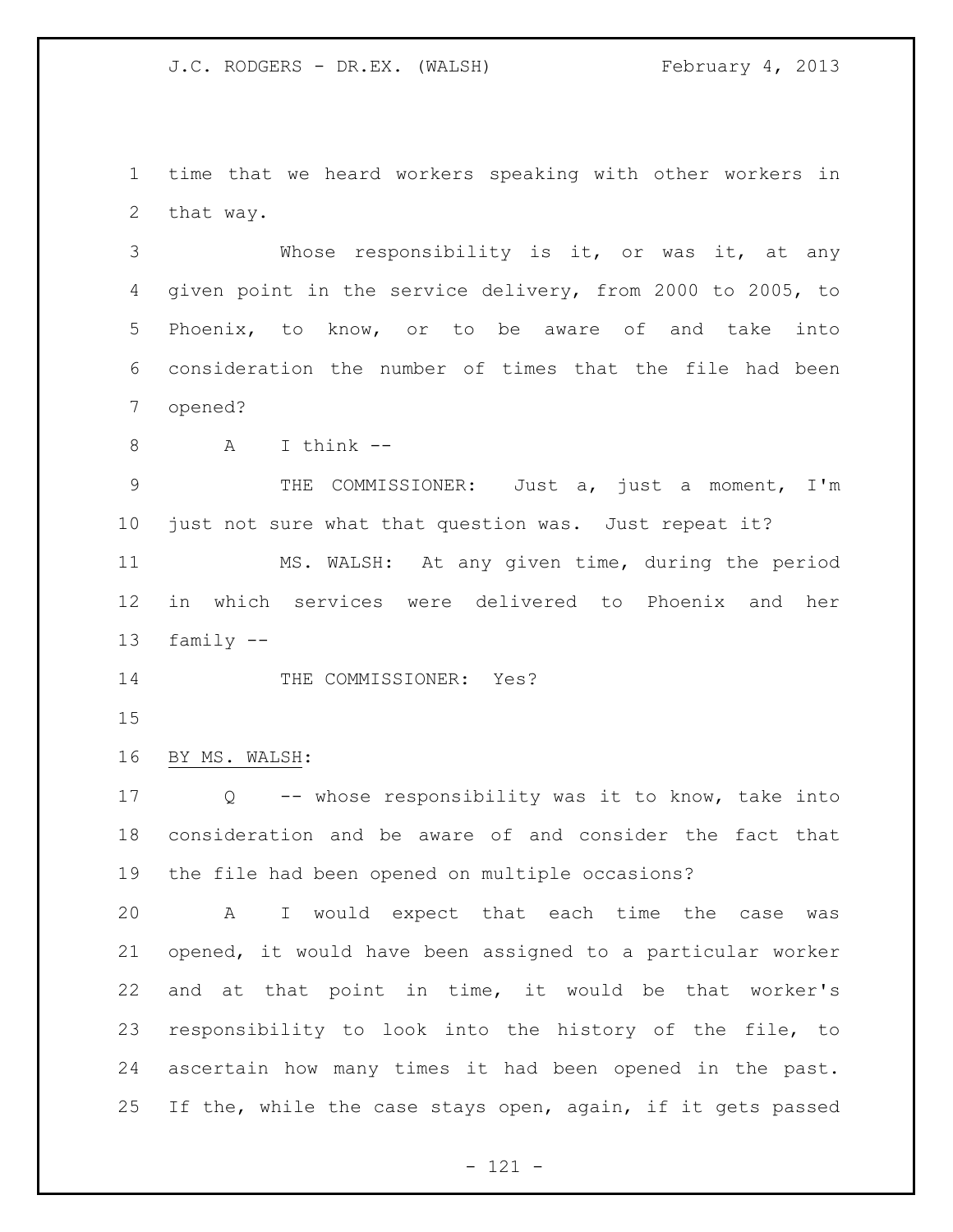from, you know, intake to say, family services, it would be the family services worker, when he or she receives, who would then have the responsibility for becoming familiar with the previous openings and closings. So at any given time, whoever has the primary responsibility for the case, I would say, carries that responsibility for getting familiar with the history.

 Q Okay. And so, would your answer be the same with respect to whose responsibility, at any given time, it was to look to see whether problems identified regarding, for instance, Samantha Kematch were resolved?

A Yes.

Q Okay.

A If, if I could just elaborate a little bit?

15 THE COMMISSIONER: Feel free to just express yourself as you wish, witness.

17 THE WITNESS: Okay. This tells me the importance of learning from these reports I talked about, about the critical nature of consistency in recording the histories on files. And so the more that we can have what I was referring to in some of the testimony this morning, the more consistently we can record information when assessments are done, at critical points in a file, the easier it is for any new worker to come in and know where to look for that information. And the more that that

- 122 -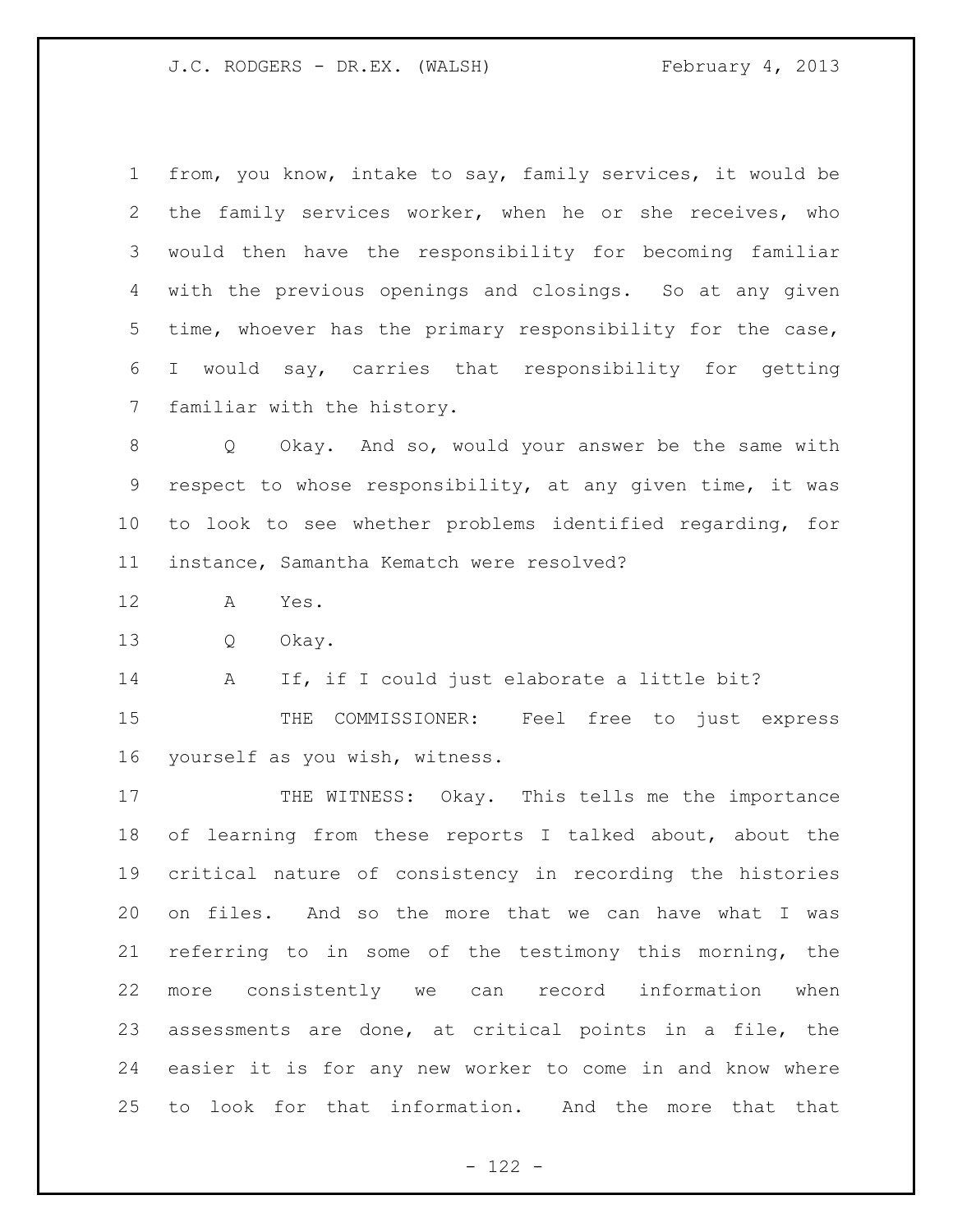information is collected consistently in those assessments, each time a new worker comes on, the easier it is for them to get the story to that date and that is something that we have introduced in the last few years, in terms of bringing great consistency into how recording is done for those very reasons.

## BY MS. WALSH:

 Q And then, in addition to consistency in recording, it's important that workers take those recordings into consideration?

 A Yes, and it's important that all workers be trained in how to do various assessments that will be on the file, so they know how to interpret that information when they see it.

 Q We've heard evidence that the essence of child welfare work lies in relationship building; would you agree with that?

A I absolutely would agree with that.

 Q So how does the manner of service that I've described, the, the fact that Phoenix and her family, over the course of five years, received services from a number of different workers, each doing their discrete service involvement, how does that service delivery promote the building of a relationship, or the establishment of trust?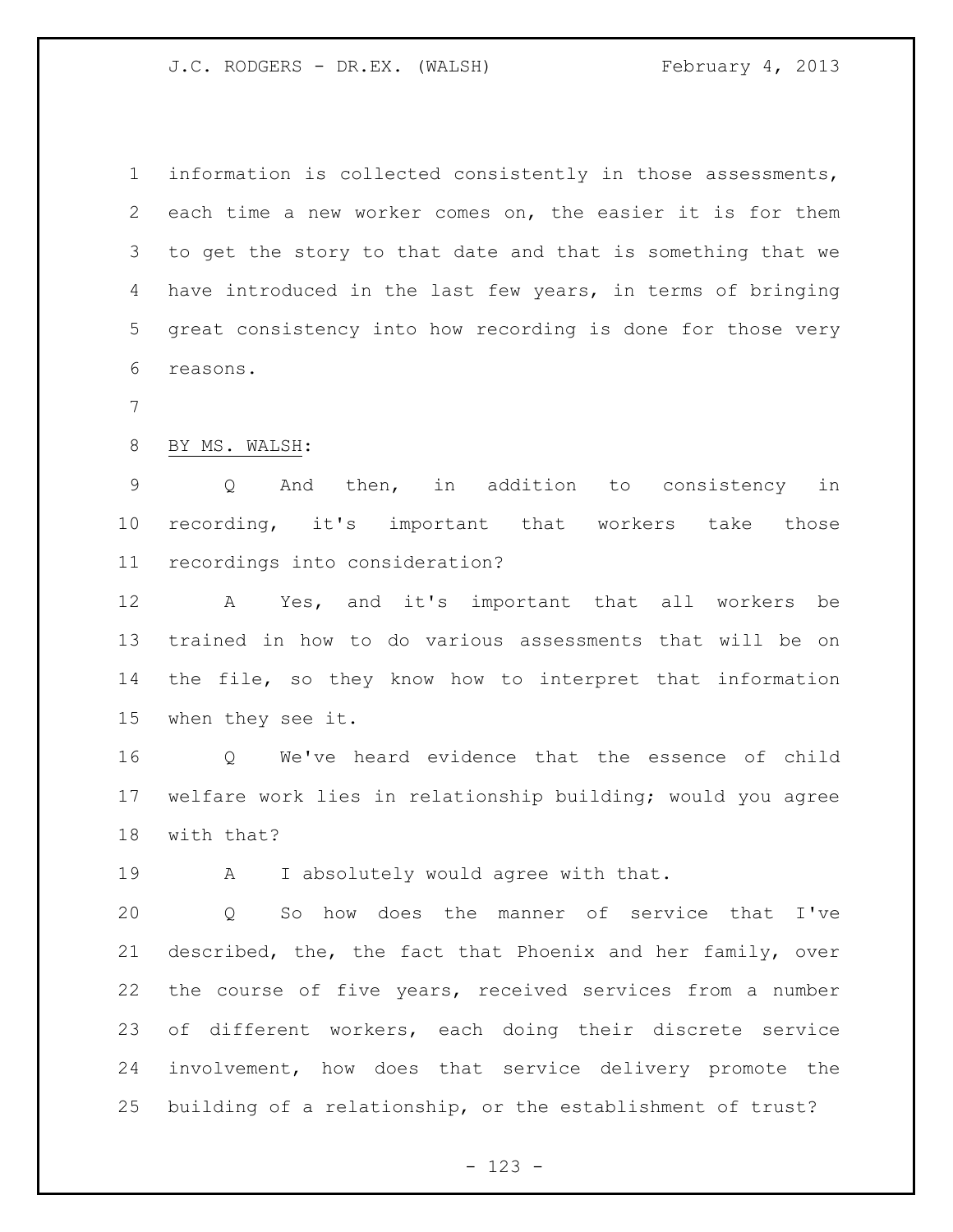A It makes it difficult. I believe that the success of a child welfare intervention, at the foundation of it is the worker's ability to build that relationship. And the more skills that we help our workers get, in terms of relationship building, the better. Turnover of staff is inevitable, so it will happen that families will have different workers, but again, if they're bringing consistent skills into the relationship building process, I think that relationships can be built in very short periods of time if workers are skilled at engaging with families. But having multiple workers makes that difficult.

 Q Next topic I want to cover is information gathering. You'll agree that information gathering is a significant part of assessing risk and safety?

 A Well, I would, I would state it stronger than that. It's absolutely critical.

 Q Okay. Thank you. In terms of the information that an agency needs to know, when conducting a child protection investigation, let's say during the time that the agency provided services to Phoenix and her family, we heard evidence from workers and supervisors who were involved, for example, in the intake in December of '04 acknowledging the significance of getting information about adults who were living in the home with the child. Do you agree that obtaining that information was a, a basic aspect

 $- 124 -$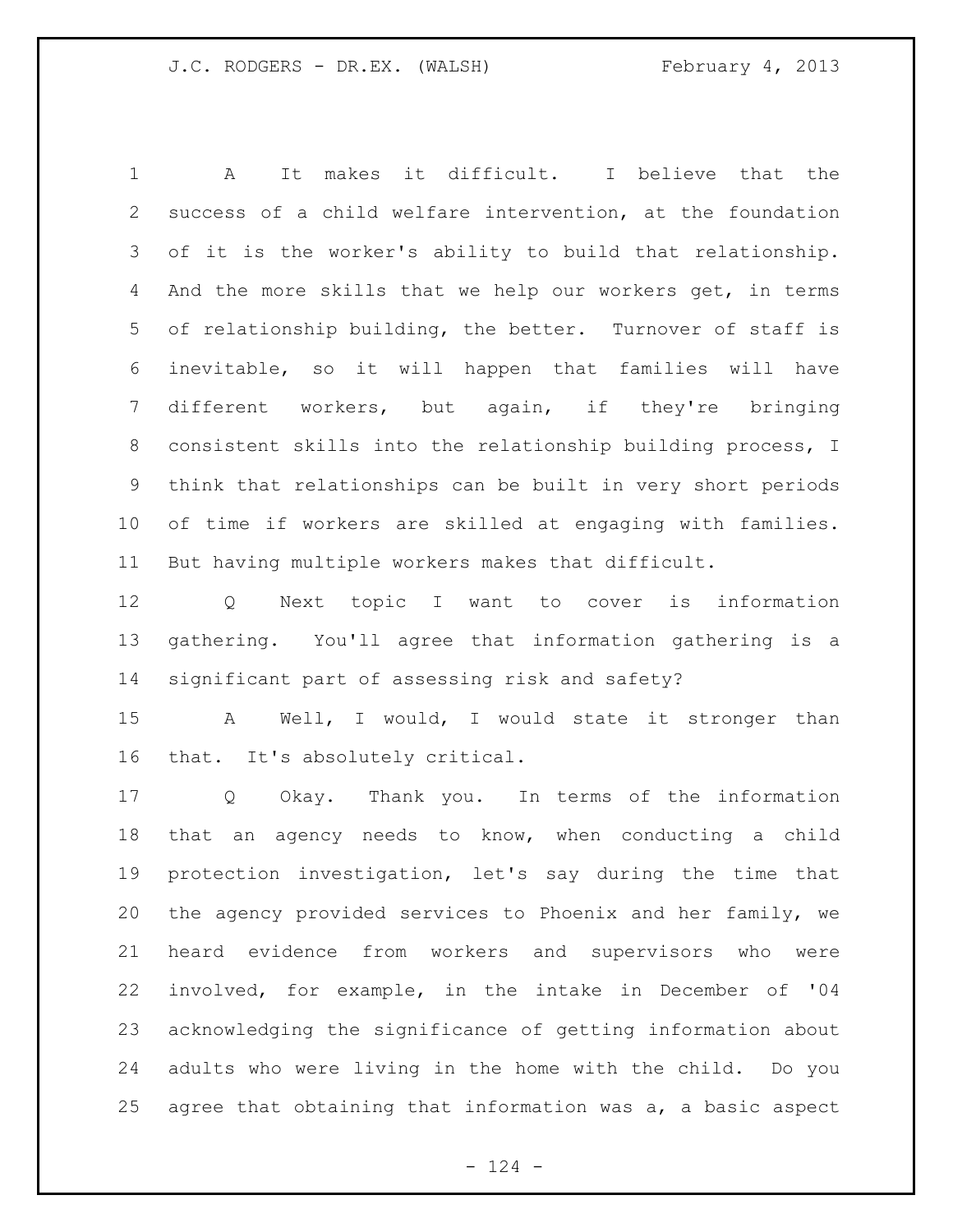of conducting a child protection investigation in '04 and '05? A I'm sorry, just to make sure I've heard you correctly, you said getting information from adults who are living with the child? Q About the adults who are living -- 7 A About the  $-$  Q -- with the child -- A -- adults living with the child -- Q -- yes. 11 A -- yes. Yes. Q Okay. And again, the importance of gathering information about new partners, for example, was discussed at some length by Ms. Christianson-Wood in her report? A Yes, Mr. Koster as well -- Q Yeah. 17 A -- in his report. Q And in this case, you'll agree that the, the existence of the new partner, Mr. McKay, was a risk factor to Phoenix which the agency should have taken into consideration? A If, if the agency believed, or had information that Mr. McKay was a partner or a significant caregiver, absolutely. Q And the importance of gathering information about

 $- 125 -$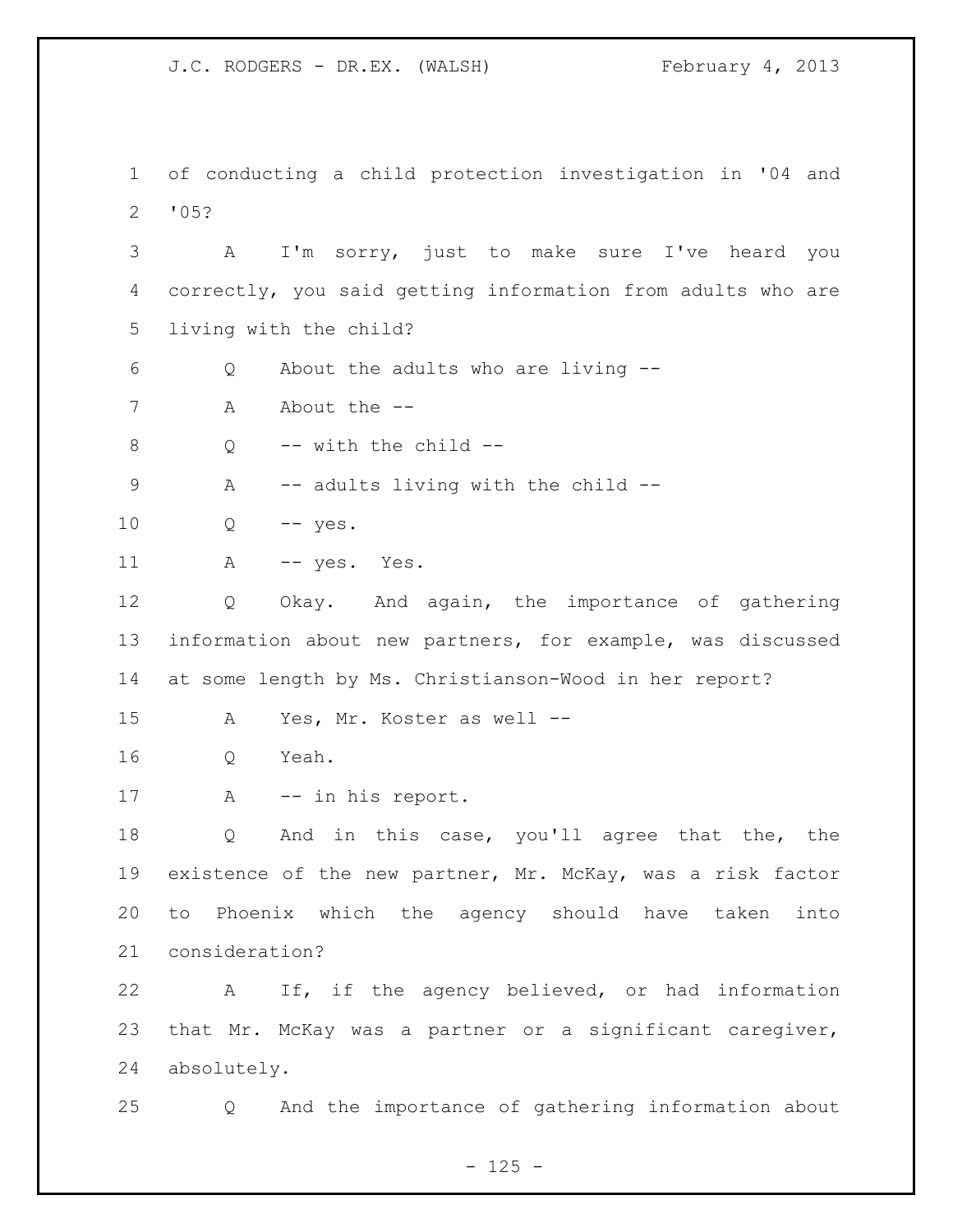a partner, a new partner living in the house, that was an aspect of child welfare work that the agency would have been very familiar with in 2004/2005?

A I believe so.

 Q In this case, the agency knew, in July of '04, that there was someone named Wes in Ms. Kematch's household, that her main support was her boyfriend who stayed with her when he was in town. And in December of '04, the agency was aware that Ms. Kematch had a baby with someone named Wes McKay?

 The evidence is that the agency knew that there was a new partner in the Kematch household where Phoenix was living; you, you don't dispute that?

A Certainly as of December '04.

 Q Yes. Would you agree that the agency's failure to gather information about Samantha Kematch's partner was a failure, on the part of the agency, to comply with its requirements to fulfill its mandate?

 A Mr. Koster referred to the December '04 contact as a major error and I have no evidence to contradict that opinion.

 Q Okay. And at the time the file was closed, on March 9, 2005, the agency had significant information about Mr. McKay in its own file recordings, both electronic and paper? You're aware of that now?

 $- 126 -$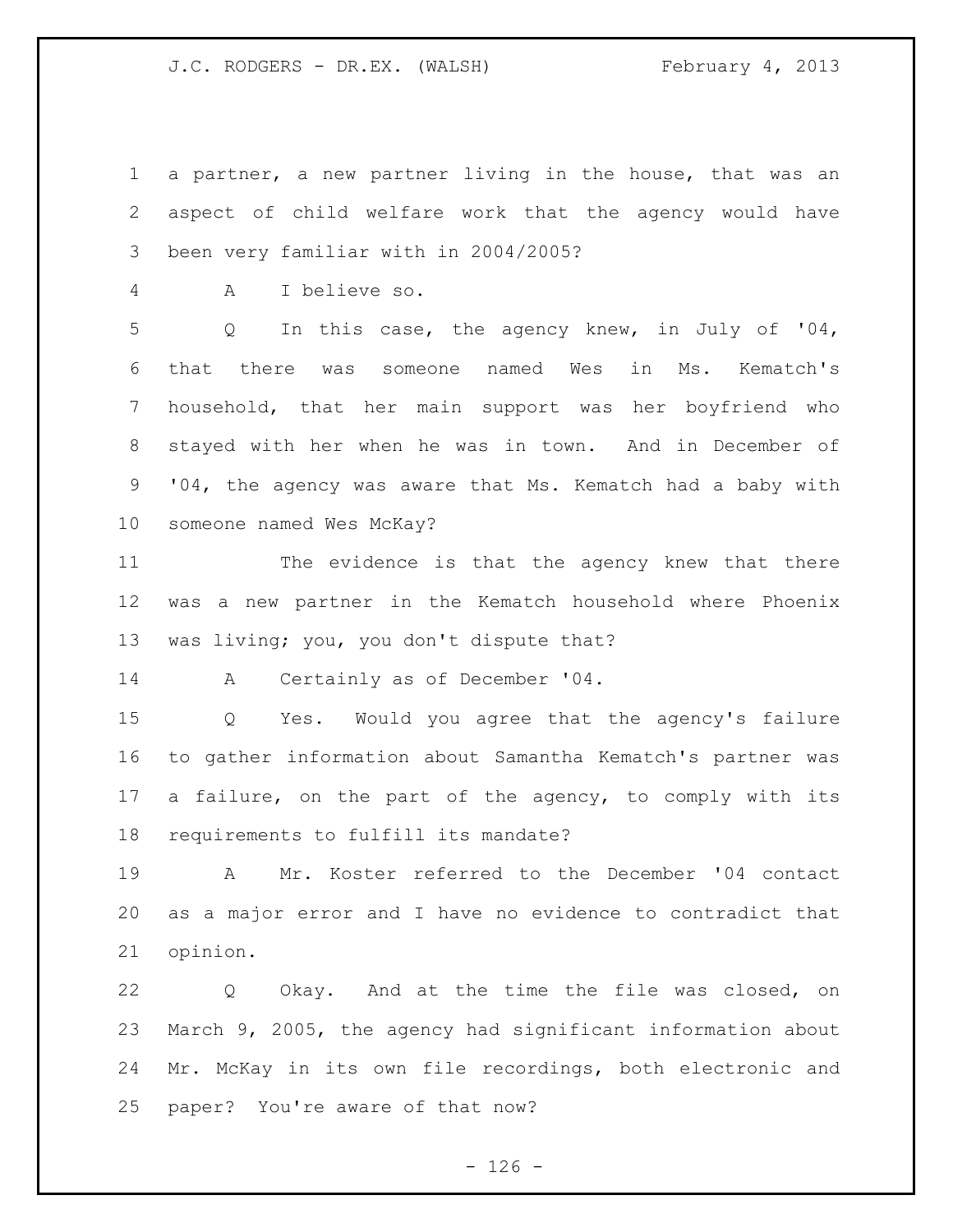A I believe that yes, there was, there was one file in particular.

Q Okay.

A Yes.

 Q When the agency closed the protection file on March 9, 2005, it was aware that Phoenix was not yet five; you agree with that?

A Yes.

 Q And that she was not out in the community attending school or daycare and was therefore, according to the testimony that we've heard to date, in terms of assessing safety, a child who was vulnerable?

 A Yes, that, that was a particular observation in Ms. Christianson-Wood's report as well, that -- and I, I believe she cites academics, as well, for this, that children who are not in daycare, or nursery school, or in school, don't have other eyes being laid on them, in terms of being able to judge their wellbeing and are at increased vulnerability.

 Q At the time the agency closed the file on March 9, '05, Samantha Kematch's history with the agency and her history with Cree Nation's agency, relating to the child who was born before Phoenix, that was well known to the agency?

A The agency had that information, yes.

- 127 -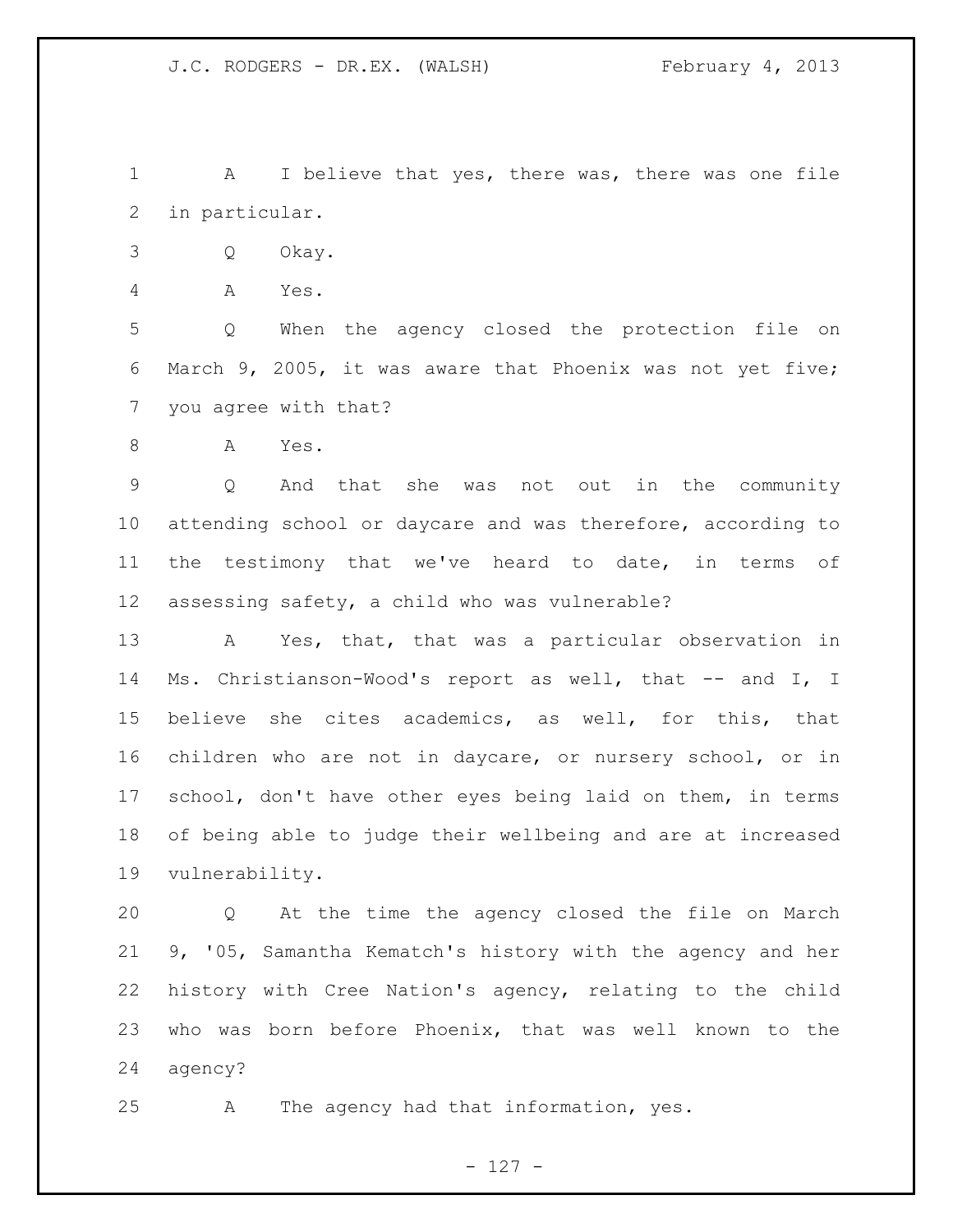1 Q And would you agree that closing the file, on March 9, '05, without seeing Phoenix, without going in to see and assess the home, was also a failure on the part of the agency to comply with its requirements in fulfilling its mandate?

 A Again, I'll contextualize my answer by restating that my information about this case comes from those reports. Again, I, I didn't talk to workers. I wasn't there when they visited the apartment. I don't know what they saw or didn't see, what conversations they did or didn't have, either then, or when they went back to the 12 office. I do know that the reports, all three of them, are of the opinion that the file should not have been closed without the child being seen.

 Q And your colleague, Mr. Harrison, when he was here, said that closing the file without seeing Phoenix was an error?

18 A The reports suggest that.

THE COMMISSIONER: Do you, do you agree?

 THE WITNESS: Yes, in hindsight. The reports are in hindsight. If, if I could just --

BY MS. WALSH:

 Q Do you mean that the decisions -- 25 THE COMMISSIONER: Yes, just, just --

- 128 -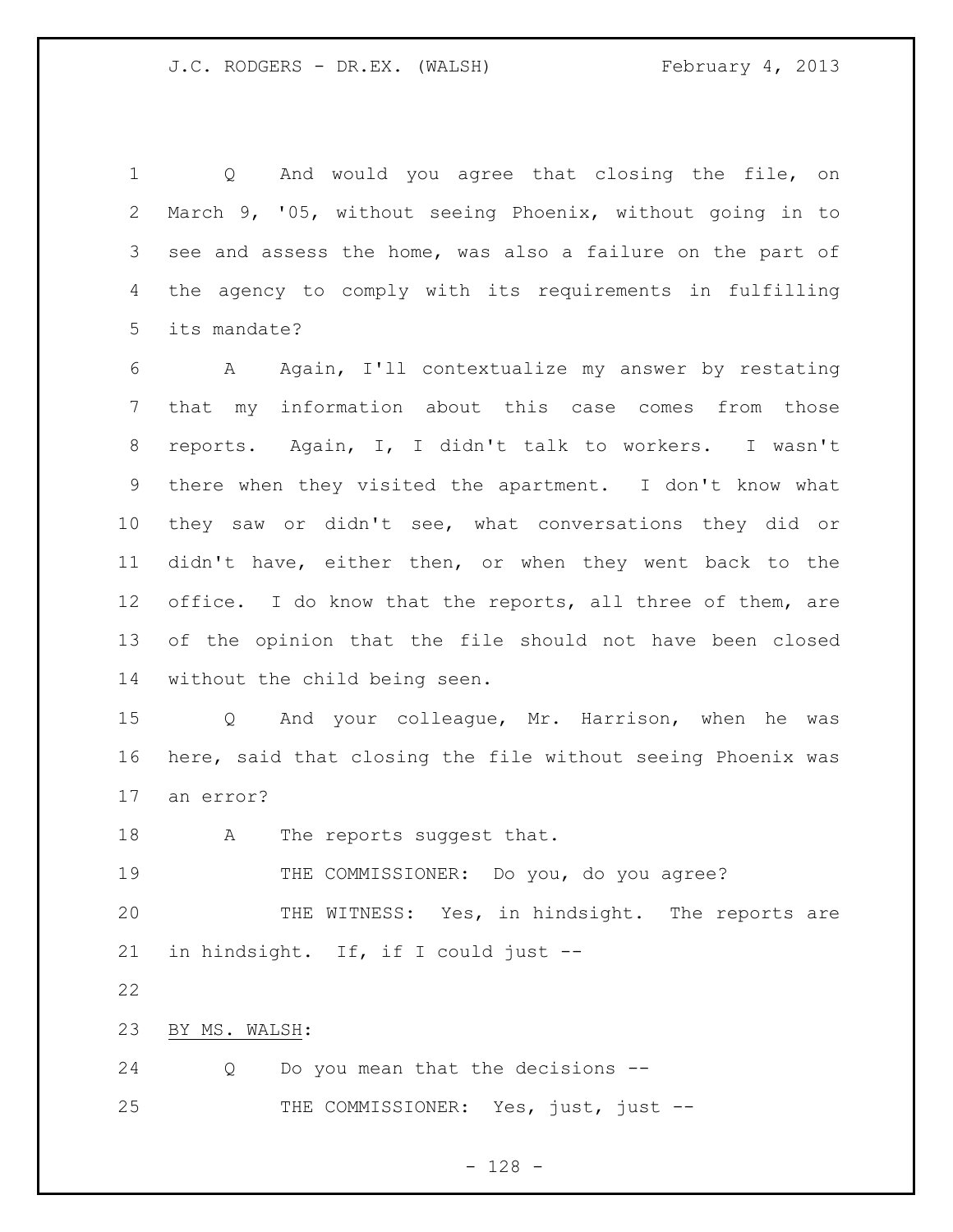1 MS. WALSH: -- taken at the time --

2 THE COMMISSIONER: -- let, let, let him speak.

 THE WITNESS: I, I'd just like to take a moment, Mr. Commissioner, I, I'm also aware of testimony about whether there were standards, procedures, that required children to be seen all the time in circumstances like this. I just want to comment a little bit about, you know, what, what we've been able to learn from this, in terms of the, the reports and what may be perceived as weaknesses in standards.

 It was clear that we needed to, as a result of what we learned from this situation, to clarify our standards, to make it crystal clear our expectations around when a child, children should be seen and when they had to be seen. And it made it, it was clear to me that we needed to make sure that we had thorough training in those standards, so that all of our workers were aware of those expectations. So this was a major lesson that we learned and I believe that we have made great progress in that regard, in terms of clarifying for staff when children have to be seen and providing training in practice techniques around the best way to do face-to-face business with kids.

24 THE COMMISSIONER: Thank you.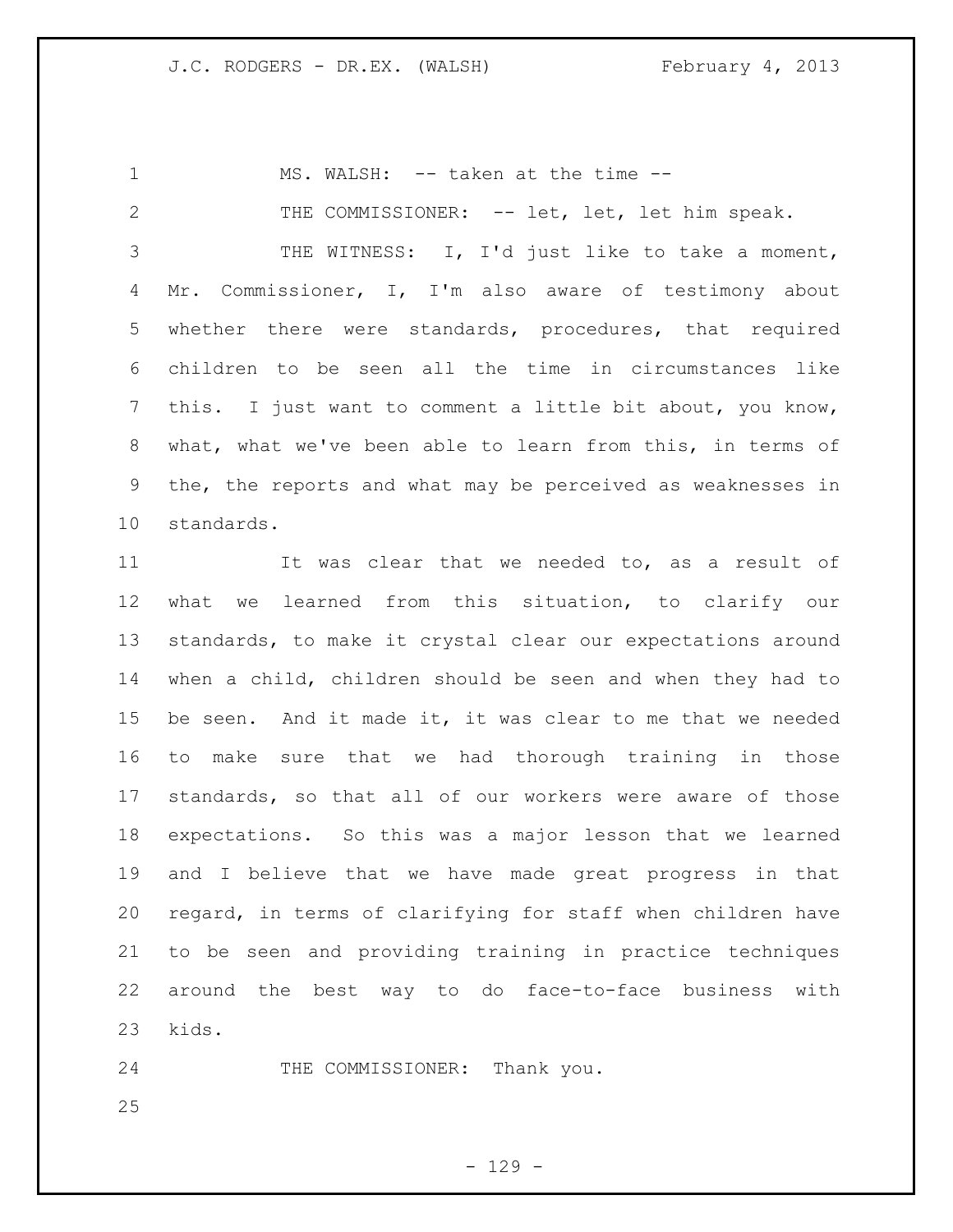BY MS. WALSH:

| $\overline{2}$ | Q Thank you. Was there every any doubt, during the          |
|----------------|-------------------------------------------------------------|
| 3              | time that services were delivered to Phoenix and her        |
| 4              | family, that the child who was the subject of a child       |
| 5              | protection investigation needed to be seen in determining   |
| 6              | her safety?                                                 |
| 7              | Α<br>No.                                                    |
| $8\,$          | So now here's my question, and I know you were<br>Q         |
| 9              | not made aware of the specific services that were delivered |
| 10             | to Phoenix and her family during the time that you were     |
| 11             | CEO; that's right? Am I right in that?                      |
| 12             | That's correct.<br>A                                        |
| 13             | Q<br>Yes.                                                   |
| 14             | Α<br>That's correct.                                        |
| 15             | Yeah. But you have read all the reports, or the,<br>Q       |
| 16             | the case specific reports --                                |
| 17             | $\mathbb A$<br>$I$ $-$                                      |
| 18             | -- by Mr. Koster, Ms. Christianson-Wood,<br>Q<br>Ms.        |
| 19             | Warren?                                                     |
| 20             | A -- I've read all of the reports that are listed           |
| 21             | in the order of council for this commission.                |
| 22             | Okay. And you have acknowledged that during the<br>Q        |
| 23             | time that services were delivered to Phoenix and<br>her     |
| 24             | family, the agency, on more than one occasion, did not      |
| 25             | comply with its obligations to fulfill its mandate?         |

- 130 -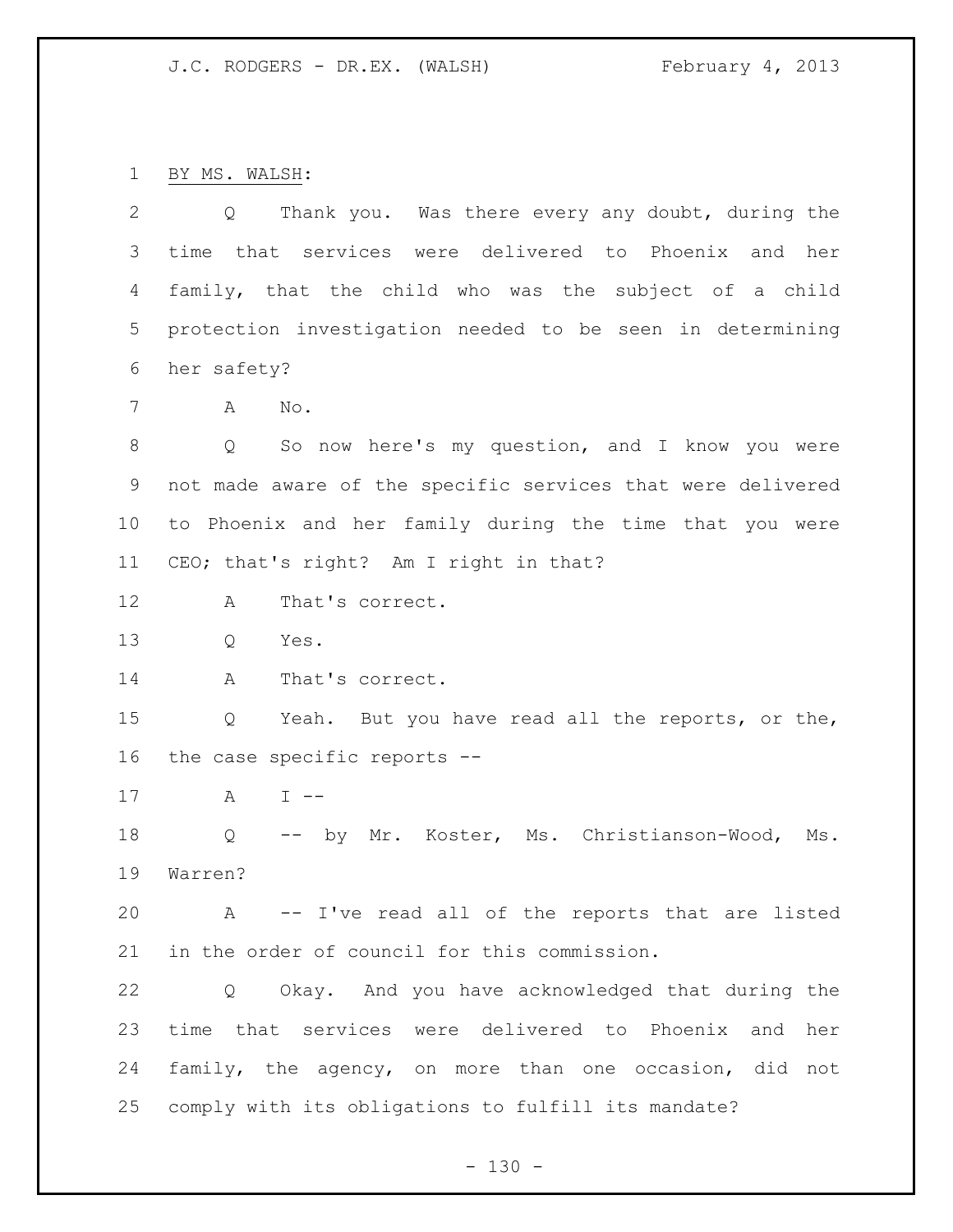| $\mathbf 1$    | The language used in the reports was that service<br>A     |
|----------------|------------------------------------------------------------|
| $\overline{2}$ | for certain time periods on these, this file<br>was        |
| 3              | substandard. Ms. Warren said that there were periods where |
| 4              | it was well below standards. So the language<br>was        |
| 5              | consistent, yes.                                           |
| 6              | And you agree with those findings?<br>Q                    |
| 7              | I agree with those findings.<br>Α                          |
| $\,8\,$        | So here's --<br>Q                                          |
| $\mathcal{G}$  | Α<br>And $--$                                              |
| 10             | -- my question: How could that happen?<br>Q                |
| 11             | I think that there were -- I suppose I would --<br>Α       |
| 12             | I'm speculating, what it tells me is that we really needed |
| 13             | to strengthen our expectations for supervision because if, |
| 14             | during these periods of time where it's well documented in |
| 15             | those reports that there was very little contact with the  |
| 16             | family, very little recording and the reports are quite    |
| 17             | critical for certain periods of time on this case around   |
| 18             | absence of assessments and absence of case planning.<br>So |
| 19             | this tells me that we needed to set out clear expectations |
| 20             | for supervision, in terms of supervisors asking the right  |
| 21             | questions about files. So I guess one of the ways that     |
| 22             | this happened is that this case, I guess, wasn't talked    |
| 23             | about, in detail, during supervision.                      |

 We also learned that we needed to provide assistance to our supervisors and our managers, and our

- 131 -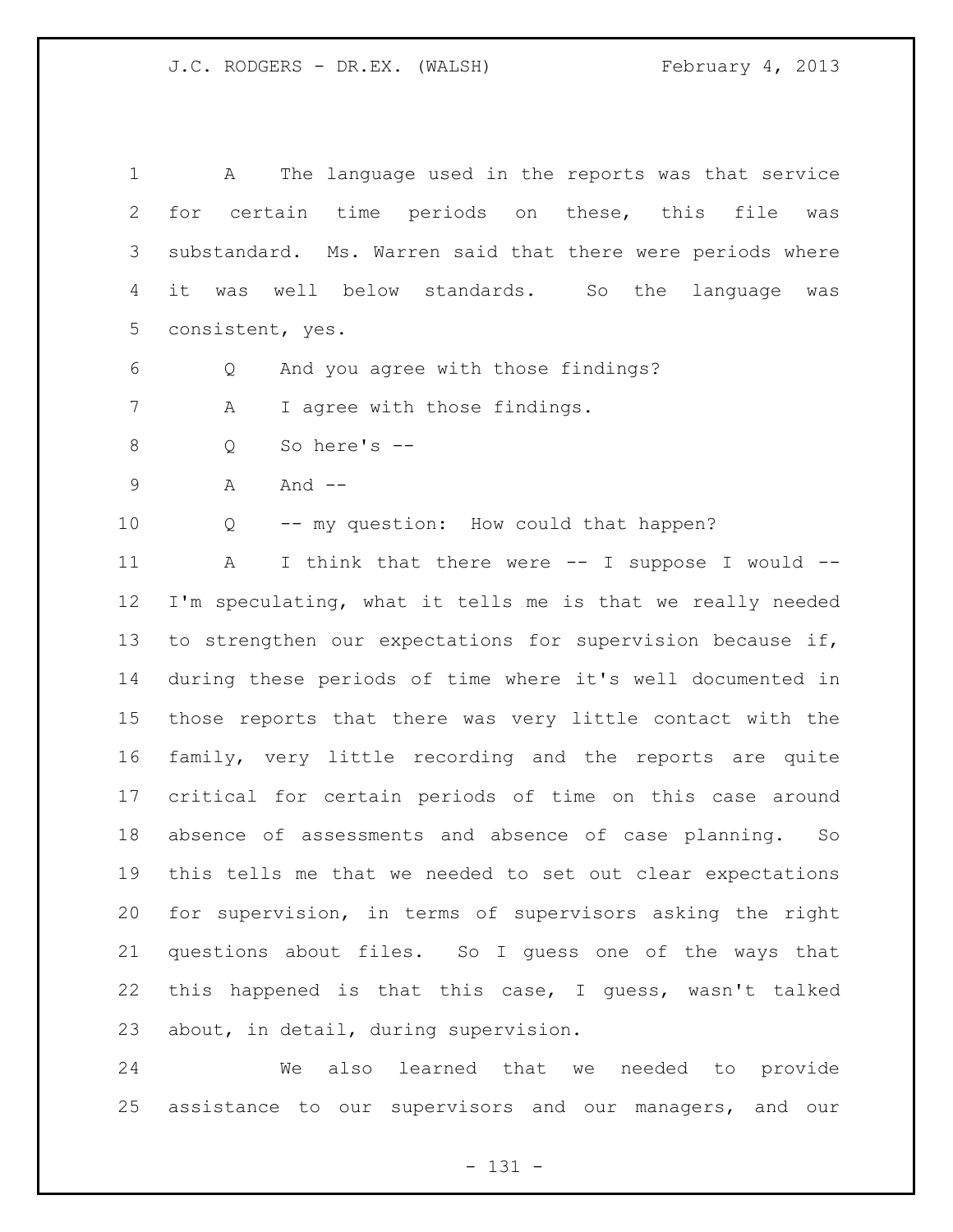agencies, so that they are better able to more efficiently keep track of what assessments and what documentation is expected to be on files at certain points in time. And we've done that because clearly, in this case, it didn't appear that anyone was aware that the documentation was absent and that complete assessments hadn't been done.

 I can't say to what extent workload was a factor because I wasn't on the front lines at the time, with these workers, but I know that, again, Mr. Koster clearly links workload with what he described as errors and deficiencies in this case.

 We've learned a lot from those reports about how this may have happened and things we can do to make sure it doesn't happen again. Those are some of the reasons that I expect something like this could happen.

 Again, I would also just like to highlight -- and Mr. Koster actually makes this point in his report, that the, the reviewers relied very heavily on documentation and Mr. Koster at, in at least one point in his report, writes that the absence of documentation makes it difficult to know what contact had occurred with the family. But he goes on to say, it doesn't mean that contact didn't occur.

 So one of the limitations of these types of reports is that they rely very heavily on documentation. And if workers are challenged by workload, they rightly

- 132 -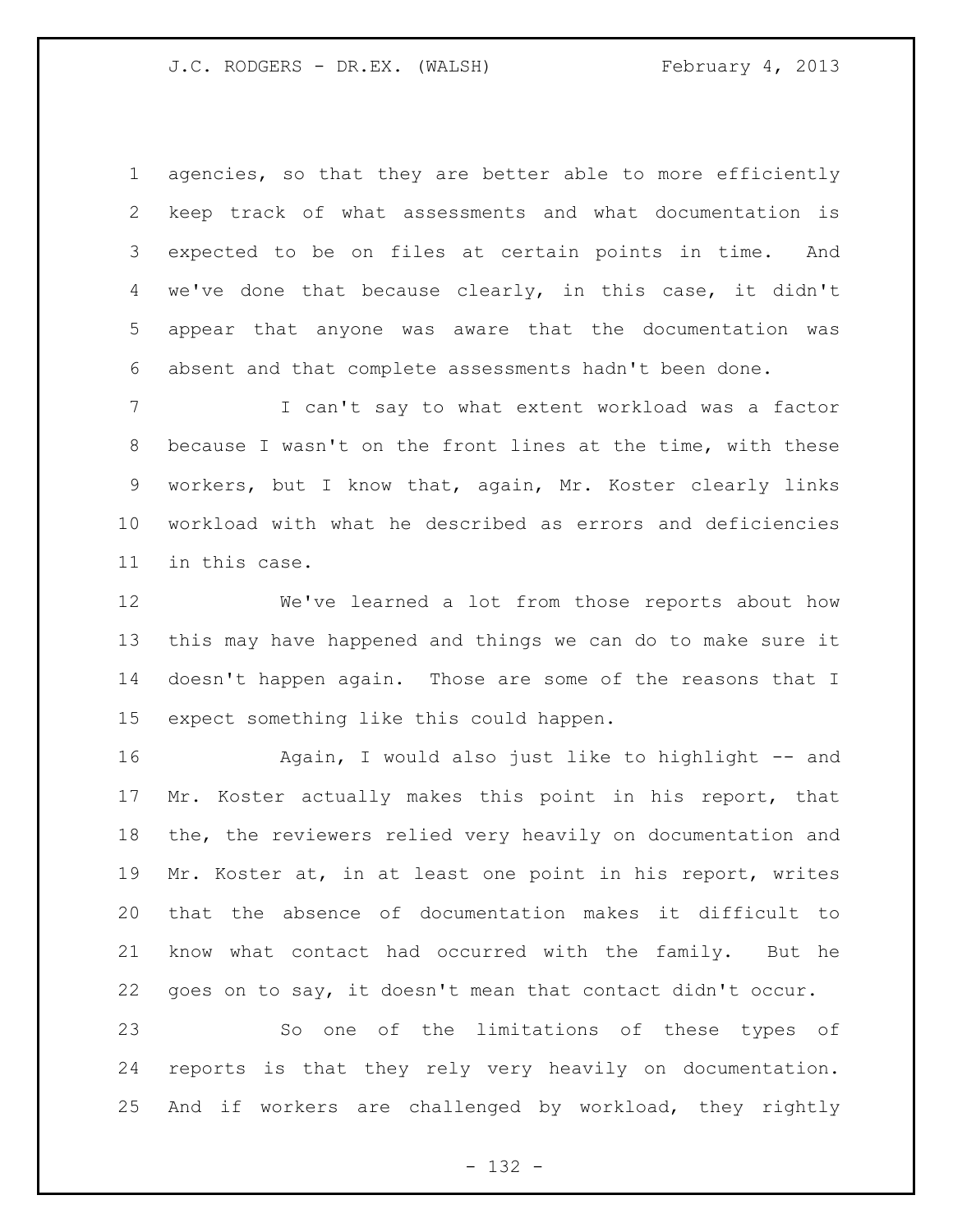| $\mathbf 1$ | should be prioritizing their time to visit the families and |
|-------------|-------------------------------------------------------------|
| 2           | sometimes their documentation will get behind. I'm not      |
| 3           | saying this happened in this case. I'm just saying that     |
| 4           | Mr. Koster seemed to think it was important to make that    |
| 5           | point in this report.                                       |
| 6           | Can I get some more water?                                  |
| 7           | THE COMMISSIONER: Yes, by all means.                        |
| $8\,$       | MS. WALSH: It is dry in here.                               |
| $\mathsf 9$ | THE WITNESS: Thank you. It is dry in here.                  |
| 10          | MS. WALSH: It is.                                           |
| 11          | THE WITNESS: I'm not just wearing a tie either.             |
| 12          | THE COMMISSIONER: You're doing fine.                        |
| 13          |                                                             |
| 14          | BY MS. WALSH:                                               |
| 15          | Q Well, your, I think your, your answer is, is              |
| 16          | helpful in understanding --                                 |
| 17          | Thank you. $I$ --<br>A                                      |
| 18          | -- how what happened, happened. I<br>Q<br>mean,<br>my       |
| 19          | question was, were there safeguards in place to ensure      |
| 20          | compliance, to ensure that the mandate of the agency was    |
| 21          | carried out? And this morning, you talked about how         |
| 22          | compliance was carried out through supervision at the, sort |
| 23          | of the, the front end. So your answer relating to focusing  |
| 24          | on supervision makes sense, I think.                        |
| 25          | Yeah, the, the evidence in the reports would<br>Α           |

- 133 -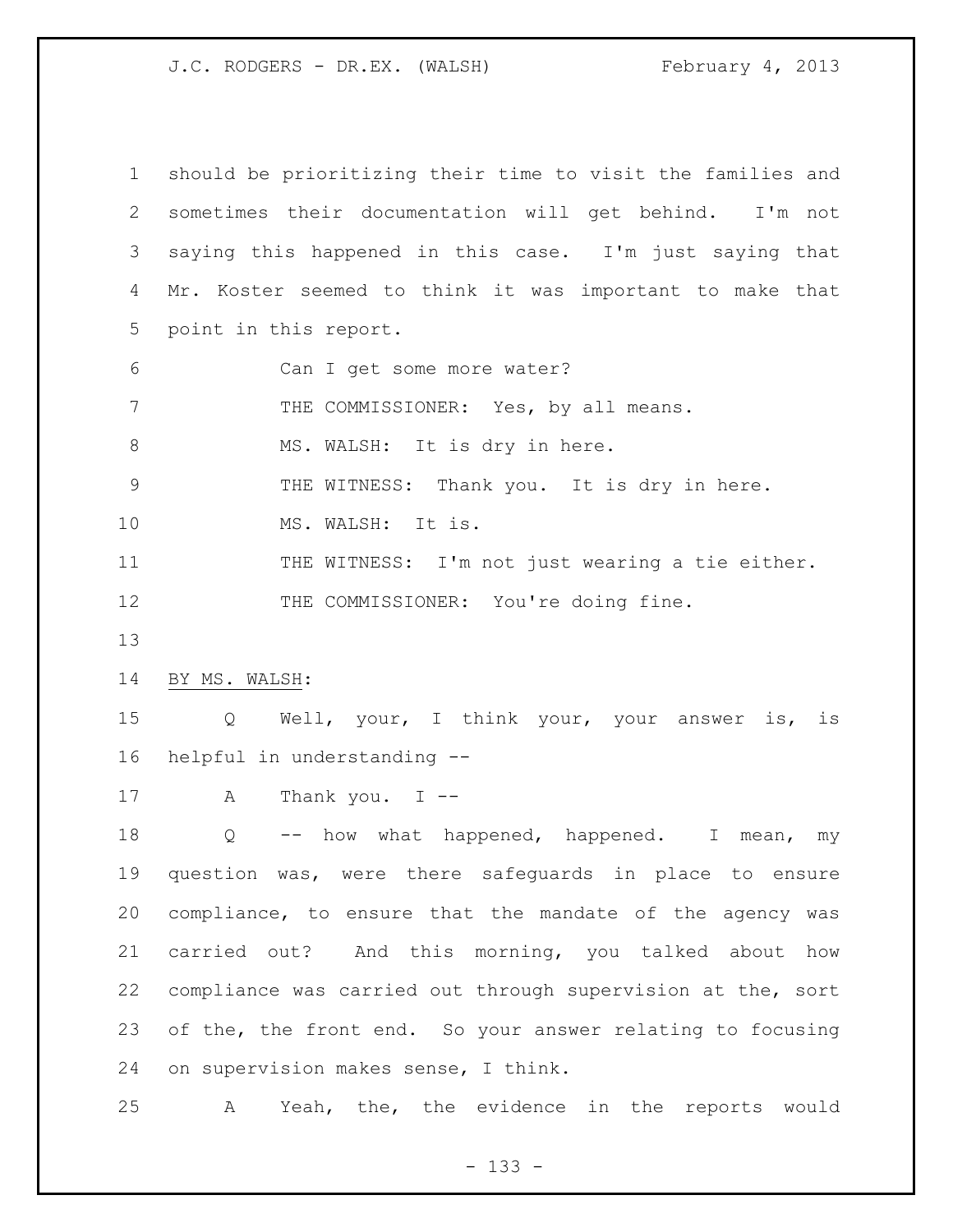suggest that we were not very good at ensuring compliance in this case.

Q Now, how did you learn of Phoenix's death?

 A I believe I first learned of Phoenix's death on a weekend when I was at home and received a phone call. I was in the position of the director of child welfare at the time. Can't remember exactly who the phone call was from, but I believe it was a Sunday when I was, received a phone call to tell me about this tragedy.

 Q Now, as we've discussed, a number of reports or reviews were commissioned upon the discovery of her death. Did you have any involvement in commissioning those reviews?

 A Yes, the Section 4 -- what's commonly referred to as the Section 4 report --

Q Yes.

 A -- being Mr. Koster's report, which was actually commissioned through the Office of the Children's Advocate, as director of child welfare, it was actually me who commissioned that report. So I certainly had direct involvement in that one. I had direct involvement in setting the terms of reference for that review.

 The Section 10 report was a legislative requirement, so I, I had no direct influence --

25 THE COMMISSIONER: What did you say --

- 134 -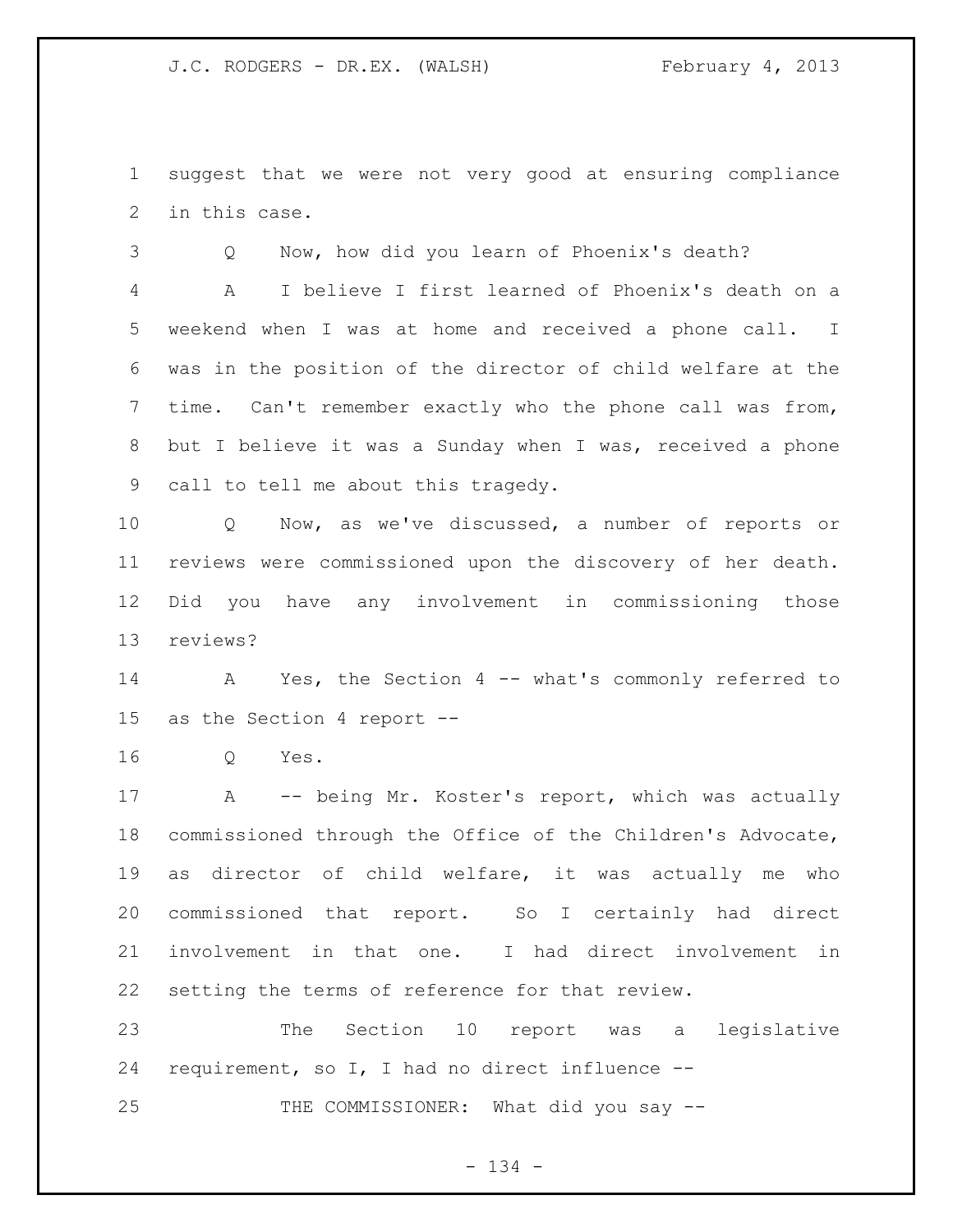1 THE WITNESS: -- on that. 2 THE COMMISSIONER: -- statutory requirement? THE WITNESS: Yes, the, the Section, the, the Section 10 report by Ms. Christianson-Wood was a statutory requirement. THE COMMISSIONER: Yes, yes. BY MS. WALSH: Q Under the Fatality Inquiries Act? A Yes, under Section 10 of the Fatalities Inquiries Act. 12 The report that was commissioned by Ms., by --13 the report done by Ms. Warren was, I believe, requested by the General Authority, in conjunction with the CEO of the agency at the time, who was Ms. MacDonald. The other reports, the Strengthen the Commitment report and the Honouring Their Spirits report were commissioned by government. Q Why did you have the Office of the Children's Advocate carry out the Section 4 report? A It was my view that we wanted to ensure complete independence in this review and we wanted to make sure that we had recognized experts in the field of child welfare doing the review. So through the Office, which is, under legislation, an independent office, and with the contract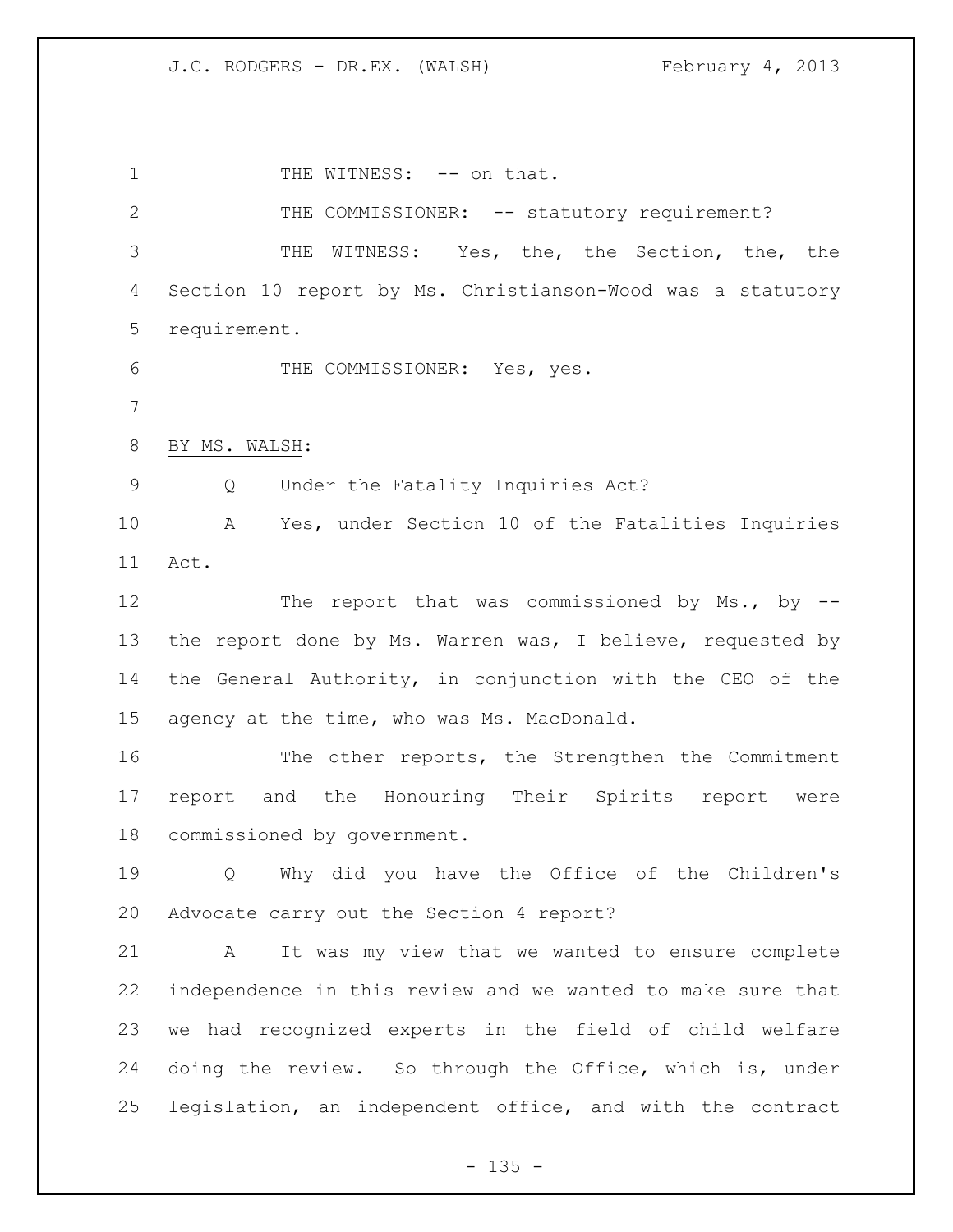with Mr. Koster, who was a recognized expert in the child welfare field, I think we met both of those expectations.

 Q Now, did you, or anyone at the agency, or in the government, give any thought to preserving the relevant documents relating to the protection files and services delivered to Phoenix and her family at the time that her death was discovered?

 A Could you just help me understand what you mean by preserving?

 Q Well, go make sure that, that the records are all in order, that all relevant documentation that ought to exist did exist and was maintained and, and retained somewhere for future reference?

 A I can't say that any particular attention was given to that. I didn't believe that that would arise as an issue. When these reviews are commissioned, we commission the files, as they exist, and they're sent over as they exist. And it would be our expectation that they go back, are returned to the agency in the same condition. I, I don't recall having any particular concerns or discussions about whether we needed to do something to ensure the preservation, as you put it, of those files.

Q Either before or after the reports were written,

 $- 136 -$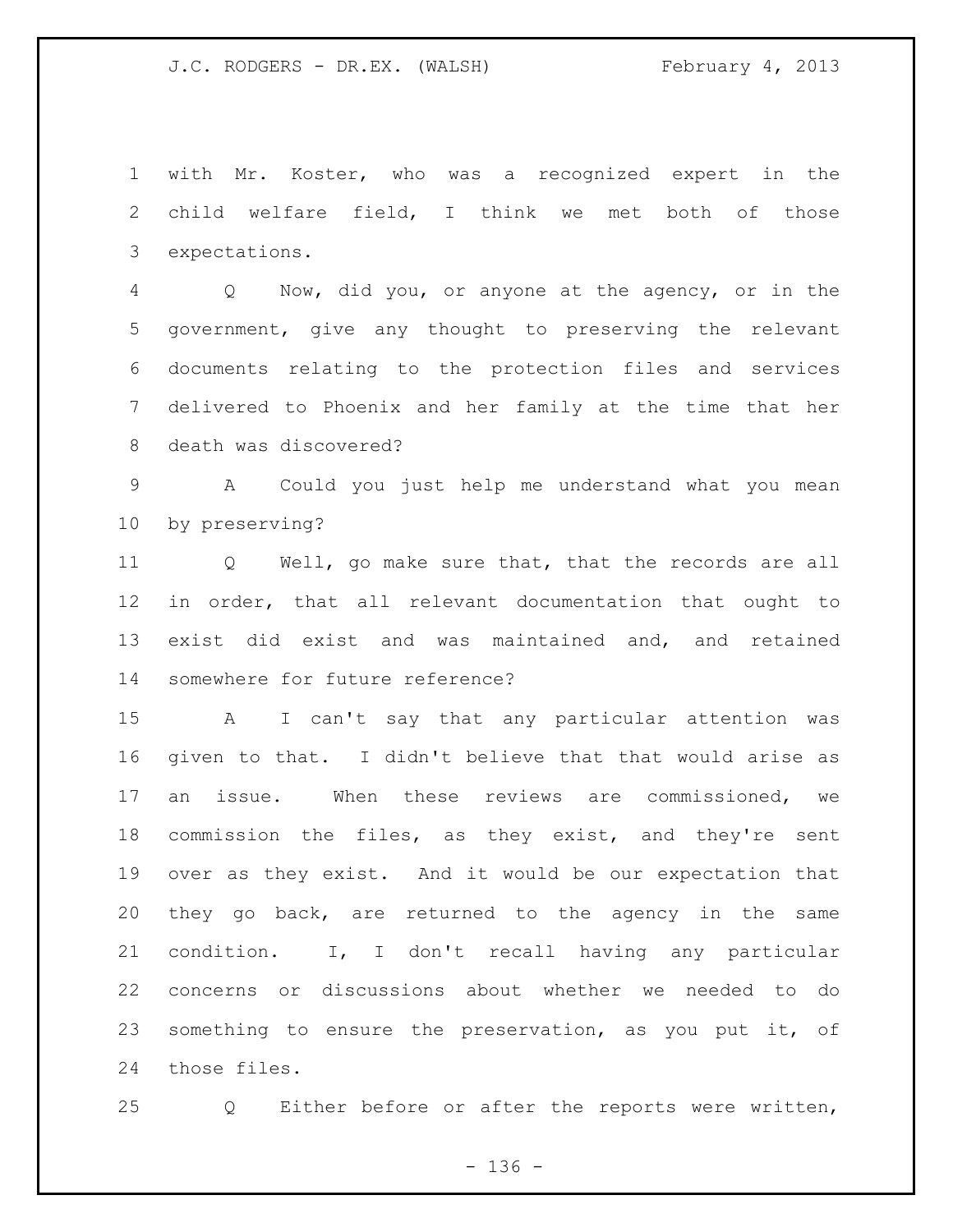did you consider discussing the matter with the workers and supervisors who were involved in service delivery?

 A I didn't, in my role as director of child welfare. When the reports are sent to the agencies, the Section 4 report and Section 10 report, there is generally a request that the reports not be copied, that the reports themselves not be shared. But there's nothing preventing an agency, if they feel it would be helpful, to discuss particular contents with particular workers. I didn't do it, in my position as director of child welfare.

 Q Okay. So let's pull up, now that you're talking about the correspondence, let's pull up page 12090.

 And if we go to the second page, you can see that you are copied on this letter.

Keep going down please.

18 Here you are.

 Let's go back to the first page of the letter, please.

 The letter is from Linda Burnside, director of authority relations, from the Department of Family serving, Services and Housing. And it's addressed to Dennis Schellenberg, who was the chief executive officer of the General Authority, regarding Phoenix Sinclair. It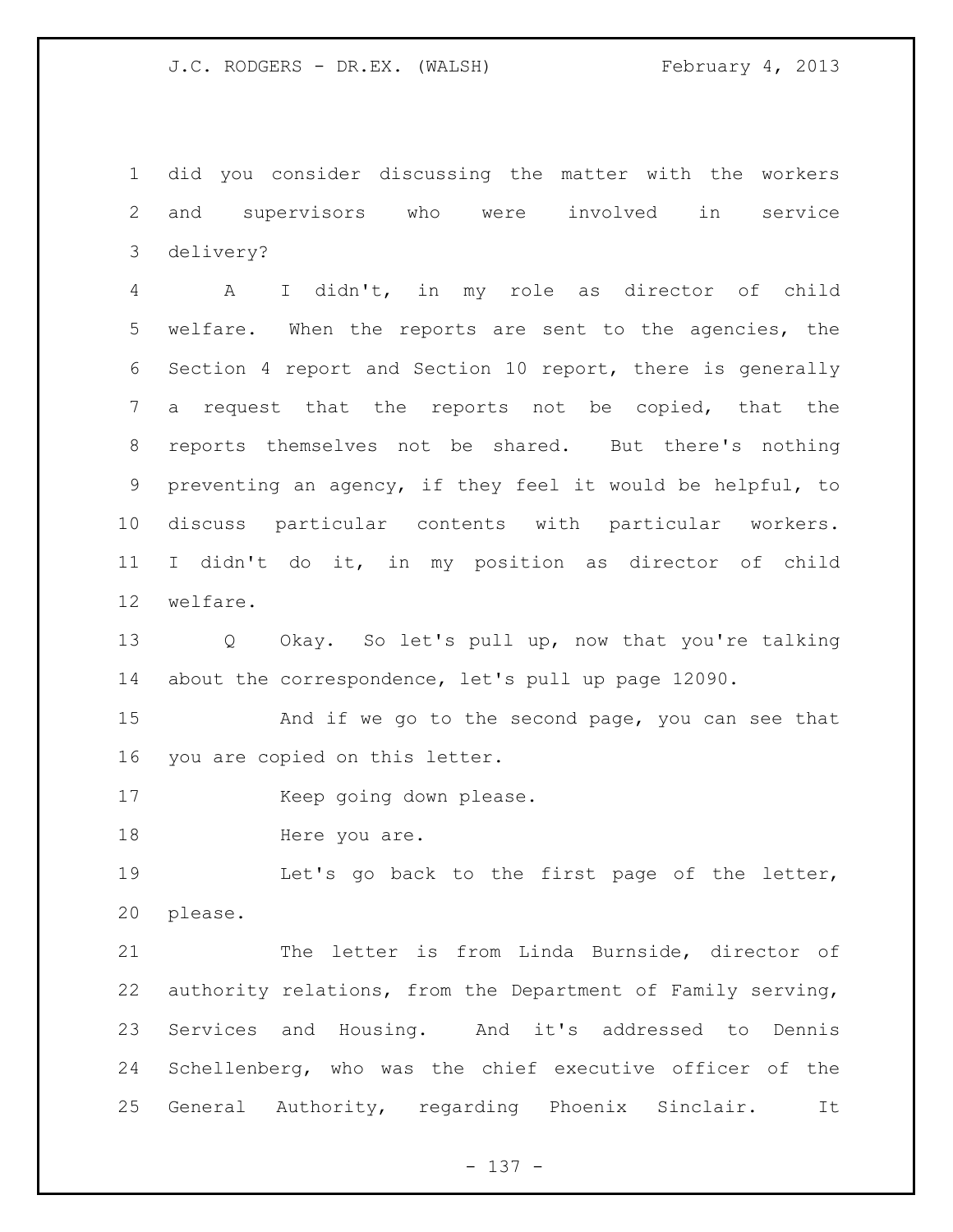says:

 "We have received a report from the Chief Medical Examiner ... with respect to the death of the above-named. We are including a copy of this confidential report 8 6 6 for your information. Given the sensitive nature of the report, we ask that you not make copies of 11 the report nor share its contents without the written permission of the Executive Director of the 14 Child Protection Branch. However, a copy of the CME's report may be 16 shared with staff of the Winnipeg, Rural and Northern Child and Family Services (Winnipeg regional office) [Winnipeg Child and Family Services] who are directly involved with the matter for **purposes** of reviewing the recommendations in the CME's report."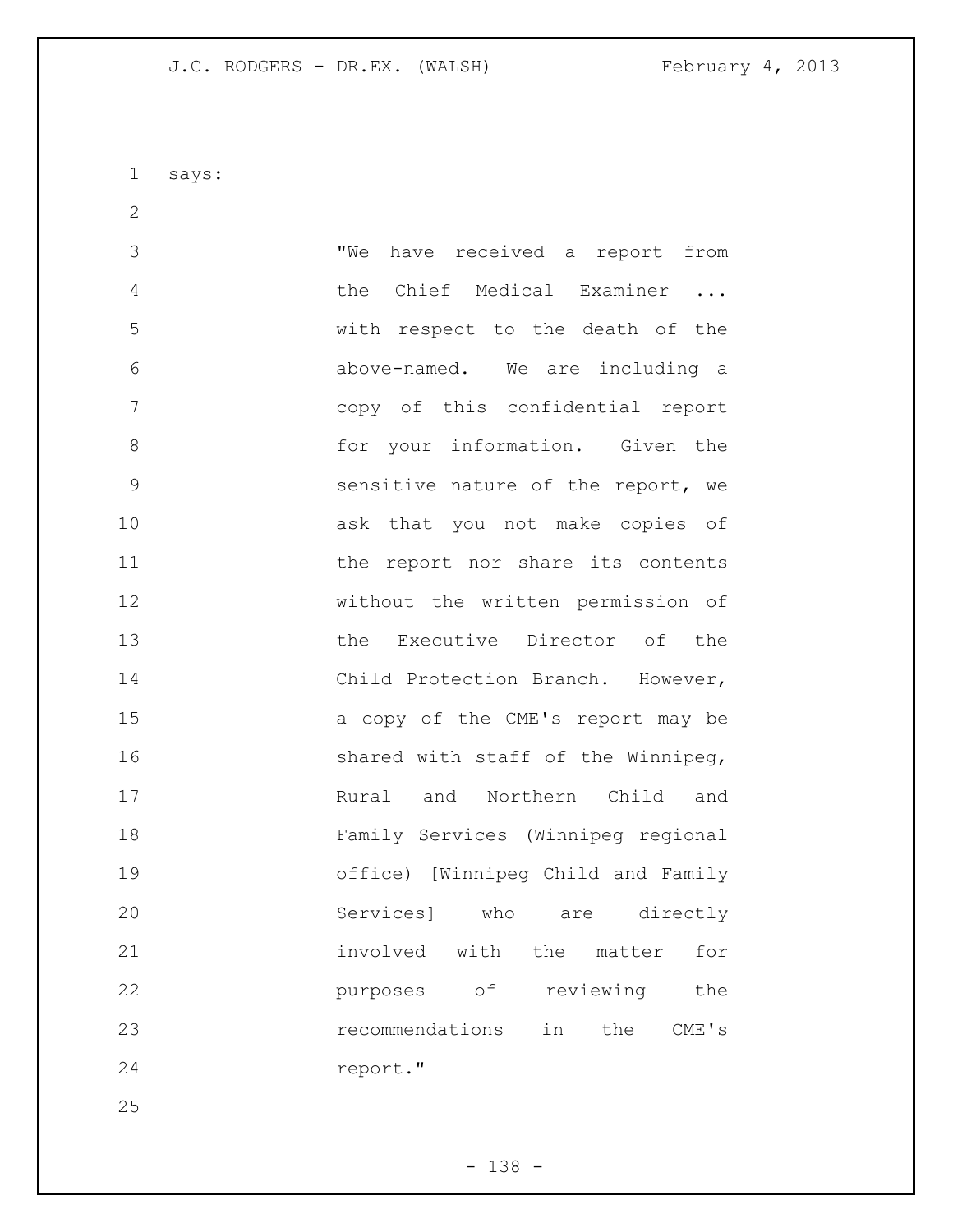So this is the letter that you were talking about? A Yes. Q So if the -- whose responsibility then, would it have been to share either the report, or the information in, in this report with staff who are involved at Winnipeg Child and Family Services? A That would have been a decision that would have been made through a discussion between Mr. Schellenberg and the CEO of the agency at the time. Q Okay. Is that Darlene MacDonald? A Yes. Q And then the letter goes on to discuss some of the recommendations. And on the next page, it asks: "Please provide a written report of the Agency's response and follow-up activities that is **19 related** to the above recommendations to Ms. ... Smith, 21 Authority Relations ..." And we'll hear from, from Ms. MacDonald tomorrow. A Do we finish with me today? We hope. Q Hopefully. What did you do when you received the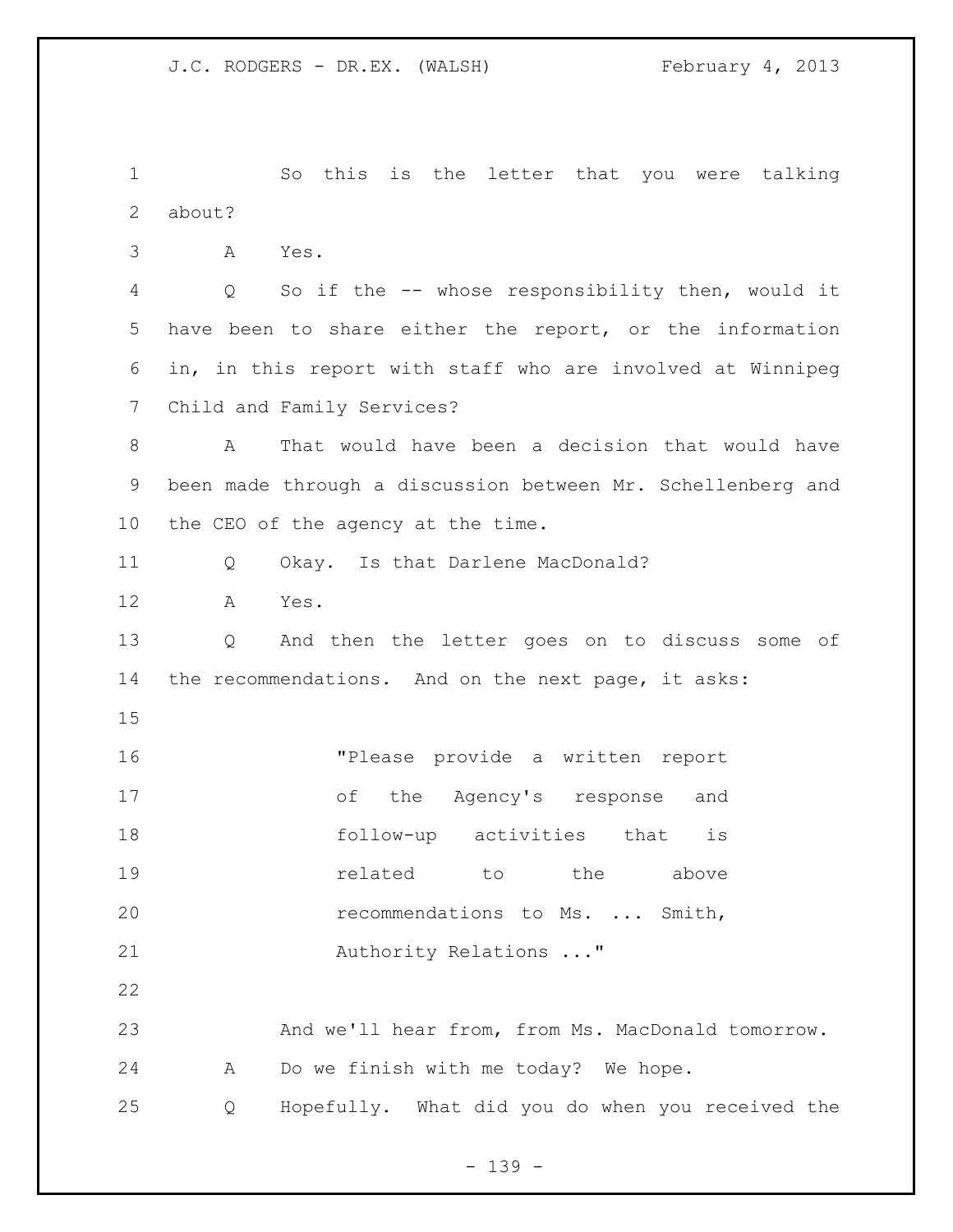Section 4 report?

| $\overline{2}$ | A                               | The Section 4 report? I believe, in terms of              |
|----------------|---------------------------------|-----------------------------------------------------------|
| 3              | the -- who I distributed it to? |                                                           |
| 4              | Q<br>Yes.                       |                                                           |
| 5              | A                               | I believe I would have followed a similar process         |
| 6              |                                 | to this. There's probably a similar letter like this      |
| $7\phantom{.}$ |                                 | addressed to the agency and the authority.                |
| 8              | Q                               | Let's pull that letter up then. That's page               |
| 9              |                                 | 12361. If we could pull -- scroll down so we can see more |
| 10             | of the letter please.           |                                                           |
| 11             |                                 | This is the letter that you're talking about?             |
| 12             |                                 | This is addressed to Mr. Schellenberg --                  |
| 13             | Yes.<br>A                       |                                                           |
| 14             | Q                               | -- signed by you, dated October 17, 2006:                 |
| 15             |                                 |                                                           |
| 16             |                                 | "Further to the letter to you on                          |
| 17             |                                 | October 12, 2006 regarding the                            |
| 18             |                                 | Section 10 report with respect to                         |
| 19             |                                 | the death of Phoenix Sinclair, we                         |
| 20             |                                 | have also received a report on the                        |
| 21             |                                 | Section 4 review<br>that<br>was                           |
| 22             |                                 | undertaken by the Office of the                           |
| 23             |                                 | Children's Advocate."                                     |
| 24             |                                 |                                                           |
| 25             | Yes.<br>Α                       |                                                           |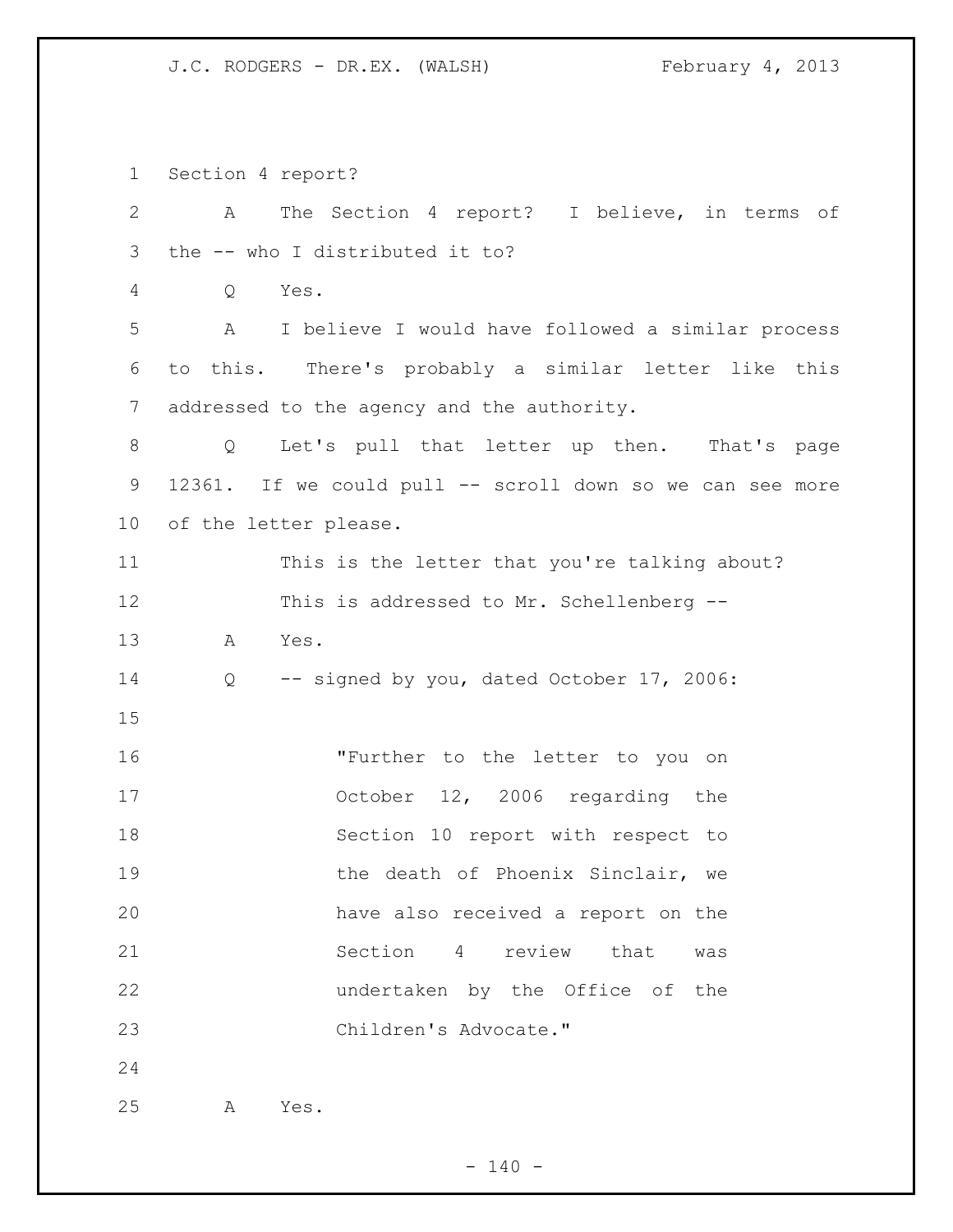Q 2 This you are aware, the recommendations ... were released on October 13, 2006. We are including a copy of this confidential report for your information. Given the sensitive 8 and the report, we ask that you not make copies of the report nor share its contents without the written permission of the Executive Director of the Child **Protection Branch.** 14 Both reports contain recommendations for [Winnipeg Child and Family Services]. As **recently discussed**, I would like 18 to meet with you and the CEO of **[Winnipeg]** to review these recommendations and jointly discuss plans for developing a response."

 Now, were you ever asked for permission to share the contents of the Section 4 report with the staff who

- 141 -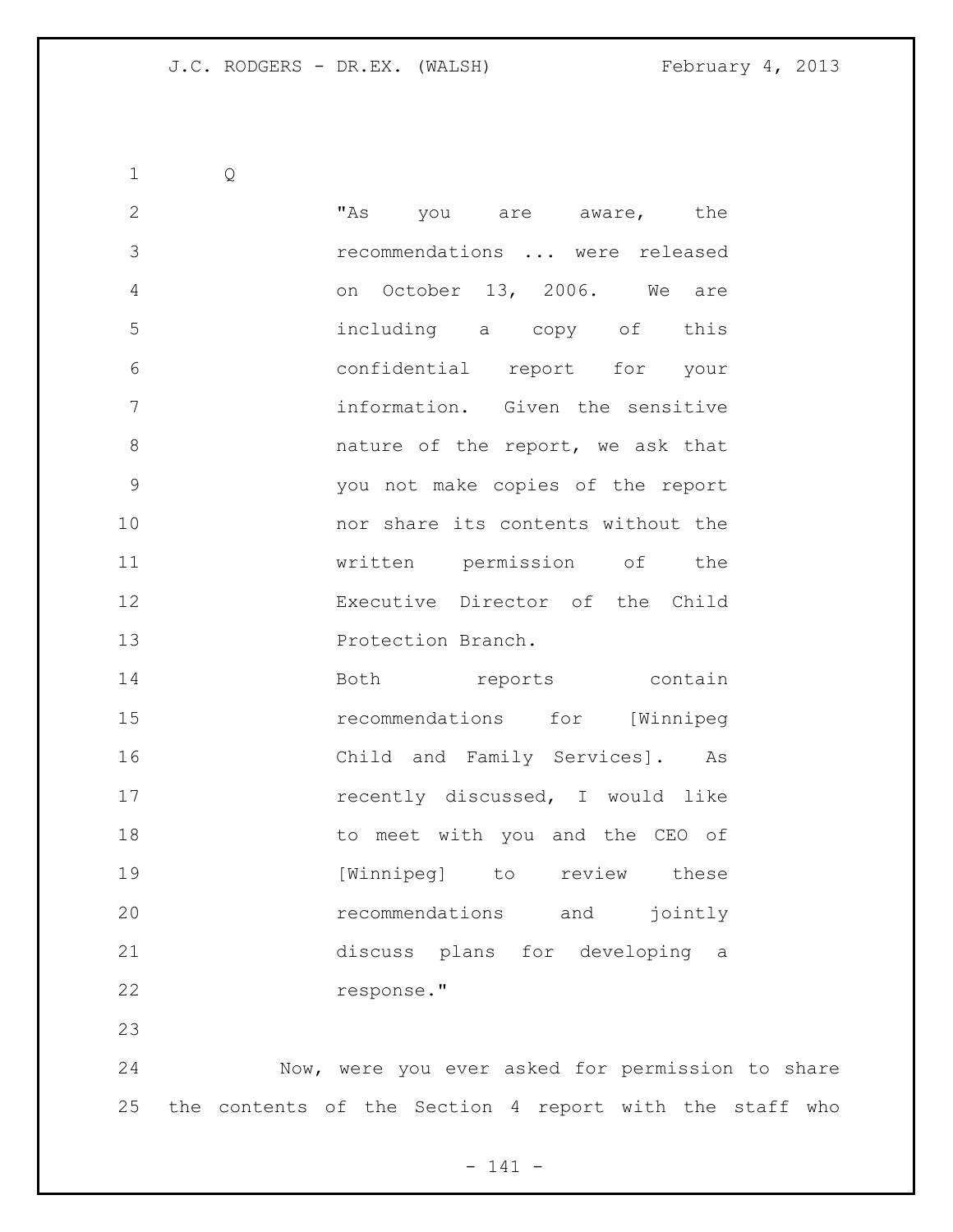were involved in providing services to Phoenix and her family?

A Not that I can recall.

 Q Again, would you have expected that, if not the report itself, then the information contained in that report, would have been shared with the workers who were involved in service delivery?

 A I, I think I have a couple of different opinions about that. I'm not sure I would support entire reports being shared with all of the staff who worked on a case. I think that the reports are written for a particular purpose and that purpose, I don't believe, is to judge the competence of individual workers. It's to review the file, to make recommendations to the organization or the system about what might be done to help avoid similar tragedies in the future.

17 As was, as was the situation in this case, many different workers were involved and, and their work was written about. So I'm not sure I would agree that entire report should be shared with all of the workers involved.

 It would be interesting to ask the report writers whether they would approach their reports differently, if they knew they were going to be shared with all of the workers. I don't know the answer to that, but I think it

- 142 -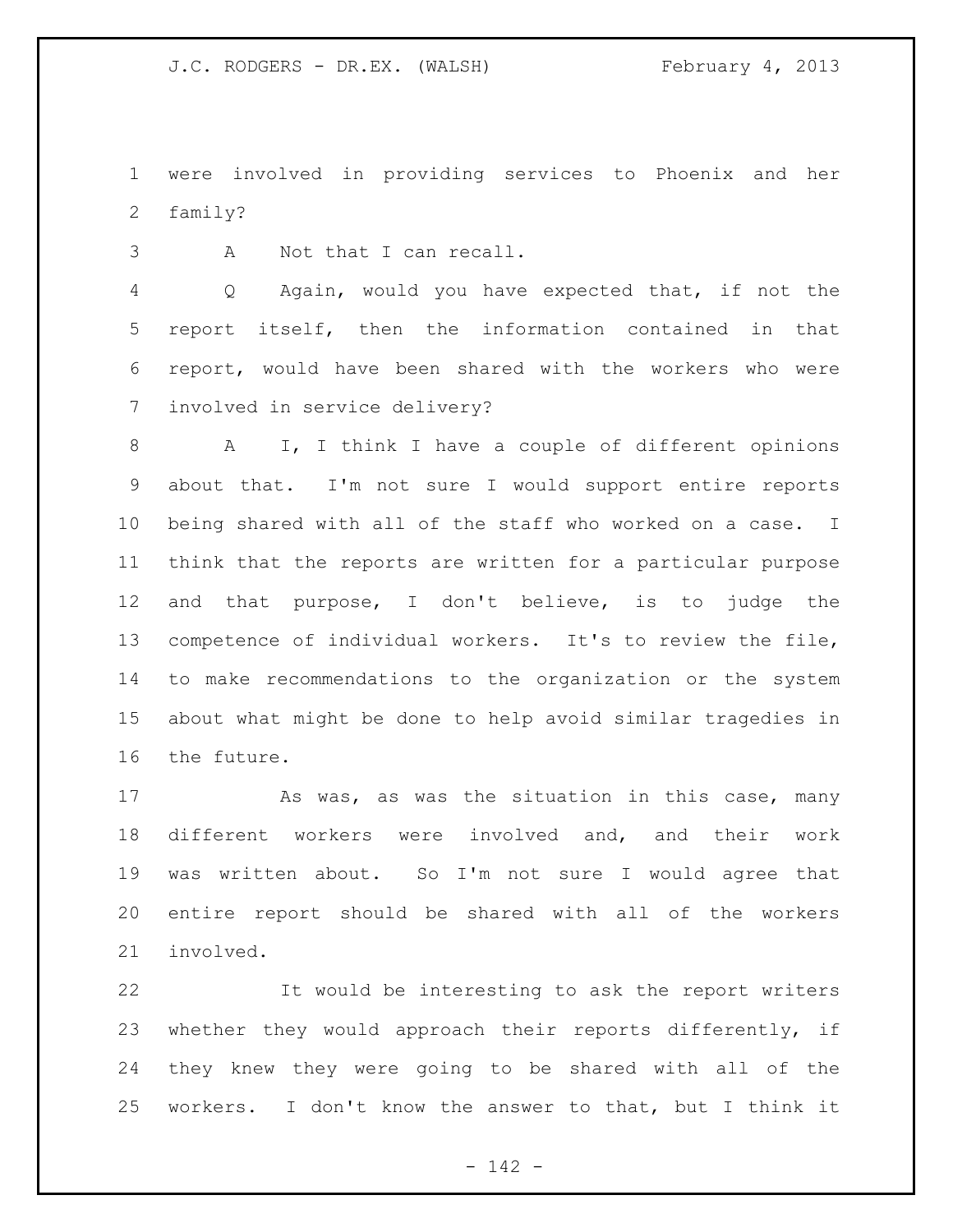would be an interesting question for the report writers who have had years of experience doing this, this type of thing.

 If, if there is an opportunity, from what's in the reports, to create a learning opportunity with an individual staff person, then I think the manager or the supervisor should take that opportunity to have that discussion with their individual staff person. I don't believe these reports should -- I don't think they, they provide the basis for, for discipline. If, if this report is being used for the basis of discipline, then we're not doing our day-to-day supervision very well. That is, if there are performance issues, supervisors should know them long before these types of reports come out. But if there's a learning opportunity there, or something that is of concern to manager or supervisor about the work of an individual, I believe that they could use that content to have a discussion with their staff person about that.

 Q Do you know, were any workers disciplined, or censured in any way, as a result of the work they did on this matter?

22 A Not that I'm aware of.

 Q Were any staff required to take any form of remedial training, or training, as a result of the work they did on these files relating to Phoenix?

- 143 -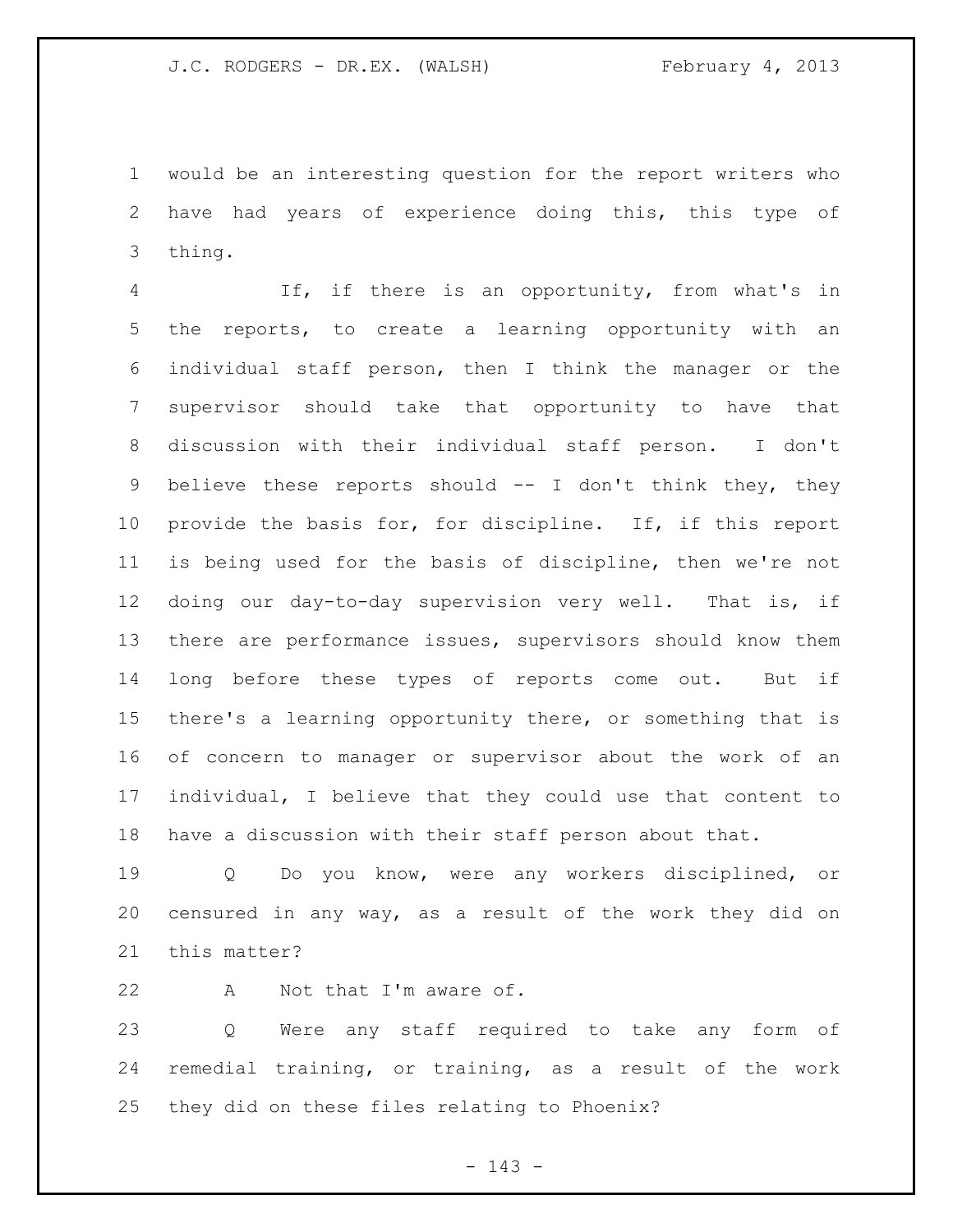A Not that I'm aware of. When, when the reports came out, I wasn't at the agency, so I don't know if that was done at the agency or not. Q Certainly wasn't done during the time that you were CEO of the agency? A No. Q And when I say discipline, not as a result of the findings in the reports, but simply as a result of the work done? You're not aware of any, of any workers being required to have any form of censure, or training, as a result of work that they did on these files? A I don't recall an issue of that nature coming to my attention, as CEO. Q Right. A I'm, I'm not going to say it didn't happen, because it would have been dealt with at lower levels. Q And do you agree that the agency had and has a responsibility for the performance and accountability of its staff? A Yes. Q And you talked about the learning opportunity that the findings, in these reports, like the Section 10 and the Section 4 report, can, can have. And you said that if a manager became aware of something in a report, then they could bring that to a worker, or a supervisor's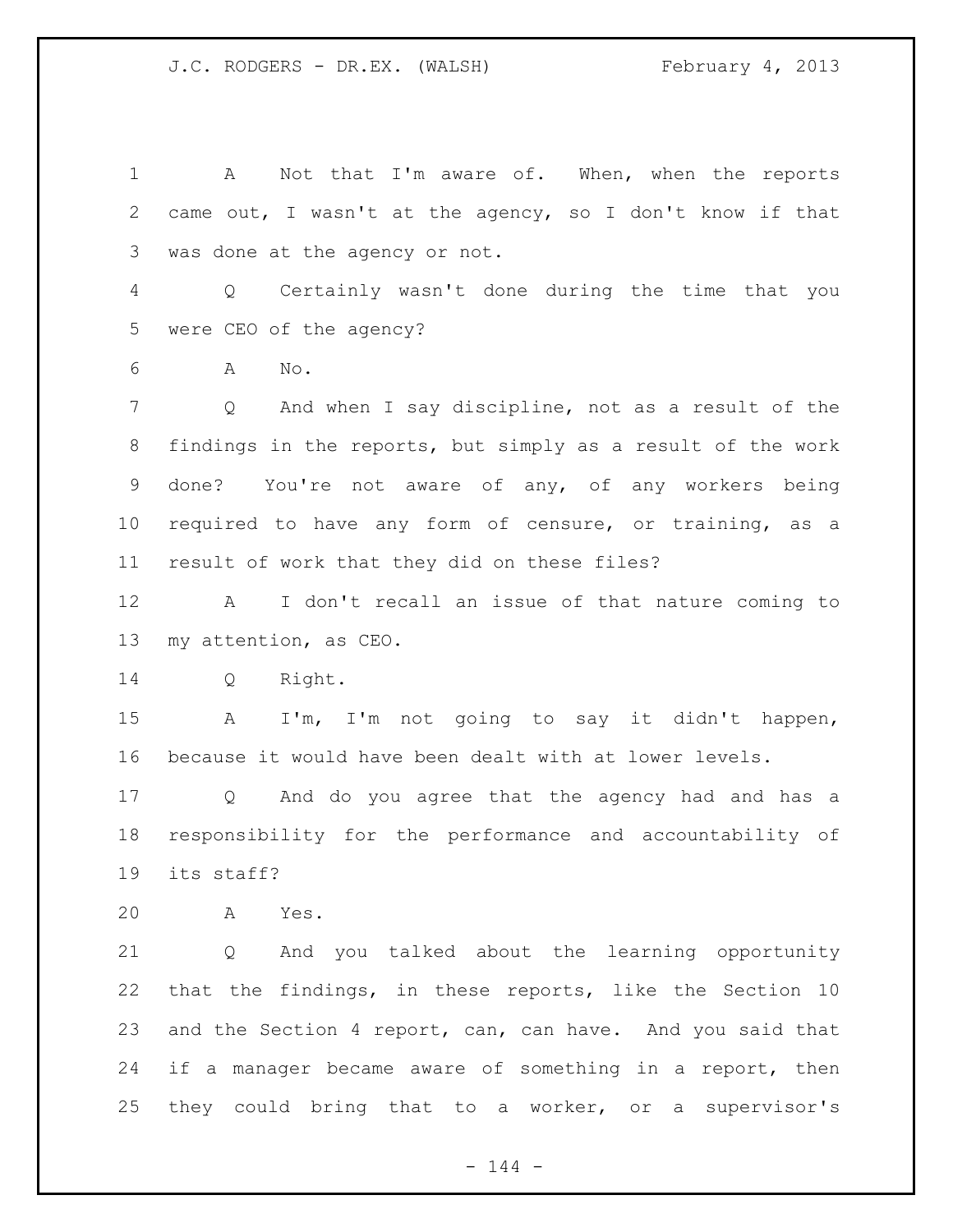attention. Do you know whether the reports that were specific to the service delivery, either in their entirety, or the information in those reports, was brought to the attention of the managers at the agency?

 A I have no direct knowledge of that. I believe the reports were shared with senior management, but I'm not the best person to answer that. I have no direct knowledge of that. Ms. MacDonald would be in a better position tomorrow to answer that question.

10 0 The evidence that we heard from the staff involved in service delivery in this matter was that none of them were shown the findings, or made aware of the findings that related to their involvement prior to their participating in this inquiry. So my question is, is this, by not discussing with the staff who were involved in service delivery to Phoenix, their involvement with the family, where their involvement fit in overall service delivery to the family, how did the agency expect that the staff would improve or make changes to their performance?

 A Again, that's probably a question best answered by Ms. MacDonald. I think that, on a going forward basis, I would really like to explore this issue with my agency directors. Again, I, I, I don't believe entire reports should be shared with large numbers of staff, but again, we

 $- 145 -$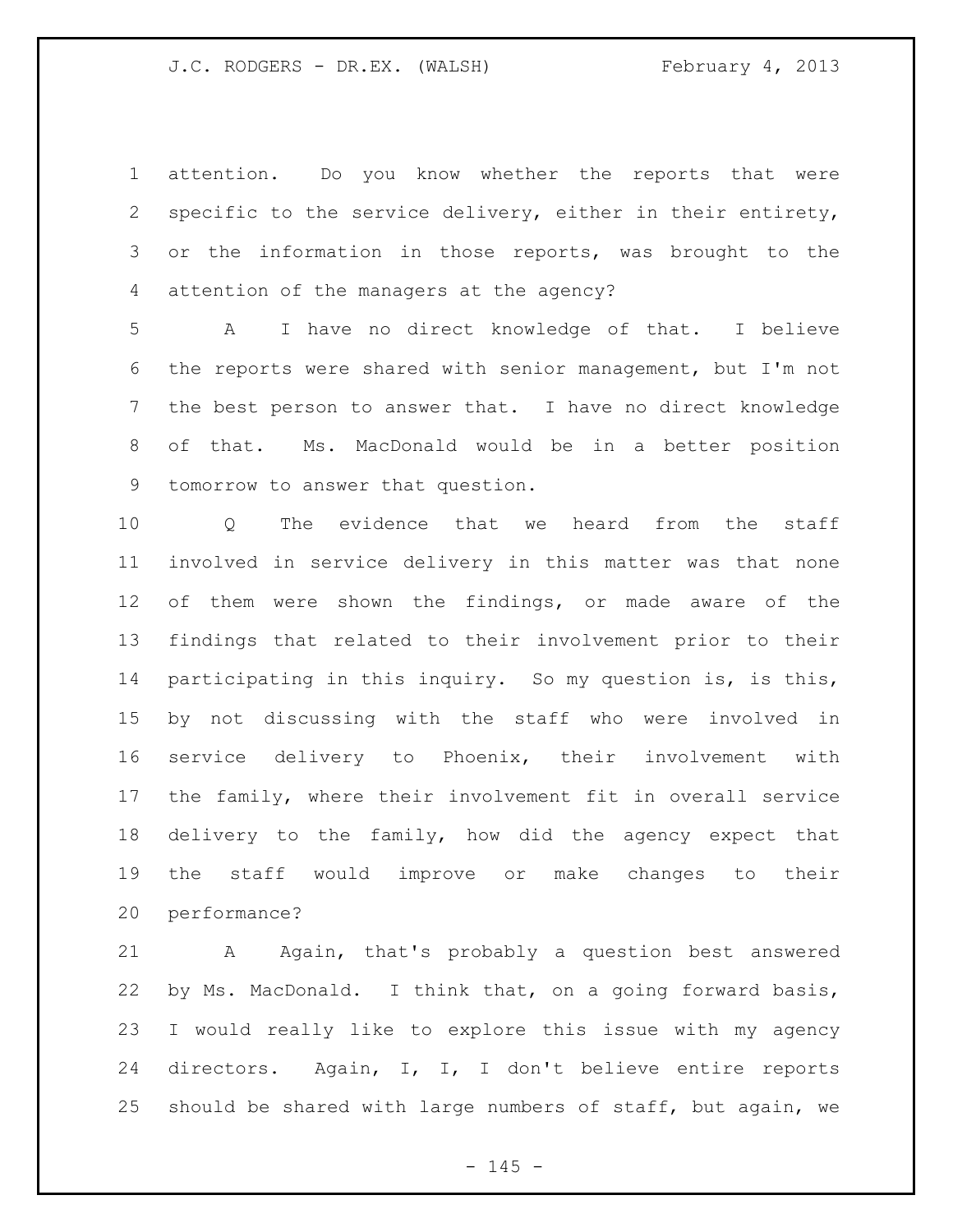J.C. RODGERS - DR.EX. (WALSH) February 4, 2013

| $\mathbf 1$    | should take full advantage of every learning opportunity  |  |  |
|----------------|-----------------------------------------------------------|--|--|
| 2              | there is. So on a going forward basis, I, I would, I'm    |  |  |
| 3              | going to raise this with my directors, to see if we can't |  |  |
|                |                                                           |  |  |
| 4              | on a process for ensuring those learning<br>agree         |  |  |
| 5              | opportunities are taken advantage of when we have them.   |  |  |
| 6              | Q Would you agree that those learning opportunities       |  |  |
| $\overline{7}$ | are also opportunities to, to have a sense of             |  |  |
| 8              | accountability for the work they do?                      |  |  |
| $\mathsf 9$    | Yes. They're also opportunities, as<br>A<br>you           |  |  |
| 10             | mentioned earlier, for identifying what might be training |  |  |
| 11             | needs of staff.                                           |  |  |
| 12             | If we can pull up page 71 please.<br>$Q \qquad \qquad$    |  |  |
| 13             | And you'll be happy to know this is my final              |  |  |
| 14             | question for you. This is from the Section 4 report, Mr.  |  |  |
| 15             | Koster's report.                                          |  |  |
| 16             | Page 71, Mr. Commissioner.                                |  |  |
| 17             | THE COMMISSIONER: Yes.                                    |  |  |
| 18             |                                                           |  |  |
| 19             | BY MS. WALSH:                                             |  |  |
| 20             | Conclusion number 7 is:<br>Q                              |  |  |
| 21             |                                                           |  |  |
| 22             | "Based on the Review Findings,                            |  |  |
| 23             | Winnipeg Child and Family Services                        |  |  |
| 24             | presently lacks the staffing and                          |  |  |
| 25             | resources to adequately protect                           |  |  |
|                |                                                           |  |  |

- 146 -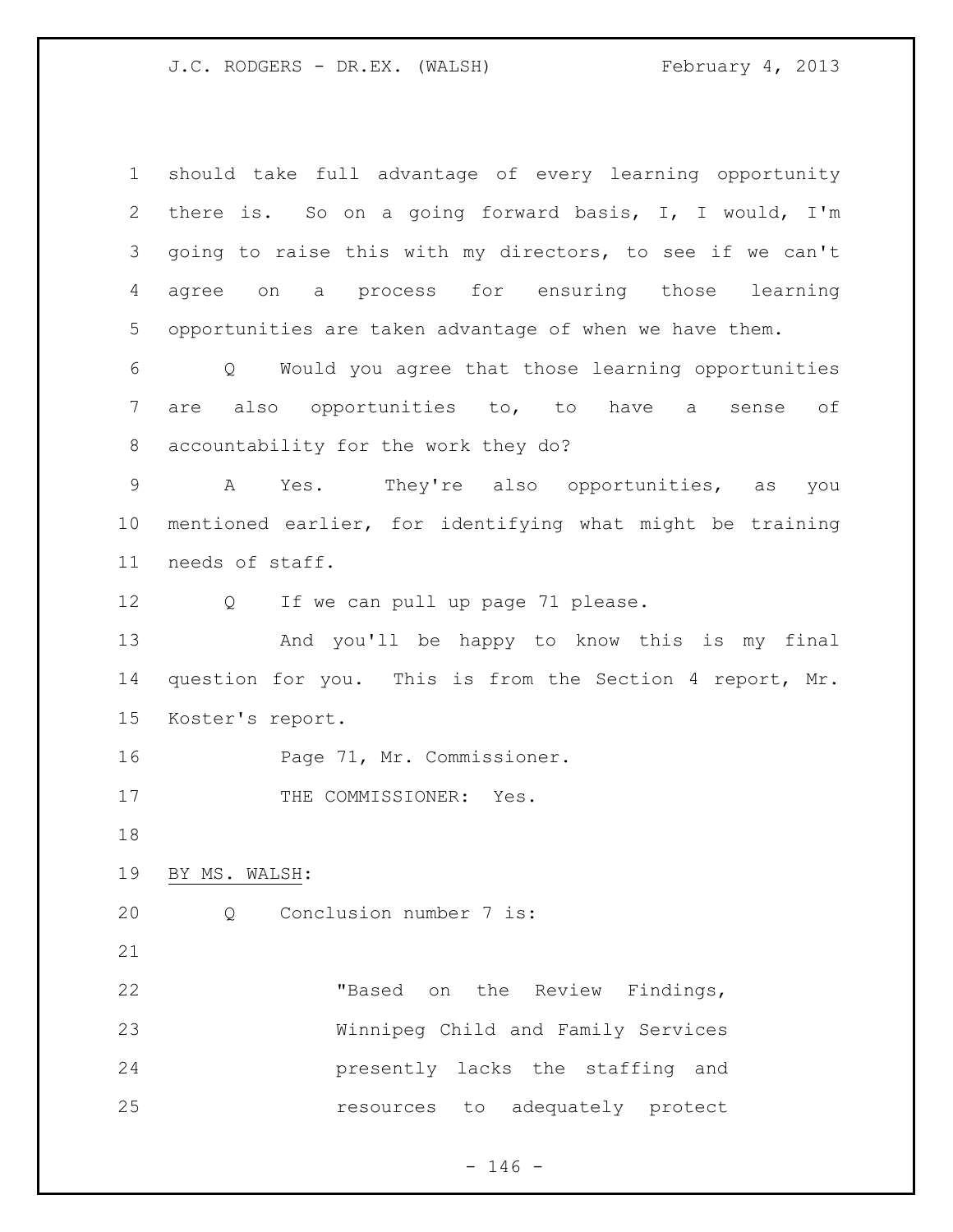children under its care."

 Now, this was written in the fall of 2006. But would you agree, are you in a position to comment on whether that was the case, as of the time this report was written?

 A This is a very broad statement. I would agree, certainly, that workload and resources are a constant 9 challenge. The -- again, this is a, it's a, it's a very strong statement. I don't believe Mr. Koster provided any detailed, objective analysis to, to substantiate this as a broad statement like this.

Q Right.

 A He, he didn't do a detailed analysis of caseloads of the agency, or the complexities of those caseloads, or some of the things we talked about this morning. So without that, it's difficult me to agree with this as such a broad statement.

 MS. WALSH: Thank you, those are my questions. There will likely be questions from other counsel, but thank you, Mr. Rodgers.

22 THE WITNESS: You're welcome.

 THE COMMISSIONER: All right. I think we'll carry on until, for another 20 minutes or so before we take our afternoon break. So who's, who's first up?

- 147 -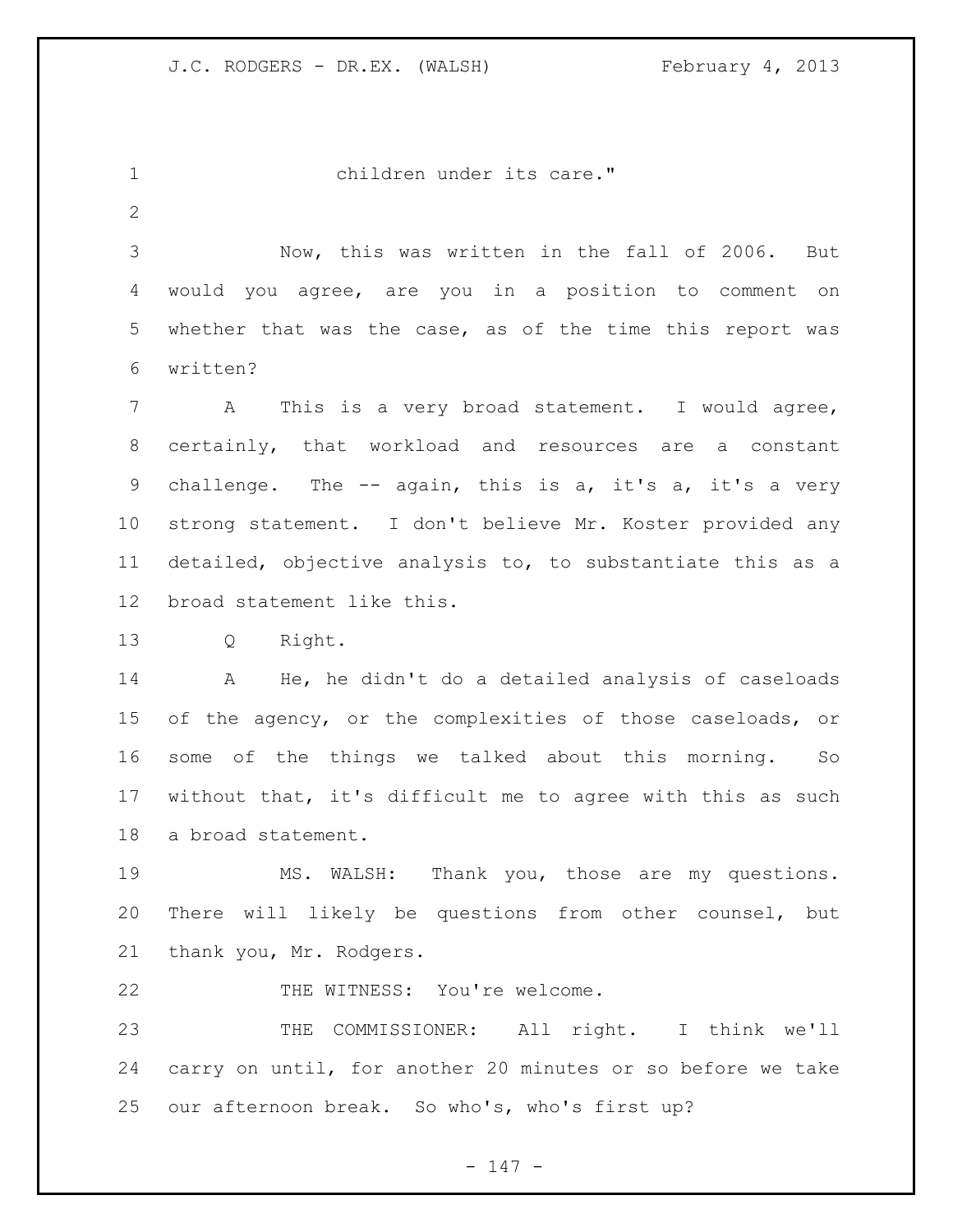MR. GINDIN: I think the consensus is that we'd like a few minutes now to determine the order and -- THE COMMISSIONER: All right. MR. GINDIN: -- exactly what we're going to be doing. THE COMMISSIONER: Fair enough. We'll take our mid-afternoon break, notwithstanding what I said, now, for 15 minutes. (BRIEF RECESS) 12 THE COMMISSIONER: Mr. Gindin, please? 13 MR. GINDIN: Thank you. CROSS-EXAMINATION BY MR. GINDIN: Q Mr. Rodgers, my name is Jeff Gindin, I represent Kim Edwards and Steve Sinclair. I have some questions for you. You were talking about the period between January and May 2005, in particular, as being a very difficult time for the agency, for lots of reasons that you told us about; recall that? A Yes. Q And that happened to be, for Phoenix Sinclair, it would appear, a very critical time, as well, in terms of

- 148 -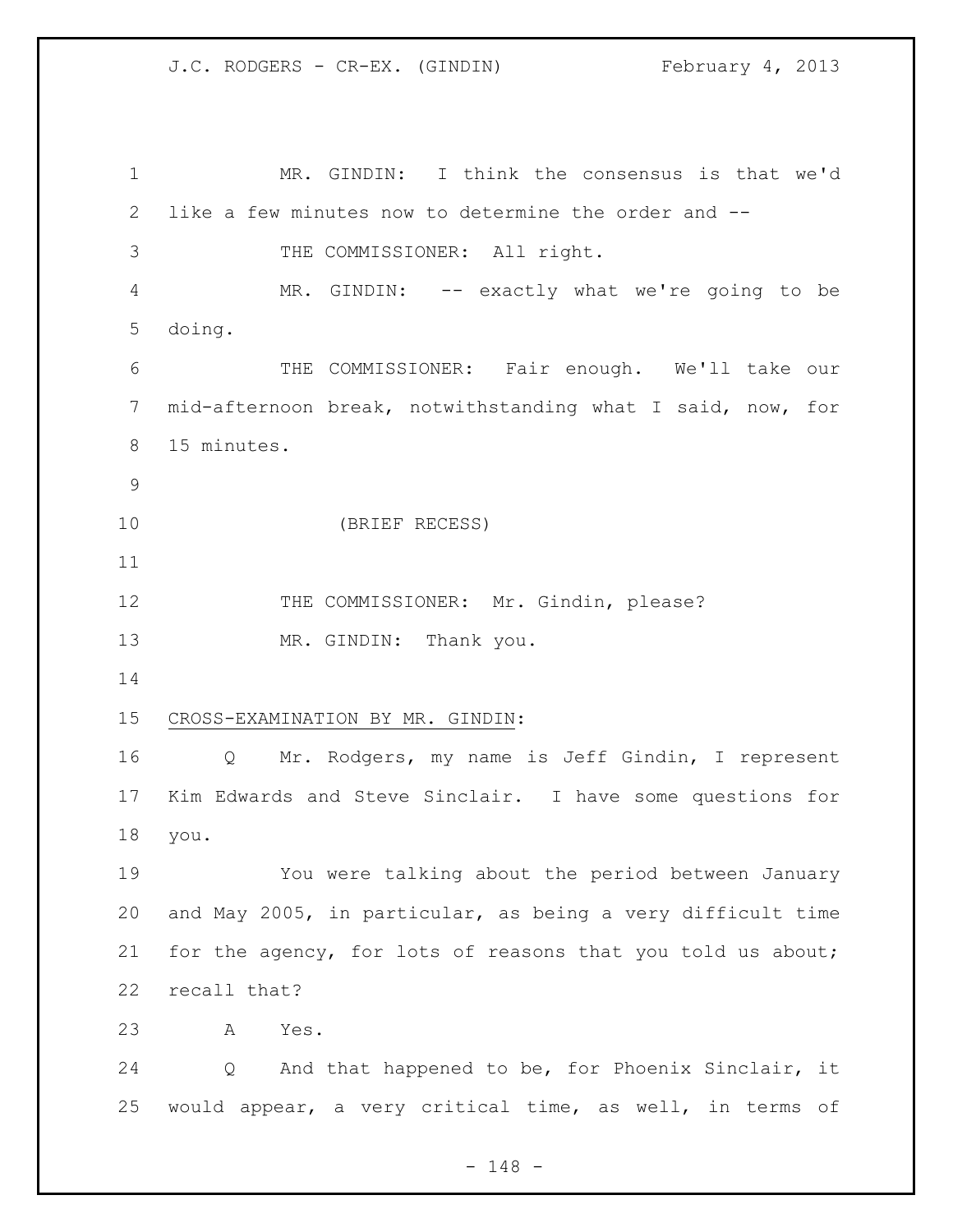the involvement with CFS, particularly between December '04 and March '05; right?

A Yes.

 Q And that was the period of time that there were lots of changes going on, lots of additional pressures?

A Yes.

 Q Right. And you talked about some of the things that you were trying to do about that, to do about those things. For example, you mentioned extra students were, were hired to assist; would that be on the front line?

 A No, that would have been predominantly to, under the guidance of a front line worker, to prepare case 13 transfer summaries, for the most part.

 Q Okay. And of course, these students would be even less experienced than the front line workers were?

 A Yes, these will all have been students who had been in a field placement with the agency --

Q Um-hum.

 A -- so they would have been familiar with agency procedures and the work of the agency --

Q But they --

A -- at the time.

Q -- they were still students though?

A Yes, absolutely. They would have been in their

- 149 -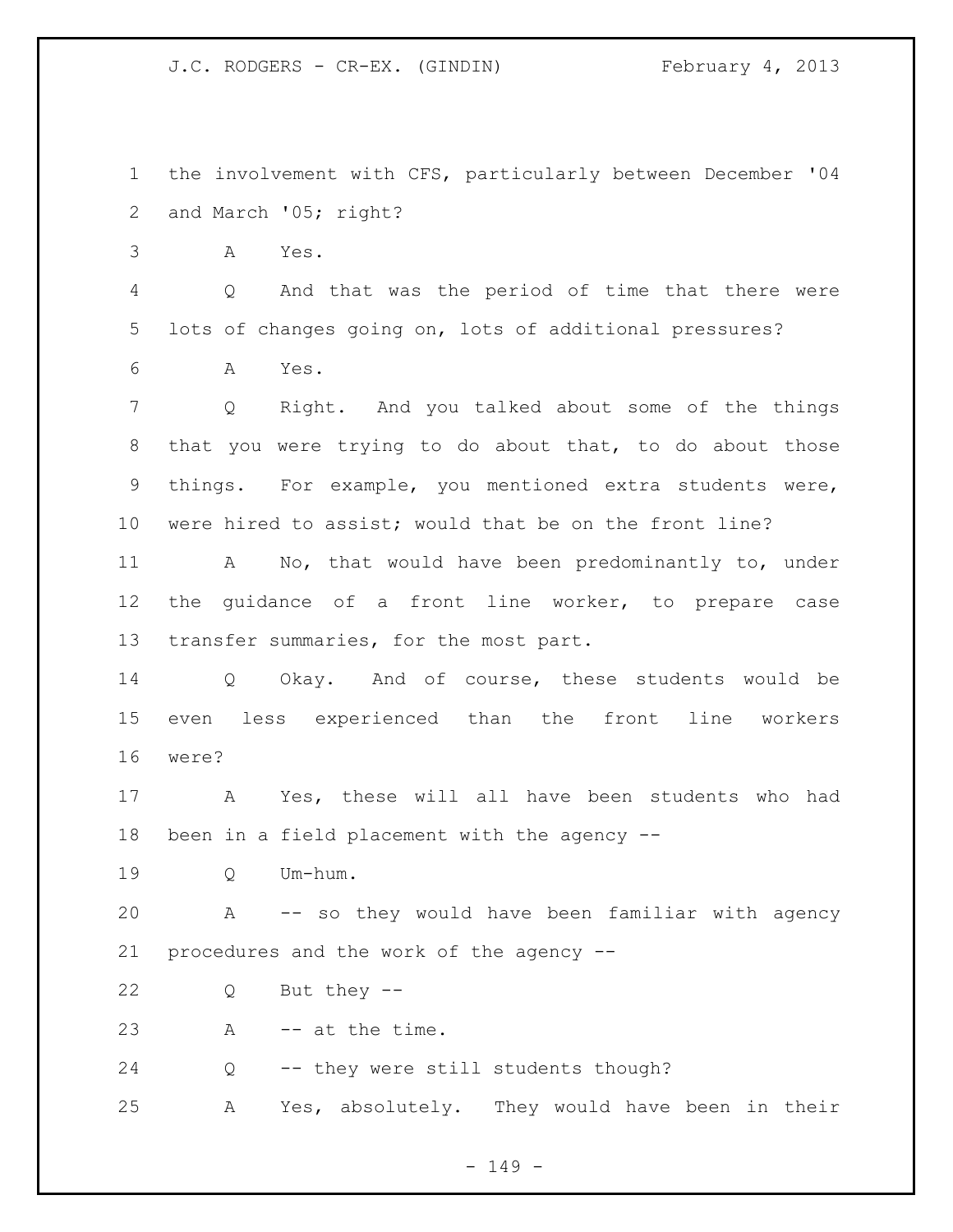last year of their B.S.W. program.

 Q And you mentioned that, on occasion, workers that had retired already were coming back to assist? A Yes. Q And in some case, I imagine, they were, had been retired for some time? A I don't recall exactly. I believe the two or three retired social workers we brought back were recent retirees. Q There was just two or three of them? A Yes. Q Oh, I see, okay. Now, we've heard evidence that there were issues with caseload and the pressures of day-to-day work, particularly at CRU for example. I take it these additional pressures, with respect to devolution coming and all of these things, just added to that routine pressure somewhat? A Yes. Q And I think you indicated that when there are these pressures, it affects services to children, in the sense that people have to prioritorize (phonetic) (sic) what they're doing? A Yes, I'm not, I'm not sure I specifically referred to that during this time period -- Q Um-hum.

 $- 150 -$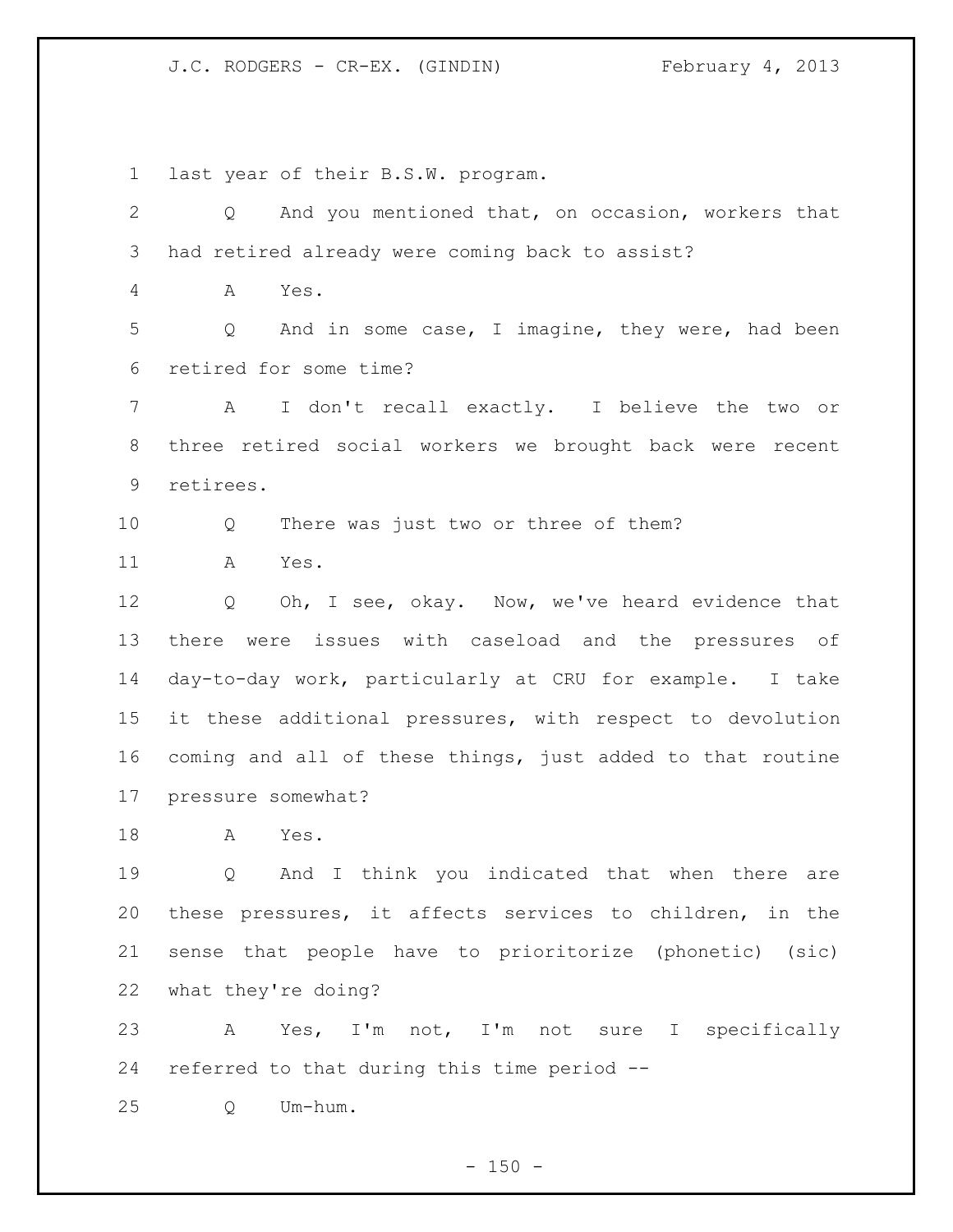A -- but as, given the workload challenges being so pervasive, that's when that result is that workers have to be able to prioritize and prioritize on the basis of clear assessments of which families are at greater risk.

 Q So choices have to be made, at times like that; correct?

A Yes.

 Q Which means that not everyone will get the service that you'd like to be able to give them, because you're having to make these tough choices?

A That's a fair comment.

 Q We've also heard evidence that there were times 13 when morale was low at the agency; is that something you noticed as well?

A Yes.

 Q And would it be fair to say that that was around this period, from December '04 to March, at least, of '05?

 A Yes, and certainly from the Viewpoints research, which had been done a few years earlier, two or three years earlier, certainly morale was an issue. That was identified in that survey.

 Q And I guess the devolution process and preparing for it didn't help?

 A The uncertainty and the anxiety would have enhanced the feelings of low morale.

 $- 151 -$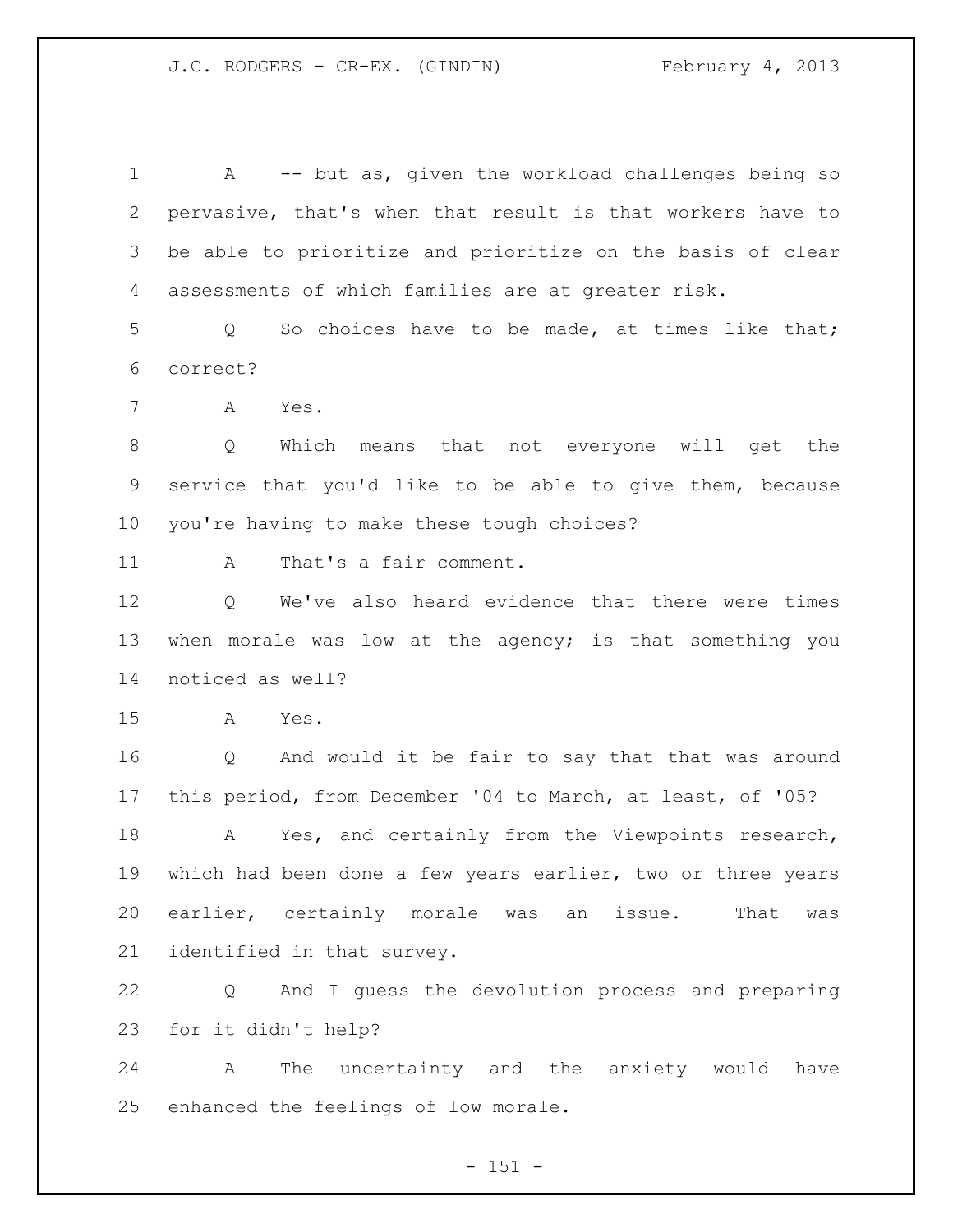Q Um-hum. You were discussing the mandate of, of the child welfare system, being to ensure children are safe and establish their safety. And I think you said, and hopefully be able to do that while living with their natural parents?

A Ideally.

 Q Ideally. But there are times when apprehension is the right thing?

A Yes.

 Q You were asked about the new supervision policy in March of '04, in particular, as it relates to recordkeeping and taking notes; you recall that earlier?

A Yes.

 Q And I think you said that it certainly would apply to family service workers --

A Yes.

 Q -- but you weren't sure that it would apply to intake?

A That's correct.

 Q You're, you're not suggesting that it's not important for intake to keep proper records of what they do though?

 A No, wasn't suggesting that at all. I believe I have a recollection of reading a document, I can't tell you the exact document, that, but it was referring to the

 $- 152 -$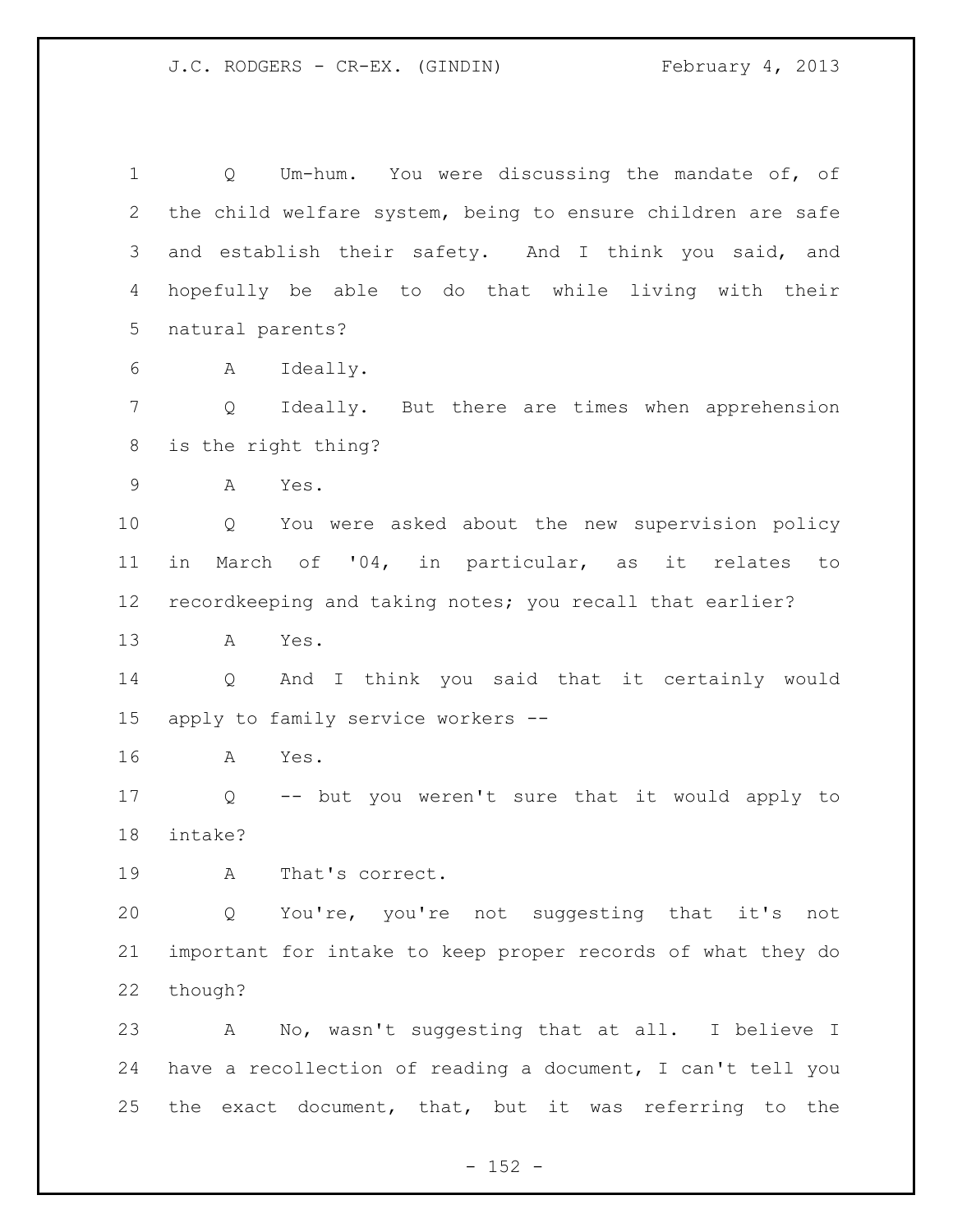supervision policy being constructed more for family service supervisors, given the nature of their supervision of ongoing cases. But I can't say for certain that this policy was expected, or not expected, to apply to intake. I just don't recall.

 Q But commonsense would dictate that you keep notes of what you're doing, keep proper records, so that future workers, as you say, have the best possible information when they look at a file or a report; correct?

10 A Yes, I, I, I would say it's more than commonsense. We had a file recording policy we expected staff to adhere to.

 Q Yeah. But you don't really even need a policy for something like that, it just makes sense; doesn't it?

 A It just made sense. But it's important for us to be able to provide some guidance --

Q Yeah.

18 A -- to workers, as to what information they should collect, how they should collect and in what format, so it's easily accessible to future workers who may be involved with the family.

 Q Because history is particularly important in this type of work --

A Yes.

Q -- right? And in fact, I think you told us that

 $- 153 -$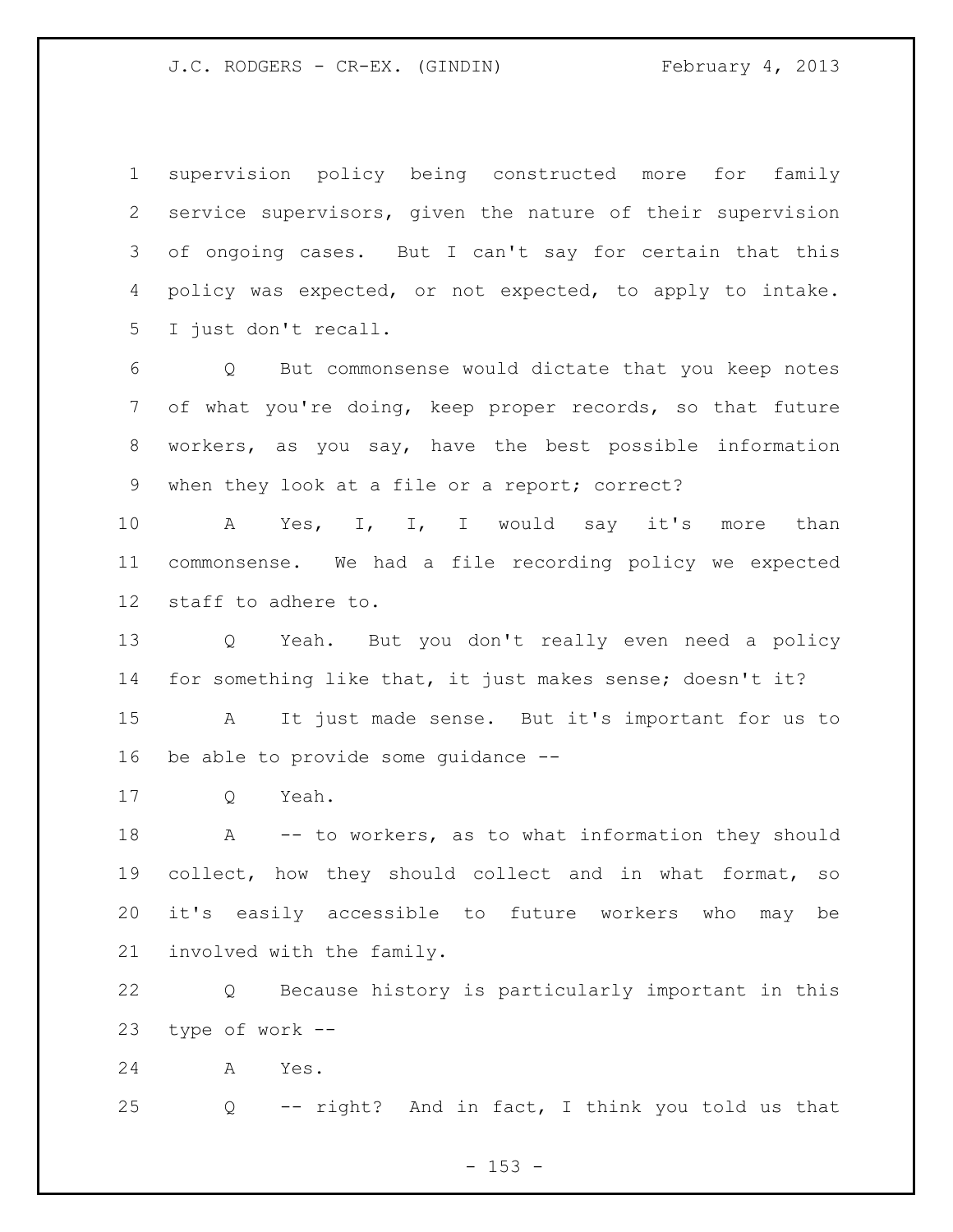one of the first things that a worker will look at is the past previous concerns, et cetera?

A Yes.

 Q So it's important that everything is recorded properly, accurately, and that we have as much information on a file that, that we can have?

 A Yes, and it's important that workers, again, record that information consistently, so that future workers know where to look in the file to find it.

 Q Now, you were asked earlier about what, if anything, you did, after you heard about Phoenix Sinclair's death, particularly with respect to having a look at the notes, seeing if they were in order, things of that nature. And I believe you said that, at that time, you didn't believe notes would be an issue?

 A I don't, I'm not sure if I understand your comment. I'm not sure I said that.

Q Well, you correct me if I'm wrong.

 A I believe the question was did we have any concerns about the preservation of the file --

Q You're right.

 A -- in its entirety. And I believe my answer was that we did not have concerns --

Q Um-hum.

A -- about the preservation of the file. It was

 $- 154 -$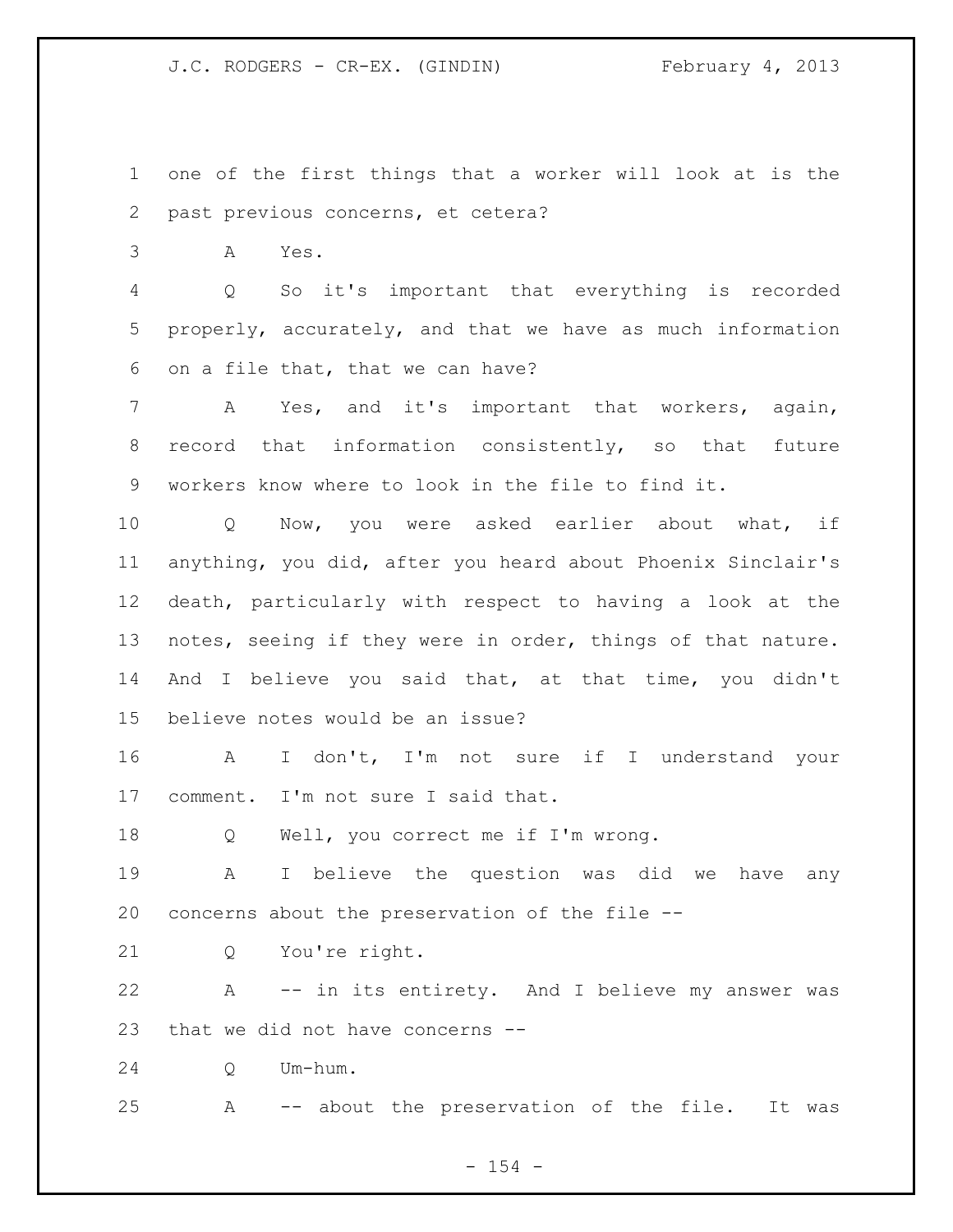our expectation that when the file was commissioned to hand over to the reviewers, it would come over as is, complete and it would be returned in the same way. Q So you weren't concerned because you assumed that the files would be complete? A Yes. Q You assumed that whatever notes were made would be available? A Yes. Q You didn't perceive that notes might be shredded or destroyed, for example? A No -- Q Um-hum. 14 A -- never thought that that was a possibility. Q You were also discussing, during your evidence, relationship building -- A Yes. Q -- and were you talking about the relationship between workers, or were you talking about the relationship between workers and families that they were servicing? A I was talking about the relationship between workers and families. Q And one of the things we've heard about in this, in the course of this inquiry, is that a key element to building that relationship is trust; right?

 $- 155 -$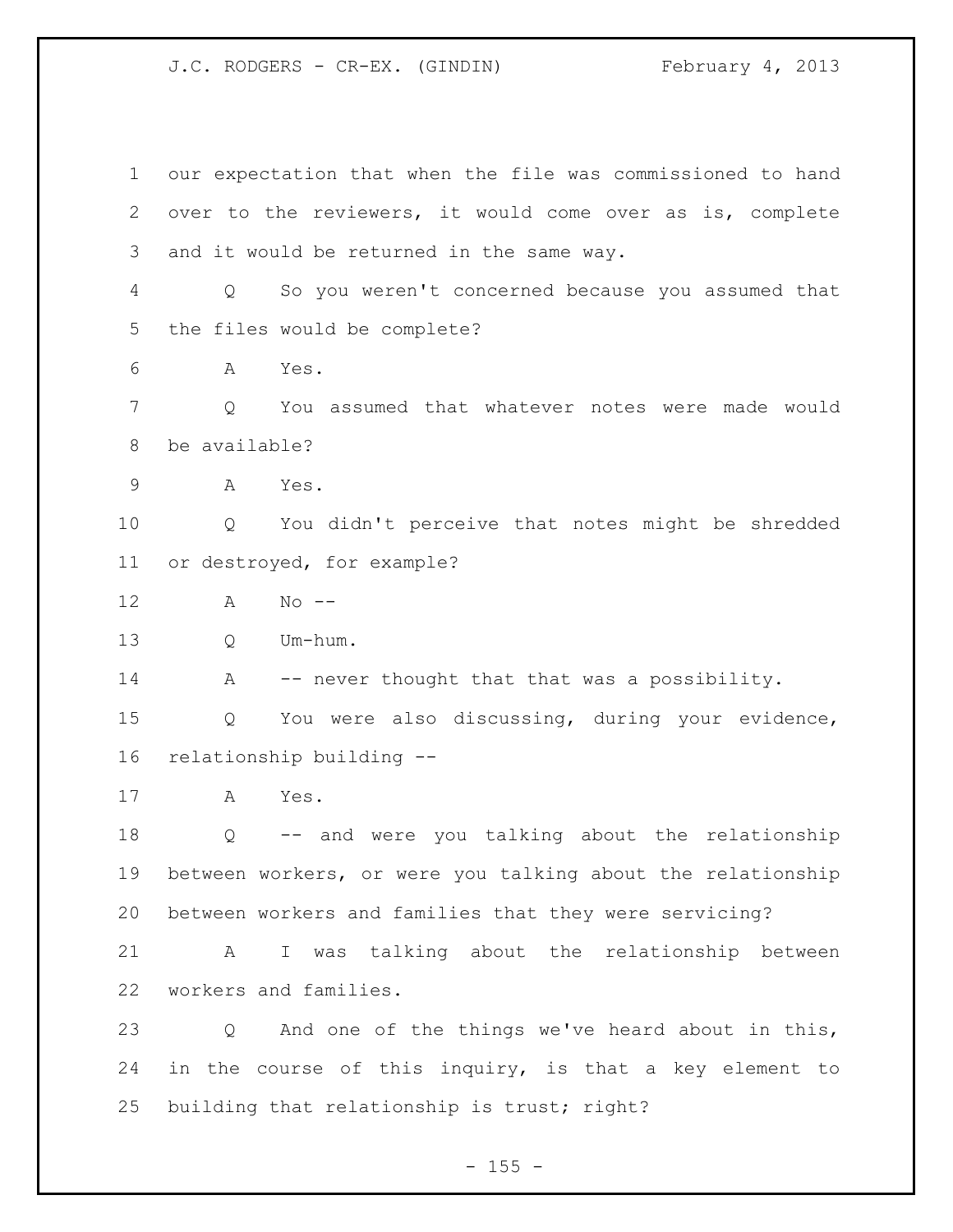A Yes.

| $\overline{2}$ | And we've heard some people offer an opinion that<br>$\circ$ |
|----------------|--------------------------------------------------------------|
| 3              | the image of the system or social workers, could be better   |
| 4              | and if it was, that might help families relate to them       |
| 5              | better and not be so backoffish (phonetic); would you agree  |
| 6              | with that?                                                   |
| 7              | I would totally agree with that, yes.<br>A                   |
| $\,8\,$        | Has there been some thought given to how to do<br>Q          |
| $\mathsf 9$    | that, how to improve that image, so that there would be      |
| 10             | more trust towards the system or social workers?             |
| 11             | Sounds like a big topic.                                     |
| 12             | I, I -- let, let me talk about that from a, maybe<br>A       |
| 13             | a couple of different perspectives. The importance of        |
| 14             | workers building a relationship with families, for this      |
| 15             | kind of work, cannot be underestimated. The literature       |
| 16             | talks about the dual mandate of child protection services    |
| 17             | where, because of working in a threshold system, your        |
| 18             | initial involvement with a family is about child protection  |
| 19             | concerns and you're investigating. But once you're able      |
| 20             | to, as a worker, ensure that children are<br>safe and        |
| 21             | hopefully can be kept safe at home, then you're in a role    |
| 22             | of collaborating and building trust with families.<br>So     |
| 23             | that's what's known as the, the dual mandate. It's a very    |
| 24             | difficult job for workers to do if they're expected to do    |
| 25             | both of those.                                               |

- 156 -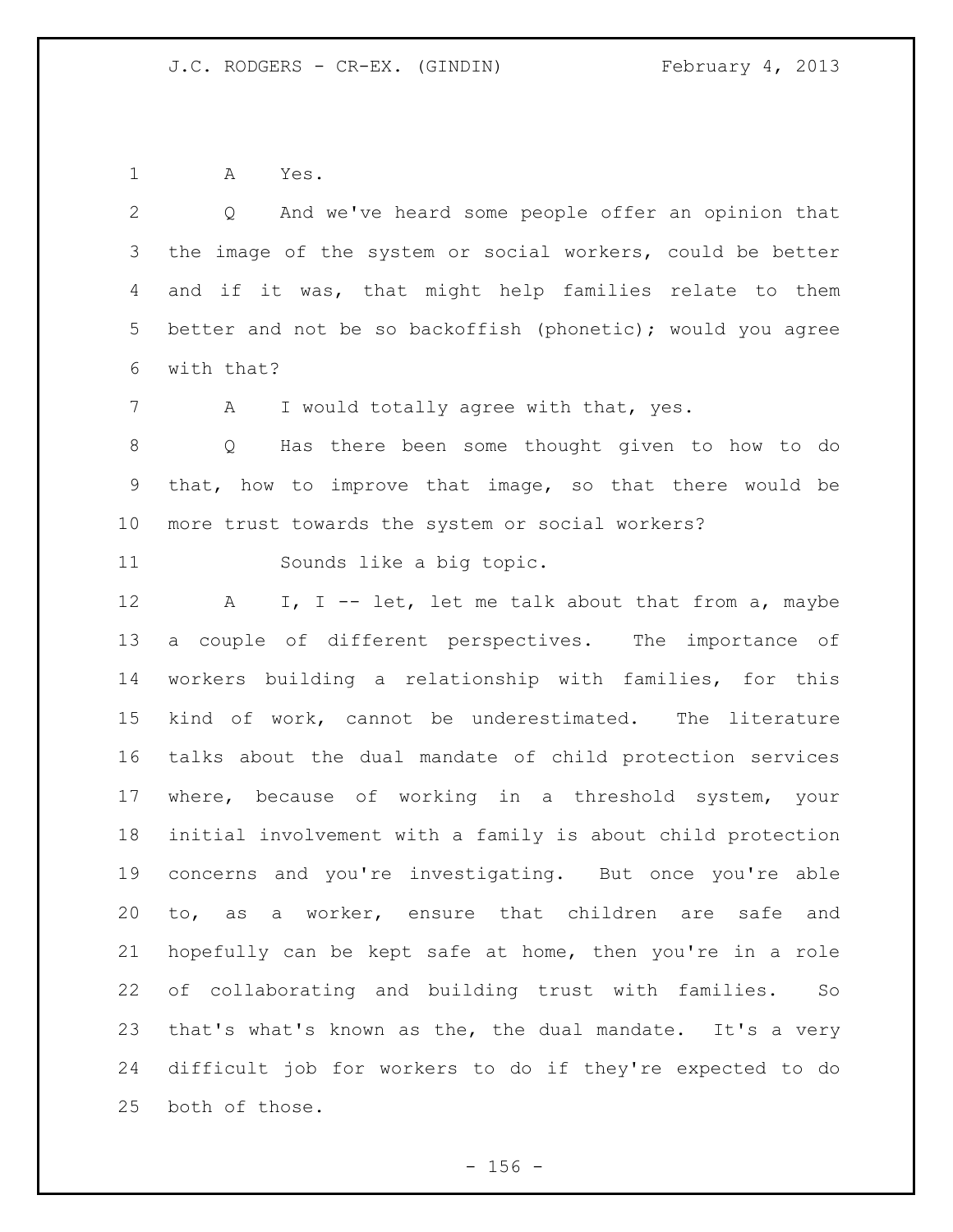I believe that there are models and practice techniques that workers can be trained in that will help them engage with families even in that initial adversarial period. And we've developed a, an entire curriculum around those skills. And I look forward, Mr. Commissioner, to talking about that in, in phase 2.

7 That's a critical piece. It doesn't -- even it's in that, even if it has an adversarial beginning, workers can collaborate with families by dealing with them in certain ways and using different, certain skills. And that's what we're trying to accomplish.

 So we've given considerable thought and when we use the term "best practice", which I know has been used a fair amount here, my preference is to call it leading practice and by leading practice, we have a particular meaning for that and that means that practice that is based on the evidence that has shown to produce the most positive outcomes. And as I said earlier, our, our new child welfare practice model and the training that goes with it has embraced those leading practice approaches.

 As for the public image of child welfare, that's one that is more out of our control. I would like to see more, if I could use the language, balanced reporting, in that if our system is not doing its job, we should be held accountable. But there is lots of good work that goes on

- 157 -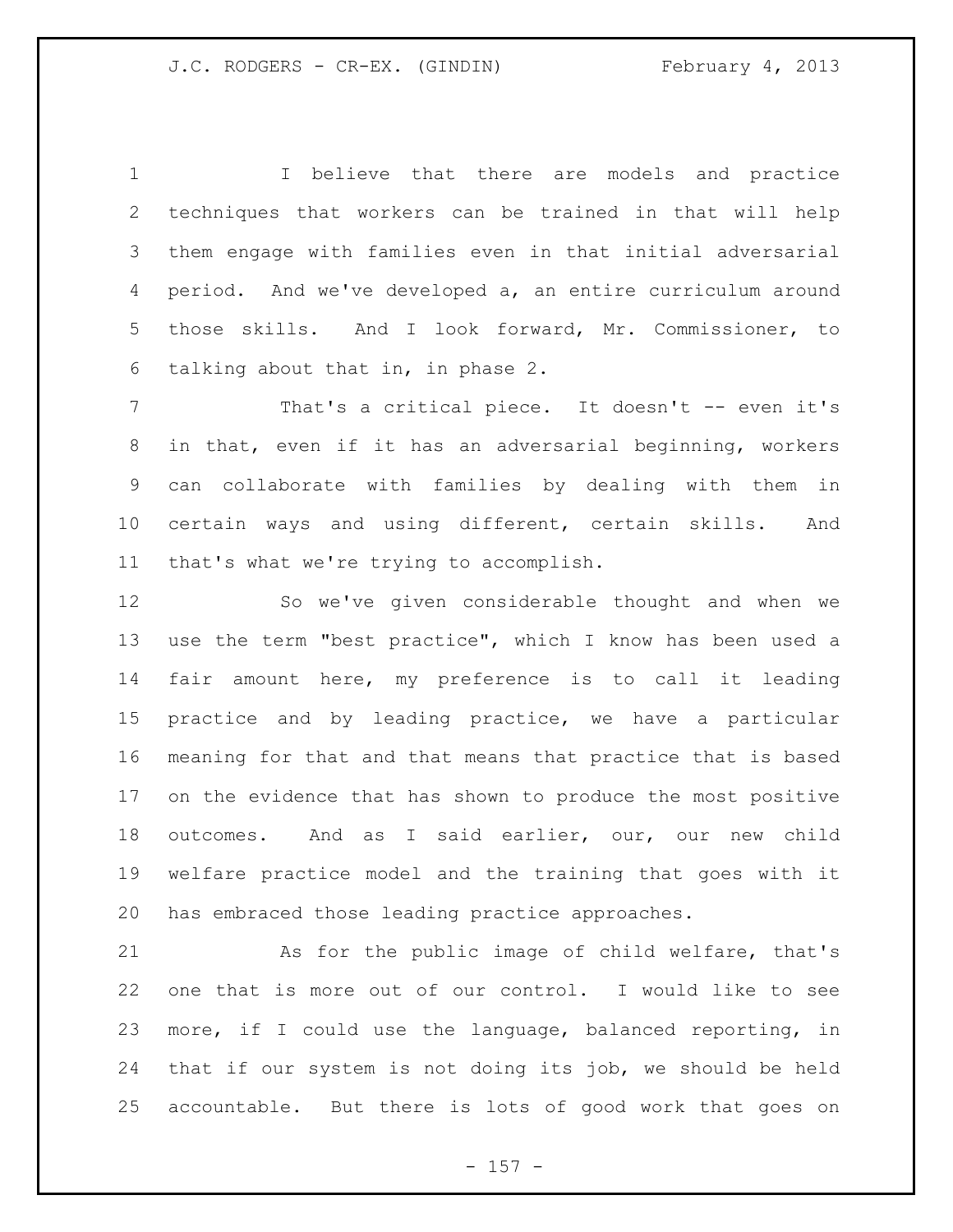and that doesn't often come to the attention of the public. Within our system, we're trying to educate the public by producing newsletters and distributing newsletters on our work, through our annual report, through our website and I spend a considerable amount of time just talking with groups about how we do our work, so that there's a better understanding of it.

 So there's been considerable thought given to how we might first of all engage more effectively with families 10 who are, who are sometimes naturally resistant to us, because of what they've heard about what our system does. And secondly, to get some more balanced information out there about the good work that a lot of our staff do.

 Q Okay. We'll likely revisit that in phase 2, so  $-$ 

A I look forward to it.

17 Q -- so we'll look for that later.

 You said that you felt that your agency should be held accountable; what, what did you mean by that? In what way?

 A If, if the, if we are making mistakes, if we're not practicing in a way that is consistent with standards, then we should be holding our staff accountable for that.

Q Now, you've admitted already that, without going

- 158 -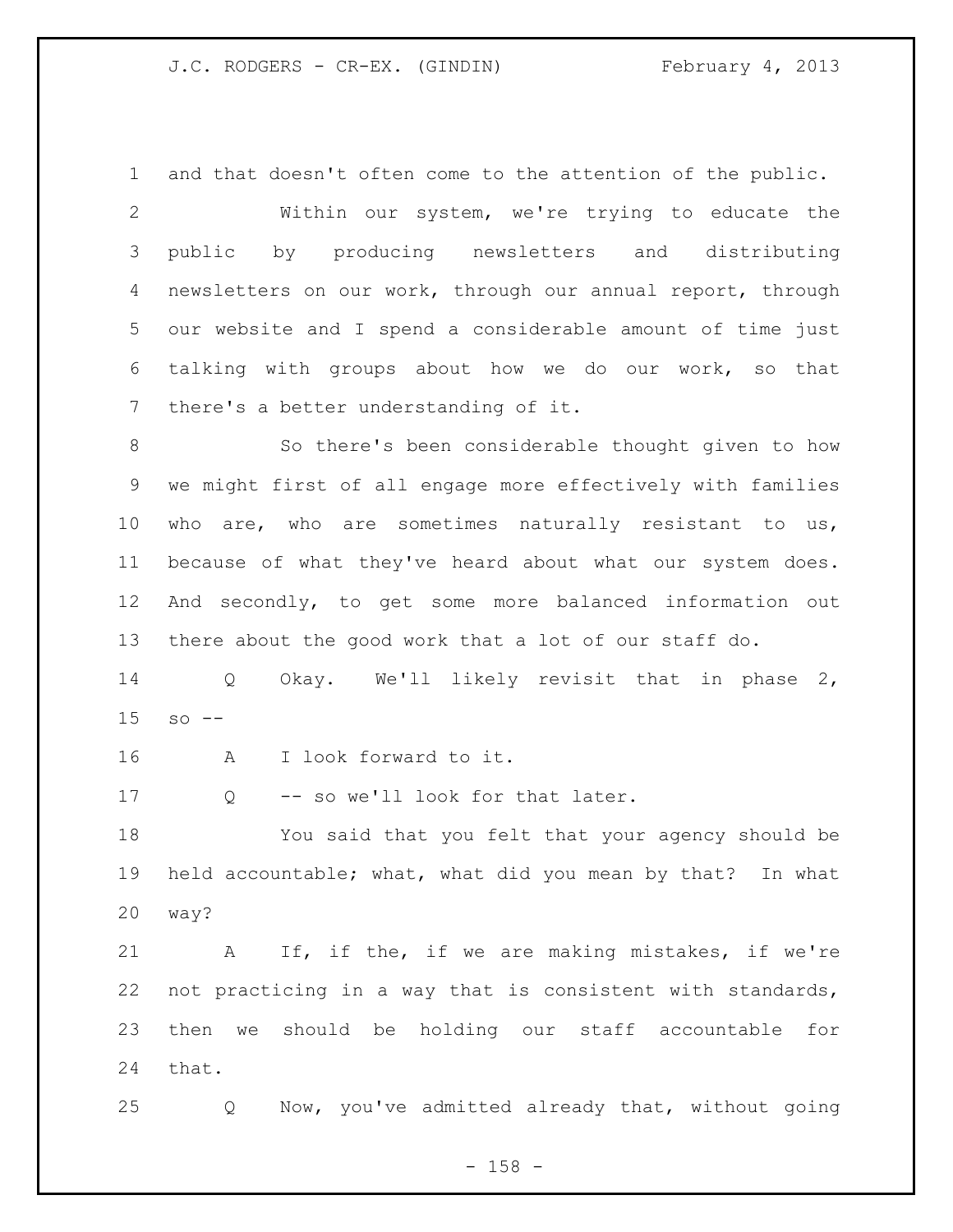into specifics, that certain errors were made here, along the way; correct?

A Based on what's in those reports, yes.

Q Yeah. Which you've agreed to and accepted --

A Yes.

 Q -- right? Now, were there any workers held accountable for, for those errors? Was anyone disciplined? Anyone let go?

A Not that I'm aware of.

 Q You recall you were being asked some questions about Wes McKay and I think you agreed that in December of '04, certainly the agency was aware he was the putative father of the, the newborn at that time. The evidence we heard was that in May of '04, some seven months earlier, he was listed at, with EIA, with Phoenix on his budget, in their system, some seven months earlier. Do you agree that somehow that should have been known or shared with CFS back then?

 MR. MCKINNON: I'm going to rise on that one -- THE COMMISSIONER: Yes?

21 MR. MCKINNON: -- Mr. Commissioner. I, I -- again, this witness hasn't been here for the testimony and it's a very broad question about -- is he asking a very broad question about whether all information that is in the databank of EIA should be always shared with, with Child

 $- 159 -$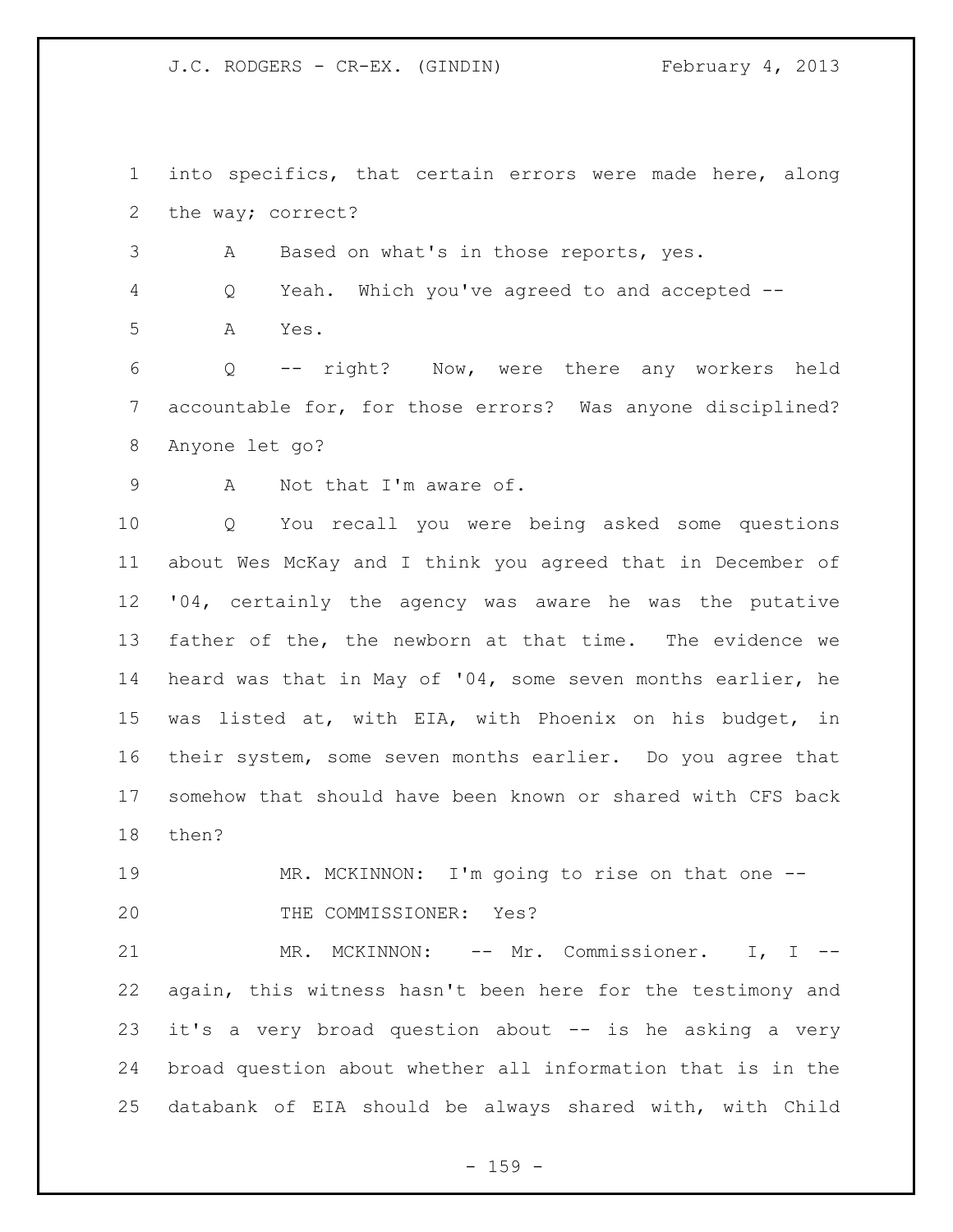| $\mathbf 1$ | and Family Services? Or is he saying, in this particular    |  |  |
|-------------|-------------------------------------------------------------|--|--|
| 2           | case, in the context of a conversation that took place,     |  |  |
| 3           | which we've heard evidence about, should have been shared?  |  |  |
| 4           | I just think we want to be careful not to put this witness  |  |  |
| 5           | at a disadvantage, not having heard this evidence.          |  |  |
| 6           | MR. GINDIN: I, I'm content to leave the evidence            |  |  |
| 7           | as it was and we've heard it in some detail, so I won't ask |  |  |
| 8           | this witness about it specifically.                         |  |  |
| $\mathsf 9$ |                                                             |  |  |
| 10          | BY MR. GINDIN:                                              |  |  |
| 11          | You did, however, agree that once Wes McKay comes<br>Q      |  |  |
| 12          | into the picture, as someone involved with this particular  |  |  |
| 13          | family, he should be checked out?                           |  |  |
| 14          | Yes.<br>A                                                   |  |  |
| 15          | Okay. And of course, you really can't tell us<br>Q          |  |  |
| 16          | when that would have been, in this particular case?         |  |  |
| 17          | My knowledge would be that certainly, in December<br>A      |  |  |
| 18          | 2004, Mr. McKay would have been identified as a caregiver   |  |  |
| 19          | of Phoenix and should have been checked out at that         |  |  |
| 20          | point.                                                      |  |  |
| 21          | And whether or not it should have been checked<br>Q         |  |  |
| 22          | out earlier is something that you wouldn't have any         |  |  |
| 23          | particular knowledge of?                                    |  |  |
| 24          | I wouldn't have any particular knowledge of it,<br>A        |  |  |
| 25          | although the external reviews were not consistent in their  |  |  |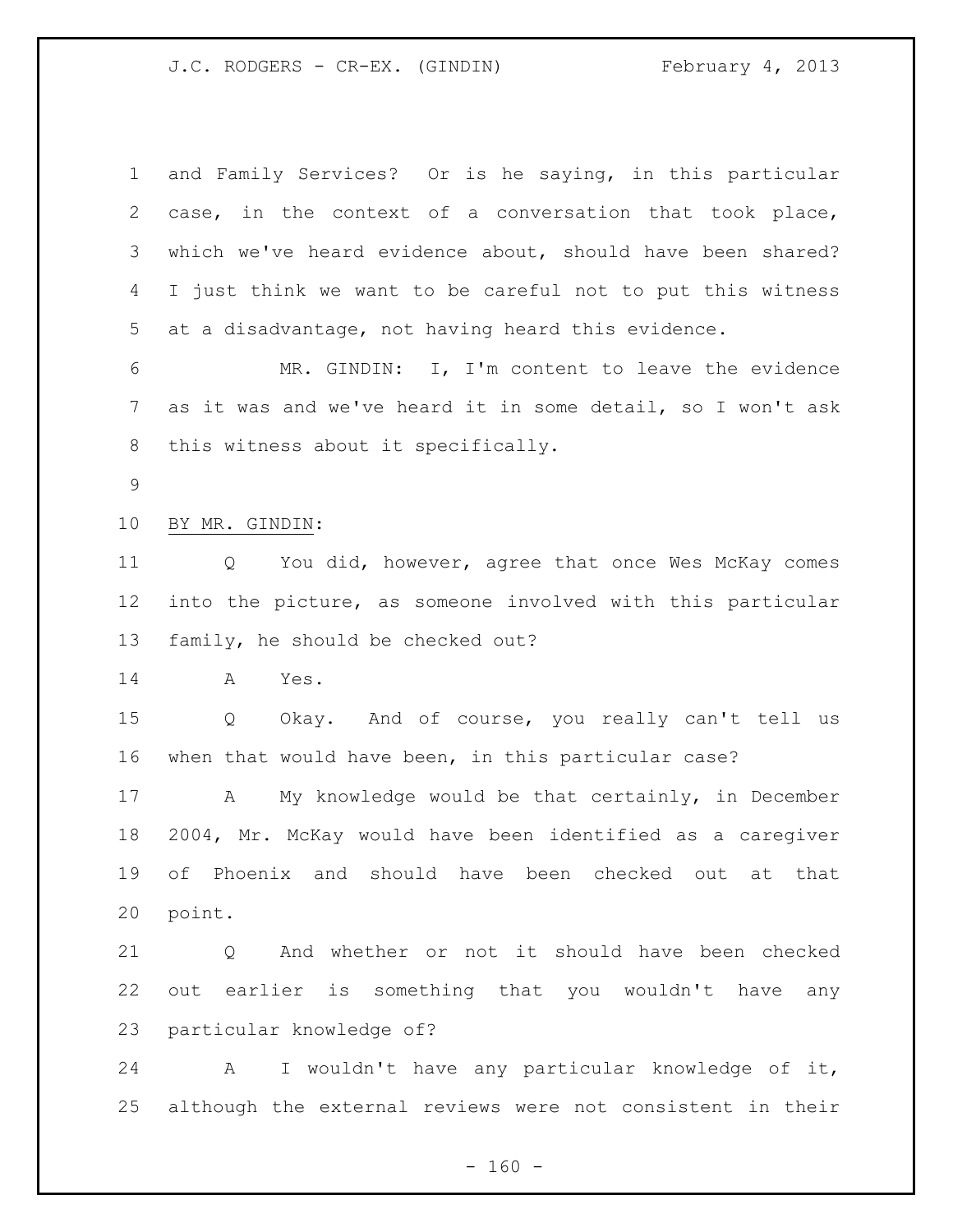findings on that.

 Q Okay. Just one final area. We were talking about the notion, of course, that we want not only workers, supervisors, everyone, to, to learn from their mistakes and you were being asked particularly about the fact that workers weren't able to see these, some of these reports. One of the workers testified that -- Mr. Leskiw, in fact, that he expressed the desire that he would have wished that he could have seen some of these things earlier, so that he could incorporate them into his practice and, and be a better social worker. And that's something you can certainly understand and accept that opinion?

A Yes.

 Q Yeah. Yeah. One other thing, sorry. We were talking about standards earlier and we've heard a lot of evidence that there, there was a lot of confusion about standards and which ones applied and, and which ones didn't and there were drafts and manuals and policies and that kind of thing. Would you agree that confusion as to standards might have an effect on the services that are being provided?

A During this time period?

 Q During the time period when there's confusion, which appears to be for a number of years.

A I don't have any evidence that would lead me to

- 161 -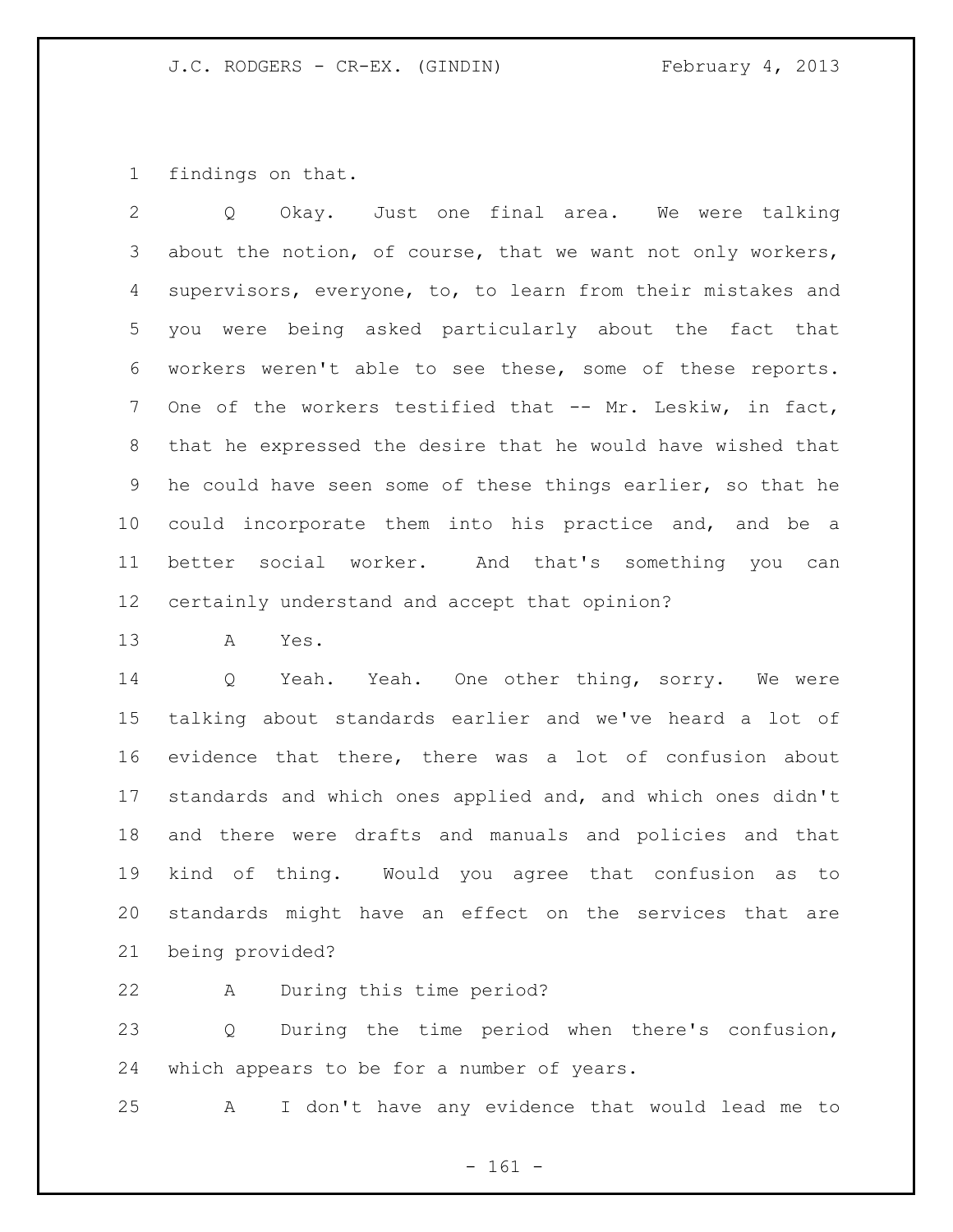conclude that.

Q Um-hum.

 A Again, it as 2005 when it was clear which set of standards applied.

Q Um-hum.

 A I don't know what other witnesses have said, in terms of the attention they paid to the draft standards or not. So I'm not sure I'm able to answer that.

 Q We, we have heard evidence that there was a, quite a bit of confusion about what applied and what didn't. But I think you'd agree with me that clarity is better than confusion?

 A Yes, I would. And if I could just talk a little 14 bit about how we've addressed that, very quickly?

15 THE COMMISSIONER: Yes.

 THE WITNESS: The, the standards that were put into place in 2005 did not come, at that time, with any training. The standards themselves were described, in one of the external reviews, as not readily accessible to front line staff, because of the way they're written and they're difficult to follow. So we have made a lot of effort, in the last few years, to repackage those standards so that they are clear and the expectations are set out in specific detail and that staff have access to material that also describes for them how they can, in day-to-day practice, do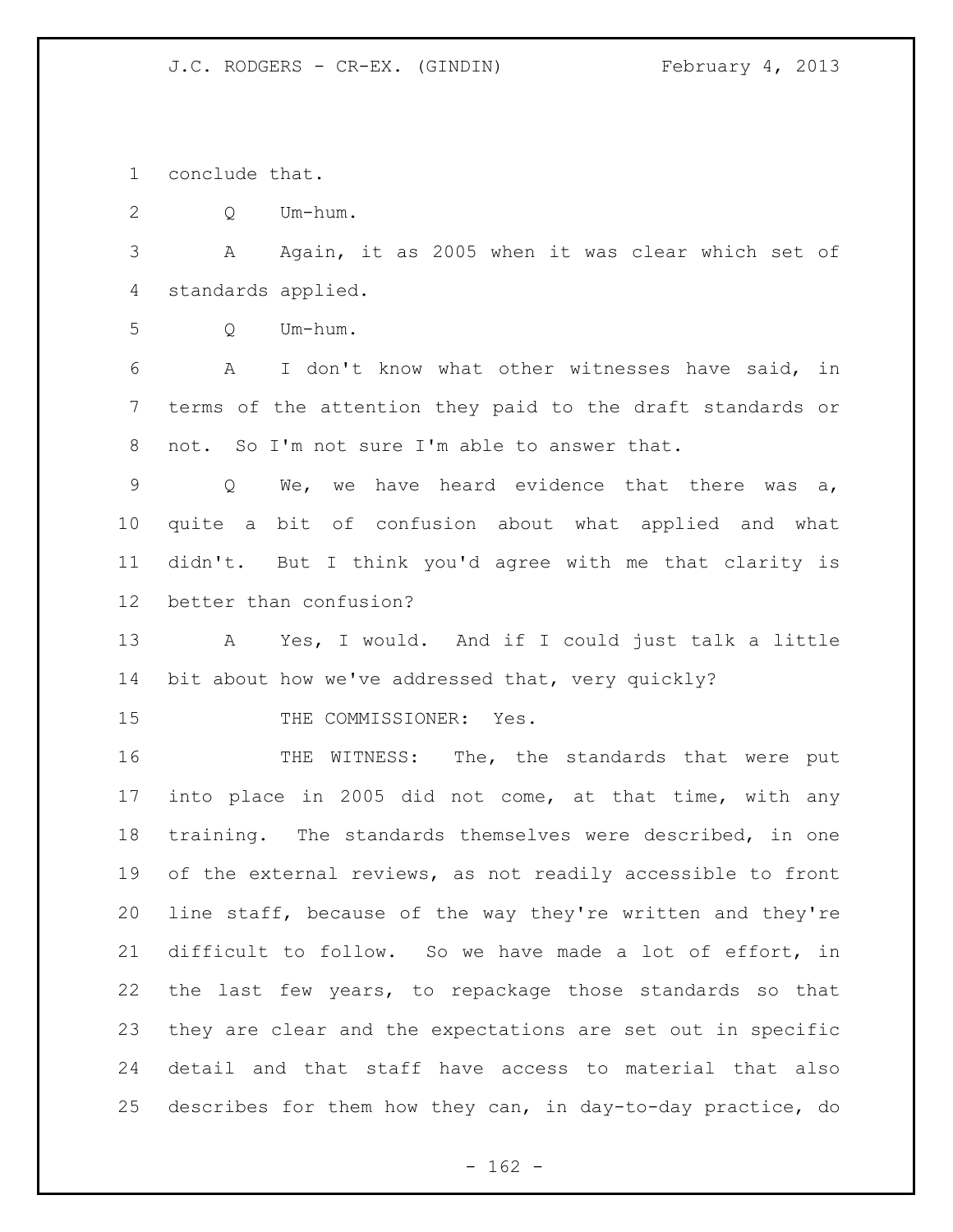that in a way that allows them to practice in a way that's consistent with those standards. And we have developed a comprehensive training program in standards that is delivered as part of orientation for new workers. And it's delivered twice a year, at minimum, by every one of my agencies and service regions, to ensure that all of our staff are familiar with the standards and how they can use those standards to inform their practice every day. BY MR. GINDIN: Q And, and all of these things you're talking about have occurred since '05? A Yes, this would be from the time of about 2008 to the present. Q Okay. So it's clear that this is an area that needed work and improvement -- A There, there's no -- Q  $-$  and  $-$  A -- there's no question, from the findings in those external reviews, that we had to really pay attention to clarity about standards. But it's one thing to make standards available. We can't hold our staff accountable until we've had the opportunity to train them in exactly what those expectations mean and what our expectations are, in day-to-day practice to meet them.

 $- 163 -$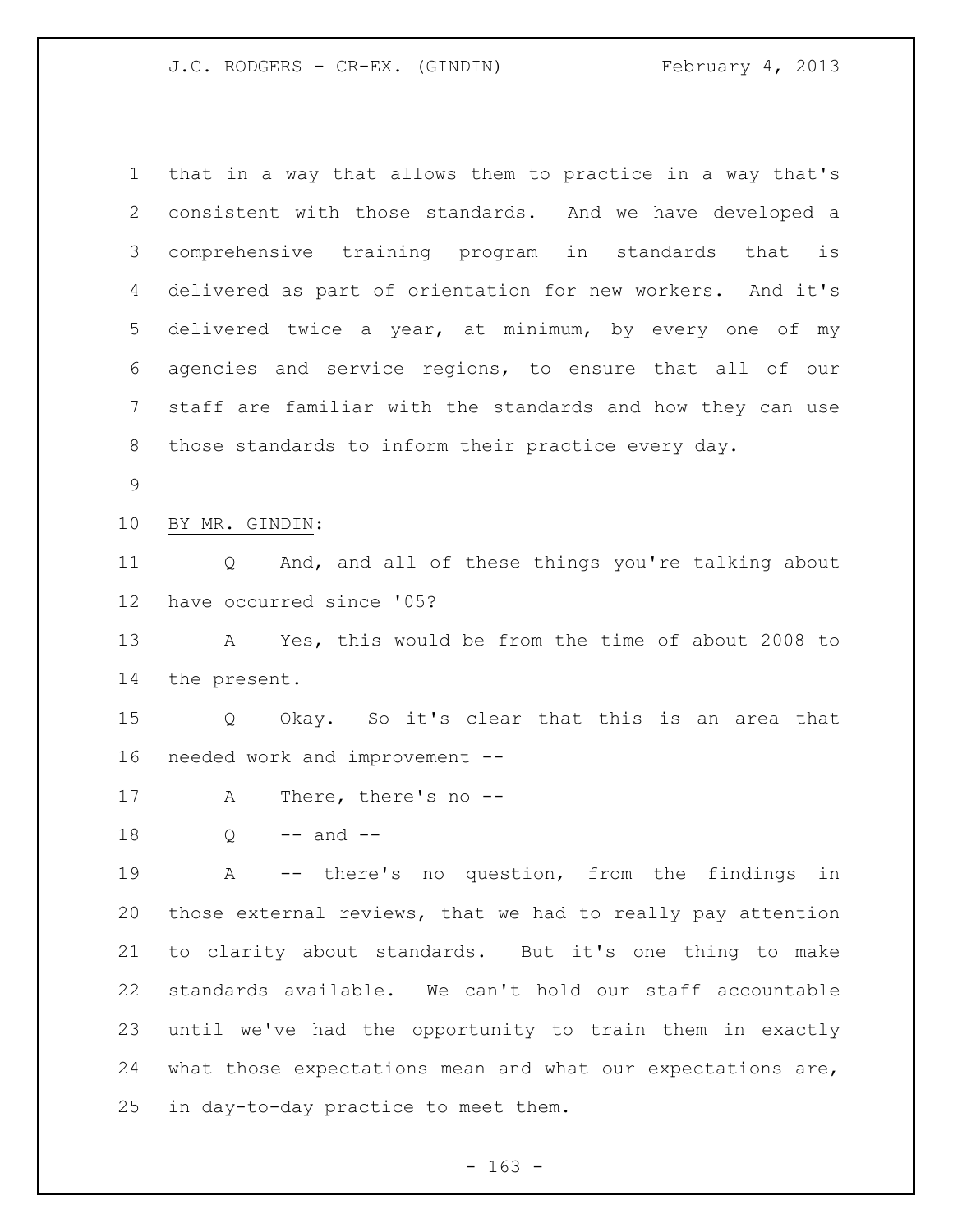J.C. RODGERS - CR-EX. (GINDIN) February 4, 2013 J.C. RODGERS - CR-EX. (RAY) 1 Q Is that happening now? A Yes. Q And when would you say that it started, the extra training? A 2009. MR. GINDIN: Thank you, those are my questions. 7 THE WITNESS: Thank you. THE COMMISSIONER: All right. We'll see who's next. Anybody else before -- yes, anybody else before Mr. McKinnon? 11 Mr. Ray? MR. RAY: Just one moment, Mr. Commissioner, just have a few notes to organize here, if you'd give me one moment? 15 THE COMMISSIONER: Just take your time. CROSS-EXAMINATION BY MR. RAY: Q Good afternoon, Mr. Rodgers, my name is Trevor Ray. I'm counsel for the MGEU and a number of social workers that were involved in providing services to Phoenix and her family. I just want to re-characterize your evidence, if I can, or, or characterize your evidence slightly. Ms. Walsh had asked you a number of questions that were directed at, I guess, the case specifics of this particular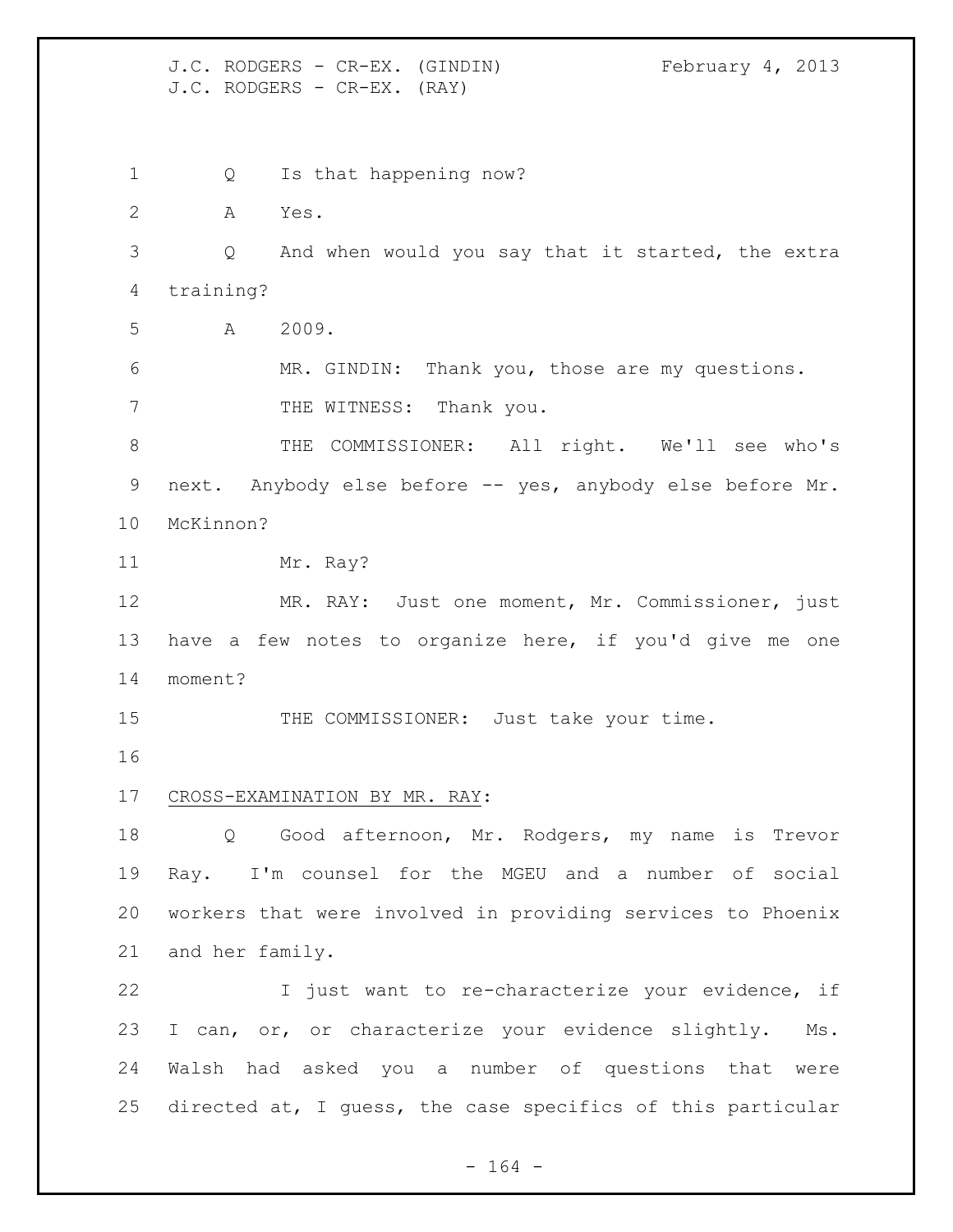J.C. RODGERS - CR-EX. (RAY) February 4, 2013

 file. In particular, case specifics that dealt with the openings that occurred in December of 2004 and then subsequent in, in 2005. And if I understand your evidence, you are only familiar with that, those openings and closings, as a result of your having reviewed the reports that were written by various report writers; is that correct?

A Yes.

 Q And you're aware, of course, that those report writers, and I'll introduce a caveat in a moment, did not interview the social workers involved in this file, other than Mr. Koster, who interviewed only a few social workers? 13 A I -- yes, I don't know if I would characterize it as a few social workers, because I, I don't know how many he actually interviewed.

16 Q Sure. But you're aware that Ms. Jan Christianson-Wood did not interview any social workers? It was a file review?

A Yes.

 Q And are you aware that Ms. Warren did not interview anybody?

 A Yes, she makes that quite clear at the beginning of her report, where she writes that her report is based solely on the review of file information.

Q So your evidence that you gave today, when you

 $- 165 -$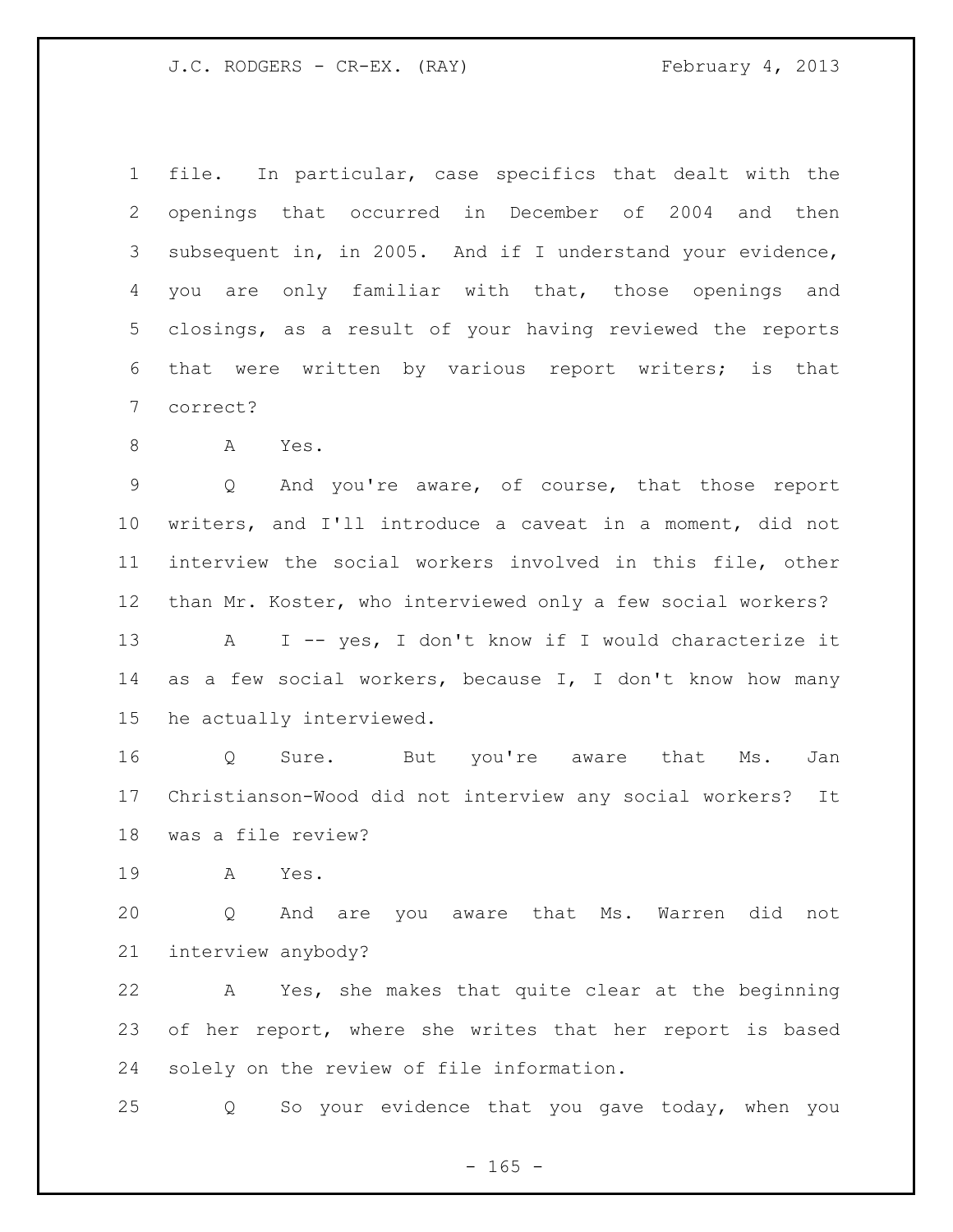J.C. RODGERS - CR-EX. (RAY) February 4, 2013

 were asked about certain aspects of the file, is based on not having heard any of the evidence from any of the social workers that testified?

 A I have heard some of the evidence. I have been here periodically, but certainly not enough for me to form an opinion, other than the detailed knowledge that I have from those reports, that's correct.

 Q So would, would you agree with me, sir, that your opinion as to how certain social workers behaved, or did not behave on, in providing services, would change, perhaps, depending on whether or not you heard that evidence?

 THE COMMISSIONER: Would change drastically if what?

BY MR. RAY:

 Q If you heard -- could, could be subject to change, if you had heard the evidence of the social workers, explaining why they did certain things, or why they did not do certain things?

 A Well, without knowing what the evidence is, it's difficult to answer that question. But is it a possibility that my opinion could, could have changed? It's, it's very difficult to say, without knowing the evidence.

Q In fact, it's difficult -- I, I think your point

- 166 -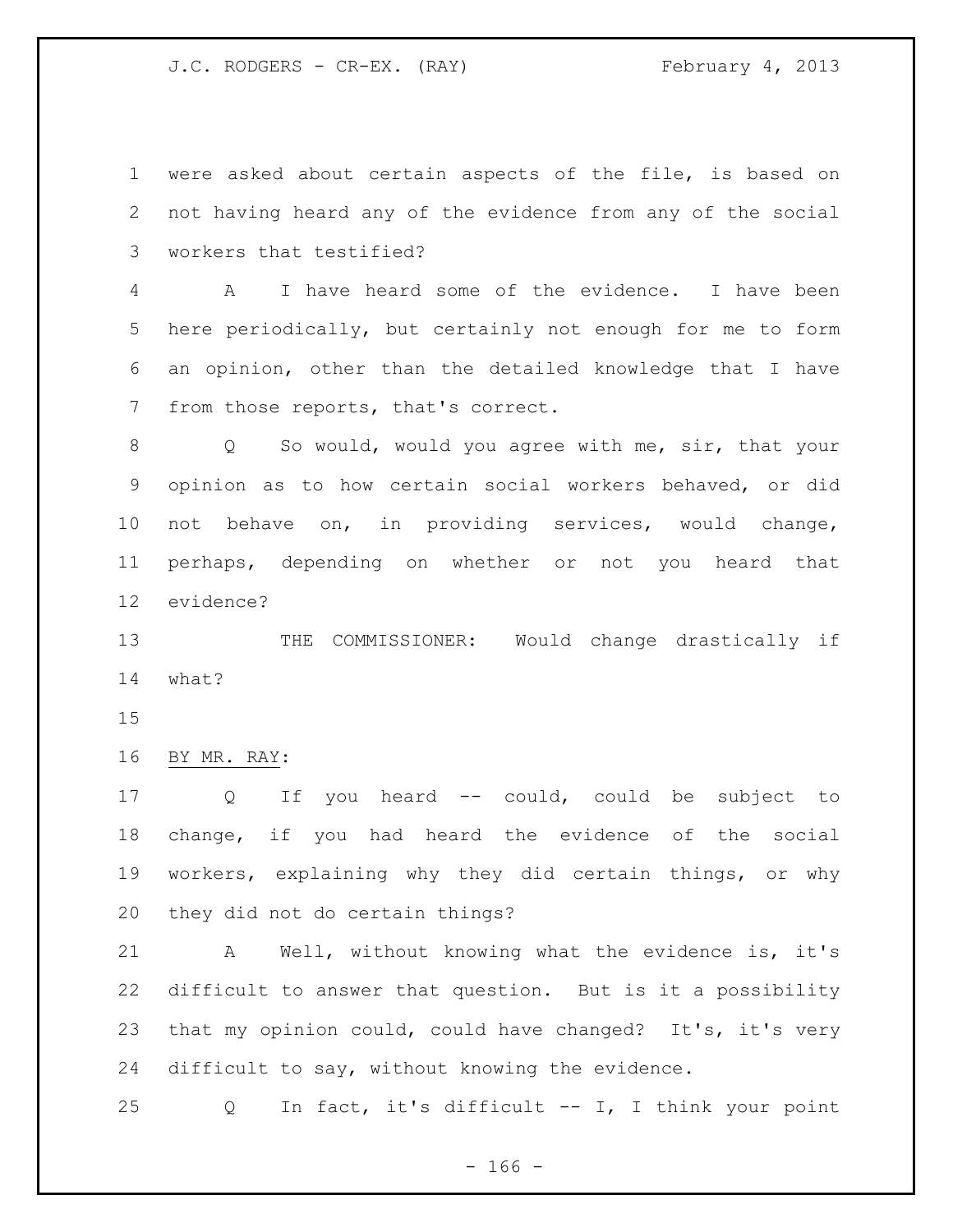is that it's difficult to offer your opinion without knowing what the evidence is?

 A My opinion is based on the findings in those reports.

 Q Right. Are you aware, Mr. Rodgers, that as it relates to the, the December 2004 involvement, that the evidence was that Ms. Wiebe attempted to obtain demographic information from Mr. McKay from EIA, that she was told, from EIA, that there was not expected to be any common-law residing with Ms. Wiebe (sic) and that, in fact, at the time, Ms. Kematch had her own EIA file opened to her, which would suggest, of course, that she was not living with anybody? Are you aware of that information?

 A I am aware of that information. That was in at least one of the reports.

 Q But that would, that would suggest, in that case, assuming that Ms. Wiebe now has information that supports that Mr. McKay is not living with Ms. Kematch, that would support a decision not to do further prior contact checks? If she had that information?

 A Yes. Just, just to clarify, if I could, the question I was asked about that was should the workers have investigated Mr. McKay and the answer was yes. You're describing the efforts that the workers made to do so.

Q Yes. Would you agree with me that the errors --

 $- 167 -$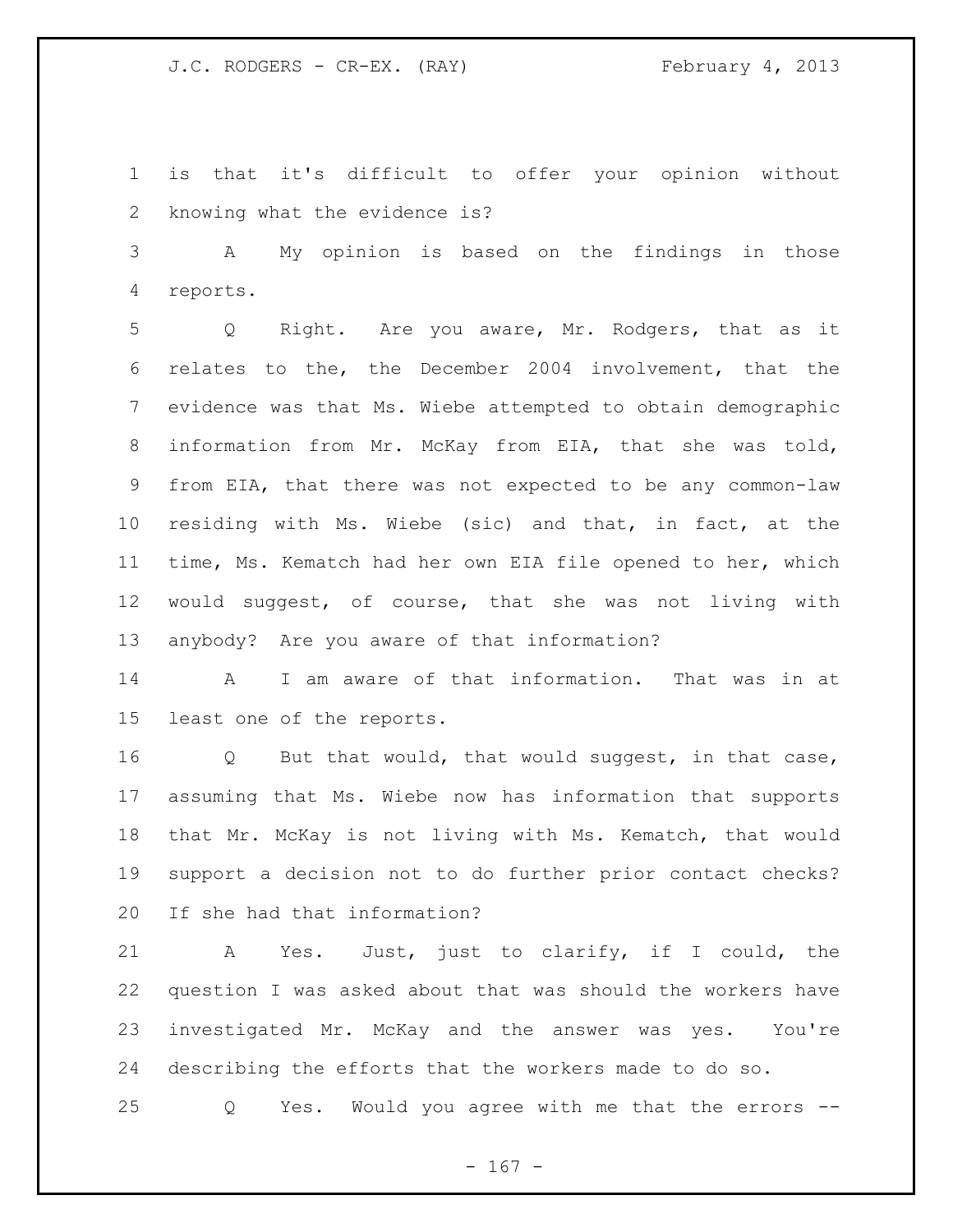J.C. RODGERS - CR-EX. (RAY) February 4, 2013

 we've heard people's opinions, given in this case, that errors were made, errors in judgment by social workers and by supervisors, that if you've heard the -- that the gravity of those errors is magnified, given what we know in hindsight. Mr. Harrison offered that description.

A Could you ask me that again?

7 Q Mr. Harrison gave evidence that -- and, and he agreed with questions put to him that we know that certain errors were made on this case by social workers. And he give, gave evidence that, in hindsight, the gravity of those errors is magnified, given that we know today the, the unfortunate circumstances that resulted, being that Phoenix was murdered. Do you -- would you agree with me that, that that, in, that hindsight and knowing what happened, at the end of the day, magnifies those errors greatly?

 A I need to think about that one for just a second. 18 THE COMMISSIONER: Yes, you take your time.

 MR. RAY: While you're thinking, I'm just going to get some water.

21 THE WITNESS: In my view, your, your use of the word "gravity" is causing me to, to think a little bit here. The errors that were made in this case, as described in those reports, created risk for this little girl and any time errors that are made like that, we need to take them

- 168 -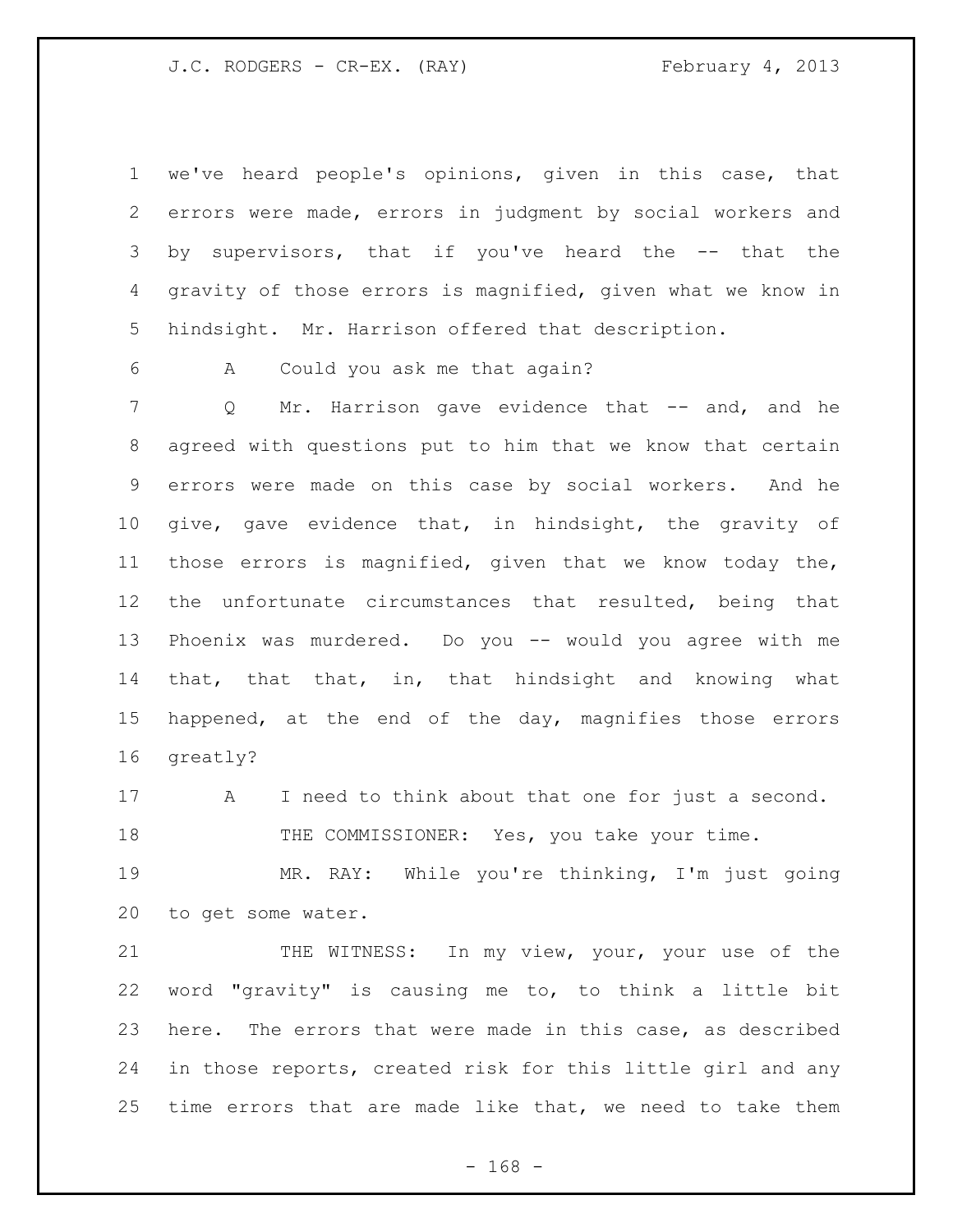J.C. RODGERS - CR-EX. (RAY) February 4, 2013

 very seriously because they're creating risk, according to these reports. Is one more grave than the other? I'm not sure I can say that. We should take all of the opportunities for learning, based on what are described as errors in judgment, very seriously, so that risk isn't created again in the future.

 Certainly the eventual outcome in this case and the attention it's given has magnified those. But gravity, I'm not so sure I would necessarily agree with that.

BY MR. RAY:

Q Okay.

13 A And, and just one other comment. Yes, I, as I mentioned earlier, these were hindsight reports, as you mentioned.

 Q You're aware, of course, that, of the standard at the time of the, the 2004 involvement with Ms. Wiebe, that she was permitted, according to the standards, to rely on information provided by reliable collaterals, in terms of assessing risk to a child?

A I have trouble hearing you.

 Q I'm sorry. Are you familiar with the standards that existed in 2004 that permitted a social worker, such as Ms. Wiebe, to rely on information from collaterals as a reliable source to assess risk?

 $- 169 -$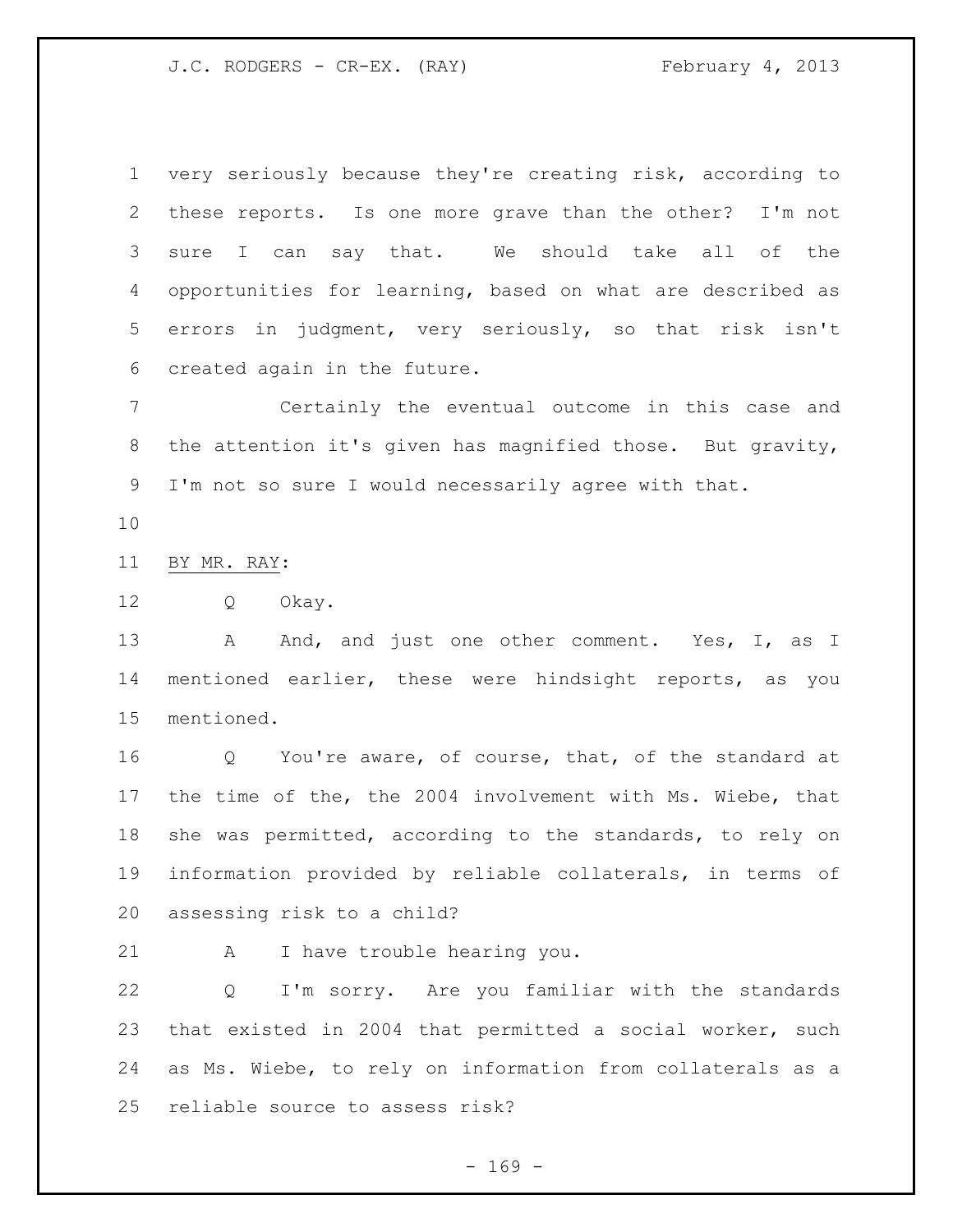1 A Which standards are you referring to? 2 Q Well, I believe the, the standards that were in 3 place were not -- the standards that were in place then 4 were the 2099 (sic) to 2001 standards and they vary, but 5 the standard that was in place at that time allowed a, a 6 social worker to rely on the, some person, such as public 7 health nurse to assess risk; correct? 8 THE COMMISSIONER: Do you, do you want to see the 9 standards, witness? 10 THE WITNESS: Yes, I think so. 11 THE COMMISSIONER: I notice Mr. McKinnon --12 MS. WALSH: It's page --13 THE COMMISSIONER: -- thumbing through them. 14 MS. WALSH:  $-- 19189$ . 15 THE COMMISSIONER: Do you have them? 16 MS. WALSH: Page 19189. 17 THE COMMISSIONER: Of? 18 MS. WALSH: It's, it, it --19 THE COMMISSIONER: Oh, 1989? 20 MS. WALSH: -- you'd have to pull it up on the 21 screen. 22 THE COMMISSIONER: Okay. Can that be --23 MR. RAY: It's paragraph 3. 24 THE COMMISSIONER: Now, are those the standards 25 you're referring to, Mr. Ray?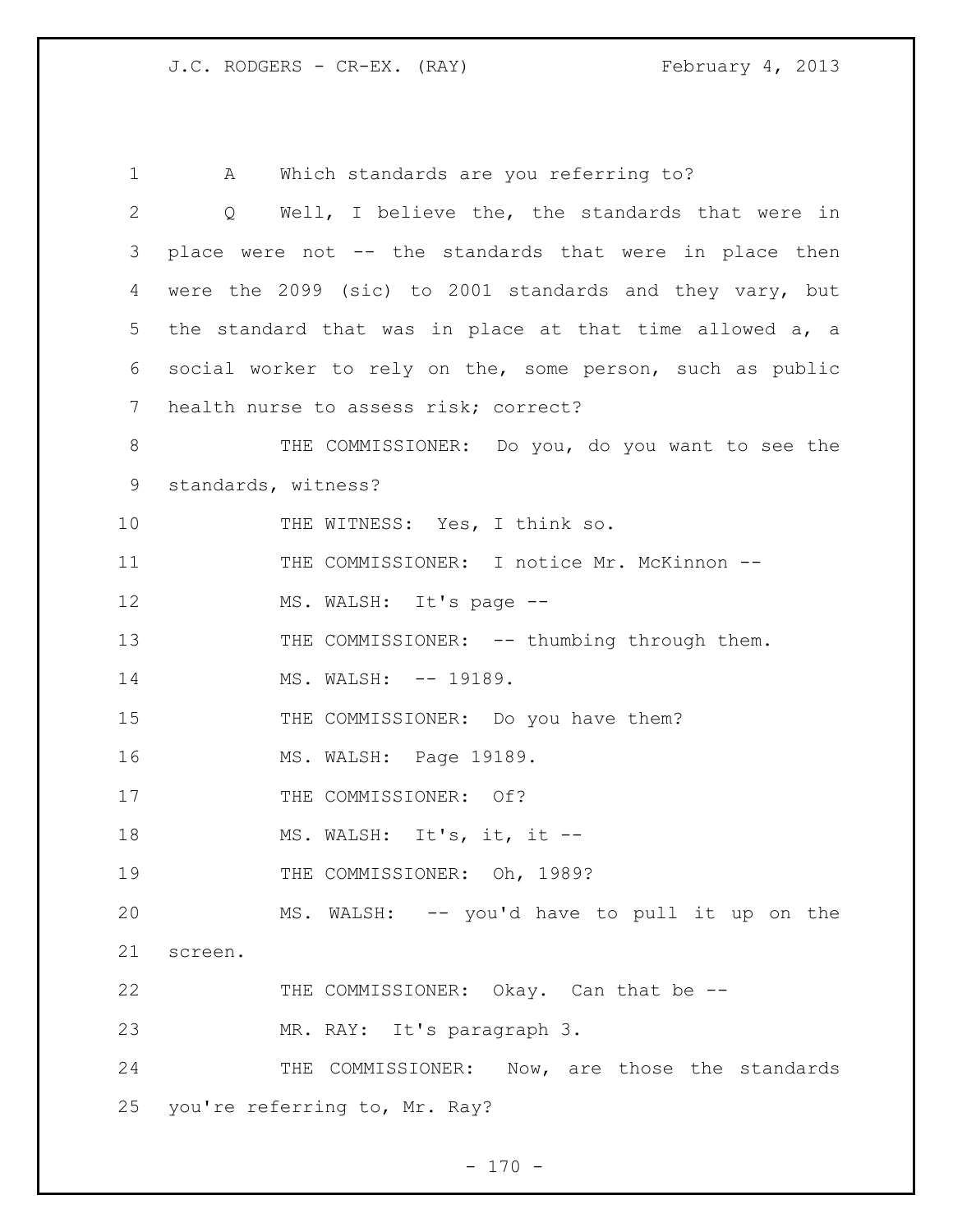MR. RAY: This is the '99 standard. We're just confirming whether it was '99 or (inaudible).

THE COMMISSIONER: Mr., Mr. McKinnon?

 MR. MCKINNON: I, I believe these are consistently referred to as the '99 draft standards, if that's helpful to the witness.

 THE COMMISSIONER: Are you familiar with these standards, witness?

 THE WITNESS: It has been awhile since I've read these particular standards. I'll take your word for it that this is from the '99 draft standards.

BY MR. RAY:

 Q So, based on the standards, sir, are you aware that -- or you would agree with me that, in certain circumstances, a social worker would be able to, through a collateral, such as a public health nurse, in asking that public health nurse whether she has any child protection concerns and having information from the public health nurse that there were no child protection concerns, that that, based on the standard in existence, that the social worker would be meeting the standard?

 A I would agree with you, given that the implication of the standard is, as you put it, in certain circumstances.

- 171 -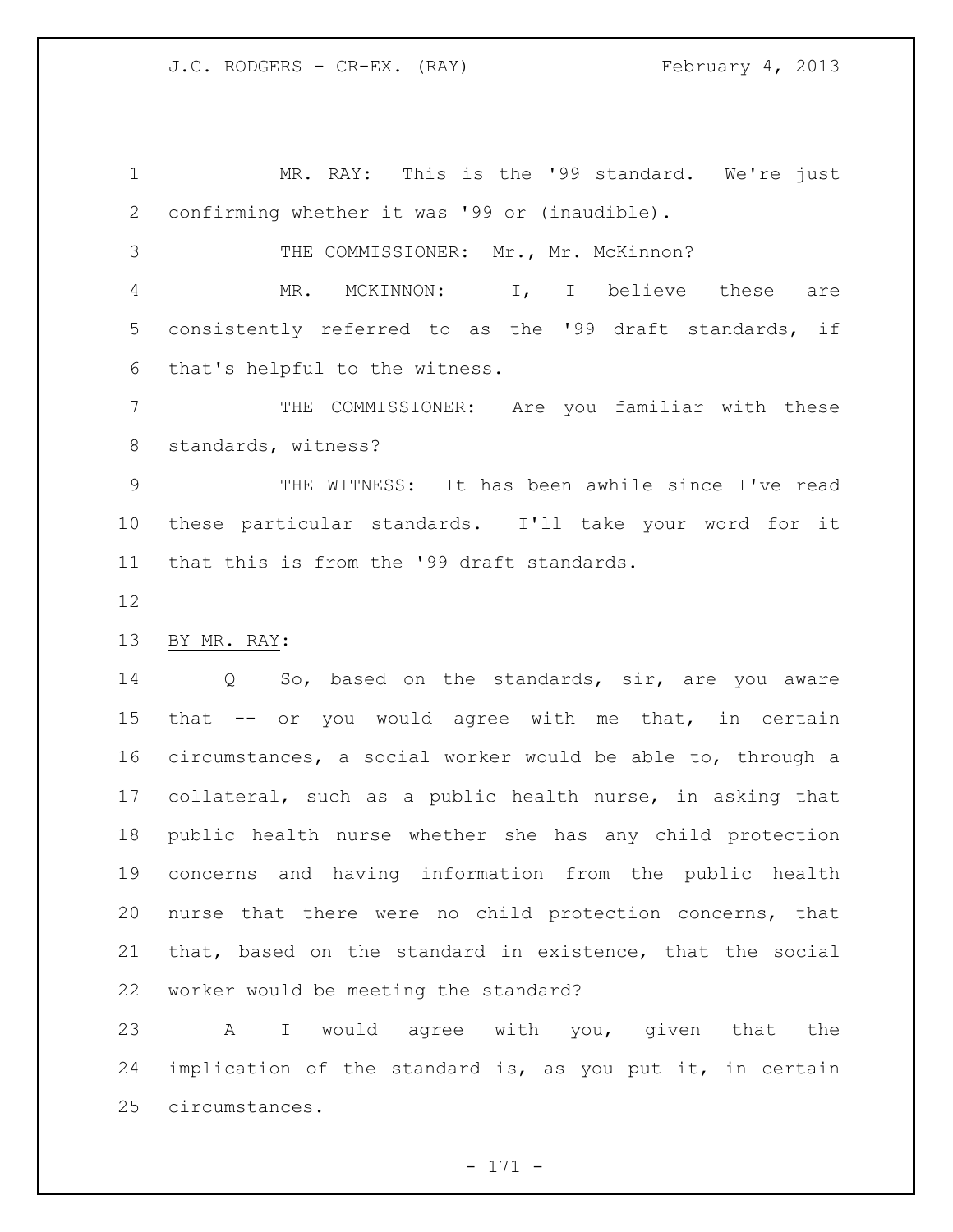J.C. RODGERS - CR-EX. (RAY) February 4, 2013

 Q And in the -- with respect to the March 2005 involvement, are you aware that the standard, at that time, was that not every child was required to be seen in every single circumstances and that the standard, of course, has now changed to require children in those circumstances to be seen? A Yes. The, the policy and procedures manual at intake, I believe, has been referred to previously. I -- Q That's correct. A -- I don't think it explicitly required every child to be seen every time, the way we do now. 12 THE COMMISSIONER: But in -- BY MR. RAY: Q And that, and that's been -- 16 THE COMMISSIONER: -- in answering that question, 17 are you referencing the exact circumstances, as they existed in March of 2005, when the visit was made to the home? 20 THE WITNESS: Yes, yes. 21 THE COMMISSIONER: Thank you. BY MR. RAY: Q And you'd agree with me, sir, of course, and, and I think all social workers have agreed, that best practice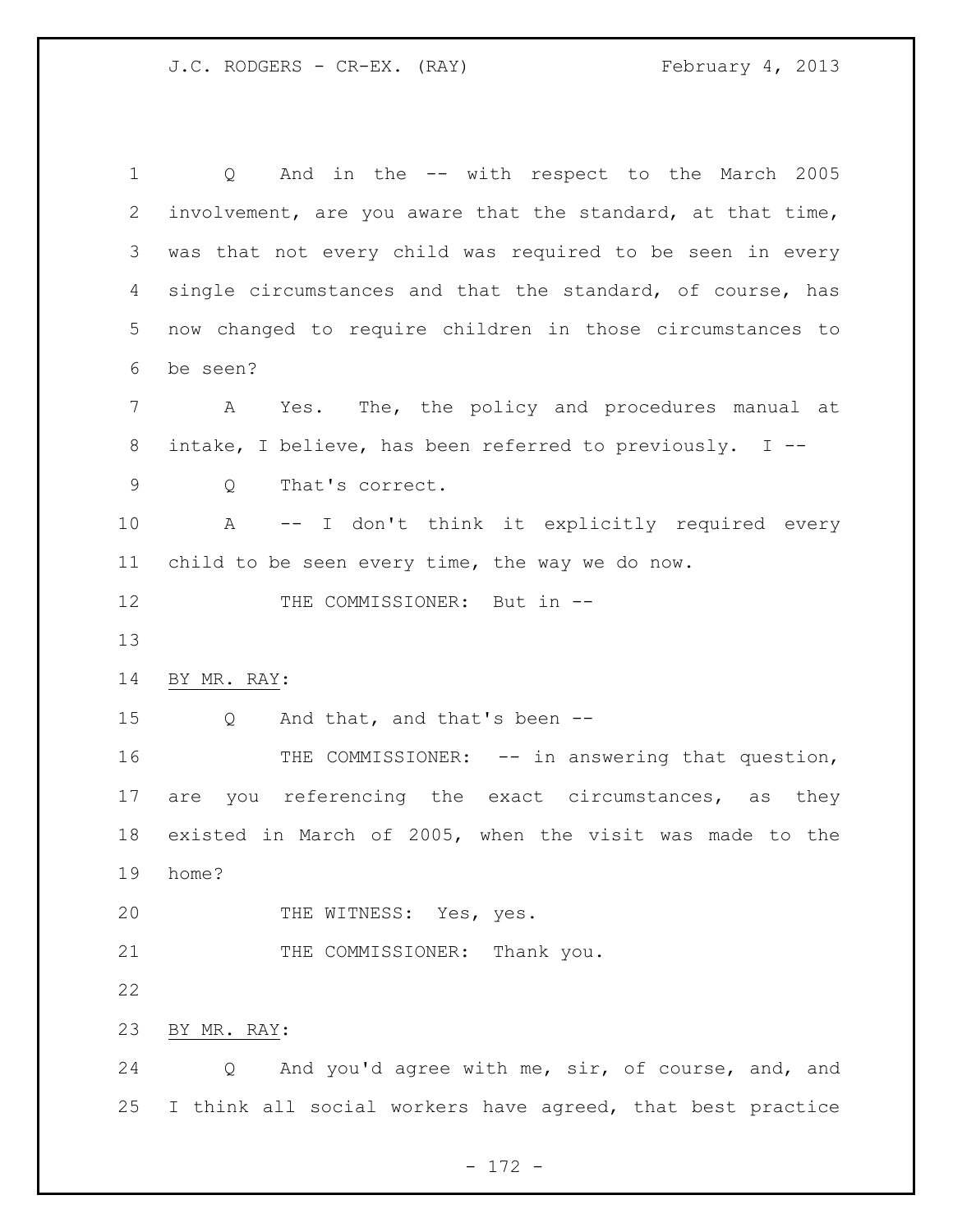J.C. RODGERS - CR-EX. (RAY) February 4, 2013

 would be to see a child in those circumstances, but that best practice was not always achievable in every circumstance? Are you -- first of all, you'd agree with me that best practice would, would, we would want to see a child in every circumstances, if that was possible; correct?

 A Any time there is concerns about child protection, the answer is yes.

 Q And would you agree with me, sir, that best practice, at times, was not achievable, due to things such as workload pressures?

12 Let me, let me back up. We've heard evidence from social workers, supervisors, assistant program managers, two of them, a, a program manager and Ms. Trigg, who I believe was your predecessor; correct?

A Yes.

 Q All of which gave evidence that best practice is impeded by excessive workload and excessive caseload; would you agree with that?

 A Yeah, I, I'm only hesitant because of, again, the use of the word "best practices". I'm not sure how everyone understands that term when they use it. The way I understand it, in terms of standards being the minimum expectation and, and leading practice, or best practice being something beyond that, I would say yes.

- 173 -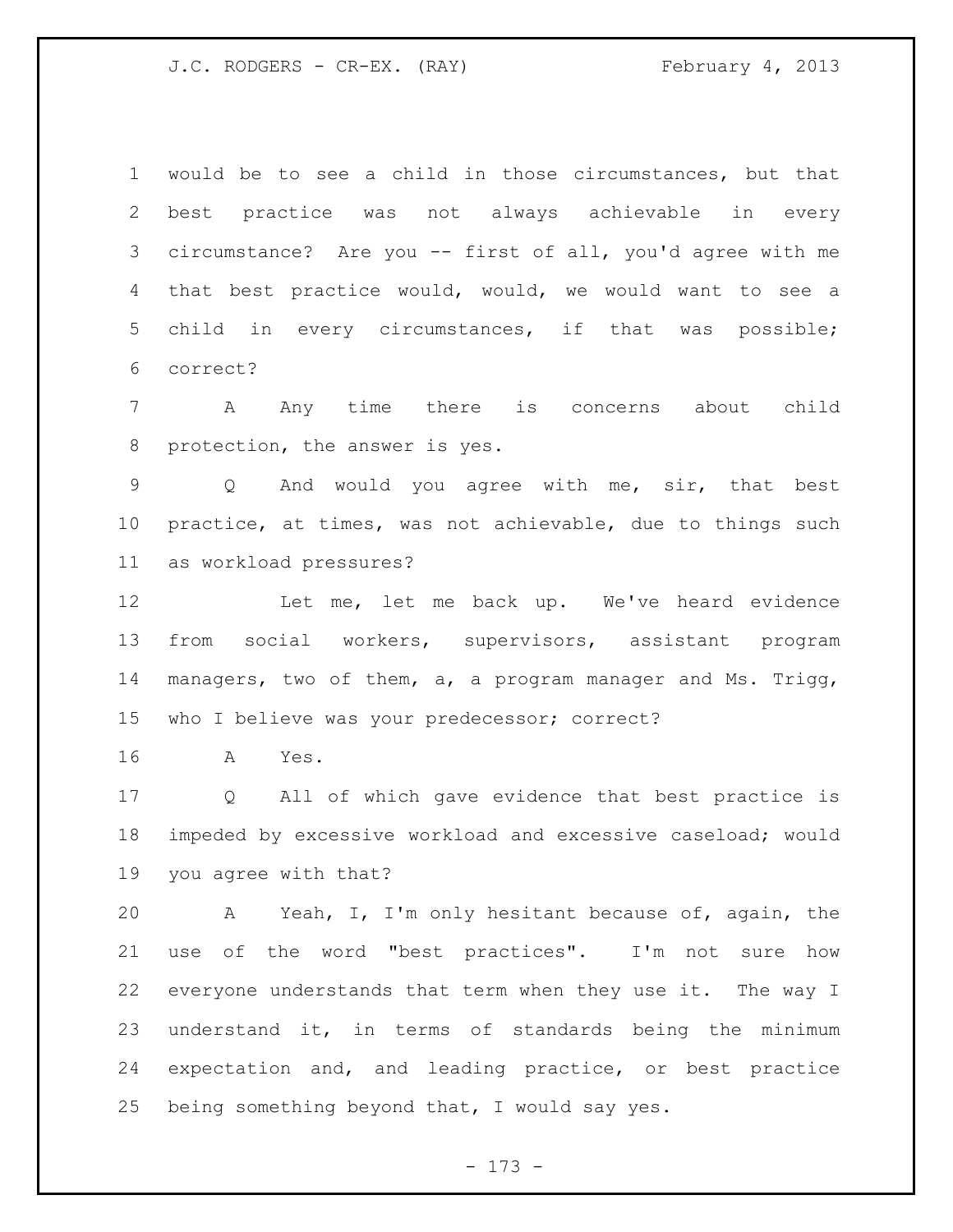Q And best practice would be something like making sure that notes are taken on -- detailed recordings are taken on every occasion. That could be impacted by high workloads; agreed? A Sorry, I had trouble hearing you again. Q Sorry. I'm trying to adjust the mic here and -- I'm saying, you would agree with me that one of the functions of a social worker is to take detailed notes? A Yes. Q And from time to time, that that would be one of the duties that could be negatively impacted by high workload and high caseloads? A Yes. Q And you'd agree with me that high workloads and high caseloads require social workers to prioritize files, based on urgency? A Yes. Q And that required probably more attention being given to a severe case, or a case that had a particular urgency to it? A I'm not sure I understand a severe case versus a case that had a particular degree of urgency. Q I was categorizing them the same. If a case was particularly urgent, it would get higher priority

- 174 -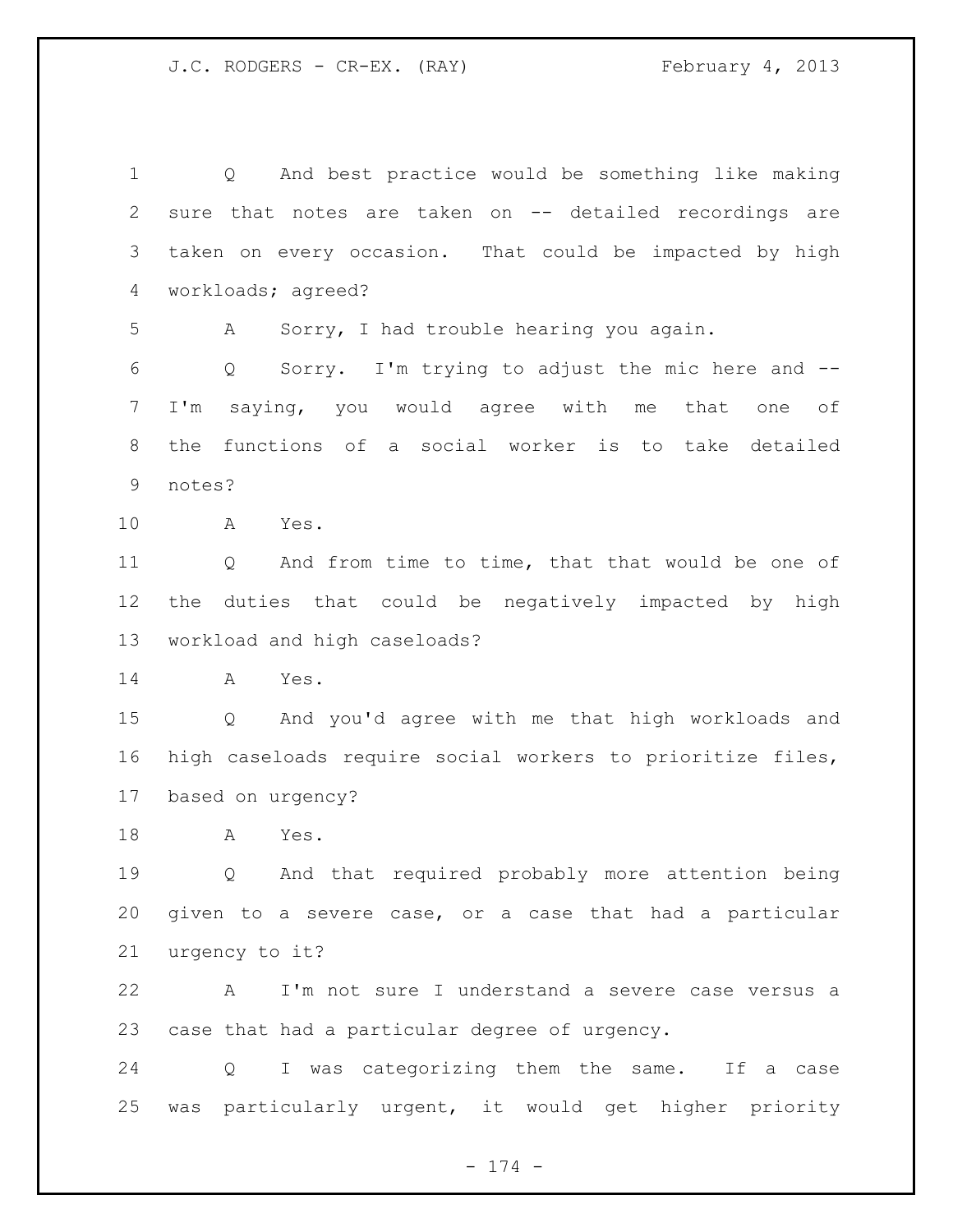J.C. RODGERS - CR-EX. (RAY) February 4, 2013

 service than a case that did not appear to be particularly urgent?

A Yes.

 Q And you'd agree with me that some of the things that were impeded would be seeing a child in every circumstance?

7 A I'm sorry, can you ask me again?

 Q Would you agree with me that seeing a child in every circumstance was, was impeded, as a result of pressures, such as -- on -- from caseloads and workloads?

12 THE COMMISSIONER: Just, I'm not sure I understand that question.

14 MR. RAY: Let me rephrase it.

BY MR. RAY:

 Q Did -- to your knowledge -- okay, sorry. Would, would high workload and high caseload impede the ability to see a child in every circumstance? Taking it from a -- children were supposed to be seen in every circumstances from best practice perspective; right? You've already ...

 A I think the answer, given the way that you've phrased the question, would that impede someone's ability to see kids every time? The answer, I guess, would be yes,

- 175 -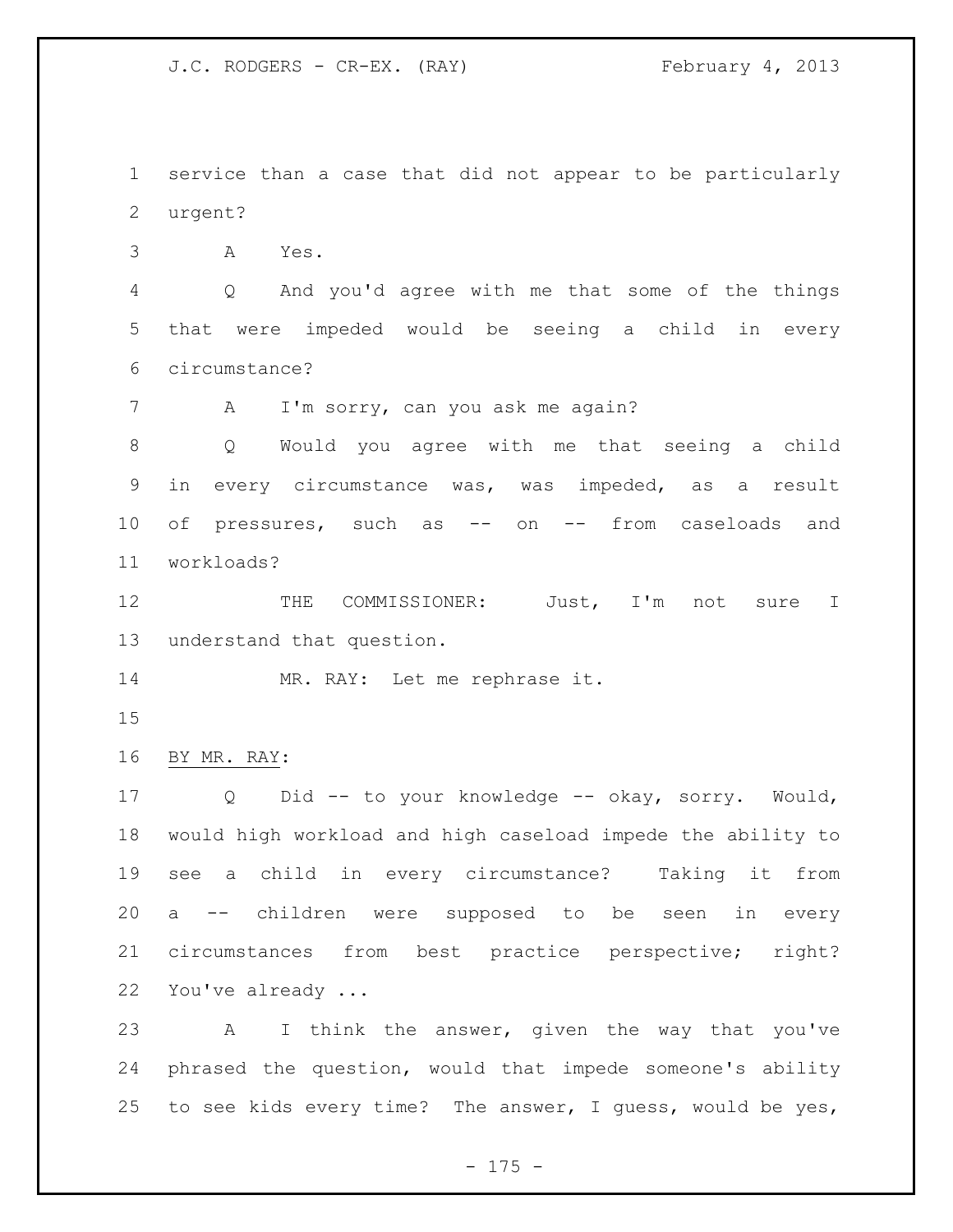they would have to prioritize which kids they were to see, in which order.

 Q And would you agree with me that caseloads and workloads could impact the ability of a social worker to do a thorough review of CFSIS, in advance of going out in the field, for example?

 A Yes. Certainly the urgency of the presenting situation could have an impact on that as well.

 Q And you'd agree that many of the CFSIS histories and, in fact, the paper file histories, can be very large for some of the files that social workers deal with?

A Yes.

 Q And that a -- and a social worker's ability to review, in a thorough manner, the history, could be impacted by high caseloads and high workloads?

 A Yes, and I would, I would emphasize, again, the importance of consistency in recording, efficiencies in recording good case summaries on files, so that information can be reviewed and a good picture can be, a good story can be told about the history of the case in a very efficient manner.

Q By an experienced social worker?

A Yes.

Q Or by any social worker?

A By any social worker. We should -- social

- 176 -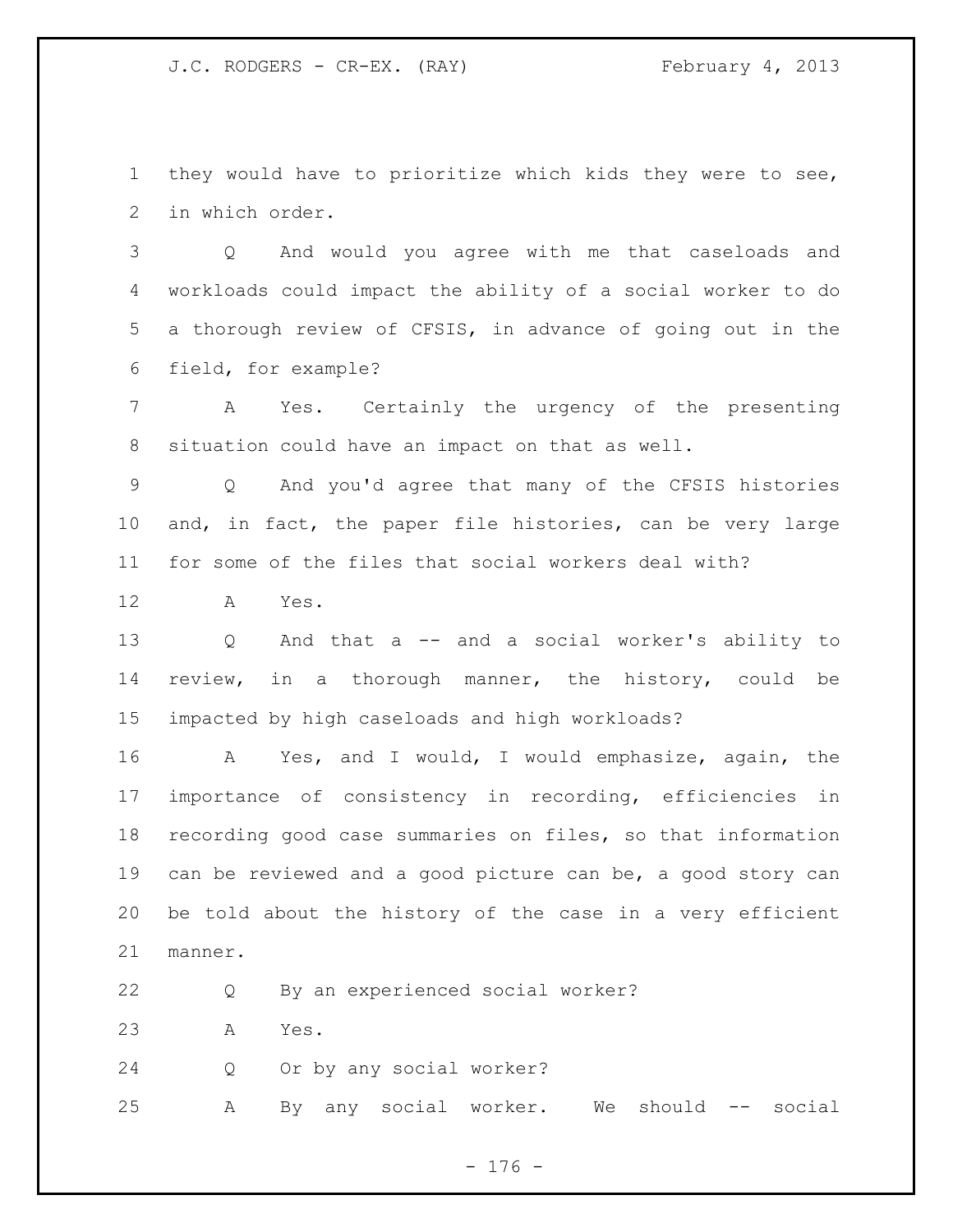workers should be trained in recording. We should have consistent recording formats, again, so it's easy for future social workers to be able to gain a history on a file.

 THE COMMISSIONER: How far back should the history go that's available to the worker when he or she goes to the file?

8 THE WITNESS: Ideally, or hopefully, all previous involvement would be available. Again, what impacts workload is, as Mr. Ray was saying, if they have to search those files for the information they're looking for. So if they knew what assessments should be there and there at certain points in time and there's certain case plans and summaries at certain points in time, it's much easier for workers to get a quick understanding of the history of the file and that's more what we're trying to do today.

BY MR. RAY:

 Q So I'm sorry, are you saying that today, that you try to have a, a, one document that summarizes all the involvement?

 A What we're doing today, more so than in prior years, is we've tried to bring consistency and standardization to the information that's on files. And

- 177 -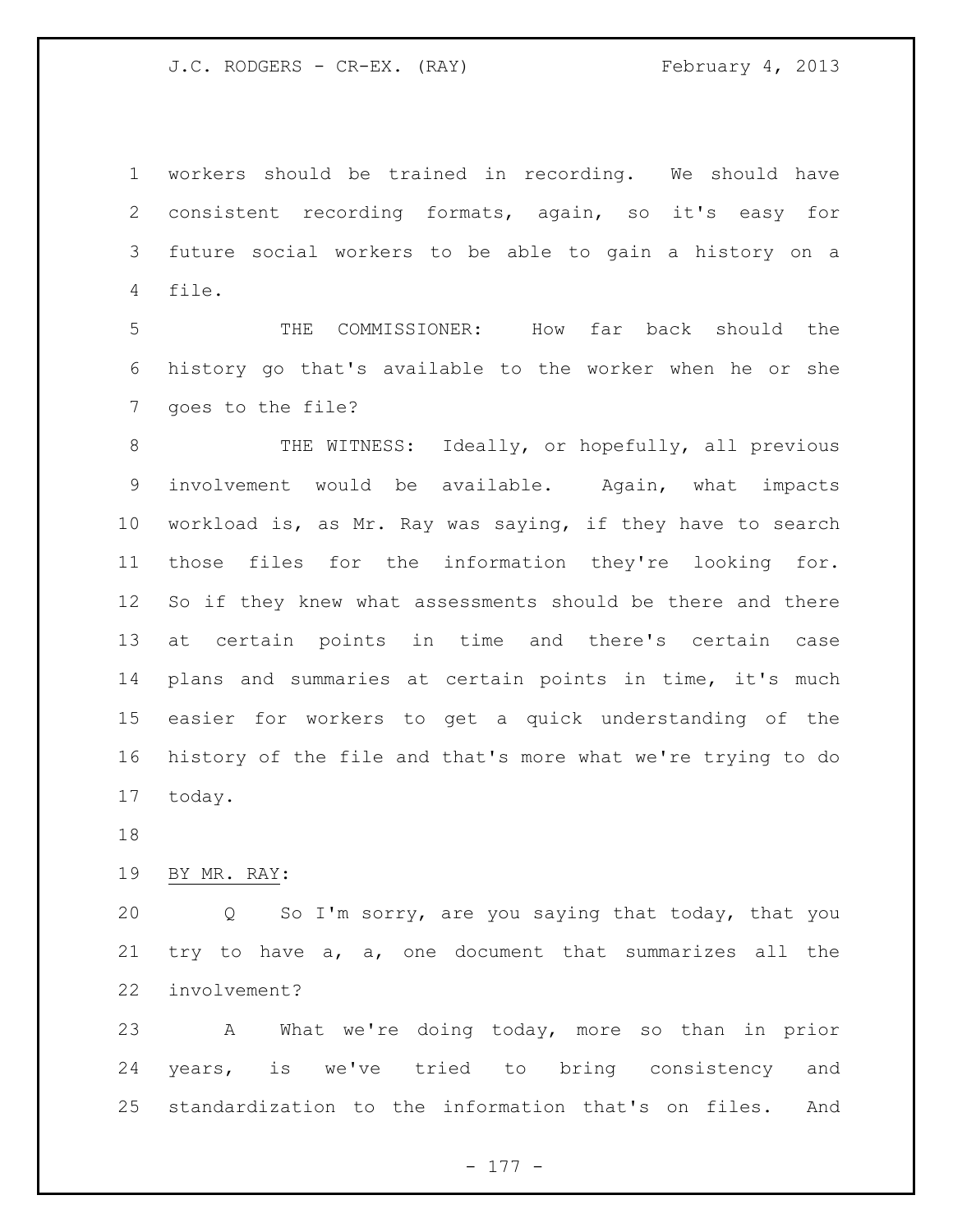then training our social workers so they know what information they're supposed to put in file, how to interpret it when they see it and at what intervals, in the life of a case, they should see certain documents. Q And you're saying that's the practice today? A That's the practice we're trying to put in place today. Q Trying to put in place today? So then, if that's the practice you're trying to put in place today, then I, I think your evidence, in addition, was that in approximately 2004, you attempted to standardize note taking and recordings? A Yes. 14 Q And prior to that, then, is it, is it correct to say that the social workers had a lack of training in those areas? 17 A A lack of training in those areas? Q Yes. A Yes.

 Q You were asked about the fact that nobody was disciplined, to your knowledge, as a result of involvement in this file. Would you agree with me that it would be generally unfair to discipline a social worker if caseloads or workloads impacted their ability to meet best practice?

- 178 -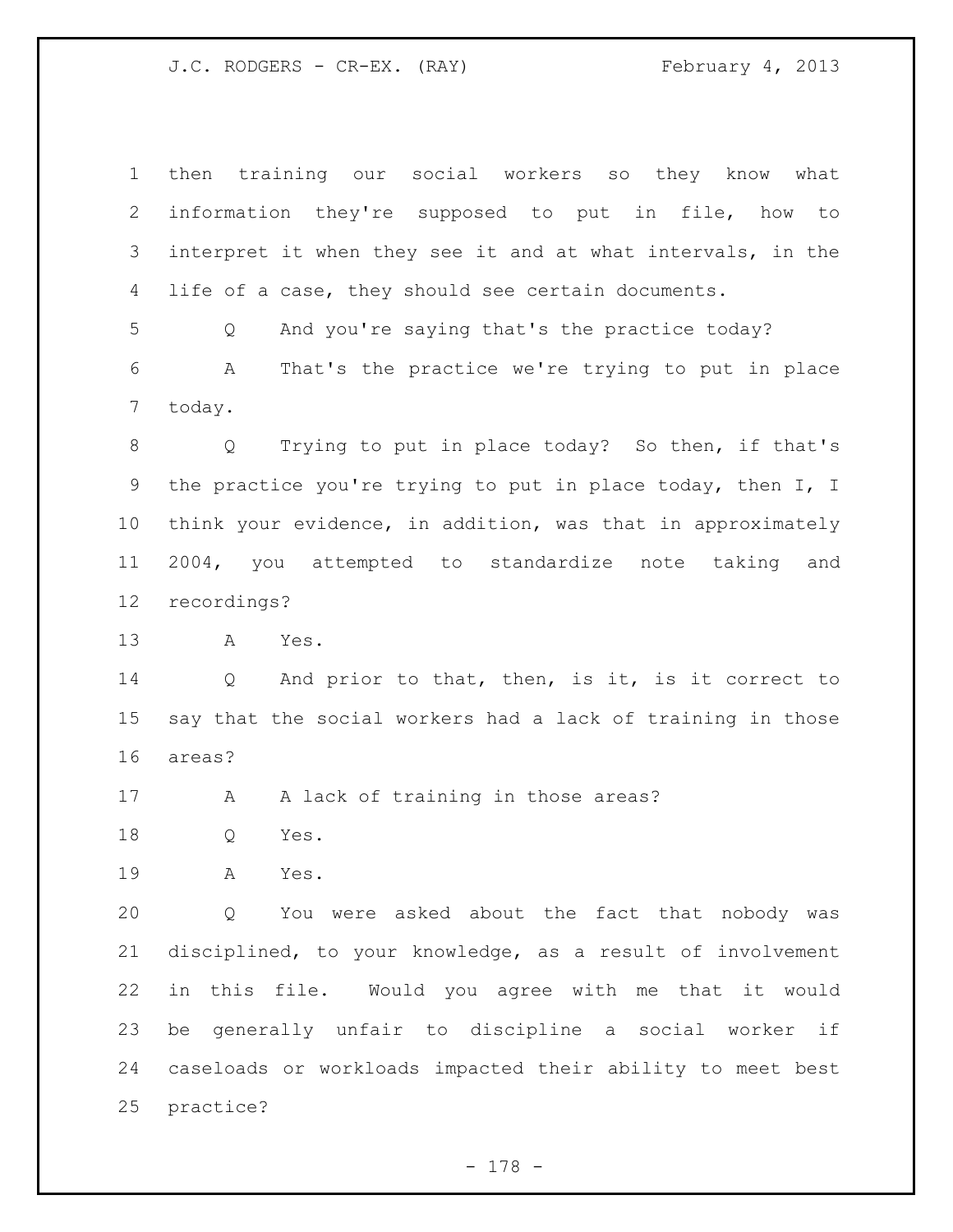1 Let me, let me generally state it that if a social worker couldn't meet the expectations of the agency, and they couldn't meet the expectations of the agency due to factors beyond their control, you'd agree with me that it would be unfair to discipline them in those circumstances?

 A I would agree with you, depending on what the nature of the performance concern was, and secondly, assuming there's some way to fully understand the impact of those factors beyond a worker's control. Those are difficult things to be able to fully understand.

12 Q I appreciate that. And of course, we know that no one was disciplined, as a result of their involvement in this file, to your knowledge?

A To, not to my knowledge.

 Q As a result of the 2006 recommendations that were, that came out of the Changes for Children, and those types of reports, we know that millions of dollars have been allocated to improve the system. We know that a large amount of money has gone toward addressing workload concerns that were raised by union, dating back to approximately 2001. And do you happen to know, because I don't think we've actually heard, across the system, how many new social workers were hired as a result of those recommendations?

- 179 -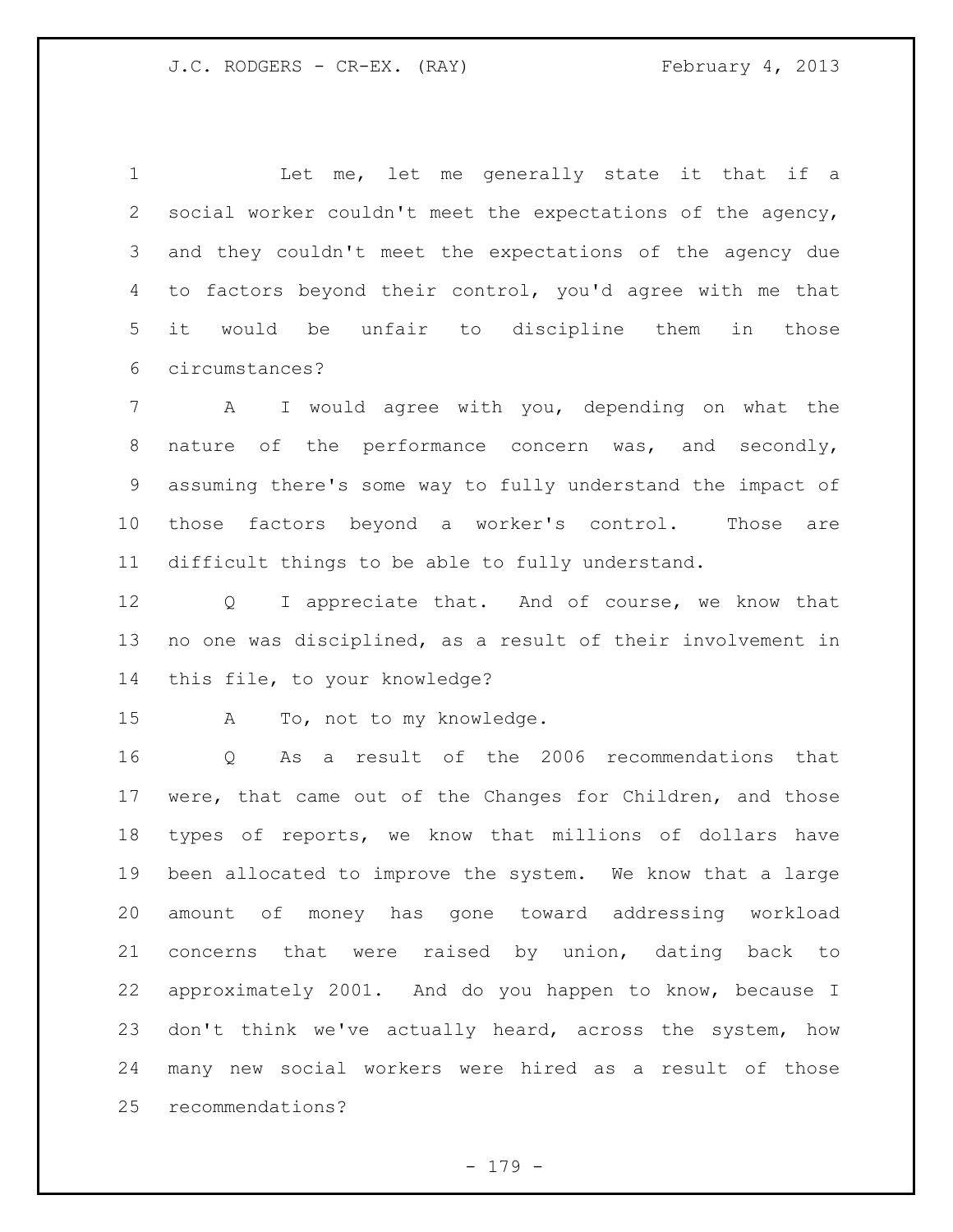A I cannot give you the number for across the system. I can give you some figures for the General Authority systems.

Q Let's start with that.

 A I believe, and I, I think I'm going to get this number right, it was in one of our documents that we disclosed, that from 2007 to 2012, there has been about a 33 percent increase in front line resources, if I'm recalling, from our document, in general, in the General Authority. That came through three separate initiatives. First was the workload relief allocation that 12 you referred to and I was part of, of the discussions where the decision was made to make those recommendations the highest priority to implement, because of concerns around workload.

Q And I'm sorry to interrupt you there --

17 THE COMMISSIONER: Yeah, I don't think he's finished.

19 THE WITNESS: Secondly was the -- acting on another set of recommendations, was the opportunity to implement differential response. That put some increased resources on the front line.

 And then acting on another set of recommendations, was the new funding model that was introduced, if I recall correctly, in 2010. So it's the

 $- 180 -$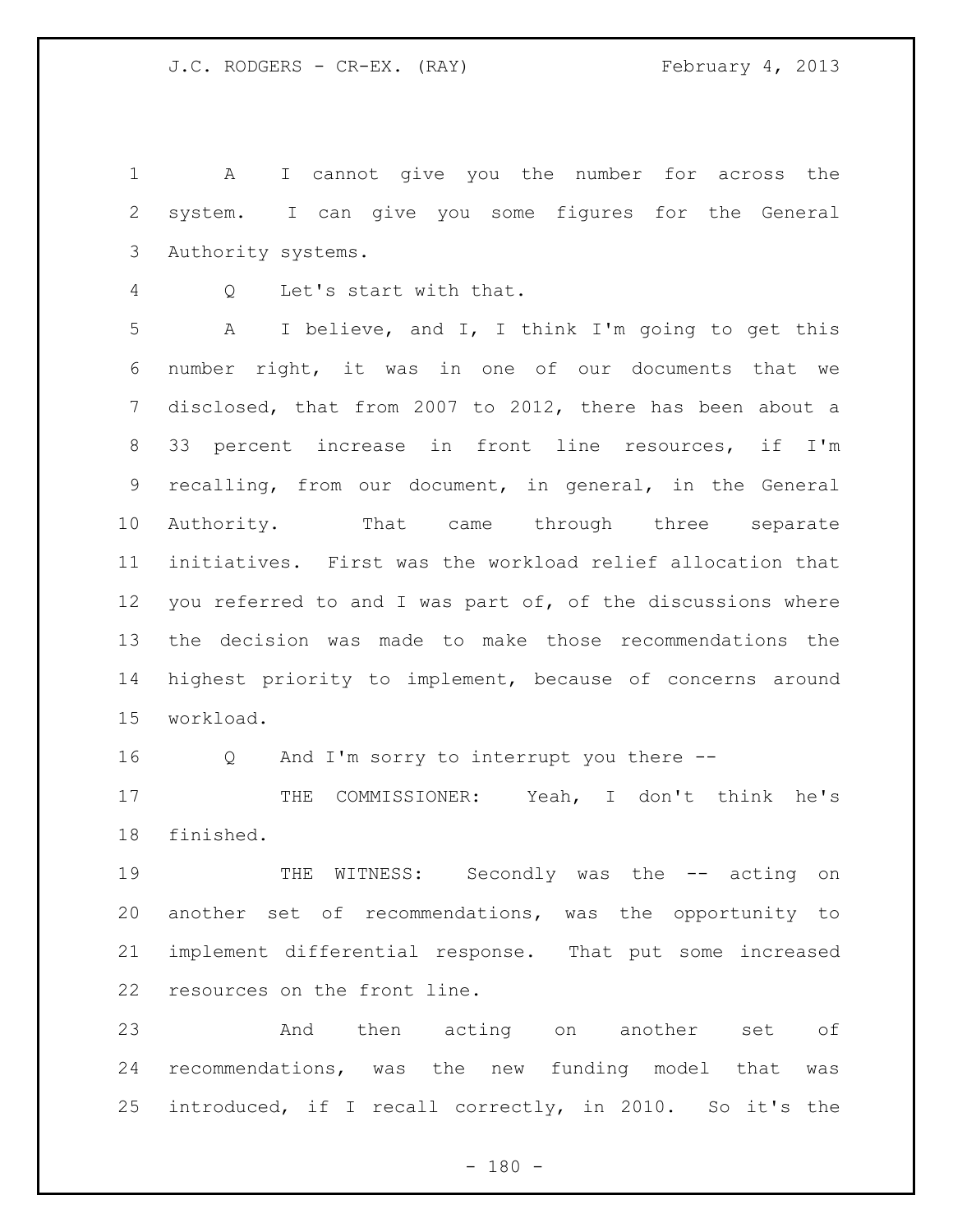combination of those three initiatives that has allowed us to substantially increase the resources that we've been able to put on the front line. BY MR. RAY: Q When you say, use the term "resources", are you talking about bodies? 8 A Yes. Q Actual social workers? A Yes. MR. RAY: Yeah. 12 THE COMMISSIONER: So it's -- the 33 percent is, is it increase in human resources, or -- 14 THE WITNESS: Yes. 15 THE COMMISSIONER:  $--$  yes  $--$ 16 THE WITNESS: Yes. 17 THE COMMISSIONER: -- not financial resources? 18 THE WITNESS: No, that would be -- BY MR. RAY: 21 O The number of workers? A Number of workers, yes. MR. MCKINNON: I just want to stand, Mr. Commissioner, I think the witness may have misspoke himself. He was asked about social worker -- or actual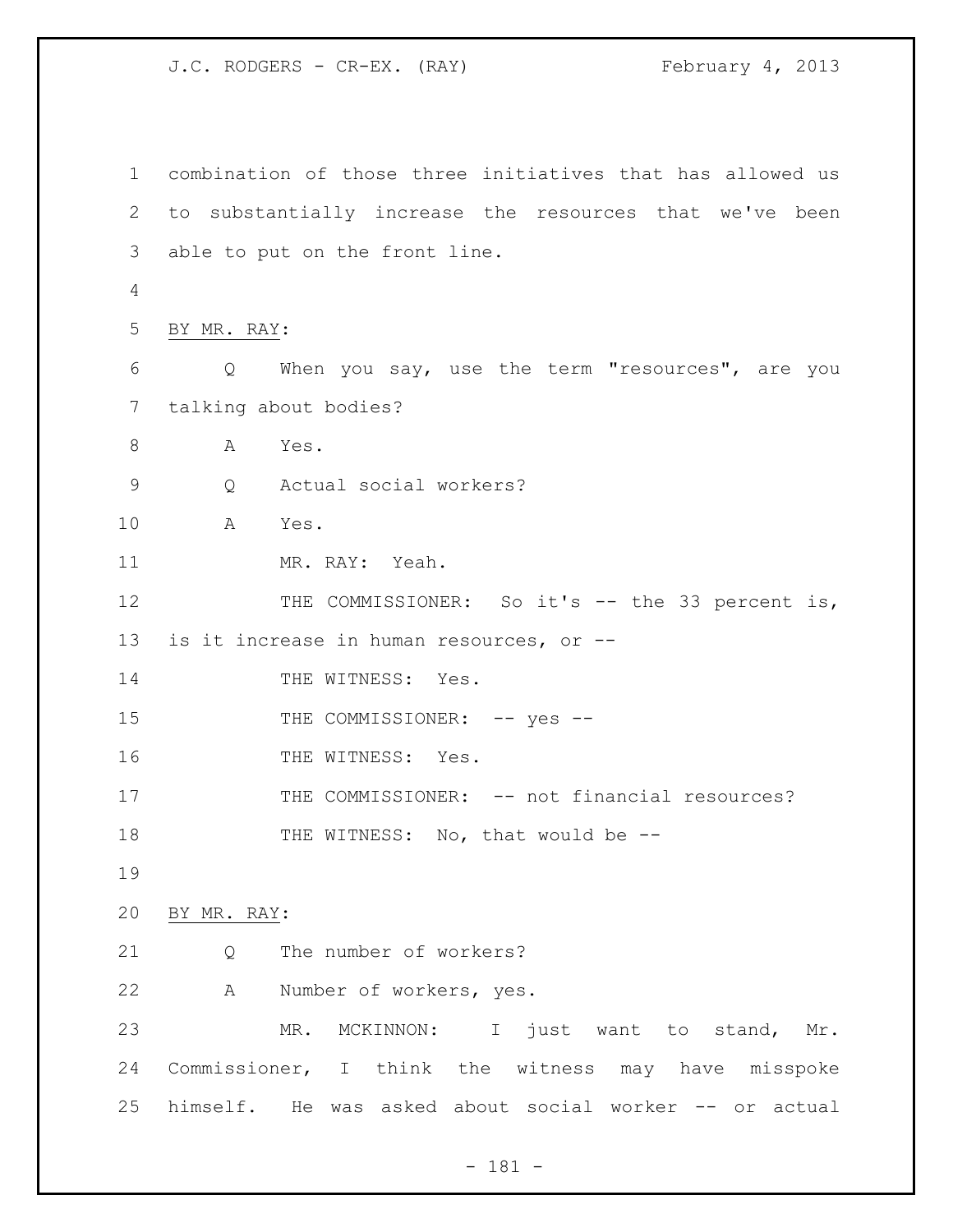bodies and then he was asked social workers and there might be a difference between the bodies and the social workers, in terms of the resources. Some of those resources would have been non-social work positions as well.

 THE COMMISSIONER: Well, we'll, we'll see what the witness says about that.

 THE WITNESS: I can go back and check my figures, but I, I think the increase in front line social workers has been in excess of 30 percent.

BY MR. RAY:

 Q I'm advised that the, that the bodies, the actual number of social workers, would have increased from roughly 550, which I think was close to what your evidence was, from your recollection, I, I think you said 555.5, or --

A Yes.

 Q -- (inaudible). And that's increased by approximately a hundred and eighty-five to 200 social workers; would that, would that number seem approximately correct to you?

 MR. MCKINNON: Mr. Commissioner, again, I rise. I think his number, 555, was the total bodies in Winnipeg CFS --

25 THE WITNESS: Yes.

- 182 -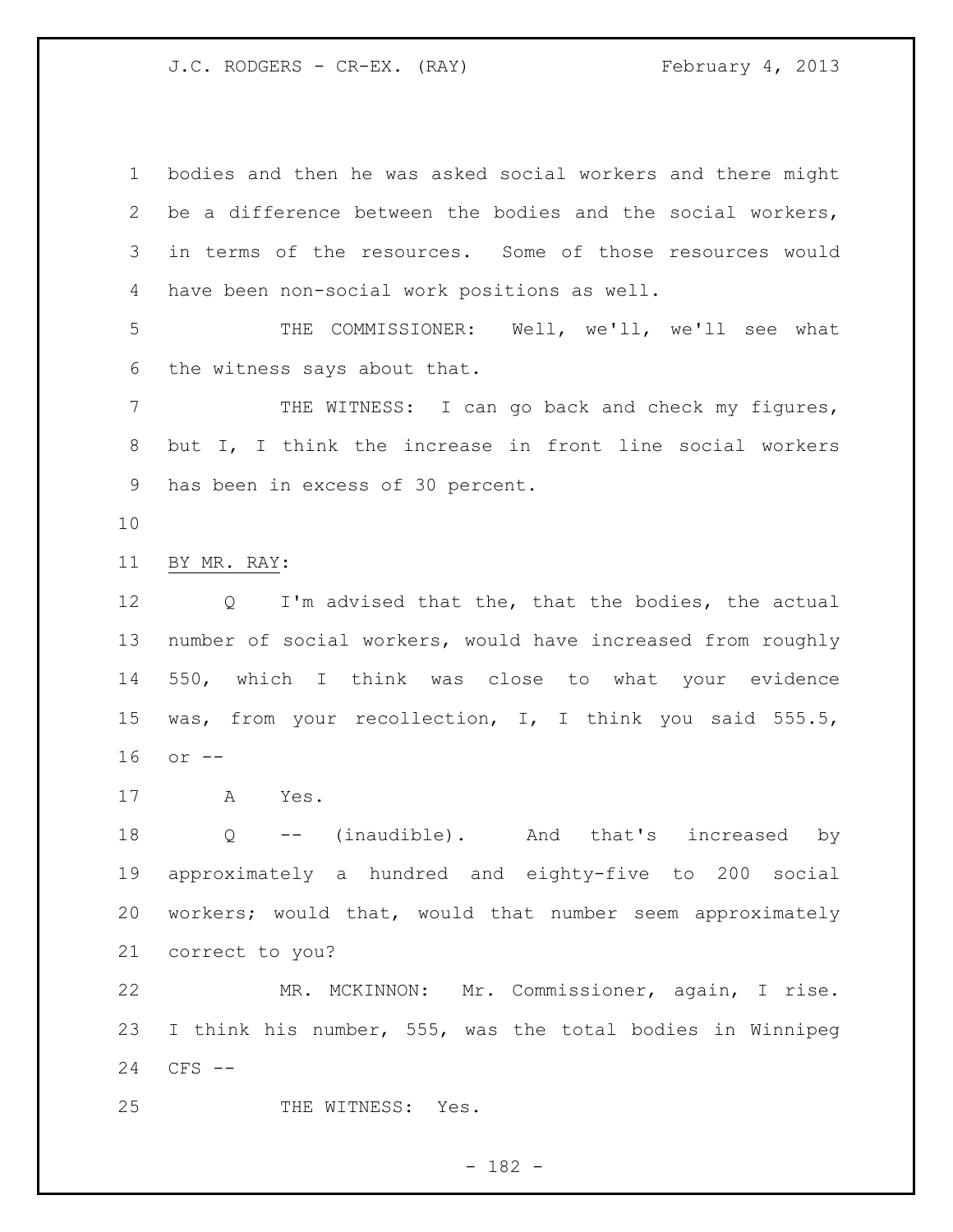1 MR. MCKINNON: -- not the total in all of Manitoba. Is the -- but the 200 couldn't be in Winnipeg CFS.

MR. RAY: No, no, system, system wide.

 MR. MCKINNON: Okay. So you're -- just, it's comparing applies and oranges. We were talking about Winnipeg CFS had 555 bodies and you're saying there were --

8 MR. RAY: My -- I'm, I'm advised --

 THE COMMISSIONER: Wait, Mr. Ray, you make it clear what you're asking.

BY MR. RAY:

 Q Yeah. I'm, I, I, the 555 I was putting to the witness was the number at, at CFS, as my friend has pointed out.

A Winnipeg.

 Q Winnipeg CFS and what I'm told is that across the system, not, not Winnipeg CFS, across the system, there has been approximately a hundred and eighty-five to 200 bodies added, social workers; are you in a position to confirm or deny that?

 A You're talking about across all four authorities --

Q Yes --

A -- and their agencies?

- 183 -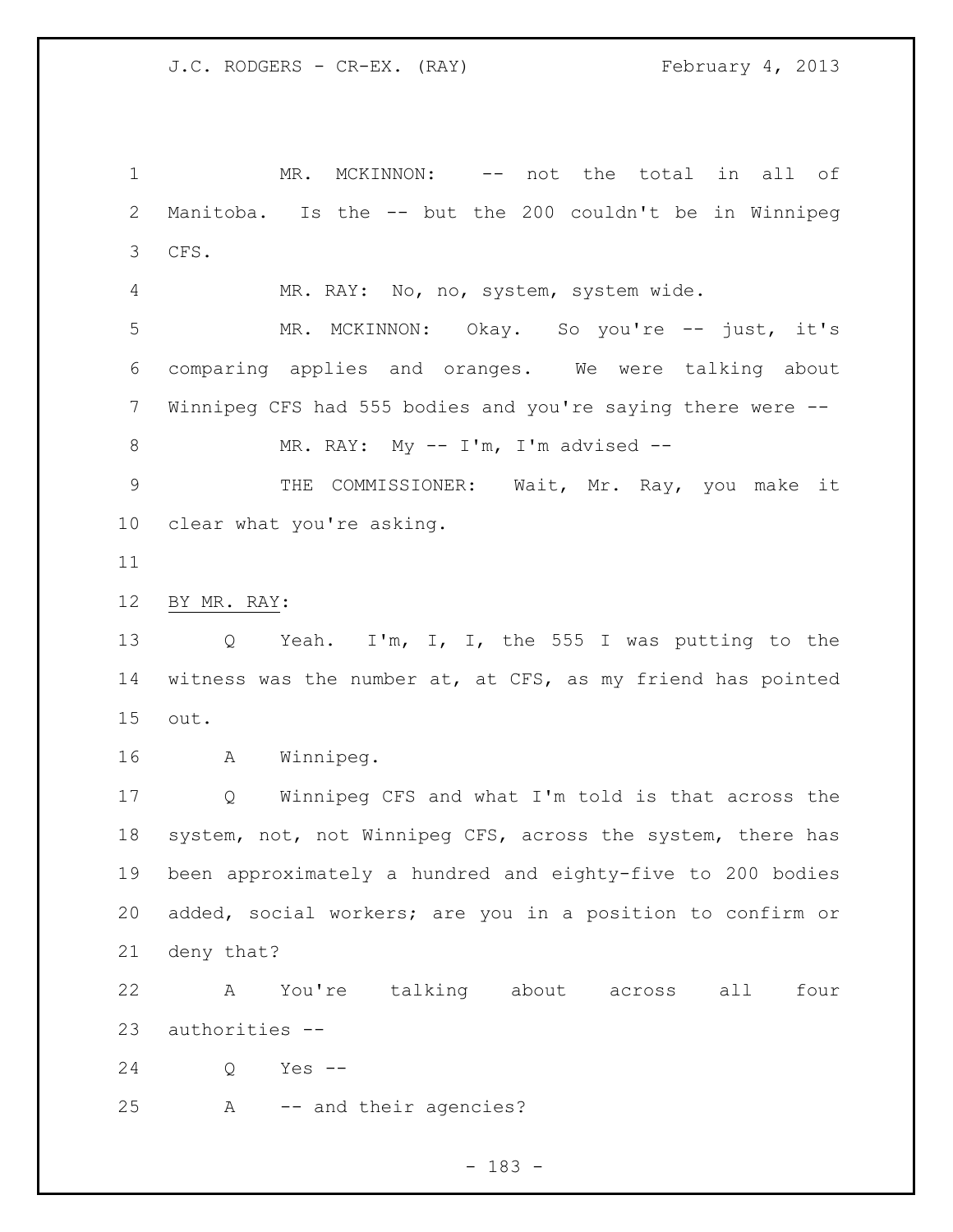Q -- that's correct, yeah.

A I, I'm not in a position to confirm that.

 Q Thank you. I, I wasn't sure if you knew or did not.

 A I can give you the comparable numbers for the 555, in Winnipeg, if you like?

7 Q We can start with that, sure.

 A So at -- prior to devolution, Winnipeg Child and Family Services would have had the 555.5, I think, total number of staff. After devolution, they would have had about a hundred and sixty-seven total positions. With the three initiative I, initiatives I talked about, Winnipeg Child and Family is currently funded for 212. So that would give you some sense of the increase in funded positions. I can't say they're all social workers, because they're not, but that will give you the apples to apples comparison.

 Q And you'd agree with me that those resources were added primarily as a result of many of the recommendations that were made, including the recommendations and findings of Mr. Koster, who found workload to be problematic?

A Yes, absolutely.

 Q Now, I appreciate, Mr. Rodgers, you haven't been here for much of the evidence, but social workers have given evidence that notwithstanding the efforts of, by

- 184 -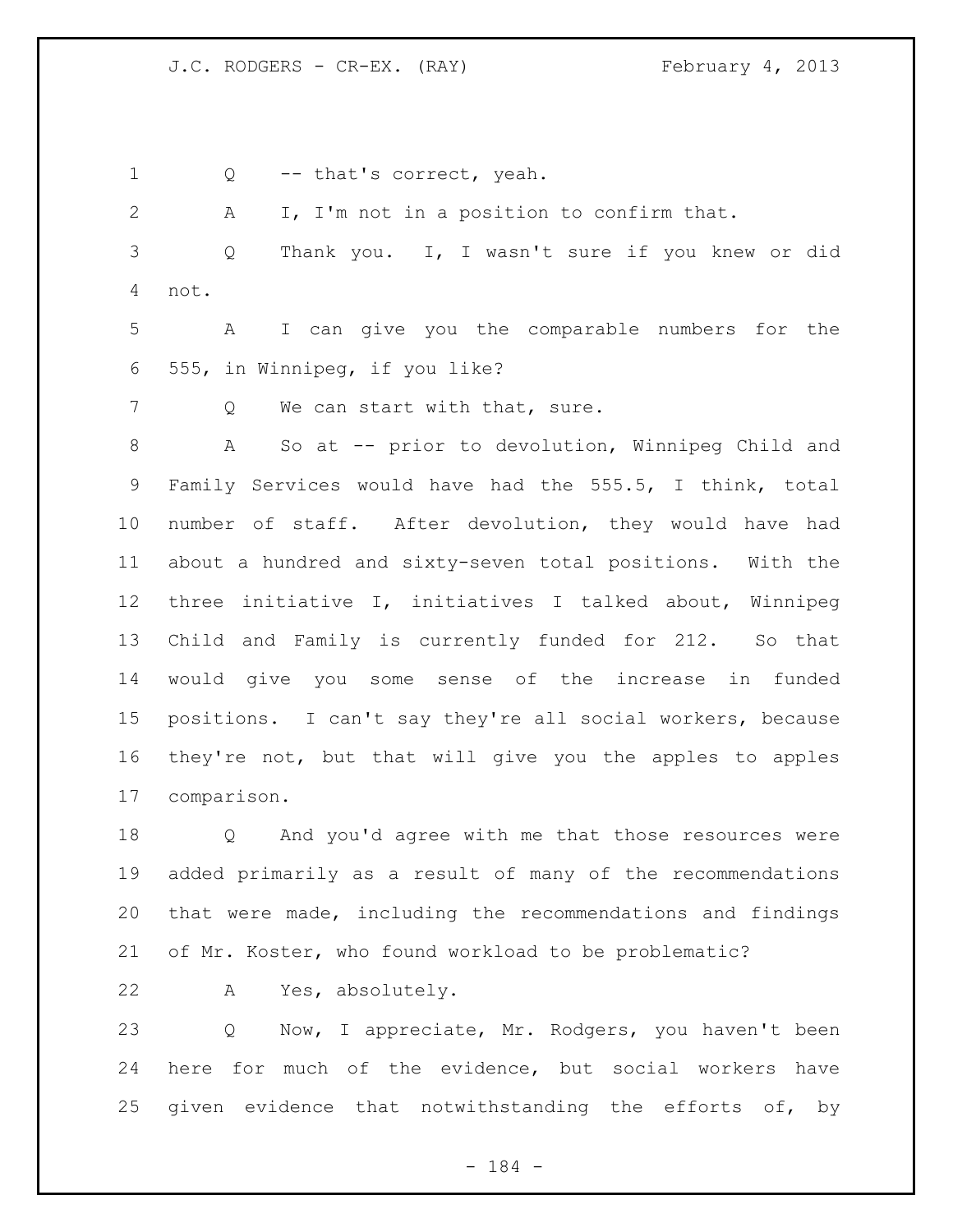adding a number of social workers, that in their view, workload is still excessive. Are you familiar with concerns raised today about excessive workload?

 A I think that the information I have would suggest that the percentage increase in resources that have been allocated to my agencies and service regions has exceeded the increase in caseloads, or a comparable time period. Having said that, I believe that that should have had a positive impact on workload, compared to 2005, say, or 2006. I believe that we need to be very diligent about workload. I believe it is still excessive and we need to find ways to continue to ensure that the resources match the demand for our services. I believe we've made some headway in that regard.

 Q And I just wanted to, out of fairness to you, to put the, that evidence to you, because it has been stated by social workers, notwithstanding many good efforts by, by 18 the agency to improve the, the situation. And I think your evidence was consistent with what we heard from social workers.

 You had given evidence, as it related to workload relief efforts around the time of devolution. And you indicated that specific steps had been taken to attempt to address workload by adding various people to the mix, to assist their colleagues. That, that, as I understand, was

 $- 185 -$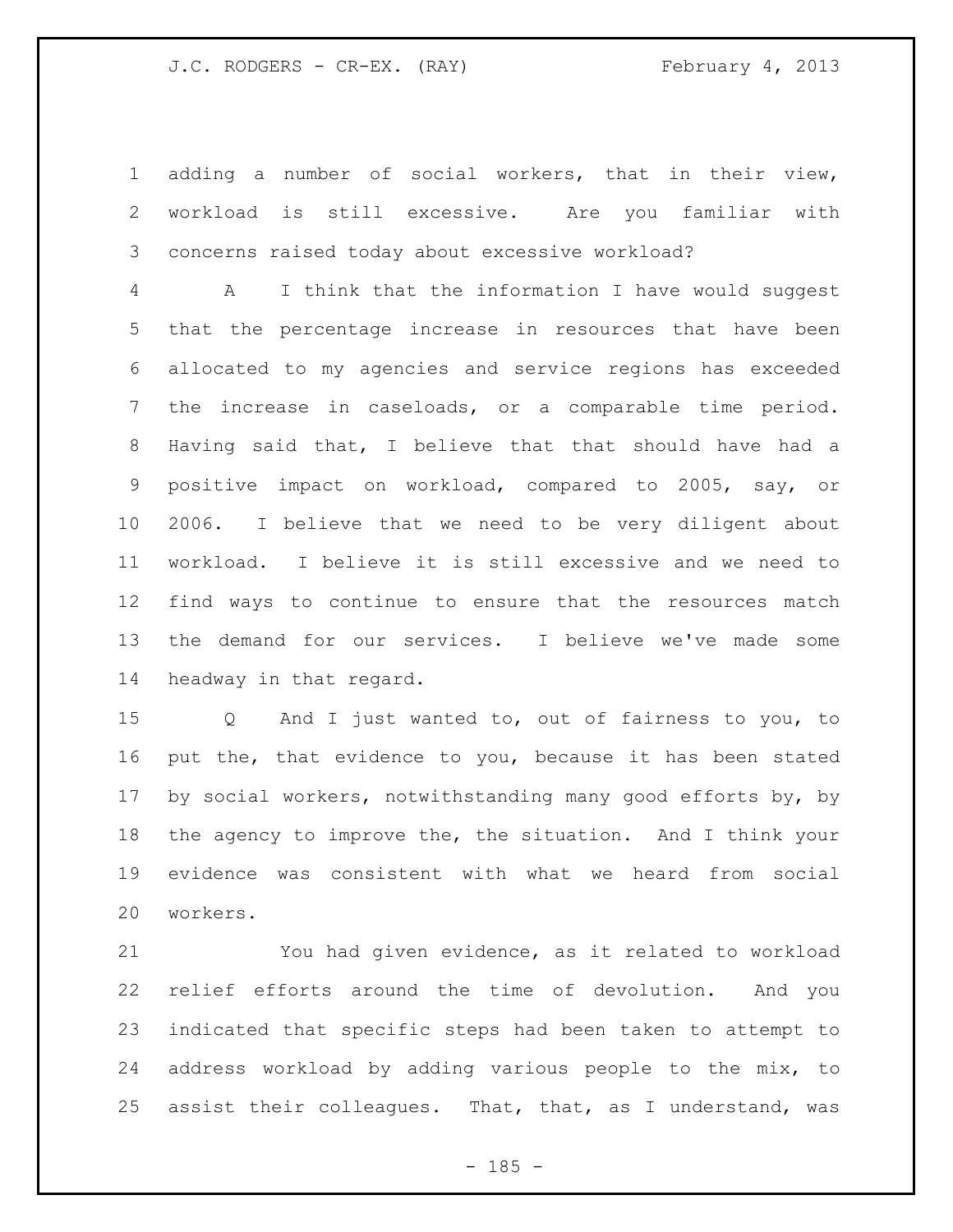specific to address the, the, the workload difficulties experienced at devolution; correct? That was not to offset other workload concerns that existed either before or after that?

A That's correct.

 Q Are you familiar with the precise numbers, by any chance, of, in terms of the number of workers, for example, the number of casual workers, or the number of students that  $--$ 

A That were added?

 Q -- that, that were added, or the number of positions that equated to?

 A I'm going from memory. I do have a document on this. My recollection is it was the equivalent of approximately 18 positions.

- Q And that's fair enough, I think I did --
- A I, I just --

 Q -- I think I did see 18, or 18 and a half, at some point in time, in the documentation. Are you aware, sir, that at the time that you were adding those bodies, that many bodies were also away as a required, as a requirement to use up their vacation allotment, prior to moving into civil service?

 A Yes. I'm also aware that there was a decision made, I believe it was in February 2005, to allow for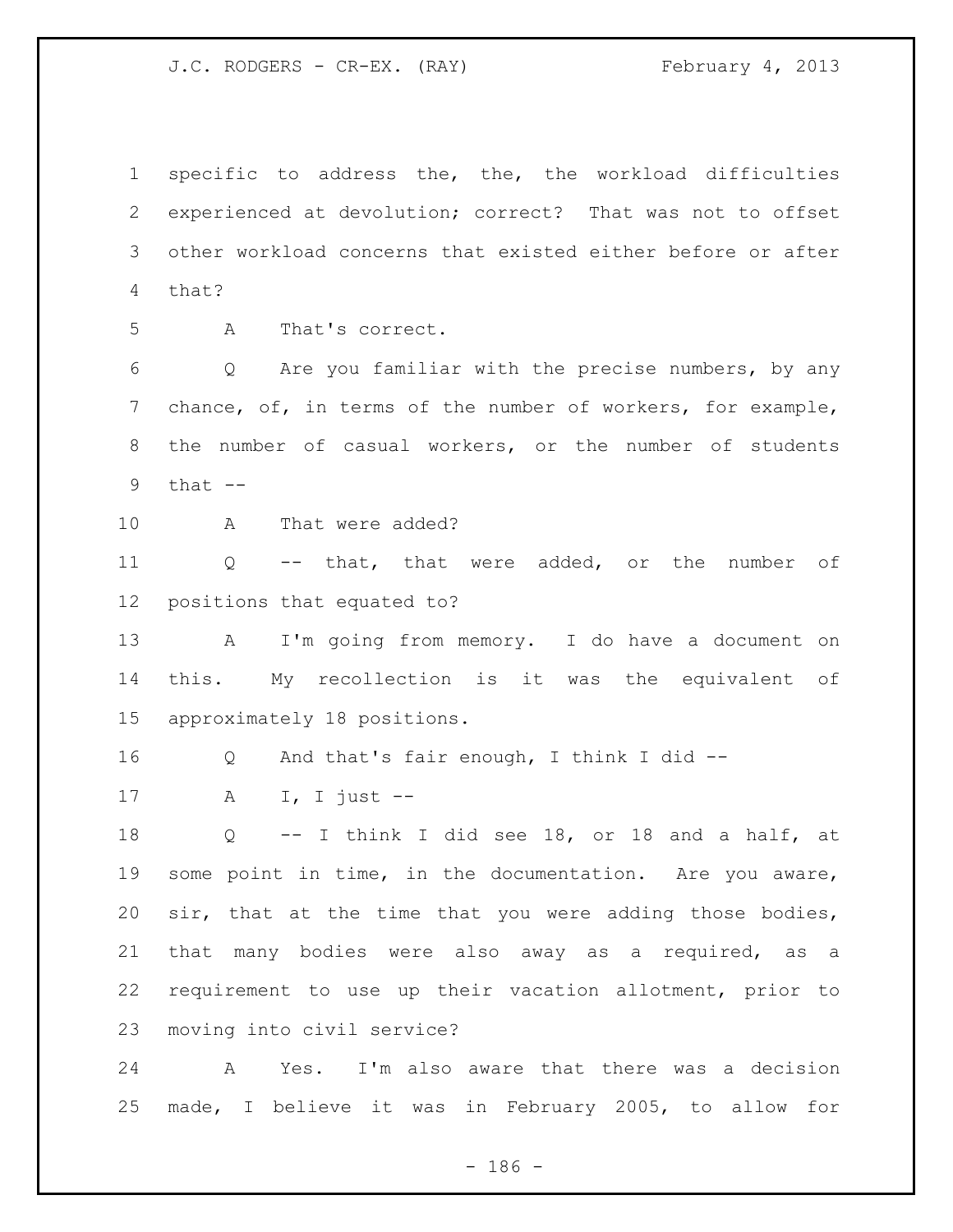vacation carryover at that point in time.

 Q And that carryover was limited to five days per social worker; correct? A That's my recollection. Q So is it fair to say that at the time you were adding bodies and while those efforts were admirable and it was responsible to take those steps, that at the same time, you were also missing bodies, as a result of the requirement to use vacation? A Yes, it's certainly fair to say those efforts were admirable. I would agree with you. Q But you would agree with me that there -- A Yes. Q -- were people missing as well? A Yes. Q Okay. Do you happen to know the, how that balanced out, in terms of the overall number of bodies that you inserted into the system and then took away from the system? A I do not know. Q You gave evidence that you were not ever specifically made aware of inabilities of social workers to meet standards, I think, was your evidence? A Just, just to, just to clarify --

Q Please.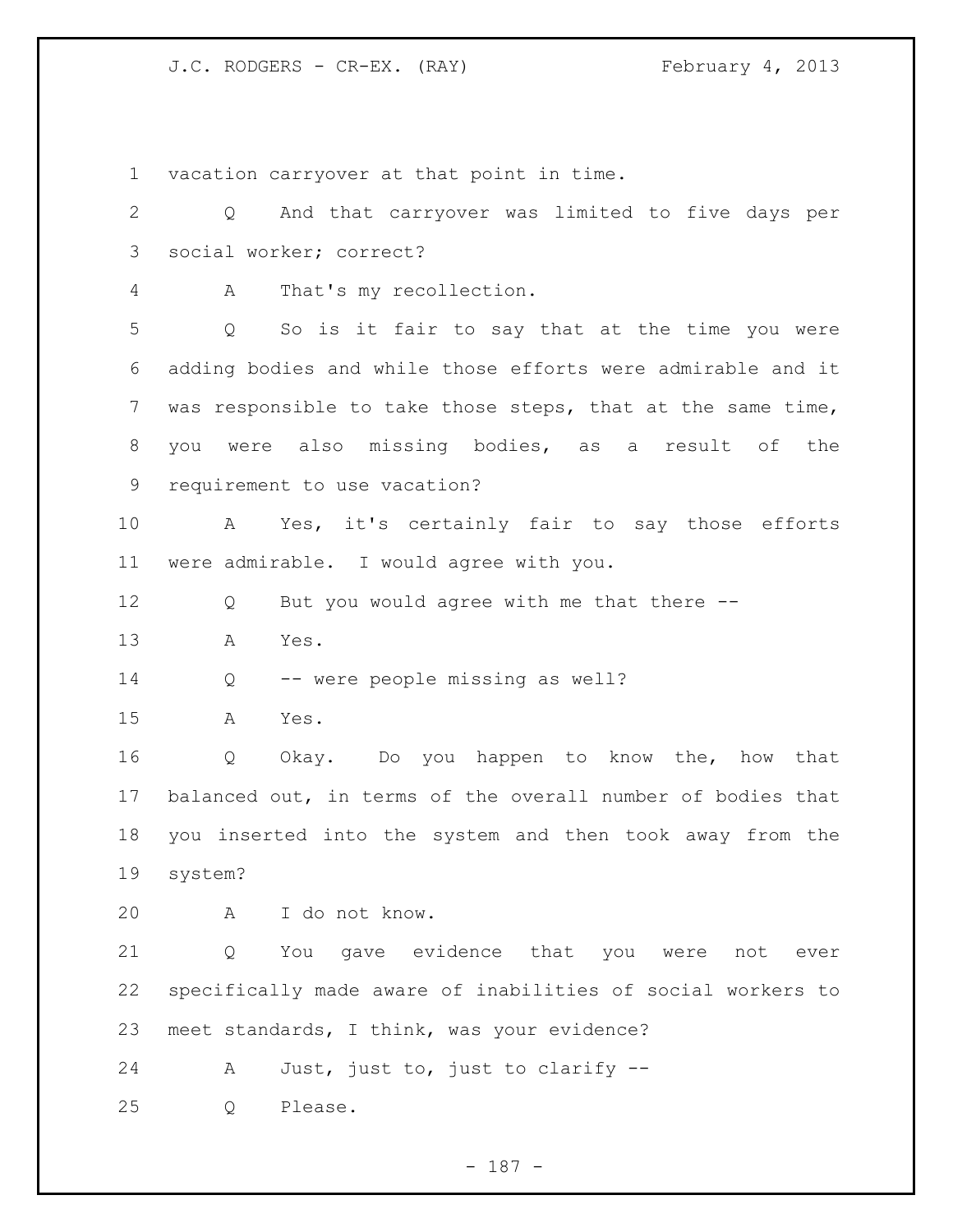A -- I believe that what I said was that there had been no specific case brought to my attention where workers said they couldn't meet standards. Clearly, when we asked staff for their opinion on the draft standards in 2004, a strong opinion we got back is that those standards would not be achievable with current workload.

 Q And that's what I wanted to clarify. You, you would certainly have been aware, at the time, that high case loads impacted the -- in the view of social workers, the ability to meet best practice?

A Yes.

 Q You, your point was simply that no social worker 13 or supervisor came to you and said, I could not meet best practice on Joe Smith's file; is that what I understand your evidence to be?

16 A That was the question I was asked.

Q Okay.

A So --

 Q Yeah, I just wanted to clarify that. But that fact that no social worker did that, or the fact that no supervisor did that does not mean that it was not happening beyond your level of awareness?

 A It only means that I had no k knowledge of it. Q And fair to say, fair to describe your duties as CEO were fairly high level at that time and you would not

- 188 -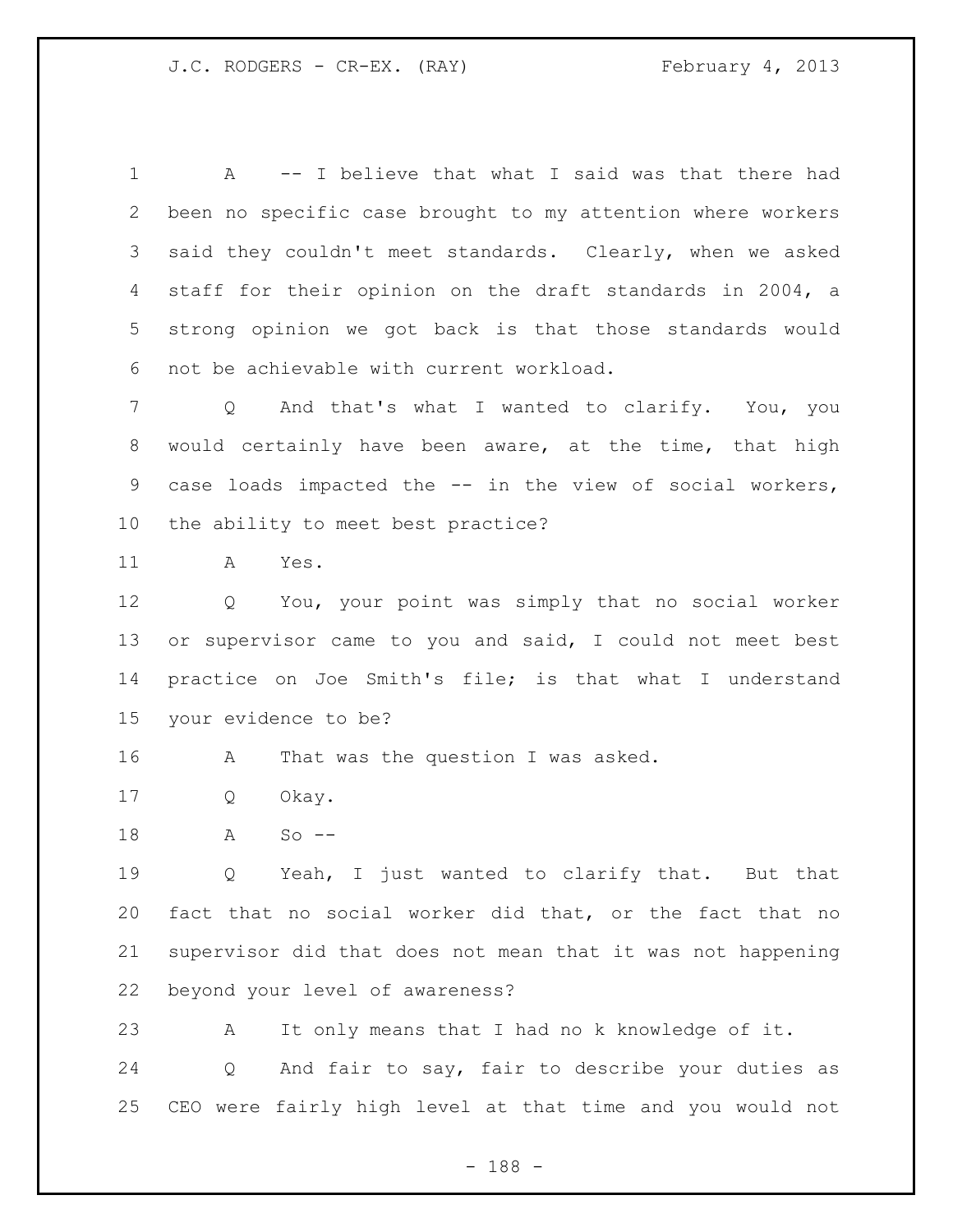normally be involved in the case-to-case, day-to-day operation of files?

A That's correct.

 Q And if a supervisor or an assistant program manager testified that they had the opinion or knew of certain circumstances where caseloads did impact best practice, you would not have anything to say one way or the other on that?

 A Unless they raised those examples at management meetings, which we had weekly, I would have no knowledge of, of that.

 Q Is it fair to say, because we, we did hear evidence from Mr. Berg and Mr. Wilson, that caseloads and workloads were raised frequently at those higher level management meetings and Ms. Trigg characterized part of the problem as being related to funding and simply that she was told by government that there just simply was not any additional funds for additional bodies of social workers, would that be your experience?

 A Yes. I think that, again, going back to my time as chair of the board, and, and to my time as CEO, and I spoke a little bit about this, this morning, we, we made a number of efforts to try and achieve some workload efficiencies, to offset the high workloads. We didn't have available to us additional staff years, to put into the

- 189 -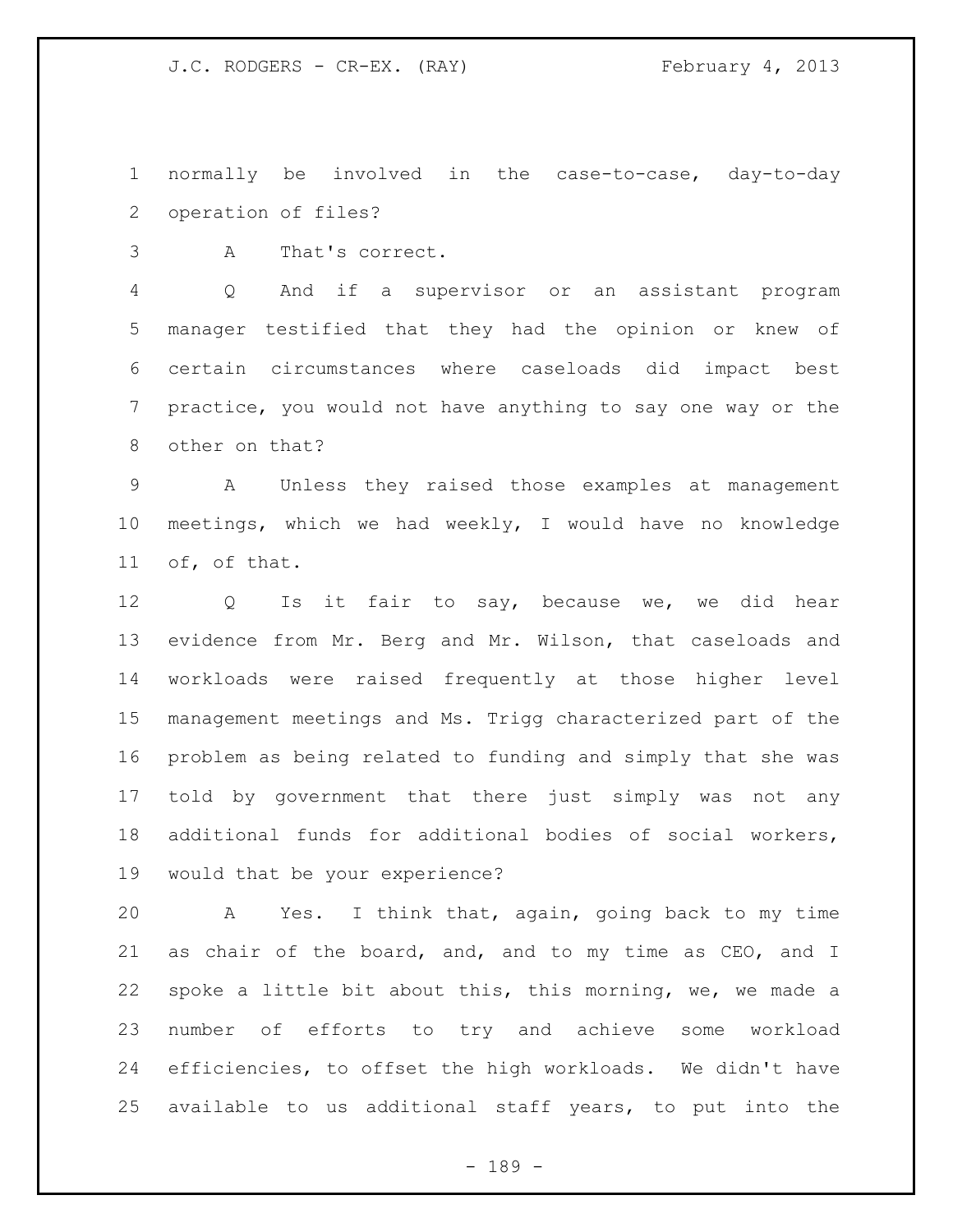agency.

 Q We heard, we heard evidence from social workers and supervisors that training was often delayed, as a resulted -- excuse me, training was often delayed beyond their entrance into the system. So a social worker would be hired and would not be provided with core competency training until some period of time after their hiring; would you agree with me that that would impact best practice and, from a social work perspective?

A Yes.

 Q And we also heard evidence from supervisors that they were often places in a position, as a supervisor, without receiving supervisor training; would you agree with me that that would impact the ability of a supervisor to achieve best practice?

 A Yes, and again, Mr. Commissioner, if I could just talk a little bit about some of the ways we've tried to address that?

19 THE COMMISSIONER: Yes, certainly.

 THE WITNESS: We recognize training as a significant issue for our system. With the new resources that were allocated as part of the Changes for Children agenda, there was new money available for training. Within our system, we have chosen to build the capacity of our agencies by having dedicated trainers and mentors available

 $- 190 -$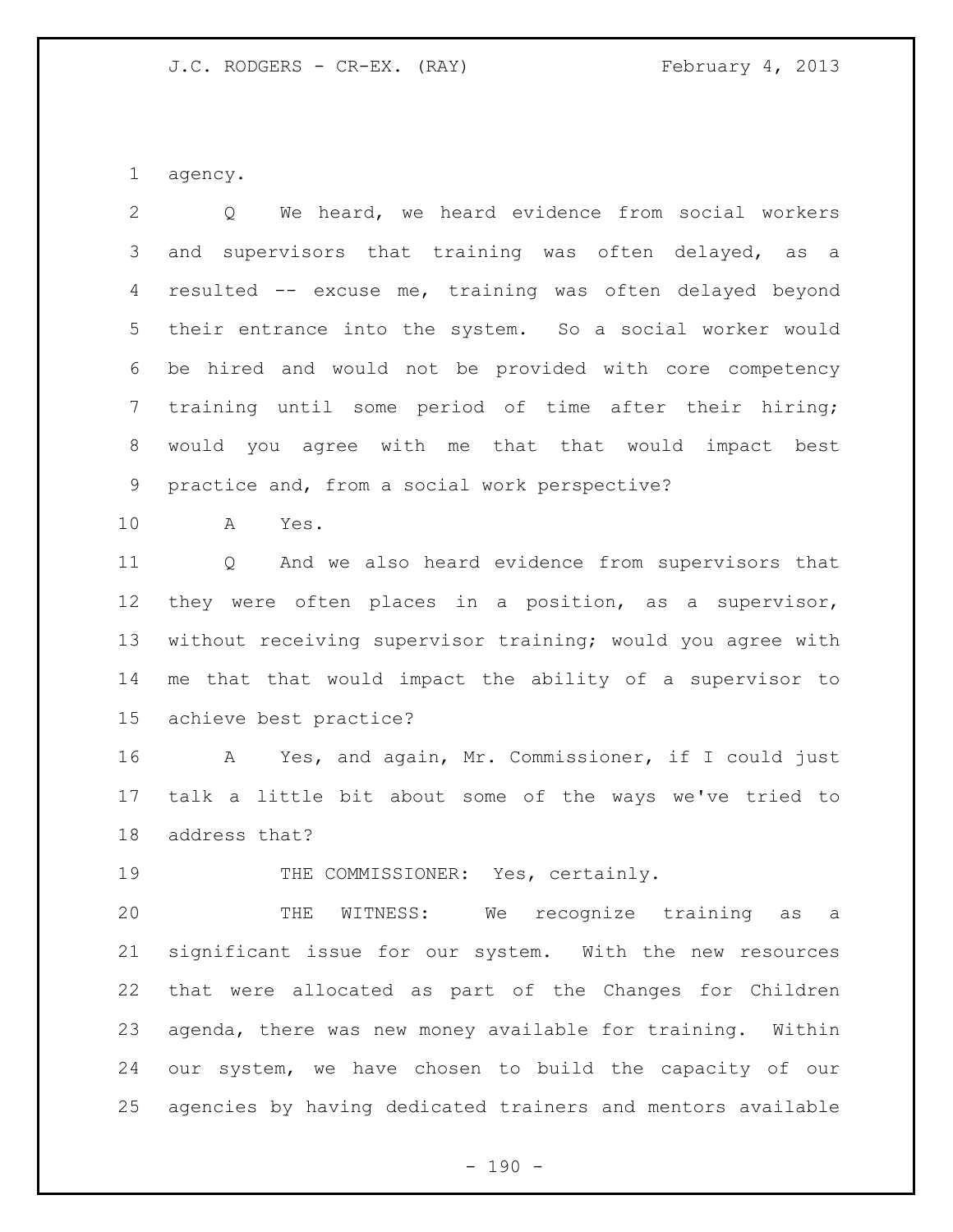at every agency, through specific staff positions, so that the training can be delivered in a timely way, regularly. We have agreed with all of our agencies and service regions on what we describe as mandatory minimum training for new workers. So every new worker now, joining our system, knows that in the first 18 to 24 months, they're going to get an established curriculum of training, that they know in advance when they join us. And every agency tries to have a period, when a new worker joins our agency, where they are brought into the caseload on a gradual basis. Those are all expectations now of our agencies. So I believe we've made great strides in making training available onsite in every one of our agencies and service regions, for those reasons that you've just described. As well as having those highly experienced, highly respected trainers and coaches available to work with supervisors every day.

18 MR. RAY: Just give me a moment, Mr. Commissioner.

THE COMMISSIONER: Yes, certainly.

 MR. RAY: I'm noticing it's 4:30 now. I have some other areas that I'd like to explore with the witness. I don't know that I'm going to be all that long, but I expect Commission counsel will have some questions and Mr. McKinnon may have some questions as well. And this --

- 191 -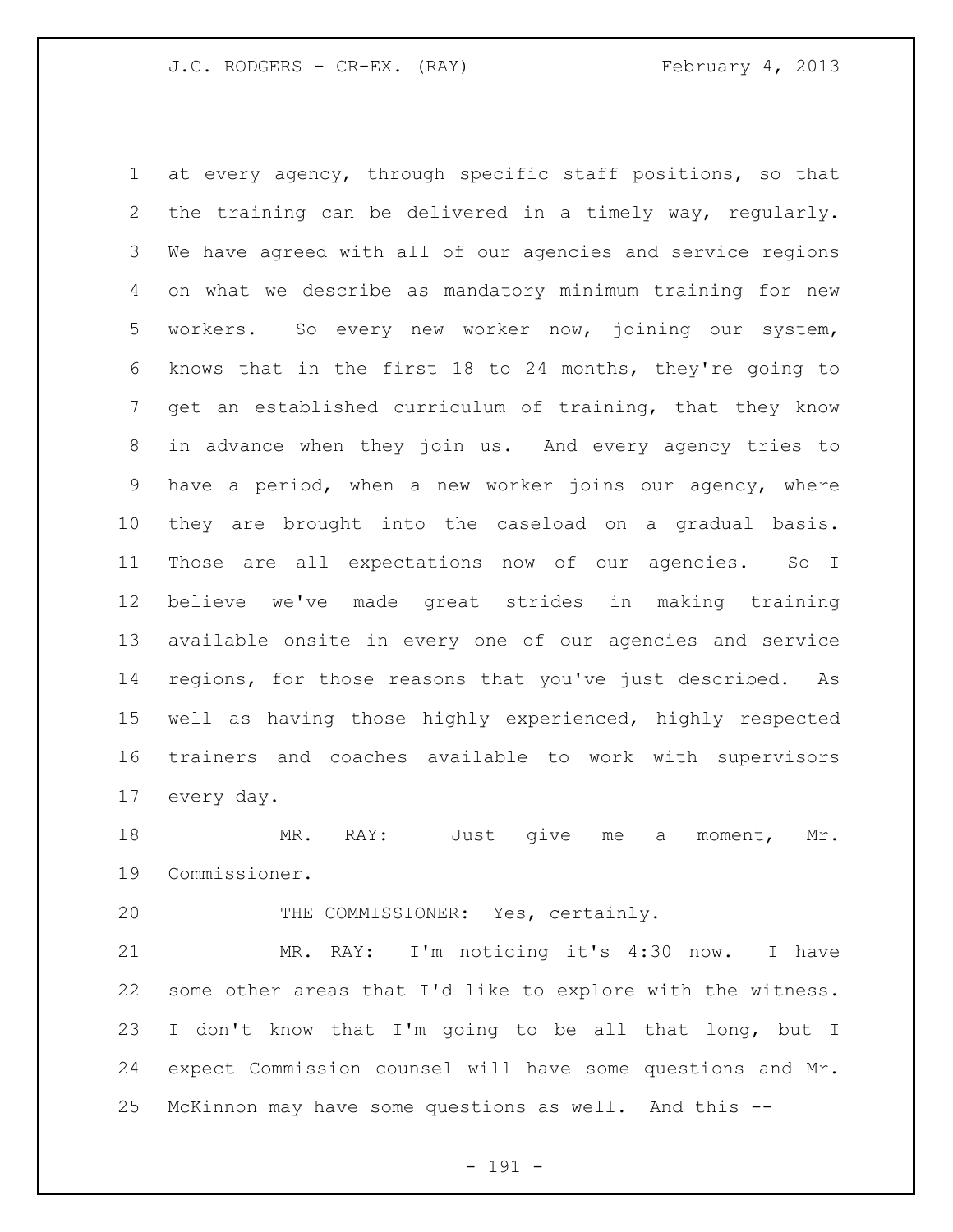1 THE COMMISSIONER: Is there anybody, besides Mr. Ray, going to question before Mr. McKinnon? I take it not. Mr. McKinnon, about how long would you be, do you expect? MR. MCKINNON: Less than five minutes, Mr. Commissioner. THE COMMISSIONER: Well, Mr. Ray, I think we'll carry on and see if -- 10 MR. RAY: That's fine. 11 THE COMMISSIONER: -- we can finish him then. 12 MR. RAY: That's fine. BY MR. RAY: Q You gave evidence, as it related to confusion about standards. And one of the things you said, if I understand your evidence, was that notwithstanding the confusion about standards, there was a policy manual available. Is that the policy manual, a, a manual that is roughly 1600 pages long and would contain all sorts of information, but not, not information that guided the practice of social workers, from a, from a, from a standards perspective? A That's the manual I was referring to, yes.

Q And did staff receive any training on that

- 192 -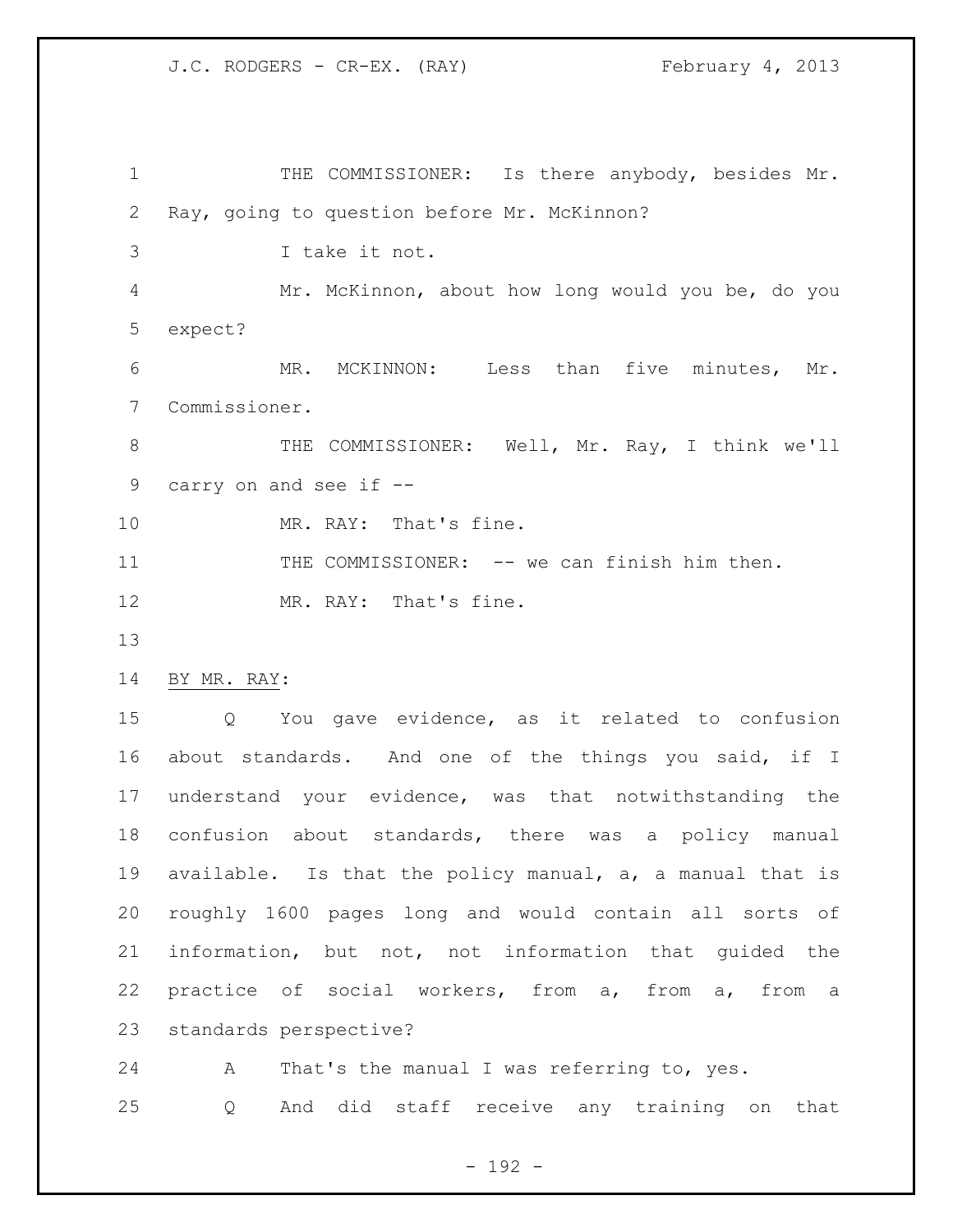manual, to your knowledge?

 A No formalized training that I'm aware of. Q And you've also indicated now that at least for those entities under your authority, under the General Authority, that you have given standards training in 2008 and 2009; is that correct? 7 A And in every year since. Q And in, in every year since, and I think you said at, at least twice per year? 10 A That's our, the expectation of our agencies, yes. Q And is that because the -- well, does that underscore the importance of making those standards known to social workers, so that they can adequately perform their duties? A Absolutely. Q You mentioned the transition support team? A Yes. Q And you mentioned, at the time, that there were, I believe you said, 12 people -- A Yes. Q -- on that transition support team? A Yes. Q Were those 12 people -- perhaps you could tell us, if you recall, who those 12 people were and, and what, where they came from, in terms of whether they were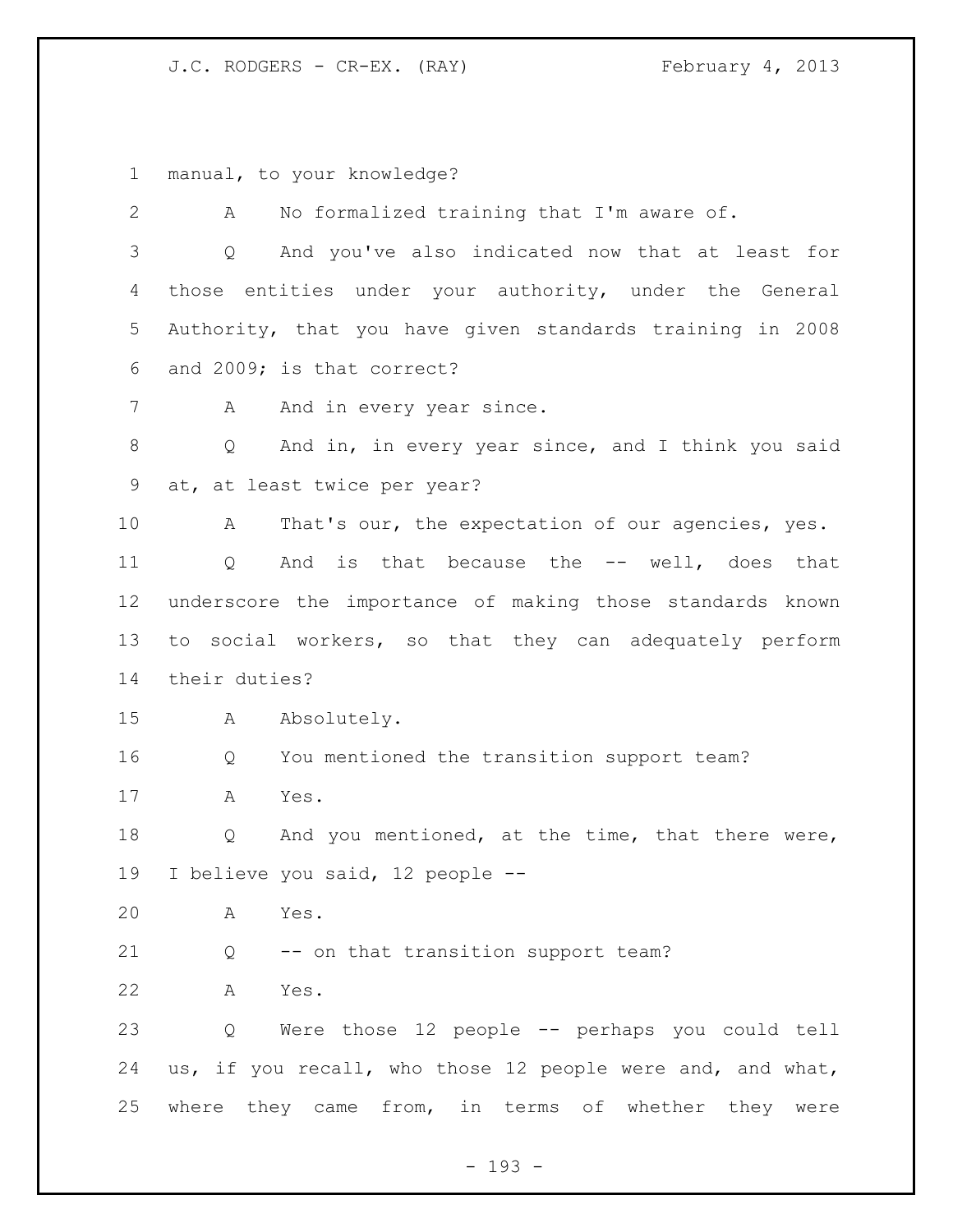management or front line social workers, or --

| $\overline{2}$ | I, I do have a list. I can't give you, I can't<br>A        |
|----------------|------------------------------------------------------------|
| 3              | recall the names of the people. I can tell you that the    |
| 4              | best of my recollection is they were not management. They  |
| 5              | were supervisors and front line staff, as well as at least |
| 6              | one admin person. And the intent was that they would be    |
| 7              | representative of the various programs that we had at the  |
| 8              | agency. So someone from foster care, someone from          |
| 9              | adoptions, someone from family services, someone from CRU, |
| 10             | someone from admin, et cetera.                             |
| 11             | And how were those individuals selected?<br>Q              |
| 12             | I don't recall.<br>Α                                       |
| 13             | Were you, were you involved in the selection<br>Q          |
| 14             | process?                                                   |
| 15             | I don't believe so.<br>A                                   |
| 16             | To your recollection, was the union involved in<br>Q       |
| 17             | advancing people for inclusion on the transition team?     |
| 18             | I don't recall.<br>A                                       |
| 19             | MR. RAY: Mr. Commissioner, I think I'm, I'm                |
|                | 20 nearly completed. If I could just have a moment to,     |
| 21             | about --                                                   |
| 22             | THE COMMISSIONER: Yes.                                     |
| 23             | MR. RAY: -- if we have a five minute break, I              |
| 24             | could review some of my notes and --                       |
| 25             | THE COMMISSIONER: Did you say a five minute                |

- 194 -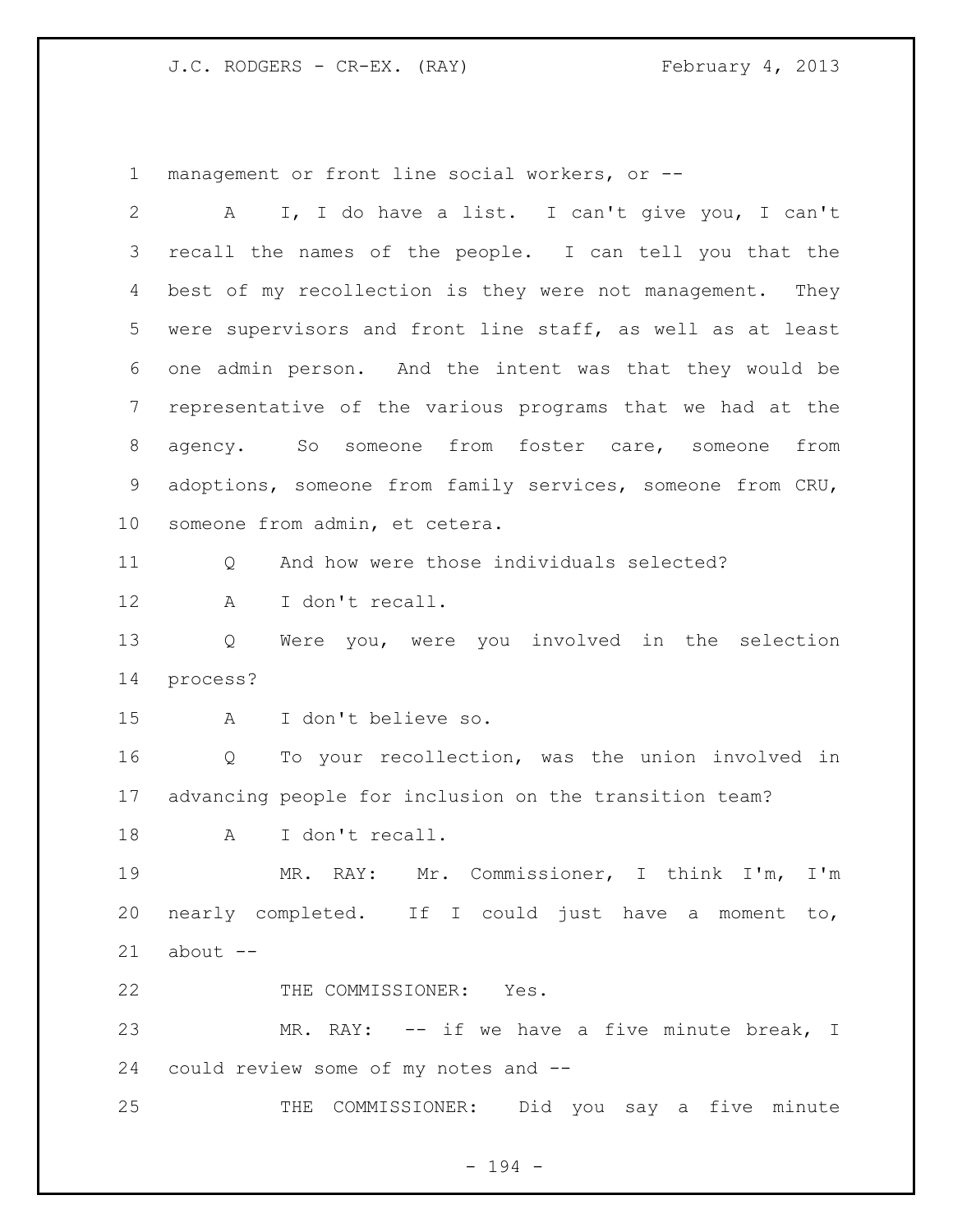PROCEEDINGS February 4, 2013

 break? MR. RAY: Yes, if we -- THE COMMISSIONER: All right. MR. RAY: -- wouldn't mind, I could speak with my client and then ... THE COMMISSIONER: I think we can finish this witness. 8 Are you, are you available to five o'clock, witness? THE WITNESS: I am available to five o'clock, but not much longer, as I do need to get to class. 12 THE COMMISSIONER: I think we'll be through by, before 5:00, so we'll just take a -- 14 MR. RAY: I suspect so. 15 THE COMMISSIONER: -- a five minute adjournment and it'll only be five minutes. MR. RAY: Thank you. I'm not going to leave the room. (BRIEF RECESS) MR. RAY: ... Mr. Commissioner, I have no further questions for Mr. Rodgers. 24 THE COMMISSIONER: Thank you. 25 MR. RAY: Thank you, Mr. Rodgers.

- 195 -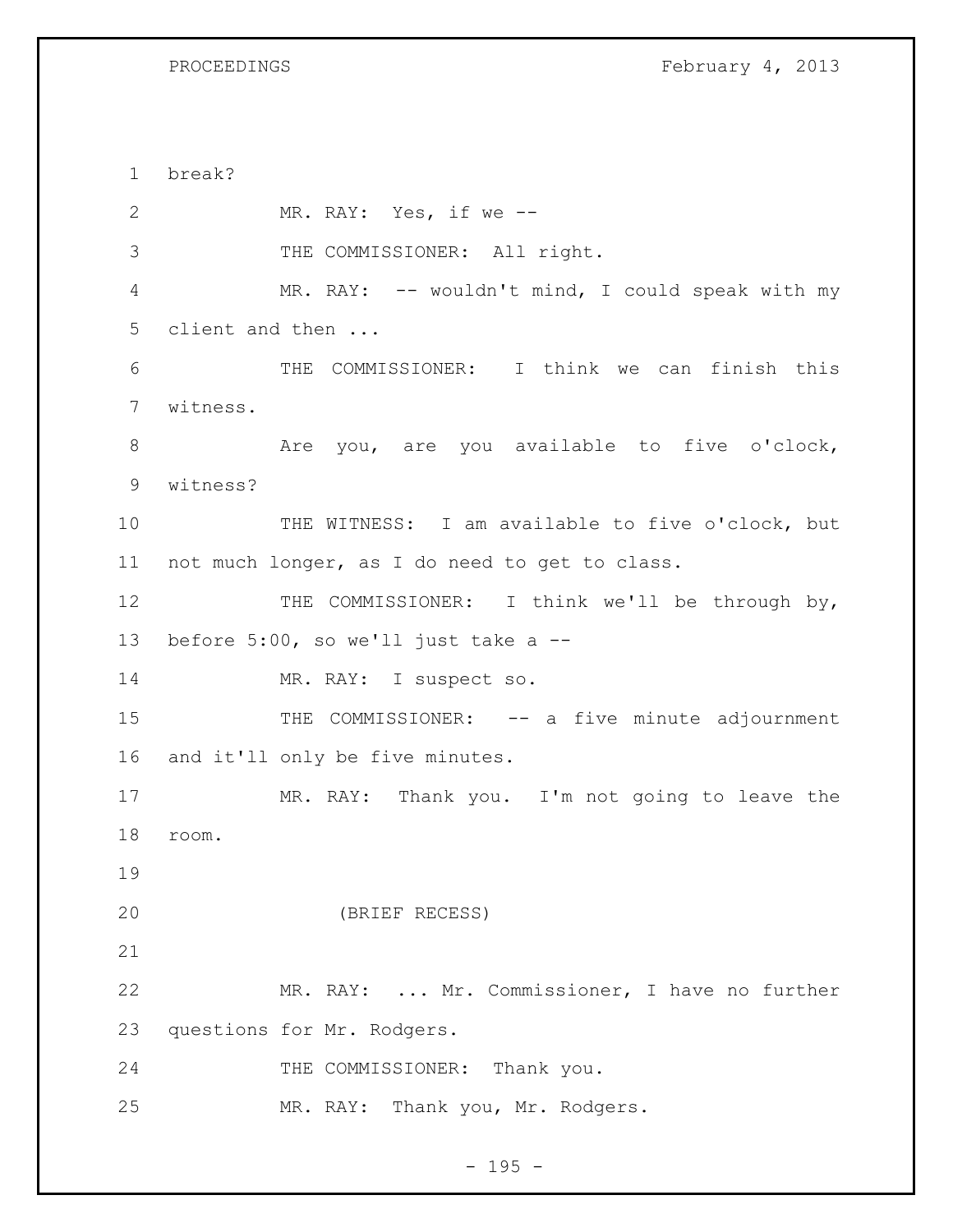1 THE COMMISSIONER: Mr. McKinnon? MR. MCKINNON: Thank you, Mr. Commissioner. For the record, it's Gordon McKinnon, counsel for the Department of Winnipeg CFS.

## CROSS-EXAMINATION BY MR. MCKINNON:

7 Q Just wanted to clarify a couple of points, Mr. Rodgers and the first one is, early in your evidence, Ms. Walsh was asking you about the period, in early 2005, when the preparations were being done for the transfer files and the devolution to the aboriginal agencies and there was a discussion about the impact on the family service units and a discussion about the impact on intake, which we -- including CRU. And I just wanted to get you to elaborate a little bit about that and I'm going to put a couple of questions to you about that.

17 And I believe you described that the family service units, the, the main increase in work was the creation of, of transfer summaries on all files? That would the main factor that would have increased the work of the family service units and that's what you were doing when you were creating some procedures and some processes to assist with workload? That was the increased workload that you were trying to assist with?

A Yes, although I would go, go on to say that it

- 196 -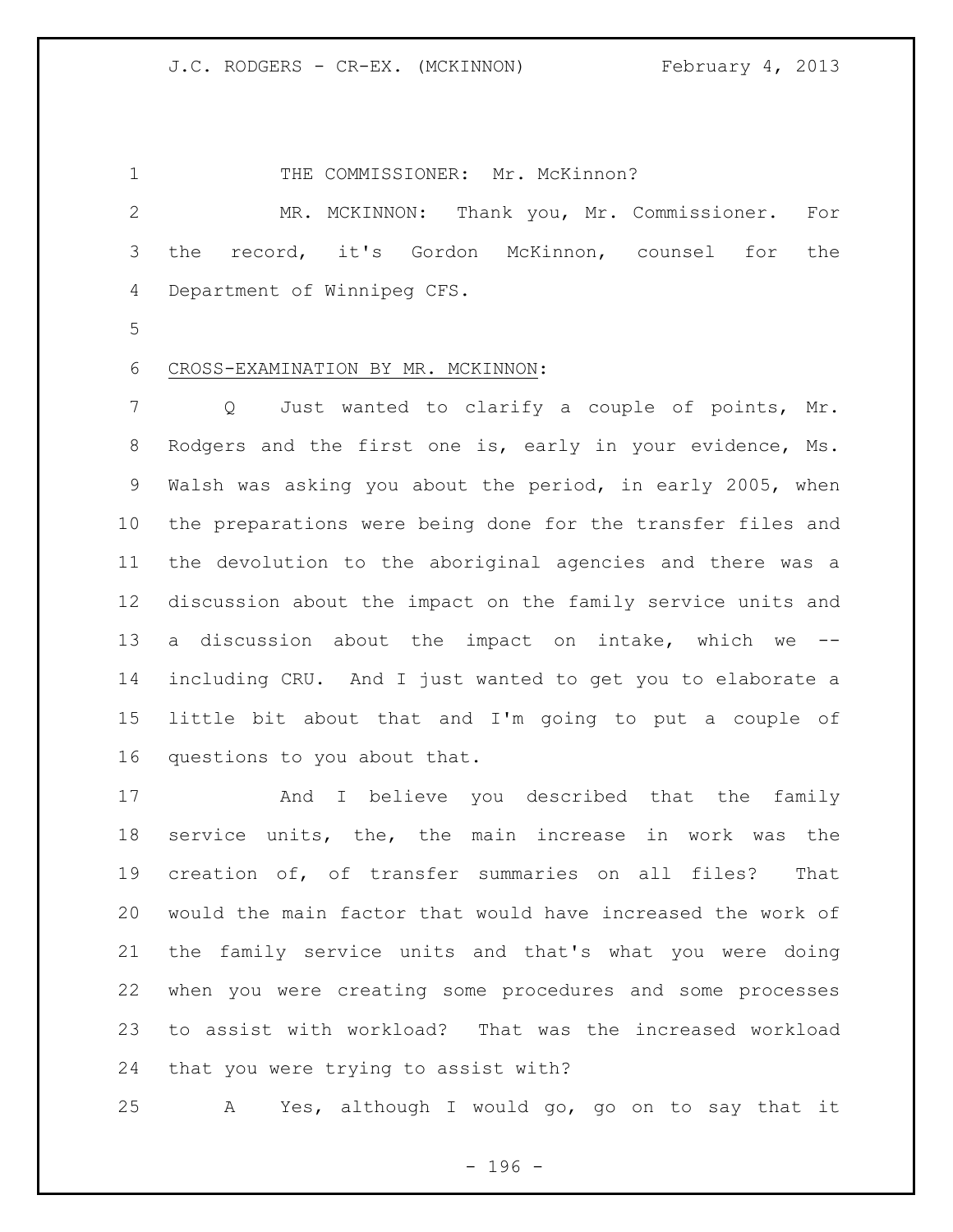J.C. RODGERS - CR-EX. (MCKINNON) February 4, 2013

| $\mathbf 1$     | wasn't just about the preparation of transfer summaries.    |
|-----------------|-------------------------------------------------------------|
| $\overline{2}$  | Ultimately, we had to put together transfer packages. That  |
| 3               | required a whole other set of work. Workers were expected   |
| 4               | to go meet with their families. So the process of getting   |
| 5               | ready for devolution was a, a whole set of additional       |
| 6               | responsibilities, I think, that were put on workers that    |
| 7               | culminated in those transfer packages, but it wasn't just   |
| 8               | the writing of summaries.                                   |
| $\mathsf 9$     | Q<br>Okay.                                                  |
| 10              | I don't' want to misrepresent that.<br>A                    |
| 11              | And that's helpful. The point is that was work<br>Q         |
| 12 <sup>°</sup> | though that was required at the family service units?       |
| 13              | That's correct.<br>Α                                        |
| 14              | And when Ms. Walsh asked you about what was<br>Q            |
| 15              | happening at intake and CRU, it's fair to say that that     |
| 16              | wasn't happening at intake and CRU?                         |
| 17              | Intake and CRU were not required to do that work<br>A       |
| 18              | as part of devolution, as far as the transfer summaries and |
| 19              | the transfer packages go.                                   |
| 20              | Thanks, thank you, I think that's helpful. And,<br>Q        |
| 21              | and then, again, just because the Commissioner may not have |
| 22              | heard this before, when the actual devolution took place,   |
| 23              | in May of 2005, and this, there was a significant reduction |
| 24              | in the workload and the staff at Winnipeg CF, CFS, went     |
| 25              | from 500 odd staff to less than 200 staff, so there, there  |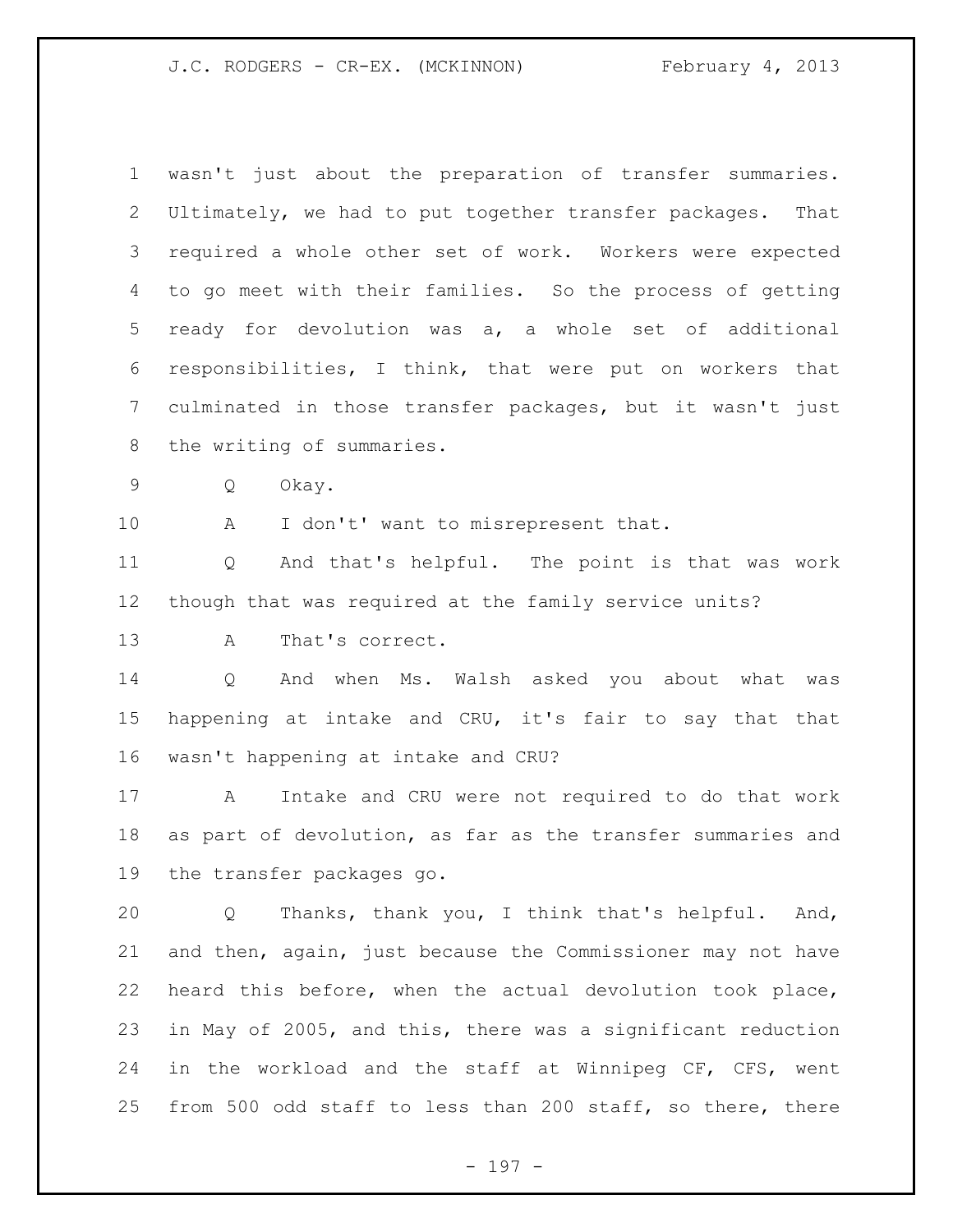J.C. RODGERS - CR-EX. (MCKINNON) February 4, 2013

 was, files were being transferred to other agencies and files were being transferred internally at Winnipeg CFS, that was in the family service units? A Yes. Q And in terms of the intake, which would include CRU, would there have been any file transfers? Outside of the ordinary -- 8 A No. Q -- everyday referrals? A No. Q Would there have been -- did the workers, did they change job location? A Which workers are you referring to? Q CRU and tier 2 intake. They would have been in the same building? A Those assigned to those units would have been in the same building, yes. Q Doing the same job? 19 A If that's where they were assigned, yes. Q But -- and I, and I guess the point I'm trying to get at is that this was a fairly major change for the family service workers. They would be changing employers, 23 some of them. If they weren't changing employers, they may have been changing positions within Winnipeg and getting new case files?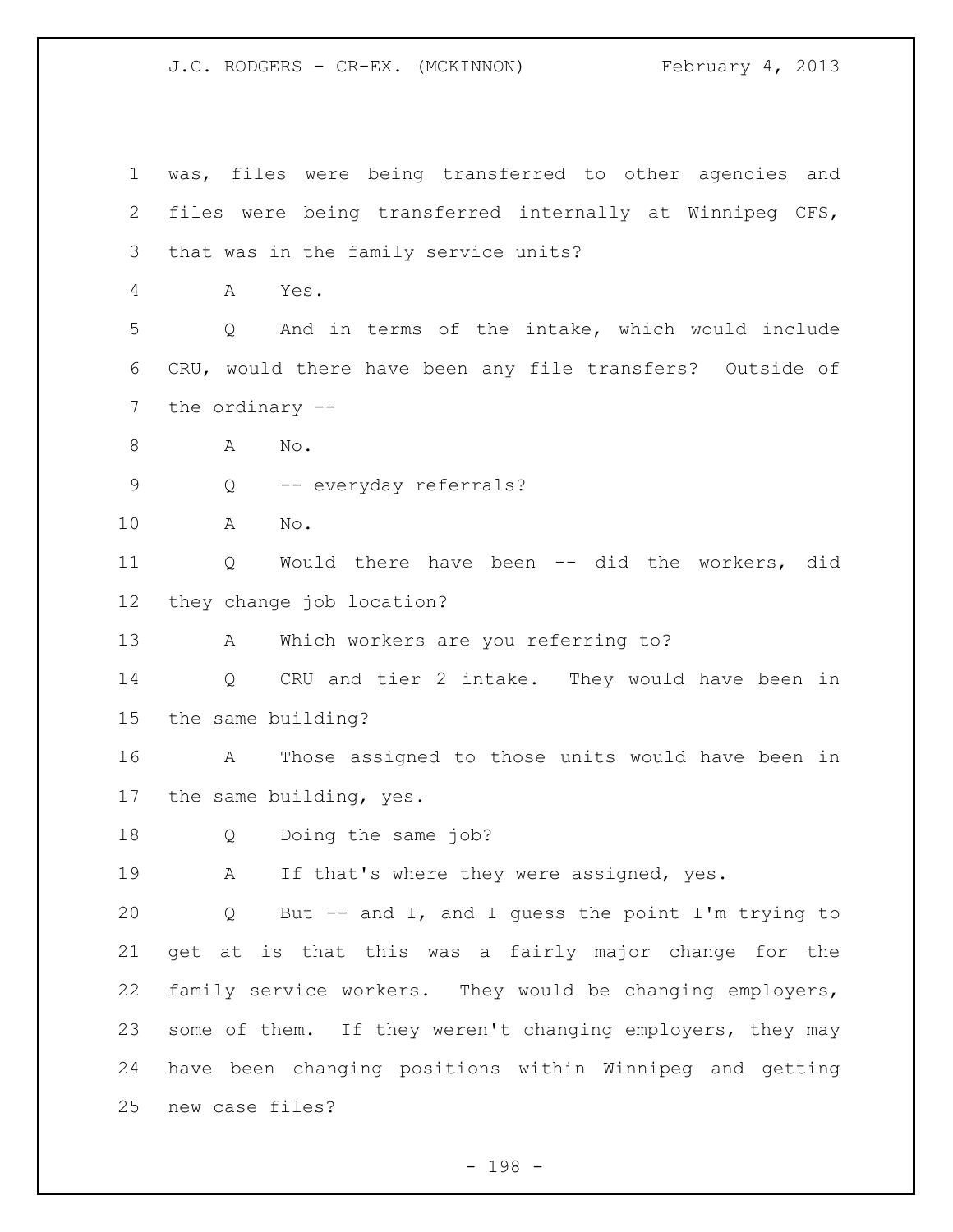A Yes.

 Q That wasn't true of CRU and tier 2 intake? 3 A I believe that -- I'm going to need -- my recollection is that CRU and intake was affected by the secondment process. So some of those staff would have been taking on new jobs and new staff would have been coming into those roles. Q Okay. A That wasn't the case for after hours. The after hours staff stayed where they were. Q And, and I, again, I could be wrong, but I'm trying to make sure the Commissioner gets a, a, a full picture. The, the changes at CRU and intake were not as substantial as the changes in the family service units? A I believe that's true. Q The only other issue I wish to touch upon briefly comes out of the questions that were being asked of you by Mr. Ray and he spoke, asked you about whether all children, whether there were situations -- first of all, let me back up. In terms of the -- he asked you about the standards and whether the standards in 2005 were as clear as the standards today, that all children need to be seen and your answer was, no, they weren't as, they weren't as explicit?

A That's correct.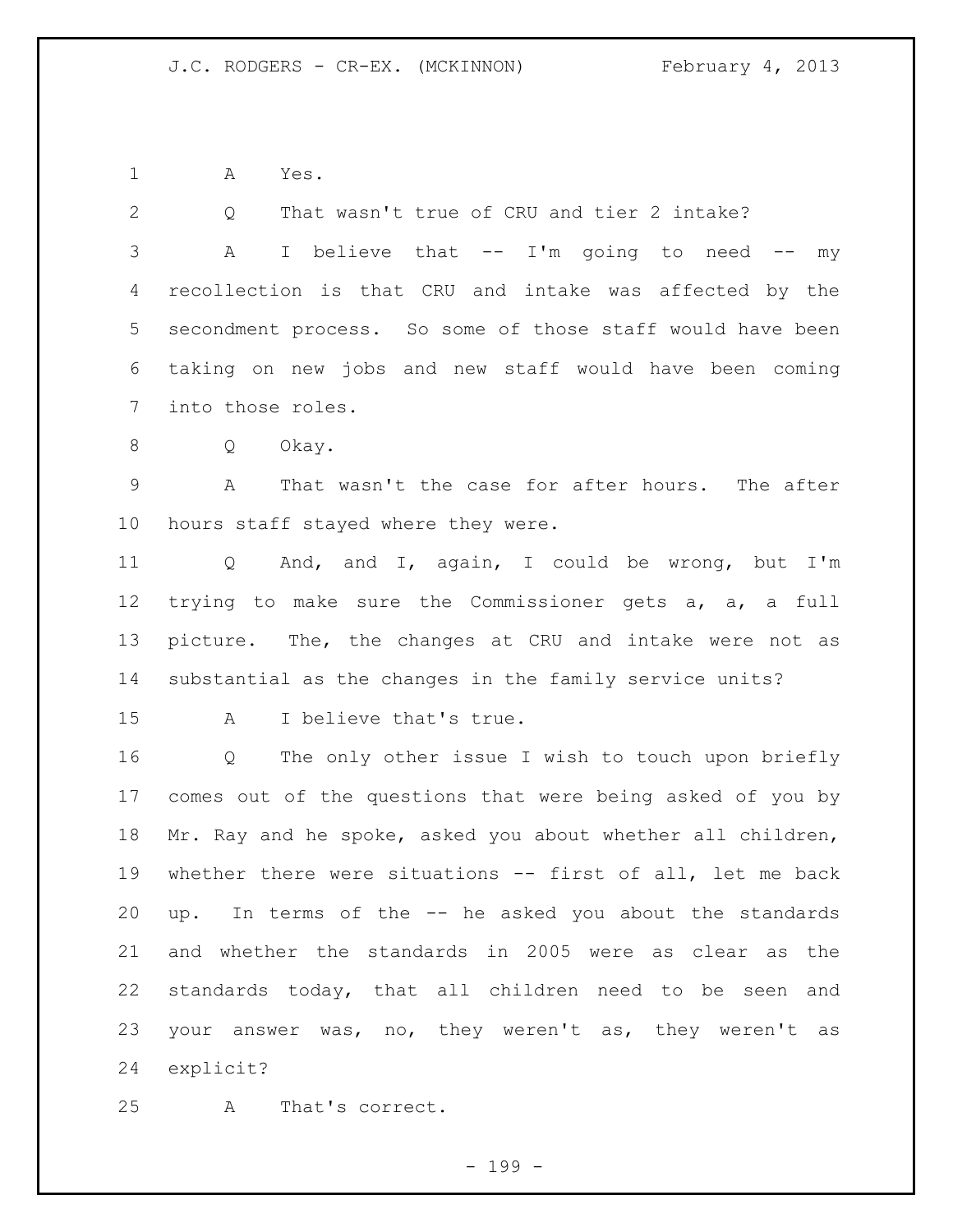J.C. RODGERS - CR-EX. (MCKINNON) February 4, 2013 J.C. RODGERS - RE-EX. (WALSH)

| 1  | In terms of the particular intake in 2005, I<br>Q                   |
|----|---------------------------------------------------------------------|
| 2  | believe your evidence was you had no reason to disagree             |
| 3  | with the conclusions of Andy Koster and the report writers          |
| 4  | that that was in error?                                             |
| 5  | Α<br>Yes.                                                           |
| 6  | And when Mr. Ray asked you questions about not<br>$Q \qquad \qquad$ |
| 7  | all children being seen all the time, you weren't talking           |
| 8  | specifically about that intake?                                     |
| 9  | A<br>I was not.                                                     |
| 10 | MR. MCKINNON: Thank you.                                            |
| 11 | Those are my questions, Mr. Commissioner.                           |
| 12 | THE COMMISSIONER: Thank you, Mr. McKinnon.                          |
| 13 | Ms. Walsh?                                                          |
| 14 |                                                                     |
| 15 | RE-EXAMINATION BY MS. WALSH:                                        |
| 16 | Two areas to clarify, Mr. Rodgers. The standard<br>Q                |
| 17 | that's on the screen in front of you, that you were                 |
| 18 | referred to earlier, item number 3:                                 |
| 19 |                                                                     |
| 20 | "If the rating for response time                                    |
| 21 | is in the high or medium range                                      |
| 22 | the worker ensures the safety of                                    |
| 23 | the child either through direct                                     |
| 24 | contact or through confirmation of                                  |
| 25 | the child's safety by a reliable                                    |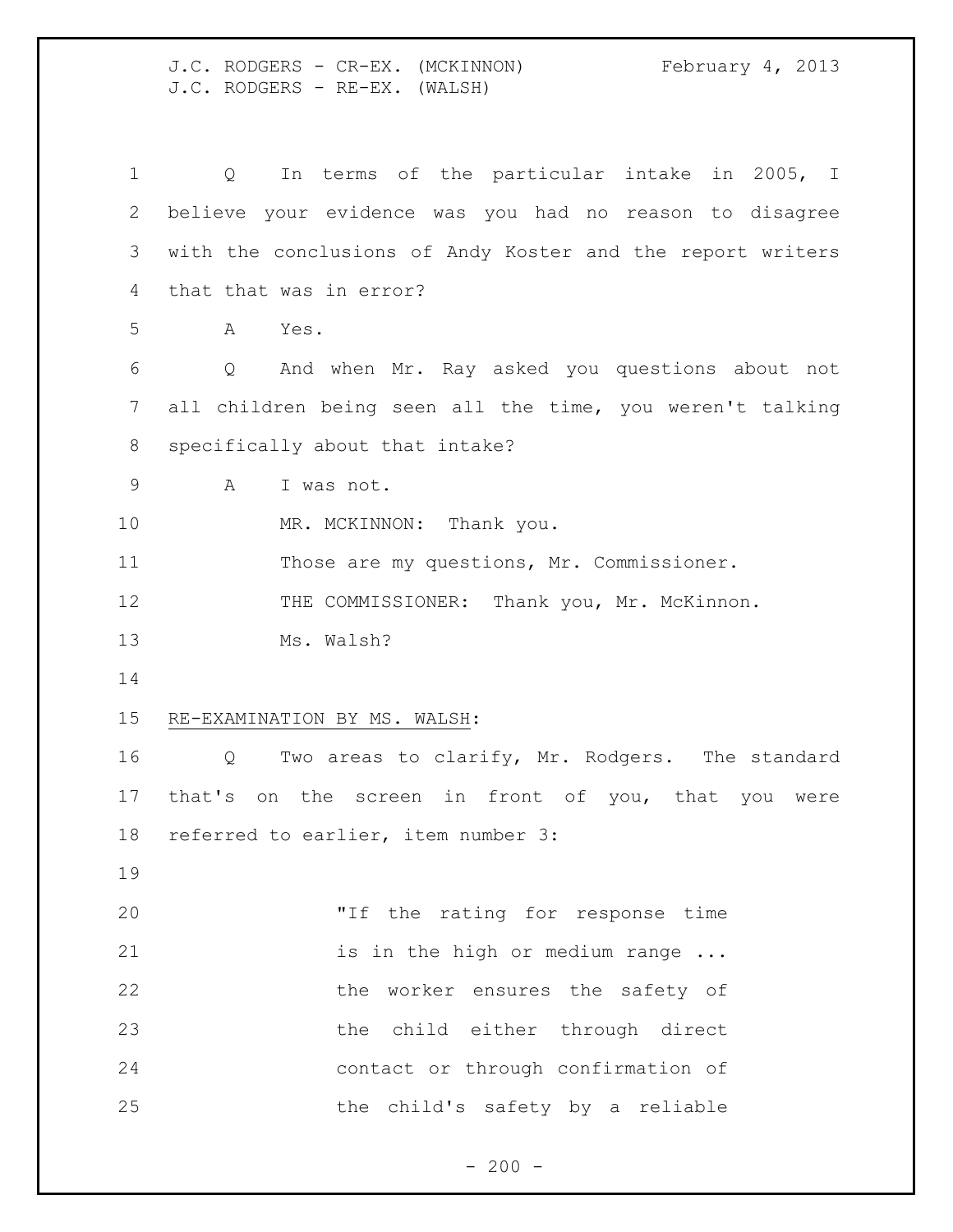source."

3 I just want to make sure that, that we understand what that standard means. Is what makes confirmation of the child's safety by a reliable source an appropriate source an appropriate substitute for the worker's direct contact the fact that the reliable source has had contact with the child?

 A I would think that's implied by the standard. I would also think that this is referring to the immediate safety, not whether there may be ongoing safety concerns that require further investigation.

 Q Thank you. The second area that I wanted to confirm, you talked about with, in response to Mr. Ray's questions. You said that workload could have an impact on prioritizing?

A Yes.

 Q I'd want to confirm that prioritizing wouldn't mean that you would close the file without ensuring a child's safety?

21 A That's correct.

 Q And so, if, for example, the issue were that a child needed to be seen before their safety was confirmed, prioritizing might simply mean that they wouldn't be seen as quickly?

 $- 201 -$